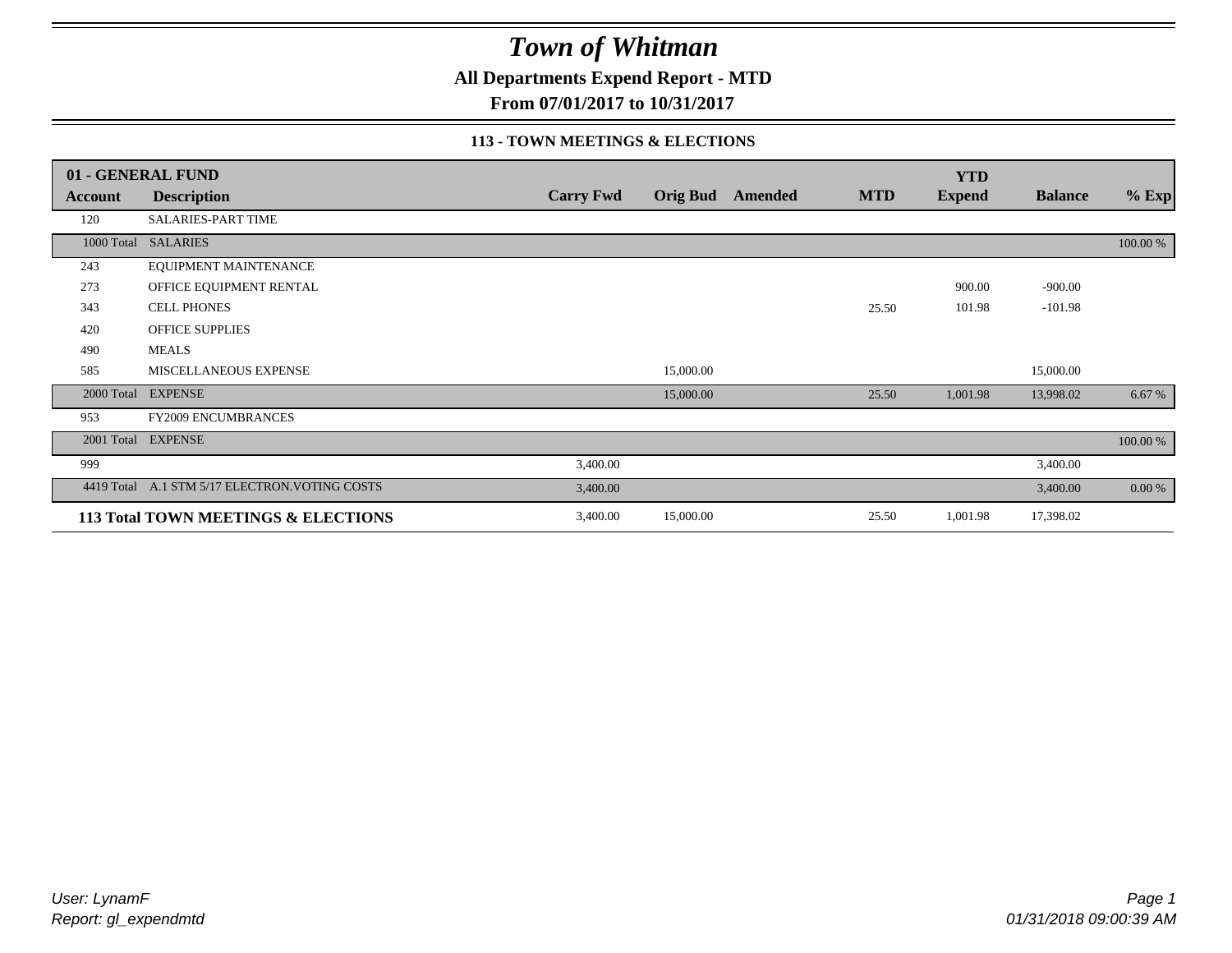### **All Departments Expend Report - MTD**

#### **From 07/01/2017 to 10/31/2017**

#### **114 - MODERATOR**

|         | 01 - GENERAL FUND          |                  |                         |            | YTD           |                |            |
|---------|----------------------------|------------------|-------------------------|------------|---------------|----------------|------------|
| Account | <b>Description</b>         | <b>Carry Fwd</b> | <b>Orig Bud</b> Amended | <b>MTD</b> | <b>Expend</b> | <b>Balance</b> | $%$ Exp    |
| 120     | SALARIES-PART TIME         |                  |                         |            |               |                |            |
|         | 1000 Total SALARIES        |                  |                         |            |               |                | $100.00\%$ |
|         | <b>114 Total MODERATOR</b> |                  |                         |            |               |                |            |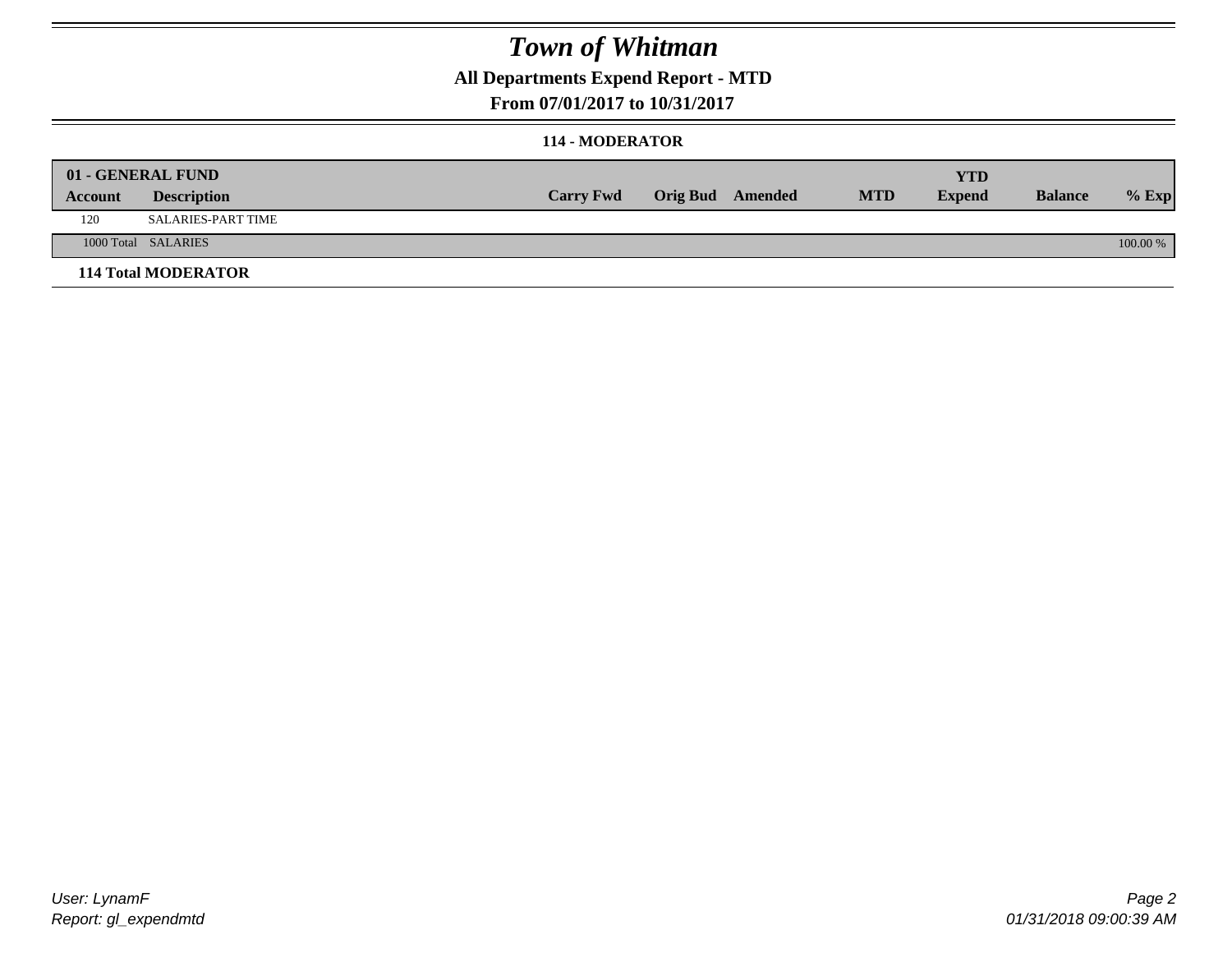### **All Departments Expend Report - MTD**

#### **From 07/01/2017 to 10/31/2017**

#### **122 - SELECTMEN**

|                | 01 - GENERAL FUND            |                  |           |                         |            | <b>YTD</b>    |                |             |
|----------------|------------------------------|------------------|-----------|-------------------------|------------|---------------|----------------|-------------|
| <b>Account</b> | <b>Description</b>           | <b>Carry Fwd</b> |           | <b>Orig Bud</b> Amended | <b>MTD</b> | <b>Expend</b> | <b>Balance</b> | $%$ Exp     |
| 110            | SALARIES-BOARD MEMBERS       |                  |           |                         |            |               |                |             |
| 111            | SALARIES-ADMINSTRATIVE       |                  |           |                         |            |               |                |             |
|                | 1000 Total SALARIES          |                  |           |                         |            |               |                | $100.00~\%$ |
| 115            | SECRETARIAL                  |                  | 45,491.00 |                         | 4,431.69   | 14,925.45     | 30,565.55      |             |
|                | 1001 Total SALARIES          |                  | 45,491.00 |                         | 4,431.69   | 14,925.45     | 30,565.55      | 32.80 %     |
| 121            | <b>CLERICAL I</b>            |                  |           |                         |            |               |                |             |
| 123            | RECORDING SECRETARY          |                  | 1,648.00  |                         | 144.13     | 387.34        | 1,260.66       |             |
|                | 1003 Total SALARIES          |                  | 1,648.00  |                         | 144.13     | 387.34        | 1,260.66       | 23.50 %     |
| 211            | MUNICIPAL HEARINGS OFFICER   |                  | 2,500.00  |                         | 208.33     | 833.32        | 1,666.68       |             |
|                | 1004 Total SALARIES          |                  | 2,500.00  |                         | 208.33     | 833.32        | 1,666.68       | 33.33 %     |
| 244            | OFFICE EQUIPMENT MAINTENANCE |                  |           |                         |            |               |                |             |
| 304            | <b>ADVERTISING</b>           |                  |           |                         | 35.75      | 385.88        | $-385.88$      |             |
| 340            | <b>TELEPHONE</b>             |                  |           |                         |            |               |                |             |
| 605            | <b>CONSULTING SERVICES</b>   |                  |           |                         |            |               |                |             |
| 420            | OFFICE SUPPLIES              |                  |           |                         | 10.77      | 83.41         | $-83.41$       |             |
| 585            | MISCELLANEOUS EXPENSE        |                  | 10,400.00 |                         | 175.00     | 264.00        | 10,136.00      |             |
| 710            | IN STATE TRAVEL              |                  |           |                         | 67.50      | 67.50         | $-67.50$       |             |
| 730            | <b>ASSOCIATION DUES</b>      |                  |           |                         |            | 3,158.00      | $-3,158.00$    |             |
| 731            | <b>MEETINGS</b>              |                  |           |                         | 2,171.86   | 2,171.86      | $-2,171.86$    |             |
| 870            | OFFICE EQUIPMENT             |                  |           |                         |            |               |                |             |
|                | 2000 Total EXPENSE           |                  | 10,400.00 |                         | 2,460.88   | 6,130.65      | 4,269.35       | 58.94 %     |
| 304            | <b>ADVERTISING</b>           |                  |           |                         |            |               |                |             |
|                | 2001 Total EXPENSE           |                  |           |                         |            |               |                | $100.00~\%$ |
| 306            | <b>BOOKBINDING</b>           |                  |           |                         |            |               |                |             |
| 946            | FY2010 ENCUMBRANCES          |                  |           |                         |            |               |                |             |
|                | 2002 Total EXPENSE           |                  |           |                         |            |               |                | 100.00 %    |
| 711            | EDUC.EXP.-SELECTMEN'S OFFICE |                  |           |                         |            |               |                |             |
|                | 2003 Total EXPENSE           |                  |           |                         |            |               |                | 100.00 %    |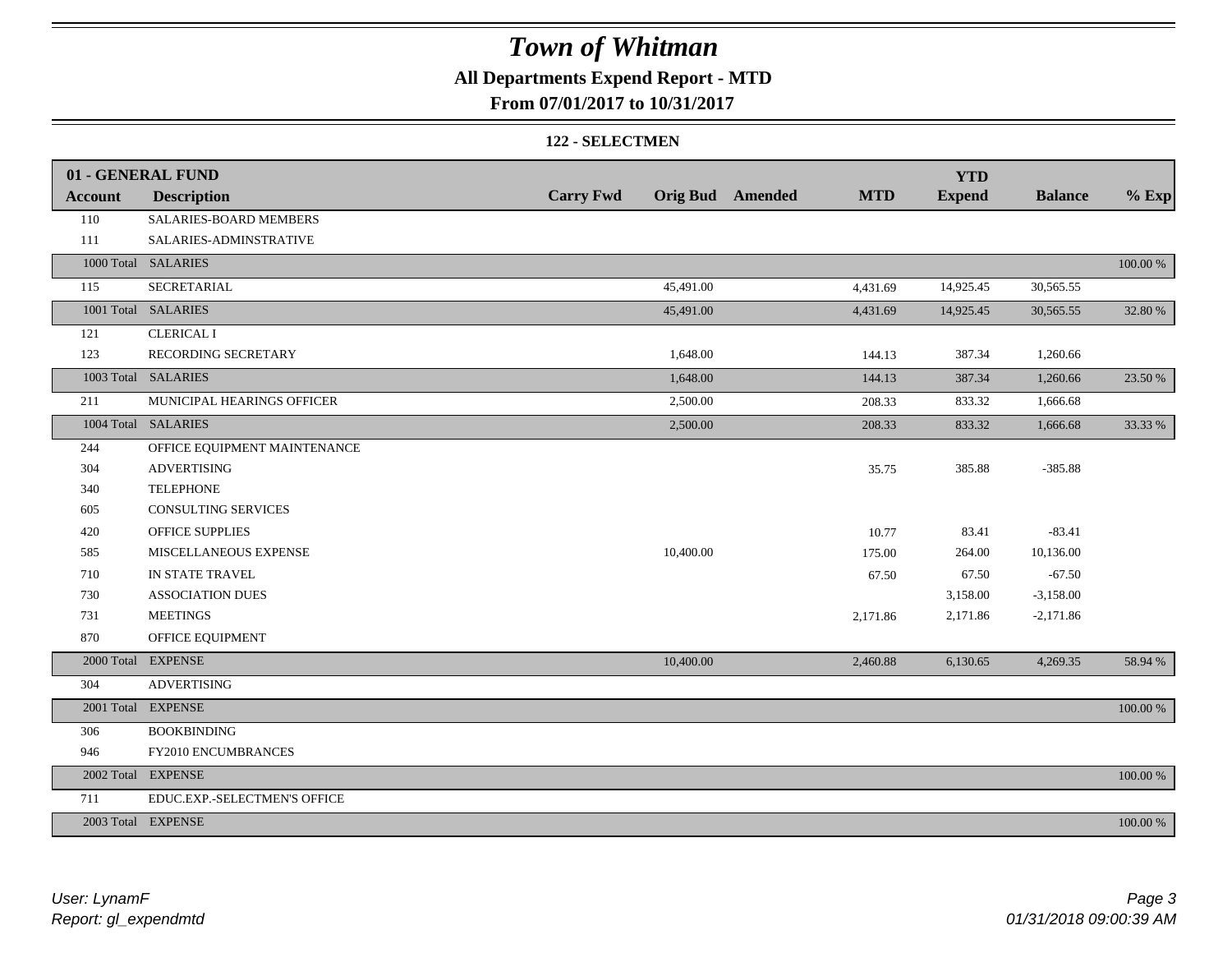### **All Departments Expend Report - MTD**

### **From 07/01/2017 to 10/31/2017**

#### **122 - SELECTMEN**

|                | 01 - GENERAL FUND                                  |                  |           |                         |            | <b>YTD</b>    |                |             |
|----------------|----------------------------------------------------|------------------|-----------|-------------------------|------------|---------------|----------------|-------------|
| <b>Account</b> | <b>Description</b>                                 | <b>Carry Fwd</b> |           | <b>Orig Bud</b> Amended | <b>MTD</b> | <b>Expend</b> | <b>Balance</b> | $%$ Exp     |
| 713            | SICK LEAVE BUY-BACK-ALL DEPTS                      |                  | 10,500.00 |                         |            |               | 10,500.00      |             |
| 714            | SICK LEAVE BUY BACK -NON UNION                     |                  |           |                         |            |               |                |             |
| 715            | LONGEVITY-TOWN HALL & NON-UNIO                     |                  | 6,000.00  |                         | 175.00     | 3,250.00      | 2,750.00       |             |
| 716            | ASST.DEPT.HEADS - STIPEND                          |                  | 2,500.00  |                         |            | 2,500.00      |                |             |
| 712            | EDUCATION EXPENSE - ALL DEPTS                      |                  | 8,000.00  |                         | 535.00     | 2,362.05      | 5,637.95       |             |
| 949            | FY2014 ENCUMBRANCES                                |                  |           |                         |            |               |                |             |
|                | 2004 Total EXPENSE                                 |                  | 27,000.00 |                         | 710.00     | 8,112.05      | 18,887.95      | 30.04 %     |
| 717            | FIRE/SPRINKLER ALARM SYS.MAINT                     |                  |           |                         |            |               |                |             |
|                | 2005 Total EXPENSE                                 |                  |           |                         |            |               |                | 100.00 %    |
| 940            | FY2016 ENCUMBRANCES                                |                  |           |                         |            |               |                |             |
| 945            | FY2013 ENCUMBRANCES                                |                  |           |                         |            |               |                |             |
| 948            | <b>FY07 ENCUMBRANCES</b>                           |                  |           |                         |            |               |                |             |
|                | 2006 Total EXPENSE                                 |                  |           |                         |            |               |                | 100.00 %    |
| 999            |                                                    |                  |           |                         |            |               |                |             |
|                | 4403 Total A.14STM.5/16 DEMOLISH 215 SO.AVE.       |                  |           |                         |            |               |                | 100.00 %    |
| 999            |                                                    |                  |           |                         |            |               |                |             |
|                | 4409 Total A.7 STM 1/12/15 DEMOLISH 36 EAST AVENUE |                  |           |                         |            |               |                | $100.00~\%$ |
| 123            | RECORDING SECRETARY                                |                  |           |                         |            |               |                |             |
| 999            |                                                    |                  |           |                         |            |               |                |             |
|                | 4424 Total ESTABLISH PETTY CASH - TOWN CLERK       |                  |           |                         |            |               |                | 100.00 %    |
| 999            |                                                    |                  |           |                         |            |               |                |             |
|                | 4434 Total A45ATM5/06 MAINT/WHITMN ARMORY          |                  |           |                         |            |               |                | 100.00 %    |
| 999            |                                                    |                  |           |                         |            |               |                |             |
|                | 4447 Total A46BATM5/16&A15STM12/17REP.DUVAL ROOF   |                  |           |                         |            |               |                | 100.00 %    |
| 999            |                                                    |                  |           |                         |            |               |                |             |
|                | 4454 Total A20ATM5/14 PUR.PRNTR./SELECT.OFF.       |                  |           |                         |            |               |                | 100.00 %    |
| 999            |                                                    |                  |           |                         |            |               |                |             |
|                | 4467 Total A.6 ATM5/15 DEBT SERV. HIGH SCH         |                  |           |                         |            |               |                | 100.00 %    |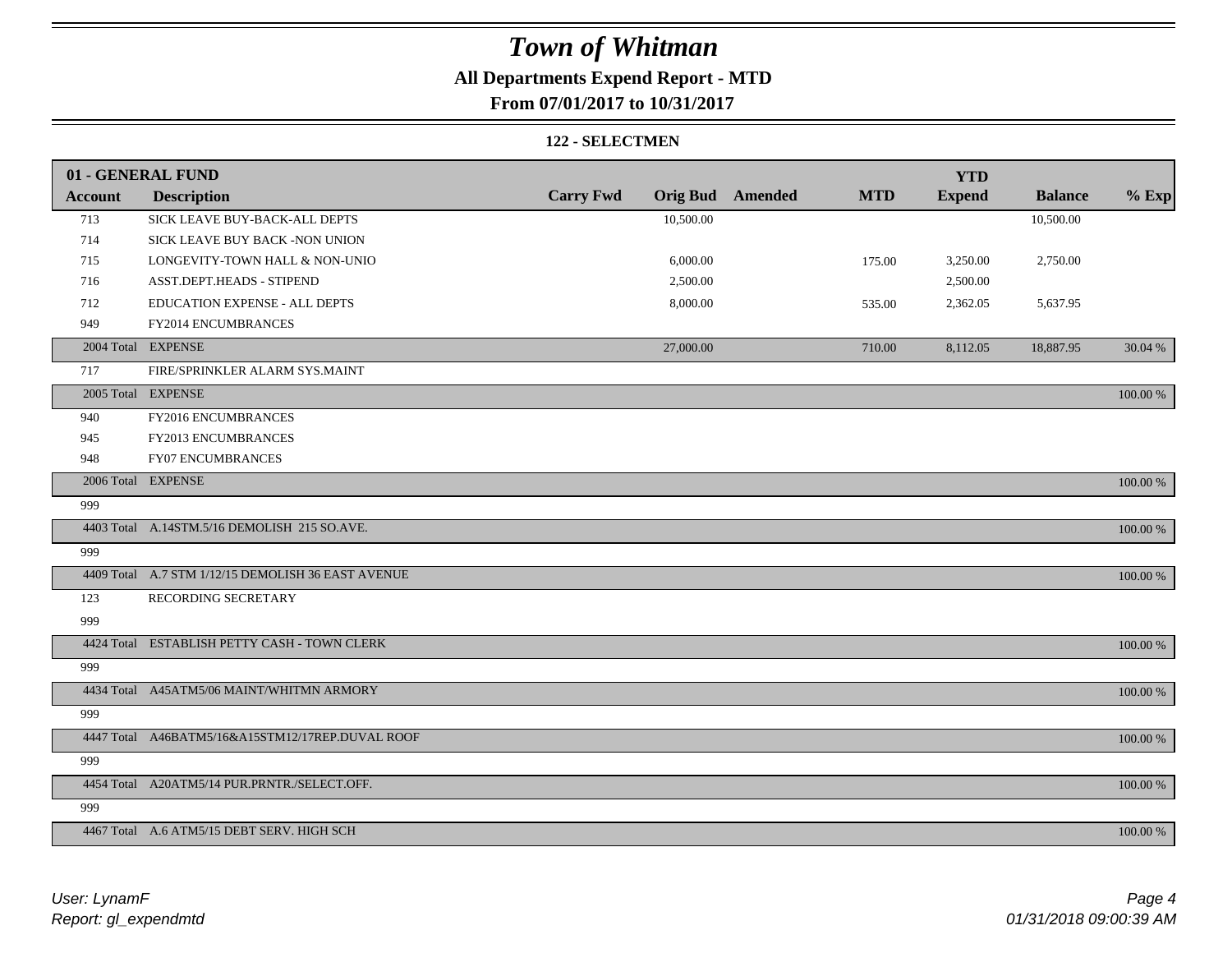### **All Departments Expend Report - MTD**

#### **From 07/01/2017 to 10/31/2017**

#### **122 - SELECTMEN**

|         | 01 - GENERAL FUND                                     |                  |                 |         |            | <b>YTD</b>    |                |          |
|---------|-------------------------------------------------------|------------------|-----------------|---------|------------|---------------|----------------|----------|
| Account | <b>Description</b>                                    | <b>Carry Fwd</b> | <b>Orig Bud</b> | Amended | <b>MTD</b> | <b>Expend</b> | <b>Balance</b> | $%$ Exp  |
| 999     |                                                       | 20,000.00        |                 |         |            |               | 20,000.00      |          |
|         | 4549 Total A.22 ATM 5/16 cons. fees-solar ener. proj. | 20,000.00        |                 |         |            |               | 20,000.00      | 0.00 %   |
| 999     |                                                       |                  |                 |         |            |               |                |          |
|         | 4556 Total ESTABLISH PETTY CASH-POOL PROGRAM          |                  |                 |         |            |               |                | 100.00 % |
|         | <b>122 Total SELECTMEN</b>                            | 20,000.00        | 87,039.00       |         | 7,955.03   | 30,388.81     | 76,650.19      |          |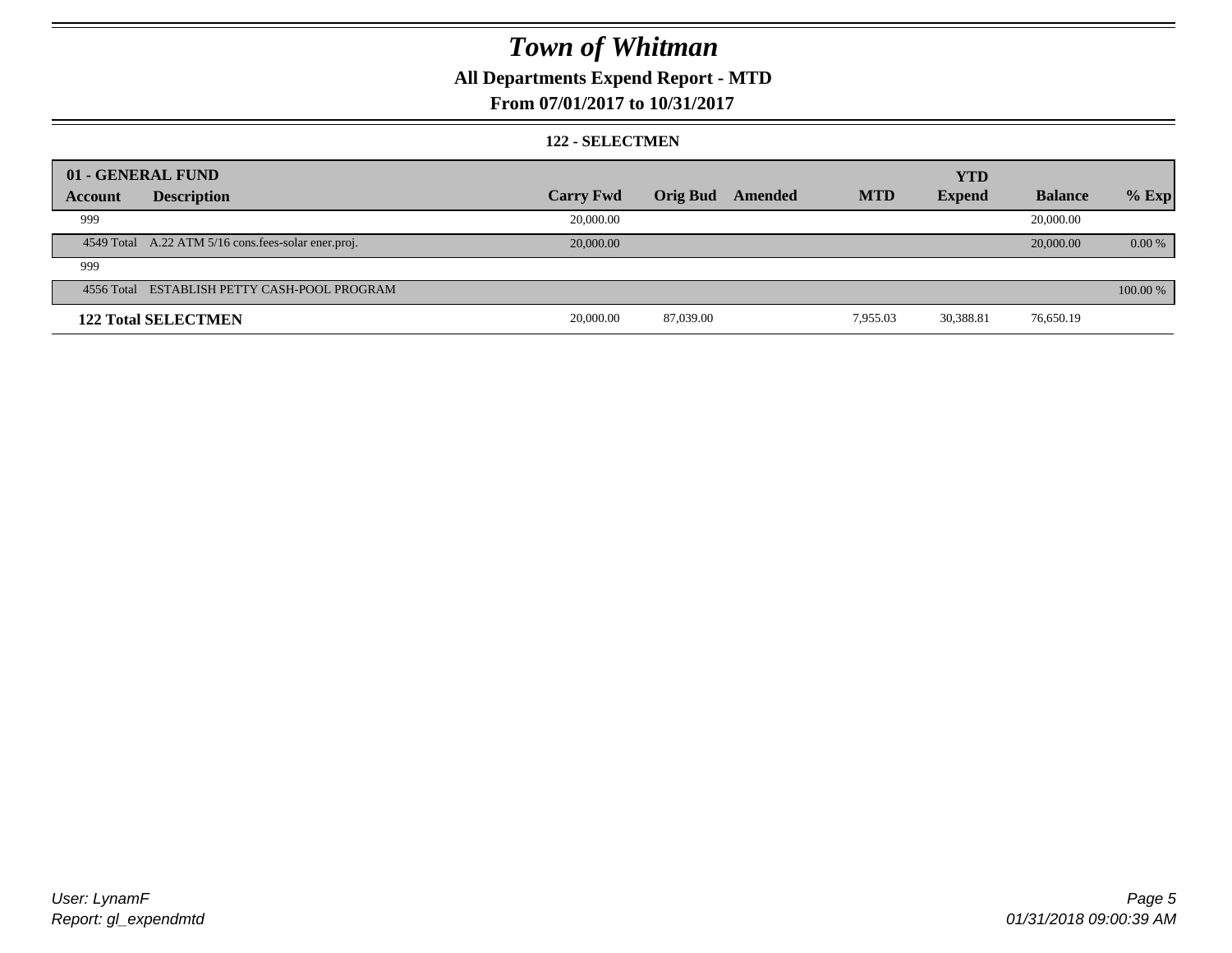**All Departments Expend Report - MTD**

**From 07/01/2017 to 10/31/2017**

#### **123 - TOWN ADMINISTRATOR**

|                | 01 - GENERAL FUND                                   |                  |            |                         |            | <b>YTD</b>    |                |             |
|----------------|-----------------------------------------------------|------------------|------------|-------------------------|------------|---------------|----------------|-------------|
| <b>Account</b> | <b>Description</b>                                  | <b>Carry Fwd</b> |            | <b>Orig Bud</b> Amended | <b>MTD</b> | <b>Expend</b> | <b>Balance</b> | $%$ Exp     |
| 111            | SALARIES-ADMINSTRATIVE                              |                  | 122,000.00 |                         | 11,730.75  | 39,884.55     | 82,115.45      |             |
|                | 1000 Total SALARIES                                 |                  | 122,000.00 |                         | 11,730.75  | 39,884.55     | 82,115.45      | 32.69 %     |
| 133            | <b>ASSISTANT</b>                                    |                  | 86,000.00  |                         | 8,269.25   | 28,115.45     | 57,884.55      |             |
|                | 1001 Total SALARIES                                 |                  | 86,000.00  |                         | 8,269.25   | 28,115.45     | 57,884.55      | 32.69 %     |
| 420            | OFFICE SUPPLIES                                     |                  |            |                         |            |               |                |             |
| 585            | MISCELLANEOUS EXPENSE                               |                  |            |                         |            |               |                |             |
| 710            | IN STATE TRAVEL                                     |                  |            |                         |            |               |                |             |
| 730            | <b>ASSOCIATION DUES</b>                             |                  |            |                         |            |               |                |             |
| 731            | <b>MEETINGS</b>                                     |                  |            |                         |            |               |                |             |
|                | 2000 Total EXPENSE                                  |                  |            |                         |            |               |                | 100.00 %    |
| 945            | FY2013 ENCUMBRANCES                                 |                  |            |                         |            |               |                |             |
|                | 2001 Total EXPENSE                                  |                  |            |                         |            |               |                | $100.00~\%$ |
| 999            |                                                     |                  |            |                         |            |               |                |             |
|                | 4404 Total Res.Fnd. Board up Park Ave. School       |                  |            |                         |            |               |                | 100.00 %    |
| 999            |                                                     |                  |            |                         |            |               |                |             |
|                | 4405 Total RES.FND.TR-UPDATE STDY DPW BARN/GAR.     |                  |            |                         |            |               |                | $100.00~\%$ |
| 999            |                                                     |                  | 10,000.00  |                         |            |               | 10,000.00      |             |
|                | 4406 Total A.37ATM5/17MAINTAIN T.T/FORECL.PROPERTIE |                  | 10,000.00  |                         |            |               | 10,000.00      | $0.00~\%$   |
| 999            |                                                     |                  | 5,598.00   |                         |            |               | 5,598.00       |             |
|                | 4407 Total PILOT PMT.TO ROCKLAND                    |                  | 5,598.00   |                         |            |               | 5,598.00       | $0.00~\%$   |
| 999            |                                                     | 10,000.00        |            |                         |            |               | 10,000.00      |             |
|                | 4408 Total A.26ATM5/14SFTY.&COND.ASSESS.TN.BLDGS.   | 10,000.00        |            |                         |            |               | 10,000.00      | $0.00~\%$   |
| 999            |                                                     |                  |            |                         |            |               |                |             |
|                | 4447 Total A46BATM5/16&A15STM12/17REP.DUVAL ROOF    |                  |            |                         |            |               |                | 100.00 %    |
| 999            |                                                     |                  | 28,000.00  |                         |            |               | 28,000.00      |             |
|                | 4575 Total A35ATM5/17INSTL.CARD ACCESS TN.BLDGS     |                  | 28,000.00  |                         |            |               | 28,000.00      | $0.00~\%$   |
| 999            |                                                     |                  |            |                         |            |               |                |             |
|                | 5620 Total A.31ATM5/07 WEB SITE DEVELOPMT           |                  |            |                         |            |               |                | 100.00 %    |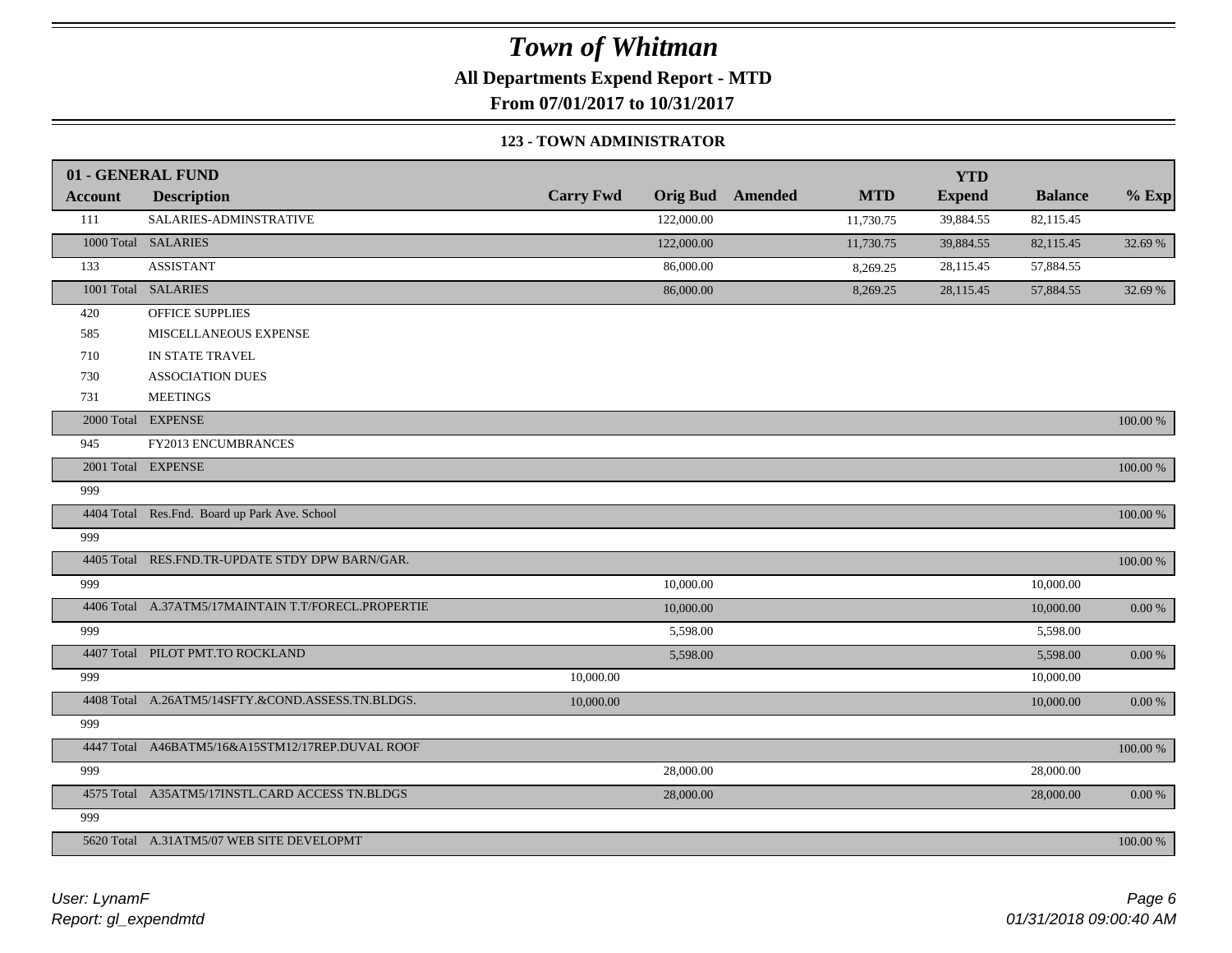**All Departments Expend Report - MTD**

**From 07/01/2017 to 10/31/2017**

#### **123 - TOWN ADMINISTRATOR**

| 01 - GENERAL FUND                    |                  |                     |            | YTD           |                |         |
|--------------------------------------|------------------|---------------------|------------|---------------|----------------|---------|
| <b>Description</b><br><b>Account</b> | <b>Carry Fwd</b> | Orig Bud<br>Amended | <b>MTD</b> | <b>Expend</b> | <b>Balance</b> | $%$ Exp |
| <b>123 Total TOWN ADMINISTRATOR</b>  | 10,000.00        | 251,598.00          | 20,000.00  | 68,000.00     | 193,598.00     |         |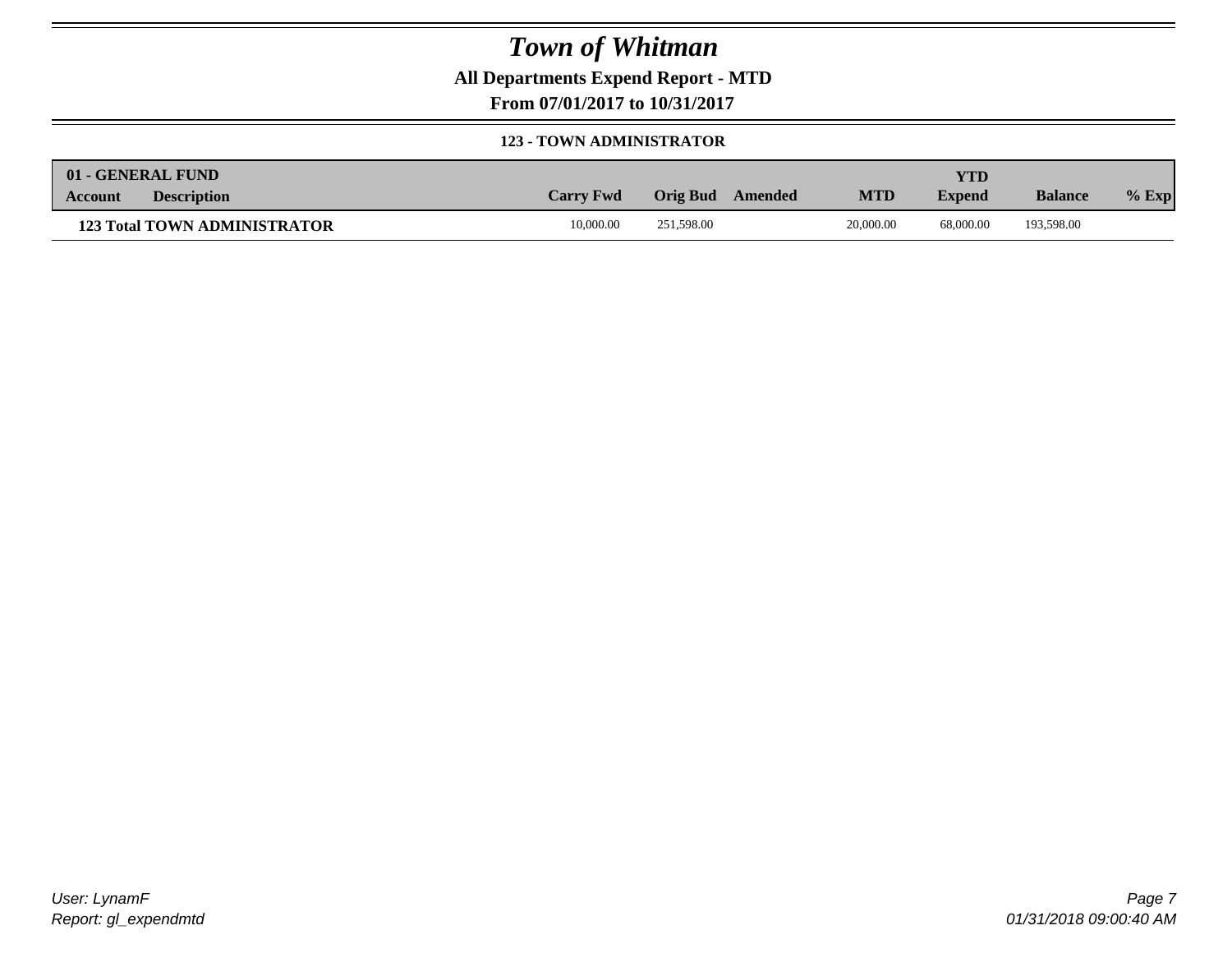#### **All Departments Expend Report - MTD**

#### **From 07/01/2017 to 10/31/2017**

#### **129 - BUSINESS MANAGER**

|            | 01 - GENERAL FUND                 |                  |                 |         |            | <b>YTD</b>    |                |          |
|------------|-----------------------------------|------------------|-----------------|---------|------------|---------------|----------------|----------|
| Account    | <b>Description</b>                | <b>Carry Fwd</b> | <b>Orig Bud</b> | Amended | <b>MTD</b> | <b>Expend</b> | <b>Balance</b> | $%$ Exp  |
| 111        | SALARIES-ADMINSTRATIVE            |                  |                 |         |            |               |                |          |
|            | 1000 Total SALARIES               |                  |                 |         |            |               |                | 100.00 % |
| 420        | OFFICE SUPPLIES                   |                  |                 |         |            |               |                |          |
| 585        | MISCELLANEOUS EXPENSE             |                  |                 |         |            |               |                |          |
| 710        | IN STATE TRAVEL                   |                  |                 |         |            |               |                |          |
| 730        | <b>ASSOCIATION DUES</b>           |                  |                 |         |            |               |                |          |
| 731        | <b>MEETINGS</b>                   |                  |                 |         |            |               |                |          |
| 2000 Total | <b>EXPENSE</b>                    |                  |                 |         |            |               |                | 100.00 % |
| 304        | <b>ADVERTISING</b>                |                  |                 |         |            |               |                |          |
| 2001 Total | <b>EXPENSE</b>                    |                  |                 |         |            |               |                | 100.00 % |
| 593        | <b>RECRUITING EXPENSE</b>         |                  |                 |         |            |               |                |          |
|            | 2002 Total EXPENSE                |                  |                 |         |            |               |                | 100.00 % |
| 948        | <b>FY07 ENCUMBRANCES</b>          |                  |                 |         |            |               |                |          |
|            | 2003 Total EXPENSE                |                  |                 |         |            |               |                | 100.00 % |
|            | <b>129 Total BUSINESS MANAGER</b> |                  |                 |         |            |               |                |          |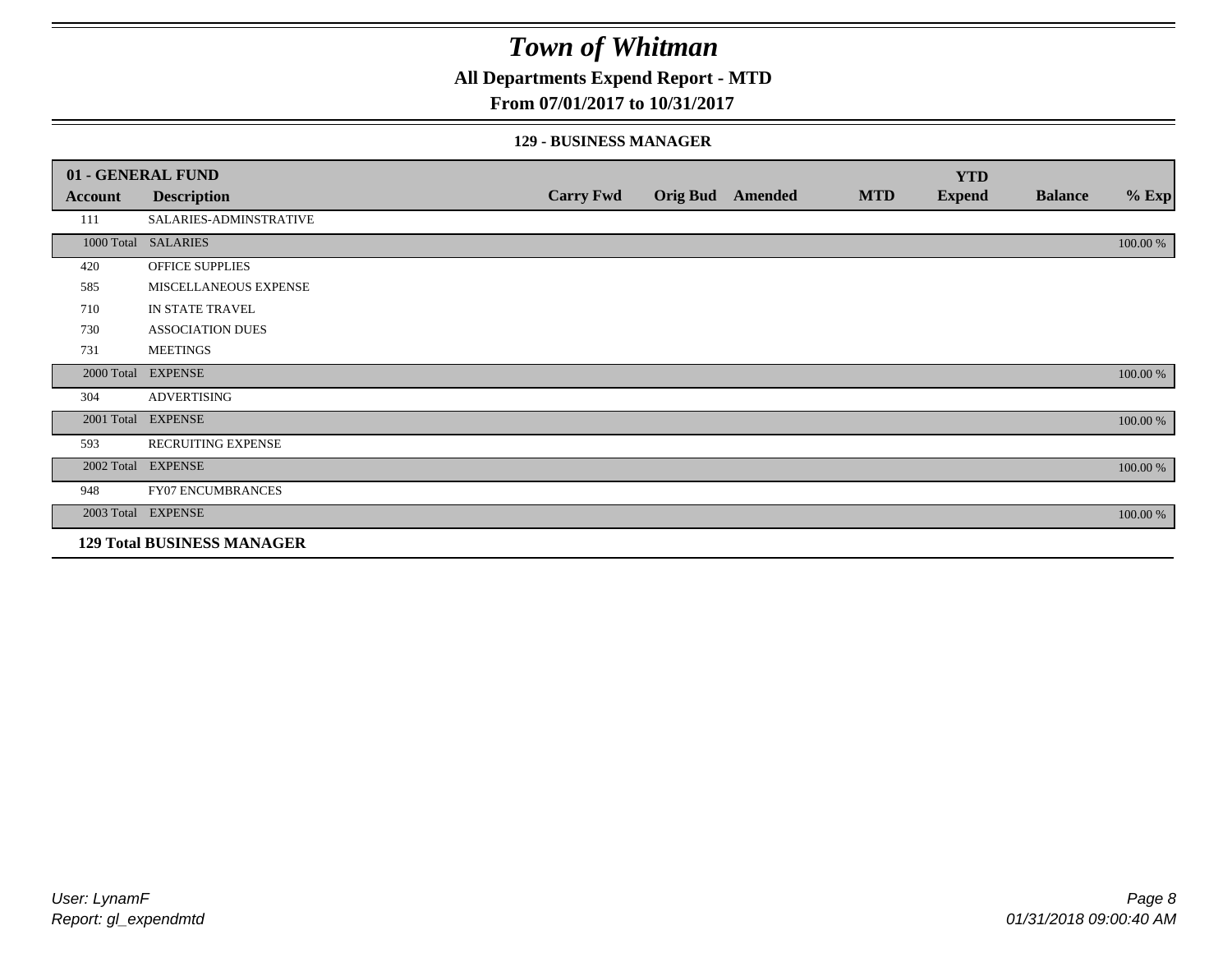**All Departments Expend Report - MTD**

**From 07/01/2017 to 10/31/2017**

#### **131 - FINANCE COMMITTEE**

|         | 01 - GENERAL FUND                  |                                     |                       | <b>YTD</b>       |                |          |
|---------|------------------------------------|-------------------------------------|-----------------------|------------------|----------------|----------|
| Account | <b>Description</b>                 | <b>Orig Bud</b><br><b>Carry Fwd</b> | <b>MTD</b><br>Amended | <b>Expend</b>    | <b>Balance</b> | $%$ Exp  |
| 116     | <b>CLERICAL</b>                    | 3,447.00                            |                       | 74.12            | 3,372.88       |          |
|         | 1000 Total SALARIES                | 3,447.00                            |                       | 74.12            | 3,372.88       | 2.15 %   |
| 949     | FY2014 ENCUMBRANCES                |                                     |                       |                  |                |          |
|         | 1001 Total SALARIES                |                                     |                       |                  |                | 100.00 % |
| 420     | <b>OFFICE SUPPLIES</b>             |                                     |                       | 164.43           | $-164.43$      |          |
| 585     | MISCELLANEOUS EXPENSE              | 695.00                              |                       |                  | 695.00         |          |
| 730     | <b>ASSOCIATION DUES</b>            |                                     |                       | 210.00           | $-210.00$      |          |
| 731     | <b>MEETINGS</b>                    |                                     |                       | 110.00<br>110.00 | $-110.00$      |          |
|         | 2000 Total EXPENSE                 | 695.00                              |                       | 110.00<br>484.43 | 210.57         | 69.70 %  |
|         | <b>131 Total FINANCE COMMITTEE</b> | 4,142.00                            |                       | 110.00<br>558.55 | 3,583.45       |          |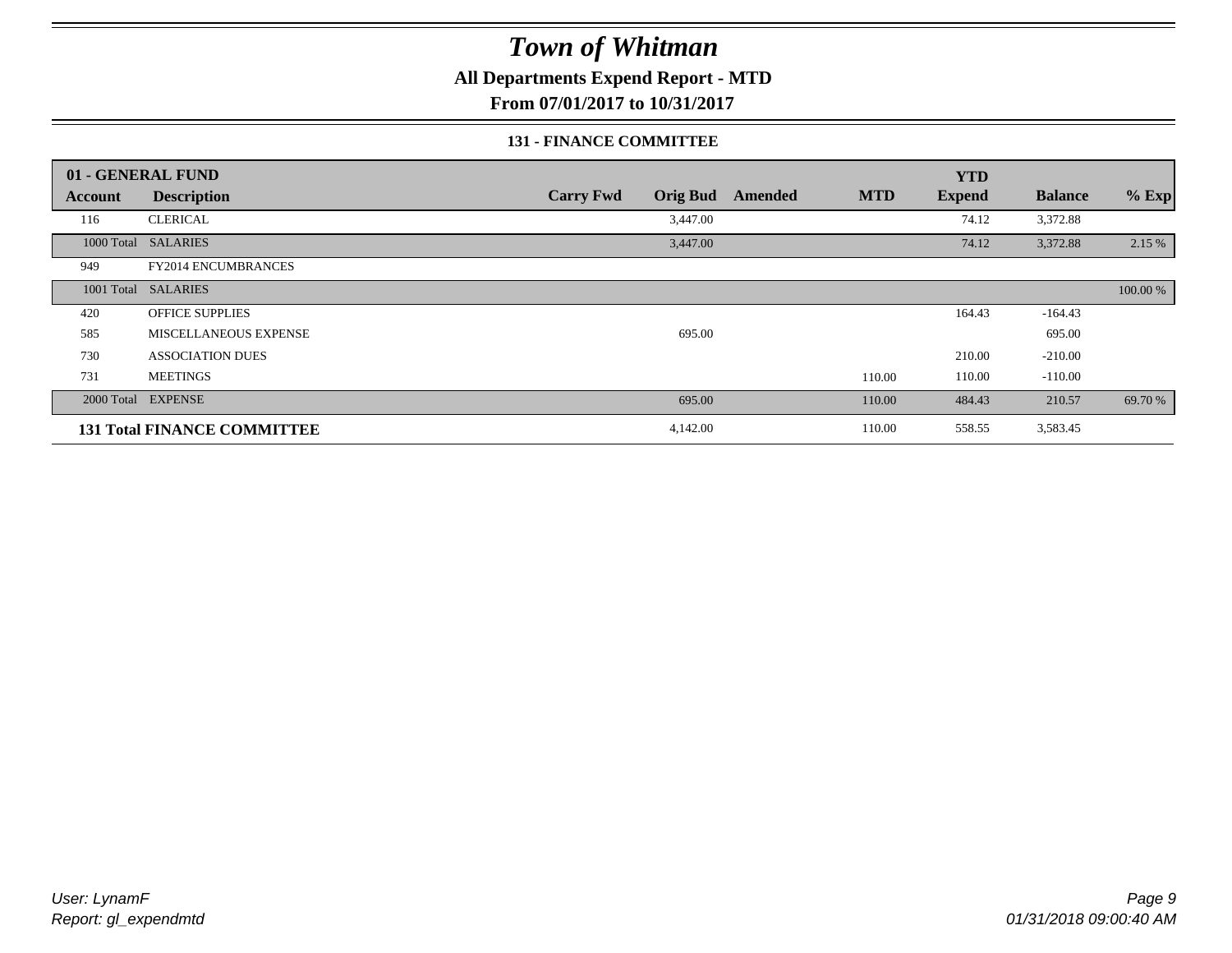### **All Departments Expend Report - MTD**

**From 07/01/2017 to 10/31/2017**

#### **132 - RESERVE FUND**

| 01 - GENERAL FUND                 |                  |                 |         |            | <b>YTD</b>    |                |          |
|-----------------------------------|------------------|-----------------|---------|------------|---------------|----------------|----------|
| <b>Description</b><br>Account     | <b>Carry Fwd</b> | <b>Orig Bud</b> | Amended | <b>MTD</b> | <b>Expend</b> | <b>Balance</b> | $%$ Exp  |
| 999                               |                  | 50,000.00       |         |            |               | 50,000.00      |          |
| 4301 Total RESERVE FUND TRANSFERS |                  | 50,000.00       |         |            |               | 50,000.00      | $0.00\%$ |
| <b>132 Total RESERVE FUND</b>     |                  | 50,000.00       |         |            |               | 50,000.00      |          |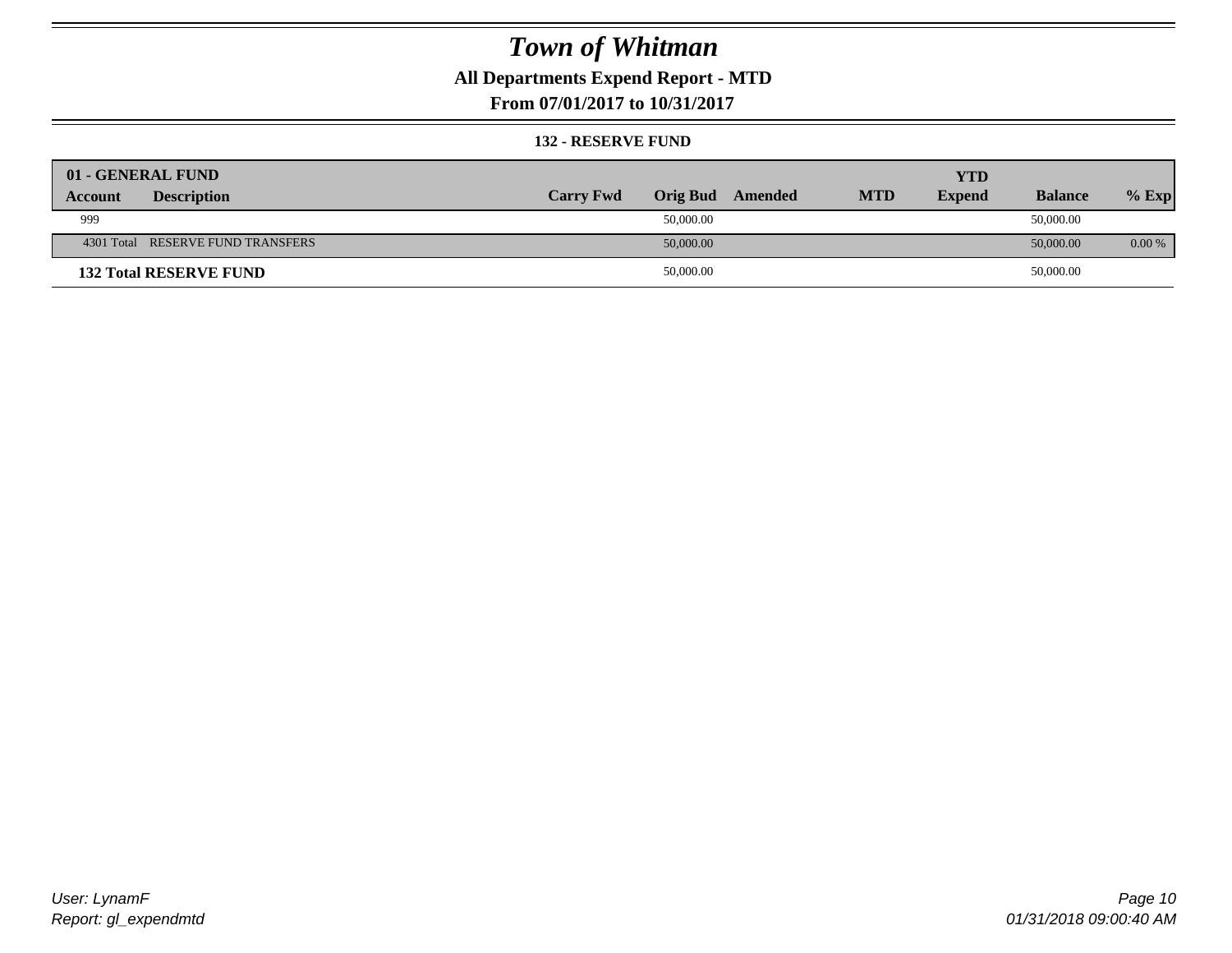### **All Departments Expend Report - MTD**

**From 07/01/2017 to 10/31/2017**

#### **135 - ACCOUNTANT**

|         | 01 - GENERAL FUND            |                                     |                       | <b>YTD</b>    |                |          |
|---------|------------------------------|-------------------------------------|-----------------------|---------------|----------------|----------|
| Account | <b>Description</b>           | <b>Carry Fwd</b><br><b>Orig Bud</b> | <b>MTD</b><br>Amended | <b>Expend</b> | <b>Balance</b> | $%$ Exp  |
| 112     | <b>SALARIES</b>              | 66,127.00                           | 6,358.35              | 21,618.39     | 44,508.61      |          |
| 146     | SALARIES-LONGEVITY           |                                     |                       |               |                |          |
|         | 1000 Total SALARIES          | 66,127.00                           | 6,358.35              | 21,618.39     | 44,508.61      | 32.69 %  |
| 121     | <b>CLERICAL I</b>            |                                     |                       |               |                |          |
|         | 1001 Total SALARIES          |                                     |                       |               |                | 100.00 % |
| 116     | <b>CLERICAL</b>              | 40,409.00                           | 3,885.45              | 13,138.77     | 27,270.23      |          |
|         | 1002 Total SALARIES          | 40,409.00                           | 3,885.45              | 13,138.77     | 27,270.23      | 32.51 %  |
| 130     | <b>SALARIES-OVERTIME</b>     |                                     |                       |               |                |          |
|         | 1004 Total SALARIES          |                                     |                       |               |                | 100.00 % |
| 143     | SALARIES-COLLEGE INCENTIVE   |                                     |                       |               |                |          |
| 186     | <b>CERTIFICATION STIPEND</b> | 1,000.00                            |                       |               | 1,000.00       |          |
|         | 1005 Total SALARIES          | 1,000.00                            |                       |               | 1,000.00       | 0.00 %   |
| 244     | OFFICE EQUIPMENT MAINTENANCE |                                     |                       |               |                |          |
| 304     | <b>ADVERTISING</b>           |                                     |                       |               |                |          |
| 340     | <b>TELEPHONE</b>             |                                     |                       |               |                |          |
| 420     | <b>OFFICE SUPPLIES</b>       |                                     |                       | 49.13         | $-49.13$       |          |
| 585     | MISCELLANEOUS EXPENSE        | 1,100.00                            | 2.59                  | 27.66         | 1,072.34       |          |
| 710     | IN STATE TRAVEL              |                                     |                       |               |                |          |
| 730     | <b>ASSOCIATION DUES</b>      |                                     | 30.00                 | 90.00         | $-90.00$       |          |
| 731     | <b>MEETINGS</b>              |                                     |                       |               |                |          |
| 870     | OFFICE EQUIPMENT             |                                     |                       |               |                |          |
|         | 2000 Total EXPENSE           | 1,100.00                            | 32.59                 | 166.79        | 933.21         | 15.16 %  |
|         | <b>135 Total ACCOUNTANT</b>  | 108,636.00                          | 10,276.39             | 34,923.95     | 73,712.05      |          |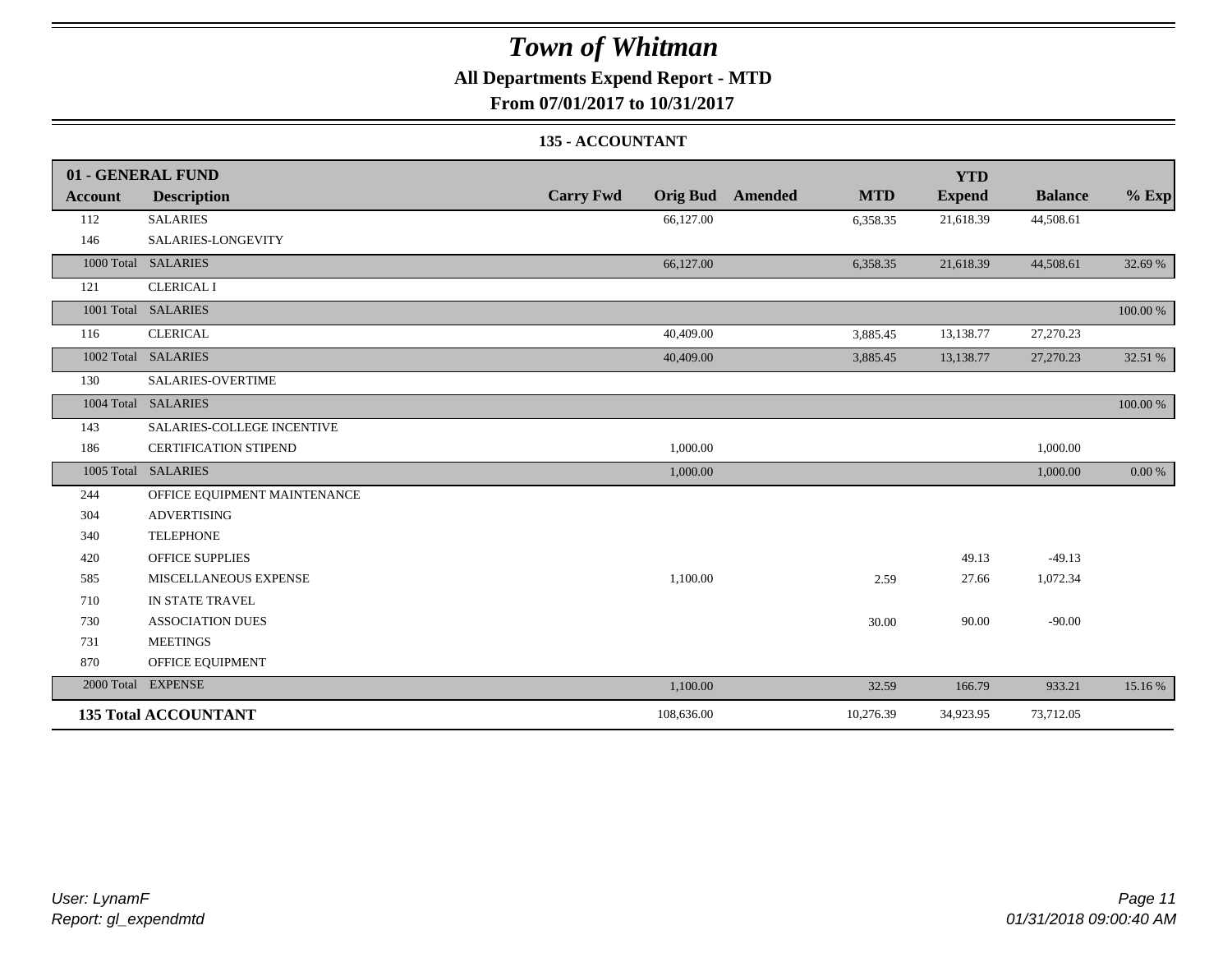**All Departments Expend Report - MTD**

**From 07/01/2017 to 10/31/2017**

#### **136 - AUDIT MUNICIPAL ACCOUNTS**

|            | 01 - GENERAL FUND                         |                  |                 |         |            | <b>YTD</b>    |                |            |
|------------|-------------------------------------------|------------------|-----------------|---------|------------|---------------|----------------|------------|
| Account    | <b>Description</b>                        | <b>Carry Fwd</b> | <b>Orig Bud</b> | Amended | <b>MTD</b> | <b>Expend</b> | <b>Balance</b> | $%$ Exp    |
| 252        | <b>SERVICES</b>                           |                  | 45,000.00       |         |            |               | 45,000.00      |            |
|            | 2000 Total EXPENSE                        |                  | 45,000.00       |         |            |               | 45,000.00      | $0.00\ \%$ |
| 939        | FY2015 ENCUMBRANCES                       | 2,215.00         |                 |         |            | 2,215.00      |                |            |
| 940        | <b>FY2016 ENCUMBRANCES</b>                | 6,190.00         |                 |         |            | 1,445.00      | 4,745.00       |            |
| 945        | <b>FY2013 ENCUMBRANCES</b>                |                  |                 |         |            |               |                |            |
| 948        | <b>FY07 ENCUMBRANCES</b>                  |                  |                 |         |            |               |                |            |
| 949        | <b>FY2014 ENCUMBRANCES</b>                |                  |                 |         |            |               |                |            |
| 953        | FY2009 ENCUMBRANCES                       |                  |                 |         |            |               |                |            |
| 958        | FY2005 ENCUMBRANCES                       |                  |                 |         |            |               |                |            |
| 959        | FY2006 ENCUMBRANCES                       |                  |                 |         |            |               |                |            |
|            | 2001 Total EXPENSE                        | 8,405.00         |                 |         |            | 3,660.00      | 4,745.00       | 43.54 %    |
| 999        |                                           |                  |                 |         |            |               |                |            |
| 4421 Total | A.39ATM5/02GASB34FIX.ASSET SYS            |                  |                 |         |            |               |                | 100.00 %   |
| 999        |                                           |                  |                 |         |            |               |                |            |
|            | 4552 Total A.11 STM 5/05 GASB34 FIX.ASSET |                  |                 |         |            |               |                | 100.00 %   |
|            | <b>136 Total AUDIT MUNICIPAL ACCOUNTS</b> | 8,405.00         | 45,000.00       |         |            | 3,660.00      | 49,745.00      |            |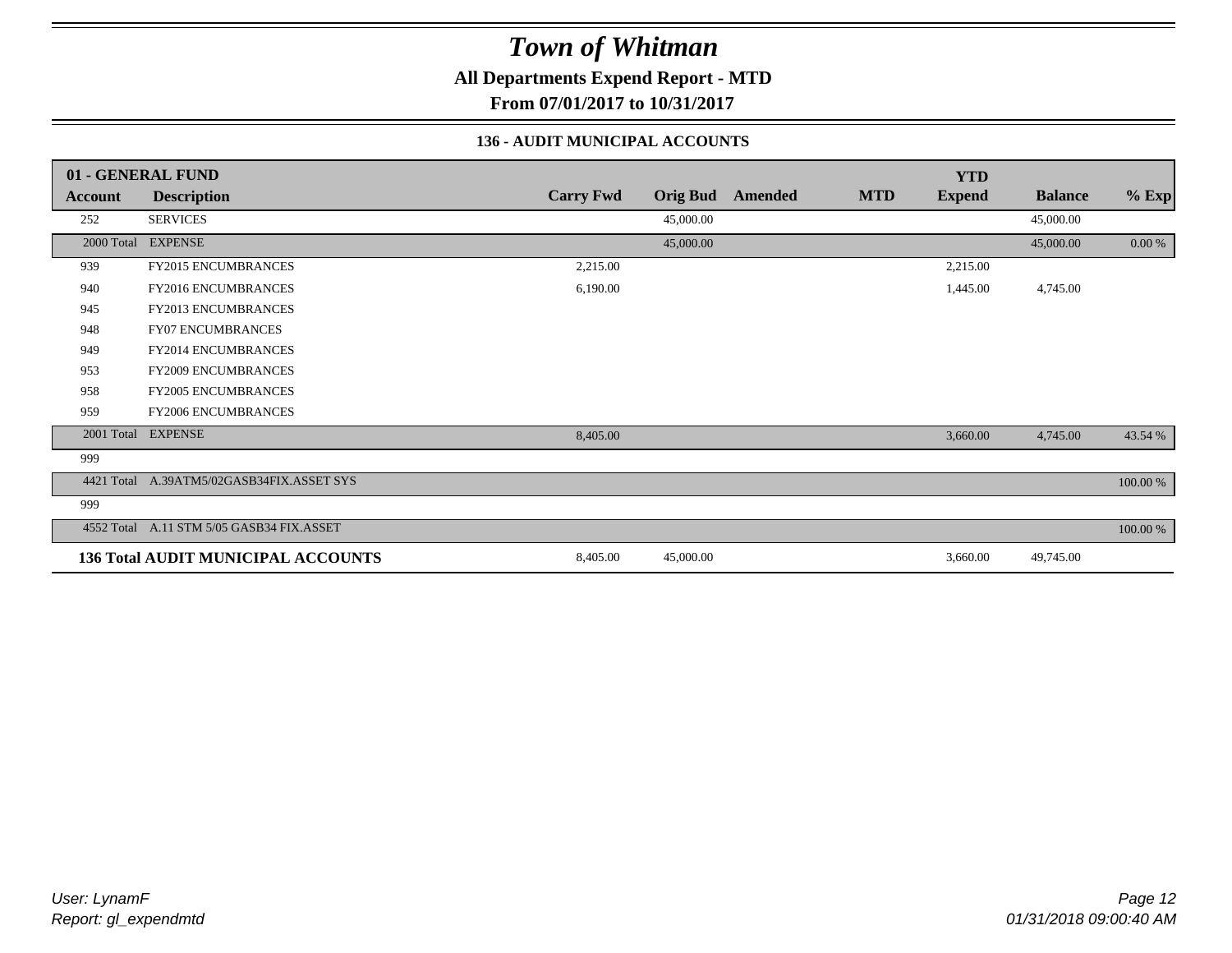**All Departments Expend Report - MTD**

**From 07/01/2017 to 10/31/2017**

#### **137 - CAPITAL IMPROV.ADVISORY COMM.**

|         | 01 - GENERAL FUND                       |                                     |         |            | <b>YTD</b>    |                |          |
|---------|-----------------------------------------|-------------------------------------|---------|------------|---------------|----------------|----------|
| Account | <b>Description</b>                      | <b>Carry Fwd</b><br><b>Orig Bud</b> | Amended | <b>MTD</b> | <b>Expend</b> | <b>Balance</b> | $%$ Exp  |
| 123     | RECORDING SECRETARY                     | 1,500.00                            |         |            |               | 1,500.00       |          |
| 959     | <b>FY2006 ENCUMBRANCES</b>              |                                     |         |            |               |                |          |
|         | 1001 Total SALARIES                     | 1,500.00                            |         |            |               | 1,500.00       | $0.00\%$ |
| 585     | MISCELLANEOUS EXPENSE                   | 200.00                              |         |            |               | 200.00         |          |
|         | 2000 Total EXPENSE                      | 200.00                              |         |            |               | 200.00         | $0.00\%$ |
| 940     | FY2016 ENCUMBRANCES                     |                                     |         |            |               |                |          |
|         | 2001 Total EXPENSE                      |                                     |         |            |               |                | 100.00 % |
| 833     | <b>EQUIPMENT &amp; FURNISHINGS</b>      |                                     |         |            |               |                |          |
| 834     | <b>ISSUANCE COSTS</b>                   |                                     |         |            |               |                |          |
| 835     | CAP.PROJ.-BUDGET ONLY                   |                                     |         |            |               |                |          |
| 836     | <b>FIRE STATION</b>                     |                                     |         |            |               |                |          |
| 837     | TOWN HALL - AIR CONDITIONING            |                                     |         |            |               |                |          |
|         | 4510 Total A.1STM11/08 CAP.PROJ-BLDGS   |                                     |         |            |               |                | 100.00 % |
|         | 137 Total CAPITAL IMPROV.ADVISORY COMM. | 1,700.00                            |         |            |               | 1,700.00       |          |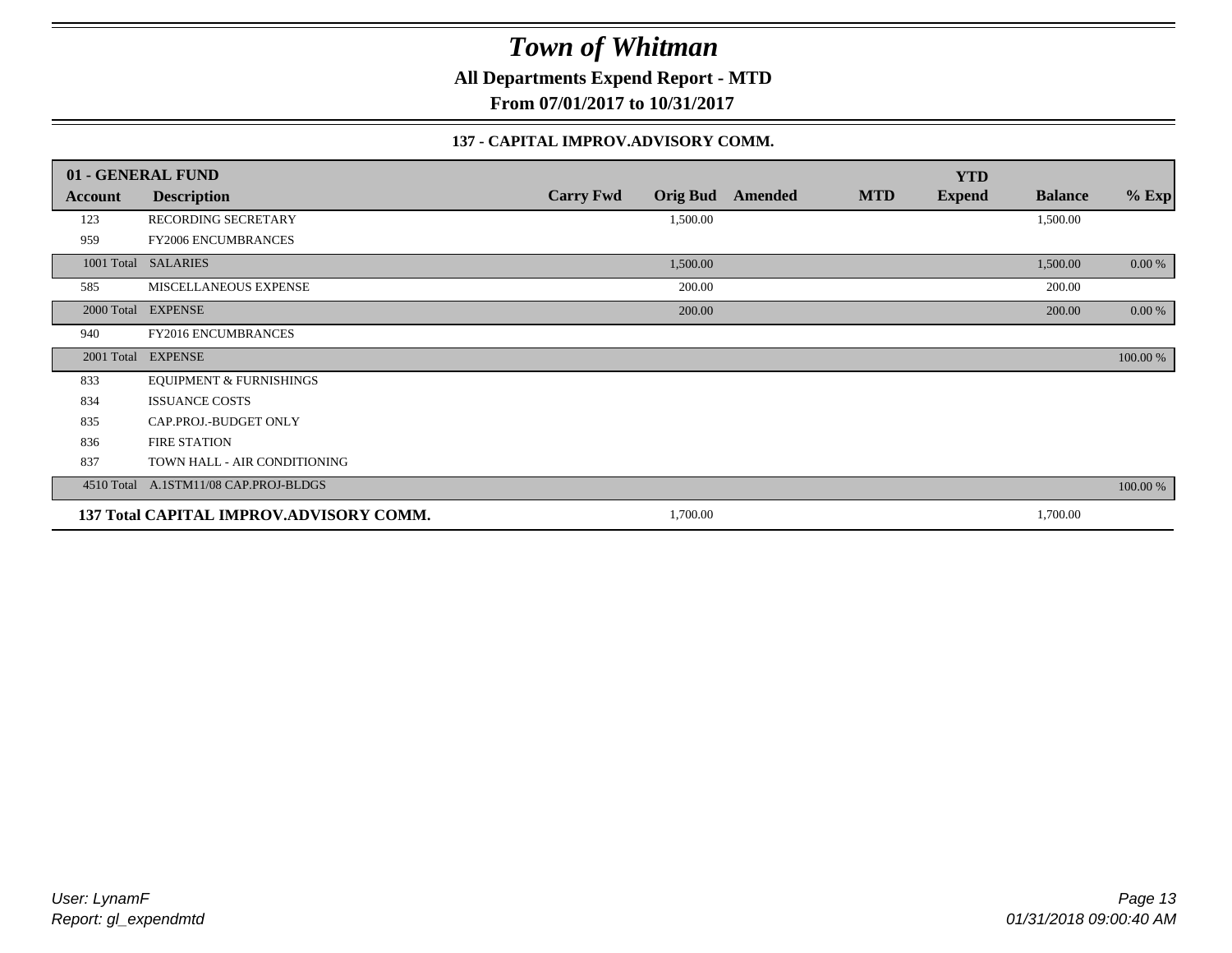**All Departments Expend Report - MTD**

**From 07/01/2017 to 10/31/2017**

#### **138 - BY-LAW STUDY COMMITTEE**

|         | 01 - GENERAL FUND                         |                  |        |                  |            | <b>YTD</b>    |                |          |
|---------|-------------------------------------------|------------------|--------|------------------|------------|---------------|----------------|----------|
| Account | <b>Description</b>                        | <b>Carry Fwd</b> |        | Orig Bud Amended | <b>MTD</b> | <b>Expend</b> | <b>Balance</b> | $%$ Exp  |
| 585     | MISCELLANEOUS EXPENSE                     |                  | 800.00 |                  |            |               | 800.00         |          |
|         | 2000 Total EXPENSE                        |                  | 800.00 |                  |            |               | 800.00         | $0.00\%$ |
| 999     |                                           |                  |        |                  |            |               |                |          |
|         | 4516 Total A.13 ATM 5/00 PUR.BY-LAW BOOKS |                  |        |                  |            |               |                | 100.00 % |
|         | <b>138 Total BY-LAW STUDY COMMITTEE</b>   |                  | 800.00 |                  |            |               | 800.00         |          |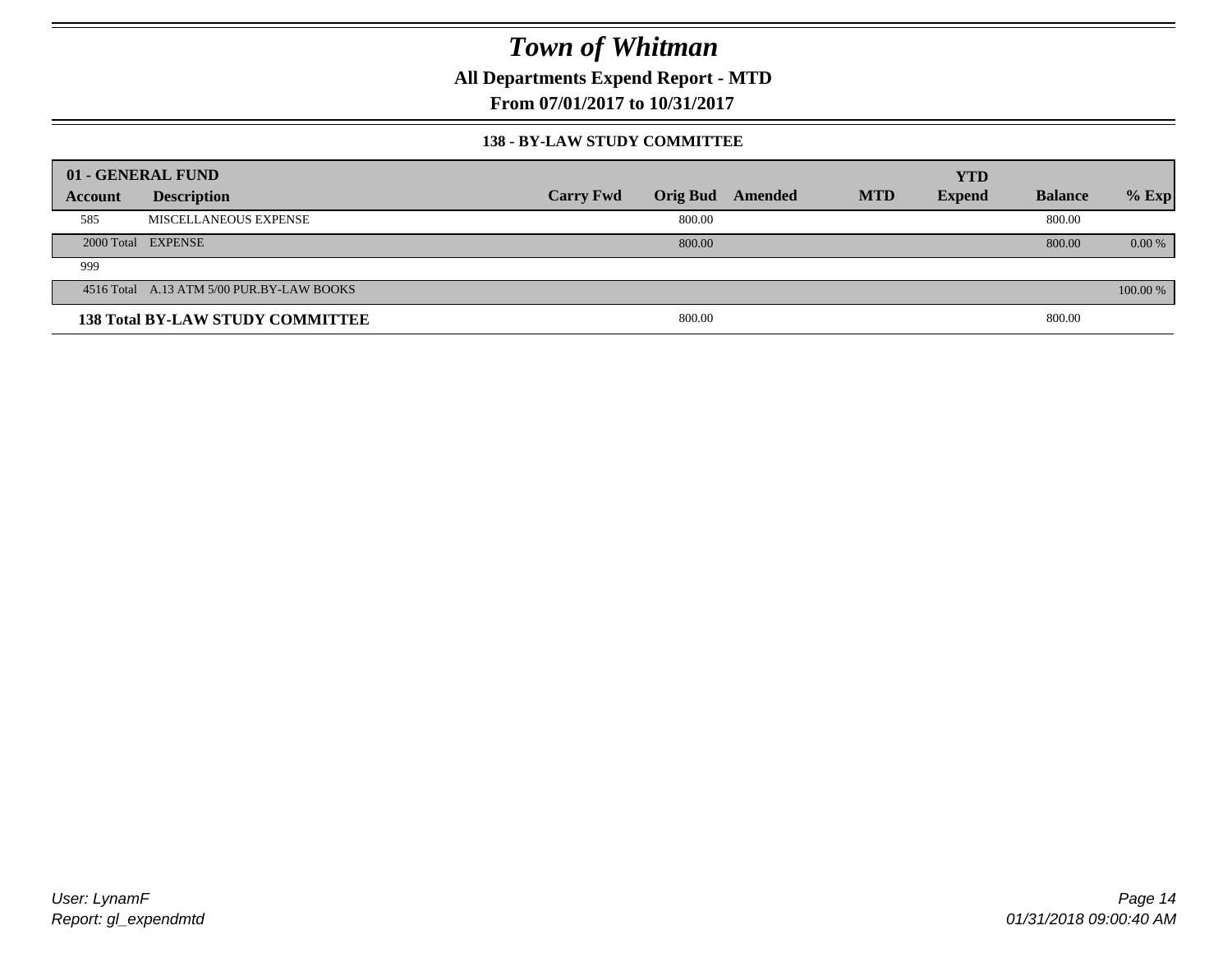#### **All Departments Expend Report - MTD**

#### **From 07/01/2017 to 10/31/2017**

#### **141 - ASSESSORS**

|                | 01 - GENERAL FUND            |                  |                         |            | <b>YTD</b>    |                |          |
|----------------|------------------------------|------------------|-------------------------|------------|---------------|----------------|----------|
| <b>Account</b> | <b>Description</b>           | <b>Carry Fwd</b> | <b>Orig Bud</b> Amended | <b>MTD</b> | <b>Expend</b> | <b>Balance</b> | $%$ Exp  |
| 110            | SALARIES-BOARD MEMBERS       |                  |                         |            |               |                |          |
|                | 1000 Total SALARIES          |                  |                         |            |               |                | 100.00 % |
| 112            | <b>SALARIES</b>              |                  | 66,127.00               | 6,358.35   | 21,618.39     | 44,508.61      |          |
| 146            | SALARIES-LONGEVITY           |                  |                         |            |               |                |          |
|                | 1001 Total SALARIES          |                  | 66,127.00               | 6,358.35   | 21,618.39     | 44,508.61      | 32.69 %  |
| 116            | <b>CLERICAL</b>              |                  | 40,409.00               | 3,885.45   | 13,102.89     | 27,306.11      |          |
|                | 1002 Total SALARIES          |                  | 40,409.00               | 3,885.45   | 13,102.89     | 27,306.11      | 32.42 %  |
| 121            | <b>CLERICAL I</b>            |                  | 37,707.00               | 3,555.50   | 12,023.06     | 25,683.94      |          |
|                | 1003 Total SALARIES          |                  | 37,707.00               | 3,555.50   | 12,023.06     | 25,683.94      | 31.88%   |
| 123            | RECORDING SECRETARY          |                  |                         |            |               |                |          |
| 126            | <b>CLERICAL II</b>           |                  |                         |            |               |                |          |
|                | 1004 Total SALARIES          |                  |                         |            |               |                | 100.00 % |
| 123            | RECORDING SECRETARY          |                  |                         |            |               |                |          |
|                | 1005 Total SALARIES          |                  |                         |            |               |                | 100.00 % |
| 186            | CERTIFICATION STIPEND        |                  |                         |            |               |                |          |
|                | 1006 Total SALARIES          |                  |                         |            |               |                | 100.00 % |
| 244            | OFFICE EQUIPMENT MAINTENANCE |                  |                         |            |               |                |          |
| 306            | <b>BOOKBINDING</b>           |                  |                         |            |               |                |          |
| 311            | <b>COMPUTER SERVICES</b>     |                  |                         |            |               |                |          |
| 313            | <b>DEEDS &amp; PROBATE</b>   |                  |                         | 8.00       | 13.00         | $-13.00$       |          |
| 340            | <b>TELEPHONE</b>             |                  |                         |            |               |                |          |
| 420            | OFFICE SUPPLIES              |                  |                         | 84.00      | 103.25        | $-103.25$      |          |
| 585            | MISCELLANEOUS EXPENSE        |                  | 4,500.00                | 11.97      | 86.83         | 4,413.17       |          |
| 710            | IN STATE TRAVEL              |                  |                         | 60.77      | 184.36        | $-184.36$      |          |
| 730            | <b>ASSOCIATION DUES</b>      |                  |                         |            | 420.00        | $-420.00$      |          |
| 731            | <b>MEETINGS</b>              |                  |                         | 20.00      | 190.00        | $-190.00$      |          |
| 2000 Total     | <b>EXPENSE</b>               |                  | 4,500.00                | 184.74     | 997.44        | 3,502.56       | 22.16 %  |
| 312            | <b>REVALUATION</b>           |                  | 24,700.00               | 1,235.00   | 1,235.00      | 23,465.00      |          |
|                | 2001 Total EXPENSE           |                  | 24,700.00               | 1,235.00   | 1,235.00      | 23,465.00      | 5.00 %   |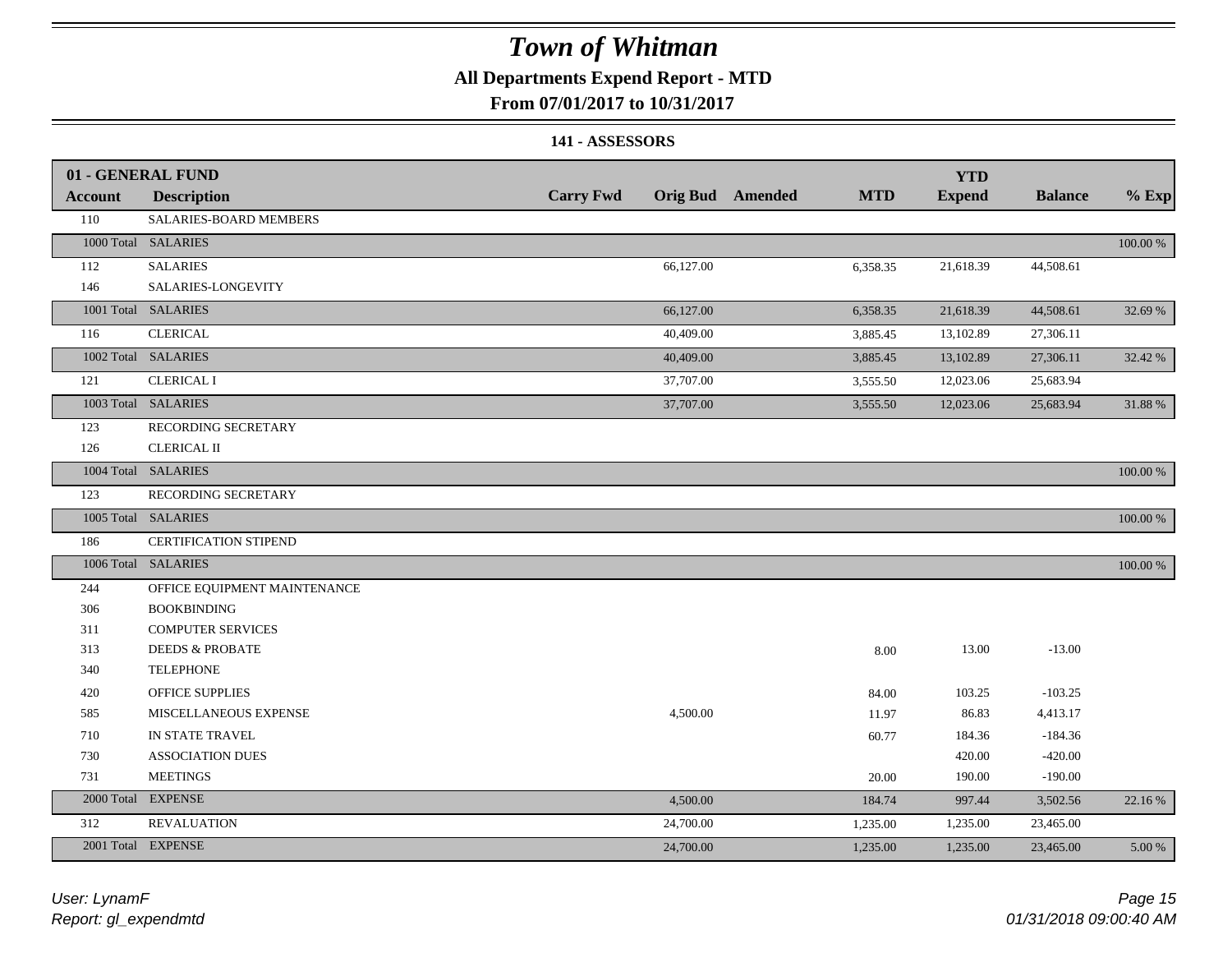### **All Departments Expend Report - MTD**

#### **From 07/01/2017 to 10/31/2017**

#### **141 - ASSESSORS**

| 01 - GENERAL FUND |                                                    |                  |                 |         |            | <b>YTD</b>    |                |          |
|-------------------|----------------------------------------------------|------------------|-----------------|---------|------------|---------------|----------------|----------|
| <b>Account</b>    | <b>Description</b>                                 | <b>Carry Fwd</b> | <b>Orig Bud</b> | Amended | <b>MTD</b> | <b>Expend</b> | <b>Balance</b> | $%$ Exp  |
| 939               | <b>FY2015 ENCUMBRANCES</b>                         |                  |                 |         |            |               |                |          |
| 943               | <b>FY2012 ENCUMBRANCES</b>                         |                  |                 |         |            |               |                |          |
| 946               | <b>FY2010 ENCUMBRANCES</b>                         |                  |                 |         |            |               |                |          |
| 949               | FY2014 ENCUMBRANCES                                |                  |                 |         |            |               |                |          |
|                   | 2002 Total EXPENSE                                 |                  |                 |         |            |               |                | 100.00 % |
| 999               |                                                    |                  |                 |         |            |               |                |          |
|                   | 4410 Total A.15 ATM 5/16 PUR.COPIER-ASSESSORS OFF. |                  |                 |         |            |               |                | 100.00 % |
| 999               |                                                    |                  |                 |         |            |               |                |          |
|                   | 4411 Total A.17ATM5/16 PUR.BATT.-POLICE NTWRK      |                  |                 |         |            |               |                | 100.00 % |
| 999               |                                                    |                  |                 |         |            |               |                |          |
|                   | 4424 Total ESTABLISH PETTY CASH - TOWN CLERK       |                  |                 |         |            |               |                | 100.00 % |
|                   | <b>141 Total ASSESSORS</b>                         |                  | 173,443.00      |         | 15,219.04  | 48,976.78     | 124,466.22     |          |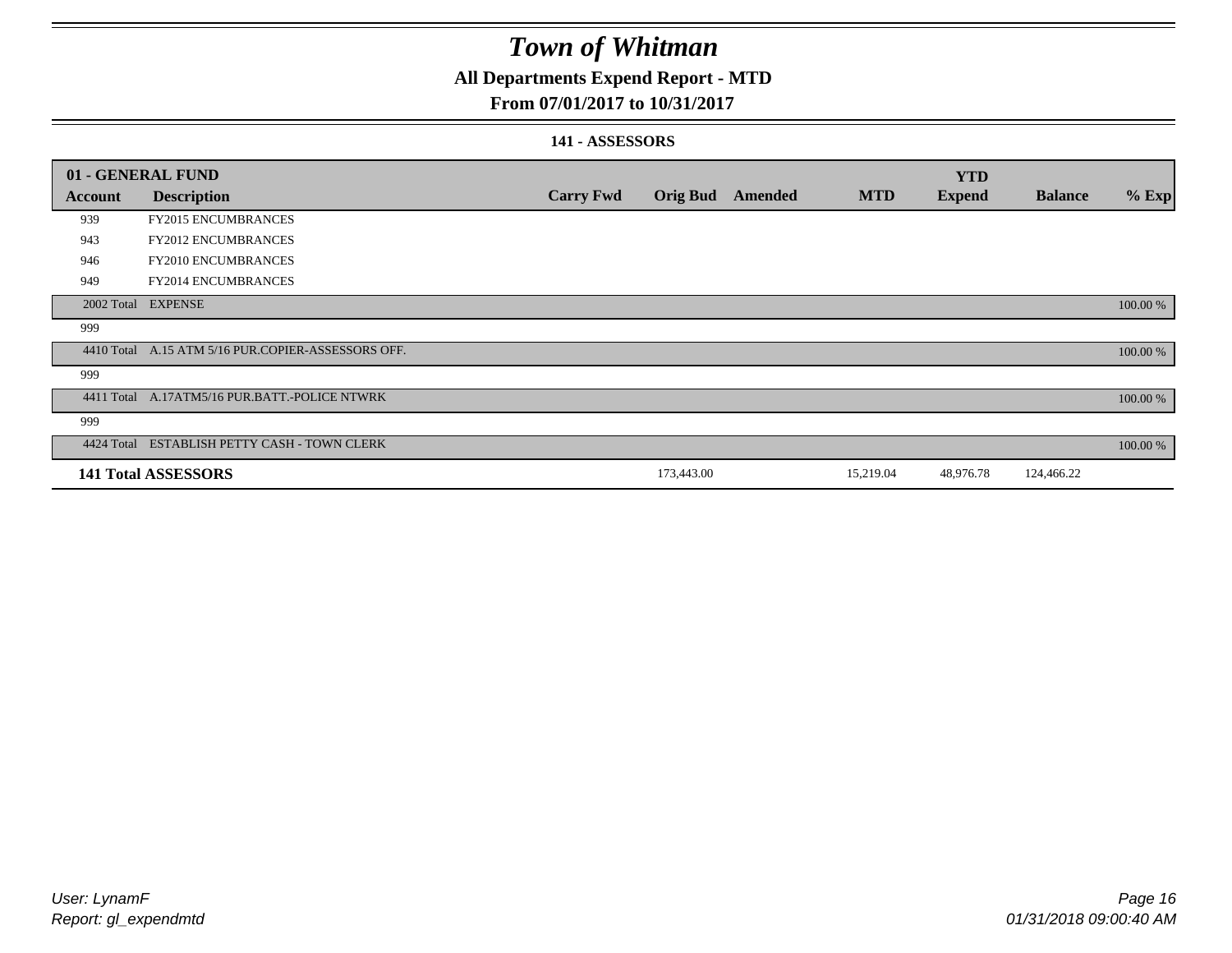### **All Departments Expend Report - MTD**

**From 07/01/2017 to 10/31/2017**

#### **145 - TREASURER**

|                | 01 - GENERAL FUND            |                  |                                       | <b>YTD</b>    |                |          |
|----------------|------------------------------|------------------|---------------------------------------|---------------|----------------|----------|
| <b>Account</b> | <b>Description</b>           | <b>Carry Fwd</b> | <b>Orig Bud</b> Amended<br><b>MTD</b> | <b>Expend</b> | <b>Balance</b> | $%$ Exp  |
| 112            | <b>SALARIES</b>              | 88,717.00        | 8,530.50                              | 29,003.70     | 59,713.30      |          |
| 146            | SALARIES-LONGEVITY           |                  |                                       |               |                |          |
|                | 1000 Total SALARIES          | 88,717.00        | 8,530.50                              | 29,003.70     | 59,713.30      | 32.69 %  |
| 116            | <b>CLERICAL</b>              | 35,740.00        | 3,422.86                              | 11,462.41     | 24,277.59      |          |
|                | 1001 Total SALARIES          | 35,740.00        | 3,422.86                              | 11,462.41     | 24,277.59      | 32.07 %  |
| 121            | <b>CLERICAL I</b>            | 30,687.00        | 2,845.69                              | 10,029.60     | 20,657.40      |          |
|                | 1002 Total SALARIES          | 30,687.00        | 2,845.69                              | 10,029.60     | 20,657.40      | 32.68 %  |
| 126            | <b>CLERICAL II</b>           | 39,260.00        | 3,774.95                              | 12,765.11     | 26,494.89      |          |
|                | 1003 Total SALARIES          | 39,260.00        | 3,774.95                              | 12,765.11     | 26,494.89      | 32.51 %  |
| 139            | <b>CERTIFICATION STIPEND</b> | 2,000.00         |                                       | 2,000.00      |                |          |
|                | 1004 Total SALARIES          | 2,000.00         |                                       | 2,000.00      |                | 100.00 % |
| 244            | OFFICE EQUIPMENT MAINTENANCE |                  |                                       |               |                |          |
| 310            | NOTE CERTIFICATION           |                  |                                       |               |                |          |
| 311            | <b>COMPUTER SERVICES</b>     |                  | 1,351.07                              | 1,766.89      | $-1,766.89$    |          |
| 340            | <b>TELEPHONE</b>             |                  |                                       |               |                |          |
| 343            | <b>CELL PHONES</b>           |                  | 50.99                                 | 203.96        | $-203.96$      |          |
| 420            | OFFICE SUPPLIES              |                  | 214.68                                | 560.64        | $-560.64$      |          |
| 585            | MISCELLANEOUS EXPENSE        | 19,200.00        | 17.16                                 | 146.45        | 19,053.55      |          |
| 710            | IN STATE TRAVEL              |                  |                                       | 318.65        | $-318.65$      |          |
| 730            | <b>ASSOCIATION DUES</b>      |                  |                                       | 75.00         | $-75.00$       |          |
| 731            | <b>MEETINGS</b>              |                  | 35.00                                 | 130.00        | $-130.00$      |          |
| 741            | <b>SURETY BONDS</b>          |                  |                                       |               |                |          |
| 870            | OFFICE EQUIPMENT             |                  |                                       |               |                |          |
|                | 2000 Total EXPENSE           | 19,200.00        | 1,668.90                              | 3,201.59      | 15,998.41      | 16.67 %  |
| 308            | <b>BANK CHARGES</b>          | 500.00           |                                       |               | 500.00         |          |
| 953            | FY2009 ENCUMBRANCES          |                  |                                       |               |                |          |
|                | 2001 Total EXPENSE           | 500.00           |                                       |               | 500.00         | 0.00 %   |
| 946            | FY2010 ENCUMBRANCES          |                  |                                       |               |                |          |
| 959            | FY2006 ENCUMBRANCES          |                  |                                       |               |                |          |
|                | 2002 Total EXPENSE           |                  |                                       |               |                | 100.00 % |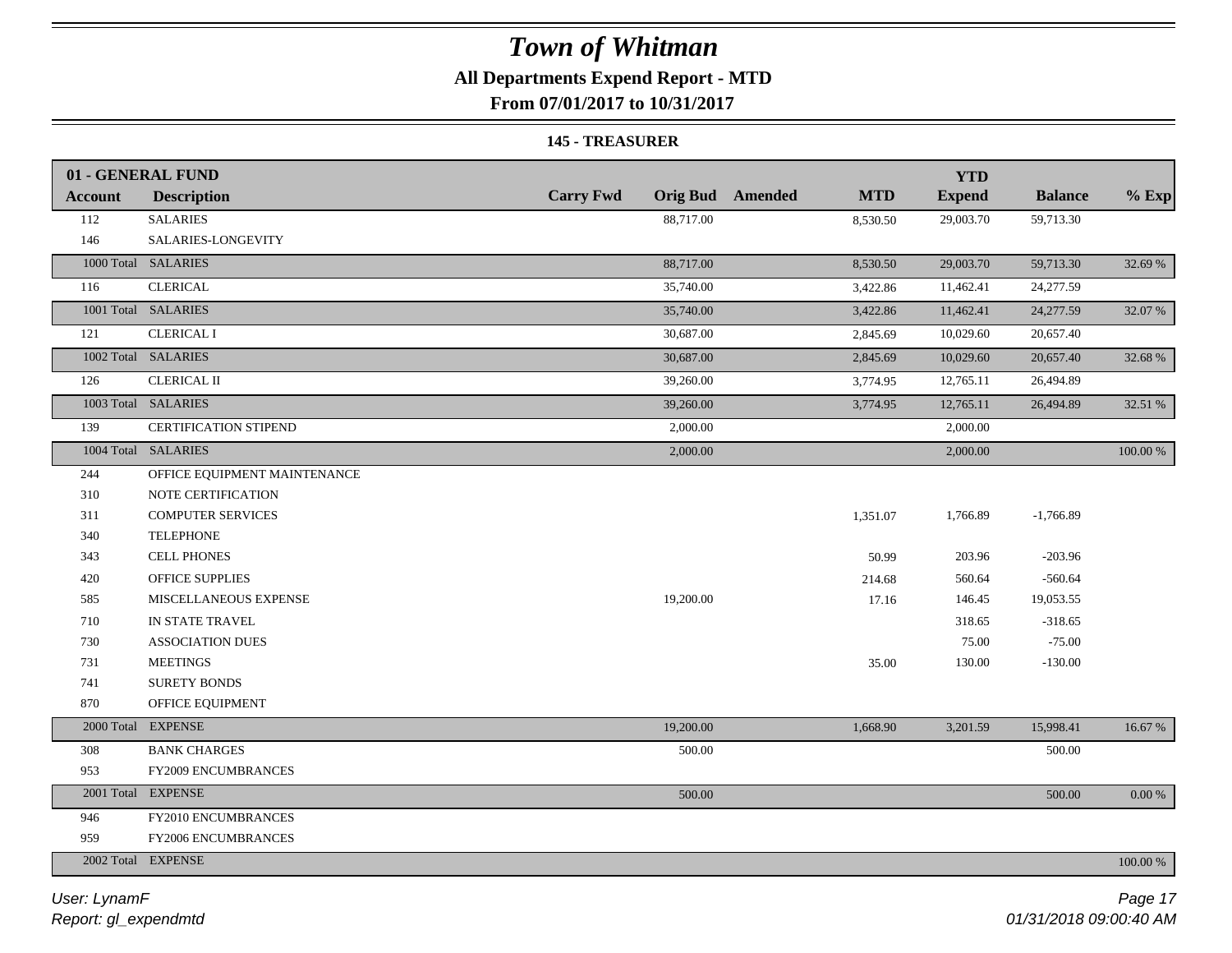### **All Departments Expend Report - MTD**

#### **From 07/01/2017 to 10/31/2017**

#### **145 - TREASURER**

|         | 01 - GENERAL FUND                          |                  |                 |         |            | <b>YTD</b>    |                |          |
|---------|--------------------------------------------|------------------|-----------------|---------|------------|---------------|----------------|----------|
| Account | <b>Description</b>                         | <b>Carry Fwd</b> | <b>Orig Bud</b> | Amended | <b>MTD</b> | <b>Expend</b> | <b>Balance</b> | $%$ Exp  |
| 744     | PENALTY & INTEREST ON PR TAXES             |                  |                 |         |            |               |                |          |
|         | 2003 Total EXPENSE                         |                  |                 |         |            |               |                | 100.00 % |
| 999     |                                            |                  | 7.100.00        |         |            | 7,100.00      |                |          |
|         | 4572 Total A13ATM5/17 GASB45 ACTUARY SERV. |                  | 7.100.00        |         |            | 7,100.00      |                | 100.00 % |
|         | <b>145 Total TREASURER</b>                 |                  | 223,204.00      |         | 20,242.90  | 75.562.41     | 147,641.59     |          |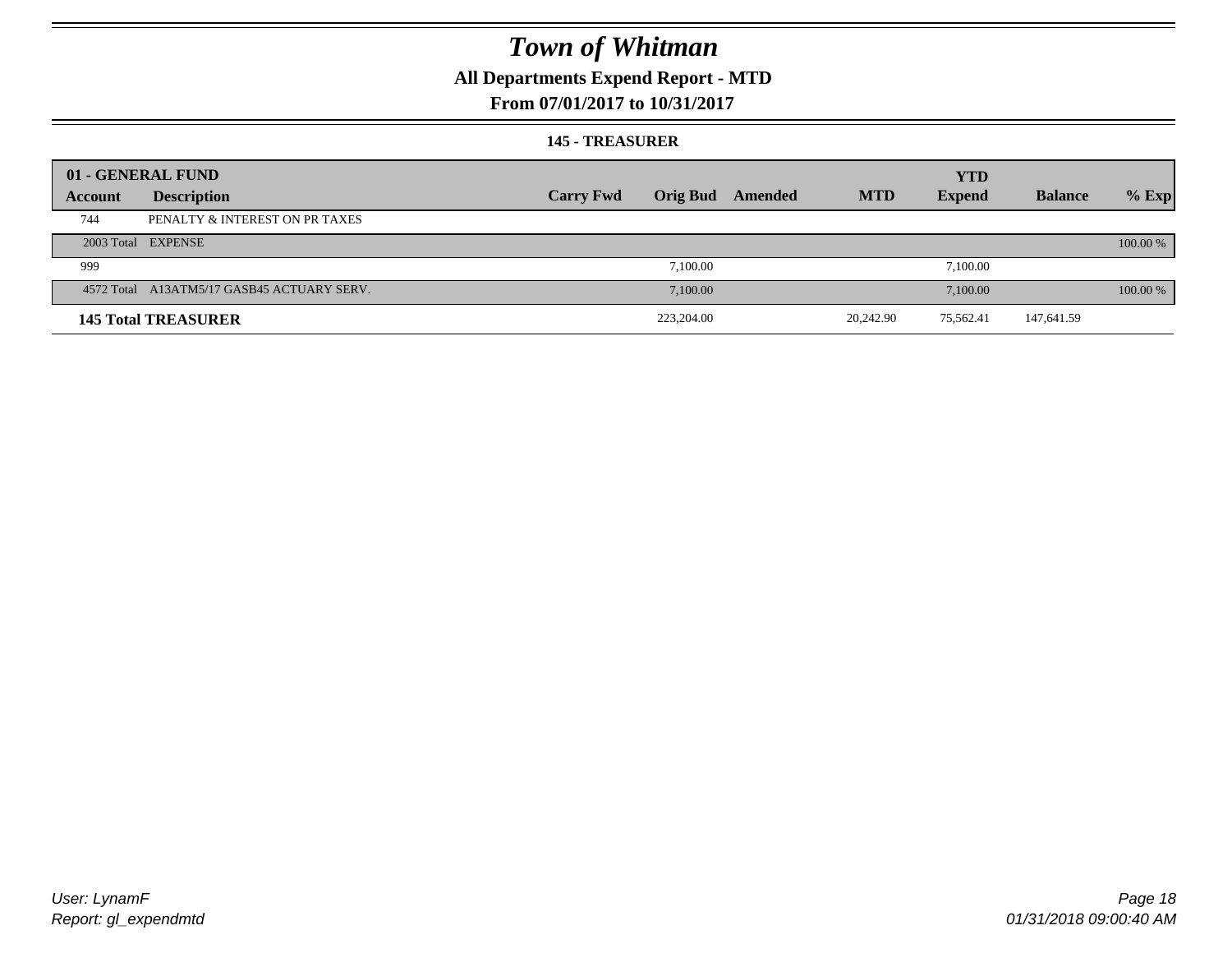### **All Departments Expend Report - MTD**

#### **From 07/01/2017 to 10/31/2017**

#### **146 - COLLECTOR**

| <b>Account</b> | 01 - GENERAL FUND<br><b>Description</b> | <b>Carry Fwd</b> |          | <b>Orig Bud</b> Amended | <b>MTD</b> | <b>YTD</b><br><b>Expend</b> | <b>Balance</b> | $%$ Exp     |
|----------------|-----------------------------------------|------------------|----------|-------------------------|------------|-----------------------------|----------------|-------------|
| 112            | <b>SALARIES</b>                         |                  |          |                         |            |                             |                |             |
| 146            | SALARIES-LONGEVITY                      |                  |          |                         |            |                             |                |             |
|                | 1000 Total SALARIES                     |                  |          |                         |            |                             |                | $100.00~\%$ |
| 116            | <b>CLERICAL</b>                         | 40,409.00        |          |                         |            | 13,102.89                   | 27,306.11      |             |
|                | 1001 Total SALARIES                     |                  |          |                         | 3,849.57   |                             |                |             |
|                |                                         | 40,409.00        |          |                         | 3,849.57   | 13,102.89                   | 27,306.11      | 32.42 %     |
| 121            | <b>CLERICAL I</b>                       | 39,260.00        |          |                         | 3,705.23   | 12,695.39                   | 26,564.61      |             |
|                | 1002 Total SALARIES                     | 39,260.00        |          |                         | 3,705.23   | 12,695.39                   | 26,564.61      | 32.33 %     |
| 126            | <b>CLERICAL II</b>                      |                  |          |                         |            |                             |                |             |
|                | 1003 Total SALARIES                     |                  |          |                         |            |                             |                | 100.00 %    |
| 130            | SALARIES-OVERTIME                       | 2,000.00         |          |                         | 83.69      | 440.53                      | 1,559.47       |             |
|                | 1004 Total SALARIES                     |                  | 2,000.00 |                         | 83.69      | 440.53                      | 1,559.47       | 22.02 %     |
| 186            | <b>CERTIFICATION STIPEND</b>            |                  |          |                         |            |                             |                |             |
|                | 1005 Total SALARIES                     |                  |          |                         |            |                             |                | 100.00 %    |
| 244            | OFFICE EQUIPMENT MAINTENANCE            |                  |          |                         |            |                             |                |             |
| 340            | <b>TELEPHONE</b>                        |                  |          |                         |            |                             |                |             |
| 343            | <b>CELL PHONES</b>                      |                  |          |                         |            |                             |                |             |
| 420            | OFFICE SUPPLIES                         |                  |          |                         |            |                             |                |             |
| 585            | MISCELLANEOUS EXPENSE                   |                  |          |                         |            |                             |                |             |
| 710            | IN STATE TRAVEL                         |                  |          |                         |            |                             |                |             |
| 730            | <b>ASSOCIATION DUES</b>                 |                  |          |                         |            |                             |                |             |
| 731            | <b>MEETINGS</b>                         |                  |          |                         |            |                             |                |             |
| 741            | <b>SURETY BONDS</b>                     |                  |          |                         |            |                             |                |             |
| 870            | OFFICE EQUIPMENT                        |                  |          |                         |            |                             |                |             |
|                | 2000 Total EXPENSE                      |                  |          |                         |            |                             |                | 100.00 %    |
| 311            | <b>COMPUTER SERVICES</b>                |                  |          |                         |            |                             |                |             |
|                | 2001 Total EXPENSE                      |                  |          |                         |            |                             |                | $100.00~\%$ |
| 958            | FY2005 ENCUMBRANCES                     |                  |          |                         |            |                             |                |             |
| 939            | FY2015 ENCUMBRANCES                     |                  |          |                         |            |                             |                |             |
| 943            | <b>FY2012 ENCUMBRANCES</b>              |                  |          |                         |            |                             |                |             |
| 948            | FY07 ENCUMBRANCES                       |                  |          |                         |            |                             |                |             |
|                |                                         |                  |          |                         |            |                             |                |             |

*Report: gl\_expendmtd User: LynamF*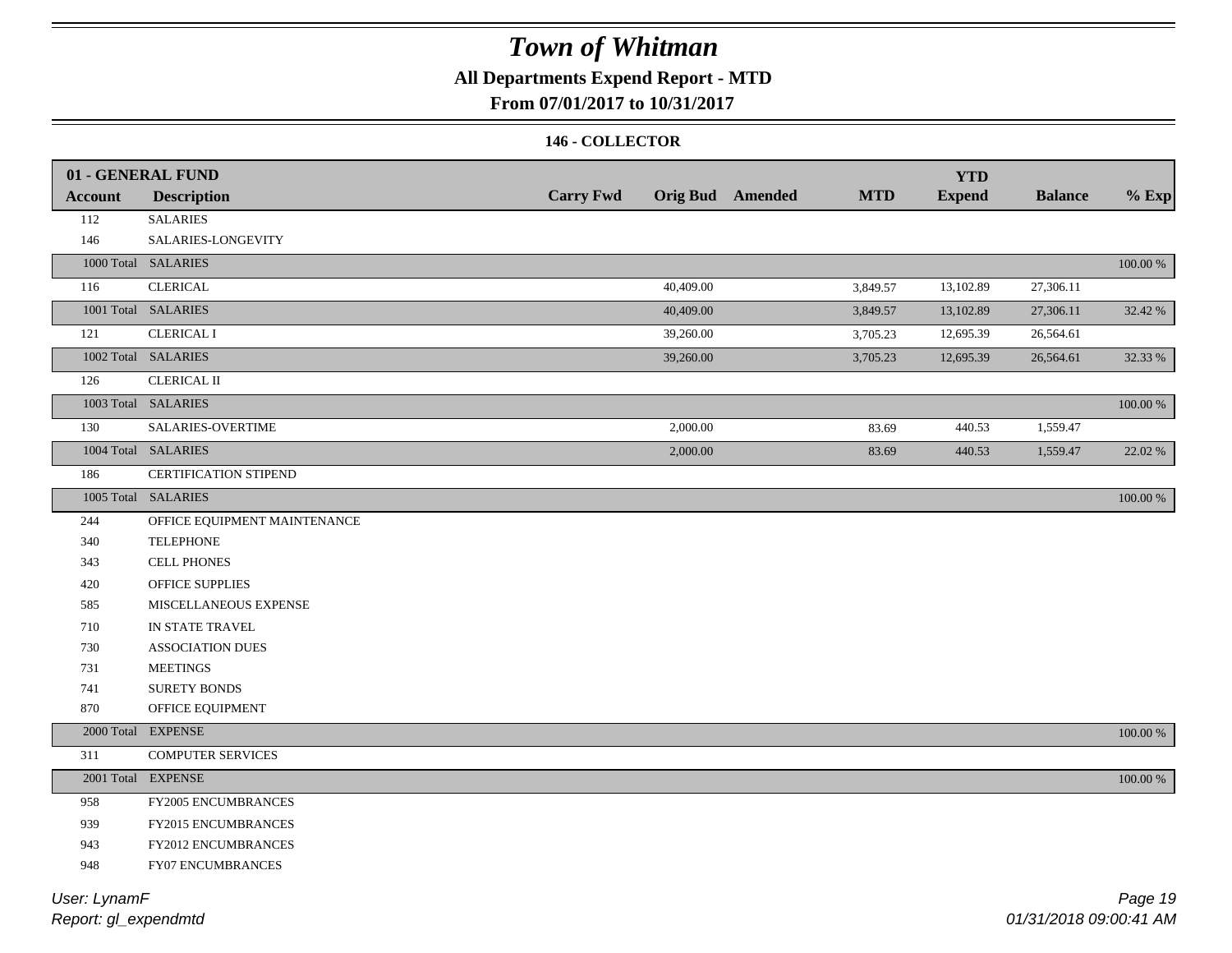### **All Departments Expend Report - MTD**

#### **From 07/01/2017 to 10/31/2017**

#### **146 - COLLECTOR**

|         | 01 - GENERAL FUND                     |                  |           |                         |            | <b>YTD</b>    |                |          |
|---------|---------------------------------------|------------------|-----------|-------------------------|------------|---------------|----------------|----------|
| Account | <b>Description</b>                    | <b>Carry Fwd</b> |           | <b>Orig Bud</b> Amended | <b>MTD</b> | <b>Expend</b> | <b>Balance</b> | $%$ Exp  |
| 959     | <b>FY2006 ENCUMBRANCES</b>            |                  |           |                         |            |               |                |          |
|         | 2002 Total EXPENSE                    |                  |           |                         |            |               |                | 100.00 % |
| 999     |                                       |                  |           |                         |            |               |                |          |
|         | 4570 Total A.1 STM 5/07 THEFT REFUNDS |                  |           |                         |            |               |                | 100.00 % |
|         | <b>146 Total COLLECTOR</b>            |                  | 81,669.00 |                         | 7,638.49   | 26,238.81     | 55,430.19      |          |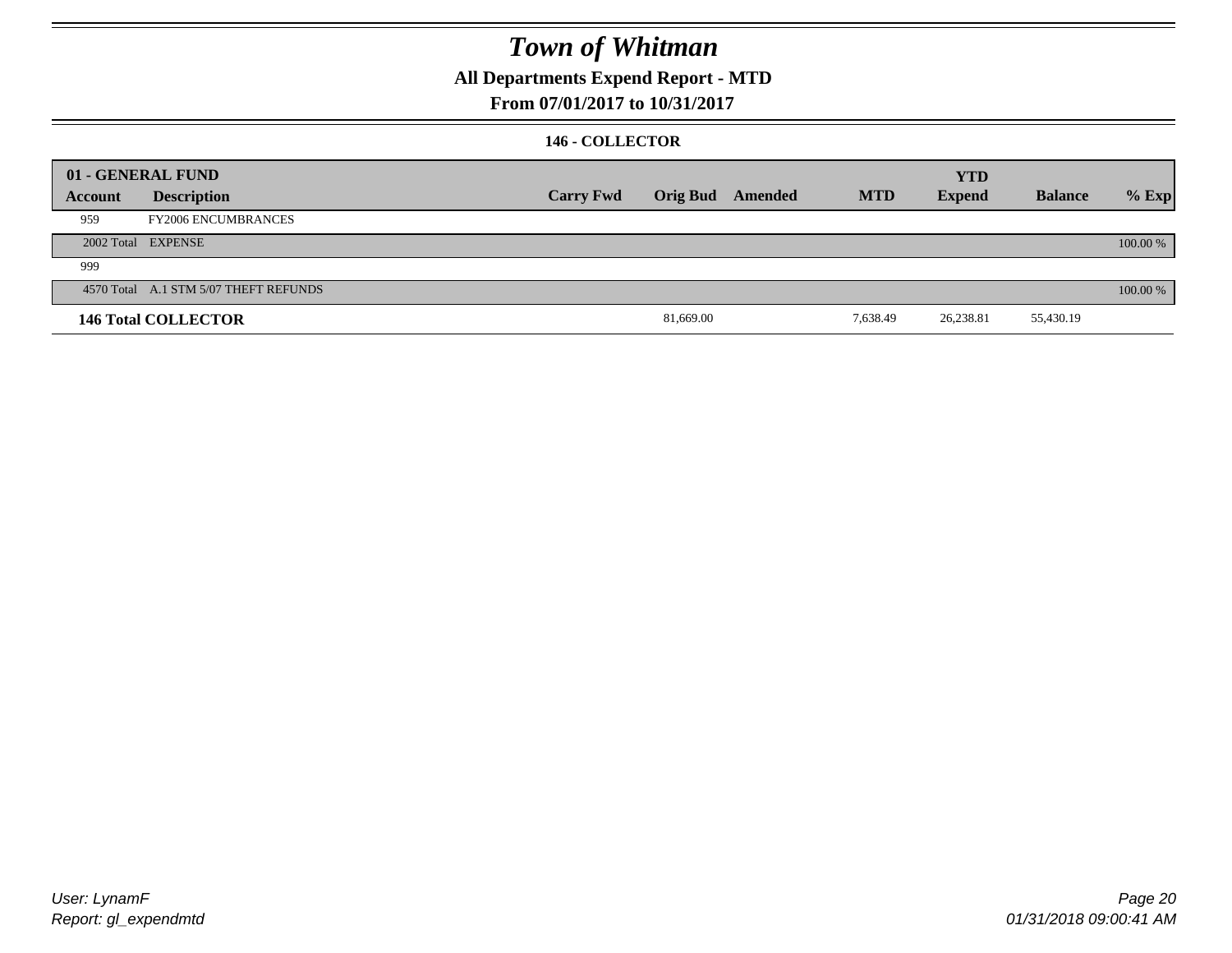#### **All Departments Expend Report - MTD**

**From 07/01/2017 to 10/31/2017**

#### **151 - LAW DEPARTMENT**

|         | 01 - GENERAL FUND               |                                     |                       | <b>YTD</b>    |                |           |
|---------|---------------------------------|-------------------------------------|-----------------------|---------------|----------------|-----------|
| Account | <b>Description</b>              | <b>Orig Bud</b><br><b>Carry Fwd</b> | <b>MTD</b><br>Amended | <b>Expend</b> | <b>Balance</b> | $%$ Exp   |
| 301     | <b>LEGAL SERVICES</b>           | 145,000.00                          | 13,065.50             | 37,768.59     | 107,231.41     |           |
| 585     | <b>MISCELLANEOUS EXPENSE</b>    | 15,000.00                           | 45.00                 | 586.61        | 14,413.39      |           |
|         | 2000 Total EXPENSE              | 160,000.00                          | 13,110.50             | 38,355.20     | 121,644.80     | 23.97 %   |
| 302     | <b>CLAIMS SETTLEMENT</b>        | 5,000.00                            |                       |               | 5,000.00       |           |
|         | 2001 Total EXPENSE              | 5,000.00                            |                       |               | 5,000.00       | $0.00 \%$ |
| 943     | <b>FY2012 ENCUMBRANCES</b>      |                                     |                       |               |                |           |
| 940     | <b>FY2016 ENCUMBRANCES</b>      |                                     |                       |               |                |           |
| 945     | <b>FY2013 ENCUMBRANCES</b>      |                                     |                       |               |                |           |
|         | 2002 Total EXPENSE              |                                     |                       |               |                | 100.00 %  |
|         | <b>151 Total LAW DEPARTMENT</b> | 165,000.00                          | 13,110.50             | 38,355.20     | 126,644.80     |           |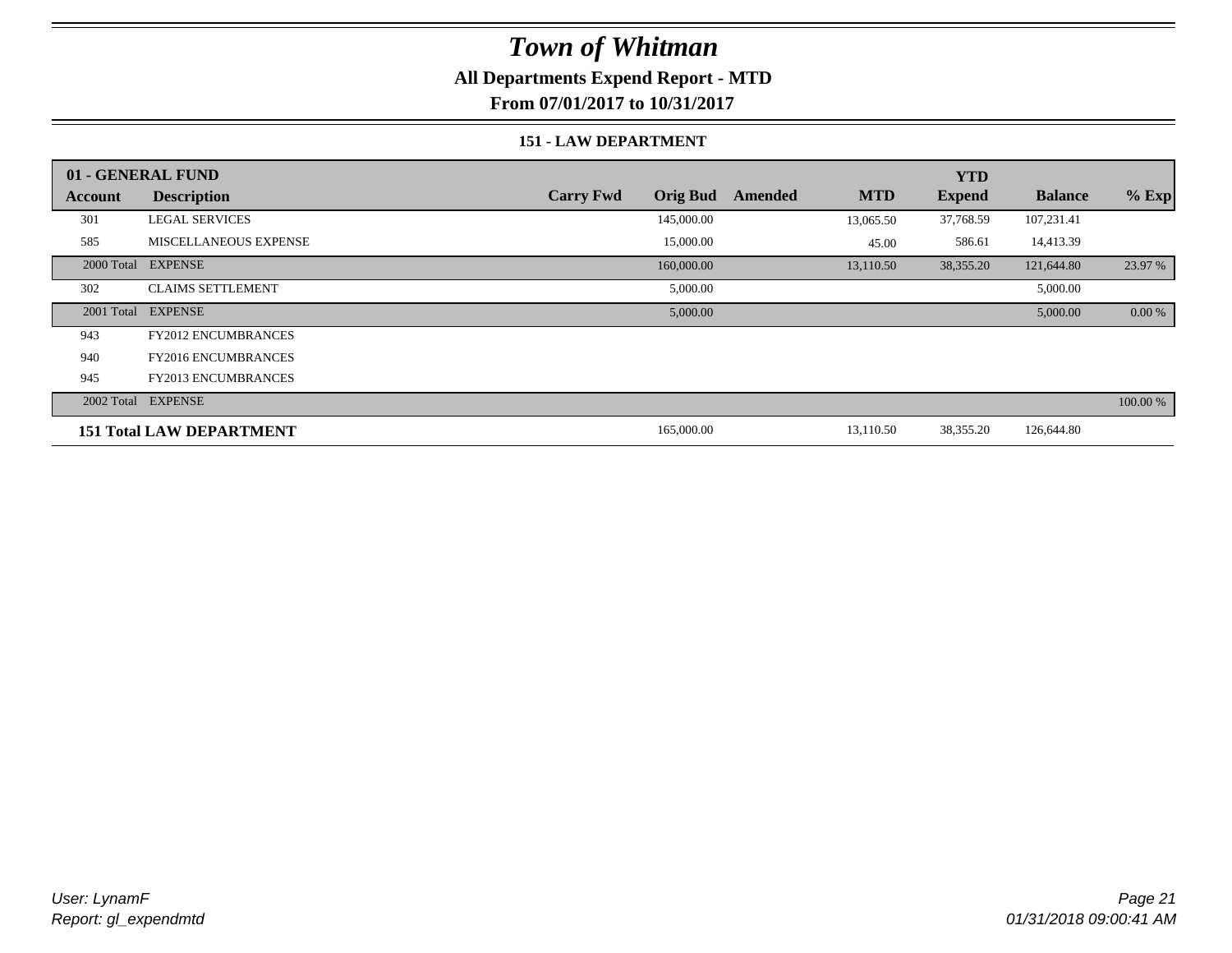#### **All Departments Expend Report - MTD**

**From 07/01/2017 to 10/31/2017**

#### **155 - DATA PROCESSING**

|                | 01 - GENERAL FUND                                |                  |            |                         |            | <b>YTD</b>    |                |             |
|----------------|--------------------------------------------------|------------------|------------|-------------------------|------------|---------------|----------------|-------------|
| <b>Account</b> | <b>Description</b>                               | <b>Carry Fwd</b> |            | <b>Orig Bud</b> Amended | <b>MTD</b> | <b>Expend</b> | <b>Balance</b> | $%$ Exp     |
| 112            | <b>SALARIES</b>                                  |                  | 123,850.00 |                         | 11,908.65  | 40,489.41     | 83,360.59      |             |
|                | 1000 Total SALARIES                              |                  | 123,850.00 |                         | 11,908.65  | 40,489.41     | 83,360.59      | 32.69 %     |
| 116            | <b>CLERICAL</b>                                  |                  |            |                         |            |               |                |             |
|                | 1001 Total SALARIES                              |                  |            |                         |            |               |                | $100.00~\%$ |
| 243            | EQUIPMENT MAINTENANCE                            |                  |            |                         | 70.86      | 5,018.86      | $-5,018.86$    |             |
| 280            | <b>SUPPORT SERVICES</b>                          |                  |            |                         |            |               |                |             |
| 311            | <b>COMPUTER SERVICES</b>                         |                  |            |                         | 1,131.40   | 27,164.05     | $-27,164.05$   |             |
| 340            | <b>TELEPHONE</b>                                 |                  |            |                         |            | 1,062.80      | $-1,062.80$    |             |
| 343            | <b>CELL PHONES</b>                               |                  |            |                         | 490.97     | 763.91        | $-763.91$      |             |
| 420            | <b>OFFICE SUPPLIES</b>                           |                  |            |                         |            |               |                |             |
| 585            | MISCELLANEOUS EXPENSE                            |                  | 172,427.00 |                         | 79.46      | 79.46         | 172,347.54     |             |
| 269            | DATA PROCESSING SOFTWARE                         |                  |            |                         |            | 50,868.49     | $-50,868.49$   |             |
| 276            | DATA PROCESSING EQUIP.                           |                  |            |                         | 170.74     | 2,955.98      | $-2,955.98$    |             |
|                | 2000 Total EXPENSE                               |                  | 172,427.00 |                         | 1,943.43   | 87,913.55     | 84,513.45      | 50.98 %     |
| 940            | FY2016 ENCUMBRANCES                              |                  |            |                         |            |               |                |             |
| 941            | FY 2017 ENCUMBRANCES                             | 850.28           |            |                         |            | 850.28        |                |             |
| 943            | <b>FY2012 ENCUMBRANCES</b>                       |                  |            |                         |            |               |                |             |
| 948            | <b>FY07 ENCUMBRANCES</b>                         |                  |            |                         |            |               |                |             |
| 949            | FY2014 ENCUMBRANCES                              |                  |            |                         |            |               |                |             |
| 953            | FY2009 ENCUMBRANCES                              |                  |            |                         |            |               |                |             |
| 958            | FY2005 ENCUMBRANCES                              |                  |            |                         |            |               |                |             |
| 945            | FY2013 ENCUMBRANCES                              |                  |            |                         |            |               |                |             |
| 946            | FY2010 ENCUMBRANCES                              |                  |            |                         |            |               |                |             |
|                | 2001 Total EXPENSE                               | 850.28           |            |                         |            | 850.28        |                | 100.00 %    |
| 281            | <b>GIS SYSTEM MAINTENANCE</b>                    |                  | 15,000.00  |                         |            |               | 15,000.00      |             |
| 941            | FY 2017 ENCUMBRANCES                             |                  |            |                         |            |               |                |             |
|                | 2002 Total EXPENSE                               |                  | 15,000.00  |                         |            |               | 15,000.00      | $0.00\,\%$  |
| 999            |                                                  |                  |            |                         |            |               |                |             |
|                | 4402 Total A.16ATM5/16 PUR. WIRELESS NTWK CNTRLR |                  |            |                         |            |               |                | $100.00~\%$ |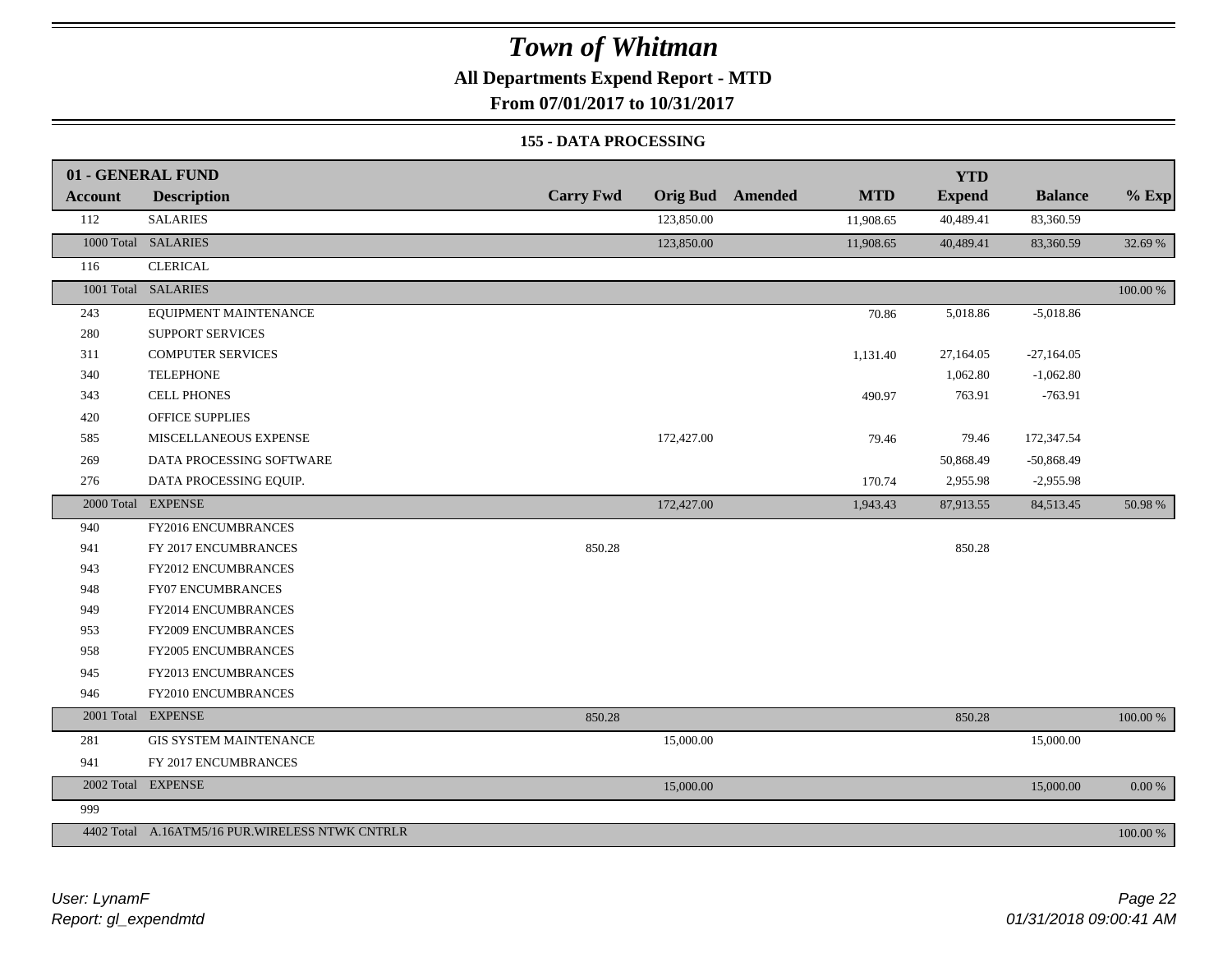#### **All Departments Expend Report - MTD**

**From 07/01/2017 to 10/31/2017**

#### **155 - DATA PROCESSING**

|                | 01 - GENERAL FUND                                  |                  |                 |         |            | <b>YTD</b>    |                |          |
|----------------|----------------------------------------------------|------------------|-----------------|---------|------------|---------------|----------------|----------|
| <b>Account</b> | <b>Description</b>                                 | <b>Carry Fwd</b> | <b>Orig Bud</b> | Amended | <b>MTD</b> | <b>Expend</b> | <b>Balance</b> | $%$ Exp  |
| 999            |                                                    | 1,455.00         |                 |         |            | 172.47        | 1,282.53       |          |
|                | 4411 Total A.17ATM5/16 PUR.BATT.-POLICE NTWRK      | 1,455.00         |                 |         |            | 172.47        | 1,282.53       | 11.85 %  |
| 999            |                                                    |                  |                 |         |            |               |                |          |
|                | 4512 Total A.37ATM 5/15 PUR.2 COPIERS/TOWN OFFICES |                  |                 |         |            |               |                | 100.00 % |
| 999            |                                                    |                  | 11,000.00       |         |            |               | 11,000.00      |          |
| 4519 Total     | A.34ATM 5/17 PUR.MULTI-FUNCTION PRINTER            |                  | 11,000.00       |         |            |               | 11,000.00      | 0.00 %   |
| 999            |                                                    |                  | 3,500.00        |         |            | 3,500.00      |                |          |
|                | 4520 Total A33ATM 5/17 PUR.FIREWALLS               |                  | 3,500.00        |         |            | 3,500.00      |                | 100.00 % |
| 999            |                                                    | 3,413.38         |                 |         |            |               | 3,413.38       |          |
|                | 4526 Total A.36 ATM5/15PUR.POW.SUPPLY/NETWK.EQ.    | 3,413.38         |                 |         |            |               | 3,413.38       | $0.00\%$ |
| 999            |                                                    | 8,000.00         |                 |         |            |               | 8,000.00       |          |
| 4527 Total     | A.14ATM5/16 PUR.SFTWR NET.SECURITY                 | 8,000.00         |                 |         |            |               | 8,000.00       | 0.00 %   |
| 999            |                                                    |                  | 15,000.00       |         |            |               | 15,000.00      |          |
| 4564 Total     | A36ATM5/17PUR.COMP.EQ.TN.BLDGS                     |                  | 15,000.00       |         |            |               | 15,000.00      | 0.00 %   |
|                | <b>155 Total DATA PROCESSING</b>                   | 13,718.66        | 340,777.00      |         | 13,852.08  | 132,925.71    | 221,569.95     |          |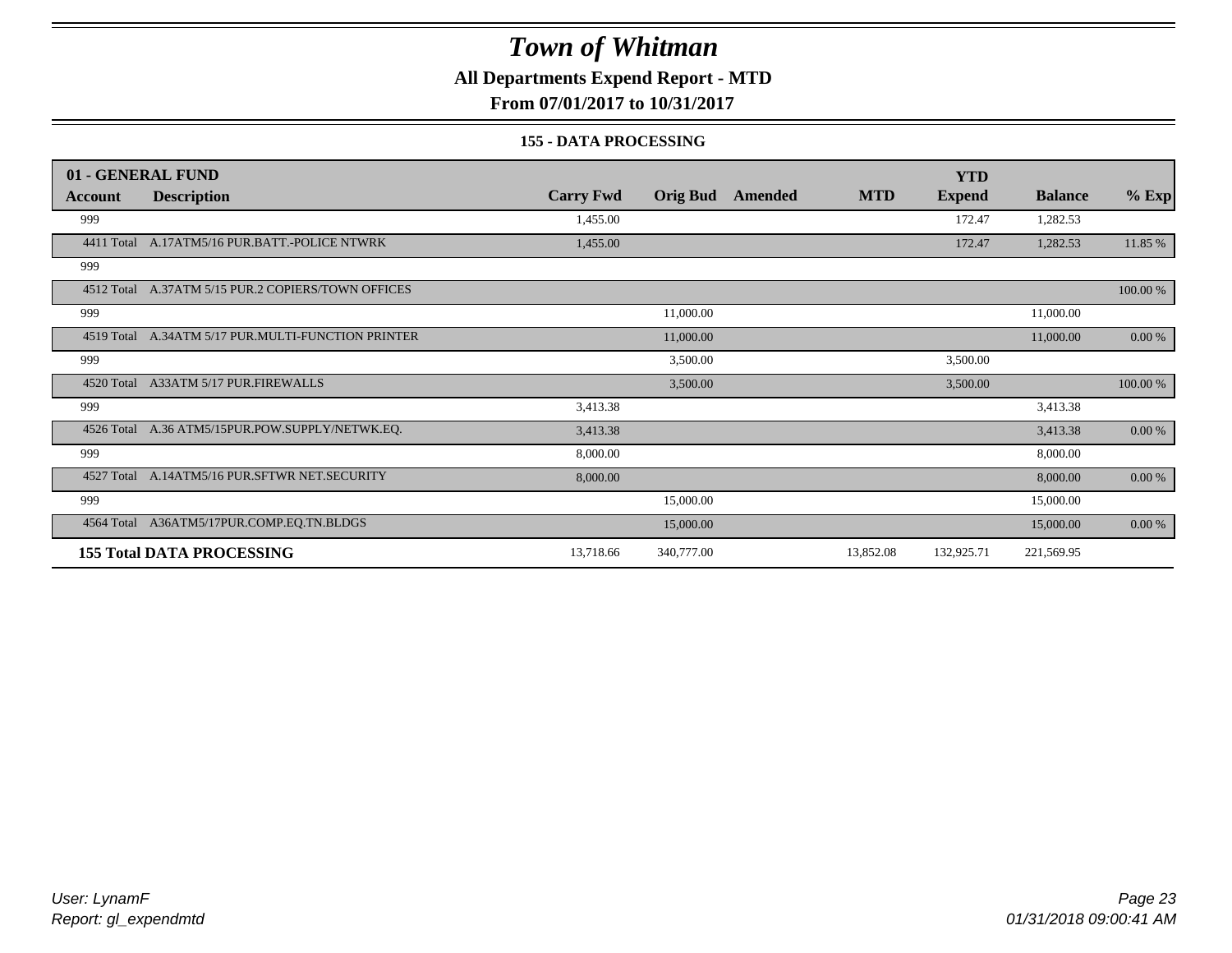**All Departments Expend Report - MTD**

**From 07/01/2017 to 10/31/2017**

#### **158 - TAX TITLE FORECLOSURE-TREAS.**

|         | 01 - GENERAL FUND                             |                  |           |         |            | <b>YTD</b>    |                |          |
|---------|-----------------------------------------------|------------------|-----------|---------|------------|---------------|----------------|----------|
| Account | <b>Description</b>                            | <b>Carry Fwd</b> | Orig Bud  | Amended | <b>MTD</b> | <b>Expend</b> | <b>Balance</b> | $%$ Exp  |
| 252     | <b>SERVICES</b>                               |                  | 40,000.00 |         | 1.479.99   | 7.075.85      | 32,924.15      |          |
|         | 2000 Total EXPENSE                            |                  | 40,000,00 |         | 1.479.99   | 7.075.85      | 32,924.15      | 17.68 %  |
| 948     | <b>FY07 ENCUMBRANCES</b>                      |                  |           |         |            |               |                |          |
|         | 2001 Total EXPENSE                            |                  |           |         |            |               |                | 100.00 % |
|         | <b>158 Total TAX TITLE FORECLOSURE-TREAS.</b> |                  | 40,000.00 |         | 1,479.99   | 7,075.85      | 32,924.15      |          |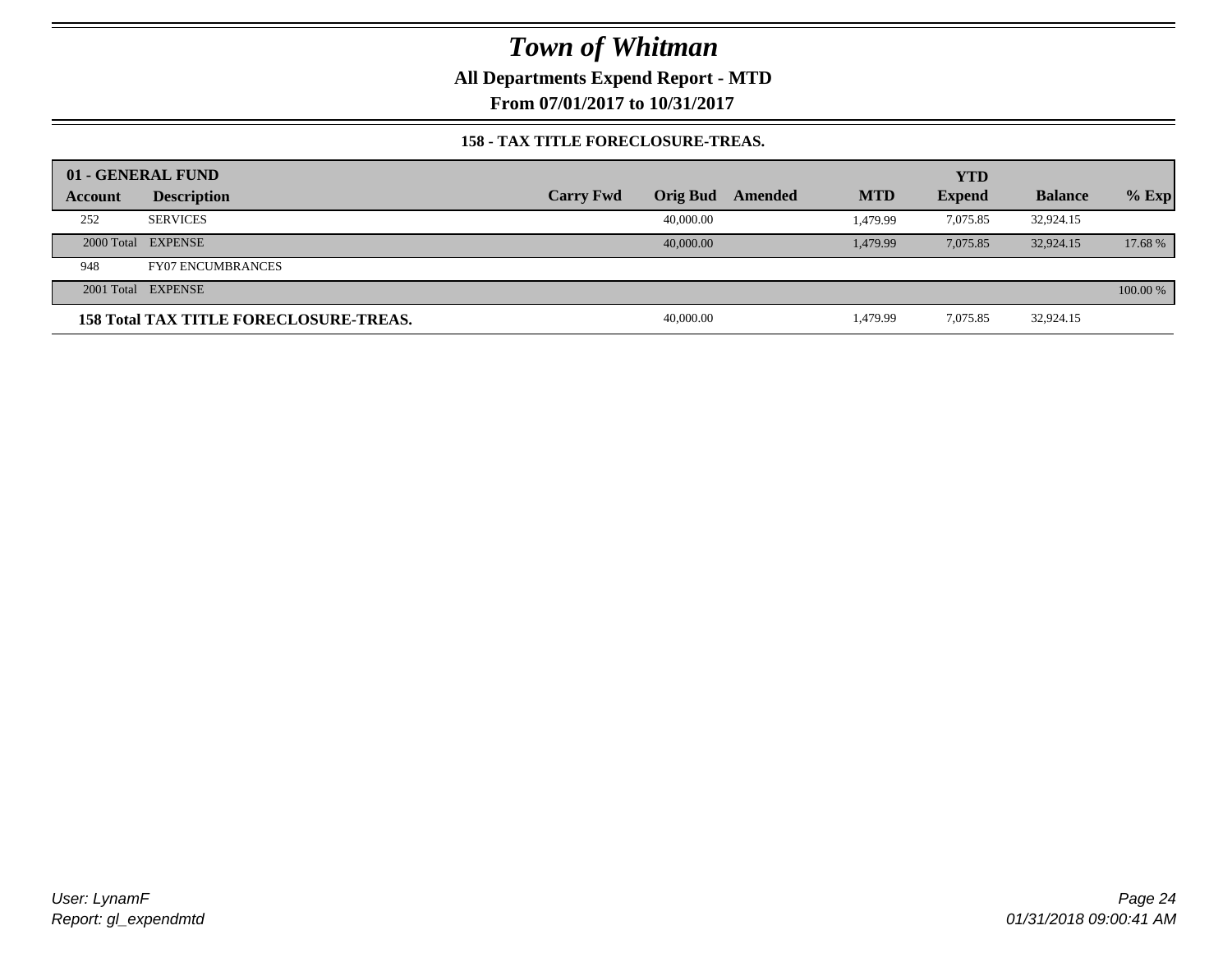**All Departments Expend Report - MTD**

**From 07/01/2017 to 10/31/2017**

#### **159 - TAX TITLE EXPENSE-COLLECTOR**

|         | 01 - GENERAL FUND                            |                  |                         |            | YTD           |                |          |
|---------|----------------------------------------------|------------------|-------------------------|------------|---------------|----------------|----------|
| Account | <b>Description</b>                           | <b>Carry Fwd</b> | <b>Orig Bud</b> Amended | <b>MTD</b> | <b>Expend</b> | <b>Balance</b> | $%$ Exp  |
| 252     | <b>SERVICES</b>                              |                  |                         |            |               |                |          |
|         | 2000 Total EXPENSE                           |                  |                         |            |               |                | 100.00 % |
|         | <b>159 Total TAX TITLE EXPENSE-COLLECTOR</b> |                  |                         |            |               |                |          |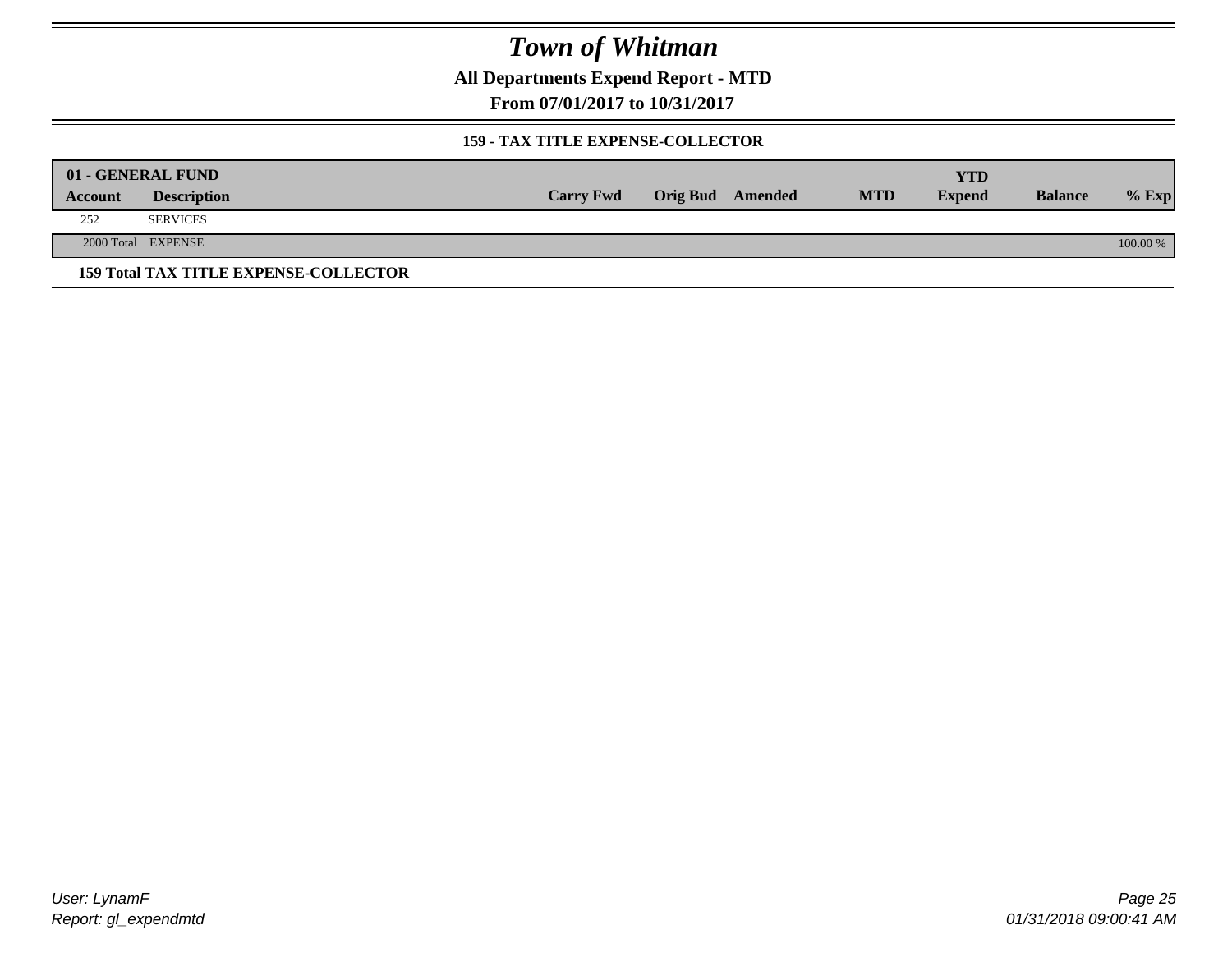### **All Departments Expend Report - MTD**

**From 07/01/2017 to 10/31/2017**

#### **161 - TOWN CLERK**

|                | 01 - GENERAL FUND                  |                  |                                       | <b>YTD</b>    |                |            |
|----------------|------------------------------------|------------------|---------------------------------------|---------------|----------------|------------|
| <b>Account</b> | <b>Description</b>                 | <b>Carry Fwd</b> | <b>Orig Bud</b> Amended<br><b>MTD</b> | <b>Expend</b> | <b>Balance</b> | $%$ Exp    |
| 112            | <b>SALARIES</b>                    | 66,127.00        | 6,358.35                              | 21,618.39     | 44,508.61      |            |
| 146            | SALARIES-LONGEVITY                 |                  |                                       |               |                |            |
|                | 1000 Total SALARIES                | 66,127.00        | 6,358.35                              | 21,618.39     | 44,508.61      | 32.69 %    |
| 116            | <b>CLERICAL</b>                    | 40,409.00        | 3,885.45                              | 13,102.89     | 27,306.11      |            |
|                | 1001 Total SALARIES                | 40,409.00        | 3,885.45                              | 13,102.89     | 27,306.11      | 32.42 %    |
| 126            | <b>CLERICAL II</b>                 | 38,663.00        | 3,664.45                              | 12,363.26     | 26,299.74      |            |
|                | 1002 Total SALARIES                | 38,663.00        | 3,664.45                              | 12,363.26     | 26,299.74      | 31.97 %    |
| 130            | SALARIES-OVERTIME                  | 1,000.00         |                                       |               | 1,000.00       |            |
|                | 1004 Total SALARIES                | 1,000.00         |                                       |               | 1,000.00       | $0.00\ \%$ |
| 142            | CERTIFICATION STIPEND              |                  |                                       |               |                |            |
|                | 1005 Total SALARIES                |                  |                                       |               |                | 100.00 %   |
| 244            | OFFICE EQUIPMENT MAINTENANCE       |                  |                                       | 184.80        | $-184.80$      |            |
| 306            | <b>BOOKBINDING</b>                 |                  |                                       |               |                |            |
| 314            | MICRO FILM STORAGE                 |                  |                                       |               |                |            |
| 340            | <b>TELEPHONE</b>                   |                  |                                       |               |                |            |
| 343            | <b>CELL PHONES</b>                 |                  | 25.49                                 | 101.98        | $-101.98$      |            |
| 736            | TOWN RECORDS RESTORATION           |                  |                                       |               |                |            |
| 420            | <b>OFFICE SUPPLIES</b>             |                  |                                       | 198.98        | $-198.98$      |            |
| 585            | MISCELLANEOUS EXPENSE              | 3,950.00         |                                       | 18.95         | 3,931.05       |            |
| 732            | <b>DOG LICENSES &amp; SUPPLIES</b> |                  |                                       |               |                |            |
| 710            | IN STATE TRAVEL                    |                  |                                       | 258.94        | $-258.94$      |            |
| 730            | <b>ASSOCIATION DUES</b>            |                  |                                       | 385.00        | $-385.00$      |            |
| 731            | <b>MEETINGS</b>                    |                  |                                       | 584.30        | $-584.30$      |            |
| 741            | <b>SURETY BONDS</b>                |                  |                                       |               |                |            |
| 870            | OFFICE EQUIPMENT                   |                  |                                       |               |                |            |
|                | 2000 Total EXPENSE                 | 3,950.00         | 25.49                                 | 1,732.95      | 2,217.05       | 43.87 %    |
| 736            | TOWN RECORDS RESTORATION           | 2,500.00         |                                       |               | 2,500.00       |            |
|                | 2001 Total EXPENSE                 | 2,500.00         |                                       |               | 2,500.00       | $0.00 \%$  |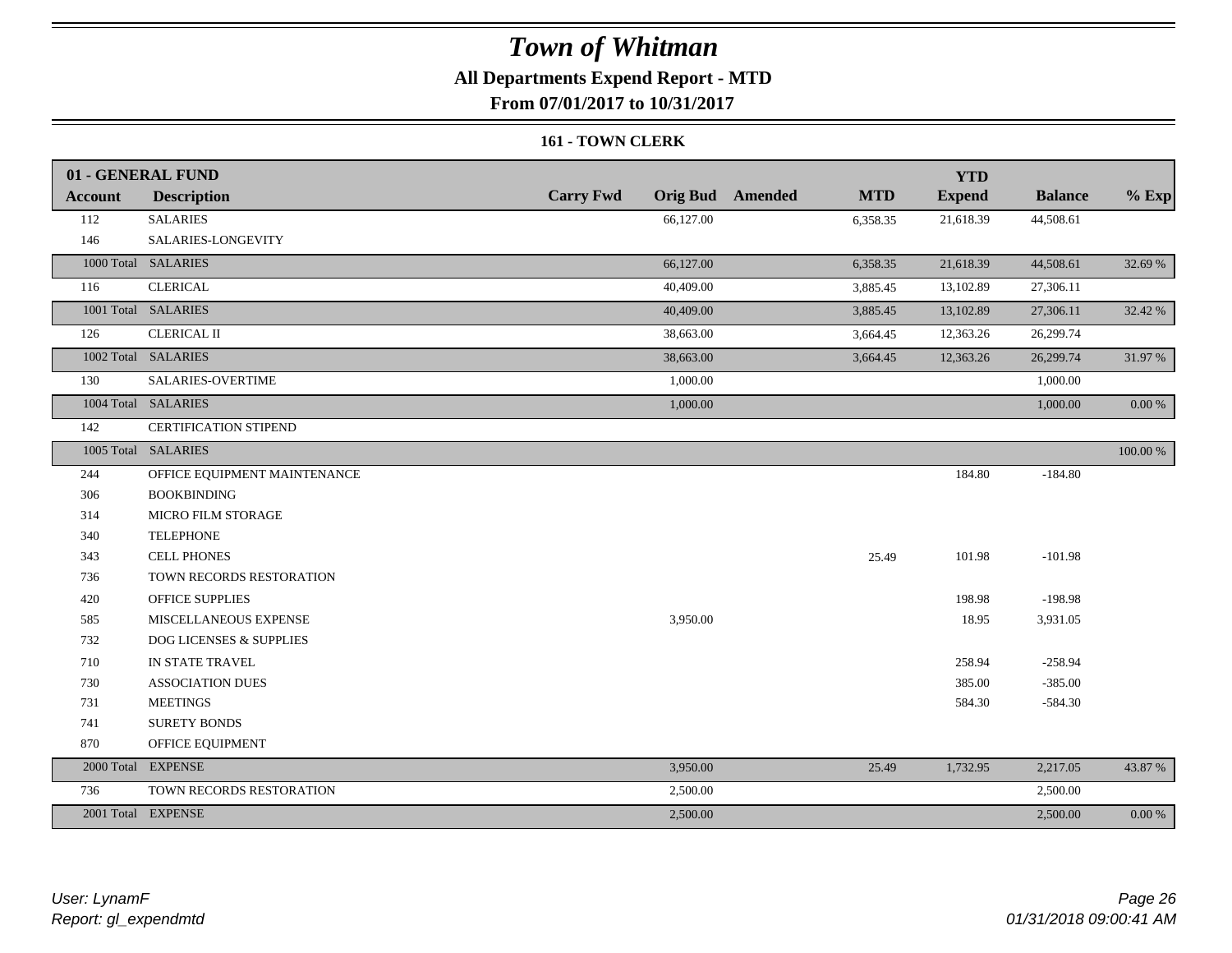### **All Departments Expend Report - MTD**

#### **From 07/01/2017 to 10/31/2017**

#### **161 - TOWN CLERK**

|            | 01 - GENERAL FUND                         |                  |                 |         |            | <b>YTD</b>    |                |          |
|------------|-------------------------------------------|------------------|-----------------|---------|------------|---------------|----------------|----------|
| Account    | <b>Description</b>                        | <b>Carry Fwd</b> | <b>Orig Bud</b> | Amended | <b>MTD</b> | <b>Expend</b> | <b>Balance</b> | $%$ Exp  |
| 946        | <b>FY2010 ENCUMBRANCES</b>                |                  |                 |         |            |               |                |          |
| 953        | FY2009 ENCUMBRANCES                       |                  |                 |         |            |               |                |          |
| 2002 Total | <b>EXPENSE</b>                            |                  |                 |         |            |               |                | 100.00 % |
| 732        | <b>DOG LICENSES &amp; SUPPLIES</b>        |                  |                 |         |            |               |                |          |
|            | 2003 Total EXPENSE                        |                  |                 |         |            |               |                | 100.00 % |
| 999        |                                           |                  |                 |         |            |               |                |          |
| 4422 Total | A30ATM5/07PURCHASE PRINTER                |                  |                 |         |            |               |                | 100.00 % |
| 999        |                                           |                  |                 |         |            |               |                |          |
| 4424 Total | ESTABLISH PETTY CASH - TOWN CLERK         |                  |                 |         |            |               |                | 100.00 % |
| 999        |                                           |                  |                 |         |            |               |                |          |
|            | 4425 Total A.36ATM5/06MICROF.TN.REC.93-05 |                  |                 |         |            |               |                | 100.00 % |
|            | <b>161 Total TOWN CLERK</b>               |                  | 152,649.00      |         | 13,933.74  | 48,817.49     | 103,831.51     |          |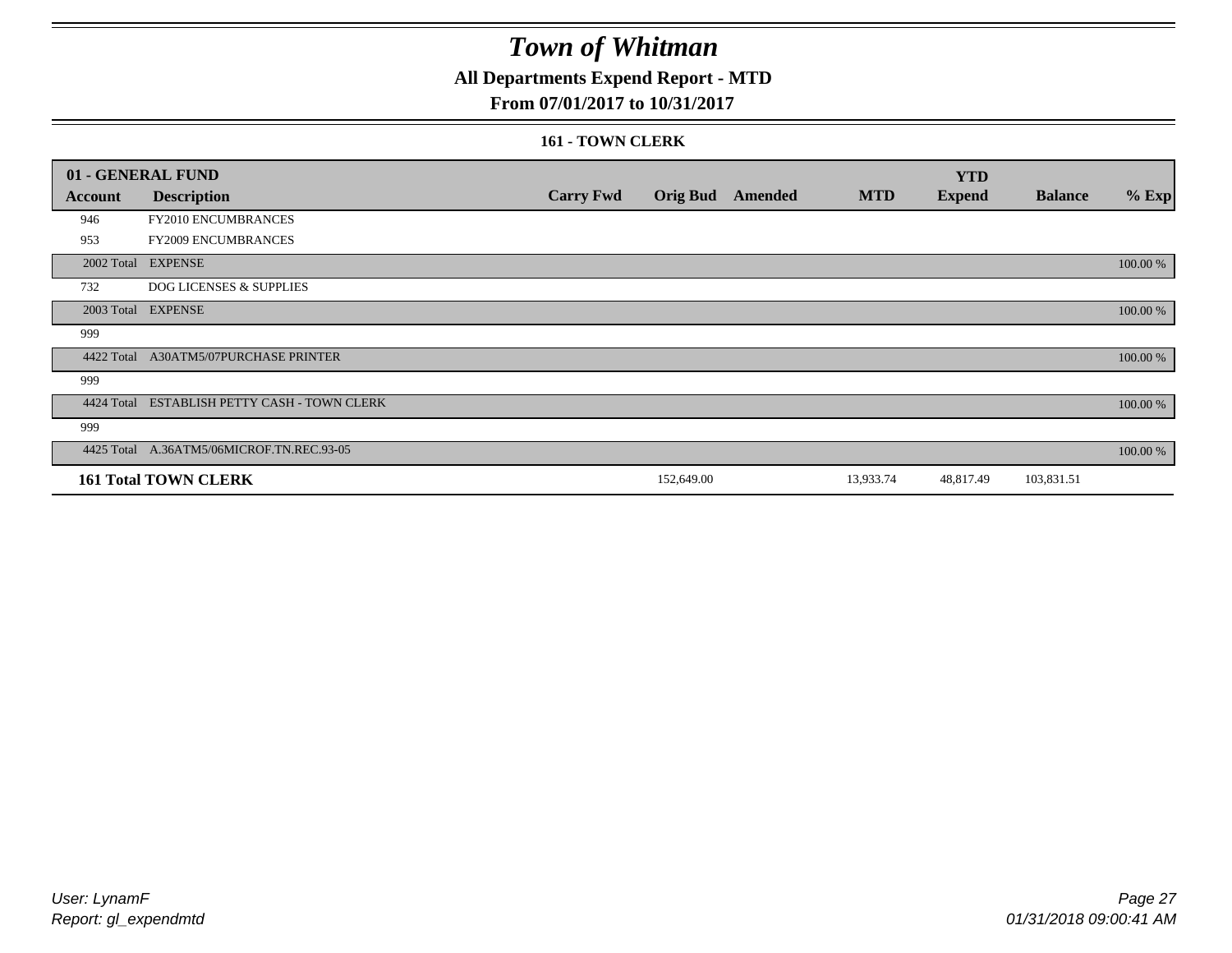### **All Departments Expend Report - MTD**

**From 07/01/2017 to 10/31/2017**

#### **163 - REGISTRARS**

|                | 01 - GENERAL FUND            |                                     |                              | <b>YTD</b>    |                |            |
|----------------|------------------------------|-------------------------------------|------------------------------|---------------|----------------|------------|
| <b>Account</b> | <b>Description</b>           | <b>Carry Fwd</b><br><b>Orig Bud</b> | <b>MTD</b><br><b>Amended</b> | <b>Expend</b> | <b>Balance</b> | $%$ Exp    |
| 110            | SALARIES-BOARD MEMBERS       | 3,708.00                            | 309.00                       | 1,236.00      | 2,472.00       |            |
| 128            | <b>TOWN CLERK</b>            | 709.00                              |                              | 354.50        | 354.50         |            |
| 1000 Total     | <b>SALARIES</b>              | 4,417.00                            | 309.00                       | 1,590.50      | 2,826.50       | 36.00 %    |
| 121            | <b>CLERICAL I</b>            |                                     |                              |               |                |            |
|                | 1001 Total SALARIES          |                                     |                              |               |                | 100.00 %   |
| 122            | <b>CANVAS LIST SERVICES</b>  | 4,096.00                            |                              |               | 4,096.00       |            |
| 1002 Total     | <b>SALARIES</b>              | 4,096.00                            |                              |               | 4,096.00       | 0.00 %     |
| 244            | OFFICE EQUIPMENT MAINTENANCE |                                     |                              |               |                |            |
| 340            | <b>TELEPHONE</b>             |                                     |                              |               |                |            |
| 420            | <b>OFFICE SUPPLIES</b>       | 400.00                              |                              |               | 400.00         |            |
| 731            | <b>MEETINGS</b>              |                                     |                              |               |                |            |
| 2000 Total     | <b>EXPENSE</b>               | 400.00                              |                              |               | 400.00         | 0.00 %     |
| 342            | <b>PRINTING</b>              | 2,000.00                            |                              |               | 2,000.00       |            |
|                | 2001 Total EXPENSE           | 2,000.00                            |                              |               | 2,000.00       | $0.00\ \%$ |
| 590            | <b>CENSUS SUPPLIES</b>       | 1,900.00                            |                              |               | 1,900.00       |            |
| 2002 Total     | <b>EXPENSE</b>               | 1,900.00                            |                              |               | 1,900.00       | 0.00 %     |
| 943            | FY2012 ENCUMBRANCES          |                                     |                              |               |                |            |
| 945            | FY2013 ENCUMBRANCES          |                                     |                              |               |                |            |
| 946            | FY2010 ENCUMBRANCES          |                                     |                              |               |                |            |
|                | 2003 Total EXPENSE           |                                     |                              |               |                | 100.00 %   |
|                | <b>163 Total REGISTRARS</b>  | 12,813.00                           | 309.00                       | 1,590.50      | 11,222.50      |            |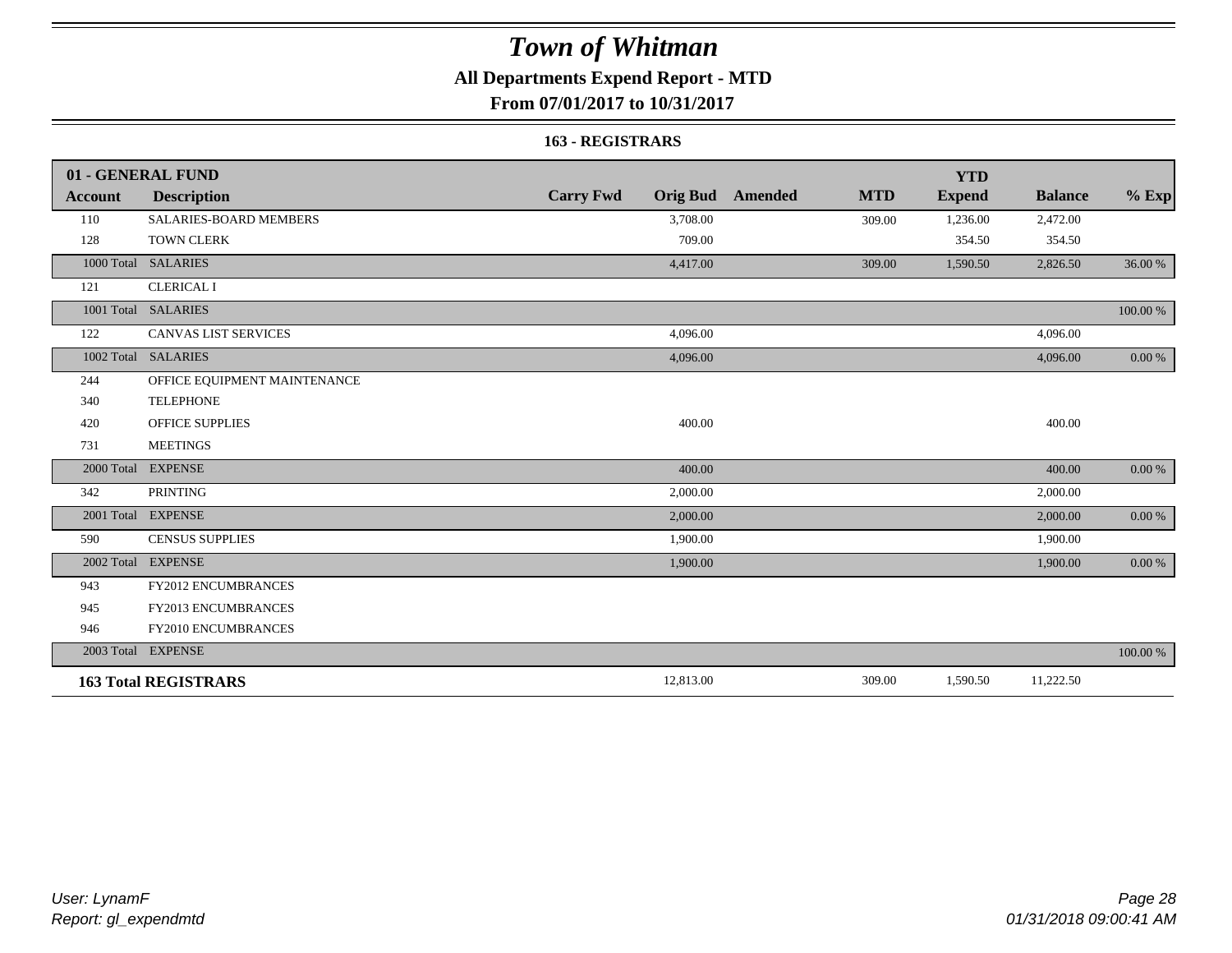**All Departments Expend Report - MTD**

**From 07/01/2017 to 10/31/2017**

#### **171 - CONSERVATION COMMISSION**

|            | 01 - GENERAL FUND                              |                  |                 |                |            | <b>YTD</b>    |                |             |
|------------|------------------------------------------------|------------------|-----------------|----------------|------------|---------------|----------------|-------------|
| Account    | <b>Description</b>                             | <b>Carry Fwd</b> | <b>Orig Bud</b> | <b>Amended</b> | <b>MTD</b> | <b>Expend</b> | <b>Balance</b> | $%$ Exp     |
| 121        | <b>CLERICAL I</b>                              |                  | 1,340.00        |                | 209.13     | 457.10        | 882.90         |             |
|            | 1000 Total SALARIES                            |                  | 1,340.00        |                | 209.13     | 457.10        | 882.90         | 34.11 %     |
| 949        | FY2014 ENCUMBRANCES                            |                  |                 |                |            |               |                |             |
|            | 1001 Total SALARIES                            |                  |                 |                |            |               |                | 100.00 %    |
| 304        | <b>ADVERTISING</b>                             |                  |                 |                |            |               |                |             |
| 307        | ENGINEERING/ARCHITECTURAL                      |                  |                 |                |            |               |                |             |
| 420        | <b>OFFICE SUPPLIES</b>                         |                  |                 |                |            |               |                |             |
| 585        | MISCELLANEOUS EXPENSE                          |                  | 580.00          |                |            | 7.50          | 572.50         |             |
| 710        | IN STATE TRAVEL                                |                  |                 |                |            |               |                |             |
| 730        | <b>ASSOCIATION DUES</b>                        |                  |                 |                |            | 409.00        | $-409.00$      |             |
| 731        | <b>MEETINGS</b>                                |                  |                 |                |            |               |                |             |
| 2000 Total | <b>EXPENSE</b>                                 |                  | 580.00          |                |            | 416.50        | 163.50         | 71.81 %     |
| 733        | CONS. N.O.I. FEES APPROPRIATED                 |                  |                 |                |            |               |                |             |
|            | 2001 Total EXPENSE                             |                  |                 |                |            |               |                | $100.00~\%$ |
| 943        | <b>FY2012 ENCUMBRANCES</b>                     |                  |                 |                |            |               |                |             |
|            | 2002 Total EXPENSE                             |                  |                 |                |            |               |                | 100.00 %    |
| 999        |                                                |                  |                 |                |            |               |                |             |
|            | 4401 Total A.12STM12/17PHS1 ASSESS.HOBART POND |                  |                 |                |            |               |                | 100.00 %    |
|            | 171 Total CONSERVATION COMMISSION              |                  | 1,920.00        |                | 209.13     | 873.60        | 1,046.40       |             |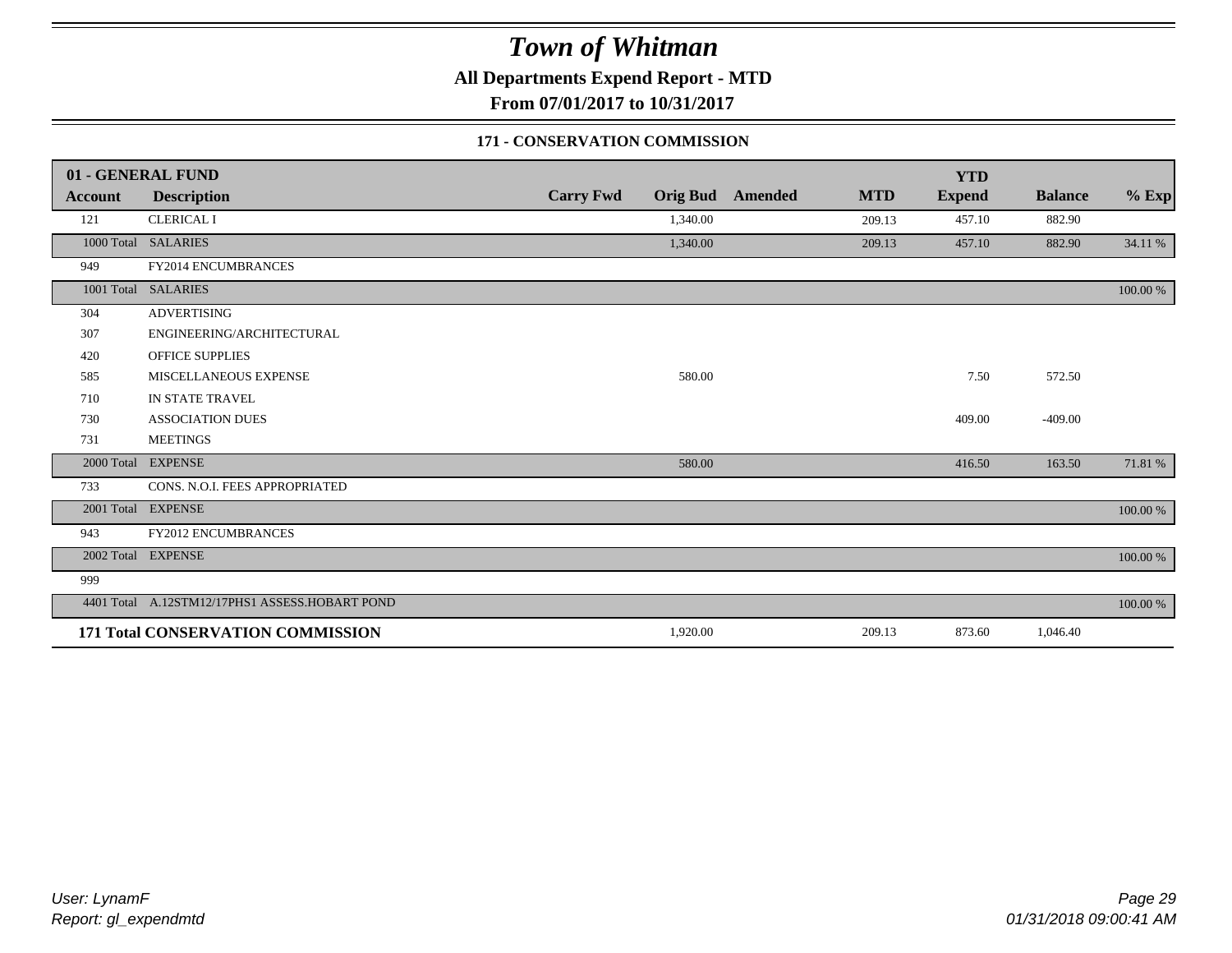#### **All Departments Expend Report - MTD**

**From 07/01/2017 to 10/31/2017**

#### **175 - PLANNING BOARD**

|            | 01 - GENERAL FUND               |                                     |                       | <b>YTD</b>    |                |          |
|------------|---------------------------------|-------------------------------------|-----------------------|---------------|----------------|----------|
| Account    | <b>Description</b>              | <b>Carry Fwd</b><br><b>Orig Bud</b> | <b>MTD</b><br>Amended | <b>Expend</b> | <b>Balance</b> | $%$ Exp  |
| 121        | <b>CLERICAL I</b>               | 6,805.00                            | 245.70                | 719.55        | 6,085.45       |          |
| 1000 Total | <b>SALARIES</b>                 | 6,805.00                            | 245.70                | 719.55        | 6,085.45       | 10.57 %  |
| 939        | <b>FY2015 ENCUMBRANCES</b>      |                                     |                       |               |                |          |
| 1001 Total | <b>SALARIES</b>                 |                                     |                       |               |                | 100.00 % |
| 304        | <b>ADVERTISING</b>              |                                     |                       |               |                |          |
| 420        | <b>OFFICE SUPPLIES</b>          |                                     |                       |               |                |          |
| 585        | MISCELLANEOUS EXPENSE           | 400.00                              | 77.00                 | 77.00         | 323.00         |          |
| 730        | <b>ASSOCIATION DUES</b>         |                                     |                       |               |                |          |
| 2000 Total | <b>EXPENSE</b>                  | 400.00                              | 77.00                 | 77.00         | 323.00         | 19.25 %  |
| 121        | <b>CLERICAL I</b>               |                                     |                       |               |                |          |
| 852        | A.21STM11/00 TOWN MASTER PLAN   |                                     |                       |               |                |          |
|            | 2001 Total EXPENSE              |                                     |                       |               |                | 100.00 % |
|            | <b>175 Total PLANNING BOARD</b> | 7,205.00                            | 322.70                | 796.55        | 6,408.45       |          |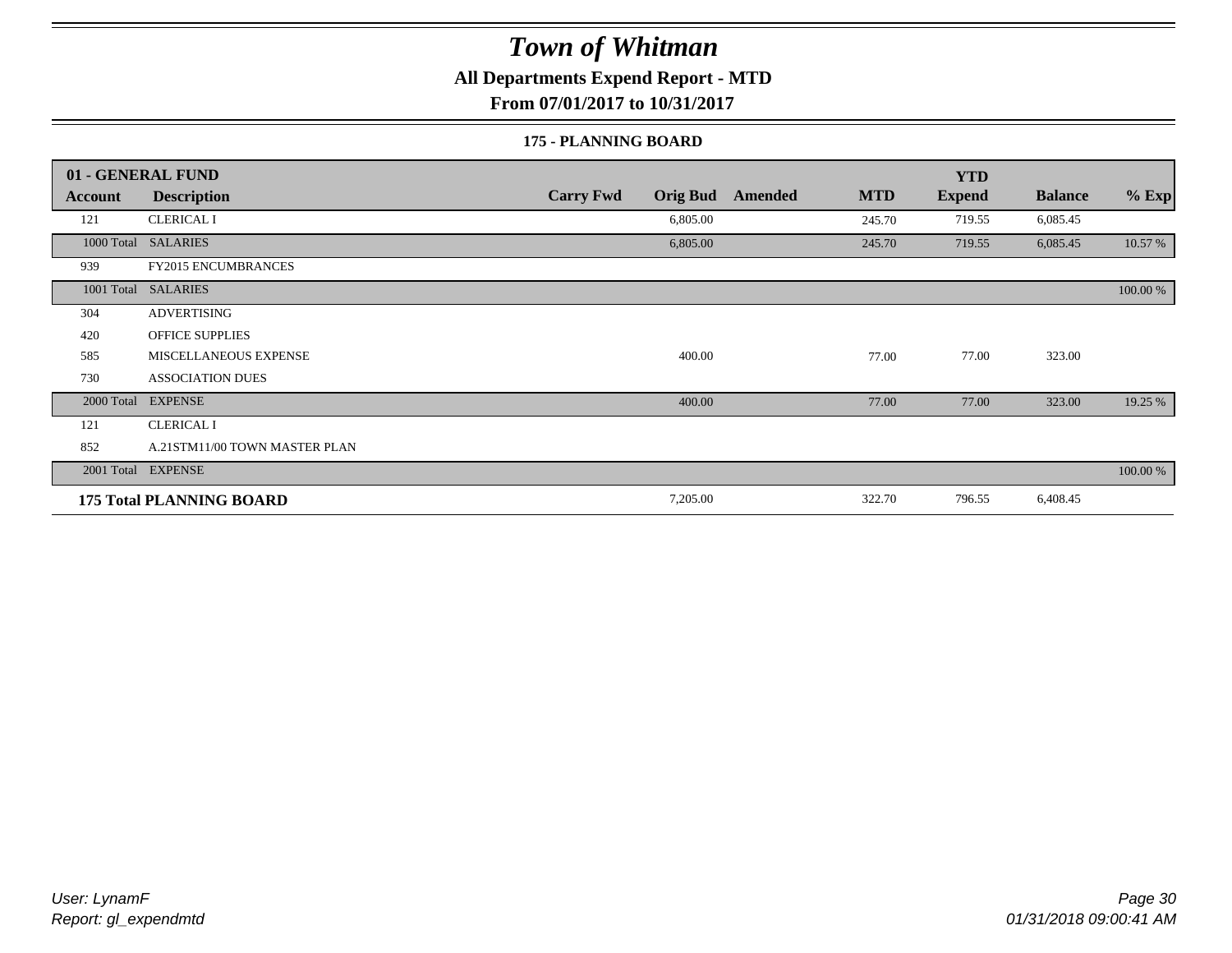**All Departments Expend Report - MTD**

**From 07/01/2017 to 10/31/2017**

#### **176 - ZONING BOARD OF APPEALS**

|            | 01 - GENERAL FUND                 |                                     |                       | <b>YTD</b>    |                |          |
|------------|-----------------------------------|-------------------------------------|-----------------------|---------------|----------------|----------|
| Account    | <b>Description</b>                | <b>Orig Bud</b><br><b>Carry Fwd</b> | <b>MTD</b><br>Amended | <b>Expend</b> | <b>Balance</b> | $%$ Exp  |
| 110        | SALARIES-BOARD MEMBERS            |                                     |                       |               |                |          |
| 1000 Total | <b>SALARIES</b>                   |                                     |                       |               |                | 100.00 % |
| 121        | <b>CLERICAL I</b>                 | 5,100.00                            | 425.00                | 1,343.00      | 3,757.00       |          |
| 1001 Total | <b>SALARIES</b>                   | 5,100.00                            | 425.00                | 1,343.00      | 3,757.00       | 26.33 %  |
| 304        | <b>ADVERTISING</b>                |                                     |                       |               |                |          |
| 420        | <b>OFFICE SUPPLIES</b>            |                                     |                       | 58.99         | $-58.99$       |          |
| 585        | MISCELLANEOUS EXPENSE             | 500.00                              |                       |               | 500.00         |          |
| 710        | IN STATE TRAVEL                   |                                     |                       |               |                |          |
| 730        | <b>ASSOCIATION DUES</b>           |                                     |                       |               |                |          |
| 731        | <b>MEETINGS</b>                   |                                     |                       |               |                |          |
| 2000 Total | <b>EXPENSE</b>                    | 500.00                              |                       | 58.99         | 441.01         | 11.79 %  |
|            | 176 Total ZONING BOARD OF APPEALS | 5,600.00                            | 425.00                | 1,401.99      | 4,198.01       |          |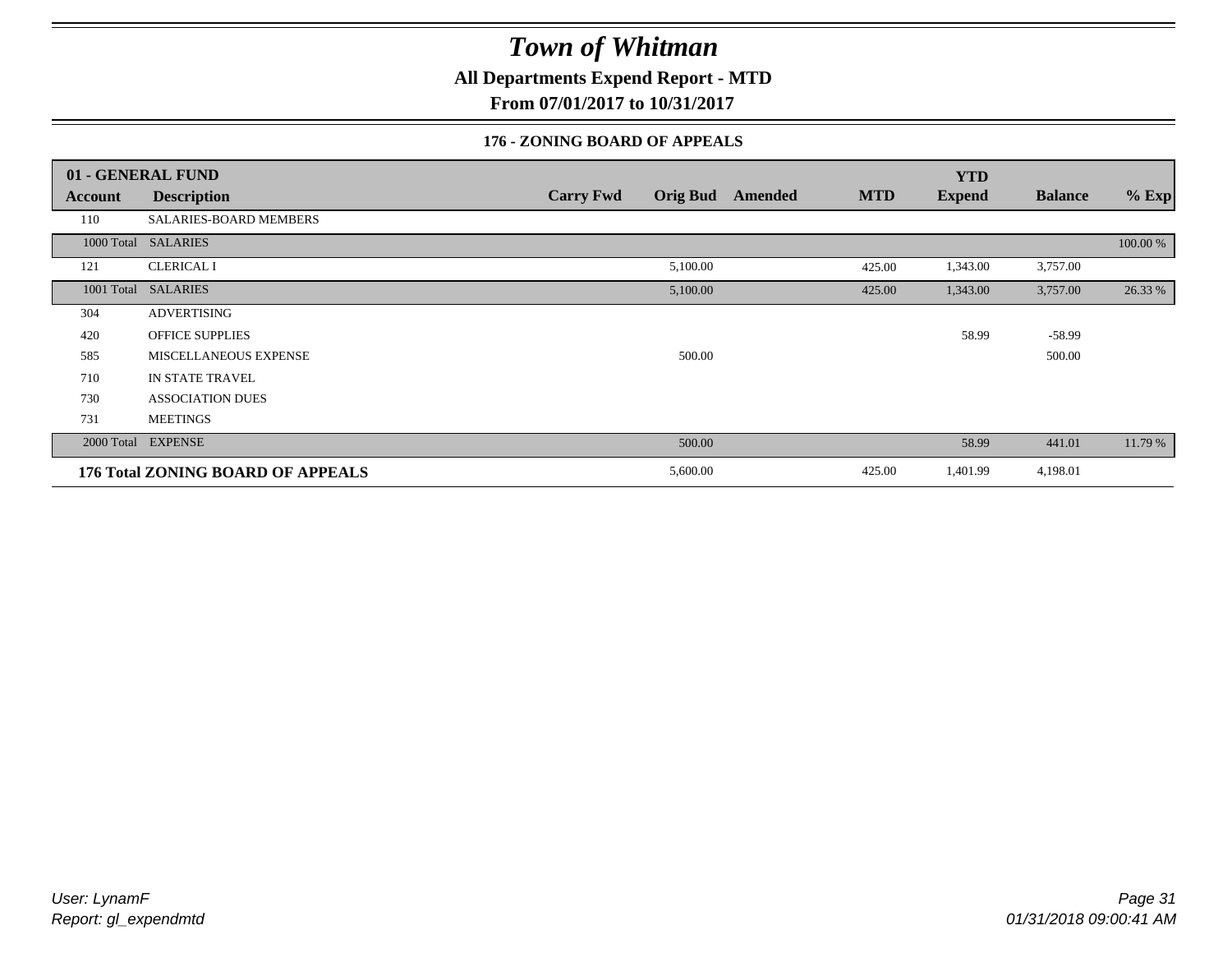**All Departments Expend Report - MTD**

**From 07/01/2017 to 10/31/2017**

#### **189 - AFFIRMATIVE ACTION OFFICER**

|         | 01 - GENERAL FUND                           |                  |        |                         |            | <b>YTD</b>    |                |          |
|---------|---------------------------------------------|------------------|--------|-------------------------|------------|---------------|----------------|----------|
| Account | <b>Description</b>                          | <b>Carry Fwd</b> |        | <b>Orig Bud</b> Amended | <b>MTD</b> | <b>Expend</b> | <b>Balance</b> | $%$ Exp  |
| 112     | <b>SALARIES</b>                             |                  |        |                         |            |               |                |          |
| 167     | <b>INTERPRETIVE SERVICES</b>                |                  |        |                         |            |               |                |          |
|         | 1000 Total SALARIES                         |                  |        |                         |            |               |                | 100.00 % |
| 167     | <b>INTERPRETIVE SERVICES</b>                |                  | 500.00 |                         |            |               | 500.00         |          |
|         | 2000 Total EXPENSE                          |                  | 500.00 |                         |            |               | 500.00         | 0.00 %   |
|         | <b>189 Total AFFIRMATIVE ACTION OFFICER</b> |                  | 500.00 |                         |            |               | 500.00         |          |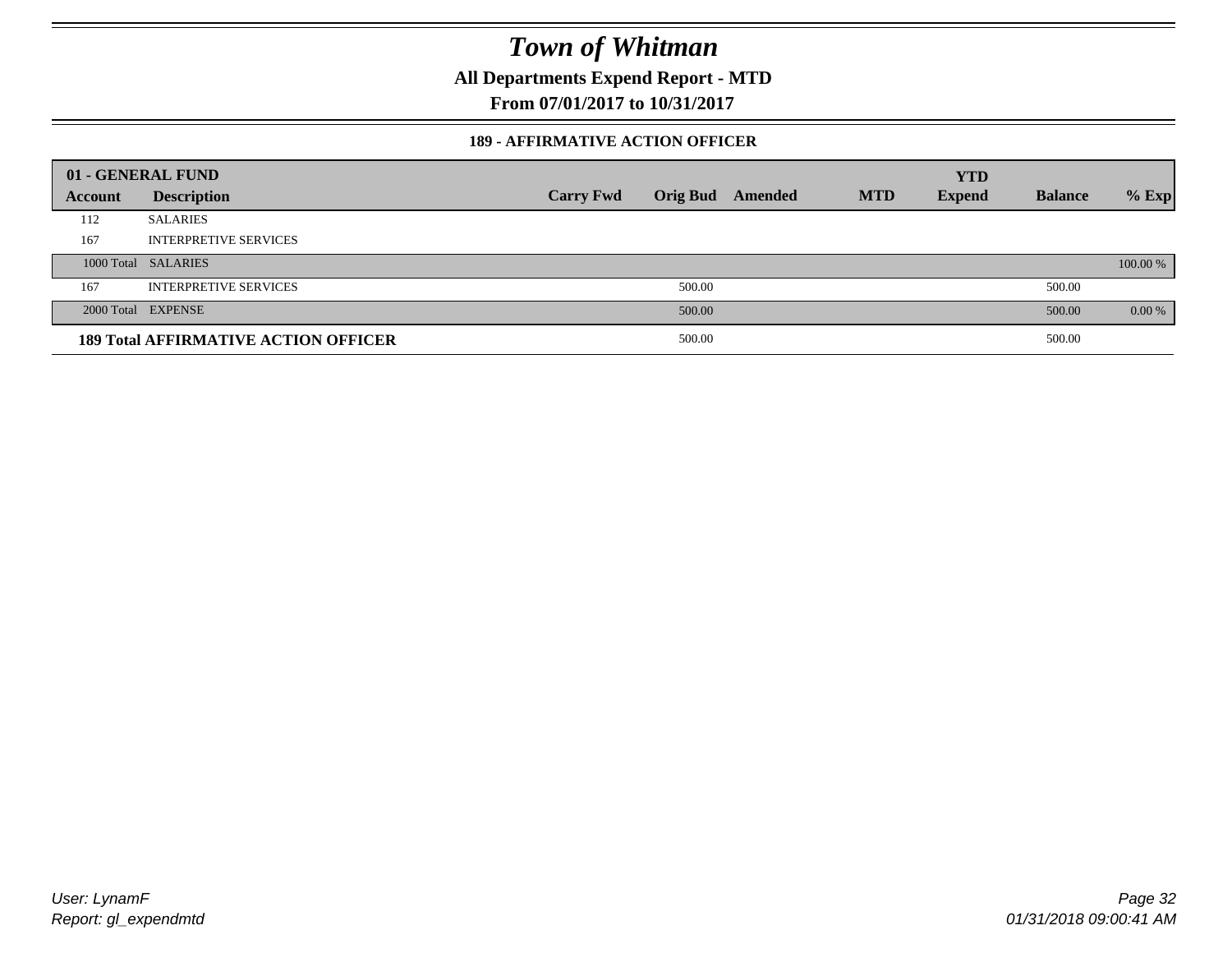**All Departments Expend Report - MTD**

**From 07/01/2017 to 10/31/2017**

#### **192 - TOWN HALL MAINTENANCE**

|                | 01 - GENERAL FUND                        |                  |           |                         |            | <b>YTD</b>    |                |             |
|----------------|------------------------------------------|------------------|-----------|-------------------------|------------|---------------|----------------|-------------|
| <b>Account</b> | <b>Description</b>                       | <b>Carry Fwd</b> |           | <b>Orig Bud</b> Amended | <b>MTD</b> | <b>Expend</b> | <b>Balance</b> | $%$ Exp     |
| 112            | <b>SALARIES</b>                          |                  | 49,130.00 |                         | 4,724.00   | 16,061.60     | 33,068.40      |             |
| 117            | <b>CUSTODIAL</b>                         |                  |           |                         |            |               |                |             |
|                | 1000 Total SALARIES                      |                  | 49,130.00 |                         | 4,724.00   | 16,061.60     | 33,068.40      | 32.69 %     |
| 120            | SALARIES-PART TIME                       |                  | 5,000.00  |                         | 53.15      | 53.15         | 4,946.85       |             |
| 130            | SALARIES-OVERTIME                        |                  | 4,000.00  |                         | 106.29     | 212.58        | 3,787.42       |             |
| 188            | MAINTENANCE TECHNICIAN                   |                  | 23,300.00 |                         | 2,169.34   | 7,990.86      | 15,309.14      |             |
|                | 1001 Total SALARIES                      |                  | 32,300.00 |                         | 2,328.78   | 8,256.59      | 24,043.41      | 25.56 %     |
| 943            | <b>FY2012 ENCUMBRANCES</b>               |                  |           |                         |            |               |                |             |
|                | 1002 Total SALARIES                      |                  |           |                         |            |               |                | 100.00 %    |
| 130            | SALARIES-OVERTIME                        |                  |           |                         |            |               |                |             |
|                | 1003 Total SALARIES                      |                  |           |                         |            |               |                | $100.00~\%$ |
| 210            | <b>ELECTRICITY</b>                       |                  |           |                         | 3,344.28   | 13,824.83     | $-13,824.83$   |             |
| 212            | <b>GAS (NATURAL)</b>                     |                  |           |                         | 190.40     | 510.64        | $-510.64$      |             |
| 214            | OIL (HEATING)                            |                  |           |                         |            |               |                |             |
| 243            | EQUIPMENT MAINTENANCE                    |                  |           |                         | 2,343.53   | 2,343.53      | $-2,343.53$    |             |
| 340            | <b>TELEPHONE</b>                         |                  |           |                         |            |               |                |             |
| 343            | <b>CELL PHONES</b>                       |                  |           |                         | 50.99      | 353.95        | $-353.95$      |             |
| 430            | <b>BUILDING MAINTENANCE &amp; REPAIR</b> |                  |           |                         | 110.00     | 1,613.00      | $-1,613.00$    |             |
| 450            | <b>CUSTODIAL SUPPLIES</b>                |                  |           |                         | 502.42     | 1,741.76      | $-1,741.76$    |             |
| 481            | <b>GASOLINE</b>                          |                  |           |                         |            | 20.09         | $-20.09$       |             |
| 585            | MISCELLANEOUS EXPENSE                    |                  | 90,000.00 |                         | 284.33     | 462.80        | 89,537.20      |             |
|                | 2000 Total EXPENSE                       |                  | 90,000.00 |                         | 6,825.95   | 20,870.60     | 69,129.40      | 23.18 %     |
| 221            | <b>CUSTODIAL SERVICES</b>                |                  | 45,320.00 |                         | 451.73     | 10,191.72     | 35,128.28      |             |
| 239            | ELEVATOR MAINTENANCE                     |                  | 7,000.00  |                         | 800.00     | 2,000.00      | 5,000.00       |             |
|                | 2001 Total EXPENSE                       |                  | 52,320.00 |                         | 1,251.73   | 12,191.72     | 40,128.28      | 23.30 %     |
| 948            | <b>FY07 ENCUMBRANCES</b>                 |                  |           |                         |            |               |                |             |
| 949            | <b>FY2014 ENCUMBRANCES</b>               |                  |           |                         |            |               |                |             |
| 941            | FY 2017 ENCUMBRANCES                     | 9.50             |           |                         |            | 9.50          |                |             |
| 939            | <b>FY2015 ENCUMBRANCES</b>               |                  |           |                         |            |               |                |             |
| 940            | FY2016 ENCUMBRANCES                      |                  |           |                         |            |               |                |             |
|                |                                          |                  |           |                         |            |               |                |             |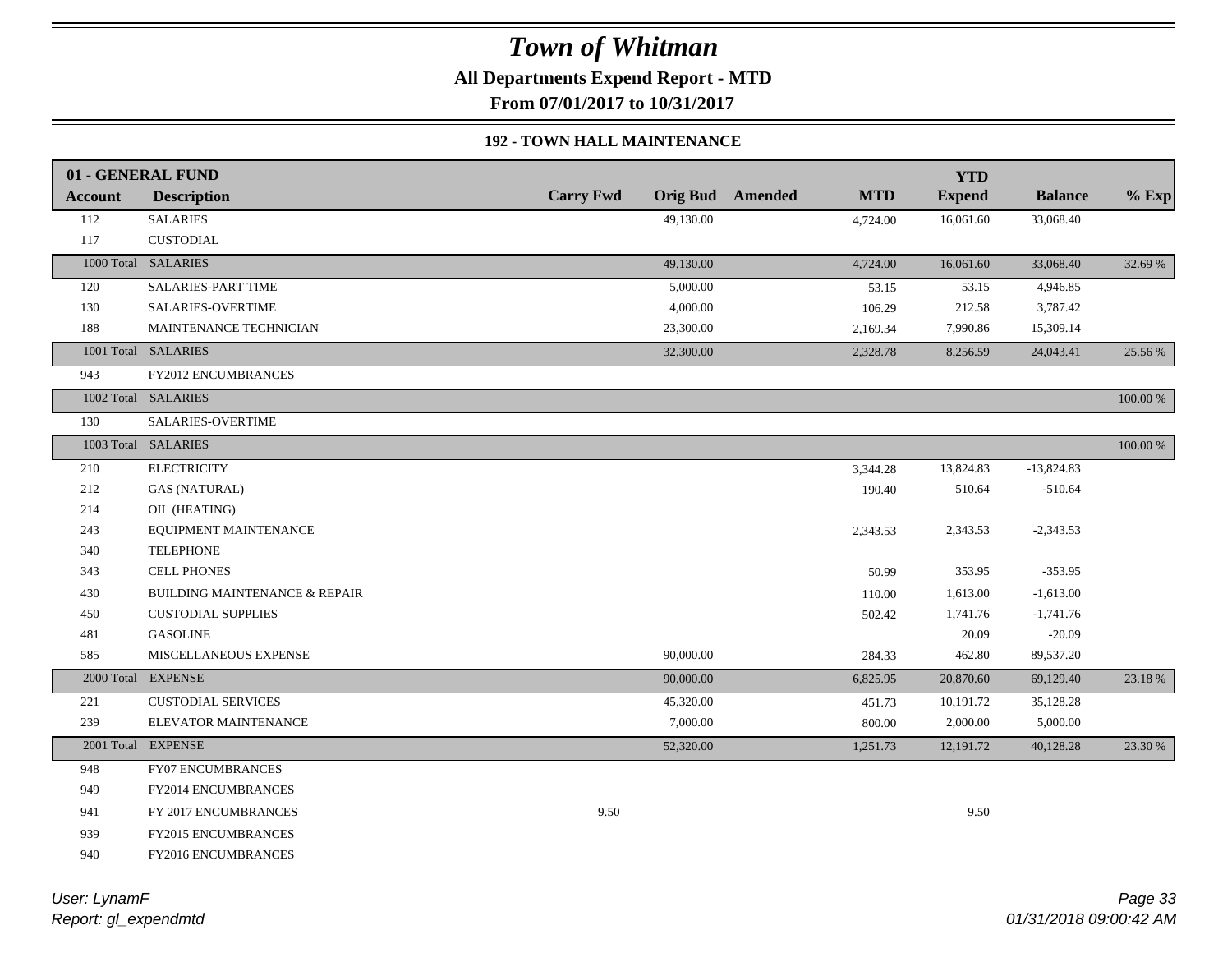**All Departments Expend Report - MTD**

**From 07/01/2017 to 10/31/2017**

#### **192 - TOWN HALL MAINTENANCE**

|                | 01 - GENERAL FUND                                   |                  |            |                         |            | <b>YTD</b>    |                |            |
|----------------|-----------------------------------------------------|------------------|------------|-------------------------|------------|---------------|----------------|------------|
| <b>Account</b> | <b>Description</b>                                  | <b>Carry Fwd</b> |            | <b>Orig Bud</b> Amended | <b>MTD</b> | <b>Expend</b> | <b>Balance</b> | $%$ Exp    |
| 943            | FY2012 ENCUMBRANCES                                 |                  |            |                         |            |               |                |            |
|                | 2002 Total EXPENSE                                  | 9.50             |            |                         |            | 9.50          |                | 100.00 %   |
| 999            |                                                     |                  |            |                         |            |               |                |            |
|                | 4400 Total A.41ATM 5/05T.HALL BRICK REPOI           |                  |            |                         |            |               |                | 100.00 %   |
| 999            |                                                     |                  | 18,000.00  |                         |            |               | 18,000.00      |            |
|                | 4415 Total A.15ATM5/17REPLACE T.HALL FIRE PANEL     |                  | 18,000.00  |                         |            |               | 18,000.00      | $0.00\ \%$ |
| 999            |                                                     |                  |            |                         |            |               |                |            |
|                | 4417 Total A.6STM9/15/03PAVE T.H.PKG.LOT            |                  |            |                         |            |               |                | 100.00 %   |
| 999            |                                                     |                  |            |                         |            |               |                |            |
| 999            |                                                     |                  |            |                         |            |               |                |            |
|                | 4418 Total A.37B ATM5/03REPLACE T.H.DOOR            |                  |            |                         |            |               |                | 100.00 %   |
| 999            |                                                     |                  |            |                         |            |               |                |            |
|                | 4420 Total A.2STM 5/6/02REPLACE T/H DOORS           |                  |            |                         |            |               |                | 100.00 %   |
| 999            |                                                     |                  |            |                         |            |               |                |            |
|                | 4435 Total A27A ATM5/16TN.KEN.-REP.FLR.INST.FENC    |                  |            |                         |            |               |                | 100.00 %   |
| 999            |                                                     |                  |            |                         |            |               |                |            |
|                | 4462 Total A.32ATM5/5/13 Pur/Install T.H. Generator |                  |            |                         |            |               |                | 100.00 %   |
| 999            |                                                     |                  |            |                         |            |               |                |            |
|                | 4464 Total A.9 STM 5/14 REWIRE TOWN KENNEL          |                  |            |                         |            |               |                | 100.00 %   |
| 999            |                                                     |                  |            |                         |            |               |                |            |
|                | 4468 Total A.28 PUR.DOCMT.STOR.SYS-TN.HALL          |                  |            |                         |            |               |                | 100.00 %   |
| 999            |                                                     |                  |            |                         |            |               |                |            |
|                | 4553 Total A.16 STM 5/05 RE-KEY ACCESS TO           |                  |            |                         |            |               |                | 100.00 %   |
|                | <b>192 Total TOWN HALL MAINTENANCE</b>              | 9.50             | 241,750.00 |                         | 15,130.46  | 57,390.01     | 184,369.49     |            |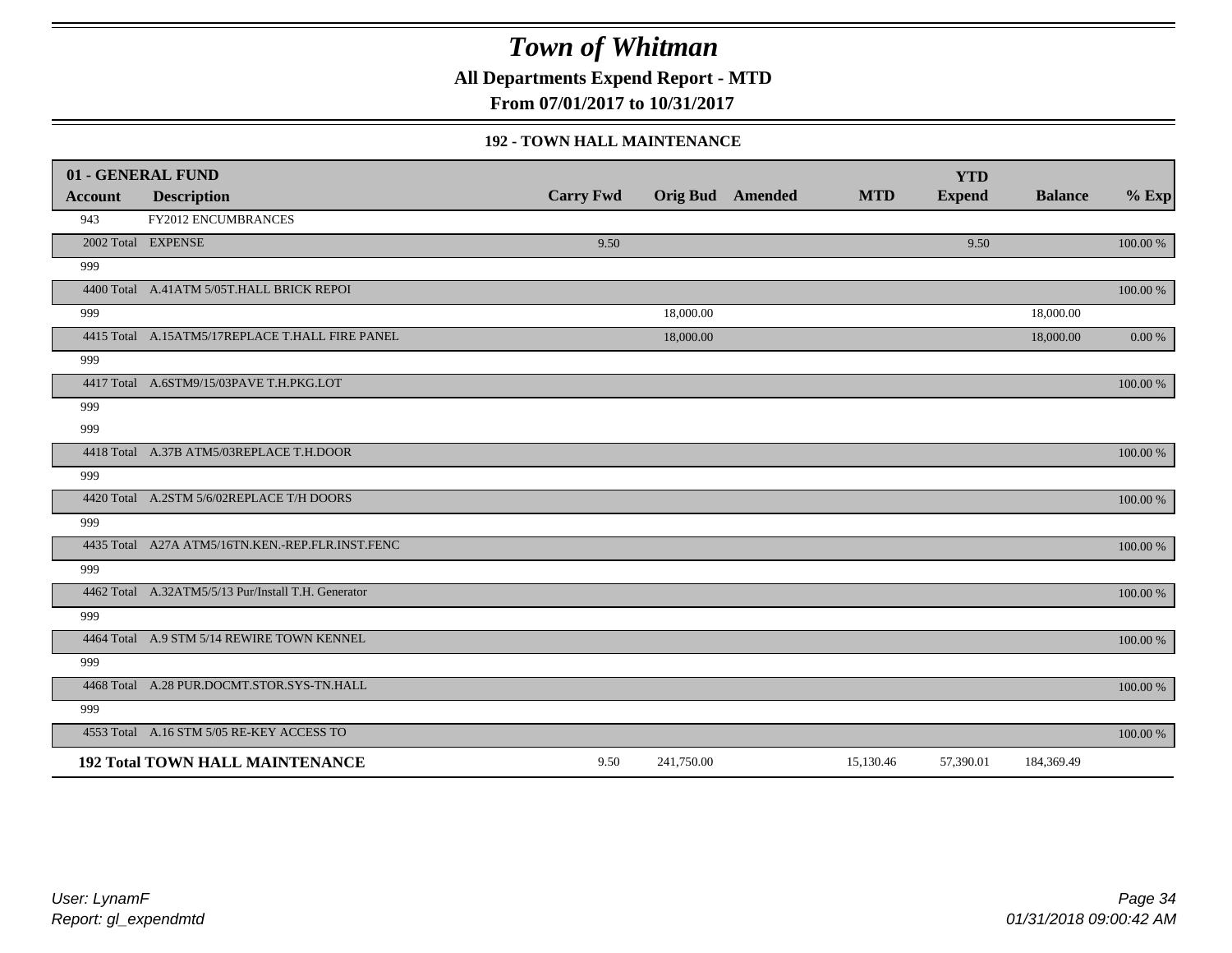#### **All Departments Expend Report - MTD**

**From 07/01/2017 to 10/31/2017**

#### **193 - FACILITIES MANAGER**

|         | 01 - GENERAL FUND                   |                  |                 |         |            | YTD           |                |         |
|---------|-------------------------------------|------------------|-----------------|---------|------------|---------------|----------------|---------|
| Account | <b>Description</b>                  | <b>Carry Fwd</b> | <b>Orig Bud</b> | Amended | <b>MTD</b> | <b>Expend</b> | <b>Balance</b> | $%$ Exp |
| 137     | <b>FACILITIES MANAGER</b>           |                  | 13,422.00       |         | 1,290.60   | 4,388.04      | 9,033.96       |         |
|         | 1000 Total SALARIES                 |                  | 13,422.00       |         | 1.290.60   | 4.388.04      | 9.033.96       | 32.69 % |
|         | <b>193 Total FACILITIES MANAGER</b> |                  | 13,422.00       |         | 1,290.60   | 4,388.04      | 9,033.96       |         |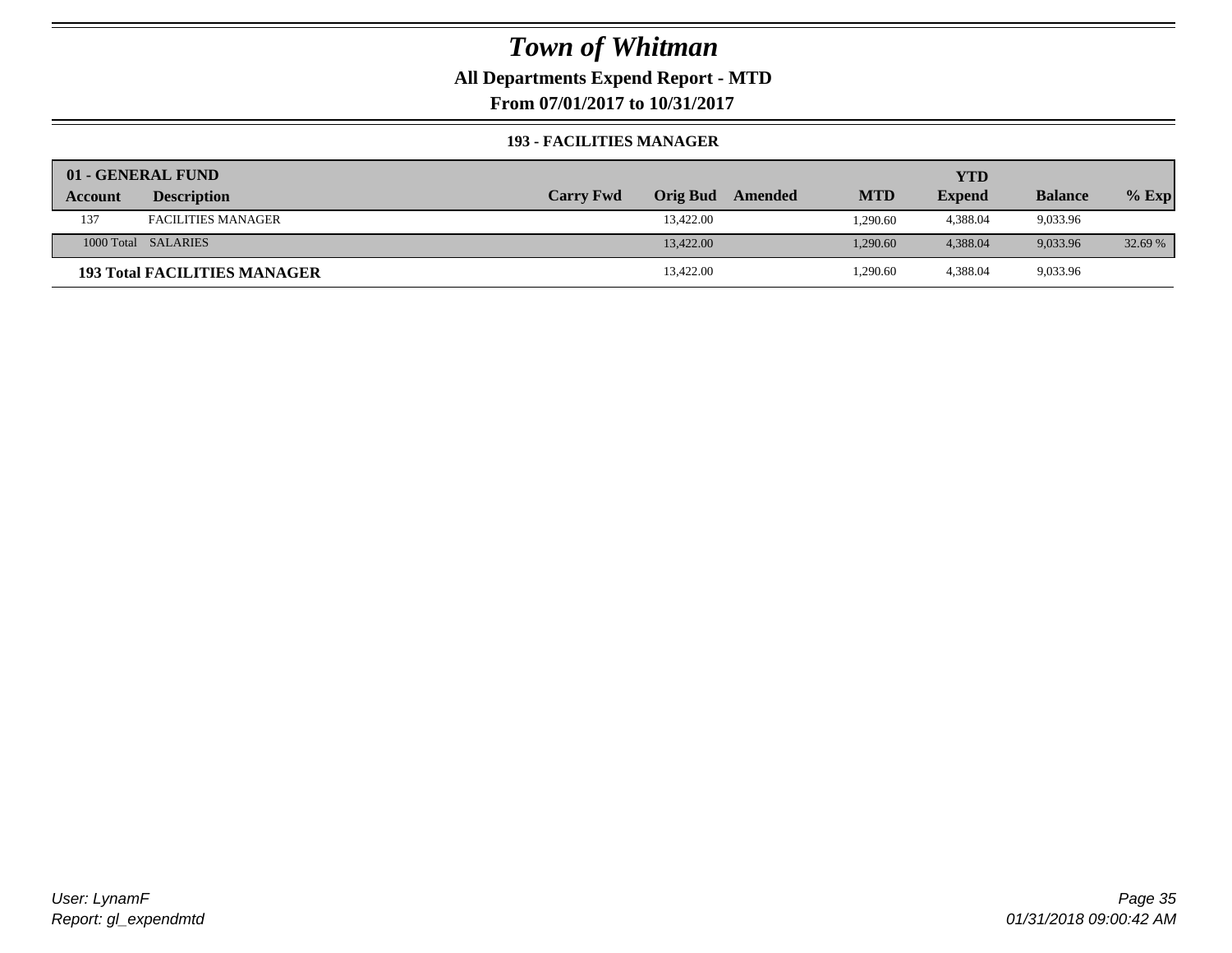### **All Departments Expend Report - MTD**

#### **From 07/01/2017 to 10/31/2017**

#### **195 - TOWN REPORTS**

|         | 01 - GENERAL FUND             |                  |          |                         |            | <b>YTD</b>    |                |          |
|---------|-------------------------------|------------------|----------|-------------------------|------------|---------------|----------------|----------|
| Account | <b>Description</b>            | <b>Carry Fwd</b> |          | <b>Orig Bud</b> Amended | <b>MTD</b> | <b>Expend</b> | <b>Balance</b> | $%$ Exp  |
| 252     | <b>SERVICES</b>               |                  |          |                         |            |               |                |          |
| 342     | PRINTING                      |                  | 7,000.00 |                         |            |               | 7,000.00       |          |
|         | 2000 Total EXPENSE            |                  | 7,000.00 |                         |            |               | 7,000.00       | $0.00\%$ |
| 945     | <b>FY2013 ENCUMBRANCES</b>    |                  |          |                         |            |               |                |          |
| 958     | <b>FY2005 ENCUMBRANCES</b>    |                  |          |                         |            |               |                |          |
|         | 2001 Total EXPENSE            |                  |          |                         |            |               |                | 100.00 % |
|         | <b>195 Total TOWN REPORTS</b> |                  | 7,000.00 |                         |            |               | 7,000.00       |          |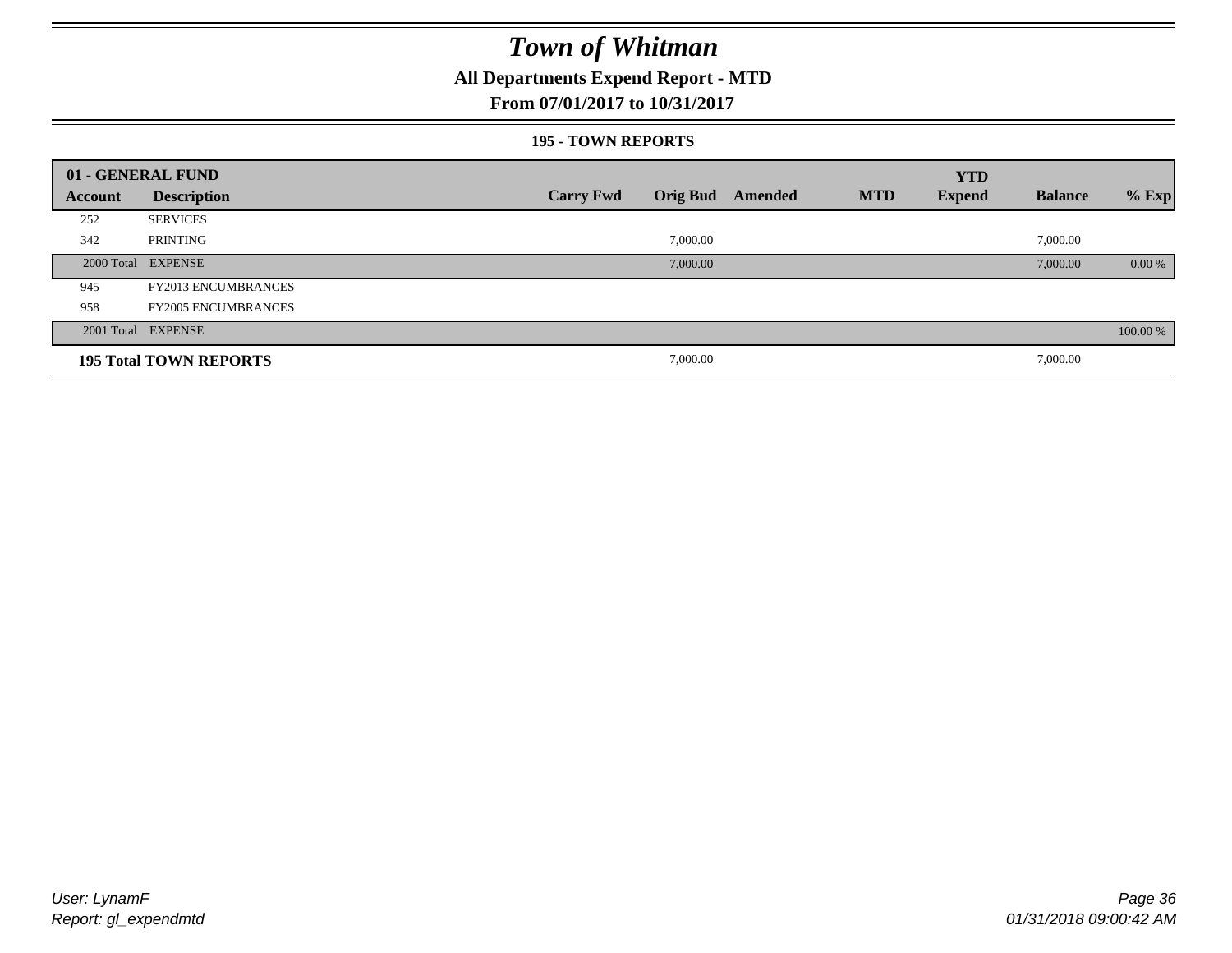### **All Departments Expend Report - MTD**

**From 07/01/2017 to 10/31/2017**

#### **196 - MAILING & DUPLICATING**

|            | 01 - GENERAL FUND                          |                  |                 |         |            | <b>YTD</b>    |                |          |
|------------|--------------------------------------------|------------------|-----------------|---------|------------|---------------|----------------|----------|
| Account    | <b>Description</b>                         | <b>Carry Fwd</b> | <b>Orig Bud</b> | Amended | <b>MTD</b> | <b>Expend</b> | <b>Balance</b> | $%$ Exp  |
| 277        | POSTAGE METER RENTAL                       |                  |                 |         |            |               |                |          |
| 279        | MAILING EQUIPMENT MAINTENANCE              |                  | 4,200.00        |         |            | 971.49        | 3,228.51       |          |
| 344        | <b>POSTAGE</b>                             |                  | 39,000.00       |         | 4,120.05   | 14,789.52     | 24,210.48      |          |
| 585        | MISCELLANEOUS EXPENSE                      |                  |                 |         |            | 468.33        | $-468.33$      |          |
| 2000 Total | <b>EXPENSE</b>                             |                  | 43,200.00       |         | 4,120.05   | 16,229.34     | 26,970.66      | 37.56 %  |
| 278        | LEASE/PUR.MAINT.POSTAL METER               |                  |                 |         |            |               |                |          |
| 2001 Total | <b>EXPENSE</b>                             |                  |                 |         |            |               |                | 100.00 % |
| 275        | PHOTOCOPIER MAINTENANCE                    |                  |                 |         |            | 2,355.00      | $-2,355.00$    |          |
| 421        | <b>DUPLICATING SUPPLIES</b>                |                  | 9,000.00        |         | 111.00     | 664.96        | 8,335.04       |          |
| 2002 Total | <b>EXPENSE</b>                             |                  | 9,000.00        |         | 111.00     | 3,019.96      | 5,980.04       | 33.55 %  |
| 940        | FY2016 ENCUMBRANCES                        |                  |                 |         |            |               |                |          |
| 941        | FY 2017 ENCUMBRANCES                       |                  |                 |         |            |               |                |          |
|            | 2003 Total EXPENSE                         |                  |                 |         |            |               |                | 100.00 % |
| 999        |                                            |                  |                 |         |            |               |                |          |
| 4401 Total | A.12STM12/17PHS1 ASSESS.HOBART POND        |                  |                 |         |            |               |                | 100.00 % |
|            | <b>196 Total MAILING &amp; DUPLICATING</b> |                  | 52,200.00       |         | 4,231.05   | 19,249.30     | 32,950.70      |          |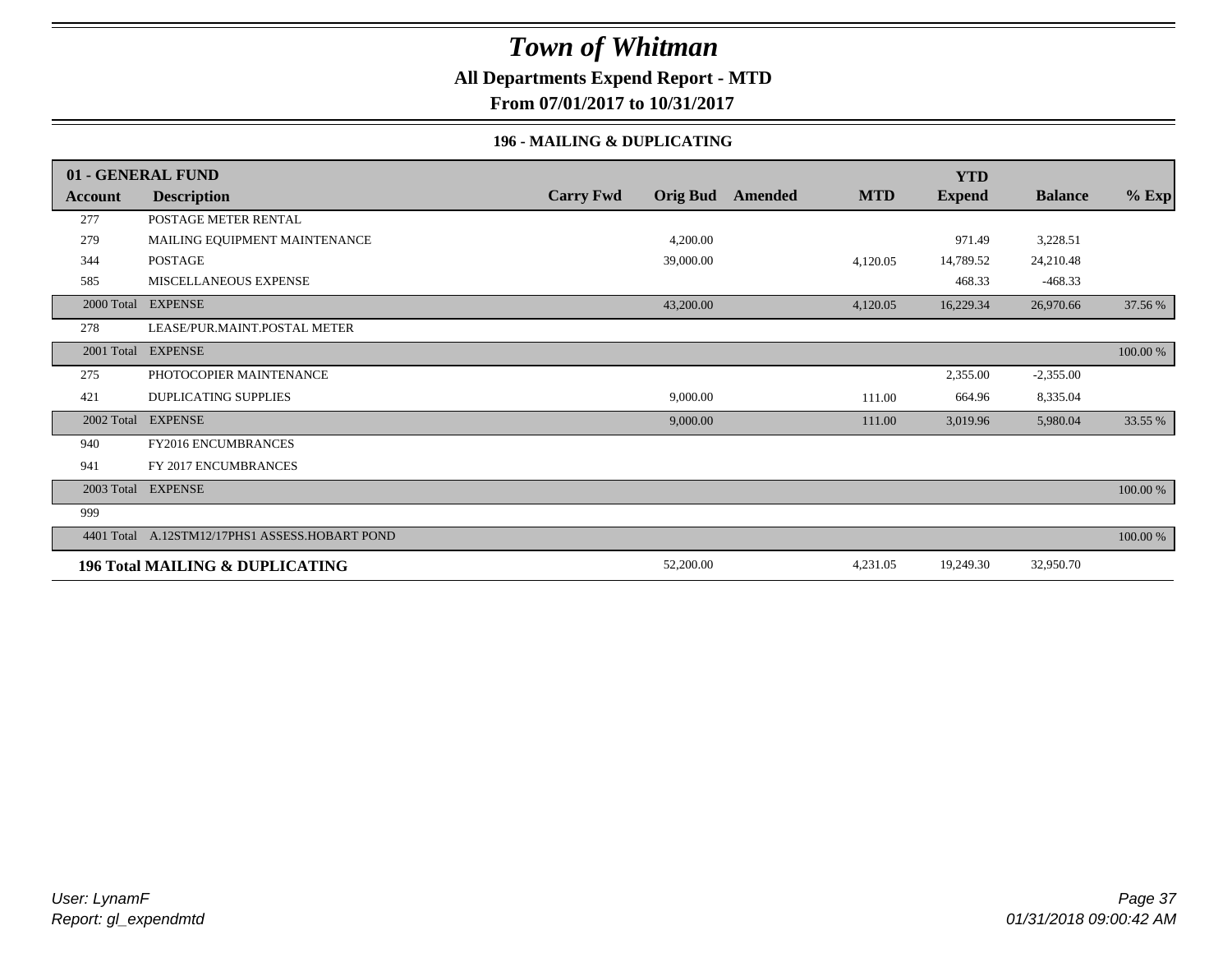**All Departments Expend Report - MTD**

**From 07/01/2017 to 10/31/2017**

#### **197 - CENTRAL TELEPHONE SYSTEM**

|                | 01 - GENERAL FUND                                |                  |                 |                |            | <b>YTD</b>    |                |             |
|----------------|--------------------------------------------------|------------------|-----------------|----------------|------------|---------------|----------------|-------------|
| <b>Account</b> | <b>Description</b>                               | <b>Carry Fwd</b> | <b>Orig Bud</b> | <b>Amended</b> | <b>MTD</b> | <b>Expend</b> | <b>Balance</b> | $%$ Exp     |
| 340            | <b>TELEPHONE</b>                                 |                  | 36,000.00       |                | 1,335.36   | 12,931.11     | 23,068.89      |             |
| 343            | <b>CELL PHONES</b>                               |                  |                 |                | $-292.44$  | 130.53        | $-130.53$      |             |
| 2000 Total     | <b>EXPENSE</b>                                   |                  | 36,000.00       |                | 1,042.92   | 13,061.64     | 22,938.36      | 36.28 %     |
| 340            | <b>TELEPHONE</b>                                 |                  |                 |                |            |               |                |             |
| 939            | <b>FY2015 ENCUMBRANCES</b>                       |                  |                 |                |            |               |                |             |
| 946            | FY2010 ENCUMBRANCES                              |                  |                 |                |            |               |                |             |
|                | 2001 Total EXPENSE                               |                  |                 |                |            |               |                | 100.00 %    |
| 939            | <b>FY2015 ENCUMBRANCES</b>                       |                  |                 |                |            |               |                |             |
| 940            | <b>FY2016 ENCUMBRANCES</b>                       |                  |                 |                |            |               |                |             |
| 943            | FY2012 ENCUMBRANCES                              |                  |                 |                |            |               |                |             |
| 945            | FY2013 ENCUMBRANCES                              |                  |                 |                |            |               |                |             |
| 948            | <b>FY07 ENCUMBRANCES</b>                         |                  |                 |                |            |               |                |             |
| 949            | FY2014 ENCUMBRANCES                              |                  |                 |                |            |               |                |             |
| 953            | <b>FY2009 ENCUMBRANCES</b>                       |                  |                 |                |            |               |                |             |
| 959            | FY2006 ENCUMBRANCES                              |                  |                 |                |            |               |                |             |
| 941            | FY 2017 ENCUMBRANCES                             |                  |                 |                |            |               |                |             |
| 2002 Total     | <b>EXPENSE</b>                                   |                  |                 |                |            |               |                | $100.00~\%$ |
| 999            |                                                  |                  |                 |                |            |               |                |             |
|                | 4402 Total A.16ATM5/16 PUR. WIRELESS NTWK CNTRLR |                  |                 |                |            |               |                | 100.00 %    |
|                | <b>197 Total CENTRAL TELEPHONE SYSTEM</b>        |                  | 36,000.00       |                | 1,042.92   | 13,061.64     | 22,938.36      |             |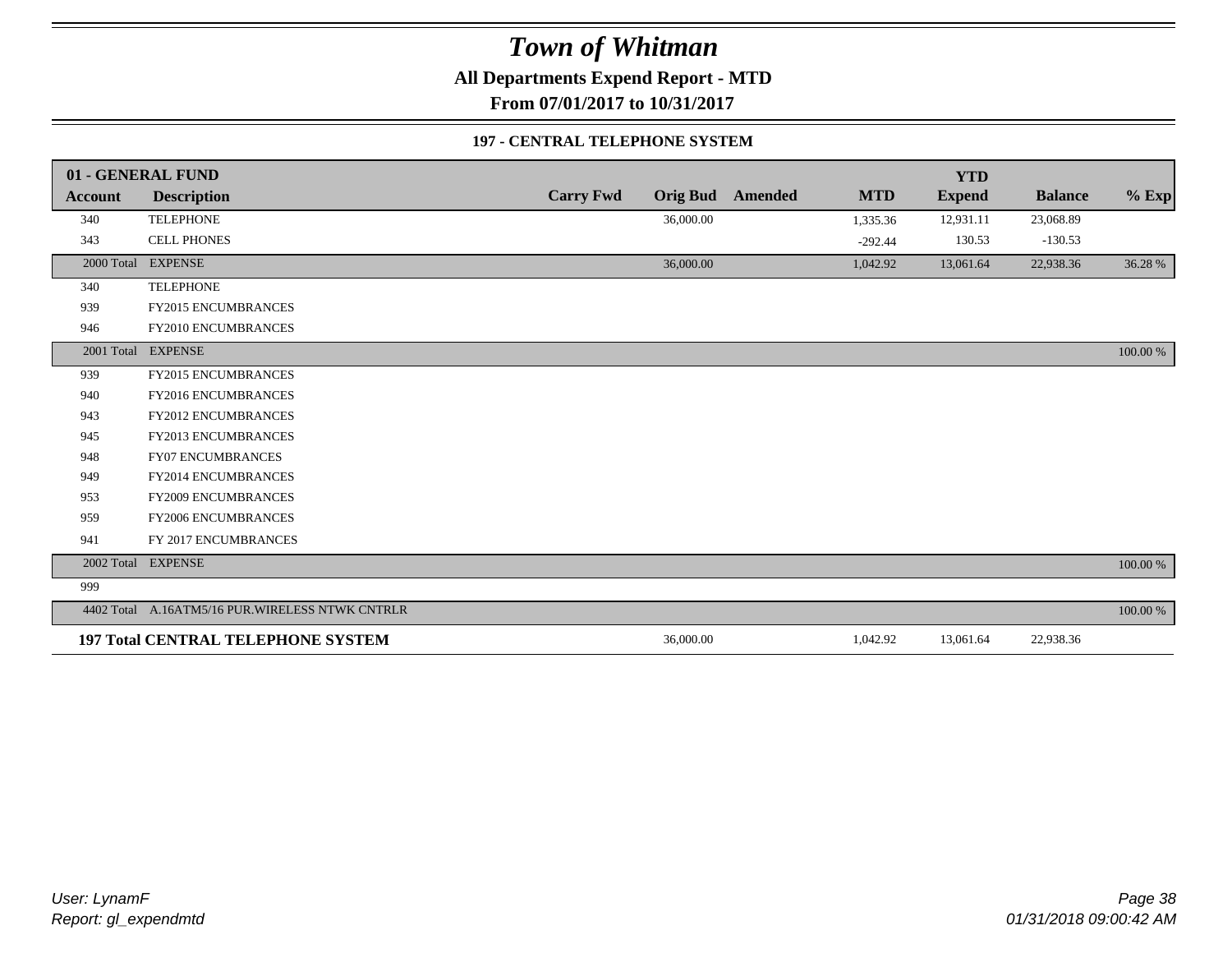**All Departments Expend Report - MTD**

**From 07/01/2017 to 10/31/2017**

#### **199 - FAIR HOUSING COMMITTEE**

|         | 01 - GENERAL FUND                       |                  |                         |            | <b>YTD</b>    |                |          |
|---------|-----------------------------------------|------------------|-------------------------|------------|---------------|----------------|----------|
| Account | <b>Description</b>                      | <b>Carry Fwd</b> | <b>Orig Bud</b> Amended | <b>MTD</b> | <b>Expend</b> | <b>Balance</b> | $%$ Exp  |
| 111     | SALARIES-ADMINSTRATIVE                  |                  |                         |            |               |                |          |
|         | 1000 Total SALARIES                     |                  |                         |            |               |                | 100.00 % |
| 121     | <b>CLERICAL I</b>                       |                  |                         |            |               |                |          |
|         | 1001 Total SALARIES                     |                  |                         |            |               |                | 100.00 % |
| 420     | <b>OFFICE SUPPLIES</b>                  |                  |                         |            |               |                |          |
| 585     | MISCELLANEOUS EXPENSE                   |                  |                         |            |               |                |          |
|         | 2000 Total EXPENSE                      |                  |                         |            |               |                | 100.00 % |
|         | <b>199 Total FAIR HOUSING COMMITTEE</b> |                  |                         |            |               |                |          |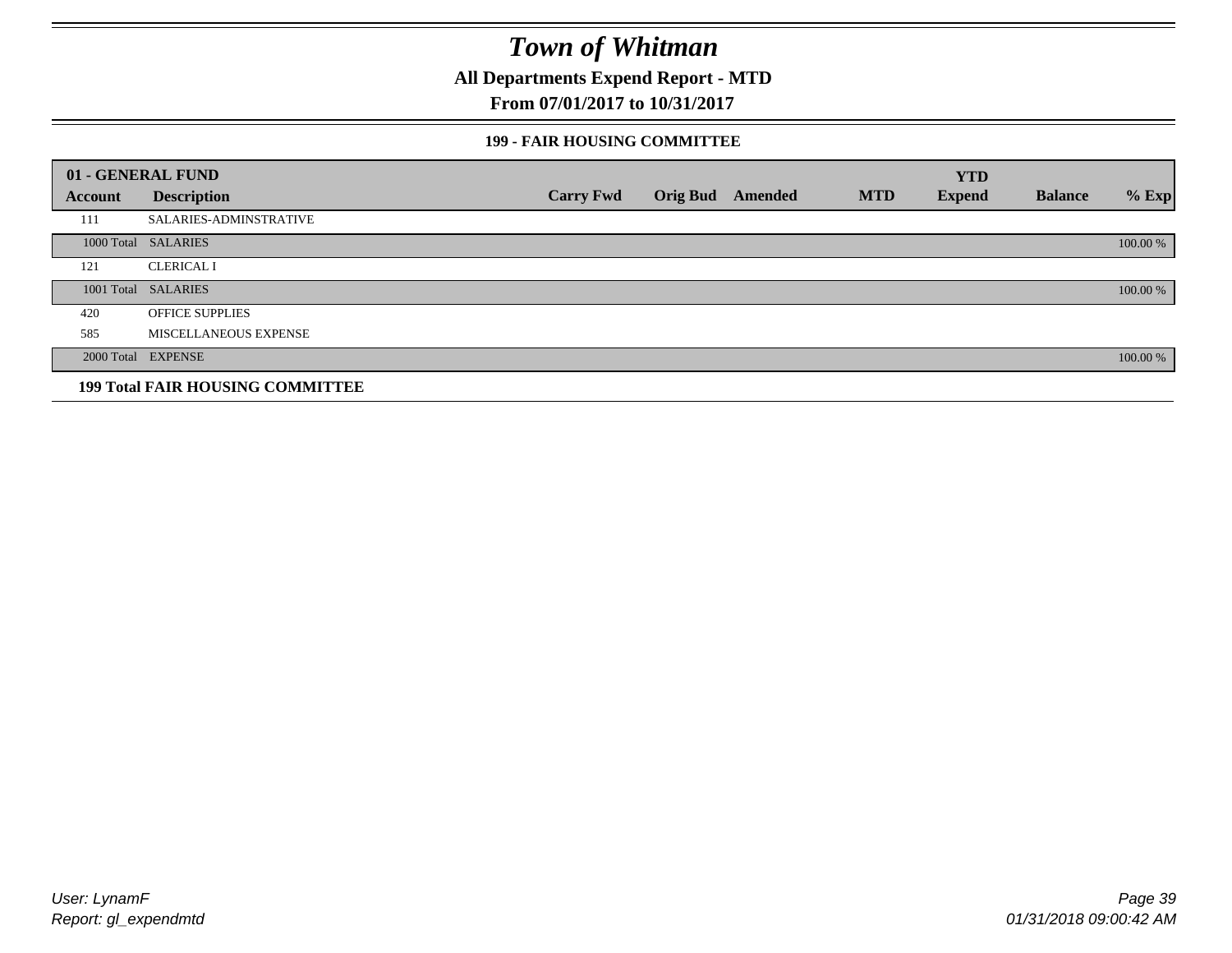## **All Departments Expend Report - MTD**

### **From 07/01/2017 to 10/31/2017**

|                | 01 - GENERAL FUND                |                  |              |                  |            | <b>YTD</b>    |                |          |
|----------------|----------------------------------|------------------|--------------|------------------|------------|---------------|----------------|----------|
| <b>Account</b> | <b>Description</b>               | <b>Carry Fwd</b> |              | Orig Bud Amended | <b>MTD</b> | <b>Expend</b> | <b>Balance</b> | $%$ Exp  |
| 111            | SALARIES-ADMINSTRATIVE           |                  | 169,958.00   |                  | 16,297.35  | 55,876.63     | 114,081.37     |          |
| 282            | DEPUTY CHIEF-SALARY              |                  | 133,551.00   |                  | 12,806.25  | 43,907.14     | 89,643.86      |          |
|                | 1000 Total SALARIES              |                  | 303,509.00   |                  | 29,103.60  | 99,783.77     | 203,725.23     | 32.87 %  |
| 112            | <b>SALARIES</b>                  |                  | 2,441,276.00 |                  | 144,155.67 | 494,190.45    | 1,947,085.55   |          |
| 130            | SALARIES-OVERTIME                |                  |              |                  | 40,847.21  | 152,666.36    | $-152,666.36$  |          |
| 132            | <b>SALARIES-RESERVE SERVICES</b> |                  |              |                  |            |               |                |          |
| 134            | <b>SALARIES-DPW COVERAGE</b>     |                  |              |                  |            |               |                |          |
| 135            | SALARIES-COURT TIME              |                  |              |                  | 3,756.53   | 11,601.31     | $-11,601.31$   |          |
| 143            | SALARIES-COLLEGE INCENTIVE       |                  |              |                  | 21,102.09  | 69,353.74     | $-69,353.74$   |          |
| 145            | SALARIES-HOLIDAY                 |                  |              |                  |            |               |                |          |
| 146            | SALARIES-LONGEVITY               |                  |              |                  |            |               |                |          |
| 147            | SALARIES-SHIFT DIFFERENTIAL      |                  |              |                  | 8,202.23   | 27,454.25     | $-27,454.25$   |          |
| 148            | SERVICE TRAINING                 |                  |              |                  | 15,266.36  | 24,044.88     | $-24,044.88$   |          |
| 149            | SERVICE TRAINING-COLLEGE INCEN   |                  |              |                  |            |               |                |          |
| 188            | MAINTENANCE TECHNICIAN           |                  |              |                  |            |               |                |          |
|                | 1001 Total SALARIES              |                  | 2,441,276.00 |                  | 233,330.09 | 779,310.99    | 1,661,965.01   | 31.92 %  |
| 130            | SALARIES-OVERTIME                |                  |              |                  |            |               |                |          |
|                | 1002 Total SALARIES              |                  |              |                  |            |               |                | 100.00 % |
| 132            | SALARIES-RESERVE SERVICES        |                  |              |                  |            |               |                |          |
|                | 1003 Total SALARIES              |                  |              |                  |            |               |                | 100.00 % |
| 134            | SALARIES-DPW COVERAGE            |                  |              |                  |            |               |                |          |
|                | 1004 Total SALARIES              |                  |              |                  |            |               |                | 100.00 % |
| 135            | SALARIES-COURT TIME              |                  |              |                  |            |               |                |          |
|                | 1005 Total SALARIES              |                  |              |                  |            |               |                | 100.00 % |
| 140            | SALARIES-CHIEF-COLLEGE INCENT.   |                  |              |                  |            |               |                |          |
| 284            | DEPUTY CHIEF-COLLEGE INCENTIVE   |                  |              |                  |            |               |                |          |
|                | 1006 Total SALARIES              |                  |              |                  |            |               |                | 100.00 % |
| 141            | SALARIES-CHIEF-HOLIDAY           |                  |              |                  |            |               |                |          |
| 283            | DEPUTY CHIEF-HOLIDAY PAY         |                  |              |                  |            |               |                |          |
|                | 1007 Total SALARIES              |                  |              |                  |            |               |                | 100.00 % |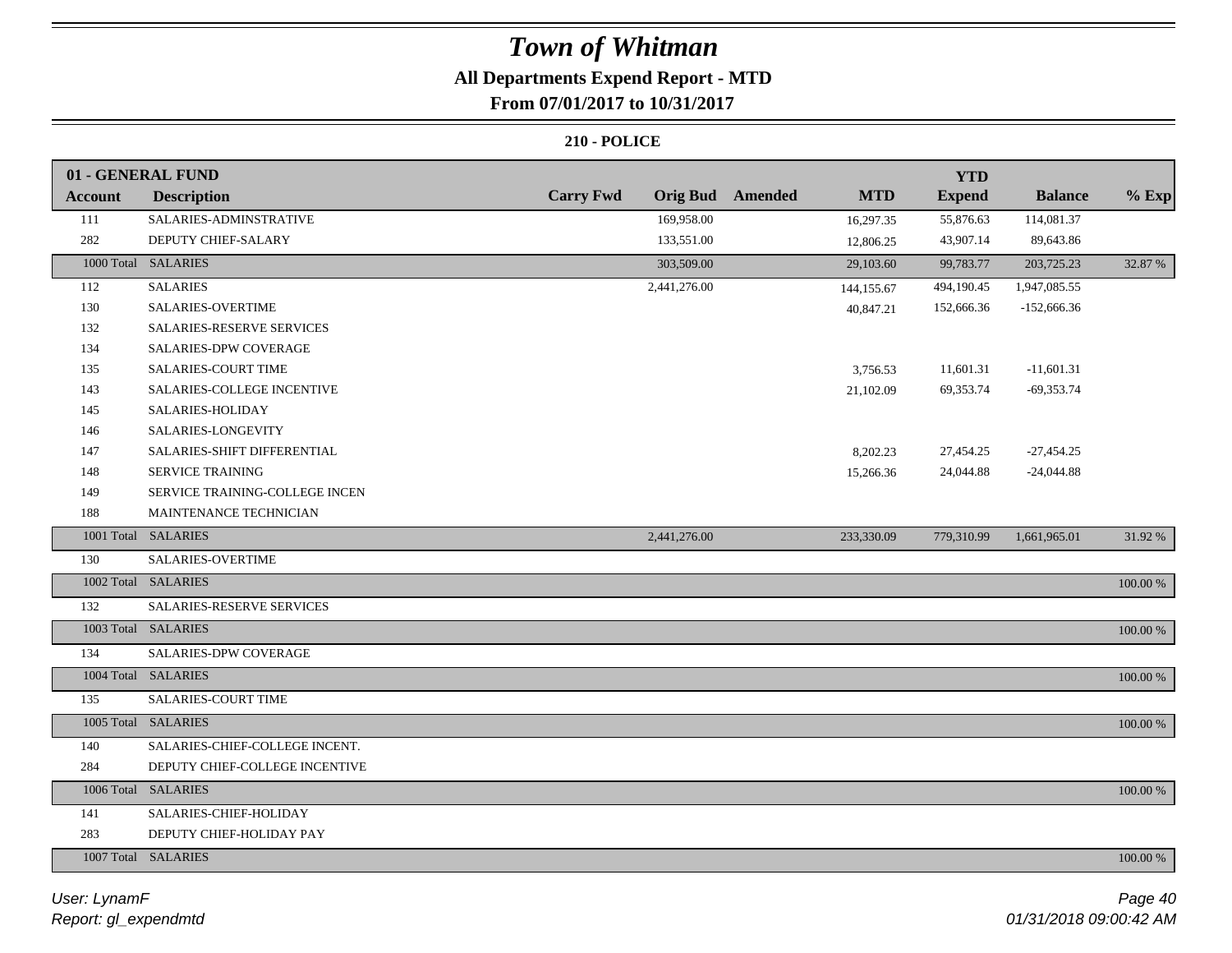## **All Departments Expend Report - MTD**

### **From 07/01/2017 to 10/31/2017**

#### **210 - POLICE**

|         | 01 - GENERAL FUND              |                  |           |                  |            | <b>YTD</b>    |                |          |
|---------|--------------------------------|------------------|-----------|------------------|------------|---------------|----------------|----------|
| Account | <b>Description</b>             | <b>Carry Fwd</b> |           | Orig Bud Amended | <b>MTD</b> | <b>Expend</b> | <b>Balance</b> | $%$ Exp  |
| 143     | SALARIES-COLLEGE INCENTIVE     |                  |           |                  |            |               |                |          |
|         | 1008 Total SALARIES            |                  |           |                  |            |               |                | 100.00 % |
| 145     | SALARIES-HOLIDAY               |                  |           |                  |            |               |                |          |
|         | 1009 Total SALARIES            |                  |           |                  |            |               |                | 100.00 % |
| 146     | SALARIES-LONGEVITY             |                  |           |                  |            |               |                |          |
|         | 1010 Total SALARIES            |                  |           |                  |            |               |                | 100.00 % |
| 147     | SALARIES-SHIFT DIFFERENTIAL    |                  |           |                  |            |               |                |          |
|         | 1011 Total SALARIES            |                  |           |                  |            |               |                | 100.00 % |
| 148     | <b>SERVICE TRAINING</b>        |                  |           |                  |            |               |                |          |
|         | 1012 Total SALARIES            |                  |           |                  |            |               |                | 100.00 % |
| 149     | SERVICE TRAINING-COLLEGE INCEN |                  |           |                  |            |               |                |          |
|         | 1013 Total SALARIES            |                  |           |                  |            |               |                | 100.00 % |
| 152     | <b>CELL WATCH</b>              |                  |           |                  |            |               |                |          |
|         | 1014 Total SALARIES            |                  |           |                  |            |               |                | 100.00 % |
| 158     | KEEPER OF THE JAILS            |                  |           |                  |            |               |                |          |
|         | 1015 Total SALARIES            |                  |           |                  |            |               |                | 100.00 % |
| 116     | <b>CLERICAL</b>                |                  | 47,015.00 |                  | 4,520.65   | 15,370.21     | 31,644.79      |          |
| 120     | <b>SALARIES-PART TIME</b>      |                  | 20,914.00 |                  | 2,023.90   | 6,746.41      | 14,167.59      |          |
|         | 1016 Total SALARIES            |                  | 67,929.00 |                  | 6,544.55   | 22,116.62     | 45,812.38      | 32.55 %  |
| 117     | <b>CUSTODIAL</b>               |                  |           |                  |            |               |                |          |
|         | 1017 Total SALARIES            |                  |           |                  |            |               |                | 100.00 % |
| 210     | <b>ELECTRICITY</b>             |                  |           |                  |            |               |                |          |
| 242     | <b>VEHICLE MAINTENANCE</b>     |                  |           |                  | 3,300.92   | 15,119.81     | $-15,119.81$   |          |
| 243     | EQUIPMENT MAINTENANCE          |                  |           |                  | 2,108.95   | 5,215.80      | $-5,215.80$    |          |
| 275     | PHOTOCOPIER MAINTENANCE        |                  |           |                  |            |               |                |          |
| 303     | RESERVE OFFICERS - STIPEND     |                  |           |                  | 9,243.51   | 9,243.51      | $-9,243.51$    |          |
| 305     | <b>INSTRUCTIONAL</b>           |                  |           |                  | 300.00     | 1,420.00      | $-1,420.00$    |          |
| 311     | <b>COMPUTER SERVICES</b>       |                  |           |                  | 246.35     | 11,684.98     | $-11,684.98$   |          |
| 340     | <b>TELEPHONE</b>               |                  |           |                  |            |               |                |          |

*Report: gl\_expendmtd User: LynamF*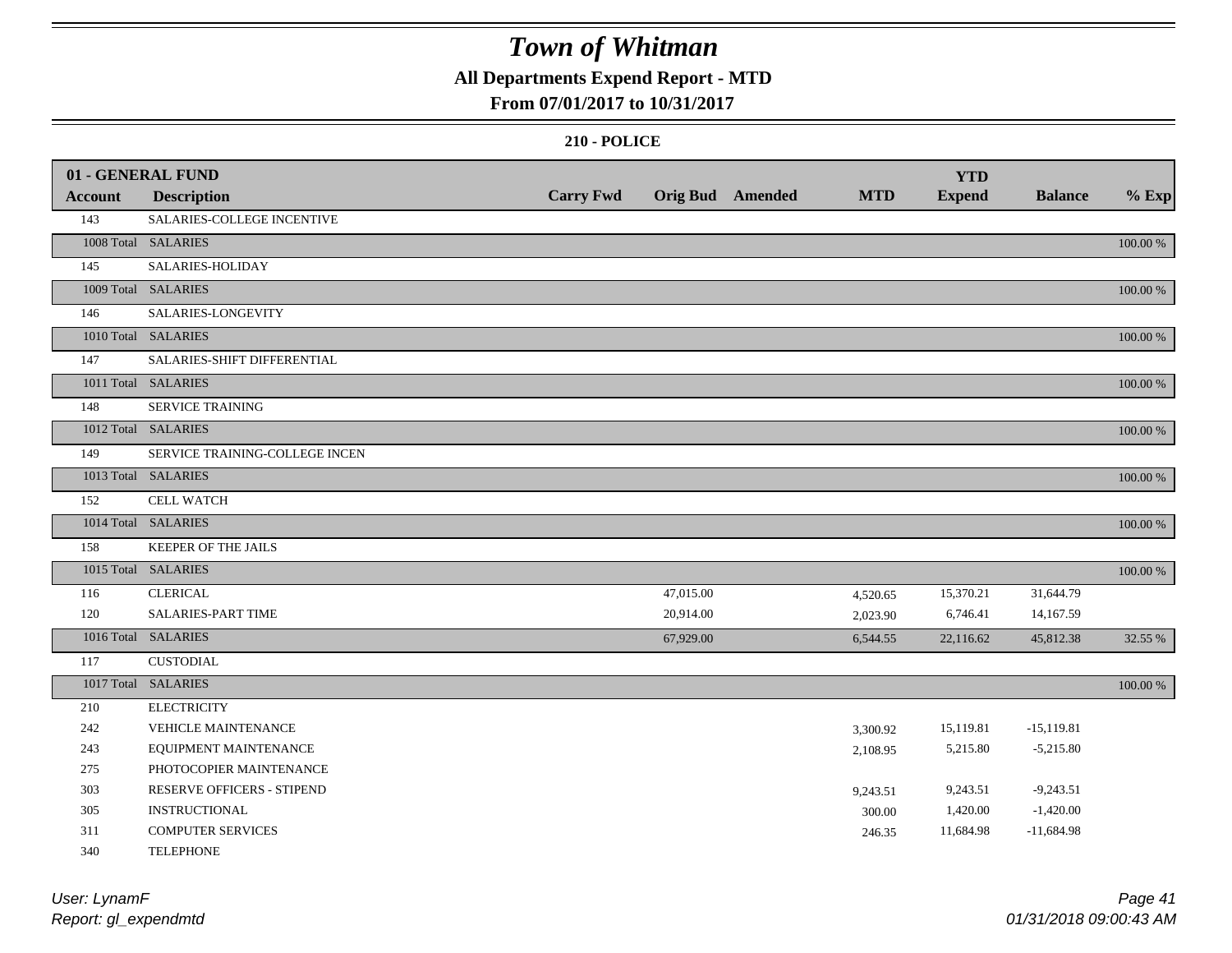## **All Departments Expend Report - MTD**

**From 07/01/2017 to 10/31/2017**

|                | 01 - GENERAL FUND                                 |                  |                         |            | <b>YTD</b>    |                |          |
|----------------|---------------------------------------------------|------------------|-------------------------|------------|---------------|----------------|----------|
| <b>Account</b> | <b>Description</b>                                | <b>Carry Fwd</b> | <b>Orig Bud</b> Amended | <b>MTD</b> | <b>Expend</b> | <b>Balance</b> | $%$ Exp  |
| 343            | <b>CELL PHONES</b>                                |                  |                         | 825.83     | 3,303.26      | $-3,303.26$    |          |
| 420            | <b>OFFICE SUPPLIES</b>                            |                  |                         | 473.42     | 1,132.11      | $-1,132.11$    |          |
| 430            | BUILDING MAINTENANCE & REPAIR                     |                  |                         | 655.00     | 10,486.23     | $-10,486.23$   |          |
| 450            | <b>CUSTODIAL SUPPLIES</b>                         |                  |                         | 584.21     | 1,168.74      | $-1,168.74$    |          |
| 481            | <b>GASOLINE</b>                                   |                  |                         | 2,637.96   | 10,171.92     | $-10,171.92$   |          |
| 582            | <b>UNIFORMS</b>                                   |                  |                         | 560.95     | 14,167.30     | $-14,167.30$   |          |
| 583            | <b>CRIME PREVENTION</b>                           |                  |                         |            | 4,903.54      | $-4,903.54$    |          |
| 585            | MISCELLANEOUS EXPENSE                             |                  | 215,000.00              | 1,885.19   | 9,141.19      | 205,858.81     |          |
| 320            | HEALTH CLUB MEMBERSHIPS                           |                  |                         | 300.00     | 300.00        | $-300.00$      |          |
| 596            | <b>OCCUPANCY-UTILITIES</b>                        |                  |                         |            |               |                |          |
| 730            | <b>ASSOCIATION DUES</b>                           |                  |                         | 60.00      | 4,460.00      | $-4,460.00$    |          |
| 731            | <b>MEETINGS</b>                                   |                  |                         |            | 160.00        | $-160.00$      |          |
|                | 2000 Total EXPENSE                                |                  | 215,000.00              | 23,182.29  | 102,078.39    | 112,921.61     | 47.47 %  |
| 596            | OCCUPANCY-UTILITIES                               |                  | 57,200.00               | 3,209.84   | 14,927.14     | 42,272.86      |          |
| 595            | DRUG ENFORCEMENT EXPENSE                          |                  |                         |            |               |                |          |
|                | 2001 Total EXPENSE                                |                  | 57,200.00               | 3,209.84   | 14,927.14     | 42,272.86      | 26.09 %  |
| 939            | FY2015 ENCUMBRANCES                               |                  |                         |            |               |                |          |
| 953            | <b>FY2009 ENCUMBRANCES</b>                        |                  |                         |            |               |                |          |
| 958            | FY2005 ENCUMBRANCES                               |                  |                         |            |               |                |          |
| 948            | <b>FY07 ENCUMBRANCES</b>                          |                  |                         |            |               |                |          |
| 959            | <b>FY2006 ENCUMBRANCES</b>                        |                  |                         |            |               |                |          |
| 287            | <b>AUXILIARY POLICE EXPENSE</b>                   |                  |                         |            |               |                |          |
| 949            | FY2014 ENCUMBRANCES                               |                  |                         |            |               |                |          |
| 940            | FY2016 ENCUMBRANCES                               |                  |                         |            |               |                |          |
| 945            | FY2013 ENCUMBRANCES                               |                  |                         |            |               |                |          |
|                | 2002 Total EXPENSE                                |                  |                         |            |               |                | 100.00 % |
| 739            | <b>AUXILIARY POLICE</b>                           |                  | 3,833.00                | 39.99      | 769.94        | 3,063.06       |          |
|                | 2003 Total EXPENSE                                |                  | 3,833.00                | 39.99      | 769.94        | 3,063.06       | 20.08 %  |
| 999            |                                                   |                  | 63,557.66               |            | 62,355.12     | 1,202.54       |          |
|                | 4426 Total A.20ATM5/17PUR26MOTOROLA POLICE RADIOS |                  | 63,557.66               |            | 62,355.12     | 1,202.54       | 98.10 %  |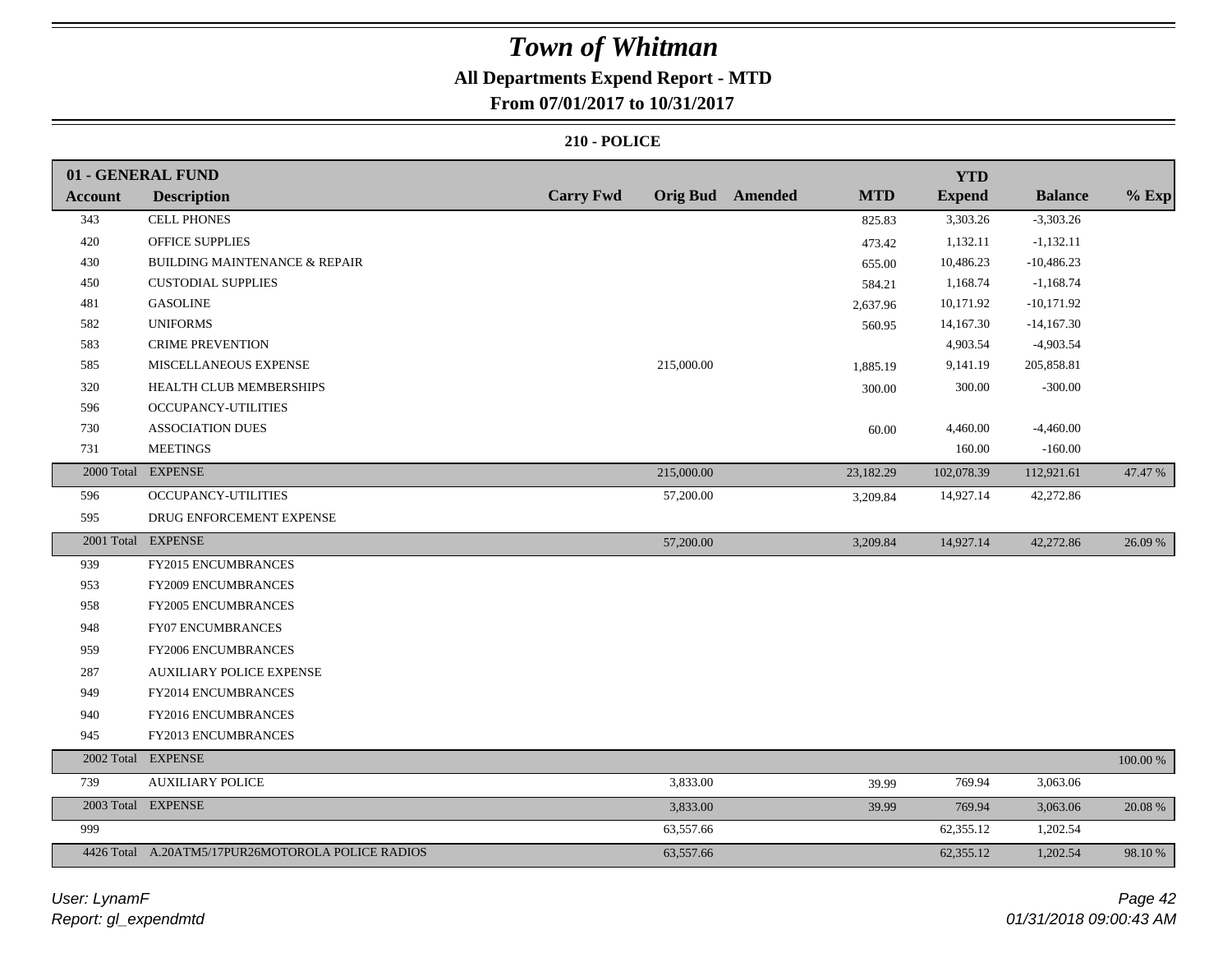## **All Departments Expend Report - MTD**

### **From 07/01/2017 to 10/31/2017**

|                       | 01 - GENERAL FUND                                 | <b>Carry Fwd</b> | <b>Orig Bud</b> Amended | <b>MTD</b> | <b>YTD</b>    | <b>Balance</b> |             |
|-----------------------|---------------------------------------------------|------------------|-------------------------|------------|---------------|----------------|-------------|
| <b>Account</b><br>999 | <b>Description</b>                                |                  |                         |            | <b>Expend</b> |                | $%$ Exp     |
|                       | 4427 Total A24ATM5/15LEA/PUR CRUIS(3RD OF 3)      |                  |                         |            |               |                | 100.00 %    |
| 999                   |                                                   |                  |                         |            |               |                |             |
|                       | 4428 Total A25ATM5/15 LEA/PUR CRUIS.10F3          |                  |                         |            |               |                |             |
| 999                   |                                                   | 3,285.00         |                         |            |               | 3,285.00       | 100.00 %    |
|                       | 4429 Total A34ATM5/16PUR.45 BULLET PROOF VESTS    | 3,285.00         |                         |            |               | 3,285.00       | $0.00 \%$   |
| 999                   |                                                   |                  | 10,080.00               |            | 10,080.00     |                |             |
|                       | 4430 Total A22ATM5/17 PUR.BODY ARMOR KITS         |                  |                         |            |               |                |             |
| 999                   |                                                   |                  | 10,080.00               |            | 10,080.00     |                | 100.00 %    |
|                       | 4431 Total A17 ATM5/11BULLET PROOF VESTS          |                  |                         |            |               |                |             |
| 999                   |                                                   |                  |                         |            |               |                | 100.00 %    |
|                       | 4432 Total A.14ATM5/14PUR.ELECTROSHOCK WEAPONS    |                  |                         |            |               |                |             |
|                       |                                                   |                  |                         |            |               |                | $100.00~\%$ |
| 999                   |                                                   |                  |                         |            |               |                |             |
|                       | 4433 Total A23ATM5/13 LEA/PUR AN.CNTRL.VEH.(3/3)  |                  |                         |            |               |                | 100.00 %    |
| 999                   |                                                   |                  |                         |            |               |                |             |
|                       | 4444 Total A25 ATM5/14 PUR. VOICE RECORD. SYS.    |                  |                         |            |               |                | 100.00 %    |
| 999                   |                                                   |                  | 11,050.54               |            | 11,050.54     |                |             |
|                       | 4445 Total A.21ATM5/17 PUR.6 TASERS-POLICE        |                  | 11,050.54               |            | 11,050.54     |                | 100.00 %    |
| 999                   |                                                   |                  |                         |            |               |                |             |
|                       | 4446 Total A12 ATM5/16 PUR.6 POLICE TASERS        |                  |                         |            |               |                | $100.00~\%$ |
| 999                   |                                                   |                  |                         |            |               |                |             |
|                       | 4513 Total A7 STM5/14PUR&INSTL.3VidTac VIDEO SYS. |                  |                         |            |               |                | 100.00 %    |
| 999                   |                                                   |                  |                         |            |               |                |             |
|                       | 4514 Total A26 ATM 5/15 LEASE MOTORCYCLE          |                  |                         |            |               |                | 100.00 %    |
| 999                   |                                                   |                  | 4,400.00                |            | 4,400.00      |                |             |
|                       | 4524 Total A18ATM5/17LEASE / HARLEY-DAV (1YR)     |                  | 4,400.00                |            | 4,400.00      |                | 100.00 %    |
| 999                   |                                                   |                  | 30,260.77               |            | 30,260.57     | 0.20           |             |
|                       | 4544 Total A.16ATM 5/17L/P 2016 FORD SUV(2)2ND/3  |                  | 30,260.77               |            | 30,260.57     | 0.20           | 99.99 %     |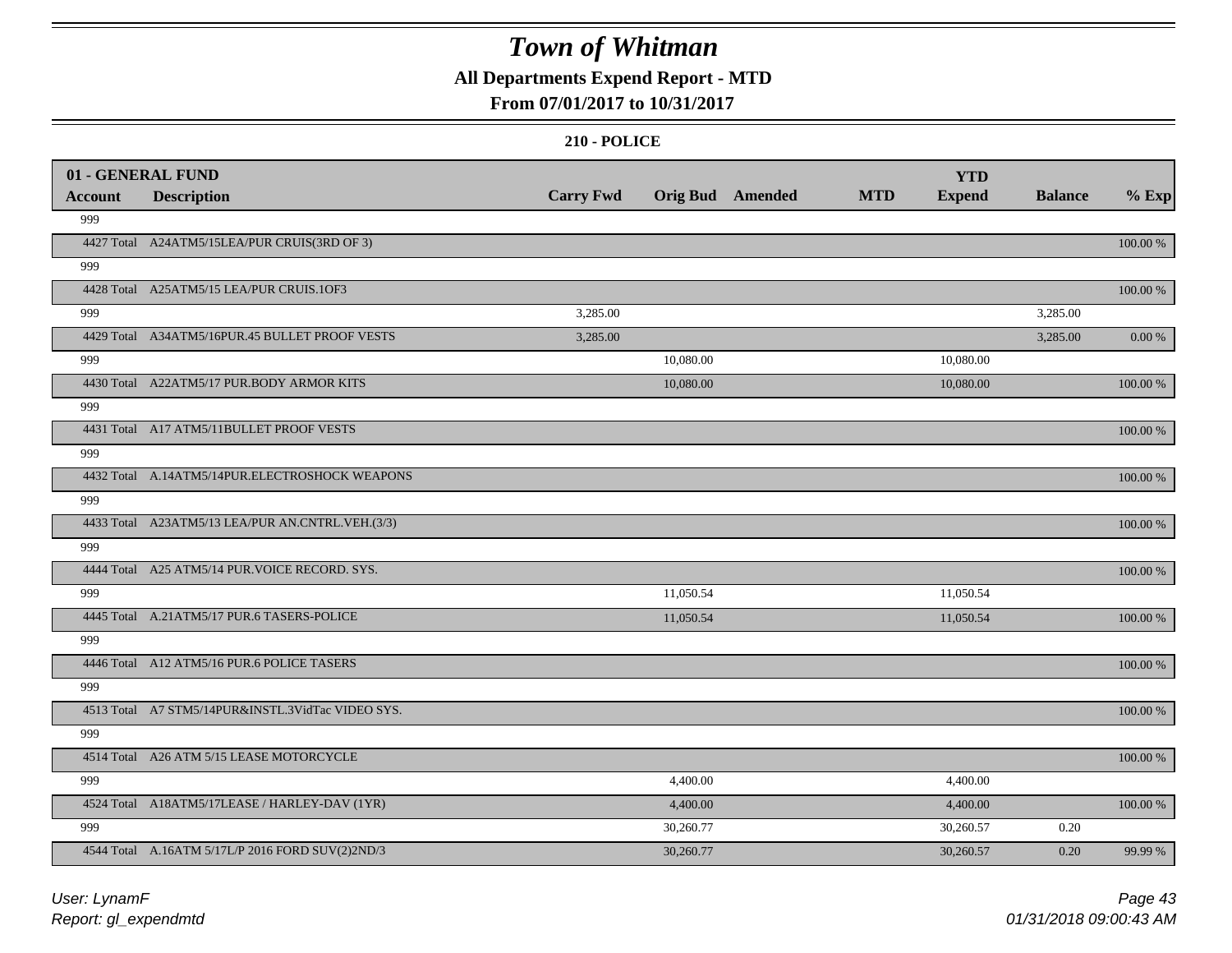## **All Departments Expend Report - MTD**

### **From 07/01/2017 to 10/31/2017**

|                  | 01 - GENERAL FUND                              |                  |                 |         |            | <b>YTD</b>    |                |          |
|------------------|------------------------------------------------|------------------|-----------------|---------|------------|---------------|----------------|----------|
| Account          | <b>Description</b>                             | <b>Carry Fwd</b> | <b>Orig Bud</b> | Amended | <b>MTD</b> | <b>Expend</b> | <b>Balance</b> | $%$ Exp  |
| 999              |                                                |                  |                 |         |            |               |                |          |
|                  | 4545 Total A.33ATM 5/16 L/P 2014CRUIS.3RD/3    |                  |                 |         |            |               |                | 100.00 % |
| 999              |                                                |                  |                 |         |            |               |                |          |
|                  | 4546 Total A13ATM5/16PUR 2 MOBILE DATA TERM    |                  |                 |         |            |               |                | 100.00 % |
| 999              |                                                |                  |                 |         |            |               |                |          |
|                  | 4550 Total A.24 ATM 5/15 L/P CRUISER 2ND 0F 3  |                  |                 |         |            |               |                | 100.00 % |
| 999              |                                                |                  | 13,732.91       |         |            | 13,732.91     |                |          |
|                  | 4551 Total A.19 ATM 5/17 L/P FORD EXPLORER 1/3 |                  | 13,732.91       |         |            | 13,732.91     |                | 100.00 % |
| 999              |                                                |                  | 11,332.69       |         |            | 11,332.69     |                |          |
|                  | 4571 Total A.17ATM5/17L/P 2015 CRUIS.3/3       |                  | 11,332.69       |         |            | 11,332.69     |                | 100.00 % |
| 210 Total POLICE |                                                | 3,285.00         | 3,233,161.57    |         | 295,410.36 | 1,162,198.68  | 2,074,247.89   |          |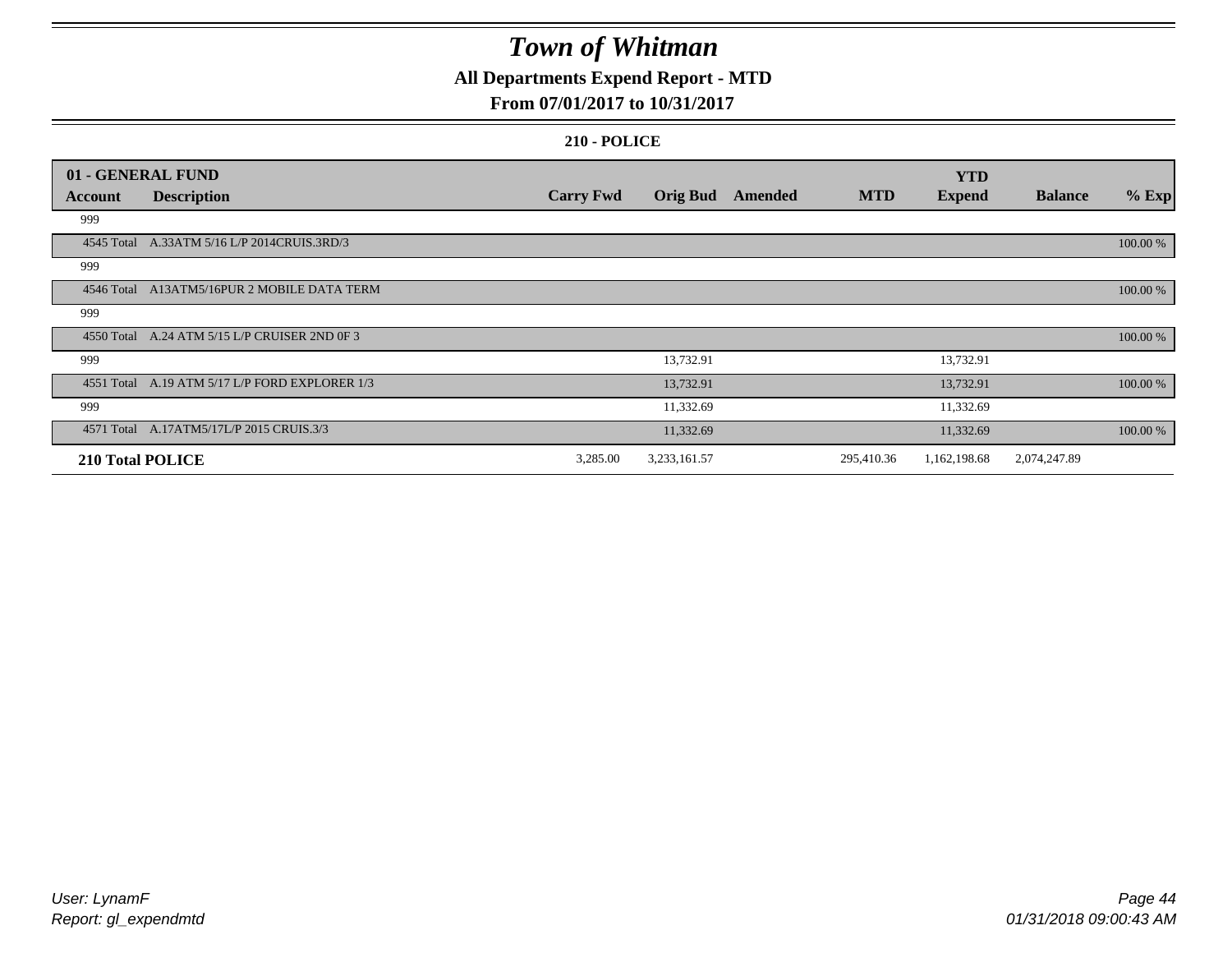## **All Departments Expend Report - MTD**

### **From 07/01/2017 to 10/31/2017**

#### **220 - FIRE**

|                | 01 - GENERAL FUND              |                  |                 |         |            | <b>YTD</b>    |                |             |
|----------------|--------------------------------|------------------|-----------------|---------|------------|---------------|----------------|-------------|
| <b>Account</b> | <b>Description</b>             | <b>Carry Fwd</b> | <b>Orig Bud</b> | Amended | <b>MTD</b> | <b>Expend</b> | <b>Balance</b> | $%$ Exp     |
| 111            | SALARIES-ADMINSTRATIVE         |                  | 157,500.00      |         | 15,102.75  | 51,780.86     | 105,719.14     |             |
|                | 1000 Total SALARIES            |                  | 157,500.00      |         | 15,102.75  | 51,780.86     | 105,719.14     | 32.87 %     |
| 112            | <b>SALARIES</b>                |                  | 2,887,814.00    |         | 173,001.80 | 546,644.71    | 2,341,169.29   |             |
| 130            | SALARIES-OVERTIME              |                  |                 |         | 71,260.89  | 271,146.78    | $-271,146.78$  |             |
| 138            | SICK LEAVE BUY-BACK            |                  |                 |         |            |               |                |             |
| 143            | SALARIES-COLLEGE INCENTIVE     |                  |                 |         |            |               |                |             |
| 145            | SALARIES-HOLIDAY               |                  |                 |         |            |               |                |             |
| 146            | SALARIES-LONGEVITY             |                  |                 |         |            |               |                |             |
| 940            | FY2016 ENCUMBRANCES            |                  |                 |         |            |               |                |             |
| 941            | FY 2017 ENCUMBRANCES           | 18,645.62        |                 |         | 433.60     | 15,338.53     | 3,307.09       |             |
| 949            | FY2014 ENCUMBRANCES            |                  |                 |         |            |               |                |             |
| 959            | FY2006 ENCUMBRANCES            |                  |                 |         |            |               |                |             |
|                | 1001 Total SALARIES            | 18,645.62        | 2,887,814.00    |         | 244,696.29 | 833,130.02    | 2,073,329.60   | 28.66 %     |
| 140            | SALARIES-CHIEF-COLLEGE INCENT. |                  |                 |         |            |               |                |             |
|                | 1002 Total SALARIES            |                  |                 |         |            |               |                | 100.00 %    |
| 141            | SALARIES-CHIEF-HOLIDAY         |                  |                 |         |            |               |                |             |
|                | 1003 Total SALARIES            |                  |                 |         |            |               |                | 100.00 %    |
| 121            | <b>CLERICAL I</b>              |                  | 40,439.00       |         | 3,888.00   | 13,219.20     | 27,219.80      |             |
|                | 1004 Total SALARIES            |                  | 40,439.00       |         | 3,888.00   | 13,219.20     | 27,219.80      | 32.68 %     |
| 130            | SALARIES-OVERTIME              |                  |                 |         |            |               |                |             |
|                | 1005 Total SALARIES            |                  |                 |         |            |               |                | 100.00 %    |
| 138            | SICK LEAVE BUY-BACK            |                  |                 |         |            |               |                |             |
|                | 1007 Total SALARIES            |                  |                 |         |            |               |                | $100.00~\%$ |
| 210            | <b>ELECTRICITY</b>             |                  |                 |         | 1,504.68   | 6,921.71      | $-6,921.71$    |             |
| 212            | <b>GAS (NATURAL)</b>           |                  |                 |         | 157.14     | 309.49        | $-309.49$      |             |
| 214            | OIL (HEATING)                  |                  |                 |         |            |               |                |             |
| 242            | VEHICLE MAINTENANCE            |                  |                 |         | 4,289.24   | 20,765.74     | $-20,765.74$   |             |
| 243            | EQUIPMENT MAINTENANCE          |                  |                 |         | 19.71      | 1,883.65      | $-1,883.65$    |             |
| 271            | VEHICLE RENTAL                 |                  |                 |         |            |               |                |             |
| 305            | INSTRUCTIONAL                  |                  |                 |         | 4,025.00   | 4,351.65      | $-4,351.65$    |             |
|                |                                |                  |                 |         |            |               |                |             |

*Report: gl\_expendmtd User: LynamF*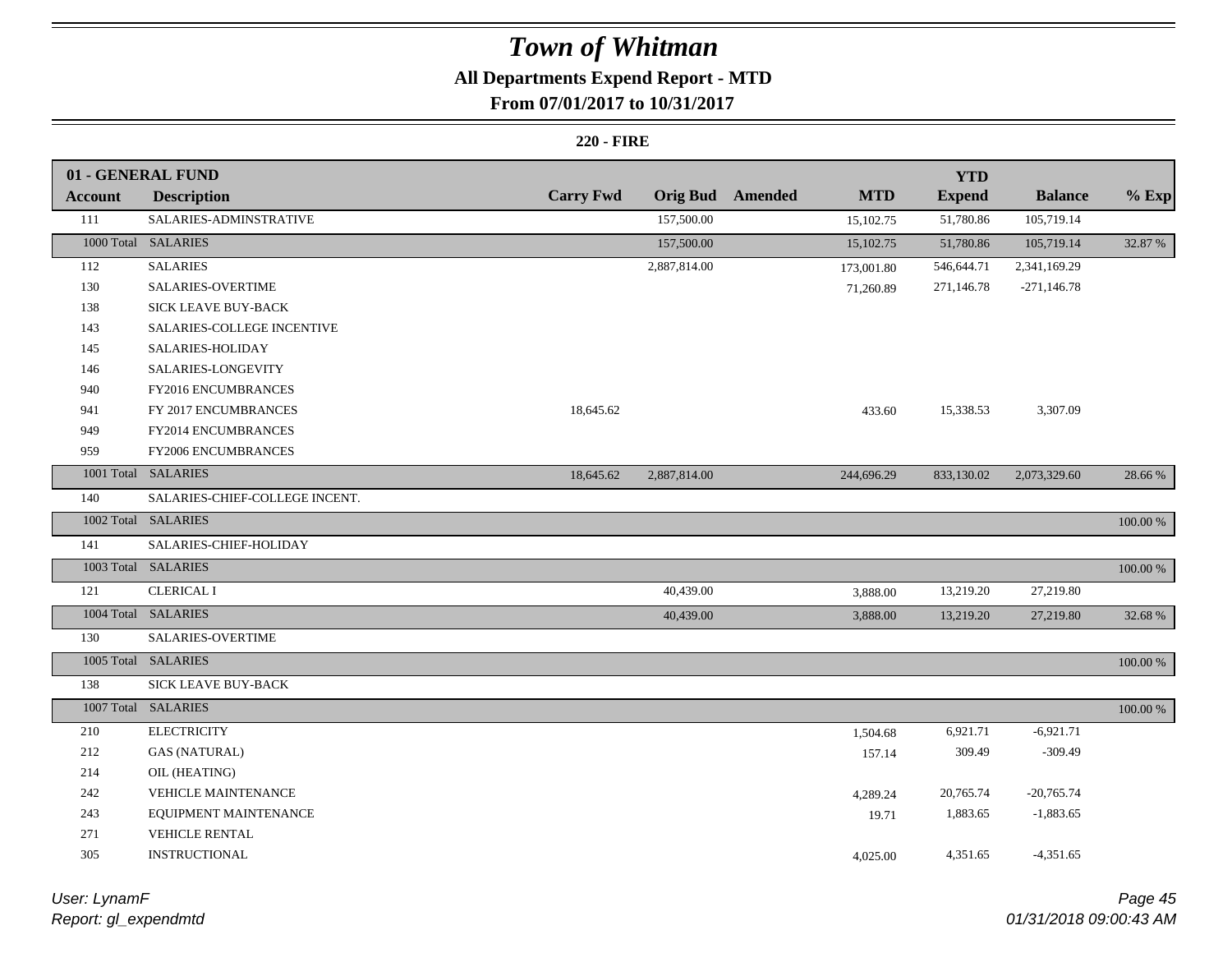## **All Departments Expend Report - MTD**

**From 07/01/2017 to 10/31/2017**

#### **220 - FIRE**

|                | 01 - GENERAL FUND                        |                  |            |                         |            | <b>YTD</b>    |                |          |
|----------------|------------------------------------------|------------------|------------|-------------------------|------------|---------------|----------------|----------|
| <b>Account</b> | <b>Description</b>                       | <b>Carry Fwd</b> |            | <b>Orig Bud</b> Amended | <b>MTD</b> | <b>Expend</b> | <b>Balance</b> | $%$ Exp  |
| 340            | <b>TELEPHONE</b>                         |                  |            |                         |            |               |                |          |
| 341            | <b>AMBULANCE LICENSES</b>                |                  |            |                         |            | 300.00        | $-300.00$      |          |
| 343            | <b>CELL PHONES</b>                       |                  |            |                         | 364.07     | 1,456.28      | $-1,456.28$    |          |
| 420            | OFFICE SUPPLIES                          |                  |            |                         |            | 65.00         | $-65.00$       |          |
| 430            | <b>BUILDING MAINTENANCE &amp; REPAIR</b> |                  |            |                         | 4,176.54   | 20,164.99     | $-20,164.99$   |          |
| 481            | <b>GASOLINE</b>                          |                  |            |                         | 1,653.52   | 6,143.72      | $-6,143.72$    |          |
| 580            | FIRE SUPPLIES/PROTECT GEAR               |                  |            |                         |            | 1,349.27      | $-1,349.27$    |          |
| 581            | AMBULANCE SUPPLIES & EXPENSE             |                  |            |                         | 356.00     | 356.00        | $-356.00$      |          |
| 582            | <b>UNIFORMS</b>                          |                  |            |                         | 115.96     | 1,515.96      | $-1,515.96$    |          |
| 585            | MISCELLANEOUS EXPENSE                    |                  | 200,000.00 |                         | 1,645.92   | 11,504.33     | 188,495.67     |          |
| 320            | HEALTH CLUB MEMBERSHIPS                  |                  |            |                         |            |               |                |          |
| 717            | FIRE/SPRINKLER ALARM SYS.MAINT           |                  |            |                         |            |               |                |          |
| 730            | <b>ASSOCIATION DUES</b>                  |                  |            |                         |            | 1,724.00      | $-1,724.00$    |          |
| 731            | <b>MEETINGS</b>                          |                  |            |                         | 199.00     | 199.00        | $-199.00$      |          |
|                | 2000 Total EXPENSE                       |                  | 200,000.00 |                         | 18,506.78  | 79,010.79     | 120,989.21     | 39.50 %  |
| 354            | FIRE / SPRINKLER ALARM SYSTEM            |                  | 12,500.00  |                         | 221.70     | 4,847.15      | 7,652.85       |          |
|                | 2001 Total EXPENSE                       |                  | 12,500.00  |                         | 221.70     | 4,847.15      | 7,652.85       | 38.77 %  |
| 948            | <b>FY07 ENCUMBRANCES</b>                 |                  |            |                         |            |               |                |          |
| 939            | FY2015 ENCUMBRANCES                      |                  |            |                         |            |               |                |          |
| 940            | FY2016 ENCUMBRANCES                      |                  |            |                         |            |               |                |          |
| 941            | FY 2017 ENCUMBRANCES                     | 2,616.00         |            |                         | 2,616.00   | 2,616.00      |                |          |
| 943            | <b>FY2012 ENCUMBRANCES</b>               |                  |            |                         |            |               |                |          |
| 945            | FY2013 ENCUMBRANCES                      |                  |            |                         |            |               |                |          |
| 946            | FY2010 ENCUMBRANCES                      |                  |            |                         |            |               |                |          |
| 949            | FY2014 ENCUMBRANCES                      |                  |            |                         |            |               |                |          |
| 953            | FY2009 ENCUMBRANCES                      |                  |            |                         |            |               |                |          |
| 958            | <b>FY2005 ENCUMBRANCES</b>               |                  |            |                         |            |               |                |          |
| 959            | FY2006 ENCUMBRANCES                      |                  |            |                         |            |               |                |          |
|                | 2002 Total EXPENSE                       | 2,616.00         |            |                         | 2,616.00   | 2,616.00      |                | 100.00 % |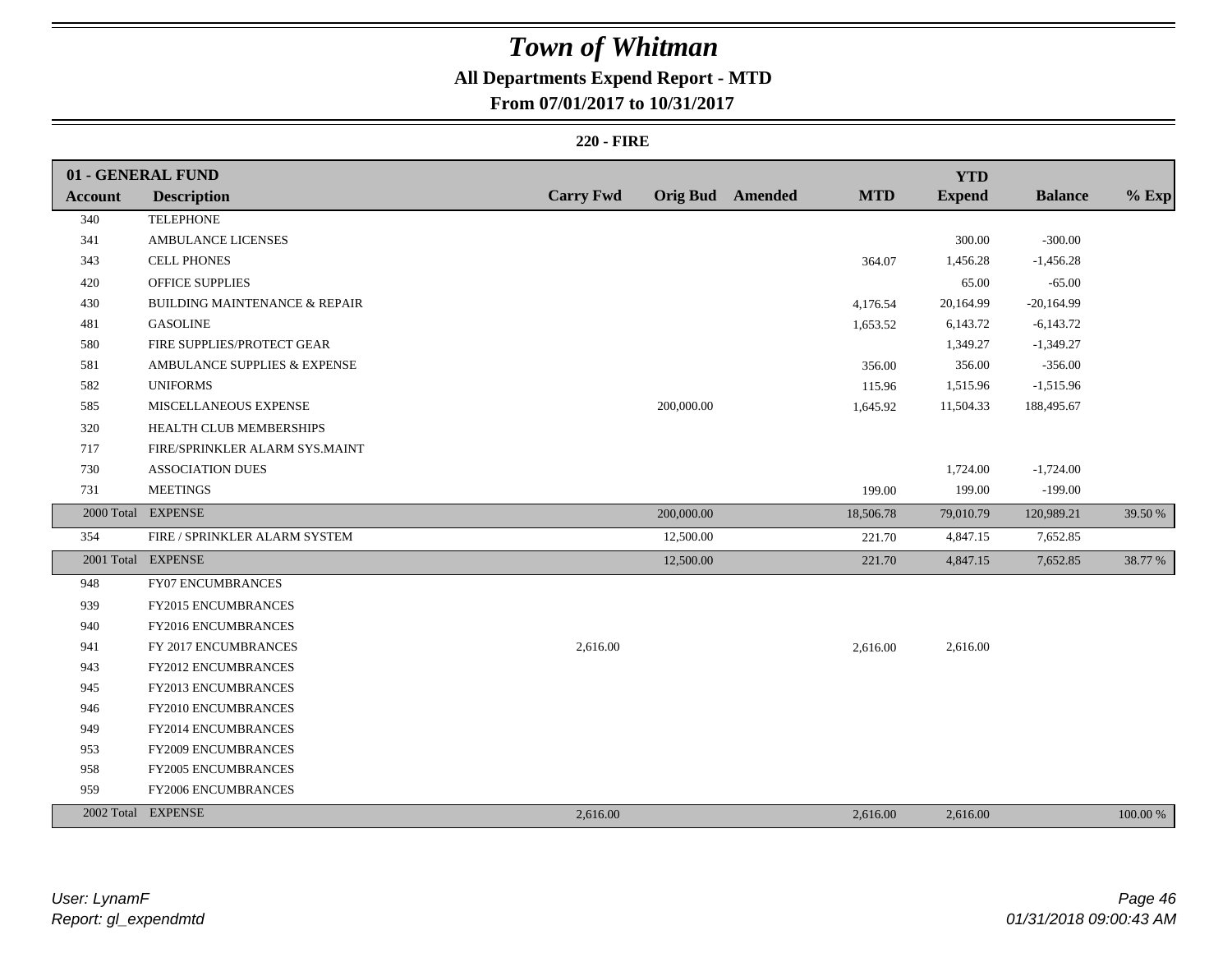## **All Departments Expend Report - MTD**

### **From 07/01/2017 to 10/31/2017**

#### **220 - FIRE**

|                | 01 - GENERAL FUND                                   |                  |                 |                |            | <b>YTD</b>    |                |          |
|----------------|-----------------------------------------------------|------------------|-----------------|----------------|------------|---------------|----------------|----------|
| <b>Account</b> | <b>Description</b>                                  | <b>Carry Fwd</b> | <b>Orig Bud</b> | <b>Amended</b> | <b>MTD</b> | <b>Expend</b> | <b>Balance</b> | $%$ Exp  |
| 382            | ARMORY BUILDING MAINTENANCE                         |                  | 10,000.00       |                | 330.52     | 787.88        | 9,212.12       |          |
|                | 2003 Total EXPENSE                                  |                  | 10,000.00       |                | 330.52     | 787.88        | 9,212.12       | 7.87 %   |
| 353            | REGIONAL DISPATCH                                   |                  | 53,045.00       |                | 12,875.00  | 28,050.00     | 24,995.00      |          |
|                | 2004 Total EXPENSE                                  |                  | 53,045.00       |                | 12,875.00  | 28,050.00     | 24,995.00      | 52.87 %  |
| 999            |                                                     |                  |                 |                |            |               |                |          |
|                | 4436 Total A.2 STM 5/4/15 PUR.FIRE/CHF AUTO         |                  |                 |                |            |               |                | 100.00 % |
| 999            |                                                     |                  |                 |                |            |               |                |          |
|                | 4437 Total A20ATM5/15LEA/PUR2015PUMP.ENG.1/8        |                  |                 |                |            |               |                | 100.00 % |
| 580            | FIRE SUPPLIES/PROTECT GEAR                          |                  | 20,000.00       |                | 2,985.46   | 19,465.44     | 534.56         |          |
|                | 4438 Total A.23ATM 5/17EQUIP NEW FIREFIGHTERS       |                  | 20,000.00       |                | 2,985.46   | 19,465.44     | 534.56         | 97.32 %  |
| 999            |                                                     |                  | 70,926.90       |                |            | 70,926.90     |                |          |
|                | 4439 Total A24ATM5/17L/P 2015 PUMP.ENG.3/8          |                  | 70,926.90       |                |            | 70,926.90     |                | 100.00 % |
| 999            |                                                     |                  |                 |                |            |               |                |          |
|                | 4440 Total A21ATM 5/09 PUR.FIRE/CHF AUTO            |                  |                 |                |            |               |                | 100.00 % |
| 999            |                                                     |                  |                 |                |            |               |                |          |
|                | 4441 Total A11ATM5/16 FUND REGIONAL DISPATCH        |                  |                 |                |            |               |                | 100.00 % |
| 999            |                                                     |                  |                 |                |            |               |                |          |
|                | 4442 Total A.42 ATM5/16 PUR.PROT.EQ./FIRE DEPT      |                  |                 |                |            |               |                | 100.00 % |
| 999            |                                                     |                  | 22,204.00       |                |            |               | 22,204.00      |          |
|                | 4443 Total A27ATM5/17 SELF CONT.BR.APPAR.10%MTCH    |                  | 22,204.00       |                |            |               | 22,204.00      | 0.00 %   |
| 999            |                                                     |                  |                 |                |            |               |                |          |
|                | 4458 Total A.16STM12/17REPL.ROOFTOP UNITS-FIRE STA. |                  |                 |                |            |               |                | 100.00 % |
| 999            |                                                     |                  |                 |                |            |               |                |          |
|                | 4502 Total A19ATM5/15 LEA/PUR&EQUIP. AMB. (5/5)     |                  |                 |                |            |               |                | 100.00 % |
| 999            |                                                     |                  |                 |                |            |               |                |          |
|                | 4517 Total A.39ATM5/16PUR.DEFIBRILLATORS            |                  |                 |                |            |               |                | 100.00 % |
| 999            |                                                     |                  |                 |                |            |               |                |          |
|                | 4518 Total A.29 ATM 5/14 FUND REGIONAL DISPATCH     |                  |                 |                |            |               |                | 100.00 % |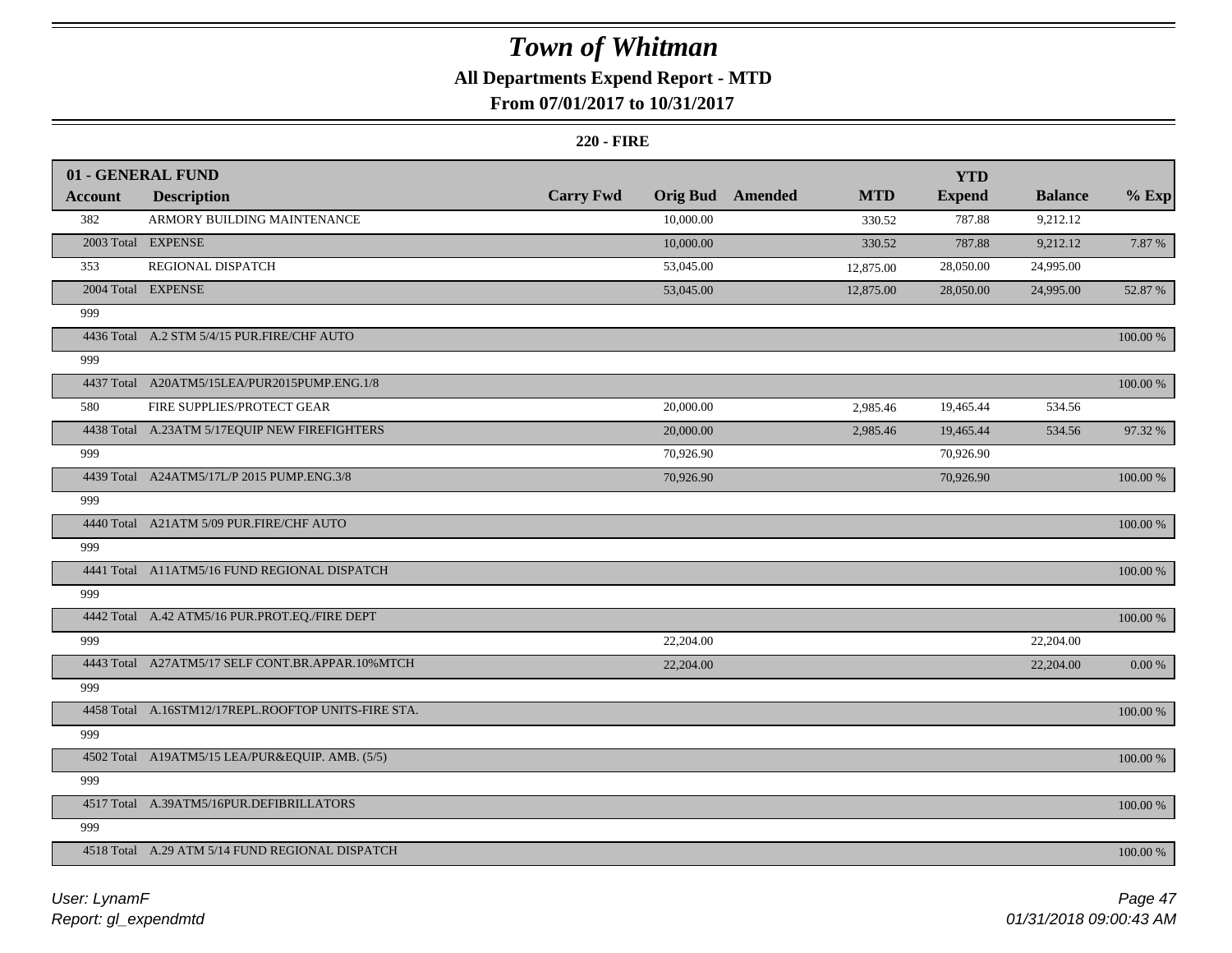## **All Departments Expend Report - MTD**

### **From 07/01/2017 to 10/31/2017**

#### **220 - FIRE**

|                | 01 - GENERAL FUND                                  |                  |                 |                |            | <b>YTD</b>    |                |          |
|----------------|----------------------------------------------------|------------------|-----------------|----------------|------------|---------------|----------------|----------|
| <b>Account</b> | <b>Description</b>                                 | <b>Carry Fwd</b> | <b>Orig Bud</b> | <b>Amended</b> | <b>MTD</b> | <b>Expend</b> | <b>Balance</b> | $%$ Exp  |
| 999            |                                                    |                  | 60,000.00       |                | 3,299.64   | 3,299.64      | 56,700.36      |          |
|                | 4528 Total A25ATM5/17&19STM12/17REFURB1990PUMP.ENG |                  | 60,000.00       |                | 3,299.64   | 3,299.64      | 56,700.36      | 5.49 %   |
| 999            |                                                    |                  |                 |                |            |               |                |          |
|                | 4530 Total A.16ATM5/14 PUR EMS REPORTING SOFTWARE  |                  |                 |                |            |               |                | 100.00 % |
| 999            |                                                    |                  | 40,050.28       |                |            | 39,955.74     | 94.54          |          |
| 4547 Total     | A.26 STM5/17 LEA/PUR.2017 AMB. 1/5                 |                  | 40,050.28       |                |            | 39,955.74     | 94.54          | 99.76 %  |
| 999            |                                                    |                  |                 |                |            |               |                |          |
|                | 4554 Total A.38ATM5/16PUR.JAWS OF LIFE TOOLS       |                  |                 |                |            |               |                | 100.00 % |
| 999            |                                                    |                  |                 |                |            |               |                |          |
|                | 4558 Total A19ATM5/14 REPL. FIRE STA.HEAT UNITS    |                  |                 |                |            |               |                | 100.00 % |
| 999            |                                                    |                  |                 |                |            |               |                |          |
|                | 4559 Total A.40ATM5/16LEA/PUR&EQ.2012.AMB.4/4      |                  |                 |                |            |               |                | 100.00 % |
| 999            |                                                    |                  |                 |                |            |               |                |          |
|                | 4566 Total A.18STM12/17RADIO SYSTEM-FIRE DEPT      |                  |                 |                |            |               |                | 100.00 % |
| 999            |                                                    |                  |                 |                |            |               |                |          |
|                | 4567 Total A.37ATM 5/16PUR2.AMB.STRCHS&STRUC.SYS   |                  |                 |                |            |               |                | 100.00 % |
| 999            |                                                    |                  |                 |                |            |               |                |          |
|                | 4568 Total A.18ATM 5/14 PUR/EQ.FIRE COMMAND VEH.   |                  |                 |                |            |               |                | 100.00 % |
| 220 Total FIRE |                                                    | 21,261.62        | 3,574,479.18    |                | 304,522.14 | 1,147,089.62  | 2,448,651.18   |          |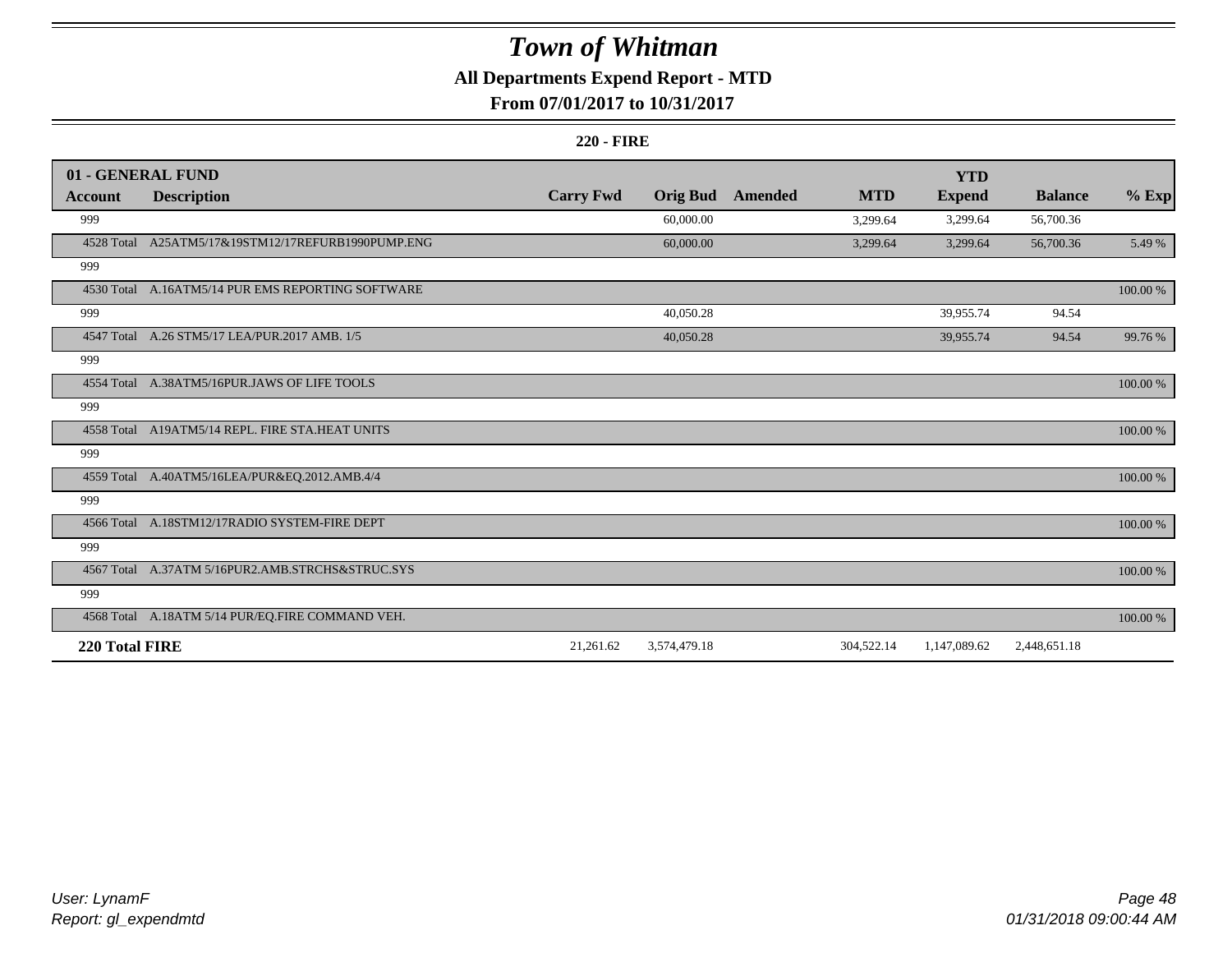**All Departments Expend Report - MTD**

**From 07/01/2017 to 10/31/2017**

#### **221 - FIRE ALARM MAINTENANCE**

|         | 01 - GENERAL FUND                         |                  |                 |         |            | <b>YTD</b>    |                |          |
|---------|-------------------------------------------|------------------|-----------------|---------|------------|---------------|----------------|----------|
| Account | <b>Description</b>                        | <b>Carry Fwd</b> | <b>Orig Bud</b> | Amended | <b>MTD</b> | <b>Expend</b> | <b>Balance</b> | $%$ Exp  |
| 585     | MISCELLANEOUS EXPENSE                     |                  |                 |         |            |               |                |          |
|         | 2000 Total EXPENSE                        |                  |                 |         |            |               |                | 100.00 % |
| 945     | <b>FY2013 ENCUMBRANCES</b>                |                  |                 |         |            |               |                |          |
| 946     | <b>FY2010 ENCUMBRANCES</b>                |                  |                 |         |            |               |                |          |
| 949     | <b>FY2014 ENCUMBRANCES</b>                |                  |                 |         |            |               |                |          |
|         | 2001 Total EXPENSE                        |                  |                 |         |            |               |                | 100.00 % |
| 999     |                                           |                  |                 |         |            |               |                |          |
|         | 4423 Total A.4STM5/6/02FIRE ALMS.TN.BLDGS |                  |                 |         |            |               |                | 100.00 % |
|         | <b>221 Total FIRE ALARM MAINTENANCE</b>   |                  |                 |         |            |               |                |          |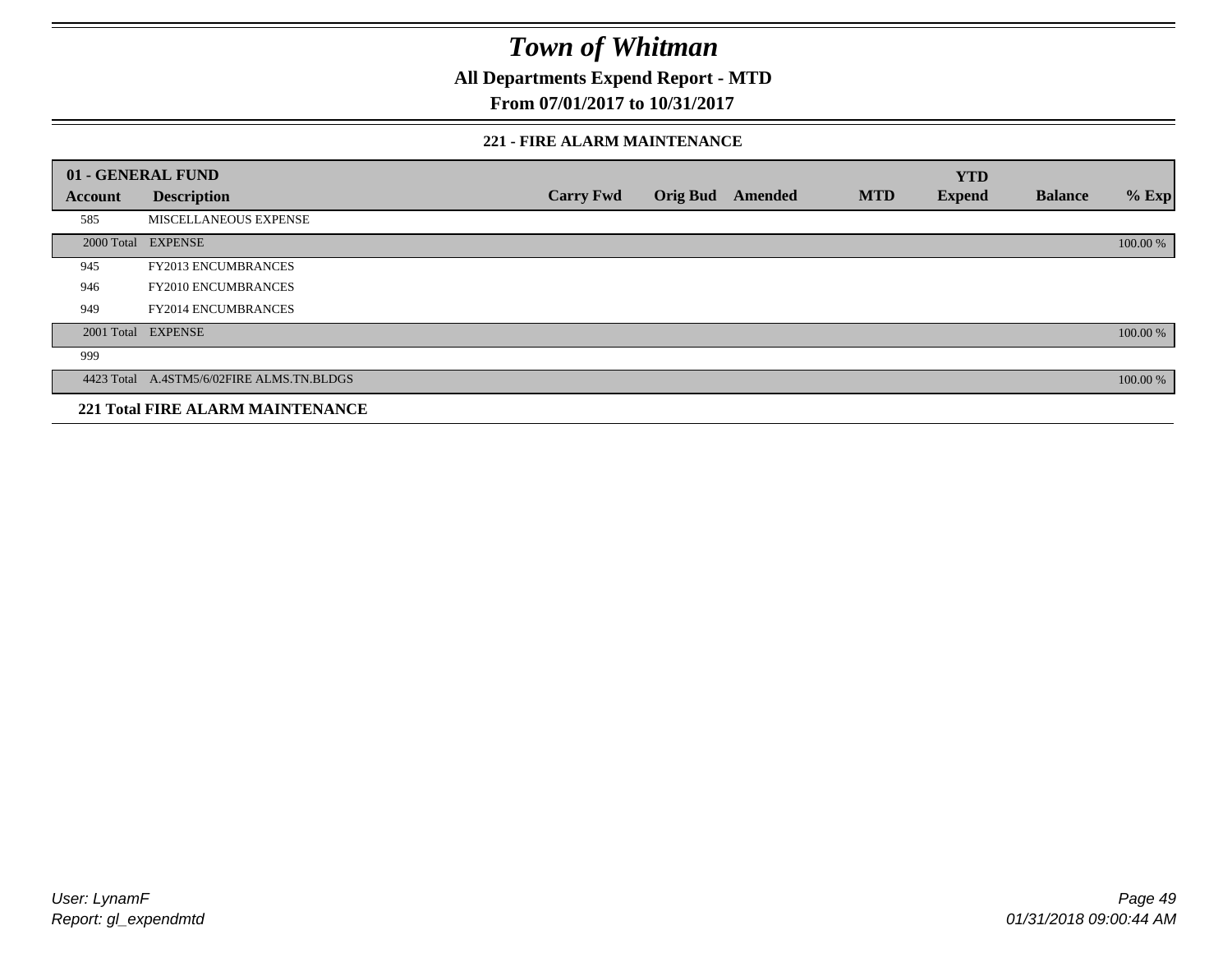## **All Departments Expend Report - MTD**

#### **From 07/01/2017 to 10/31/2017**

#### **222 - FOREST FIRES**

|                | 01 - GENERAL FUND             |                  |                 |         |            | <b>YTD</b>    |                |          |
|----------------|-------------------------------|------------------|-----------------|---------|------------|---------------|----------------|----------|
| <b>Account</b> | <b>Description</b>            | <b>Carry Fwd</b> | <b>Orig Bud</b> | Amended | <b>MTD</b> | <b>Expend</b> | <b>Balance</b> | $%$ Exp  |
| 112            | <b>SALARIES</b>               |                  |                 |         |            |               |                |          |
| 1000 Total     | <b>SALARIES</b>               |                  |                 |         |            |               |                | 100.00 % |
| 585            | MISCELLANEOUS EXPENSE         |                  | 2,000.00        |         |            | 2,000.00      |                |          |
| 2000 Total     | <b>EXPENSE</b>                |                  | 2,000.00        |         |            | 2,000.00      |                | 100.00 % |
| 943            | <b>FY2012 ENCUMBRANCES</b>    |                  |                 |         |            |               |                |          |
| 945            | <b>FY2013 ENCUMBRANCES</b>    |                  |                 |         |            |               |                |          |
| 946            | <b>FY2010 ENCUMBRANCES</b>    |                  |                 |         |            |               |                |          |
|                | 2001 Total EXPENSE            |                  |                 |         |            |               |                | 100.00 % |
|                | <b>222 Total FOREST FIRES</b> |                  | 2,000.00        |         |            | 2,000.00      |                |          |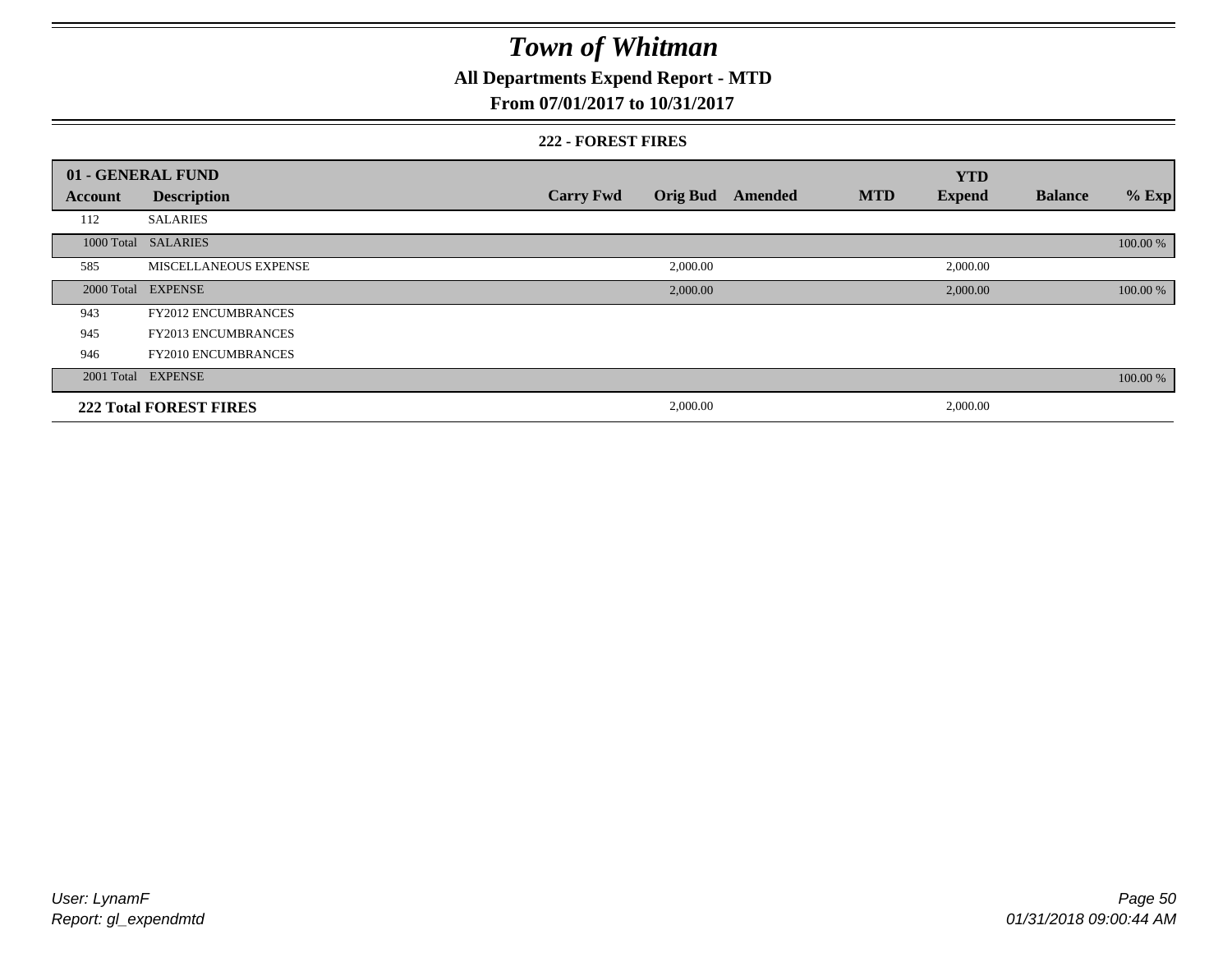**All Departments Expend Report - MTD**

**From 07/01/2017 to 10/31/2017**

#### **230 - RIGHT TO KNOW LAW BUDGET**

|         | 01 - GENERAL FUND                  |                  |                         |            | YTD           |                |            |
|---------|------------------------------------|------------------|-------------------------|------------|---------------|----------------|------------|
| Account | <b>Description</b>                 | <b>Carry Fwd</b> | <b>Orig Bud</b> Amended | <b>MTD</b> | <b>Expend</b> | <b>Balance</b> | $%$ Exp    |
| 585     | MISCELLANEOUS EXPENSE              |                  |                         |            |               |                |            |
|         | 2000 Total EXPENSE                 |                  |                         |            |               |                | $100.00\%$ |
|         | 230 Total RIGHT TO KNOW LAW BUDGET |                  |                         |            |               |                |            |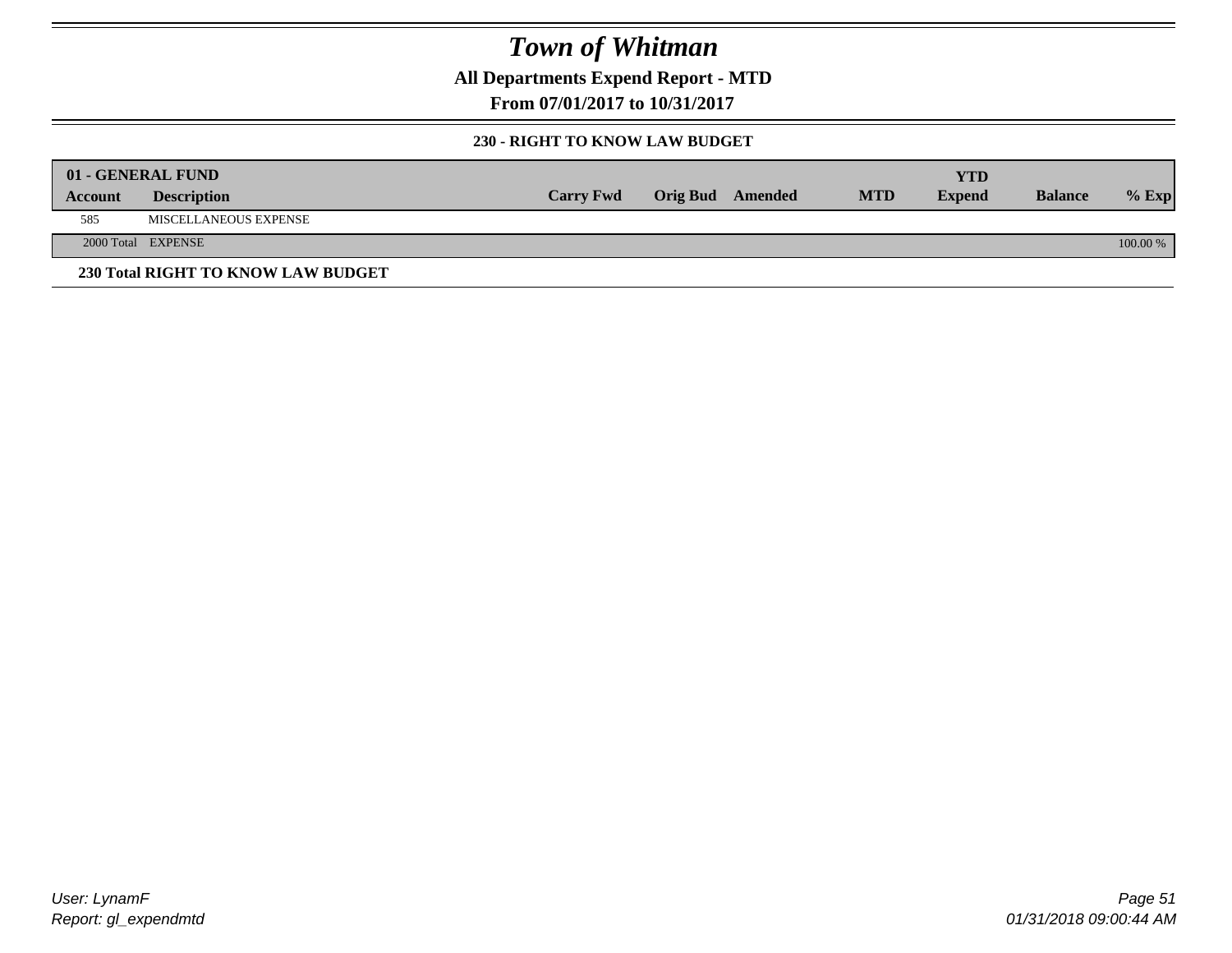### **All Departments Expend Report - MTD**

**From 07/01/2017 to 10/31/2017**

#### **231 - AMBULANCE REPAIR**

|         | 01 - GENERAL FUND          |                  |                 |         |            | YTD           |                |          |
|---------|----------------------------|------------------|-----------------|---------|------------|---------------|----------------|----------|
| Account | <b>Description</b>         | <b>Carry Fwd</b> | <b>Orig Bud</b> | Amended | <b>MTD</b> | <b>Expend</b> | <b>Balance</b> | $%$ Exp  |
| 585     | MISCELLANEOUS EXPENSE      |                  | 25,000.00       |         | 2.955.30   | 7.901.32      | 17,098.68      |          |
|         | 2000 Total EXPENSE         |                  | 25,000.00       |         | 2.955.30   | 7.901.32      | 17,098.68      | 31.60 %  |
| 939     | <b>FY2015 ENCUMBRANCES</b> |                  |                 |         |            |               |                |          |
|         | 2001 Total EXPENSE         |                  |                 |         |            |               |                | 100.00 % |
|         | 231 Total AMBULANCE REPAIR |                  | 25,000.00       |         | 2,955.30   | 7,901.32      | 17,098.68      |          |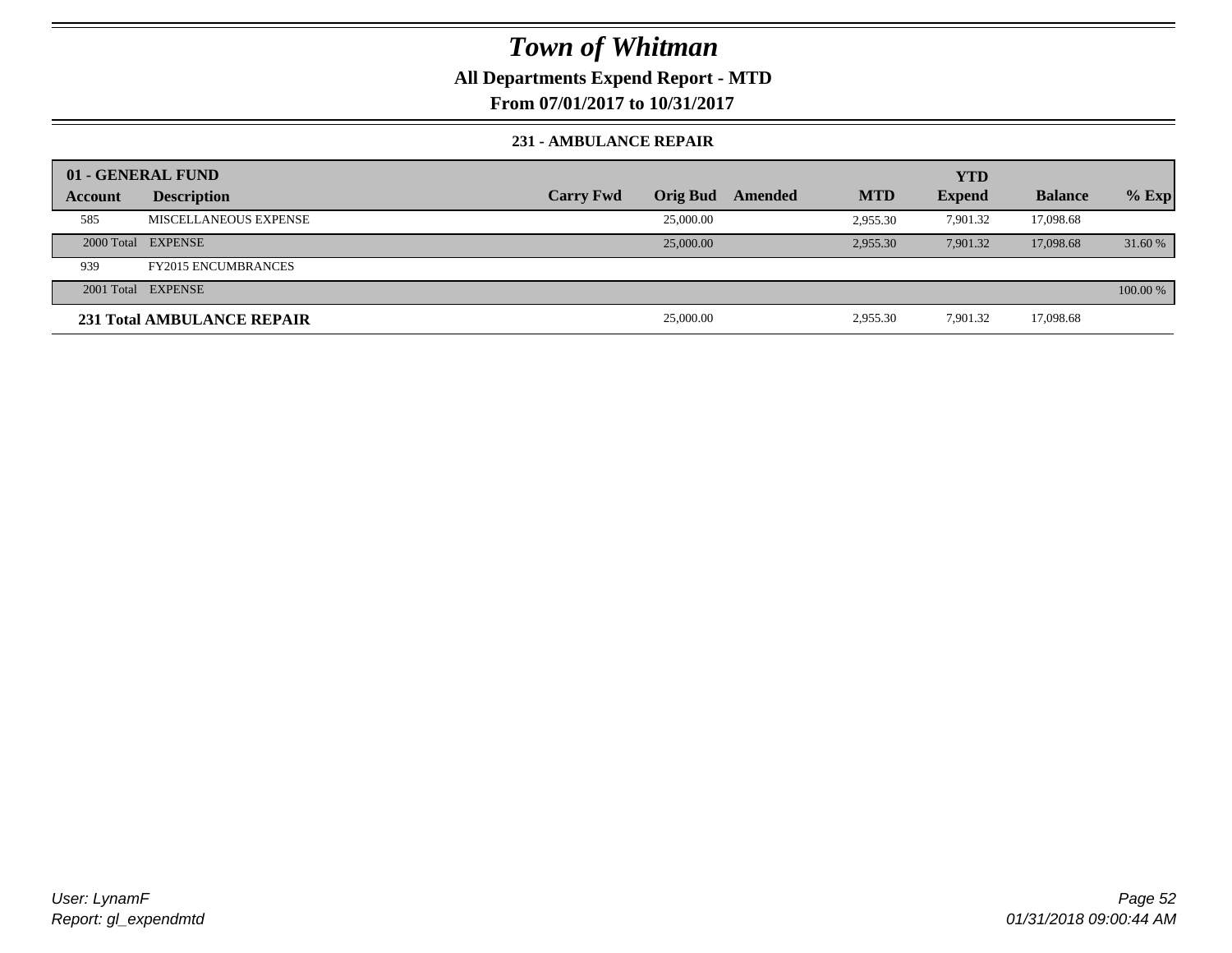**All Departments Expend Report - MTD**

**From 07/01/2017 to 10/31/2017**

#### **233 - AMBULANCE BILLING**

|         | 01 - GENERAL FUND           |                  |                 |         |            | <b>YTD</b>    |                |          |
|---------|-----------------------------|------------------|-----------------|---------|------------|---------------|----------------|----------|
| Account | <b>Description</b>          | <b>Carry Fwd</b> | <b>Orig Bud</b> | Amended | <b>MTD</b> | <b>Expend</b> | <b>Balance</b> | $%$ Exp  |
| 252     | <b>SERVICES</b>             |                  | 28,000.00       |         | 2,678.05   | 9,115.76      | 18,884.24      |          |
|         | 2000 Total EXPENSE          |                  | 28,000.00       |         | 2,678.05   | 9,115.76      | 18,884.24      | 32.55 %  |
| 941     | FY 2017 ENCUMBRANCES        | 3,254.58         |                 |         |            | 3,254.58      |                |          |
| 943     | <b>FY2012 ENCUMBRANCES</b>  |                  |                 |         |            |               |                |          |
| 945     | <b>FY2013 ENCUMBRANCES</b>  |                  |                 |         |            |               |                |          |
| 946     | <b>FY2010 ENCUMBRANCES</b>  |                  |                 |         |            |               |                |          |
| 949     | <b>FY2014 ENCUMBRANCES</b>  |                  |                 |         |            |               |                |          |
| 959     | <b>FY2006 ENCUMBRANCES</b>  |                  |                 |         |            |               |                |          |
|         | 2001 Total EXPENSE          | 3,254.58         |                 |         |            | 3,254.58      |                | 100.00 % |
|         | 233 Total AMBULANCE BILLING | 3,254.58         | 28,000.00       |         | 2,678.05   | 12,370.34     | 18,884.24      |          |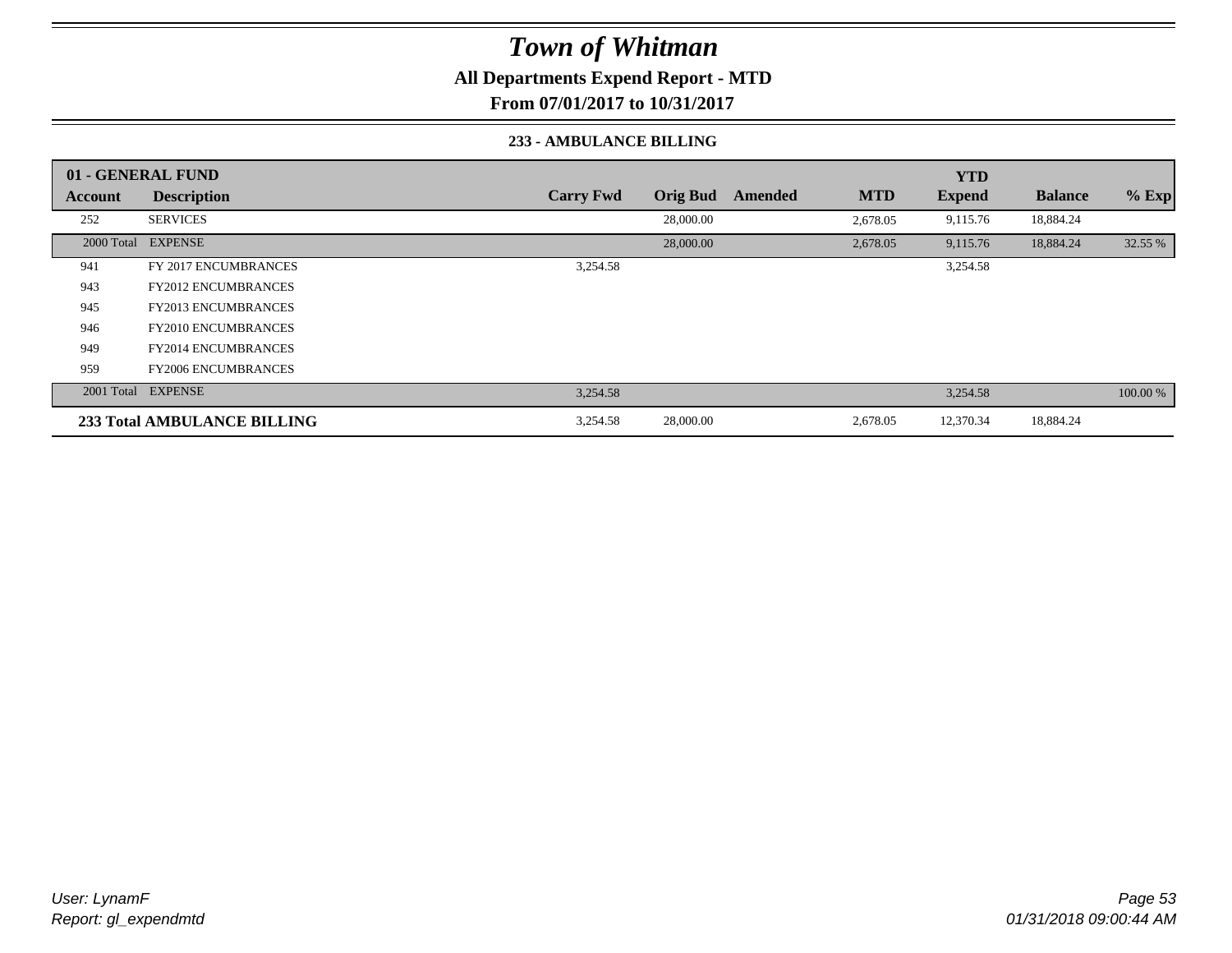## **All Departments Expend Report - MTD**

**From 07/01/2017 to 10/31/2017**

#### **241 - BUILDING INSPECTOR**

|                | 01 - GENERAL FUND                   |                  |                                       | <b>YTD</b>    |                |          |
|----------------|-------------------------------------|------------------|---------------------------------------|---------------|----------------|----------|
| <b>Account</b> | <b>Description</b>                  | <b>Carry Fwd</b> | <b>Orig Bud</b> Amended<br><b>MTD</b> | <b>Expend</b> | <b>Balance</b> | $%$ Exp  |
| 120            | SALARIES-PART TIME                  | 64,201.00        | 6,173.15                              | 20,988.71     | 43,212.29      |          |
|                | 1000 Total SALARIES                 | 64,201.00        | 6,173.15                              | 20,988.71     | 43,212.29      | 32.69 %  |
| 121            | <b>CLERICAL I</b>                   | 46,257.00        | 4,447.70                              | 15,040.04     | 31,216.96      |          |
|                | 1001 Total SALARIES                 | 46,257.00        | 4,447.70                              | 15,040.04     | 31,216.96      | 32.51 %  |
| 126            | <b>CLERICAL II</b>                  |                  |                                       |               |                |          |
|                | 1002 Total SALARIES                 |                  |                                       |               |                | 100.00 % |
| 133            | <b>ASSISTANT</b>                    | 1,700.00         | 50.00                                 | 200.00        | 1,500.00       |          |
|                | 1003 Total SALARIES                 | 1,700.00         | 50.00                                 | 200.00        | 1,500.00       | 11.76 %  |
| 242            | VEHICLE MAINTENANCE                 |                  |                                       |               |                |          |
| 340            | <b>TELEPHONE</b>                    |                  |                                       |               |                |          |
| 343            | <b>CELL PHONES</b>                  |                  | 50.99                                 | 203.96        | $-203.96$      |          |
| 420            | <b>OFFICE SUPPLIES</b>              |                  |                                       | 200.15        | $-200.15$      |          |
| 481            | <b>GASOLINE</b>                     |                  |                                       |               |                |          |
| 585            | MISCELLANEOUS EXPENSE               | 4,869.00         |                                       |               | 4,869.00       |          |
| 730            | <b>ASSOCIATION DUES</b>             |                  |                                       |               |                |          |
| 731            | <b>MEETINGS</b>                     |                  |                                       | 90.00         | $-90.00$       |          |
| 746            | <b>AUTO EXPENSE</b>                 |                  | 77.03                                 | 283.15        | $-283.15$      |          |
|                | 2000 Total EXPENSE                  | 4,869.00         | 128.02                                | 777.26        | 4,091.74       | 15.96 %  |
| 710            | IN STATE TRAVEL                     |                  |                                       |               |                |          |
| 746            | <b>AUTO EXPENSE</b>                 | 800.00           |                                       | 41.98         | 758.02         |          |
|                | 2001 Total EXPENSE                  | 800.00           |                                       | 41.98         | 758.02         | 5.24 %   |
| 940            | FY2016 ENCUMBRANCES                 |                  |                                       |               |                |          |
| 943            | FY2012 ENCUMBRANCES                 |                  |                                       |               |                |          |
| 939            | FY2015 ENCUMBRANCES                 |                  |                                       |               |                |          |
| 949            | FY2014 ENCUMBRANCES                 |                  |                                       |               |                |          |
|                | 2002 Total EXPENSE                  |                  |                                       |               |                | 100.00 % |
| 750            | RS.FD.-DEMO.BARN-655 WASHINGTON ST. |                  |                                       |               |                |          |
|                | 2003 Total EXPENSE                  |                  |                                       |               |                | 100.00 % |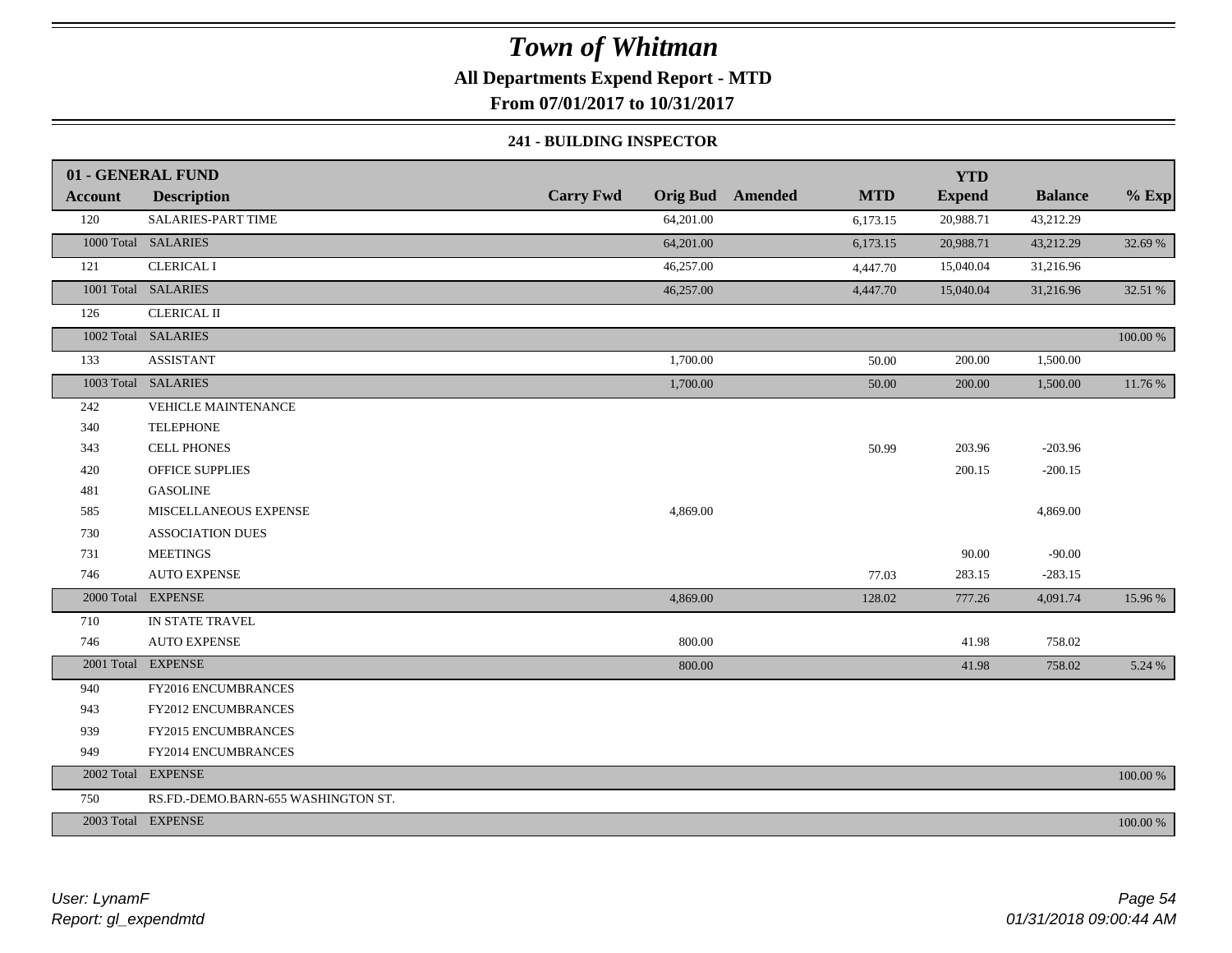### **All Departments Expend Report - MTD**

### **From 07/01/2017 to 10/31/2017**

#### **241 - BUILDING INSPECTOR**

|         | 01 - GENERAL FUND                     |                  |            |         |            | <b>YTD</b>    |                |            |
|---------|---------------------------------------|------------------|------------|---------|------------|---------------|----------------|------------|
| Account | <b>Description</b>                    | <b>Carry Fwd</b> | Orig Bud   | Amended | <b>MTD</b> | <b>Expend</b> | <b>Balance</b> | $%$ Exp    |
| 753     | RS.FD.-COND.PROP.- 64 STAR ST.        |                  |            |         |            |               |                |            |
| 754     | RES. FND. TR. - BOARD UP 35 EAST AVE. |                  |            |         |            |               |                |            |
|         | 2004 Total EXPENSE                    |                  |            |         |            |               |                | $100.00\%$ |
|         | 241 Total BUILDING INSPECTOR          |                  | 117,827.00 |         | 10.798.87  | 37.047.99     | 80,779.01      |            |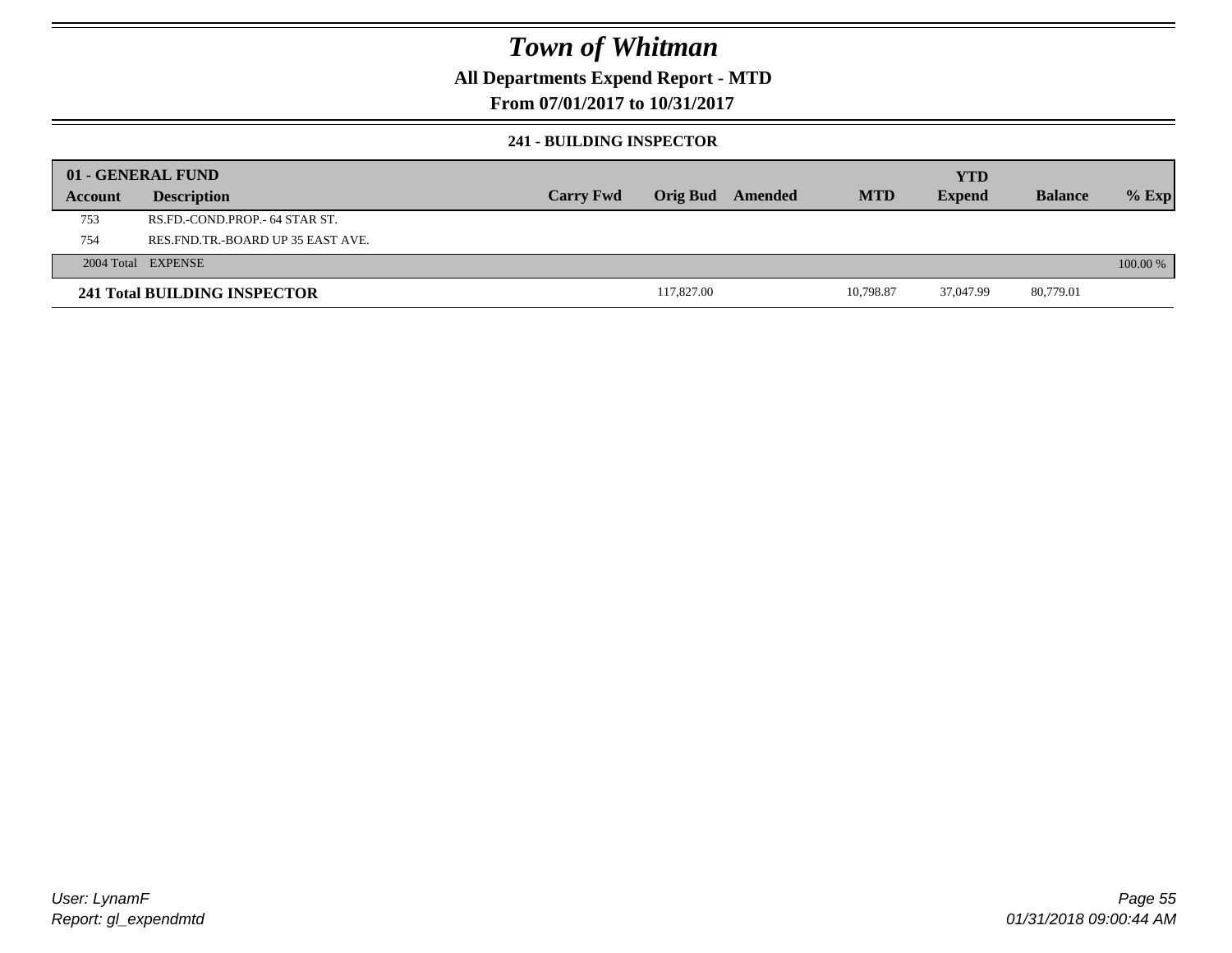### **All Departments Expend Report - MTD**

**From 07/01/2017 to 10/31/2017**

#### **242 - GAS INSPECTOR**

|                | 01 - GENERAL FUND              |                                     |                       | <b>YTD</b>    |                |         |
|----------------|--------------------------------|-------------------------------------|-----------------------|---------------|----------------|---------|
| <b>Account</b> | <b>Description</b>             | <b>Orig Bud</b><br><b>Carry Fwd</b> | <b>MTD</b><br>Amended | <b>Expend</b> | <b>Balance</b> | $%$ Exp |
| 120            | <b>SALARIES-PART TIME</b>      | 4,571.00                            | 380.92                | 1,523.68      | 3,047.32       |         |
|                | 1000 Total SALARIES            | 4,571.00                            | 380.92                | 1,523.68      | 3,047.32       | 33.33 % |
| 420            | <b>OFFICE SUPPLIES</b>         |                                     |                       |               |                |         |
| 585            | MISCELLANEOUS EXPENSE          | 400.00                              |                       |               | 400.00         |         |
| 710            | <b>IN STATE TRAVEL</b>         |                                     |                       | 24.07         | $-24.07$       |         |
| 731            | <b>MEETINGS</b>                |                                     |                       |               |                |         |
|                | 2000 Total EXPENSE             | 400.00                              |                       | 24.07         | 375.93         | 6.01 %  |
|                | <b>242 Total GAS INSPECTOR</b> | 4,971.00                            | 380.92                | 1,547.75      | 3,423.25       |         |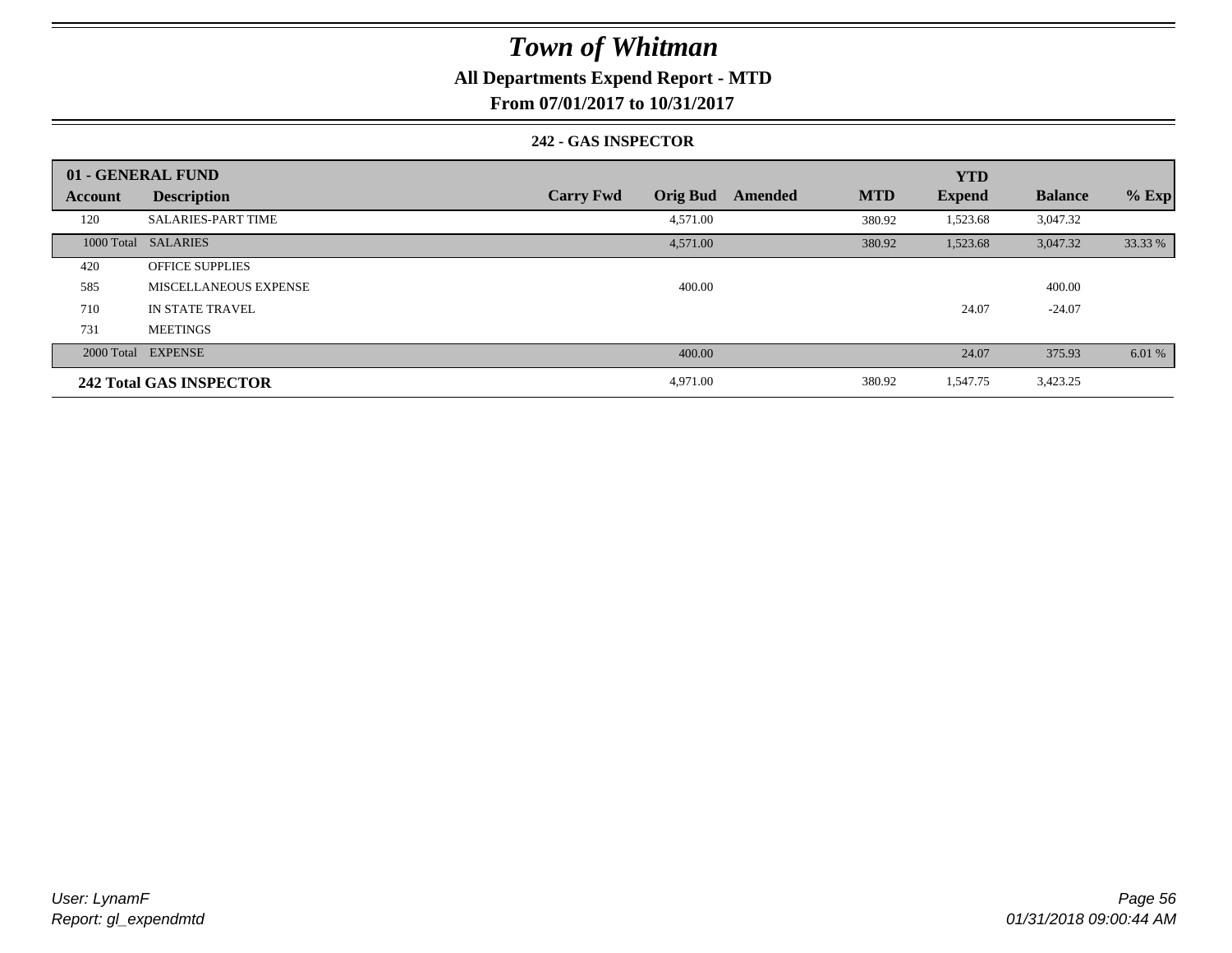### **All Departments Expend Report - MTD**

**From 07/01/2017 to 10/31/2017**

#### **243 - PLUMBING INSPECTOR**

|         | 01 - GENERAL FUND            |                                     |                       | <b>YTD</b>    |                |          |
|---------|------------------------------|-------------------------------------|-----------------------|---------------|----------------|----------|
| Account | <b>Description</b>           | <b>Orig Bud</b><br><b>Carry Fwd</b> | <b>MTD</b><br>Amended | <b>Expend</b> | <b>Balance</b> | $%$ Exp  |
| 120     | <b>SALARIES-PART TIME</b>    | 11,106.00                           | 925.50                | 3,702.00      | 7,404.00       |          |
|         | 1000 Total SALARIES          | 11,106.00                           | 925.50                | 3,702.00      | 7,404.00       | 33.33 %  |
| 420     | <b>OFFICE SUPPLIES</b>       |                                     |                       |               |                |          |
| 585     | MISCELLANEOUS EXPENSE        | 500.00                              |                       |               | 500.00         |          |
| 710     | IN STATE TRAVEL              |                                     |                       |               |                |          |
| 731     | <b>MEETINGS</b>              |                                     |                       |               |                |          |
|         | 2000 Total EXPENSE           | 500.00                              |                       |               | 500.00         | $0.00\%$ |
|         | 243 Total PLUMBING INSPECTOR | 11,606.00                           | 925.50                | 3,702.00      | 7,904.00       |          |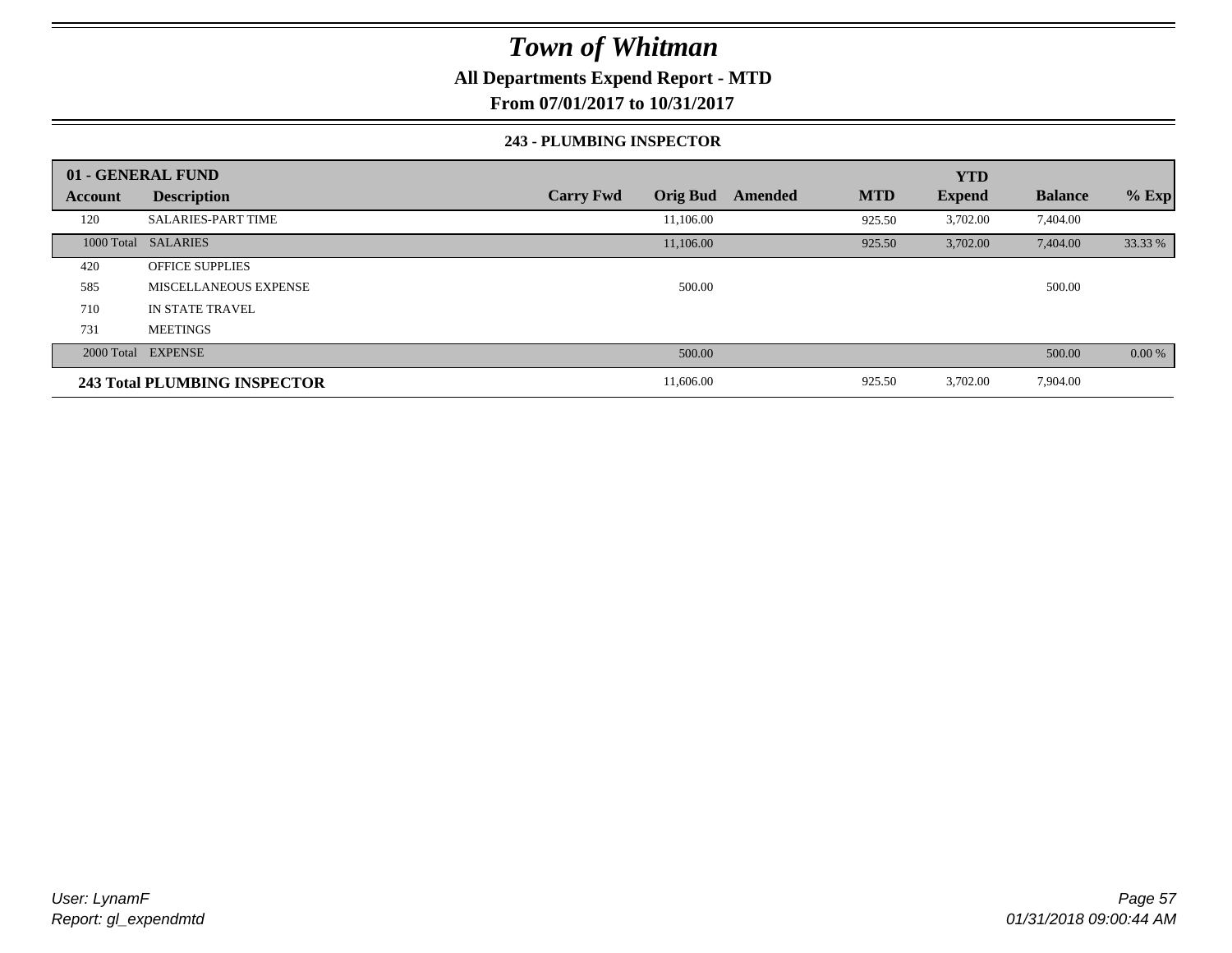**All Departments Expend Report - MTD**

**From 07/01/2017 to 10/31/2017**

#### **244 - SEALER OF WEIGHTS & MEASURES**

|            | 01 - GENERAL FUND                        |                  |                 |         |            | <b>YTD</b>    |                |          |
|------------|------------------------------------------|------------------|-----------------|---------|------------|---------------|----------------|----------|
| Account    | <b>Description</b>                       | <b>Carry Fwd</b> | <b>Orig Bud</b> | Amended | <b>MTD</b> | <b>Expend</b> | <b>Balance</b> | $%$ Exp  |
| 120        | <b>SALARIES-PART TIME</b>                |                  | 4,526.00        |         | 377.16     | 942.90        | 3,583.10       |          |
|            | 1000 Total SALARIES                      |                  | 4,526.00        |         | 377.16     | 942.90        | 3,583.10       | 20.83 %  |
| 420        | <b>OFFICE SUPPLIES</b>                   |                  |                 |         |            |               |                |          |
| 585        | MISCELLANEOUS EXPENSE                    |                  | 550.00          |         |            |               | 550.00         |          |
| 710        | IN STATE TRAVEL                          |                  |                 |         |            |               |                |          |
| 730        | <b>ASSOCIATION DUES</b>                  |                  |                 |         |            |               |                |          |
| 731        | <b>MEETINGS</b>                          |                  |                 |         |            |               |                |          |
| 2000 Total | <b>EXPENSE</b>                           |                  | 550.00          |         |            |               | 550.00         | 0.00 %   |
| 243        | EQUIPMENT MAINTENANCE                    |                  | 125.00          |         |            |               | 125.00         |          |
| 2001 Total | <b>EXPENSE</b>                           |                  | 125.00          |         |            |               | 125.00         | 0.00 %   |
| 949        | <b>FY2014 ENCUMBRANCES</b>               |                  |                 |         |            |               |                |          |
|            | 2002 Total EXPENSE                       |                  |                 |         |            |               |                | 100.00 % |
| 999        |                                          |                  |                 |         |            |               |                |          |
|            | 3801 Total RESERVE FND.TRAN. - EQUIPMENT |                  |                 |         |            |               |                | 100.00 % |
|            | 244 Total SEALER OF WEIGHTS & MEASURES   |                  | 5,201.00        |         | 377.16     | 942.90        | 4,258.10       |          |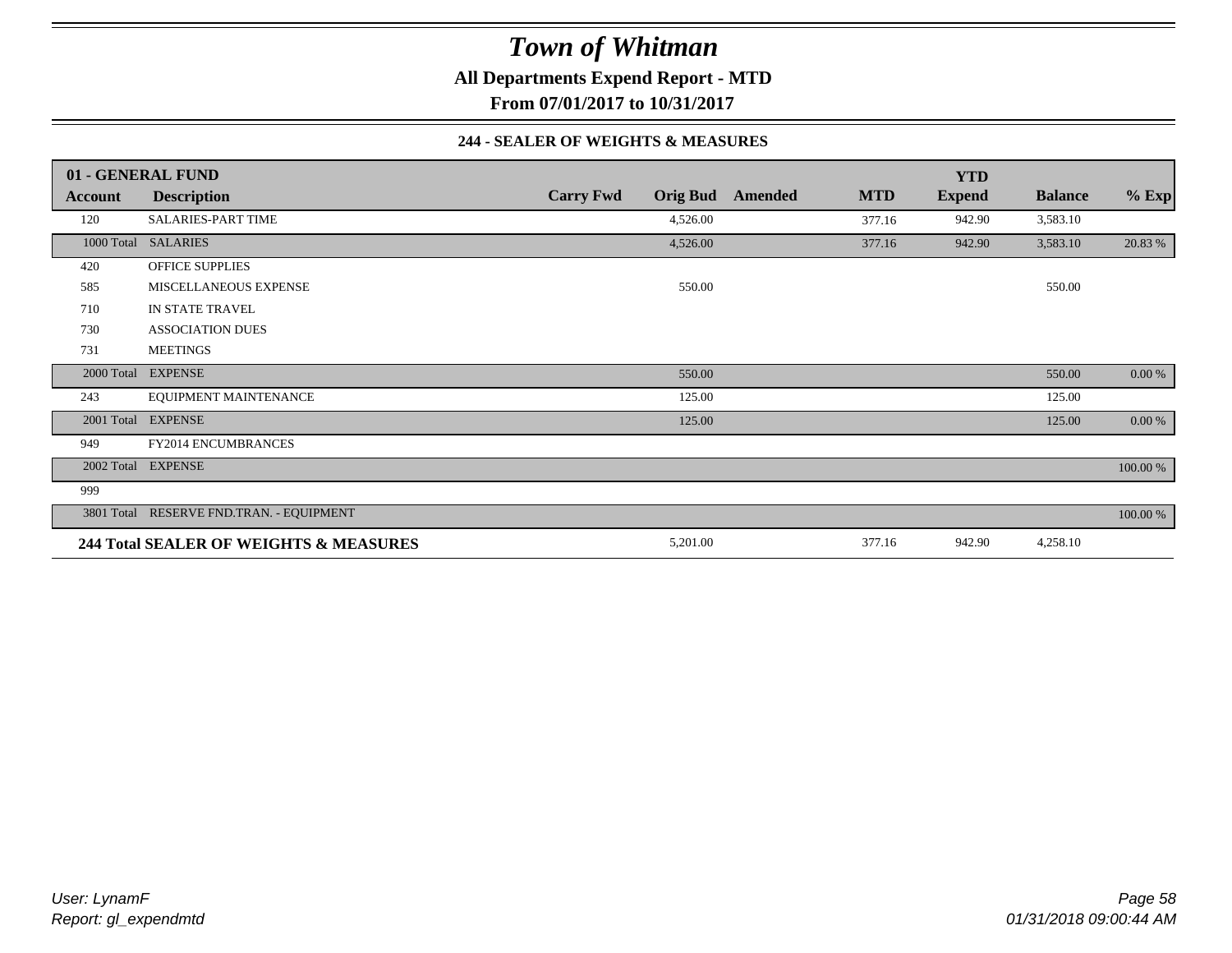**All Departments Expend Report - MTD**

**From 07/01/2017 to 10/31/2017**

#### **245 - ELECTRICAL INSPECTOR**

|         | 01 - GENERAL FUND                     |                                     |                       | <b>YTD</b>    |                |          |
|---------|---------------------------------------|-------------------------------------|-----------------------|---------------|----------------|----------|
| Account | <b>Description</b>                    | <b>Orig Bud</b><br><b>Carry Fwd</b> | <b>MTD</b><br>Amended | <b>Expend</b> | <b>Balance</b> | $%$ Exp  |
| 120     | <b>SALARIES-PART TIME</b>             | 16,454.00                           | 1,371.17              | 5,484.68      | 10,969.32      |          |
| 219     | <b>EMERGENCY RESPONSE</b>             | 1,200.00                            | 180.00                | 780.00        | 420.00         |          |
|         | 1000 Total SALARIES                   | 17,654.00                           | 1,551.17              | 6,264.68      | 11,389.32      | 35.48 %  |
| 340     | <b>TELEPHONE</b>                      |                                     |                       |               |                |          |
| 343     | <b>CELL PHONES</b>                    |                                     |                       |               |                |          |
| 420     | <b>OFFICE SUPPLIES</b>                |                                     |                       |               |                |          |
| 585     | MISCELLANEOUS EXPENSE                 | 2,600.00                            |                       |               | 2,600.00       |          |
| 710     | IN STATE TRAVEL                       |                                     |                       | 32.10         | $-32.10$       |          |
| 948     | <b>FY07 ENCUMBRANCES</b>              |                                     |                       |               |                |          |
|         | 2000 Total EXPENSE                    | 2,600.00                            |                       | 32.10         | 2,567.90       | 1.23 %   |
| 948     | <b>FY07 ENCUMBRANCES</b>              |                                     |                       |               |                |          |
|         | 2001 Total EXPENSE                    |                                     |                       |               |                | 100.00 % |
|         | <b>245 Total ELECTRICAL INSPECTOR</b> | 20,254.00                           | 1,551.17              | 6,296.78      | 13,957.22      |          |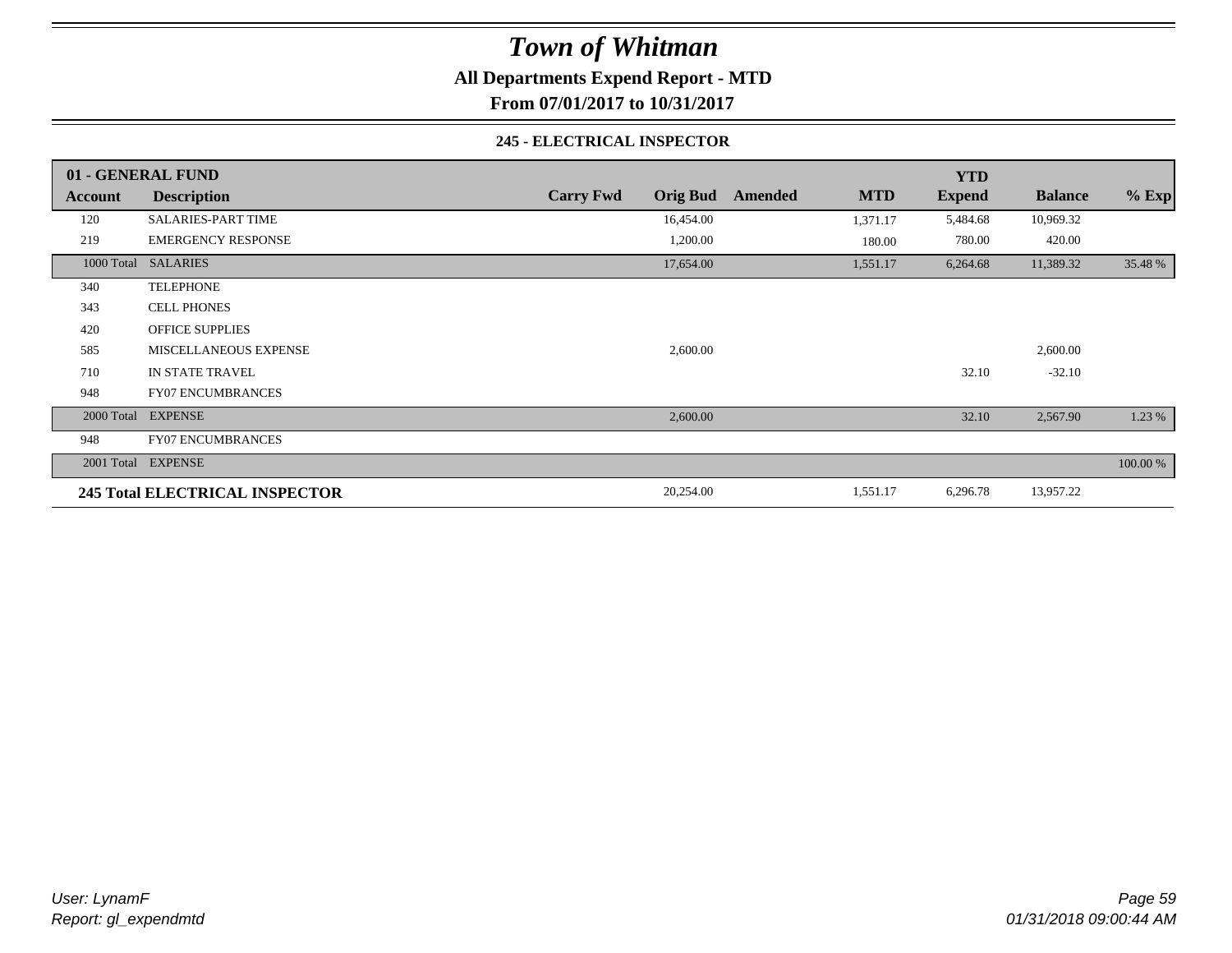## **All Departments Expend Report - MTD**

### **From 07/01/2017 to 10/31/2017**

#### **291 - CIVIL DEFENSE**

|                | 01 - GENERAL FUND              |                  |           |                         |            | <b>YTD</b>    |                |          |
|----------------|--------------------------------|------------------|-----------|-------------------------|------------|---------------|----------------|----------|
| <b>Account</b> | <b>Description</b>             | <b>Carry Fwd</b> |           | <b>Orig Bud</b> Amended | <b>MTD</b> | <b>Expend</b> | <b>Balance</b> | $%$ Exp  |
| 112            | <b>SALARIES</b>                |                  |           |                         |            |               |                |          |
|                | 1000 Total SALARIES            |                  |           |                         |            |               |                | 100.00 % |
| 116            | <b>CLERICAL</b>                |                  | 3,742.00  |                         |            | 935.50        | 2,806.50       |          |
|                | 1001 Total SALARIES            |                  | 3,742.00  |                         |            | 935.50        | 2,806.50       | 25.00 %  |
| 242            | VEHICLE MAINTENANCE            |                  |           |                         |            |               |                |          |
| 243            | EQUIPMENT MAINTENANCE          |                  |           |                         |            |               |                |          |
| 311            | <b>COMPUTER SERVICES</b>       |                  |           |                         |            |               |                |          |
| 340            | <b>TELEPHONE</b>               |                  |           |                         |            |               |                |          |
| 343            | <b>CELL PHONES</b>             |                  |           |                         | 39.99      | 159.96        | $-159.96$      |          |
| 748            | <b>GENERATOR MAINTENANCE</b>   |                  |           |                         |            |               |                |          |
| 420            | <b>OFFICE SUPPLIES</b>         |                  |           |                         |            |               |                |          |
| 582            | <b>UNIFORMS</b>                |                  |           |                         |            |               |                |          |
| 585            | MISCELLANEOUS EXPENSE          |                  | 3,500.00  |                         | 2,767.63   | 2,869.25      | 630.75         |          |
| 730            | <b>ASSOCIATION DUES</b>        |                  |           |                         |            |               |                |          |
| 740            | <b>INSURANCE PREMIUMS</b>      |                  |           |                         |            |               |                |          |
|                | 2000 Total EXPENSE             |                  | 3,500.00  |                         | 2,807.62   | 3,029.21      | 470.79         | 86.54 %  |
| 311            | <b>COMPUTER SERVICES</b>       |                  |           |                         |            |               |                |          |
| 343            | <b>CELL PHONES</b>             |                  |           |                         |            |               |                |          |
| 739            | <b>AUXILIARY POLICE</b>        |                  |           |                         |            |               |                |          |
|                | 2001 Total EXPENSE             |                  |           |                         |            |               |                | 100.00 % |
| 943            | FY2012 ENCUMBRANCES            |                  |           |                         |            |               |                |          |
| 946            | FY2010 ENCUMBRANCES            |                  |           |                         |            |               |                |          |
| 949            | FY2014 ENCUMBRANCES            |                  |           |                         |            |               |                |          |
|                | 2002 Total EXPENSE             |                  |           |                         |            |               |                | 100.00 % |
| 748            | GENERATOR MAINTENANCE          |                  | 7,300.00  |                         |            | 1,773.05      | 5,526.95       |          |
|                | 2003 Total EXPENSE             |                  | 7,300.00  |                         |            | 1,773.05      | 5,526.95       | 24.28 %  |
|                | <b>291 Total CIVIL DEFENSE</b> |                  | 14,542.00 |                         | 2,807.62   | 5,737.76      | 8,804.24       |          |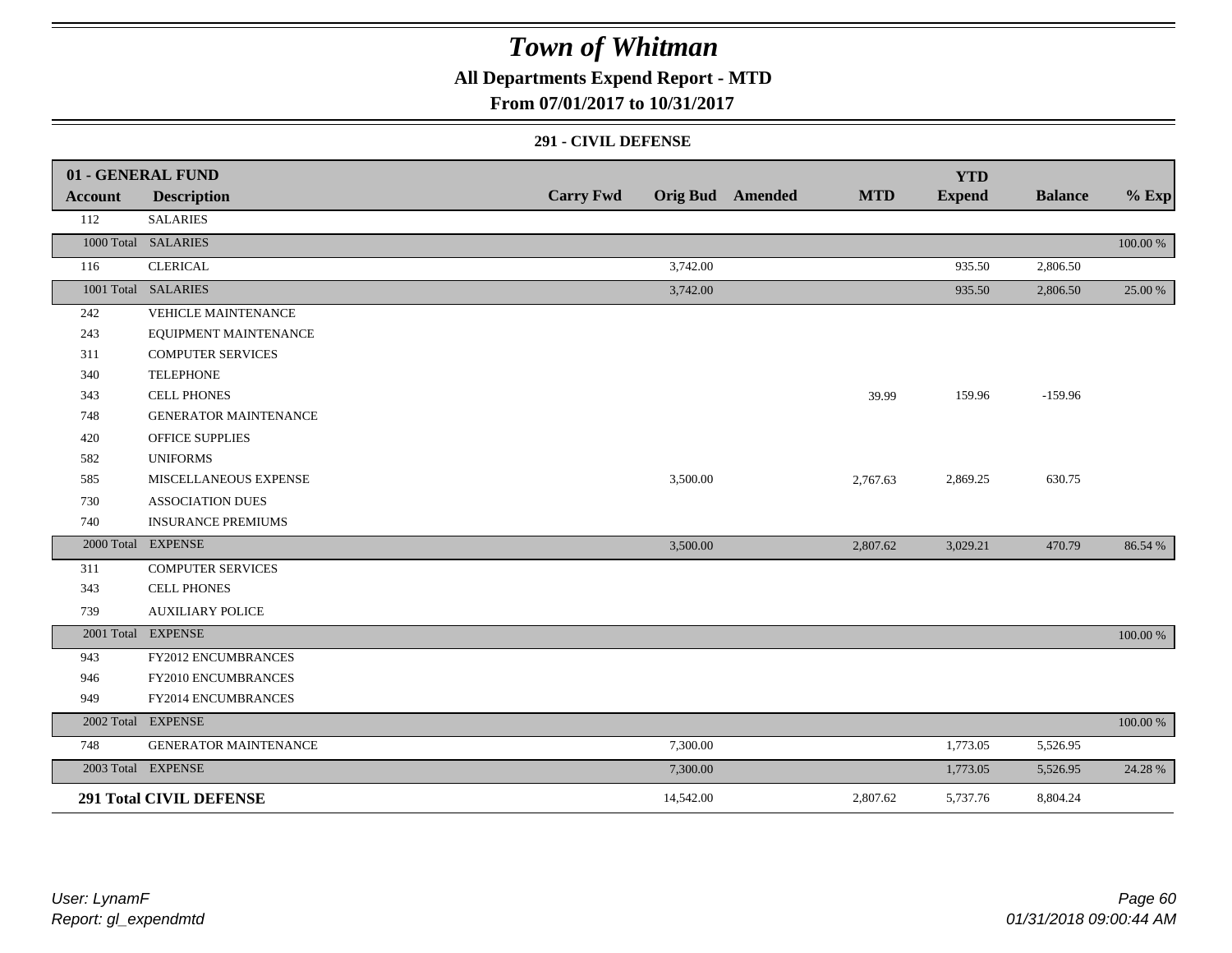**All Departments Expend Report - MTD**

**From 07/01/2017 to 10/31/2017**

### **292 - SMALL ANIMAL CONTROL**

|                | 01 - GENERAL FUND                                  |                  |                                       | <b>YTD</b>    |                |           |
|----------------|----------------------------------------------------|------------------|---------------------------------------|---------------|----------------|-----------|
| <b>Account</b> | <b>Description</b>                                 | <b>Carry Fwd</b> | <b>Orig Bud</b> Amended<br><b>MTD</b> | <b>Expend</b> | <b>Balance</b> | $%$ Exp   |
| 112            | <b>SALARIES</b>                                    | 29,195.00        | 2,205.35                              | 5,544.88      | 23,650.12      |           |
|                | 1000 Total SALARIES                                | 29,195.00        | 2,205.35                              | 5,544.88      | 23,650.12      | 18.99 %   |
| 120            | SALARIES-PART TIME                                 | 15,641.00        | 2,013.55                              | 6,479.07      | 9,161.93       |           |
|                | 1001 Total SALARIES                                | 15,641.00        | 2,013.55                              | 6,479.07      | 9,161.93       | 41.42 %   |
| 210            | <b>ELECTRICITY</b>                                 |                  | 57.58                                 | 465.10        | $-465.10$      |           |
| 212            | <b>GAS (NATURAL)</b>                               |                  |                                       | 65.10         | $-65.10$       |           |
| 242            | <b>VEHICLE MAINTENANCE</b>                         |                  |                                       | 210.00        | $-210.00$      |           |
| 340            | <b>TELEPHONE</b>                                   |                  |                                       |               |                |           |
| 343            | <b>CELL PHONES</b>                                 |                  | 50.99                                 | 260.41        | $-260.41$      |           |
| 430            | <b>BUILDING MAINTENANCE &amp; REPAIR</b>           |                  |                                       | 218.00        | $-218.00$      |           |
| 481            | <b>GASOLINE</b>                                    |                  | 22.15                                 | 22.15         | $-22.15$       |           |
| 585            | MISCELLANEOUS EXPENSE                              | 10,234.00        | 79.70                                 | 1,426.88      | 8,807.12       |           |
| 586            | <b>CARE OF ANIMALS</b>                             |                  | 203.90                                | 203.90        | $-203.90$      |           |
| 730            | <b>ASSOCIATION DUES</b>                            |                  |                                       |               |                |           |
|                | 2000 Total EXPENSE                                 | 10,234.00        | 414.32                                | 2,871.54      | 7,362.46       | 28.05 %   |
| 200            | <b>BURIAL OF DEAD ANIMALS</b>                      | 4,088.00         |                                       | 75.00         | 4,013.00       |           |
|                | 2001 Total EXPENSE                                 | 4,088.00         |                                       | 75.00         | 4,013.00       | 1.83 %    |
| 941            | FY 2017 ENCUMBRANCES                               | 390.00           |                                       | 390.00        |                |           |
| 945            | FY2013 ENCUMBRANCES                                |                  |                                       |               |                |           |
| 940            | FY2016 ENCUMBRANCES                                |                  |                                       |               |                |           |
|                | 2002 Total EXPENSE                                 | 390.00           |                                       | 390.00        |                | 100.00 %  |
| 999            |                                                    |                  |                                       |               |                |           |
|                | 4433 Total A23ATM5/13 LEA/PUR AN.CNTRL.VEH.(3/3)   |                  |                                       |               |                | 100.00 %  |
| 999            |                                                    | 11,300.00        |                                       |               | 11,300.00      |           |
|                | 4435 Total A27A ATM5/16TN.KEN.-REP.FLR.INST.FENC   | 11,300.00        |                                       |               | 11,300.00      | $0.00 \%$ |
| 999            |                                                    |                  |                                       |               |                |           |
|                | 4463 Total A.17ATM5/13 REP.TO ANIMAL CONT.FACILITY |                  |                                       |               |                | 100.00 %  |
| 999            |                                                    |                  |                                       |               |                |           |
|                | 4464 Total A.9 STM 5/14 REWIRE TOWN KENNEL         |                  |                                       |               |                | 100.00 %  |
|                |                                                    |                  |                                       |               |                |           |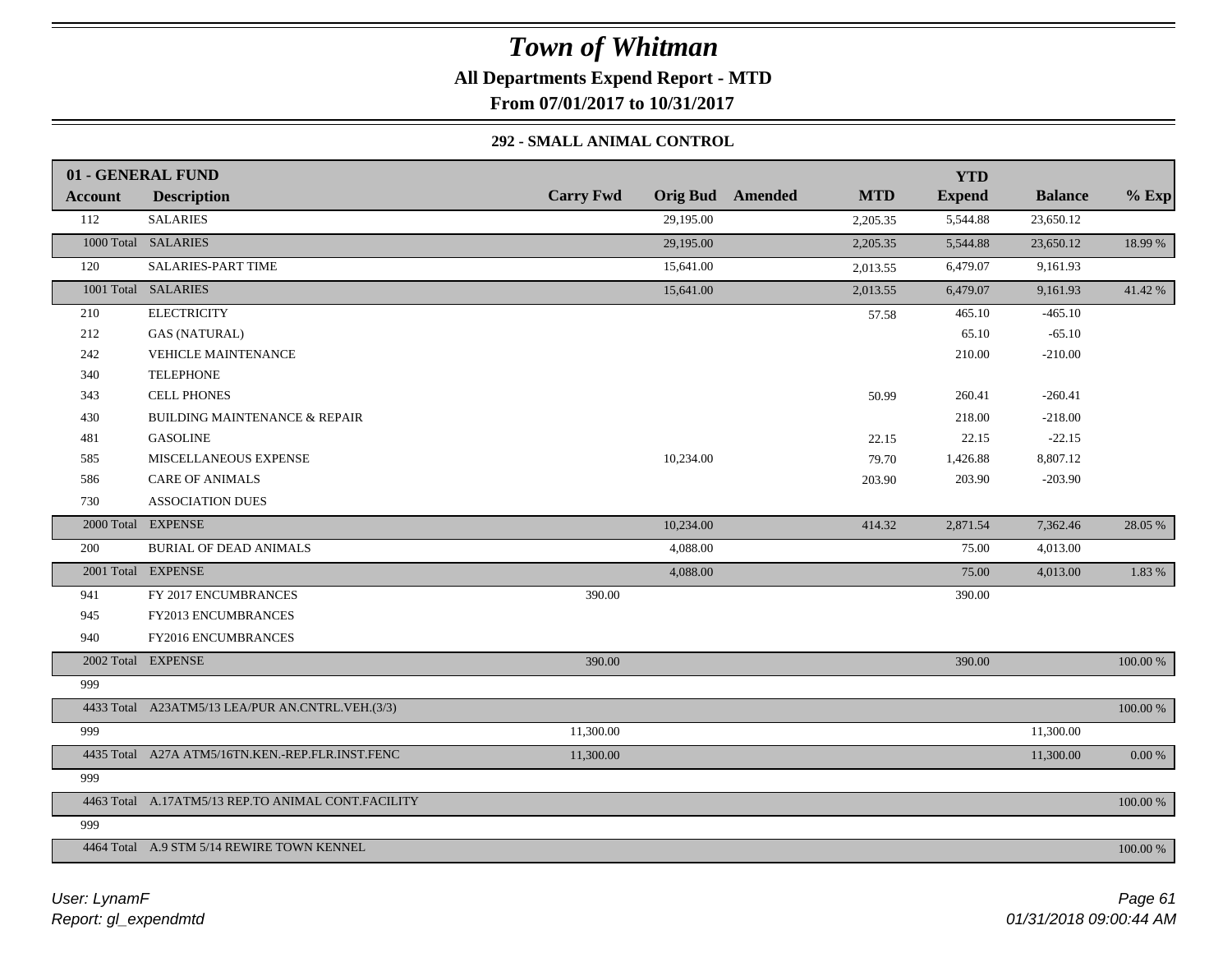**All Departments Expend Report - MTD**

**From 07/01/2017 to 10/31/2017**

#### **292 - SMALL ANIMAL CONTROL**

| 01 - GENERAL FUND                     |                  |                     |            | YTD           |                |         |
|---------------------------------------|------------------|---------------------|------------|---------------|----------------|---------|
| <b>Description</b><br><b>Account</b>  | <b>Carry Fwd</b> | Orig Bud<br>Amended | <b>MTD</b> | <b>Expend</b> | <b>Balance</b> | $%$ Exp |
| <b>292 Total SMALL ANIMAL CONTROL</b> | 1.690.00         | 59.158.00           | 4.633.22   | 15.360.49     | 55,487.51      |         |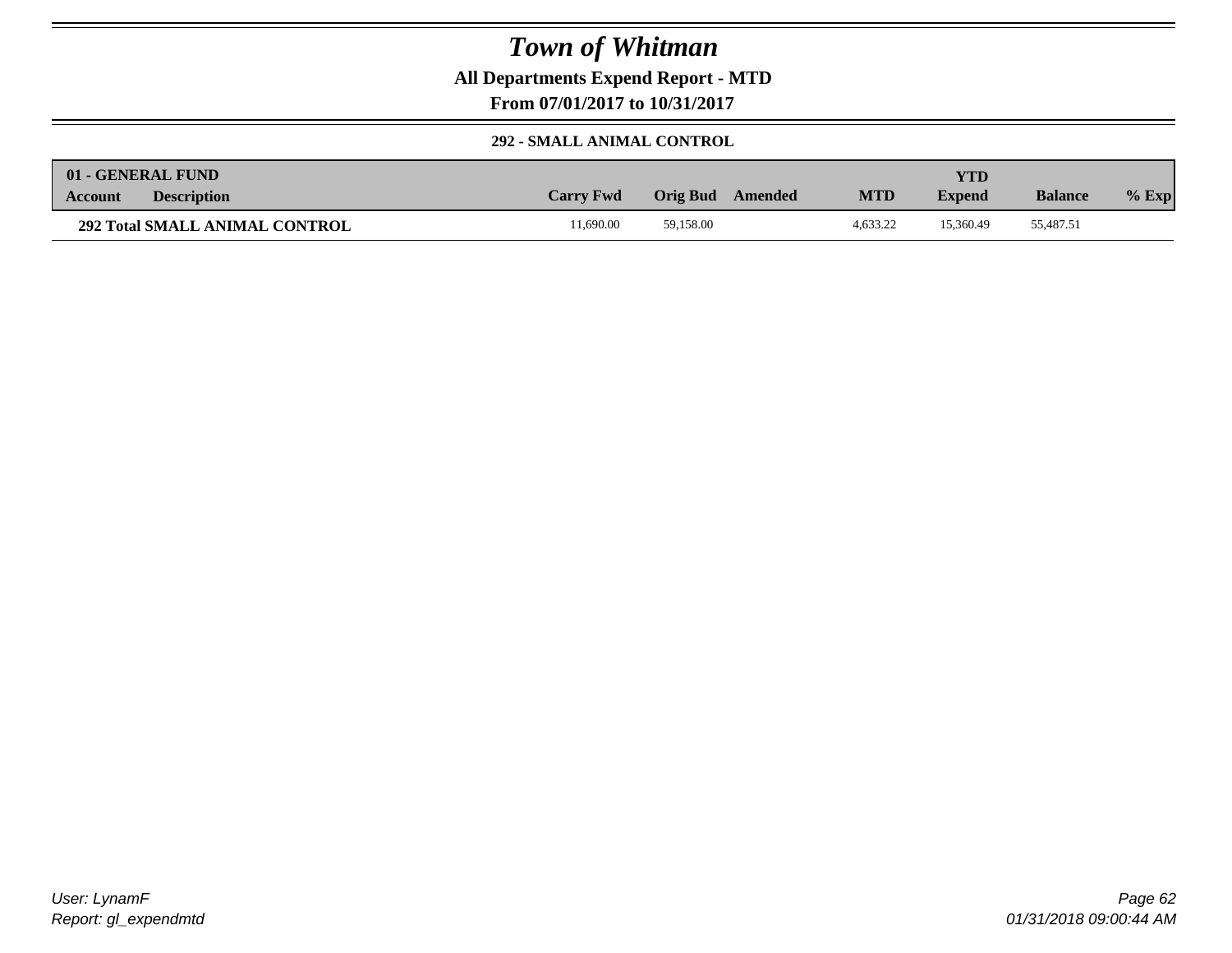**All Departments Expend Report - MTD**

**From 07/01/2017 to 10/31/2017**

#### **300 - SCHOOL DEPARTMENT**

|                | 01 - GENERAL FUND                                   |                  |           |                         |            | <b>YTD</b>    |                |          |
|----------------|-----------------------------------------------------|------------------|-----------|-------------------------|------------|---------------|----------------|----------|
| <b>Account</b> | <b>Description</b>                                  | <b>Carry Fwd</b> |           | <b>Orig Bud</b> Amended | <b>MTD</b> | <b>Expend</b> | <b>Balance</b> | $%$ Exp  |
| 718            | HOLT SCHOOL-MAINTENANCE & EXP.                      |                  |           |                         |            |               |                |          |
|                | 2000 Total EXPENSE                                  |                  |           |                         |            |               |                | 100.00 % |
| 940            | FY2016 ENCUMBRANCES                                 |                  |           |                         |            |               |                |          |
| 945            | FY2013 ENCUMBRANCES                                 |                  |           |                         |            |               |                |          |
|                | 2001 Total EXPENSE                                  |                  |           |                         |            |               |                | 100.00 % |
| 999            |                                                     |                  |           |                         |            |               |                |          |
|                | 4444 Total A25 ATM5/14 PUR. VOICE RECORD. SYS.      |                  |           |                         |            |               |                | 100.00 % |
| 999            |                                                     | 300,000.00       |           |                         |            |               | 300,000.00     |          |
|                | 4447 Total A46BATM5/16&A15STM12/17REP.DUVAL ROOF    | 300,000.00       |           |                         |            |               | 300,000.00     | 0.00 %   |
| 999            |                                                     | 5,142.25         |           |                         |            |               | 5,142.25       |          |
|                | 4449 Total A46A ATM5/16ENG.&DESIGN DUVAL ROOF       | 5,142.25         |           |                         |            |               | 5,142.25       | 0.00%    |
| 999            |                                                     |                  |           |                         |            |               |                |          |
|                | 4450 Total A.51ATM5/16 PUR.ACOUST.MAT.CON&DUV       |                  |           |                         |            |               |                | 100.00 % |
| 999            |                                                     | 8,000.00         |           |                         |            |               | 8,000.00       |          |
|                | 4458 Total A.16STM12/17REPL.ROOFTOP UNITS-FIRE STA. | 8,000.00         |           |                         |            |               | 8,000.00       | 0.00 %   |
| 999            |                                                     |                  |           |                         |            |               |                |          |
|                | 4461 Total A.13STM12/17REPL2ROOFTOP UNITS-MID.SCH   |                  |           |                         |            |               |                | 100.00 % |
| 999            |                                                     |                  |           |                         |            |               |                |          |
|                | 4540 Total A.50ATM5/16REPLACE CARPETS CONL&MID.     |                  |           |                         |            |               |                | 100.00 % |
| 999            |                                                     |                  | 25,000.00 |                         | 24,799.96  | 24,799.96     | 200.04         |          |
|                | 4574 Total A.S2 ATM5/17 MIDDLE SCH.GYM FLOOR        |                  | 25,000.00 |                         | 24,799.96  | 24,799.96     | 200.04         | 99.19 %  |
| 999            |                                                     |                  | 12,000.00 |                         |            |               | 12,000.00      |          |
|                | 4580 Total A.S3ATM5/17PHS.ED.CURT.&PORT.BLCH.MID.SC |                  | 12,000.00 |                         |            |               | 12,000.00      | 0.00 %   |
| 999            |                                                     |                  | 16,000.00 |                         |            |               | 16,000.00      |          |
|                | 4581 Total A.S4ATM5/17EXT.DOORS-DUV,CON.MID.        |                  | 16,000.00 |                         |            |               | 16,000.00      | 0.00%    |
| 999            |                                                     |                  | 13,000.00 |                         |            |               | 13,000.00      |          |
|                | 4582 Total A.S6ATM5/17 SEAL PLAYGRDS.DUV,CON,MID.   |                  | 13,000.00 |                         |            |               | 13,000.00      | 0.00 %   |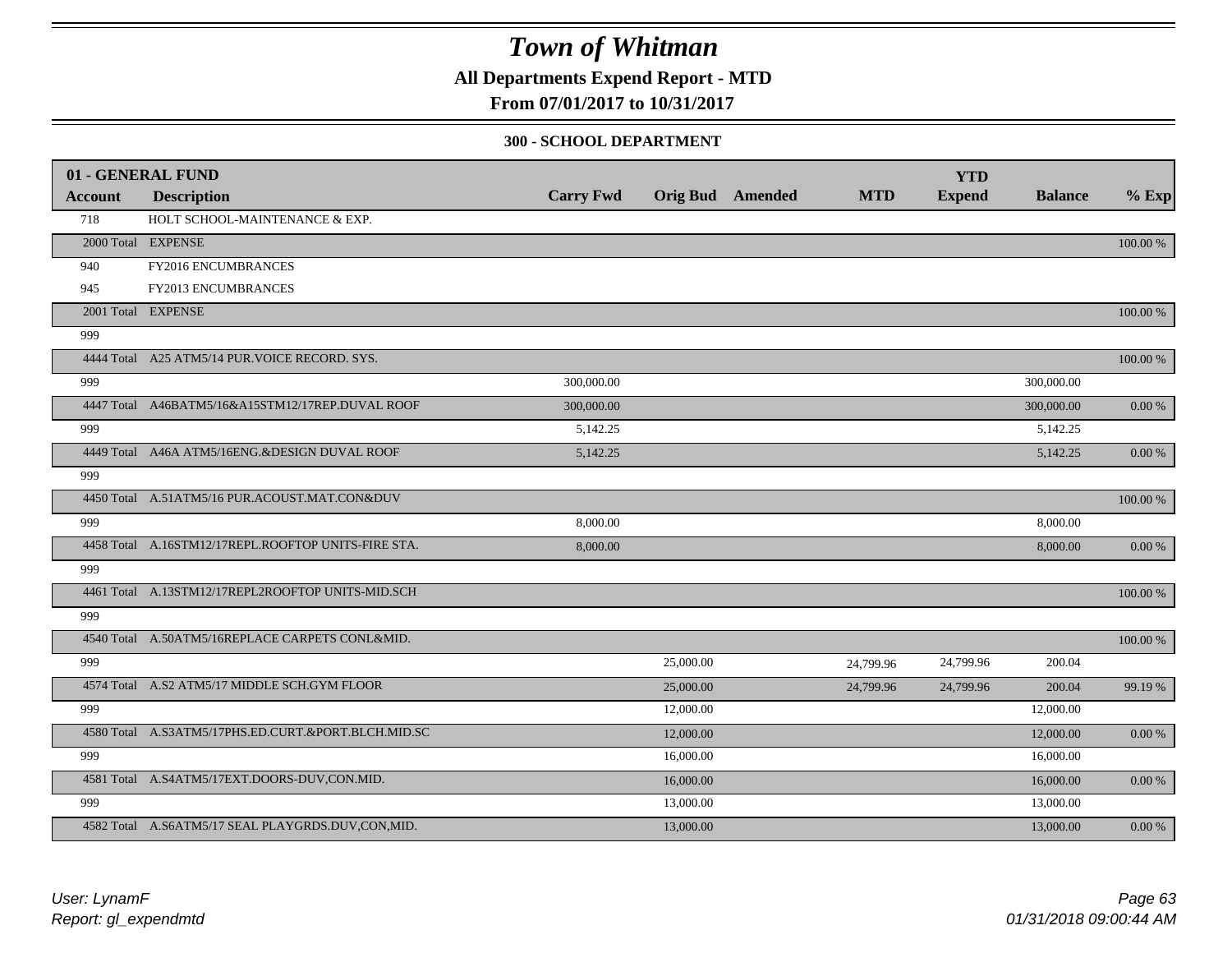**All Departments Expend Report - MTD**

**From 07/01/2017 to 10/31/2017**

#### **300 - SCHOOL DEPARTMENT**

| 01 - GENERAL FUND |                                              |                  |                 |         |            | <b>YTD</b>    |                |          |
|-------------------|----------------------------------------------|------------------|-----------------|---------|------------|---------------|----------------|----------|
| <b>Account</b>    | <b>Description</b>                           | <b>Carry Fwd</b> | <b>Orig Bud</b> | Amended | <b>MTD</b> | <b>Expend</b> | <b>Balance</b> | $%$ Exp  |
| 999               |                                              |                  | 20,000.00       |         |            |               | 20,000.00      |          |
|                   | 4583 Total A.S7ATM5/17REPAIR SIDEWALKS-DUVAL |                  | 20,000.00       |         |            |               | 20,000.00      | $0.00\%$ |
|                   | <b>300 Total SCHOOL DEPARTMENT</b>           | 313,142.25       | 86,000.00       |         | 24,799.96  | 24.799.96     | 374,342.29     |          |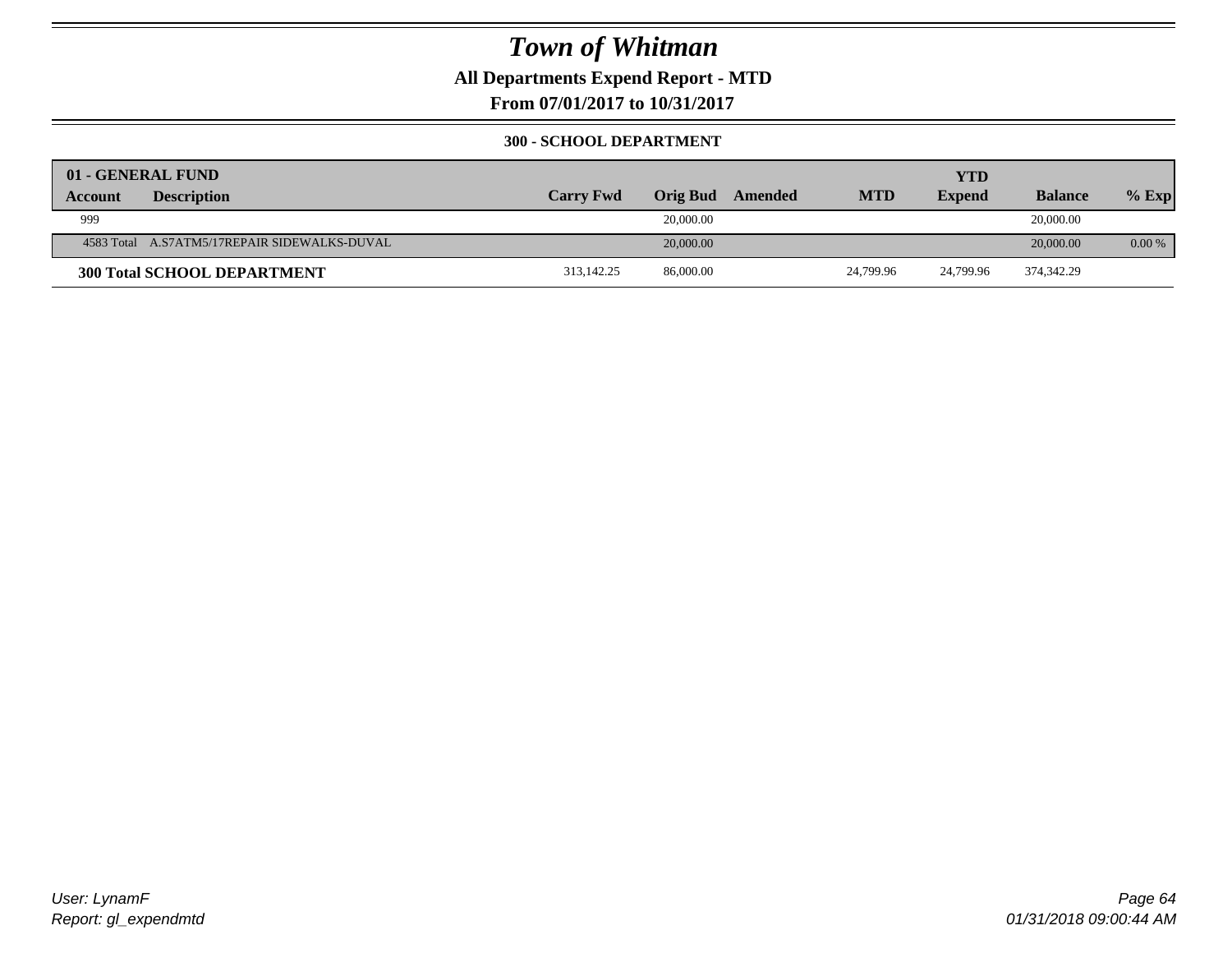### **All Departments Expend Report - MTD**

**From 07/01/2017 to 10/31/2017**

#### **301 - VOCATIONAL TRAINING**

|            | 01 - GENERAL FUND                    |                  |                 |         |            | <b>YTD</b>    |                |          |
|------------|--------------------------------------|------------------|-----------------|---------|------------|---------------|----------------|----------|
| Account    | <b>Description</b>                   | <b>Carry Fwd</b> | <b>Orig Bud</b> | Amended | <b>MTD</b> | <b>Expend</b> | <b>Balance</b> | $%$ Exp  |
| 319        | SO.SH.VO.TEC.ADD'L APP.              |                  |                 |         |            |               |                |          |
| 321        | SOUTH SHORE VOCATIONAL-TECH.         |                  | 1,429,657.00    |         |            | 357,414.25    | 1,072,242.75   |          |
| 2000 Total | <b>EXPENSE</b>                       |                  | 1,429,657.00    |         |            | 357,414.25    | 1,072,242.75   | 25.00 %  |
| 112        | <b>SALARIES</b>                      |                  |                 |         |            |               |                |          |
| 322        | OTHER VOCATIONAL TUITION             |                  | 266,000.00      |         |            |               | 266,000.00     |          |
| 2001 Total | <b>EXPENSE</b>                       |                  | 266,000.00      |         |            |               | 266,000.00     | 0.00 %   |
| 710        | <b>IN STATE TRAVEL</b>               |                  | 49,000.00       |         | 6,048.00   | 6,048.00      | 42,952.00      |          |
| 2002 Total | <b>EXPENSE</b>                       |                  | 49,000.00       |         | 6,048.00   | 6,048.00      | 42,952.00      | 12.34 %  |
| 946        | <b>FY2010 ENCUMBRANCES</b>           |                  |                 |         |            |               |                |          |
| 2003 Total | <b>EXPENSE</b>                       |                  |                 |         |            |               |                | 100.00 % |
|            | <b>301 Total VOCATIONAL TRAINING</b> |                  | 1,744,657.00    |         | 6,048.00   | 363,462.25    | 1,381,194.75   |          |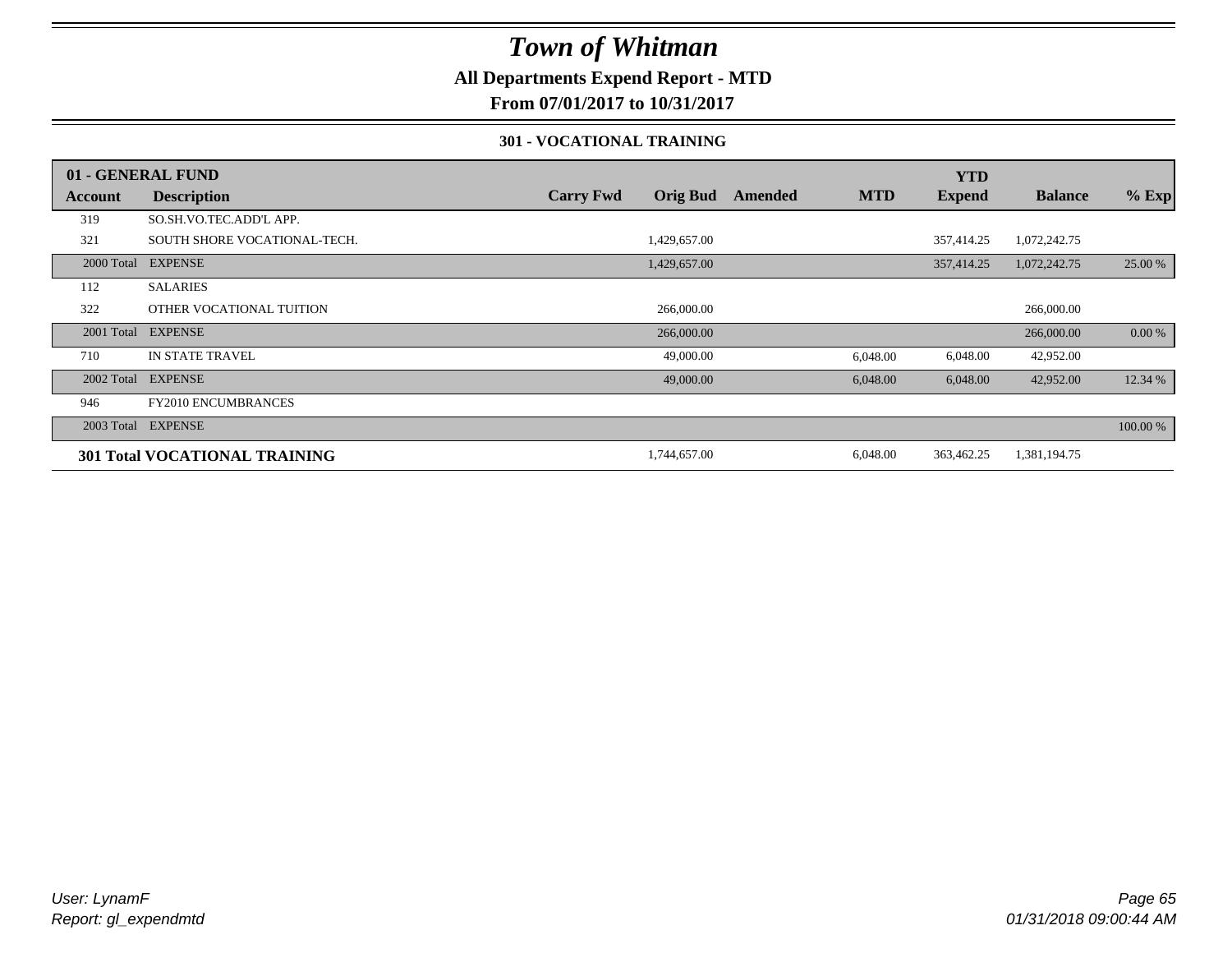# *Town of Whitman* **All Departments Expend Report - MTD**

**From 07/01/2017 to 10/31/2017**

#### **320 - WHITMAN-HANSON REGIONAL**

|         | 01 - GENERAL FUND                                |                  |               |                         |              | <b>YTD</b>    |                |             |
|---------|--------------------------------------------------|------------------|---------------|-------------------------|--------------|---------------|----------------|-------------|
| Account | <b>Description</b>                               | <b>Carry Fwd</b> |               | <b>Orig Bud</b> Amended | <b>MTD</b>   | <b>Expend</b> | <b>Balance</b> | $%$ Exp     |
| 324     | <b>CROSSING GUARDS</b>                           |                  | 38,262.00     |                         | 4,655.02     | 7,781.64      | 30,480.36      |             |
|         | 1000 Total SALARIES                              |                  | 38,262.00     |                         | 4,655.02     | 7,781.64      | 30,480.36      | 20.33 %     |
| 305     | <b>INSTRUCTIONAL</b>                             |                  | 12,064,192.00 |                         | 3,016,048.00 | 6,032,096.00  | 6,032,096.00   |             |
|         | 2000 Total EXPENSE                               |                  | 12,064,192.00 |                         | 3,016,048.00 | 6,032,096.00  | 6,032,096.00   | 50.00 %     |
| 323     | NON-MANDATED BUSSING                             |                  | 365,362.00    |                         | 91,340.50    | 182,681.00    | 182,681.00     |             |
| 943     | <b>FY2012 ENCUMBRANCES</b>                       |                  |               |                         |              |               |                |             |
|         | 2001 Total EXPENSE                               |                  | 365,362.00    |                         | 91,340.50    | 182,681.00    | 182,681.00     | 50.00 %     |
| 324     | <b>CROSSING GUARDS</b>                           |                  |               |                         | 70.98        | 126.47        | $-126.47$      |             |
|         | 2002 Total EXPENSE                               |                  |               |                         | 70.98        | 126.47        | $-126.47$      | 100.00 %    |
| 999     |                                                  |                  |               |                         |              |               |                |             |
|         | 4452 Total A.53ATM5/16REPAIR WALKWAYS -WHRS      |                  |               |                         |              |               |                | 100.00 %    |
| 999     |                                                  | 15,525.00        |               |                         |              |               | 15,525.00      |             |
|         | 4453 Total A54ATM5/16REPL.BLCHER CHAIR LIFT WHRS | 15,525.00        |               |                         |              |               | 15,525.00      | $0.00\ \%$  |
| 999     |                                                  |                  |               |                         |              |               |                |             |
|         | 4455 Total A7STM 5/16 REPL.HOT WTR. SYS.WHRHS    |                  |               |                         |              |               |                | 100.00 %    |
| 999     |                                                  |                  |               |                         |              |               |                |             |
|         | 4457 Total A.14STM12/17MOVING P-K PROG.TO W-H    |                  |               |                         |              |               |                | 100.00 %    |
| 999     |                                                  |                  |               |                         |              |               |                |             |
|         | 4459 Total A.8STM5/17 PUR.W.H.R.SCHL LUNCH VAN   |                  |               |                         |              |               |                | 100.00 %    |
| 999     |                                                  |                  |               |                         |              |               |                |             |
|         | 4460 Total A.52ATM5/16RECONSTR.TENNIS CTS.WHRS   |                  |               |                         |              |               |                | 100.00 %    |
| 999     |                                                  |                  |               |                         |              |               |                |             |
|         | 4465 Total A.23 ATM 5/16 DEBT SERV.HIGH SCH.     |                  |               |                         |              |               |                | $100.00~\%$ |
| 999     |                                                  |                  | 478,603.35    |                         |              | 478,603.35    |                |             |
|         | 4466 Total A.9 ATM 5/17 DEBT SERV. HIGH SCHOOL   |                  | 478,603.35    |                         |              | 478,603.35    |                | 100.00 %    |
| 999     |                                                  |                  |               |                         |              |               |                |             |
|         | 4467 Total A.6 ATM5/15 DEBT SERV, HIGH SCH       |                  |               |                         |              |               |                | 100.00 %    |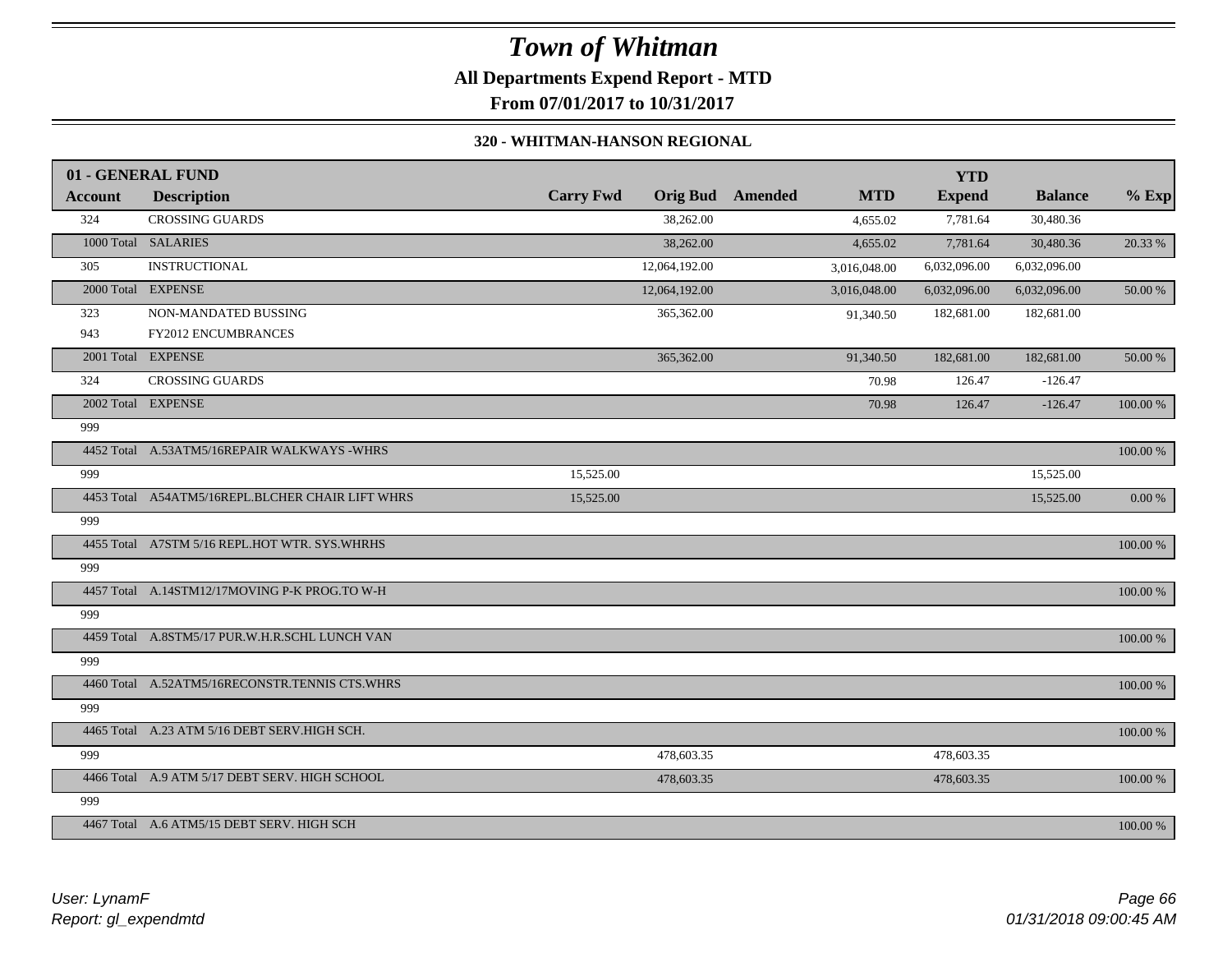### **All Departments Expend Report - MTD**

**From 07/01/2017 to 10/31/2017**

#### **320 - WHITMAN-HANSON REGIONAL**

|            | 01 - GENERAL FUND                               |                  |                 |         |              | <b>YTD</b>    |                |           |
|------------|-------------------------------------------------|------------------|-----------------|---------|--------------|---------------|----------------|-----------|
| Account    | <b>Description</b>                              | <b>Carry Fwd</b> | <b>Orig Bud</b> | Amended | <b>MTD</b>   | <b>Expend</b> | <b>Balance</b> | $%$ Exp   |
| 999        |                                                 |                  |                 |         |              |               |                |           |
| 4555 Total | ESTABLISH PETTY CASH-PARK PROGRAM               |                  |                 |         |              |               |                | 100.00 %  |
| 999        |                                                 |                  | 253,087.00      |         |              |               | 253,087.00     |           |
|            | 4590 Total A.S8ATM5/17 RESTORE TURF-HIGH SCHOOL |                  | 253,087.00      |         |              |               | 253,087.00     | 0.00 %    |
| 999        |                                                 |                  | 23,820.00       |         |              |               | 23,820.00      |           |
| 4591 Total | A.S10ATM 5/17REP.POTHOLES&CRAKS-H.S.            |                  | 23,820.00       |         |              |               | 23,820.00      | $0.00 \%$ |
| 999        |                                                 |                  | 11,910.00       |         |              |               | 11,910.00      |           |
| 4592 Total | A.S11ATM5/17CROSSING LIGHTS-H.S.                |                  | 11,910.00       |         |              |               | 11,910.00      | 0.00 %    |
| 999        |                                                 |                  | 14,887.00       |         |              |               | 14,887.00      |           |
|            | 4593 Total A.S13ATM5/17ENVELOPE REPAIRS-H.S.    |                  | 14,887.00       |         |              |               | 14,887.00      | $0.00 \%$ |
| 999        |                                                 |                  | 20,842.00       |         |              |               | 20,842.00      |           |
|            | 4594 Total A.S14ATM5/17 HOT WATER HEATER -H.S.  |                  | 20,842.00       |         |              |               | 20,842.00      | 0.00 %    |
|            | 320 Total WHITMAN-HANSON REGIONAL               | 15,525.00        | 13,270,965.35   |         | 3,112,114.50 | 6,701,288.46  | 6,585,201.89   |           |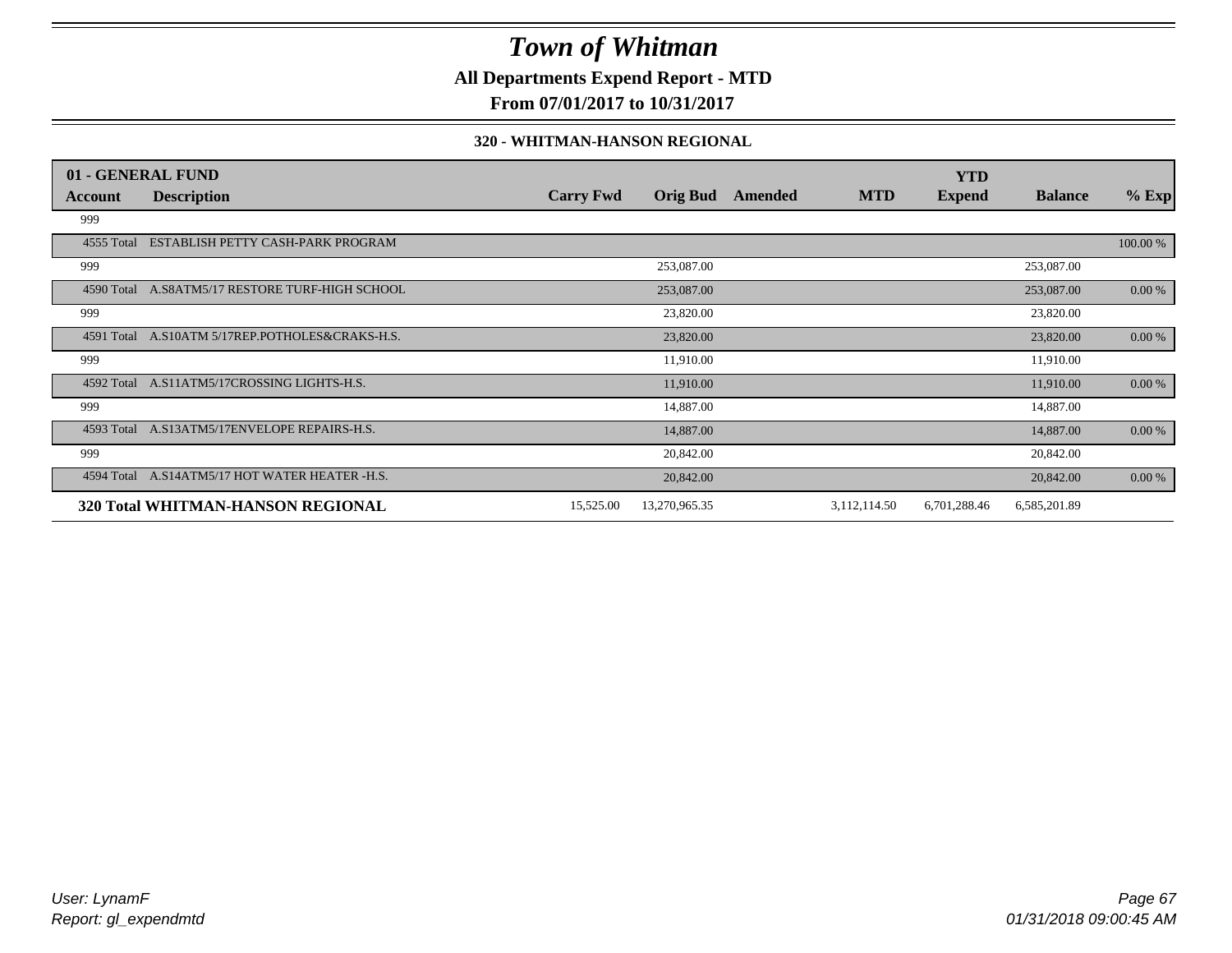### **All Departments Expend Report - MTD**

### **From 07/01/2017 to 10/31/2017**

#### **294 - DPW-TREE DEPARTMENT**

|         | 01 - GENERAL FUND              |                  |                  |            | <b>YTD</b>    |                |          |
|---------|--------------------------------|------------------|------------------|------------|---------------|----------------|----------|
| Account | <b>Description</b>             | <b>Carry Fwd</b> | Orig Bud Amended | <b>MTD</b> | <b>Expend</b> | <b>Balance</b> | $%$ Exp  |
| 247     | <b>INSECT CONTROL</b>          |                  |                  |            |               |                |          |
| 460     | <b>GROUNDSKEEPING SUPPLIES</b> |                  |                  |            |               |                |          |
| 585     | MISCELLANEOUS EXPENSE          |                  |                  |            |               |                |          |
|         | 2000 Total EXPENSE             |                  |                  |            |               |                | 100.00 % |
|         | 294 Total DPW-TREE DEPARTMENT  |                  |                  |            |               |                |          |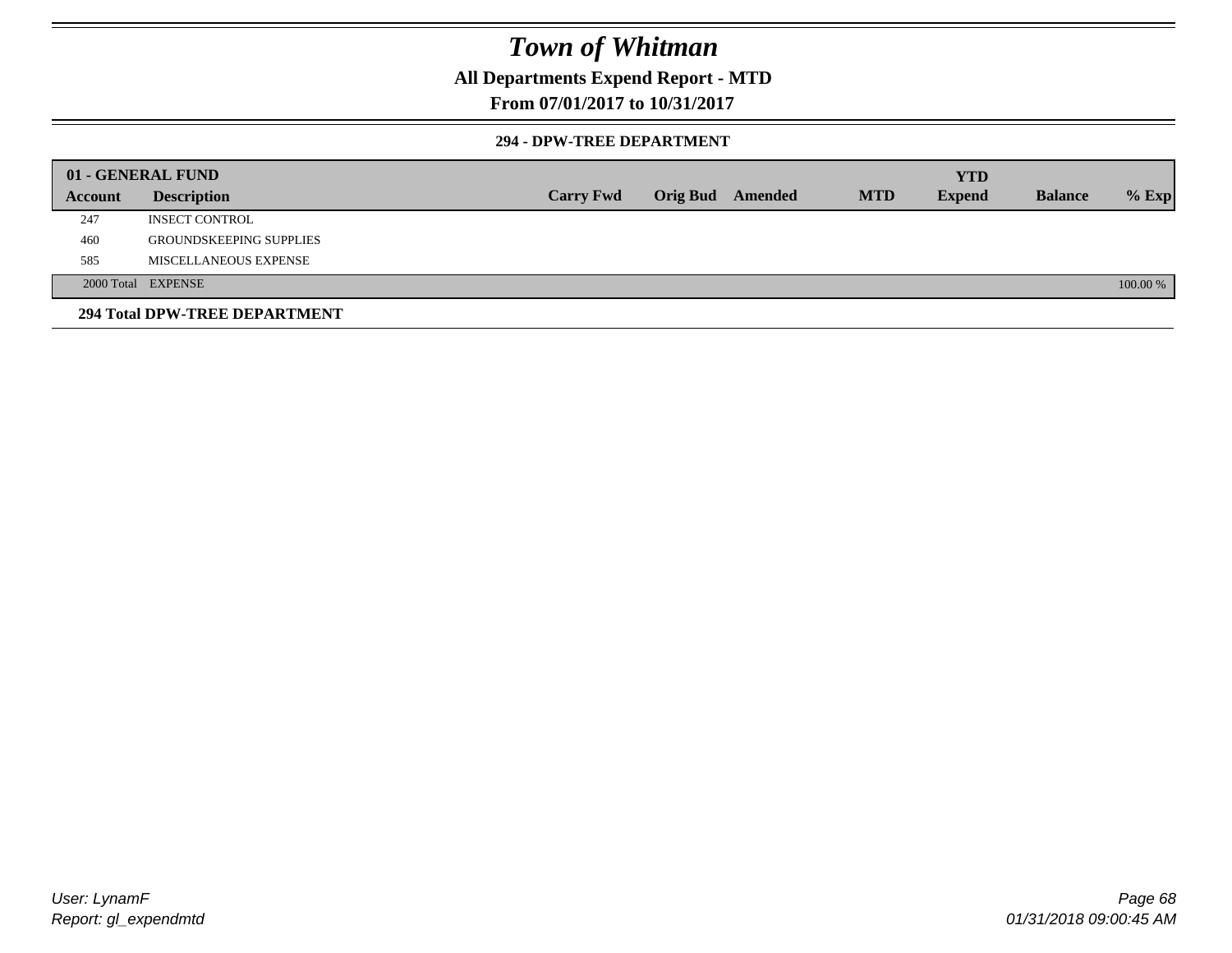## **All Departments Expend Report - MTD**

**From 07/01/2017 to 10/31/2017**

#### **400 - DPW SALARIES**

|                | 01 - GENERAL FUND                  |                                     |                       | <b>YTD</b>    |                |          |
|----------------|------------------------------------|-------------------------------------|-----------------------|---------------|----------------|----------|
| <b>Account</b> | <b>Description</b>                 | <b>Carry Fwd</b><br><b>Orig Bud</b> | <b>MTD</b><br>Amended | <b>Expend</b> | <b>Balance</b> | $%$ Exp  |
| 113            | DIVISIONAL LABOR-REGULAR           | 470,491.00                          | 40,014.20             | 135,733.40    | 334,757.60     |          |
| 114            | DIVISIONAL LABOR-O.T.              |                                     | 5,470.08              | 13,020.54     | $-13,020.54$   |          |
| 116            | <b>CLERICAL</b>                    | 42,825.00                           | 4,117.75              | 14,000.35     | 28,824.65      |          |
| 123            | RECORDING SECRETARY                | 1,666.00                            | 121.20                | 476.88        | 1,189.12       |          |
| 144            | <b>EDUCATION INCENTIVE</b>         |                                     |                       |               |                |          |
| 146            | SALARIES-LONGEVITY                 | 1,675.00                            |                       |               | 1,675.00       |          |
| 222            | CDL LIC. / STIPEND                 |                                     |                       |               |                |          |
| 939            | <b>FY2015 ENCUMBRANCES</b>         |                                     |                       |               |                |          |
| 1000 Total     | <b>SALARIES</b>                    | 516,657.00                          | 49,723.23             | 163,231.17    | 353,425.83     | 31.59 %  |
| 119            | SALARY-ASSIST.SUPERINTENDENT       | 96,458.00                           | 9,249.40              | 31,712.23     | 64,745.77      |          |
| 222            | CDL LIC. / STIPEND                 | 960.00                              |                       | 960.00        |                |          |
| 234            | SALARIES - UNUSED SICK & VAC. TIME |                                     |                       |               |                |          |
| 1001 Total     | <b>SALARIES</b>                    | 97,418.00                           | 9,249.40              | 32,672.23     | 64,745.77      | 33.53 %  |
| 138            | SICK LEAVE BUY-BACK                |                                     |                       |               |                |          |
| 1002 Total     | <b>SALARIES</b>                    |                                     |                       |               |                | 100.00 % |
|                | <b>400 Total DPW SALARIES</b>      | 614,075.00                          | 58,972.63             | 195,903.40    | 418,171.60     |          |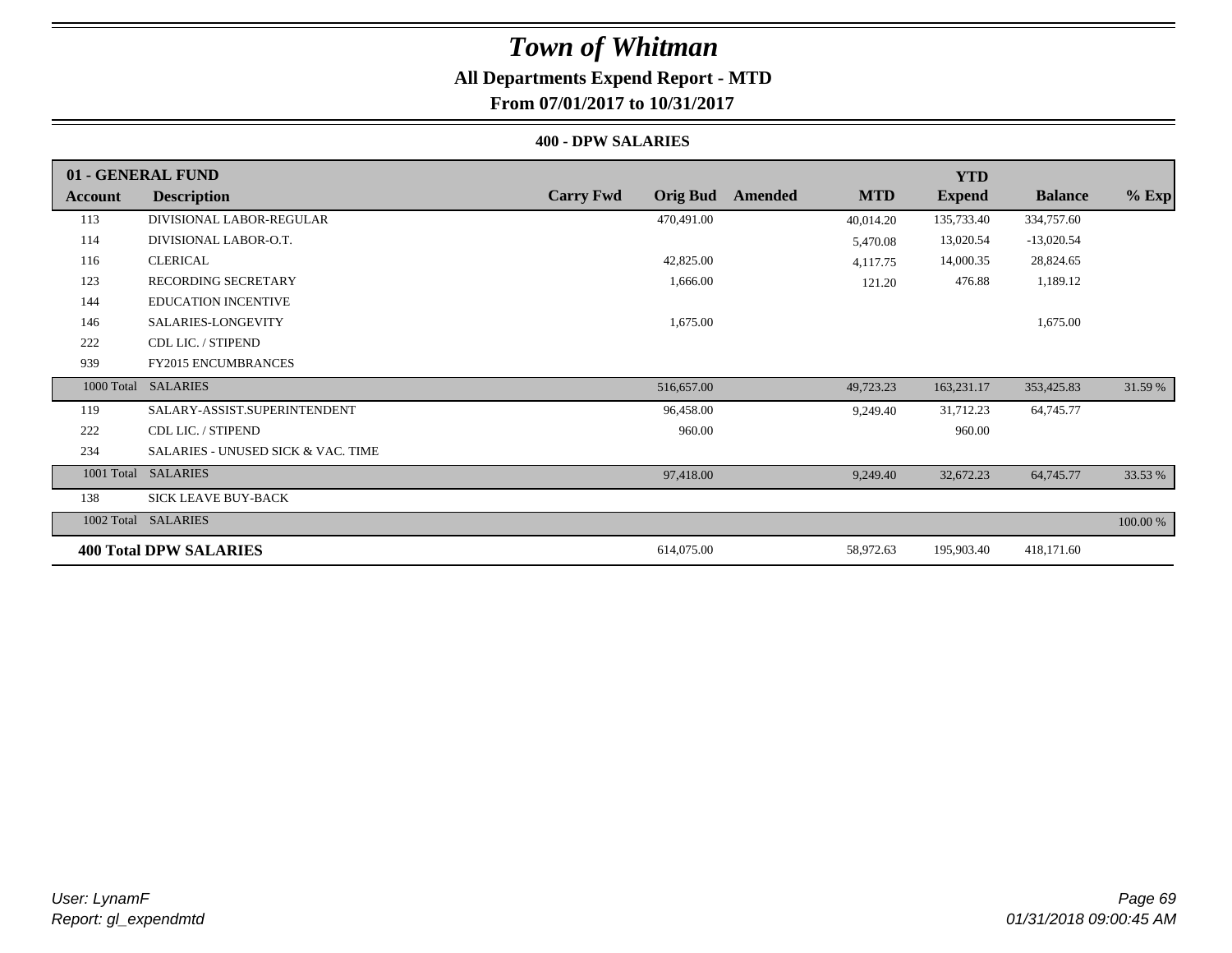### **All Departments Expend Report - MTD**

**From 07/01/2017 to 10/31/2017**

#### **402 - DPW-DIVISIONAL EXPENSE**

|                | 01 - GENERAL FUND              |                  |            |                         |            | <b>YTD</b>    |                |          |
|----------------|--------------------------------|------------------|------------|-------------------------|------------|---------------|----------------|----------|
| <b>Account</b> | <b>Description</b>             | <b>Carry Fwd</b> |            | <b>Orig Bud</b> Amended | <b>MTD</b> | <b>Expend</b> | <b>Balance</b> | $%$ Exp  |
| 247            | <b>INSECT CONTROL</b>          |                  |            |                         |            |               |                |          |
| 460            | GROUNDSKEEPING SUPPLIES        |                  |            |                         |            |               |                |          |
| 582            | <b>UNIFORMS</b>                |                  |            |                         |            |               |                |          |
| 585            | MISCELLANEOUS EXPENSE          |                  | 172,100.00 |                         | 45.00      | 45.00         | 172,055.00     |          |
|                | 2294 Total DPW-TREE DEPARTMENT |                  | 172,100.00 |                         | 45.00      | 45.00         | 172,055.00     | 0.02 %   |
| 144            | EDUCATION INCENTIVE            |                  |            |                         |            |               |                |          |
| 244            | OFFICE EQUIPMENT MAINTENANCE   |                  |            |                         |            |               |                |          |
| 340            | <b>TELEPHONE</b>               |                  |            |                         | 38.80      | 116.40        | $-116.40$      |          |
| 343            | <b>CELL PHONES</b>             |                  |            |                         | 370.92     | 1,483.68      | $-1,483.68$    |          |
| 948            | FY07 ENCUMBRANCES              |                  |            |                         |            |               |                |          |
| 949            | FY2014 ENCUMBRANCES            |                  |            |                         |            |               |                |          |
| 420            | OFFICE SUPPLIES                |                  |            |                         | 156.11     | 427.18        | $-427.18$      |          |
| 422            | COPY EXPENSE                   |                  |            |                         |            |               |                |          |
| 582            | <b>UNIFORMS</b>                |                  |            |                         |            | 400.00        | $-400.00$      |          |
| 585            | MISCELLANEOUS EXPENSE          |                  |            |                         | 6.72       | 386.62        | $-386.62$      |          |
| 939            | FY2015 ENCUMBRANCES            |                  |            |                         |            |               |                |          |
| 730            | <b>ASSOCIATION DUES</b>        |                  |            |                         |            |               |                |          |
| 870            | OFFICE EQUIPMENT               |                  |            |                         |            |               |                |          |
|                | 2405 Total DPW-ADMINISTRATION  |                  |            |                         | 572.55     | 2,813.88      | $-2,813.88$    | 100.00 % |
| 530            | <b>CHEMICALS</b>               |                  |            |                         |            |               |                |          |
| 582            | <b>UNIFORMS</b>                |                  |            |                         |            |               |                |          |
| 585            | MISCELLANEOUS EXPENSE          |                  |            |                         |            |               |                |          |
| 730            | <b>ASSOCIATION DUES</b>        |                  |            |                         |            |               |                |          |
| 731            | <b>MEETINGS</b>                |                  |            |                         |            |               |                |          |
| 943            | FY2012 ENCUMBRANCES            |                  |            |                         |            |               |                |          |
|                | 2411 Total DPW-ENGINEERING     |                  |            |                         |            |               |                | 100.00 % |
| 245            | ROADWAY MAINTENANCE            |                  |            |                         | 2,077.04   | 4,422.84      | $-4,422.84$    |          |
| 248            | STREET SIGNS & MARKINGS        |                  |            |                         | 173.10     | 963.91        | -963.91        |          |
| 250            | <b>DRAINAGE</b>                |                  |            |                         |            |               |                |          |
| 272            | EQUIPMENT RENTAL               |                  |            |                         |            |               |                |          |
| 582            | <b>UNIFORMS</b>                |                  |            |                         | 215.00     | 3,312.93      | $-3,312.93$    |          |
|                |                                |                  |            |                         |            |               |                |          |

*Report: gl\_expendmtd User: LynamF*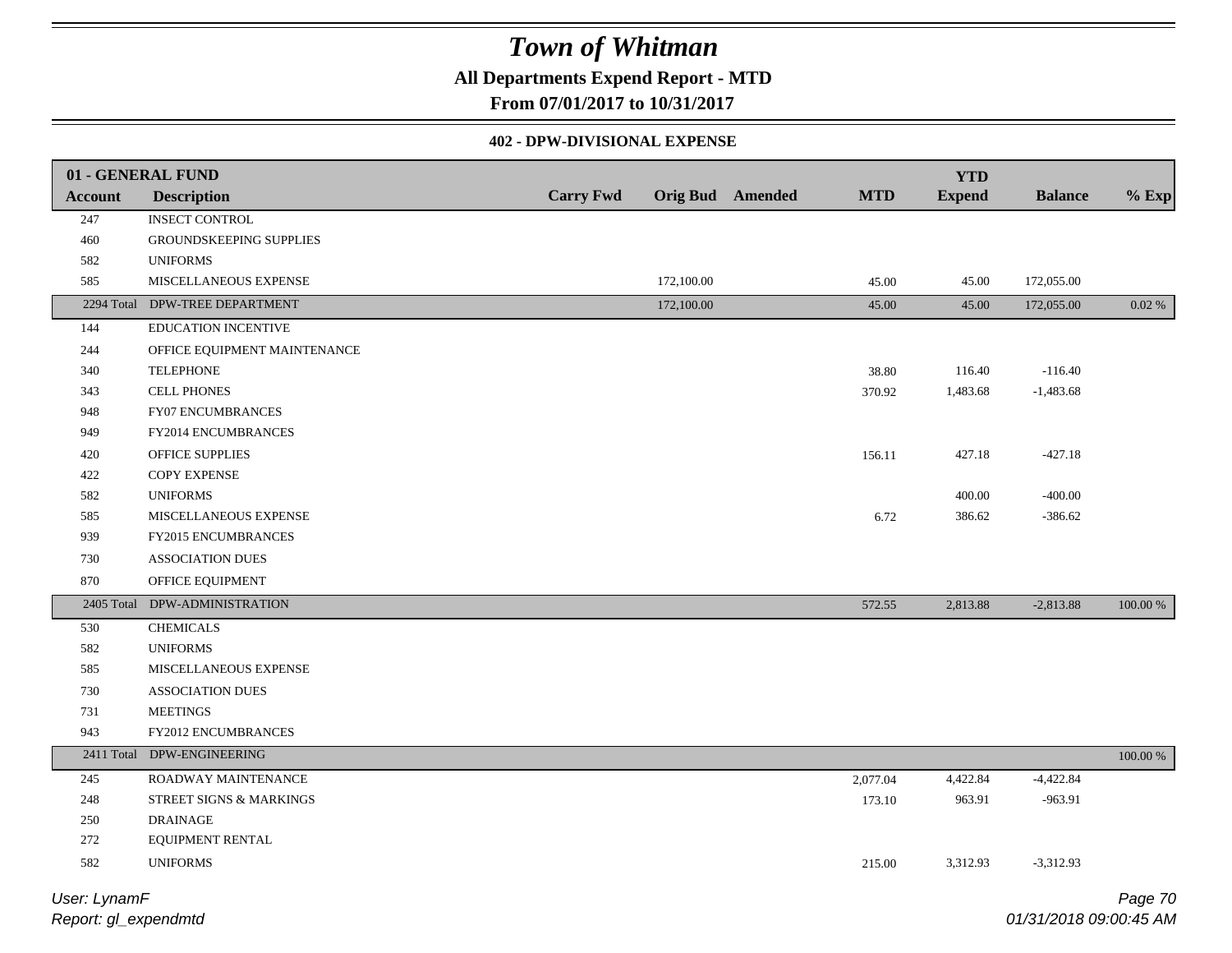**All Departments Expend Report - MTD**

**From 07/01/2017 to 10/31/2017**

#### **402 - DPW-DIVISIONAL EXPENSE**

|                | 01 - GENERAL FUND                         |                  |            |                         |            | <b>YTD</b>    |                |          |
|----------------|-------------------------------------------|------------------|------------|-------------------------|------------|---------------|----------------|----------|
| <b>Account</b> | <b>Description</b>                        | <b>Carry Fwd</b> |            | <b>Orig Bud</b> Amended | <b>MTD</b> | <b>Expend</b> | <b>Balance</b> | $%$ Exp  |
| 585            | MISCELLANEOUS EXPENSE                     |                  |            |                         | 279.99     | 1,850.30      | $-1,850.30$    |          |
|                | 2422 Total DPW-HIGHWAY CONSTRUCT. & MAINT |                  |            |                         | 2,745.13   | 10,549.98     | $-10,549.98$   | 100.00 % |
| 582            | <b>UNIFORMS</b>                           |                  |            |                         |            |               |                |          |
| 585            | MISCELLANEOUS EXPENSE                     |                  |            |                         |            |               |                |          |
|                | 2427 Total FUEL DEPOT MAINTENANCE         |                  |            |                         |            |               |                | 100.00 % |
| 210            | <b>ELECTRICITY</b>                        |                  |            |                         | 623.29     | 2,688.75      | $-2,688.75$    |          |
| 212            | <b>GAS (NATURAL)</b>                      |                  |            |                         | 47.62      | 196.57        | $-196.57$      |          |
| 214            | OIL (HEATING)                             |                  |            |                         |            |               |                |          |
| 430            | <b>BUILDING MAINTENANCE &amp; REPAIR</b>  |                  |            |                         | 121.84     | 626.96        | $-626.96$      |          |
| 530            | <b>CHEMICALS</b>                          |                  |            |                         |            |               |                |          |
| 582            | <b>UNIFORMS</b>                           |                  |            |                         |            |               |                |          |
| 585            | MISCELLANEOUS EXPENSE                     |                  |            |                         | 93.94      | 173.44        | $-173.44$      |          |
| 2428 Total     | DPW-BUILDING & YARD MAINT.                |                  |            |                         | 886.69     | 3,685.72      | $-3,685.72$    | 100.00 % |
| 242            | VEHICLE MAINTENANCE                       |                  |            |                         | 5,199.42   | 9,276.05      | $-9,276.05$    |          |
| 481            | <b>GASOLINE</b>                           |                  |            |                         | 7,030.78   | 12,541.86     | $-12,541.86$   |          |
| 582            | <b>UNIFORMS</b>                           |                  |            |                         |            |               |                |          |
| 585            | MISCELLANEOUS EXPENSE                     |                  |            |                         |            |               |                |          |
| 945            | FY2013 ENCUMBRANCES                       |                  |            |                         |            |               |                |          |
|                | 2429 Total DPW-EQUIPMENT MAINTENANCE      |                  |            |                         | 12,230.20  | 21,817.91     | $-21,817.91$   | 100.00 % |
| 272            | EQUIPMENT RENTAL                          |                  |            |                         |            |               |                |          |
| 311            | COMPUTER SERVICES                         |                  |            |                         |            |               |                |          |
|                | 2450 Total DPW-WATER                      |                  |            |                         |            |               |                | 100.00 % |
| 241            | RECREATIONAL FACILITIES MAINT.            |                  |            |                         |            |               |                |          |
| 460            | <b>GROUNDSKEEPING SUPPLIES</b>            |                  |            |                         | 43.18      | 792.36        | $-792.36$      |          |
| 582            | <b>UNIFORMS</b>                           |                  |            |                         |            | 1,027.48      | $-1,027.48$    |          |
| 585            | MISCELLANEOUS EXPENSE                     |                  |            |                         | 25.86      | 501.38        | $-501.38$      |          |
|                | 2650 Total DPW-PARK MAINTENANCE           |                  |            |                         | 69.04      | 2,321.22      | $-2,321.22$    | 100.00 % |
|                | <b>402 Total DPW-DIVISIONAL EXPENSE</b>   |                  | 172,100.00 |                         | 16,548.61  | 41,233.71     | 130,866.29     |          |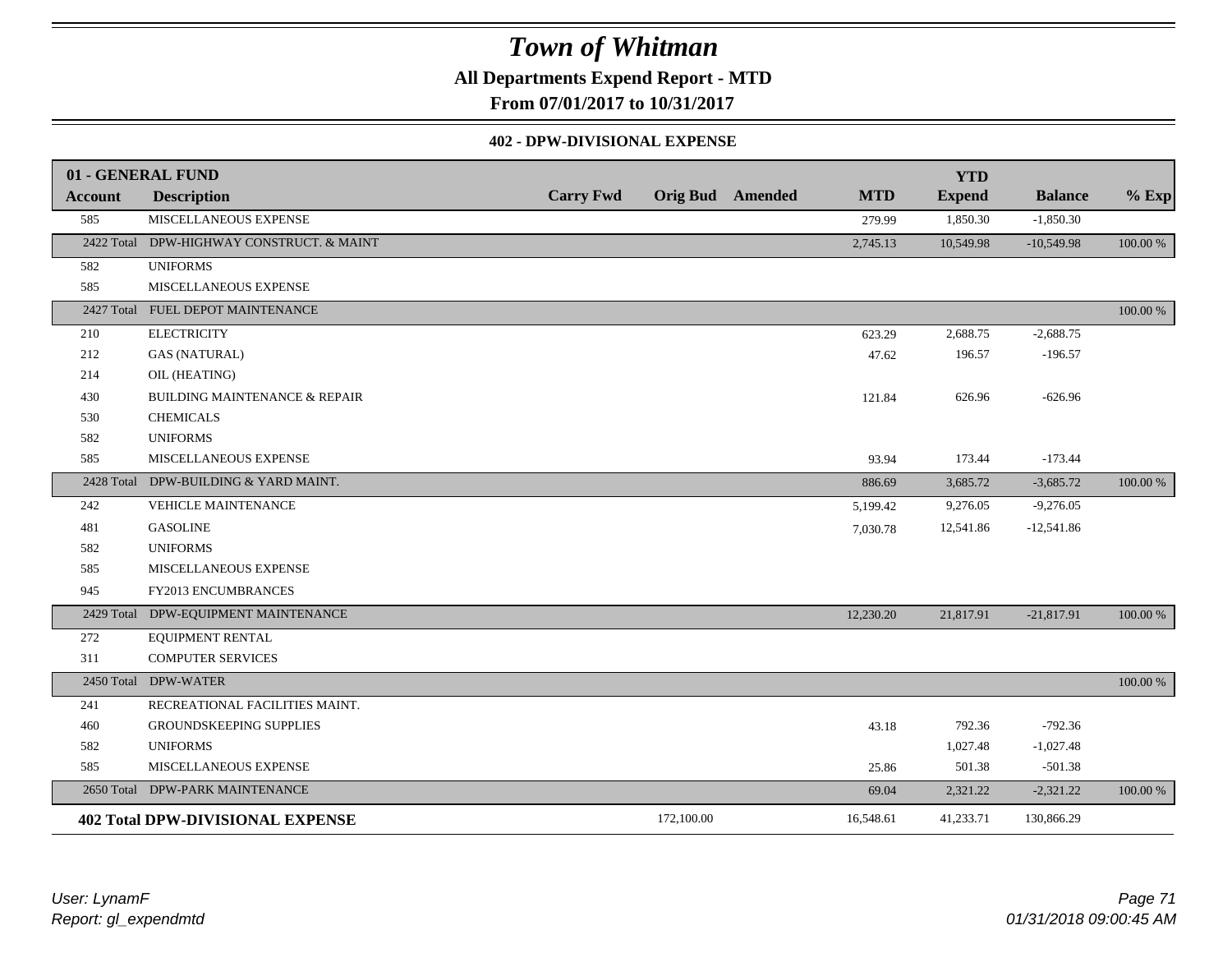**All Departments Expend Report - MTD**

**From 07/01/2017 to 10/31/2017**

#### **403 - DPW - SPECIAL ARTICLES**

| 01 - GENERAL FUND |                                                     |                  |           |                         |            | <b>YTD</b>    |                |             |
|-------------------|-----------------------------------------------------|------------------|-----------|-------------------------|------------|---------------|----------------|-------------|
| <b>Account</b>    | <b>Description</b>                                  | <b>Carry Fwd</b> |           | <b>Orig Bud</b> Amended | <b>MTD</b> | <b>Expend</b> | <b>Balance</b> | $%$ Exp     |
| 999               |                                                     |                  | 42,105.55 |                         |            | 42,105.55     |                |             |
|                   | 4498 Total A.32ATM5/17LEA/PUR.2017SDWALK PLOW       |                  | 42,105.55 |                         |            | 42,105.55     |                | 100.00 %    |
| 999               |                                                     |                  |           |                         |            |               |                |             |
|                   | 4503 Total A16ATM 5/15 PUR.PICKUP TRUCK W/PLOW      |                  |           |                         |            |               |                | 100.00 %    |
| 999               |                                                     |                  |           |                         |            |               |                |             |
|                   | 4504 Total A14ATM 5/15 INSTALL TRAFFIC CNTRL.SIGNAL |                  |           |                         |            |               |                | 100.00 %    |
| 999               |                                                     |                  |           |                         |            |               |                |             |
|                   | 4505 Total A17ATM 5/15 PUR.48" LAWN MOWER           |                  |           |                         |            |               |                | 100.00 %    |
| 999               |                                                     |                  |           |                         |            |               |                |             |
|                   | 4506 Total A.9ATM5/16 CH.90 REPAIR STS.& S/WALKS    |                  |           |                         |            |               |                | 100.00 %    |
| 999               |                                                     |                  |           |                         |            |               |                |             |
|                   | 4507 Total A10ATM5/16Pur&instdump trk.body&lift     |                  |           |                         |            |               |                | 100.00 %    |
| 999               |                                                     |                  |           |                         |            |               |                |             |
|                   | 4508 Total A.23ATM5/14PUR.3 SOLAR TRAFIC BEACONS    |                  |           |                         |            |               |                | 100.00 %    |
| 999               |                                                     |                  |           |                         |            |               |                |             |
|                   | 4509 Total A.27 ATM 5/09 PUR.11FT.POW.REV.PLOW      |                  |           |                         |            |               |                | 100.00 %    |
| 999               |                                                     |                  |           |                         |            |               |                |             |
|                   | 4525 Total A.25ATM5/13CONSTRUCT STS&SIDEWKS         |                  |           |                         |            |               |                | 100.00 %    |
| 999               |                                                     |                  |           |                         |            |               |                |             |
|                   | 4529 Total A31ATM 5/17CH90 REPAIR STS.& S/WALKS     |                  |           |                         |            |               |                | 100.00 %    |
| 999               |                                                     |                  |           |                         |            |               |                |             |
|                   | 4531 Total A13 ATM 5/15 CH90 REPAIR STS.& S/WALKS   |                  |           |                         |            |               |                | 100.00 %    |
| 999               |                                                     |                  |           |                         |            |               |                |             |
|                   | 4535 Total A24ATM5/10CH90PUR.PRE-MIX HEATER TRAILER |                  |           |                         |            |               |                | $100.00~\%$ |
| 999               |                                                     |                  |           |                         |            |               |                |             |
|                   | 4537 Total A15 ATM 5/15 CH 90 REPAIR STS.& S/WALKS  |                  |           |                         |            |               |                | 100.00 %    |
| 999               |                                                     |                  |           |                         |            |               |                |             |
|                   | 4541 Total A.39 ATM 5/04STS - WHIT.WDS              |                  |           |                         |            |               |                | 100.00 %    |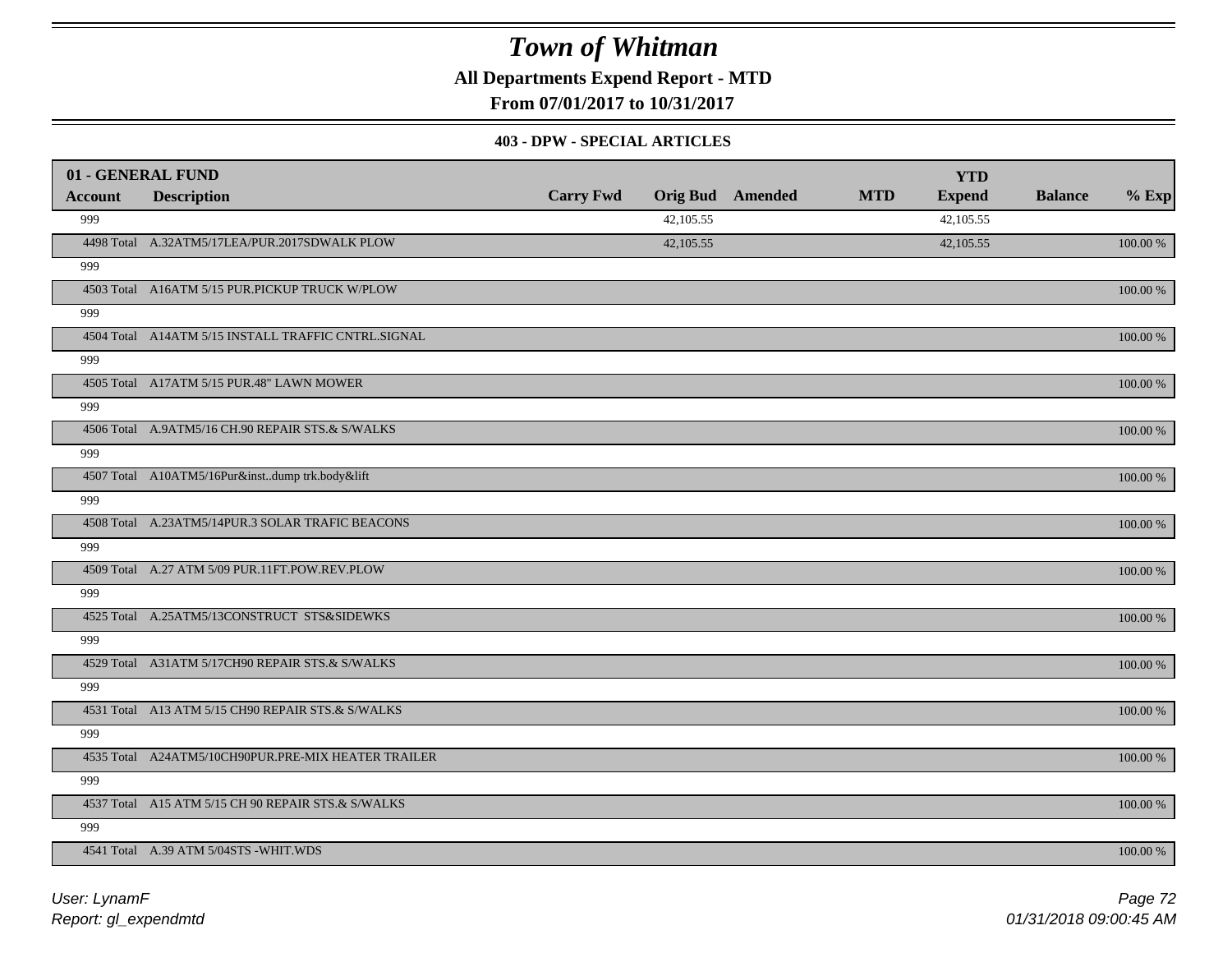**All Departments Expend Report - MTD**

**From 07/01/2017 to 10/31/2017**

#### **403 - DPW - SPECIAL ARTICLES**

|            | 01 - GENERAL FUND                         |                  |                 |         |            | <b>YTD</b>    |                |          |
|------------|-------------------------------------------|------------------|-----------------|---------|------------|---------------|----------------|----------|
| Account    | <b>Description</b>                        | <b>Carry Fwd</b> | <b>Orig Bud</b> | Amended | <b>MTD</b> | <b>Expend</b> | <b>Balance</b> | $%$ Exp  |
| 999        |                                           |                  |                 |         |            |               |                |          |
|            | 4542 Total A.40ATM5/04 PREP.STS.FOR ACCEP |                  |                 |         |            |               |                | 100.00 % |
| 999        |                                           | 15,690.50        |                 |         |            |               | 15,690.50      |          |
|            | 4561 Total A.27B ATM 5/16 DPW SITE EVAL.  | 15,690.50        |                 |         |            |               | 15,690.50      | 0.00 %   |
| 999        |                                           |                  |                 |         |            |               |                |          |
|            | 4569 Total A6 STM12/17INSTALL GEN.@ DPW   |                  |                 |         |            |               |                | 100.00 % |
| 999        |                                           |                  |                 |         |            |               |                |          |
| 4576 Total | <b>ESTABLISH PETTY CASH-DPW</b>           |                  |                 |         |            |               |                | 100.00 % |
|            | <b>403 Total DPW - SPECIAL ARTICLES</b>   | 15,690.50        | 42,105.55       |         |            | 42,105.55     | 15,690.50      |          |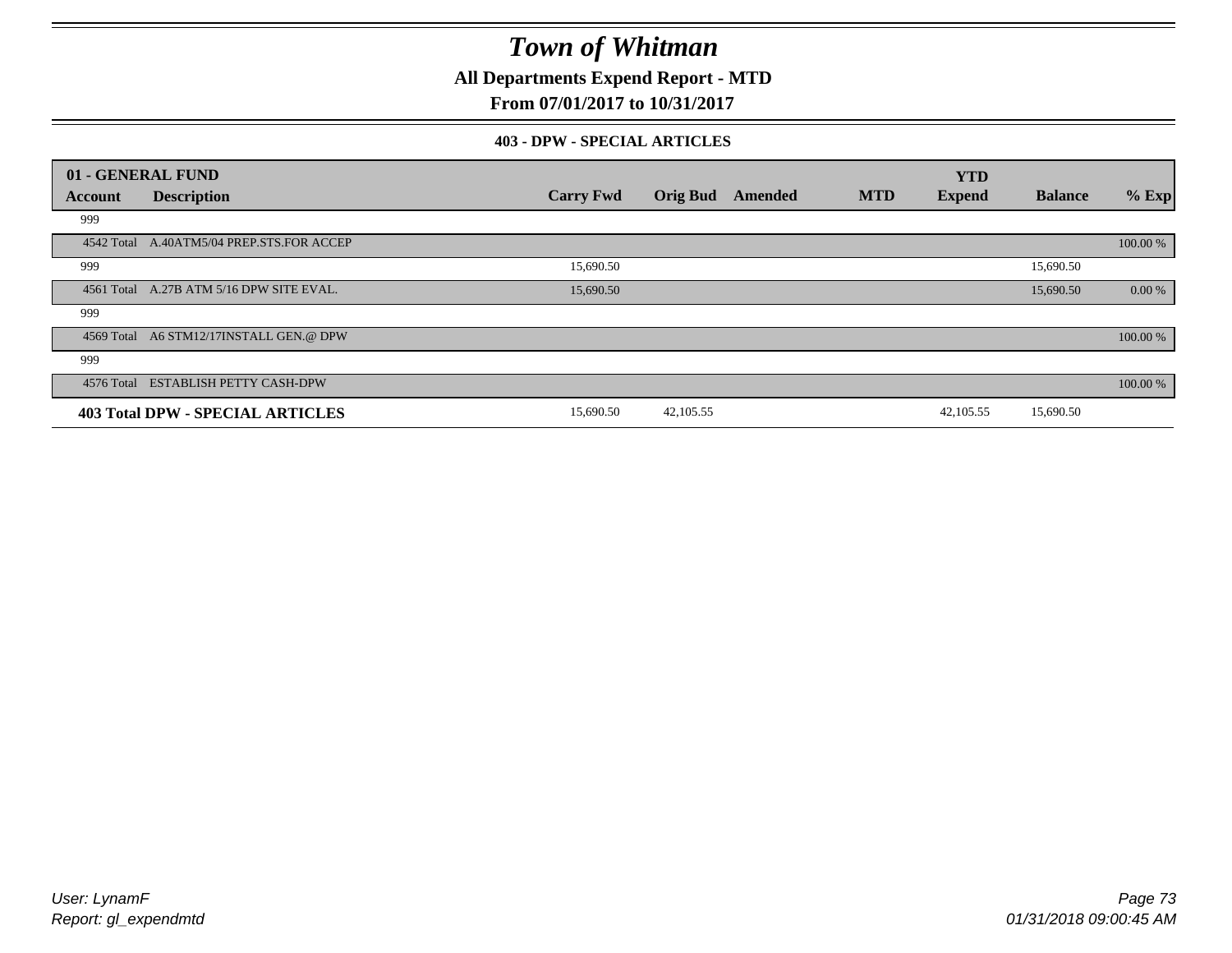### **All Departments Expend Report - MTD**

### **From 07/01/2017 to 10/31/2017**

#### **405 - DPW-ADMINSTRATION**

|         | 01 - GENERAL FUND                  |                  |                  |            | <b>YTD</b>    |                |          |
|---------|------------------------------------|------------------|------------------|------------|---------------|----------------|----------|
| Account | <b>Description</b>                 | <b>Carry Fwd</b> | Orig Bud Amended | <b>MTD</b> | <b>Expend</b> | <b>Balance</b> | $%$ Exp  |
| 111     | SALARIES-ADMINSTRATIVE             |                  |                  |            |               |                |          |
|         | 1000 Total SALARIES                |                  |                  |            |               |                | 100.00 % |
| 244     | OFFICE EQUIPMENT MAINTENANCE       |                  |                  |            |               |                |          |
| 340     | <b>TELEPHONE</b>                   |                  |                  |            |               |                |          |
| 871     | OPERATING EQUIPMENT                |                  |                  |            |               |                |          |
| 877     | DEP ADMINISTRATIVE ASSESSMENT      |                  |                  |            |               |                |          |
| 420     | <b>OFFICE SUPPLIES</b>             |                  |                  |            |               |                |          |
| 422     | <b>COPY EXPENSE</b>                |                  |                  |            |               |                |          |
| 585     | MISCELLANEOUS EXPENSE              |                  |                  |            |               |                |          |
| 730     | <b>ASSOCIATION DUES</b>            |                  |                  |            |               |                |          |
| 870     | OFFICE EQUIPMENT                   |                  |                  |            |               |                |          |
|         | 2000 Total EXPENSE                 |                  |                  |            |               |                | 100.00 % |
|         | <b>405 Total DPW-ADMINSTRATION</b> |                  |                  |            |               |                |          |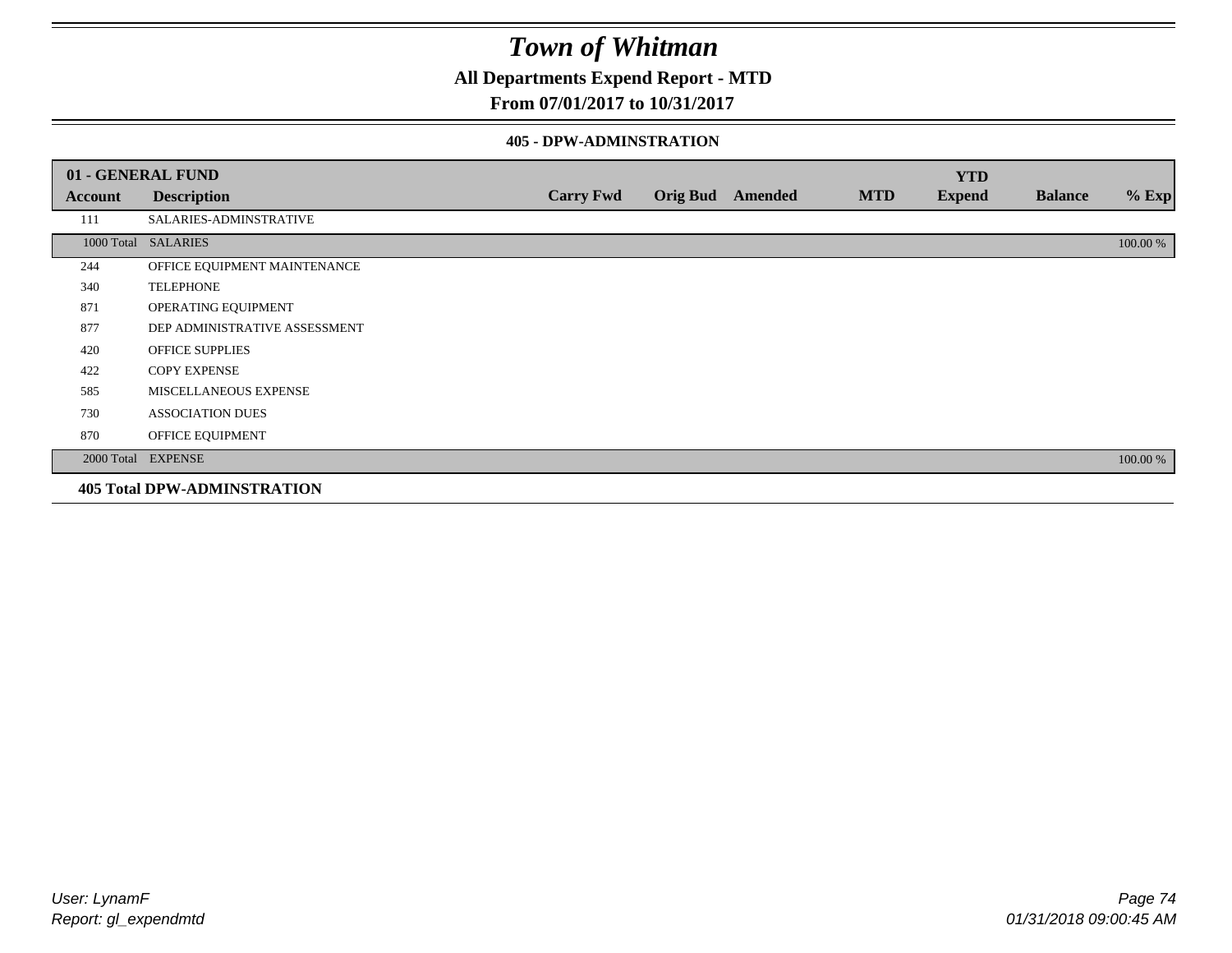**All Departments Expend Report - MTD**

**From 07/01/2017 to 10/31/2017**

### **414 - DPW-POLICE COVERAGE**

|         | 01 - GENERAL FUND             |                  |                 |         |            | <b>YTD</b>    |                |          |
|---------|-------------------------------|------------------|-----------------|---------|------------|---------------|----------------|----------|
| Account | <b>Description</b>            | <b>Carry Fwd</b> | <b>Orig Bud</b> | Amended | <b>MTD</b> | <b>Expend</b> | <b>Balance</b> | $%$ Exp  |
| 134     | <b>SALARIES-DPW COVERAGE</b>  |                  | 19,000.00       |         | 1.727.20   | 5,270.00      | 13,730.00      |          |
|         | 1000 Total SALARIES           |                  | 19,000.00       |         | 1,727.20   | 5,270.00      | 13,730.00      | 27.73 %  |
| 941     | FY 2017 ENCUMBRANCES          | 3.220.00         |                 |         |            | 3.220.00      |                |          |
|         | 2001 Total EXPENSE            | 3.220.00         |                 |         |            | 3.220.00      |                | 100.00 % |
|         | 414 Total DPW-POLICE COVERAGE | 3.220.00         | 19,000.00       |         | 1.727.20   | 8.490.00      | 13,730.00      |          |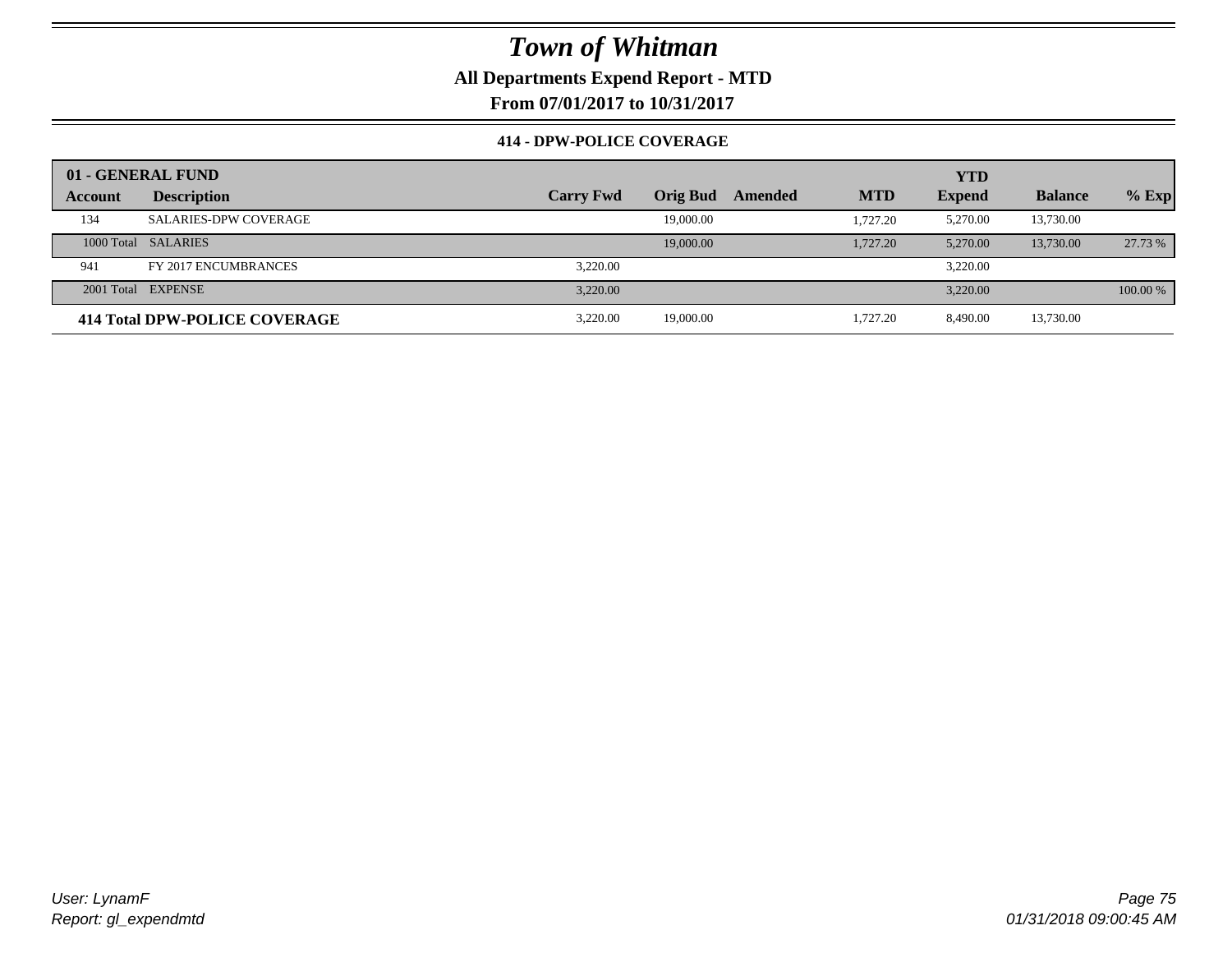**All Departments Expend Report - MTD**

**From 07/01/2017 to 10/31/2017**

#### **423 - SNOW & ICE CONTROL**

|         | 01 - GENERAL FUND            |                  |                            |            | <b>YTD</b>    |                |          |
|---------|------------------------------|------------------|----------------------------|------------|---------------|----------------|----------|
| Account | <b>Description</b>           | <b>Carry Fwd</b> | <b>Orig Bud</b><br>Amended | <b>MTD</b> | <b>Expend</b> | <b>Balance</b> | $%$ Exp  |
| 114     | DIVISIONAL LABOR-O.T.        |                  |                            |            |               |                |          |
|         | 1000 Total SALARIES          |                  |                            |            |               |                | 100.00 % |
| 272     | <b>EQUIPMENT RENTAL</b>      |                  |                            |            |               |                |          |
| 530     | <b>CHEMICALS</b>             |                  |                            |            |               |                |          |
| 585     | MISCELLANEOUS EXPENSE        |                  | 120,000.00                 | 567.24     | 862.22        | 119,137.78     |          |
|         | 2000 Total EXPENSE           |                  | 120,000.00                 | 567.24     | 862.22        | 119, 137, 78   | 0.71%    |
|         | 423 Total SNOW & ICE CONTROL |                  | 120,000.00                 | 567.24     | 862.22        | 119, 137. 78   |          |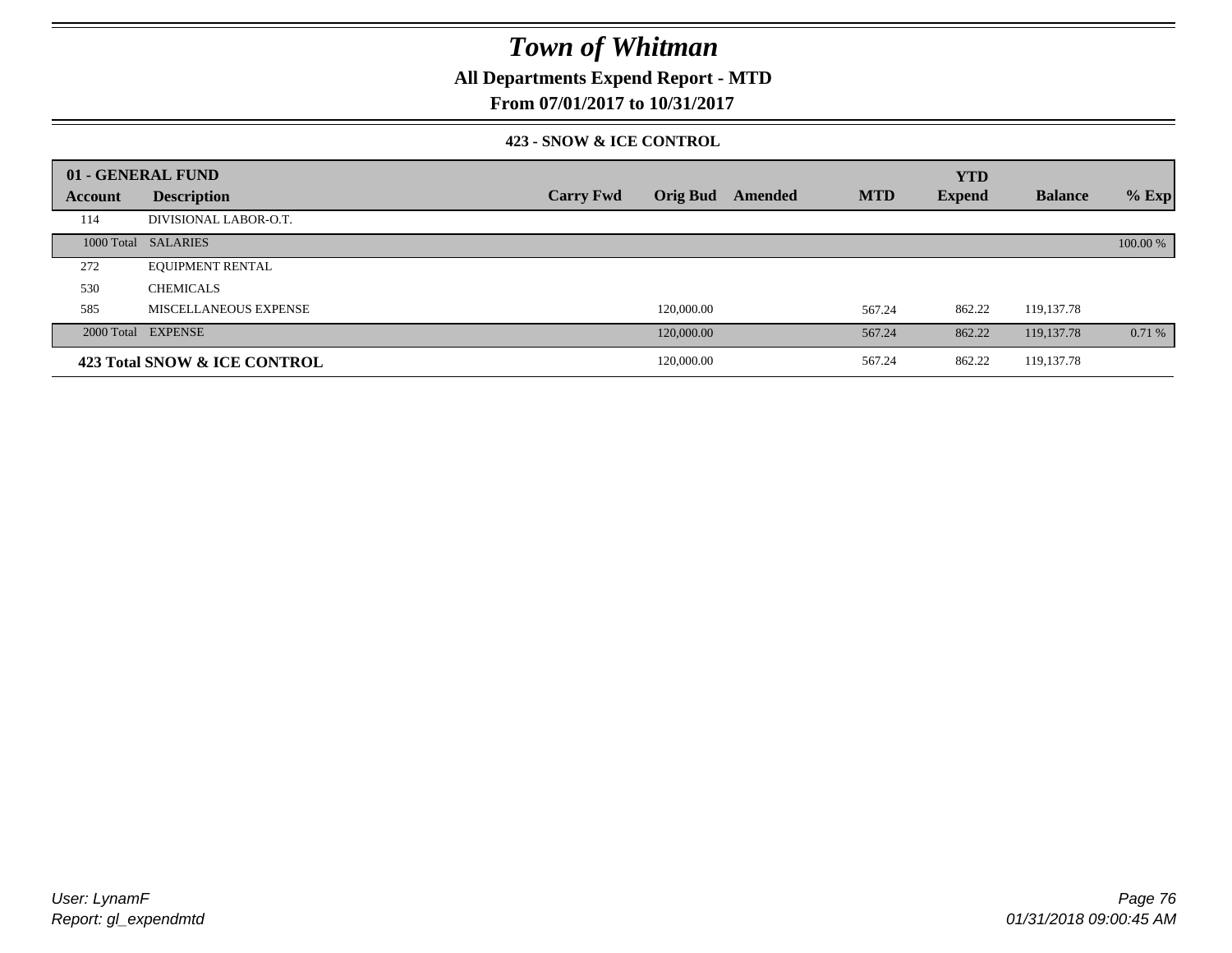### **All Departments Expend Report - MTD**

**From 07/01/2017 to 10/31/2017**

#### **424 - STREET LIGHTS**

|         | 01 - GENERAL FUND              |                  |                 |         |            | <b>YTD</b>    |                |          |
|---------|--------------------------------|------------------|-----------------|---------|------------|---------------|----------------|----------|
| Account | <b>Description</b>             | <b>Carry Fwd</b> | <b>Orig Bud</b> | Amended | <b>MTD</b> | <b>Expend</b> | <b>Balance</b> | $%$ Exp  |
| 210     | <b>ELECTRICITY</b>             |                  | 140,000.00      |         | 11,936.39  | 36,319.25     | 103,680.75     |          |
|         | 2000 Total EXPENSE             |                  | 140,000.00      |         | 11,936.39  | 36.319.25     | 103,680.75     | 25.94 %  |
| 940     | <b>FY2016 ENCUMBRANCES</b>     |                  |                 |         |            |               |                |          |
| 945     | <b>FY2013 ENCUMBRANCES</b>     |                  |                 |         |            |               |                |          |
| 953     | <b>FY2009 ENCUMBRANCES</b>     |                  |                 |         |            |               |                |          |
|         | 2001 Total EXPENSE             |                  |                 |         |            |               |                | 100.00 % |
|         | <b>424 Total STREET LIGHTS</b> |                  | 140,000.00      |         | 11,936.39  | 36,319.25     | 103,680.75     |          |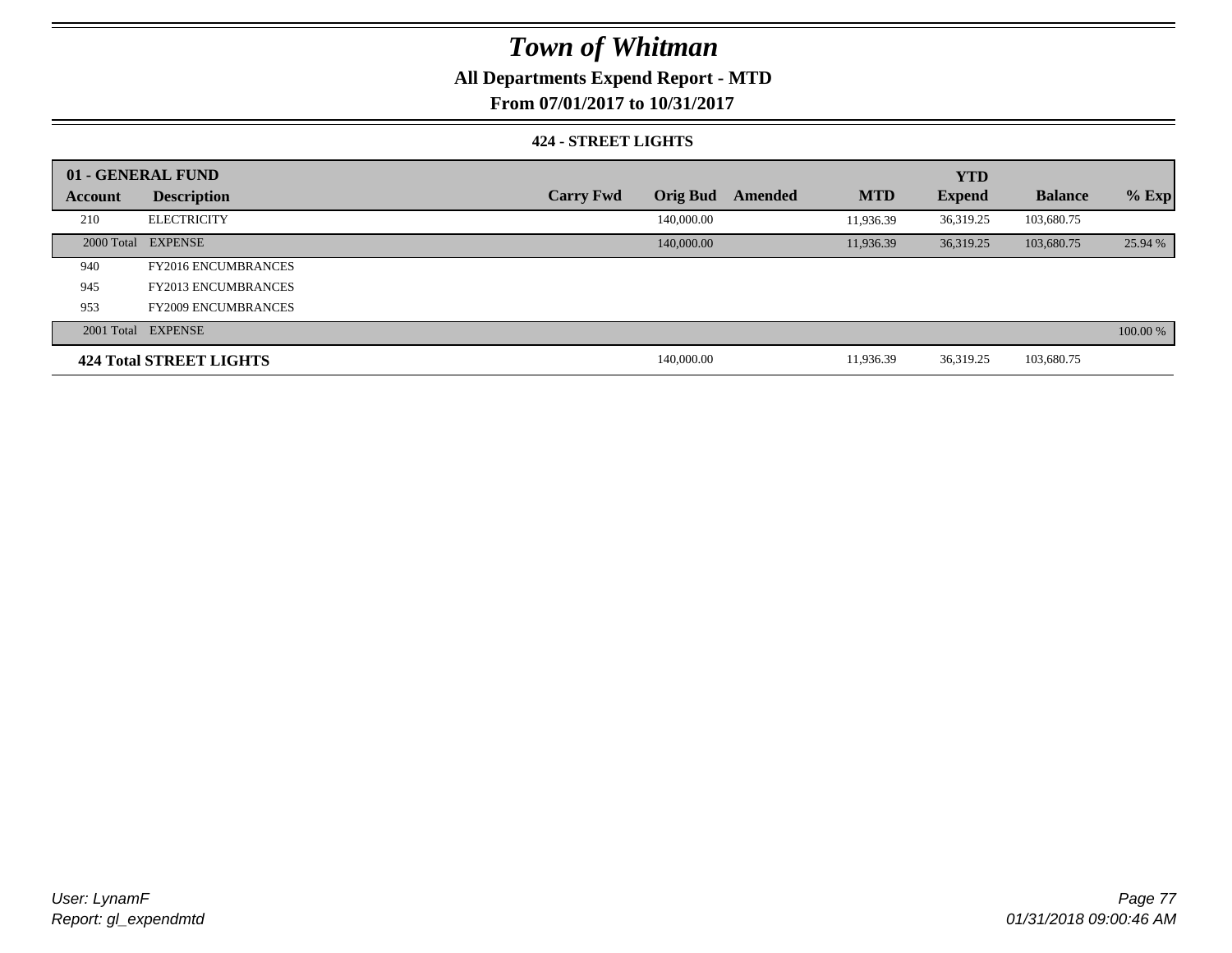**All Departments Expend Report - MTD**

**From 07/01/2017 to 10/31/2017**

#### **433 - DPW-WASTE COLLECTION & DISP.**

|                | 01 - GENERAL FUND                      |                  |                 |         |            | <b>YTD</b>    |                |          |
|----------------|----------------------------------------|------------------|-----------------|---------|------------|---------------|----------------|----------|
| <b>Account</b> | <b>Description</b>                     | <b>Carry Fwd</b> | <b>Orig Bud</b> | Amended | <b>MTD</b> | <b>Expend</b> | <b>Balance</b> | $%$ Exp  |
| 112            | <b>SALARIES</b>                        |                  |                 |         |            |               |                |          |
| 380            | <b>DISPOSAL COSTS</b>                  |                  | 1,121,059.00    |         | 71,026.48  | 244,697.42    | 876,361.58     |          |
| 585            | <b>MISCELLANEOUS EXPENSE</b>           |                  |                 |         |            | 8,430.74      | $-8,430.74$    |          |
| 2000 Total     | <b>EXPENSE</b>                         |                  | 1,121,059.00    |         | 71,026.48  | 253,128.16    | 867,930.84     | 22.57 %  |
| 939            | <b>FY2015 ENCUMBRANCES</b>             |                  |                 |         |            |               |                |          |
| 943            | <b>FY2012 ENCUMBRANCES</b>             |                  |                 |         |            |               |                |          |
| 945            | FY2013 ENCUMBRANCES                    |                  |                 |         |            |               |                |          |
| 2001 Total     | <b>EXPENSE</b>                         |                  |                 |         |            |               |                | 100.00 % |
| 999            |                                        |                  |                 |         |            |               |                |          |
| 4496 Total     | A.9STM6/5/97PUR.RECYCLING BINS         |                  |                 |         |            |               |                | 100.00 % |
|                | 433 Total DPW-WASTE COLLECTION & DISP. |                  | 1,121,059.00    |         | 71,026.48  | 253,128.16    | 867,930.84     |          |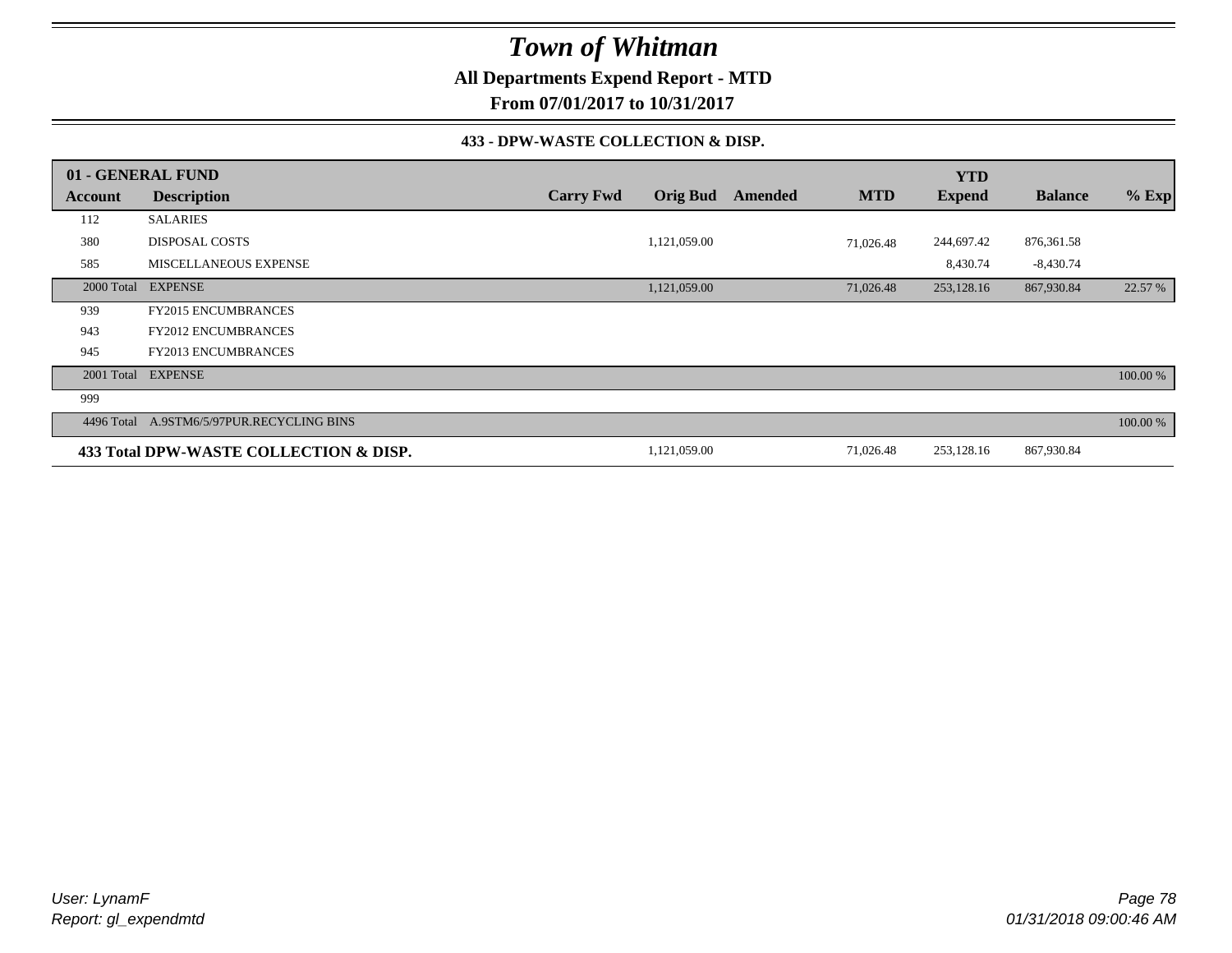### **All Departments Expend Report - MTD**

### **From 07/01/2017 to 10/31/2017**

#### **452 - WATER PURCHASE**

|         | 01 - GENERAL FUND               |                  |                 |         |            | <b>YTD</b>    |                |          |
|---------|---------------------------------|------------------|-----------------|---------|------------|---------------|----------------|----------|
| Account | <b>Description</b>              | <b>Carry Fwd</b> | <b>Orig Bud</b> | Amended | <b>MTD</b> | <b>Expend</b> | <b>Balance</b> | $%$ Exp  |
| 230     | <b>WATER PURCHASE</b>           |                  |                 |         |            |               |                |          |
| 585     | <b>MISCELLANEOUS EXPENSE</b>    |                  |                 |         |            |               |                |          |
|         | 2000 Total EXPENSE              |                  |                 |         |            |               |                | 100.00 % |
| 940     | <b>FY2016 ENCUMBRANCES</b>      |                  |                 |         |            |               |                |          |
| 949     | <b>FY2014 ENCUMBRANCES</b>      |                  |                 |         |            |               |                |          |
|         | 2001 Total EXPENSE              |                  |                 |         |            |               |                | 100.00 % |
|         | <b>452 Total WATER PURCHASE</b> |                  |                 |         |            |               |                |          |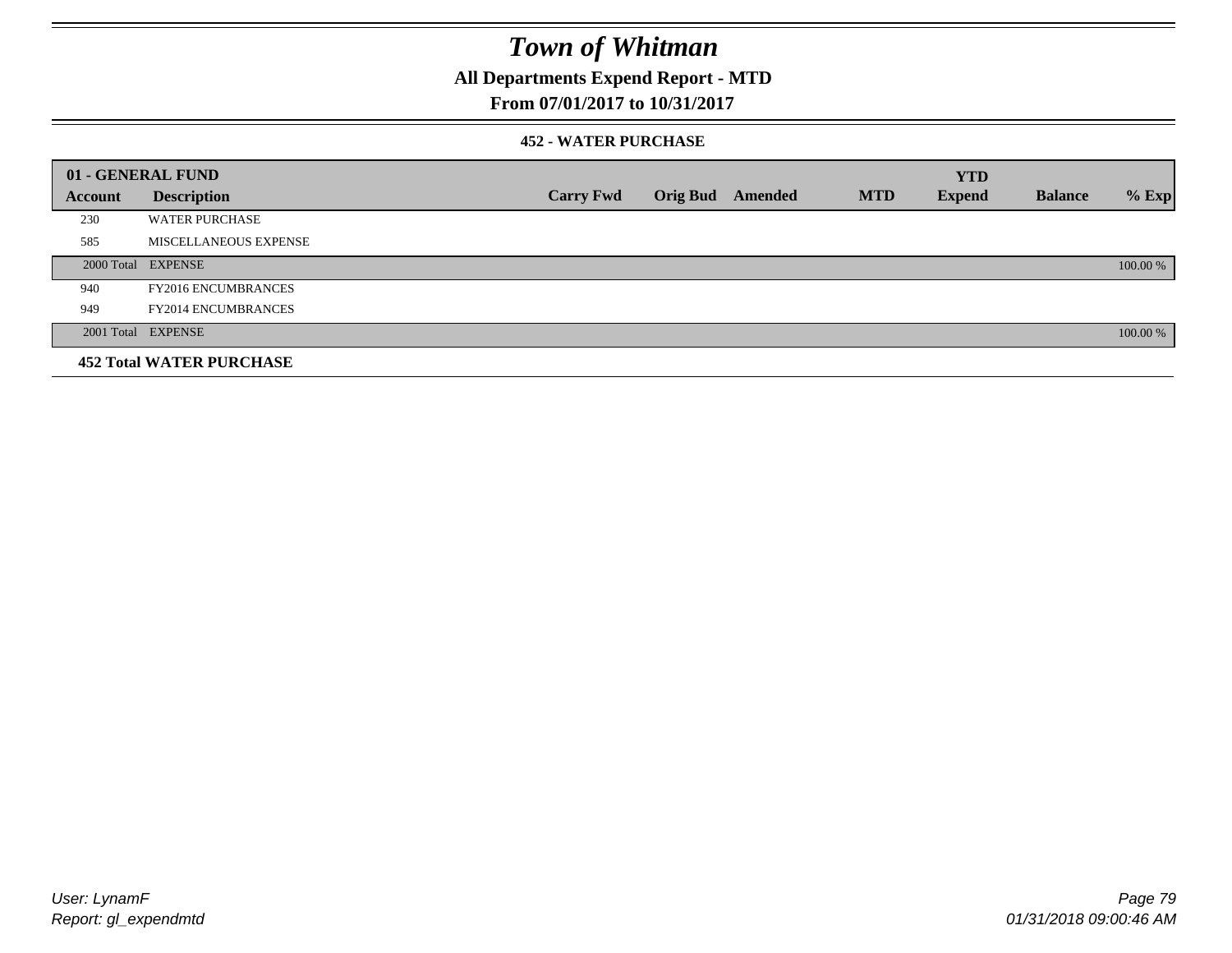**All Departments Expend Report - MTD**

**From 07/01/2017 to 10/31/2017**

#### **492 - CARE OF SOLDIERS GRAVES**

|                | 01 - GENERAL FUND                    |                  |          |         |            |               |                |          |
|----------------|--------------------------------------|------------------|----------|---------|------------|---------------|----------------|----------|
| <b>Account</b> | <b>Description</b>                   | <b>Carry Fwd</b> | Orig Bud | Amended | <b>MTD</b> | <b>Expend</b> | <b>Balance</b> | $%$ Exp  |
| 240            | <b>BUILDING &amp; GROUNDS MAINT.</b> |                  | 1,500.00 |         |            | 1,500.00      |                |          |
|                | 2000 Total EXPENSE                   |                  | 1,500.00 |         |            | 1,500.00      |                | 100.00 % |
|                | 492 Total CARE OF SOLDIERS GRAVES    |                  | 1,500.00 |         |            | 1,500.00      |                |          |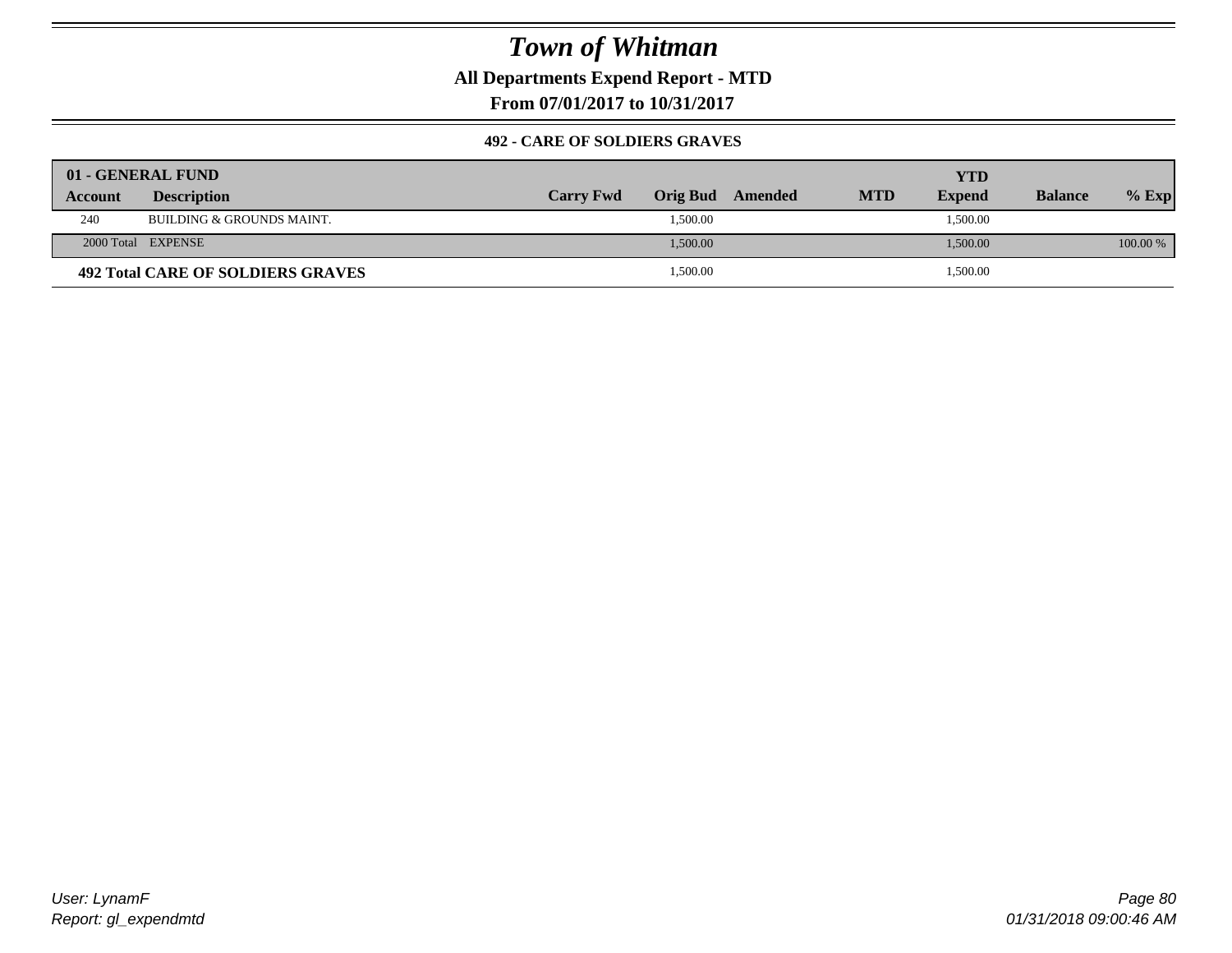### **All Departments Expend Report - MTD**

**From 07/01/2017 to 10/31/2017**

#### **510 - BOARD OF HEALTH**

|                | 01 - GENERAL FUND            |                  |                                       | <b>YTD</b>    |                |             |
|----------------|------------------------------|------------------|---------------------------------------|---------------|----------------|-------------|
| <b>Account</b> | <b>Description</b>           | <b>Carry Fwd</b> | <b>MTD</b><br><b>Orig Bud</b> Amended | <b>Expend</b> | <b>Balance</b> | $%$ Exp     |
| 110            | SALARIES-BOARD MEMBERS       |                  |                                       |               |                |             |
|                | 1001 Total SALARIES          |                  |                                       |               |                | 100.00 %    |
| 120            | SALARIES-PART TIME           | 39,343.00        | 4,105.86                              | 12,890.48     | 26,452.52      |             |
|                | 1002 Total SALARIES          | 39,343.00        | 4,105.86                              | 12,890.48     | 26,452.52      | 32.76 %     |
| 121            | <b>CLERICAL I</b>            | 24,867.00        | 2,391.00                              | 8,129.40      | 16,737.60      |             |
|                | 1003 Total SALARIES          | 24,867.00        | 2,391.00                              | 8,129.40      | 16,737.60      | 32.69 %     |
| 123            | RECORDING SECRETARY          | 3,501.00         | 362.46                                | 1,055.03      | 2,445.97       |             |
|                | 1004 Total SALARIES          | 3,501.00         | 362.46                                | 1,055.03      | 2,445.97       | 30.13 %     |
| 133            | <b>ASSISTANT</b>             | 1,800.00         | 26.00                                 | 195.00        | 1,605.00       |             |
|                | 1005 Total SALARIES          | 1,800.00         | 26.00                                 | 195.00        | 1,605.00       | 10.83 %     |
| 126            | <b>CLERICAL II</b>           | 1,366.00         | 346.70                                | 693.41        | 672.59         |             |
|                | 1006 Total SALARIES          | 1,366.00         | 346.70                                | 693.41        | 672.59         | 50.76 %     |
| 482            | RESERVE FUND TRANS.-SALARIES |                  |                                       |               |                |             |
| 483            | RESERVE FUND TRANS.-VACATION |                  |                                       |               |                |             |
|                | 1019 Total SALARIES          |                  |                                       |               |                | $100.00~\%$ |
| 150            | <b>ANIMAL INSPECTOR</b>      | 804.00           | 150.00                                | 210.00        | 594.00         |             |
| 151            | <b>BURIAL DEAD ANIMALS</b>   |                  |                                       |               |                |             |
| 315            | <b>BURIAL AGENT</b>          | 275.00           |                                       |               | 275.00         |             |
| 316            | <b>LABORATORY FEES</b>       |                  |                                       |               |                |             |
| 340            | <b>TELEPHONE</b>             |                  |                                       |               |                |             |
| 343            | <b>CELL PHONES</b>           |                  |                                       |               |                |             |
| 420            | OFFICE SUPPLIES              |                  |                                       | 55.93         | $-55.93$       |             |
| 501            | <b>CLINIC EXPENSE</b>        |                  |                                       |               |                |             |
| 585            | MISCELLANEOUS EXPENSE        | 2,500.00         | 55.11                                 | 255.70        | 2,244.30       |             |
| 730            | <b>ASSOCIATION DUES</b>      |                  |                                       | 150.00        | $-150.00$      |             |
| 731            | <b>MEETINGS</b>              |                  |                                       |               |                |             |
| 737            | RABID ANIMAL EXPENSE         | 200.00           |                                       | 35.00         | 165.00         |             |
| 738            | HOUSEHOLD HAZARDOUS WASTE    | 3,000.00         |                                       |               | 3,000.00       |             |
|                | 2000 Total EXPENSE           | 6,779.00         | 205.11                                | 706.63        | 6,072.37       | 10.42 %     |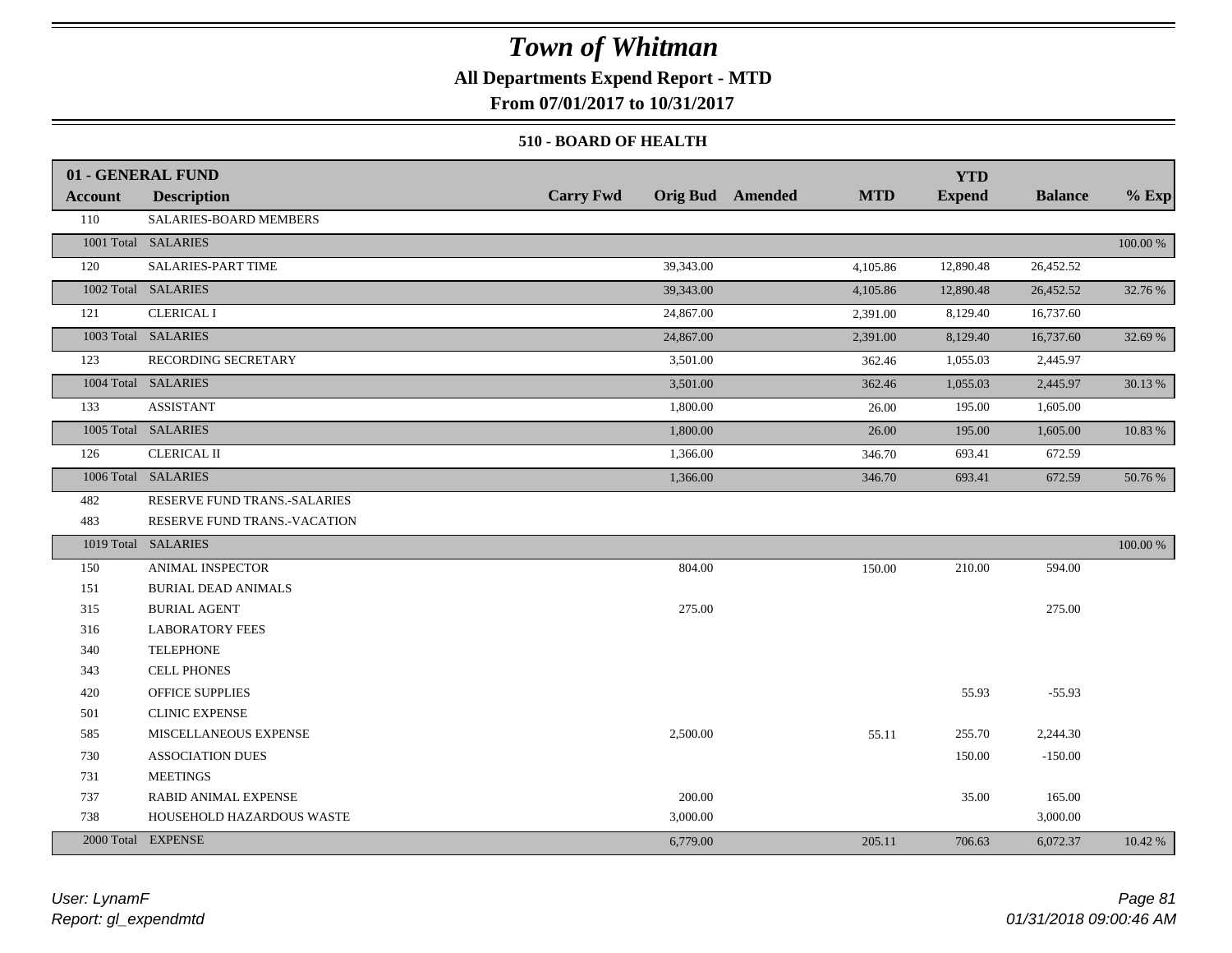### **All Departments Expend Report - MTD**

**From 07/01/2017 to 10/31/2017**

#### **510 - BOARD OF HEALTH**

|            | 01 - GENERAL FUND                           |                  |                 |         |            | <b>YTD</b>    |                |           |
|------------|---------------------------------------------|------------------|-----------------|---------|------------|---------------|----------------|-----------|
| Account    | <b>Description</b>                          | <b>Carry Fwd</b> | <b>Orig Bud</b> | Amended | <b>MTD</b> | <b>Expend</b> | <b>Balance</b> | $%$ Exp   |
| 710        | IN STATE TRAVEL                             |                  | 1,443.00        |         | 74.63      | 112.88        | 1,330.12       |           |
|            | 2001 Total EXPENSE                          |                  | 1,443.00        |         | 74.63      | 112.88        | 1,330.12       | 7.82 %    |
| 940        | FY2016 ENCUMBRANCES                         |                  |                 |         |            |               |                |           |
|            | 2002 Total EXPENSE                          |                  |                 |         |            |               |                | 100.00 %  |
| 999        |                                             |                  |                 |         |            |               |                |           |
| 4448 Total | A5 ATM 5/15 HAZARDOUS WSTE.DAY              |                  |                 |         |            |               |                | 100.00 %  |
| 999        |                                             | 2,648.96         |                 |         | 536.42     | 536.42        | 2,112.54       |           |
|            | 4451 Total A.6 ATM 5/16 HAZ.WASTE.DAY       | 2,648.96         |                 |         | 536.42     | 536.42        | 2,112.54       | 20.25 %   |
| 999        |                                             |                  |                 |         |            |               |                |           |
|            | 4456 Total A.27ATM5/14 HAZ.WASTE DAY        |                  |                 |         |            |               |                | 100.00 %  |
| 999        |                                             |                  |                 |         |            |               |                |           |
| 4459 Total | A.8STM5/17 PUR.W.H.R.SCHL LUNCH VAN         |                  |                 |         |            |               |                | 100.00 %  |
| 999        |                                             |                  | 1,500.00        |         |            |               | 1,500.00       |           |
|            | 4543 Total A.14 ATM5/17 B.O.H.SITE TRAINING |                  | 1,500.00        |         |            |               | 1,500.00       | $0.00 \%$ |
|            | <b>510 Total BOARD OF HEALTH</b>            | 2,648.96         | 80,599.00       |         | 8,048.18   | 24,319.25     | 58,928.71      |           |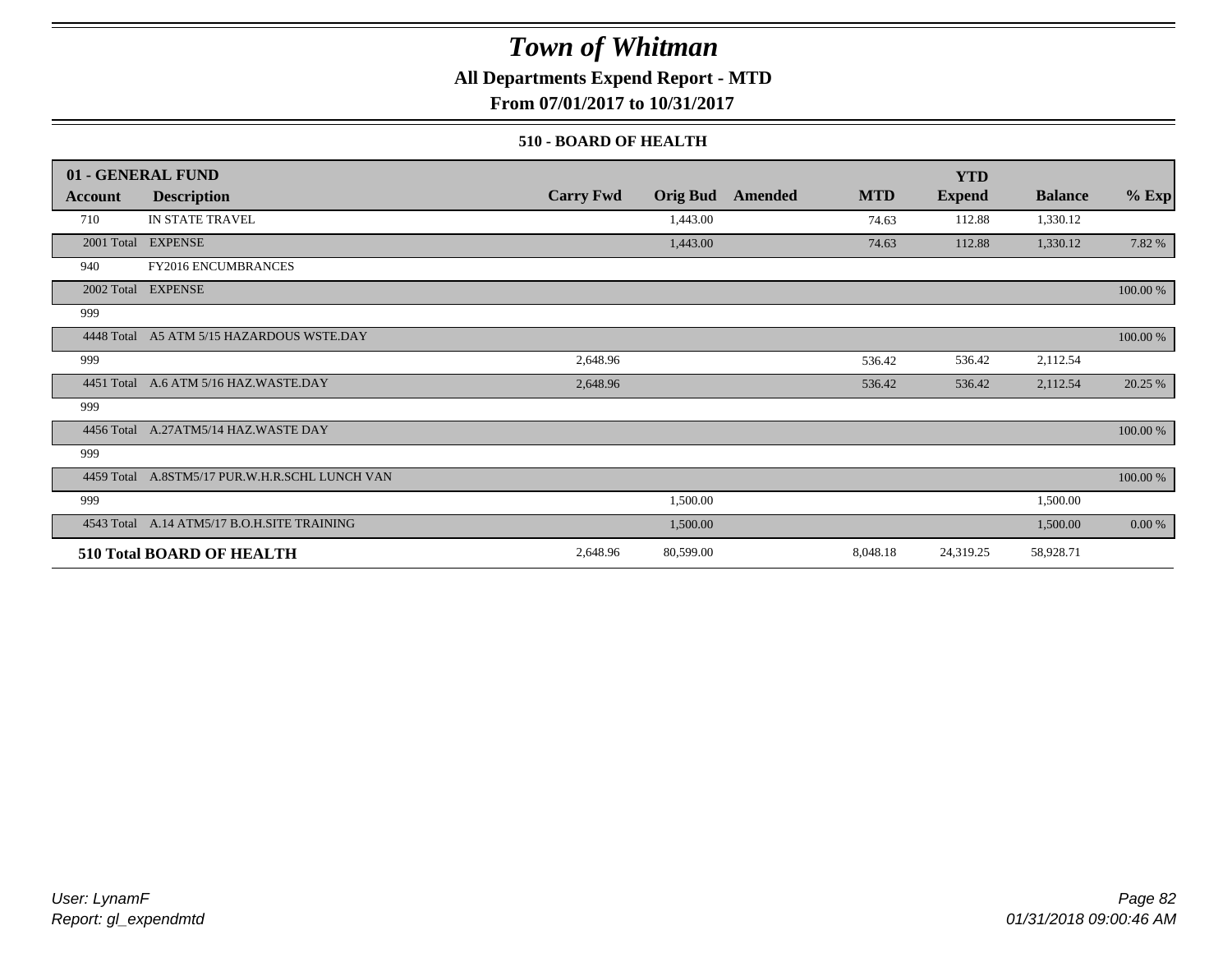**All Departments Expend Report - MTD**

**From 07/01/2017 to 10/31/2017**

#### **519 - BOH-SEWER HOOK-UP INSPECTORS**

|         | 01 - GENERAL FUND                      |                  |                  |            | YTD           |                |          |
|---------|----------------------------------------|------------------|------------------|------------|---------------|----------------|----------|
| Account | <b>Description</b>                     | <b>Carry Fwd</b> | Orig Bud Amended | <b>MTD</b> | <b>Expend</b> | <b>Balance</b> | $%$ Exp  |
| 120     | SALARIES-PART TIME                     |                  |                  |            |               |                |          |
|         | 1000 Total SALARIES                    |                  |                  |            |               |                | 100.00 % |
|         | 519 Total BOH-SEWER HOOK-UP INSPECTORS |                  |                  |            |               |                |          |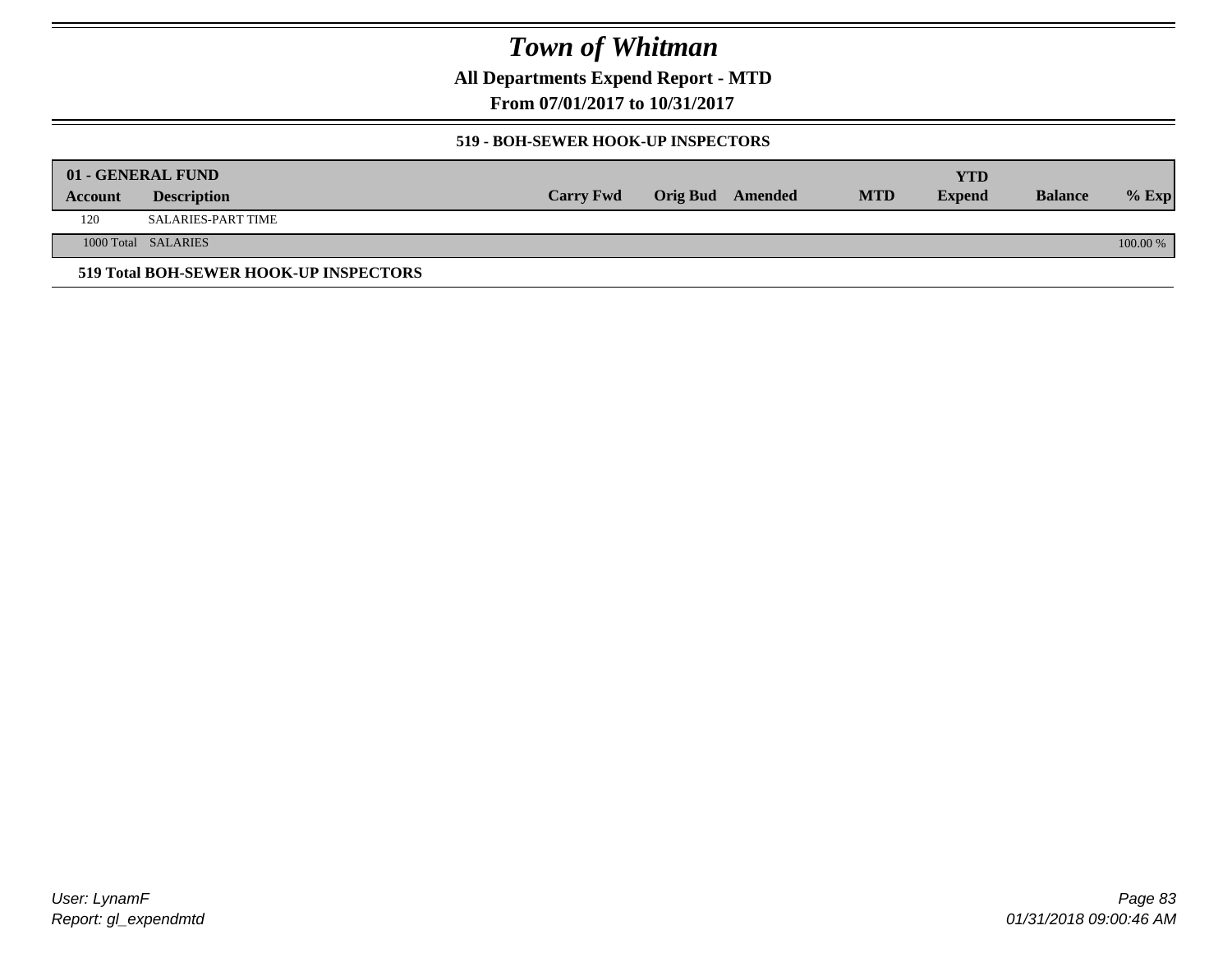## **All Departments Expend Report - MTD**

**From 07/01/2017 to 10/31/2017**

#### **522 - VISITING NURSE**

|         | 01 - GENERAL FUND          |                  |                 |         |            | <b>YTD</b>    |                |          |
|---------|----------------------------|------------------|-----------------|---------|------------|---------------|----------------|----------|
| Account | <b>Description</b>         | <b>Carry Fwd</b> | <b>Orig Bud</b> | Amended | <b>MTD</b> | <b>Expend</b> | <b>Balance</b> | $%$ Exp  |
| 300     | MEDICAL & DENTAL EXPENSE   |                  | 18,025.00       |         | 821.42     | 2.464.26      | 15,560.74      |          |
|         | 2000 Total EXPENSE         |                  | 18,025,00       |         | 821.42     | 2.464.26      | 15,560.74      | 13.67 %  |
| 946     | <b>FY2010 ENCUMBRANCES</b> |                  |                 |         |            |               |                |          |
|         | 2001 Total EXPENSE         |                  |                 |         |            |               |                | 100.00 % |
|         | 522 Total VISITING NURSE   |                  | 18,025.00       |         | 821.42     | 2,464.26      | 15,560.74      |          |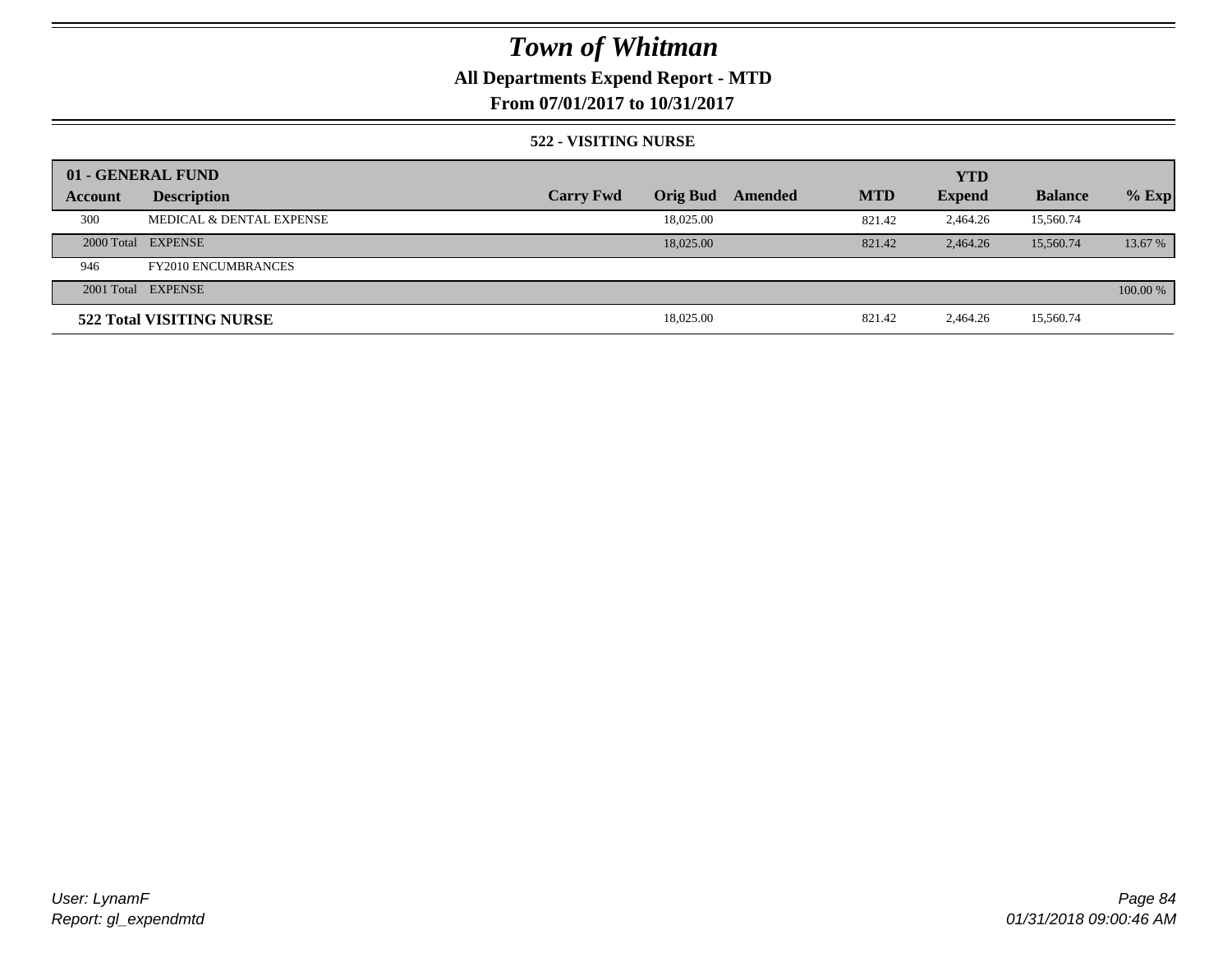## **All Departments Expend Report - MTD**

### **From 07/01/2017 to 10/31/2017**

#### **524 - DENTAL**

|         | 01 - GENERAL FUND       |                  |                  |            | <b>YTD</b>    |                |          |
|---------|-------------------------|------------------|------------------|------------|---------------|----------------|----------|
| Account | <b>Description</b>      | <b>Carry Fwd</b> | Orig Bud Amended | <b>MTD</b> | <b>Expend</b> | <b>Balance</b> | $%$ Exp  |
| 730     | <b>ASSOCIATION DUES</b> |                  |                  |            |               |                |          |
|         | 2000 Total EXPENSE      |                  |                  |            |               |                | 100.00 % |
|         | <b>524 Total DENTAL</b> |                  |                  |            |               |                |          |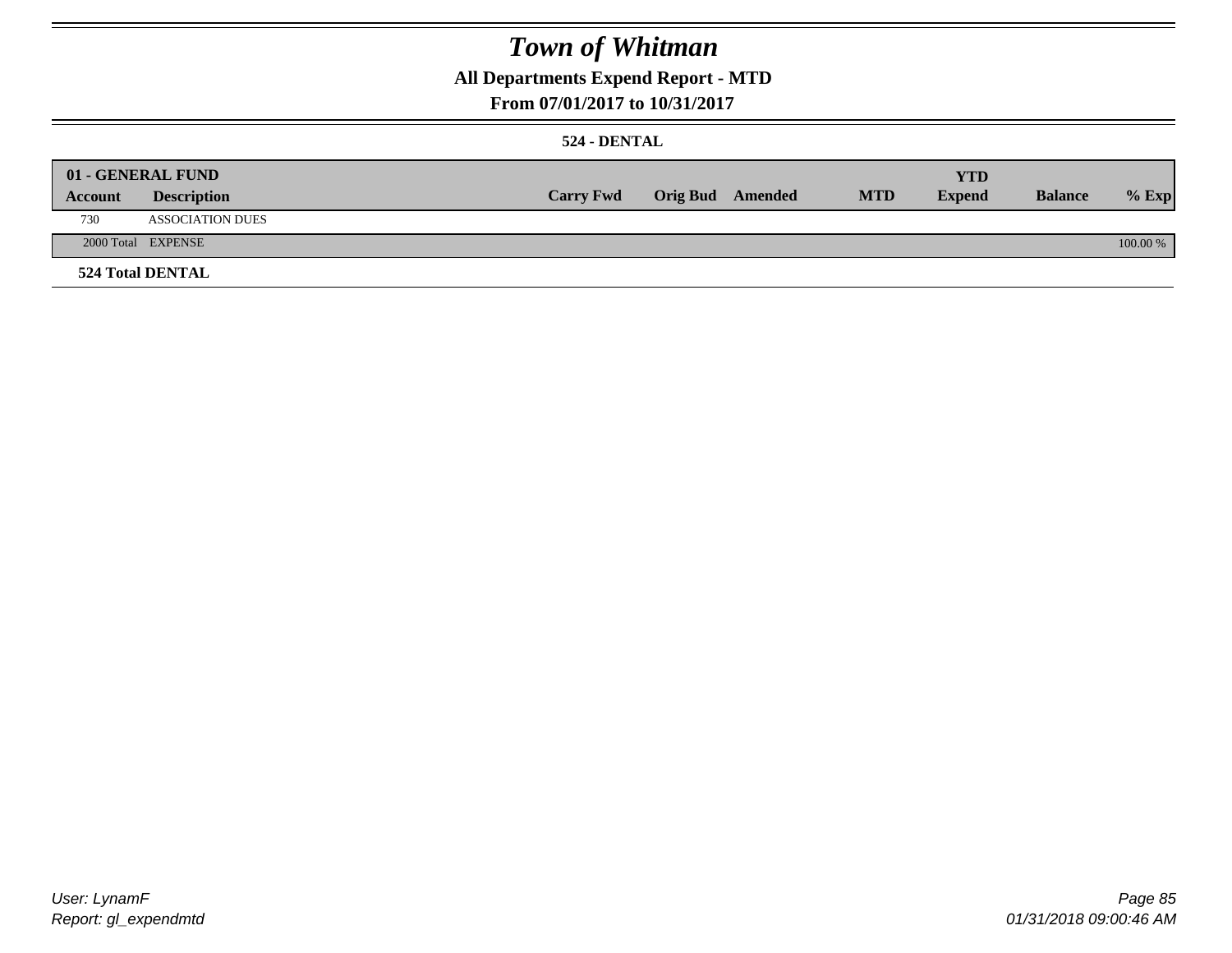### **All Departments Expend Report - MTD**

**From 07/01/2017 to 10/31/2017**

#### **541 - COUNCIL ON AGING**

|                | 01 - GENERAL FUND                        |                                     |                       | <b>YTD</b>    |                |          |
|----------------|------------------------------------------|-------------------------------------|-----------------------|---------------|----------------|----------|
| <b>Account</b> | <b>Description</b>                       | <b>Carry Fwd</b><br><b>Orig Bud</b> | Amended<br><b>MTD</b> | <b>Expend</b> | <b>Balance</b> | $%$ Exp  |
| 111            | SALARIES-ADMINSTRATIVE                   | 66,127.00                           | 6,358.35              | 21,618.39     | 44,508.61      |          |
| 138            | <b>SICK LEAVE BUY-BACK</b>               |                                     |                       |               |                |          |
| 146            | SALARIES-LONGEVITY                       |                                     |                       |               |                |          |
|                | 1000 Total SALARIES                      | 66,127.00                           | 6,358.35              | 21,618.39     | 44,508.61      | 32.69 %  |
| 121            | <b>CLERICAL I</b>                        | 41,001.00                           | 3,942.40              | 13,361.52     | 27,639.48      |          |
|                | 1001 Total SALARIES                      | 41,001.00                           | 3,942.40              | 13,361.52     | 27,639.48      | 32.58 %  |
| 117            | <b>CUSTODIAL</b>                         |                                     |                       |               |                |          |
|                | 1002 Total SALARIES                      |                                     |                       |               |                | 100.00 % |
| 157            | <b>BUS DRIVER</b>                        | 35,051.00                           | 2,788.83              | 9,480.27      | 25,570.73      |          |
|                | 1003 Total SALARIES                      | 35,051.00                           | 2,788.83              | 9,480.27      | 25,570.73      | 27.04 %  |
| 129            | ADDITIONAL CLERICAL                      | 32,979.00                           | 3,171.00              | 10,781.40     | 22,197.60      |          |
|                | 1004 Total SALARIES                      | 32,979.00                           | 3,171.00              | 10,781.40     | 22,197.60      | 32.69 %  |
| 131            | <b>SOCIAL WORKER</b>                     | 32,466.00                           | 3,121.65              | 10,613.61     | 21,852.39      |          |
|                | 1005 Total SALARIES                      | 32,466.00                           | 3,121.65              | 10,613.61     | 21,852.39      | 32.69 %  |
| 210            | <b>ELECTRICITY</b>                       |                                     | 217.96                | 1,087.81      | $-1,087.81$    |          |
| 212            | <b>GAS (NATURAL)</b>                     |                                     | 35.98                 | 122.93        | $-122.93$      |          |
| 242            | <b>VEHICLE MAINTENANCE</b>               |                                     |                       |               |                |          |
| 340            | <b>TELEPHONE</b>                         |                                     |                       |               |                |          |
| 343            | <b>CELL PHONES</b>                       |                                     | 83.13                 | 332.52        | $-332.52$      |          |
| 420            | <b>OFFICE SUPPLIES</b>                   |                                     | 770.77                | 770.77        | $-770.77$      |          |
| 481            | <b>GASOLINE</b>                          |                                     |                       |               |                |          |
| 585            | MISCELLANEOUS EXPENSE                    | 15,157.00                           | 51.35                 | 124.15        | 15,032.85      |          |
| 430            | <b>BUILDING MAINTENANCE &amp; REPAIR</b> |                                     | 1,361.58              | 1,383.76      | $-1,383.76$    |          |
| 710            | IN STATE TRAVEL                          |                                     |                       |               |                |          |
| 730            | <b>ASSOCIATION DUES</b>                  |                                     |                       |               |                |          |
| 731            | <b>MEETINGS</b>                          |                                     |                       |               |                |          |
| 870            | OFFICE EQUIPMENT                         |                                     |                       |               |                |          |
|                | 2000 Total EXPENSE                       | 15,157.00                           | 2,520.77              | 3,821.94      | 11,335.06      | 25.21 %  |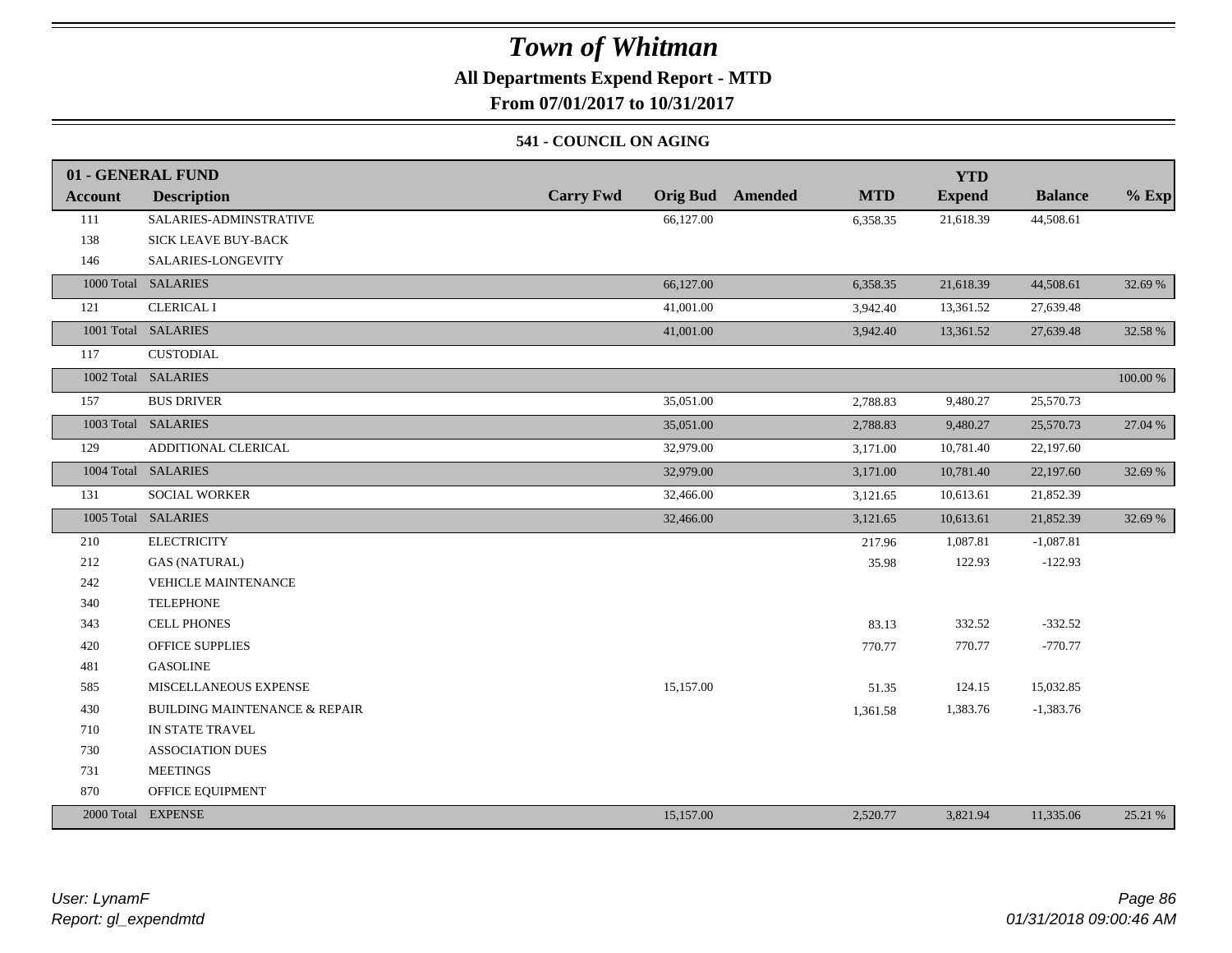### **All Departments Expend Report - MTD**

### **From 07/01/2017 to 10/31/2017**

#### **541 - COUNCIL ON AGING**

|         | 01 - GENERAL FUND                                  |                  |                 |         |            | <b>YTD</b>    |                |          |
|---------|----------------------------------------------------|------------------|-----------------|---------|------------|---------------|----------------|----------|
| Account | <b>Description</b>                                 | <b>Carry Fwd</b> | <b>Orig Bud</b> | Amended | <b>MTD</b> | <b>Expend</b> | <b>Balance</b> | $%$ Exp  |
| 940     | FY2016 ENCUMBRANCES                                |                  |                 |         |            |               |                |          |
| 941     | FY 2017 ENCUMBRANCES                               |                  |                 |         |            |               |                |          |
| 943     | FY2012 ENCUMBRANCES                                |                  |                 |         |            |               |                |          |
| 945     | FY2013 ENCUMBRANCES                                |                  |                 |         |            |               |                |          |
|         | 2002 Total EXPENSE                                 |                  |                 |         |            |               |                | 100.00 % |
| 999     |                                                    |                  |                 |         |            |               |                |          |
|         | 4492 Total A.6 STM 5/7/12 PUR.CHAIRS-SENIOR CTR.   |                  |                 |         |            |               |                | 100.00 % |
| 999     |                                                    |                  |                 |         |            |               |                |          |
|         | 4493 Total A19 ATM 5/12 C.O.A. BUILDING REPAIRS    |                  |                 |         |            |               |                | 100.00 % |
| 999     |                                                    | 3,061.00         |                 |         |            | 3,061.00      |                |          |
|         | 4494 Total A.5STM5/17TOWN SHR.WHL CHR.EQ.BUS       | 3,061.00         |                 |         |            | 3,061.00      |                | 100.00 % |
| 999     |                                                    |                  |                 |         |            |               |                |          |
|         | 4534 Total A.3 STM 11/13 CH90 REPAIR STS.& S/WALKS |                  |                 |         |            |               |                | 100.00 % |
| 999     |                                                    |                  |                 |         |            |               |                |          |
|         | 4557 Total A.17 ATM 5/13 REPAVE COA PARKING LOT    |                  |                 |         |            |               |                | 100.00 % |
| 999     |                                                    |                  |                 |         |            |               |                |          |
|         | 4563 Total A.27A ATM 5/16 AIR COND. SEN.CTR.       |                  |                 |         |            |               |                | 100.00 % |
|         | 541 Total COUNCIL ON AGING                         | 3,061.00         | 222,781.00      |         | 21,903.00  | 72,738.13     | 153,103.87     |          |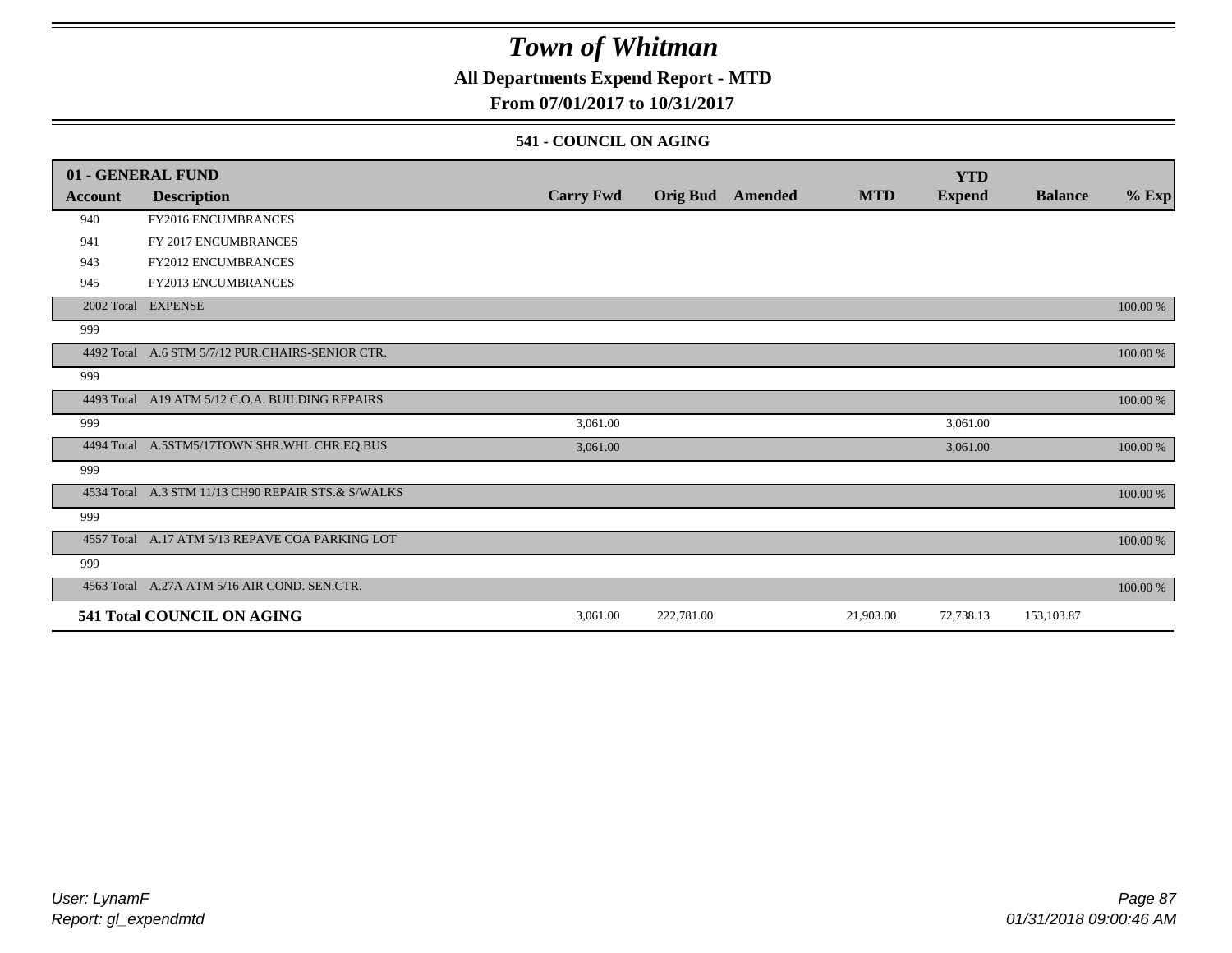**All Departments Expend Report - MTD**

**From 07/01/2017 to 10/31/2017**

#### **543 - VETERANS SERVICES**

|            | 01 - GENERAL FUND                  |                  |                 |         |            | <b>YTD</b>    |                |          |
|------------|------------------------------------|------------------|-----------------|---------|------------|---------------|----------------|----------|
| Account    | <b>Description</b>                 | <b>Carry Fwd</b> | <b>Orig Bud</b> | Amended | <b>MTD</b> | <b>Expend</b> | <b>Balance</b> | $%$ Exp  |
| 112        | <b>SALARIES</b>                    |                  |                 |         |            |               |                |          |
| 1000 Total | <b>SALARIES</b>                    |                  |                 |         |            |               |                | 100.00 % |
| 120        | <b>SALARIES-PART TIME</b>          |                  |                 |         |            |               |                |          |
| 1001 Total | <b>SALARIES</b>                    |                  |                 |         |            |               |                | 100.00 % |
| 330        | <b>DISTRICT SERVICES</b>           |                  | 45,100.00       |         | 6,323.84   | 6,344.01      | 38,755.99      |          |
| 340        | <b>TELEPHONE</b>                   |                  |                 |         |            |               |                |          |
| 343        | <b>CELL PHONES</b>                 |                  |                 |         | 50.99      | 203.96        | $-203.96$      |          |
| 420        | <b>OFFICE SUPPLIES</b>             |                  |                 |         |            |               |                |          |
| 585        | MISCELLANEOUS EXPENSE              |                  | 1,500.00        |         |            |               | 1,500.00       |          |
| 730        | <b>ASSOCIATION DUES</b>            |                  |                 |         |            |               |                |          |
| 731        | <b>MEETINGS</b>                    |                  |                 |         |            |               |                |          |
| 2000 Total | <b>EXPENSE</b>                     |                  | 46,600.00       |         | 6,374.83   | 6,547.97      | 40,052.03      | 14.05 %  |
| 710        | IN STATE TRAVEL                    |                  | 1,000.00        |         |            |               | 1,000.00       |          |
| 2001 Total | <b>EXPENSE</b>                     |                  | 1,000.00        |         |            |               | 1,000.00       | 0.00 %   |
| 999        |                                    |                  |                 |         |            |               |                |          |
| 4412 Total | <b>TRI-TOWN PARADE</b>             |                  |                 |         |            |               |                | 100.00 % |
|            | <b>543 Total VETERANS SERVICES</b> |                  | 47,600.00       |         | 6,374.83   | 6,547.97      | 41,052.03      |          |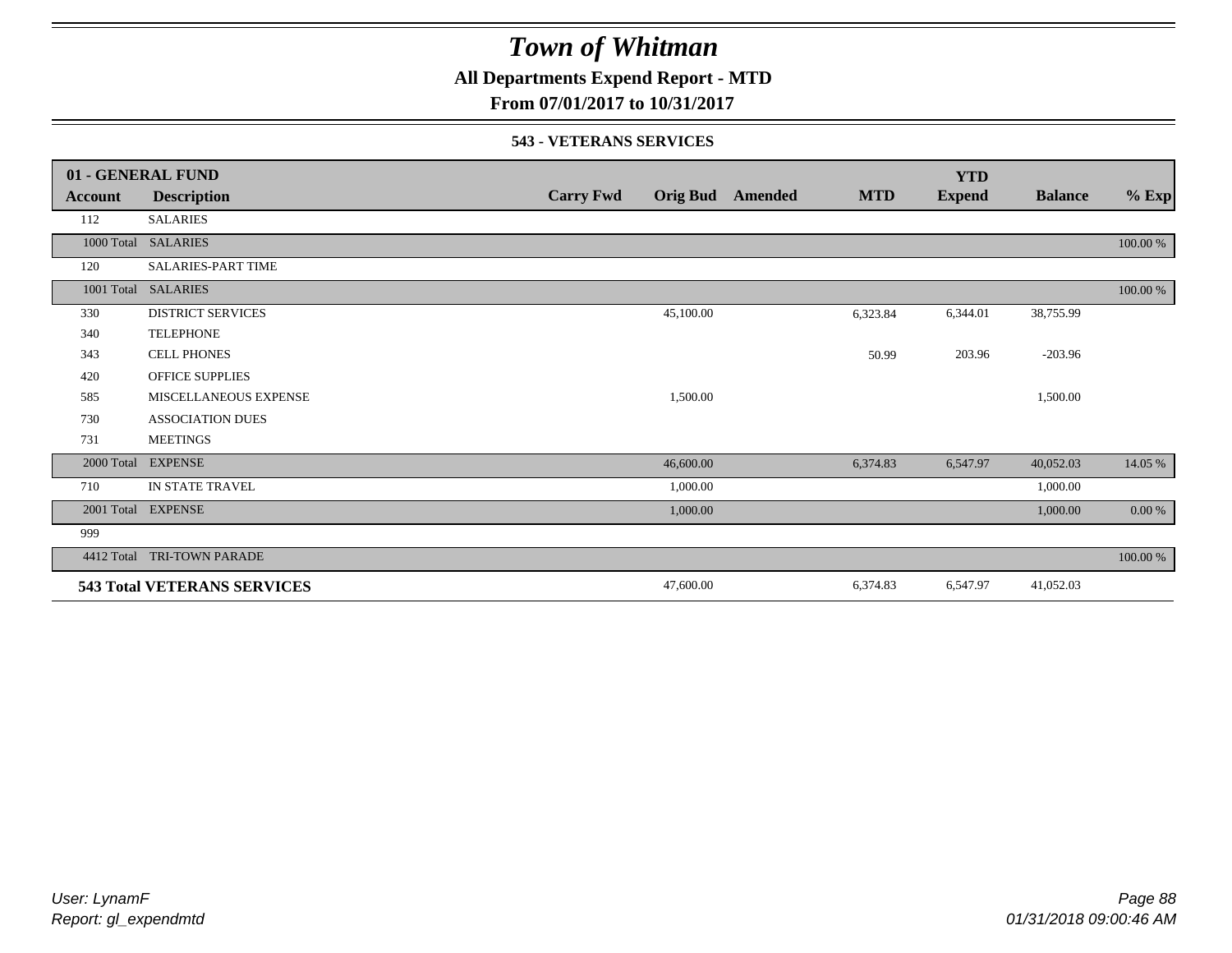### **All Departments Expend Report - MTD**

### **From 07/01/2017 to 10/31/2017**

#### **544 - VETERANS BENEFITS**

|         | 01 - GENERAL FUND                  |                  |                            |            | <b>YTD</b>    |                |         |
|---------|------------------------------------|------------------|----------------------------|------------|---------------|----------------|---------|
| Account | <b>Description</b>                 | <b>Carry Fwd</b> | <b>Orig Bud</b><br>Amended | <b>MTD</b> | <b>Expend</b> | <b>Balance</b> | $%$ Exp |
| 585     | <b>MISCELLANEOUS EXPENSE</b>       |                  |                            |            |               |                |         |
| 770     | <b>SUBSISTENCE</b>                 |                  | 200,000.00                 | 14,881.83  | 53,794.86     | 146,205.14     |         |
| 771     | <b>FOOD</b>                        |                  |                            |            |               |                |         |
| 772     | <b>FUEL</b>                        |                  |                            |            |               |                |         |
| 773     | <b>HOSPITAL</b>                    |                  |                            |            |               |                |         |
| 774     | <b>MEDICAL CARE</b>                |                  |                            |            |               |                |         |
| 775     | <b>MEDICAL SUPPLIES</b>            |                  |                            |            |               |                |         |
| 776     | <b>HOUSING</b>                     |                  |                            |            |               |                |         |
|         | 2000 Total EXPENSE                 |                  | 200,000.00                 | 14,881.83  | 53,794.86     | 146,205.14     | 26.89 % |
|         | <b>544 Total VETERANS BENEFITS</b> |                  | 200,000.00                 | 14,881.83  | 53,794.86     | 146,205.14     |         |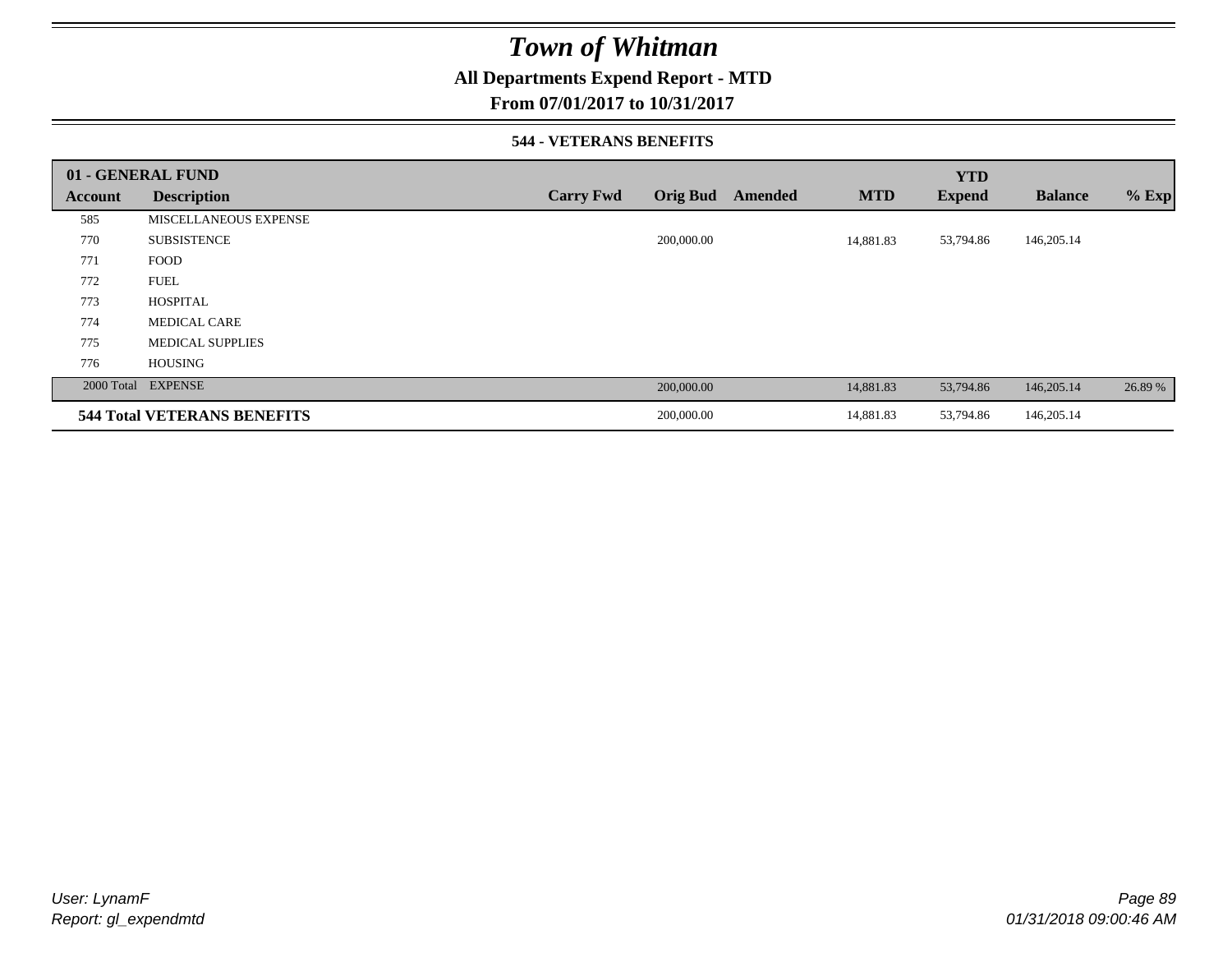## **All Departments Expend Report - MTD**

### **From 07/01/2017 to 10/31/2017**

#### **545 - DAV RENTAL**

|         | 01 - GENERAL FUND           |                  |                         |            | YTD           |                |            |
|---------|-----------------------------|------------------|-------------------------|------------|---------------|----------------|------------|
| Account | <b>Description</b>          | <b>Carry Fwd</b> | <b>Orig Bud</b> Amended | <b>MTD</b> | <b>Expend</b> | <b>Balance</b> | $%$ Exp    |
| 270     | <b>BUILDING RENTAL</b>      |                  |                         |            |               |                |            |
|         | 2000 Total EXPENSE          |                  |                         |            |               |                | $100.00\%$ |
|         | <b>545 Total DAV RENTAL</b> |                  |                         |            |               |                |            |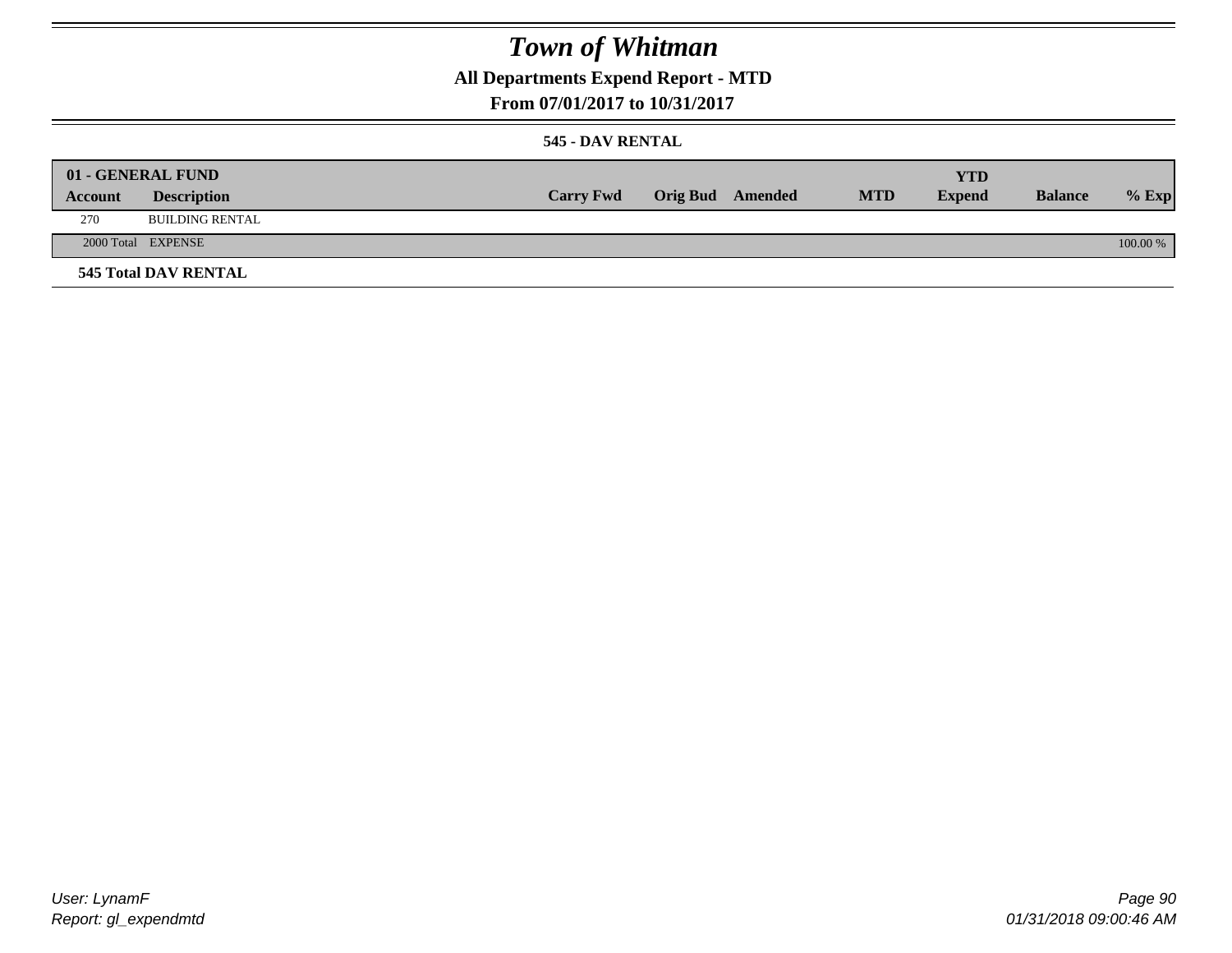**All Departments Expend Report - MTD**

**From 07/01/2017 to 10/31/2017**

#### **550 - MISC. HUMAN SERVICES**

|            | 01 - GENERAL FUND                             |                  |                 |         |            | <b>YTD</b>    |                |          |
|------------|-----------------------------------------------|------------------|-----------------|---------|------------|---------------|----------------|----------|
| Account    | <b>Description</b>                            | <b>Carry Fwd</b> | <b>Orig Bud</b> | Amended | <b>MTD</b> | <b>Expend</b> | <b>Balance</b> | $%$ Exp  |
| 939        | <b>FY2015 ENCUMBRANCES</b>                    |                  |                 |         |            |               |                |          |
| 943        | <b>FY2012 ENCUMBRANCES</b>                    |                  |                 |         |            |               |                |          |
| 945        | <b>FY2013 ENCUMBRANCES</b>                    |                  |                 |         |            |               |                |          |
| 999        |                                               |                  | 12,000.00       |         | 3,000.00   | 3,000.00      | 9,000.00       |          |
| 4414 Total | ART.2 ATM 5/12 WHITMAN COUNS.                 |                  | 12,000.00       |         | 3,000.00   | 3,000.00      | 9,000.00       | 25.00 %  |
| 999        |                                               |                  | 500.00          |         |            |               | 500.00         |          |
|            | 4416 Total A.2 ATM 5/12 PLYMOUTH CTY.EXT.     |                  | 500.00          |         |            |               | 500.00         | 0.00 %   |
| 999        |                                               |                  |                 |         |            |               |                |          |
|            | 4522 Total WINTER RAPID REC. PR.fy14-M.D.O.T. |                  |                 |         |            |               |                | 100.00 % |
|            | <b>550 Total MISC. HUMAN SERVICES</b>         |                  | 12,500.00       |         | 3,000.00   | 3,000.00      | 9,500.00       |          |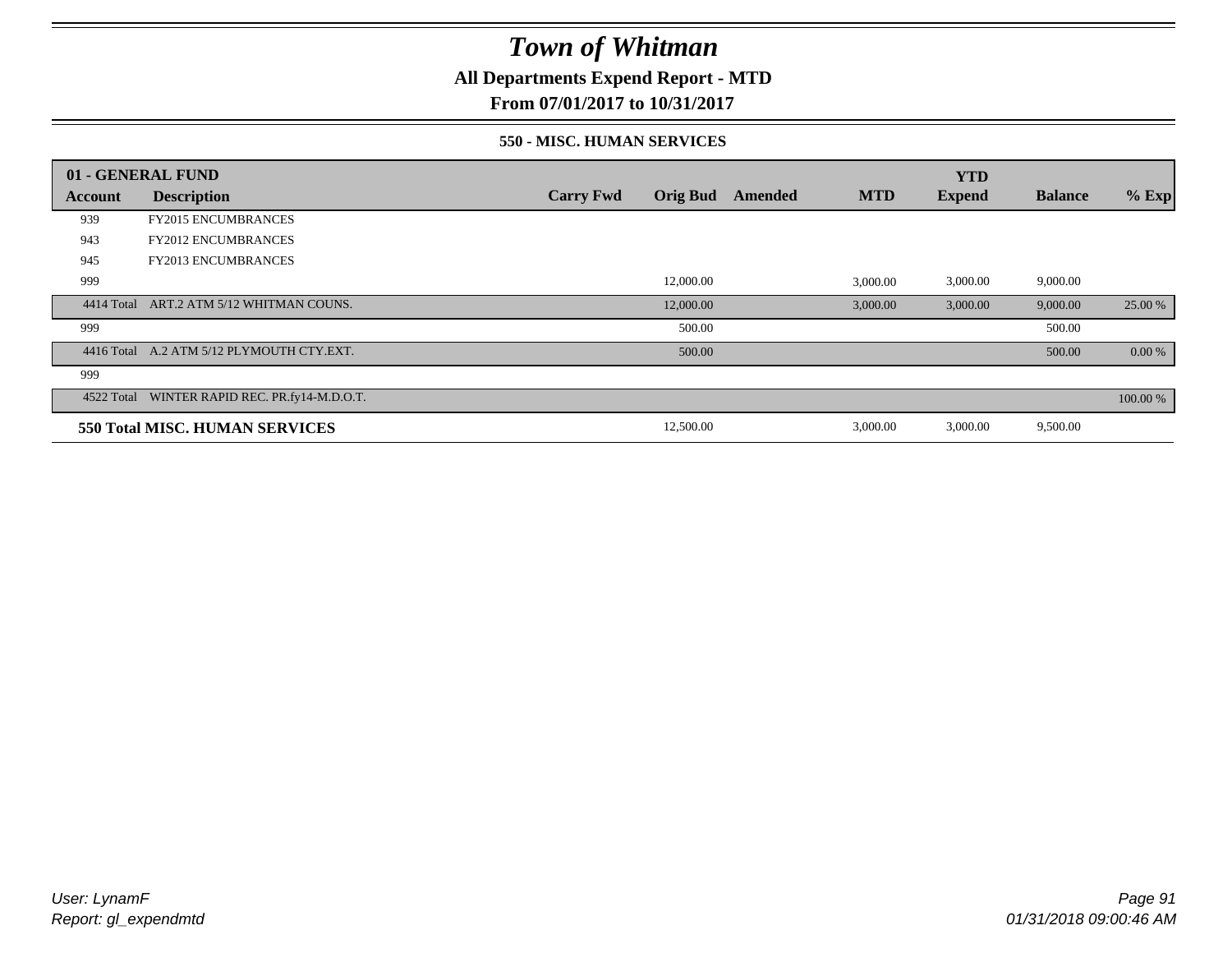## **All Departments Expend Report - MTD**

**From 07/01/2017 to 10/31/2017**

#### **610 - LIBRARY**

|                | 01 - GENERAL FUND                        |                  |                                       | <b>YTD</b>    |                |          |
|----------------|------------------------------------------|------------------|---------------------------------------|---------------|----------------|----------|
| <b>Account</b> | <b>Description</b>                       | <b>Carry Fwd</b> | <b>Orig Bud</b> Amended<br><b>MTD</b> | <b>Expend</b> | <b>Balance</b> | $%$ Exp  |
| 111            | SALARIES-ADMINSTRATIVE                   | 67,095.00        | 6,451.45                              | 21,934.93     | 45,160.07      |          |
| 138            | SICK LEAVE BUY-BACK                      |                  |                                       |               |                |          |
| 146            | SALARIES-LONGEVITY                       | 1,200.00         |                                       | 1,200.00      |                |          |
|                | 1000 Total SALARIES                      | 68,295.00        | 6,451.45                              | 23,134.93     | 45,160.07      | 33.87 %  |
| 153            | SALARY-REF.LIBRARIAN-P.T.                |                  |                                       |               |                |          |
|                | 1001 Total SALARIES                      |                  |                                       |               |                | 100.00 % |
| 154            | SALARY-ASSISTANT DIRECTOR                | 48,539.00        | 4,667.20                              | 15,868.48     | 32,670.52      |          |
|                | 1002 Total SALARIES                      | 48,539.00        | 4,667.20                              | 15,868.48     | 32,670.52      | 32.69 %  |
| 155            | SALARY-CIRCULATION SUPERVISOR            | 45,751.00        | 4,296.25                              | 14,607.25     | 31,143.75      |          |
|                | 1003 Total SALARIES                      | 45,751.00        | 4,296.25                              | 14,607.25     | 31,143.75      | 31.92 %  |
| 156            | SALARY-YOUTH SERV. LIBRARIAN             | 44,032.00        | 4,179.00                              | 14,162.40     | 29,869.60      |          |
|                | 1004 Total SALARIES                      | 44,032.00        | 4,179.00                              | 14,162.40     | 29,869.60      | 32.16%   |
| 159            | SALARY-LIBRARY TECHNICIANS-P.T.          | 71,975.00        | 7,476.54                              | 22,565.52     | 49,409.48      |          |
|                | 1005 Total SALARIES                      | 71,975.00        | 7,476.54                              | 22,565.52     | 49,409.48      | 31.35 %  |
| 117            | <b>CUSTODIAL</b>                         |                  |                                       |               |                |          |
|                | 1006 Total SALARIES                      |                  |                                       |               |                | 100.00 % |
| 220            | SENIOR LIBRARY TECHNICIAN                | 40,179.00        | 3,773.00                              | 12,828.20     | 27,350.80      |          |
|                | 1007 Total SALARIES                      | 40,179.00        | 3,773.00                              | 12,828.20     | 27,350.80      | 31.92 %  |
| 949            | FY2014 ENCUMBRANCES                      |                  |                                       |               |                |          |
|                | 1008 Total SALARIES                      |                  |                                       |               |                | 100.00 % |
| 210            | <b>ELECTRICITY</b>                       |                  |                                       |               |                |          |
| 212            | <b>GAS (NATURAL)</b>                     |                  |                                       |               |                |          |
| 244            | OFFICE EQUIPMENT MAINTENANCE             |                  |                                       | 1,790.64      | $-1,790.64$    |          |
| 311            | <b>COMPUTER SERVICES</b>                 |                  |                                       |               |                |          |
| 340            | <b>TELEPHONE</b>                         |                  |                                       |               |                |          |
| 589            | CATALOGING                               |                  |                                       |               |                |          |
| 420            | <b>OFFICE SUPPLIES</b>                   |                  | 796.34                                | 2,533.89      | $-2,533.89$    |          |
| 430            | <b>BUILDING MAINTENANCE &amp; REPAIR</b> |                  |                                       |               |                |          |
| 585            | MISCELLANEOUS EXPENSE                    | 44,094.00        |                                       | 20.72<br>5.18 | 44,073.28      |          |

*Report: gl\_expendmtd User: LynamF*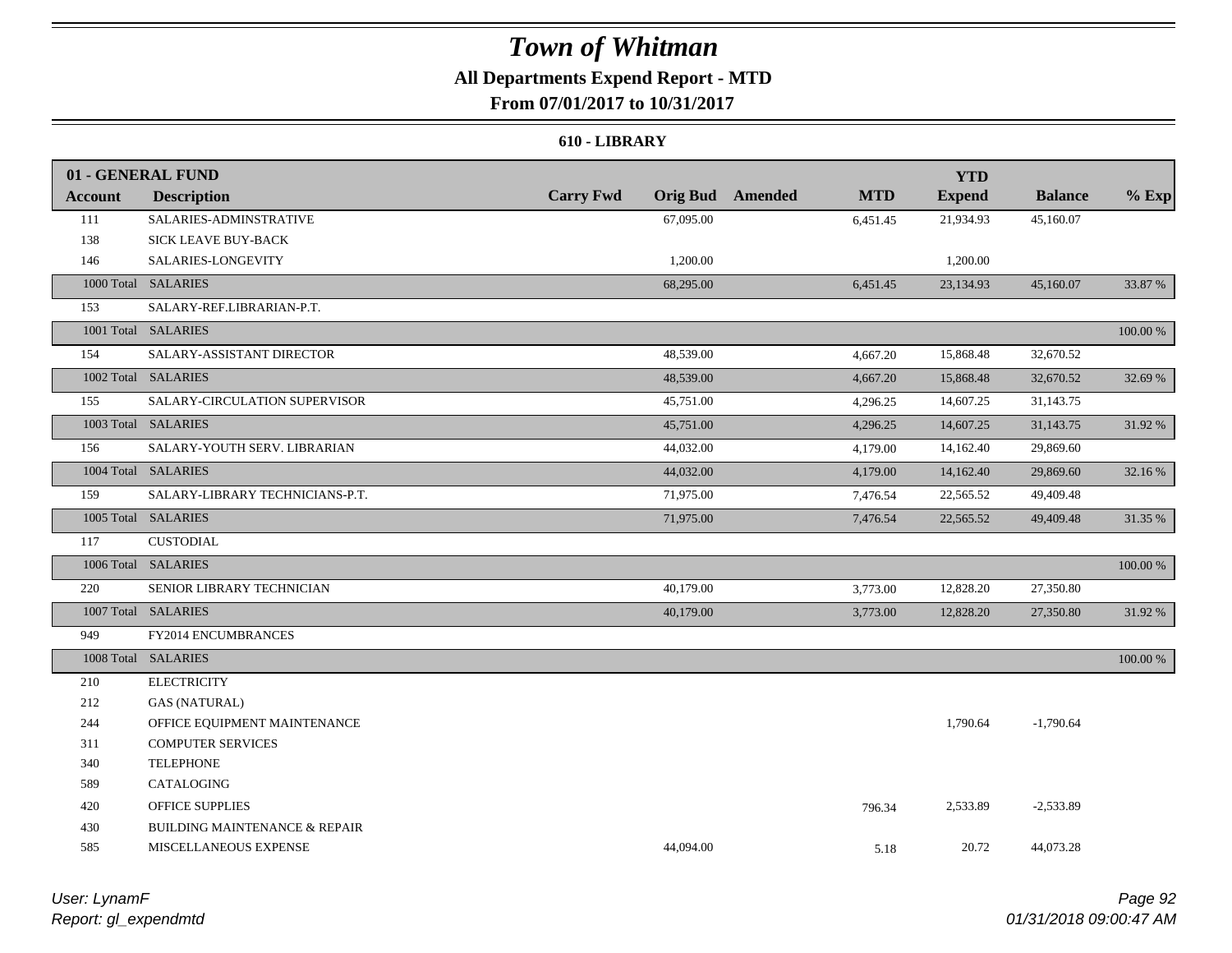## **All Departments Expend Report - MTD**

### **From 07/01/2017 to 10/31/2017**

#### **610 - LIBRARY**

|                | 01 - GENERAL FUND                               |                  |           |                         |            | <b>YTD</b>    |                |          |
|----------------|-------------------------------------------------|------------------|-----------|-------------------------|------------|---------------|----------------|----------|
| <b>Account</b> | <b>Description</b>                              | <b>Carry Fwd</b> |           | <b>Orig Bud</b> Amended | <b>MTD</b> | <b>Expend</b> | <b>Balance</b> | $%$ Exp  |
| 587            | <b>BOOKS</b>                                    |                  |           |                         | 5,050.34   | 21,605.10     | $-21,605.10$   |          |
| 588            | PERIODICALS                                     |                  |           |                         | 4,063.05   | 4,063.05      | $-4,063.05$    |          |
| 939            | <b>FY2015 ENCUMBRANCES</b>                      |                  |           |                         |            |               |                |          |
| 710            | IN STATE TRAVEL                                 |                  |           |                         |            |               |                |          |
| 730            | <b>ASSOCIATION DUES</b>                         |                  |           |                         |            |               |                |          |
| 731            | <b>MEETINGS</b>                                 |                  |           |                         |            |               |                |          |
|                | 2000 Total EXPENSE                              |                  | 44,094.00 |                         | 9,914.91   | 30,013.40     | 14,080.60      | 68.06%   |
| 210            | <b>ELECTRICITY</b>                              |                  | 23,692.00 |                         | 859.97     | 4,405.27      | 19,286.73      |          |
| 212            | <b>GAS (NATURAL)</b>                            |                  |           |                         | 38.36      | 121.80        | $-121.80$      |          |
| 213            | MAINTENANCE CONTRACTS                           |                  |           |                         |            |               |                |          |
| 240            | BUILDING & GROUNDS MAINT.                       |                  |           |                         | 2,639.04   | 3,947.99      | $-3,947.99$    |          |
|                | 2001 Total EXPENSE                              |                  | 23,692.00 |                         | 3,537.37   | 8,475.06      | 15,216.94      | 35.77 %  |
| 940            | FY2016 ENCUMBRANCES                             |                  |           |                         |            |               |                |          |
| 946            | FY2010 ENCUMBRANCES                             |                  |           |                         |            |               |                |          |
|                | 2002 Total EXPENSE                              |                  |           |                         |            |               |                | 100.00 % |
| 940            | FY2016 ENCUMBRANCES                             |                  |           |                         |            |               |                |          |
|                | 2003 Total EXPENSE                              |                  |           |                         |            |               |                | 100.00 % |
| 215            | <b>OCLN MEMBERSHIP</b>                          |                  | 22,053.00 |                         |            | 22,052.59     | 0.41           |          |
| 943            | <b>FY2012 ENCUMBRANCES</b>                      |                  |           |                         |            |               |                |          |
|                | 2004 Total EXPENSE                              |                  | 22,053.00 |                         |            | 22,052.59     | 0.41           | 99.99 %  |
| 949            | FY2014 ENCUMBRANCES                             |                  |           |                         |            |               |                |          |
| 943            | FY2012 ENCUMBRANCES                             |                  |           |                         |            |               |                |          |
| 945            | FY2013 ENCUMBRANCES                             |                  |           |                         |            |               |                |          |
|                | 2009 Total EXPENSE                              |                  |           |                         |            |               |                | 100.00 % |
| 999            |                                                 |                  |           |                         |            |               |                |          |
|                | 4490 Total A19 ATM 5/12 REPAIR&PAINT LIBRARY    |                  |           |                         |            |               |                | 100.00 % |
| 999            |                                                 |                  |           |                         |            |               |                |          |
|                | 4501 Total A.17 ATM 5/13 PAINT & REPAIR LIBRARY |                  |           |                         |            |               |                | 100.00 % |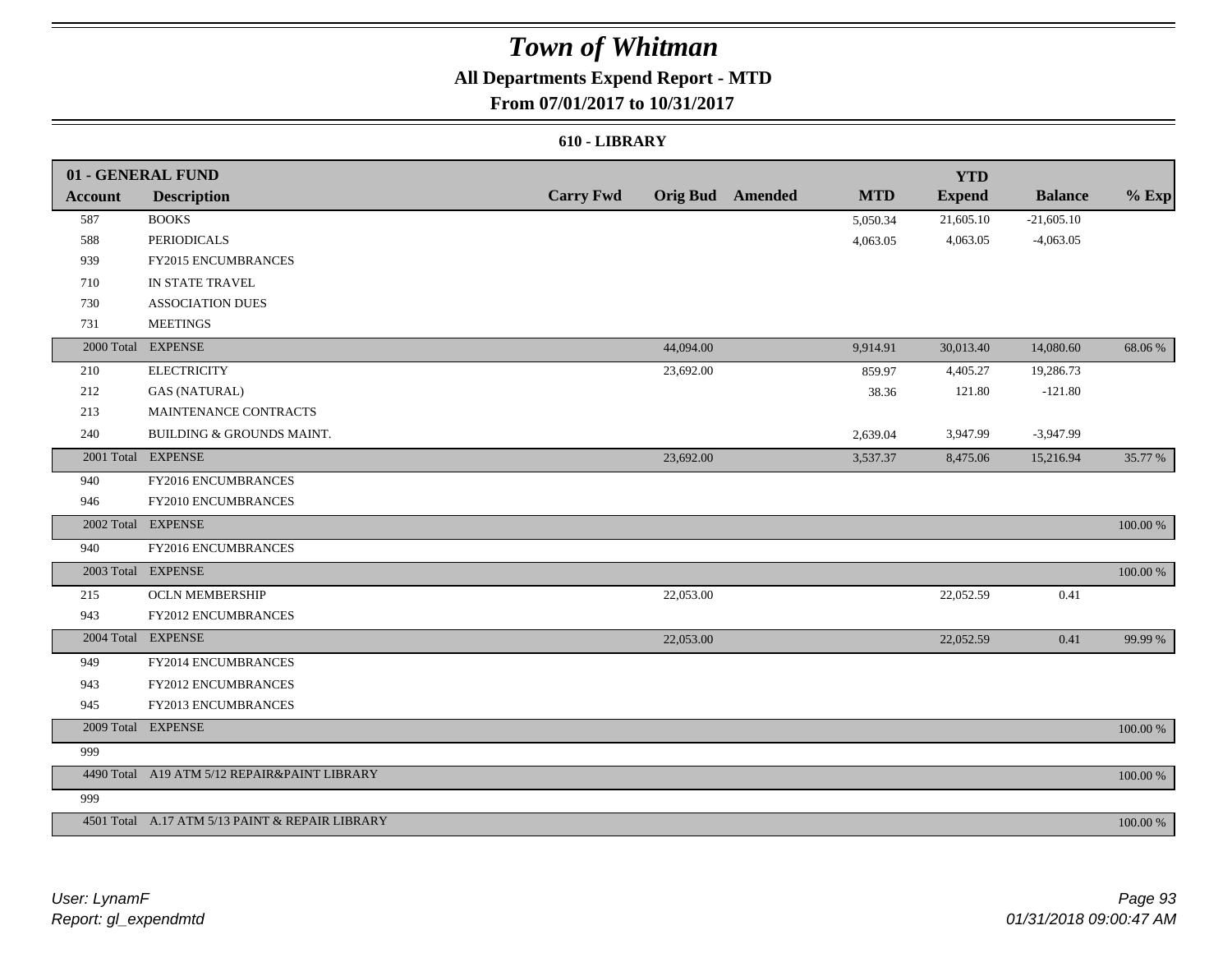## **All Departments Expend Report - MTD**

### **From 07/01/2017 to 10/31/2017**

#### **610 - LIBRARY**

|         | 01 - GENERAL FUND                            |                  |            |                  |            | <b>YTD</b>    |                |          |
|---------|----------------------------------------------|------------------|------------|------------------|------------|---------------|----------------|----------|
| Account | <b>Description</b>                           | <b>Carry Fwd</b> |            | Orig Bud Amended | <b>MTD</b> | <b>Expend</b> | <b>Balance</b> | $%$ Exp  |
| 999     |                                              |                  |            |                  |            |               |                |          |
|         | 4523 Total A.10STM5/2/11 REPAIR HEATING SYS. |                  |            |                  |            |               |                | 100.00 % |
| 999     |                                              |                  |            |                  |            |               |                |          |
|         | 4573 Total A.10ATM5/14 PAVE LIB. PARKING LOT |                  |            |                  |            |               |                | 100.00 % |
|         | <b>610 Total LIBRARY</b>                     |                  | 408,610.00 |                  | 44,295.72  | 163,707.83    | 244,902.17     |          |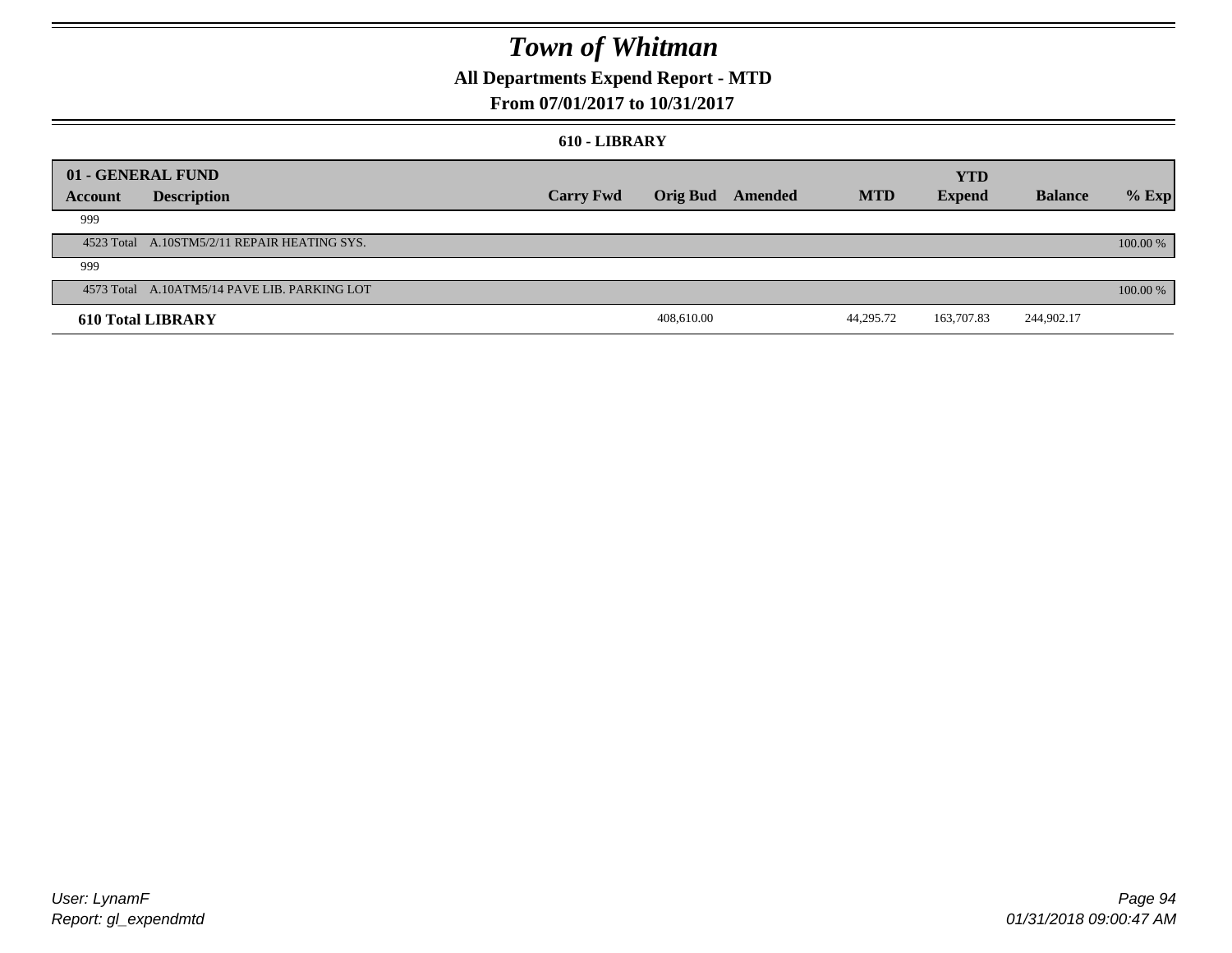### **All Departments Expend Report - MTD**

### **From 07/01/2017 to 10/31/2017**

#### **630 - RECREATION**

|         | 01 - GENERAL FUND                        |                  |           |                         |            | <b>YTD</b>    |                |             |
|---------|------------------------------------------|------------------|-----------|-------------------------|------------|---------------|----------------|-------------|
| Account | <b>Description</b>                       | <b>Carry Fwd</b> |           | <b>Orig Bud</b> Amended | <b>MTD</b> | <b>Expend</b> | <b>Balance</b> | $%$ Exp     |
| 111     | SALARIES-ADMINSTRATIVE                   |                  | 17,795.00 |                         | 1,482.92   | 5,931.68      | 11,863.32      |             |
|         | 1000 Total SALARIES                      |                  | 17,795.00 |                         | 1,482.92   | 5,931.68      | 11,863.32      | 33.33 %     |
| 124     | SALARIES-POOL                            |                  | 8,000.00  |                         |            | 8,000.00      |                |             |
|         | 1001 Total SALARIES                      |                  | 8,000.00  |                         |            | 8,000.00      |                | 100.00 %    |
| 120     | SALARIES-PART TIME                       |                  |           |                         |            |               |                |             |
|         | 1002 Total SALARIES                      |                  |           |                         |            |               |                | 100.00 %    |
| 125     | SALARIES-WINTER PROGRAM                  |                  |           |                         |            |               |                |             |
|         | 1003 Total SALARIES                      |                  |           |                         |            |               |                | 100.00 %    |
| 127     | PARK PROGRAM                             |                  |           |                         |            |               |                |             |
|         | 1004 Total SALARIES                      |                  |           |                         |            |               |                | 100.00 %    |
| 210     | <b>ELECTRICITY</b>                       |                  |           |                         | 170.25     | 292.99        | $-292.99$      |             |
| 340     | <b>TELEPHONE</b>                         |                  |           |                         | 24.78      | 73.53         | $-73.53$       |             |
| 430     | <b>BUILDING MAINTENANCE &amp; REPAIR</b> |                  |           |                         |            | 26.92         | $-26.92$       |             |
| 584     | RECREATIONAL SUPPLIES                    |                  |           |                         |            | 89.40         | $-89.40$       |             |
| 585     | MISCELLANEOUS EXPENSE                    |                  | 6,100.00  |                         |            | 911.96        | 5,188.04       |             |
| 591     | <b>FOURTH OF JULY</b>                    |                  |           |                         |            | 2,025.00      | $-2,025.00$    |             |
| 710     | IN STATE TRAVEL                          |                  |           |                         |            |               |                |             |
| 730     | <b>ASSOCIATION DUES</b>                  |                  |           |                         |            |               |                |             |
| 731     | <b>MEETINGS</b>                          |                  |           |                         |            |               |                |             |
| 749     | POOL MAINTENANCE                         |                  |           |                         | 500.00     | 2,174.82      | $-2,174.82$    |             |
|         | 2000 Total EXPENSE                       |                  | 6,100.00  |                         | 695.03     | 5,594.62      | 505.38         | 91.71 %     |
| 939     | FY2015 ENCUMBRANCES                      |                  |           |                         |            |               |                |             |
| 948     | <b>FY07 ENCUMBRANCES</b>                 |                  |           |                         |            |               |                |             |
| 959     | FY2006 ENCUMBRANCES                      |                  |           |                         |            |               |                |             |
|         | 2001 Total EXPENSE                       |                  |           |                         |            |               |                | $100.00~\%$ |
| 999     |                                          |                  |           |                         |            |               |                |             |
|         | 4412 Total TRI-TOWN PARADE               |                  |           |                         |            |               |                | 100.00 %    |
| 999     |                                          |                  |           |                         |            |               |                |             |
|         | 4413 Total RES.FD.TR.POOL FILTER REPAIRS |                  |           |                         |            |               |                | 100.00 %    |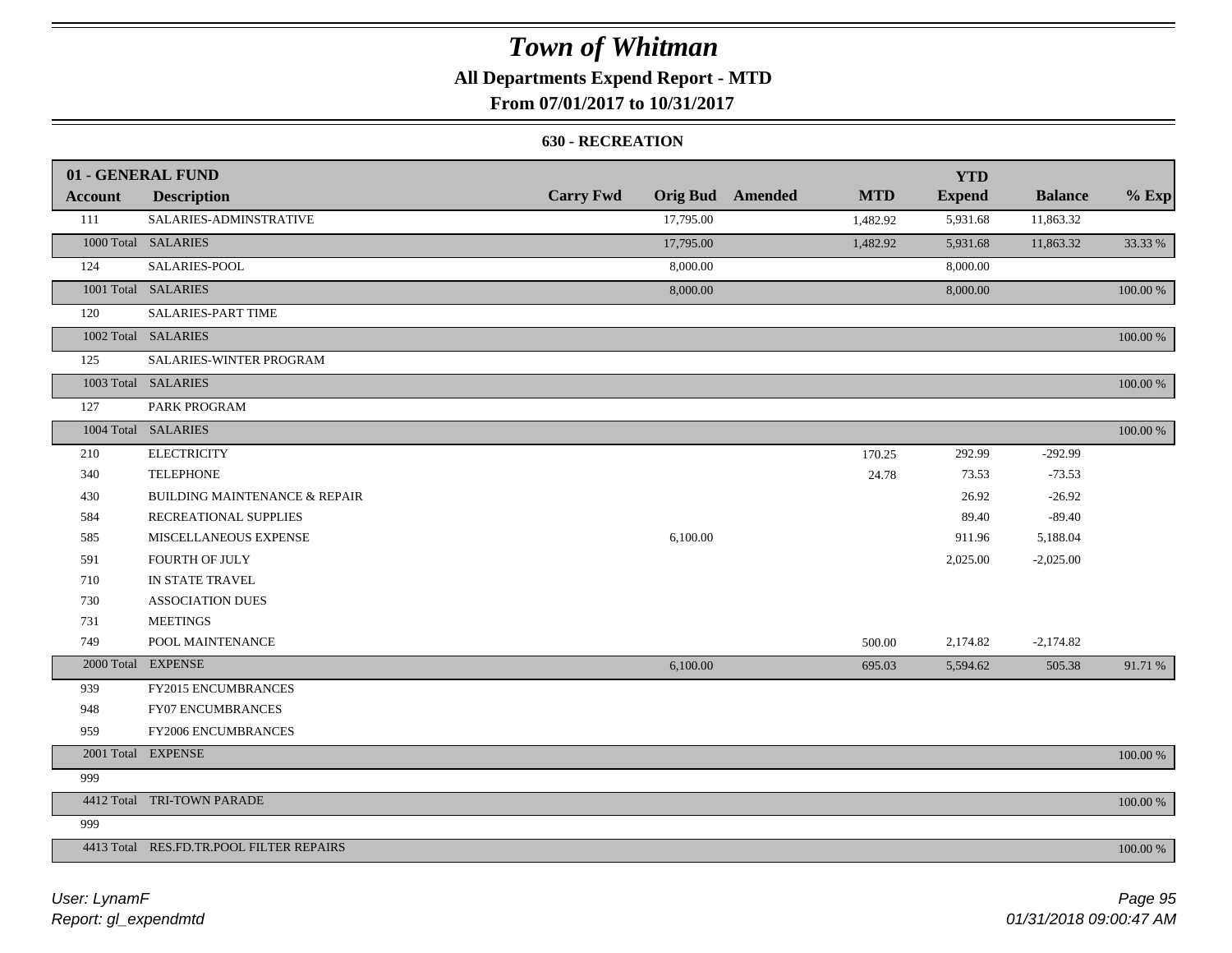## **All Departments Expend Report - MTD**

### **From 07/01/2017 to 10/31/2017**

#### **630 - RECREATION**

| 01 - GENERAL FUND |                                                     |                  |                 |         |            | <b>YTD</b>    |                |          |
|-------------------|-----------------------------------------------------|------------------|-----------------|---------|------------|---------------|----------------|----------|
| Account           | <b>Description</b>                                  | <b>Carry Fwd</b> | <b>Orig Bud</b> | Amended | <b>MTD</b> | <b>Expend</b> | <b>Balance</b> | $%$ Exp  |
| 999               |                                                     |                  |                 |         |            |               |                |          |
| 4489 Total        | A18STM11/00 PLAYGROUND REPAIRS                      |                  |                 |         |            |               |                | 100.00 % |
| 999               |                                                     |                  |                 |         |            |               |                |          |
|                   | 4491 Total A14STM5/6/13REP/UPGR.POOL FILTRATION SYS |                  |                 |         |            |               |                | 100.00 % |
| 999               |                                                     |                  |                 |         |            |               |                |          |
|                   | 4555 Total ESTABLISH PETTY CASH-PARK PROGRAM        |                  |                 |         |            |               |                | 100.00 % |
| 999               |                                                     |                  |                 |         |            |               |                |          |
|                   | 4556 Total ESTABLISH PETTY CASH-POOL PROGRAM        |                  |                 |         |            |               |                | 100.00 % |
|                   | <b>630 Total RECREATION</b>                         |                  | 31,895.00       |         | 2,177.95   | 19,526.30     | 12,368.70      |          |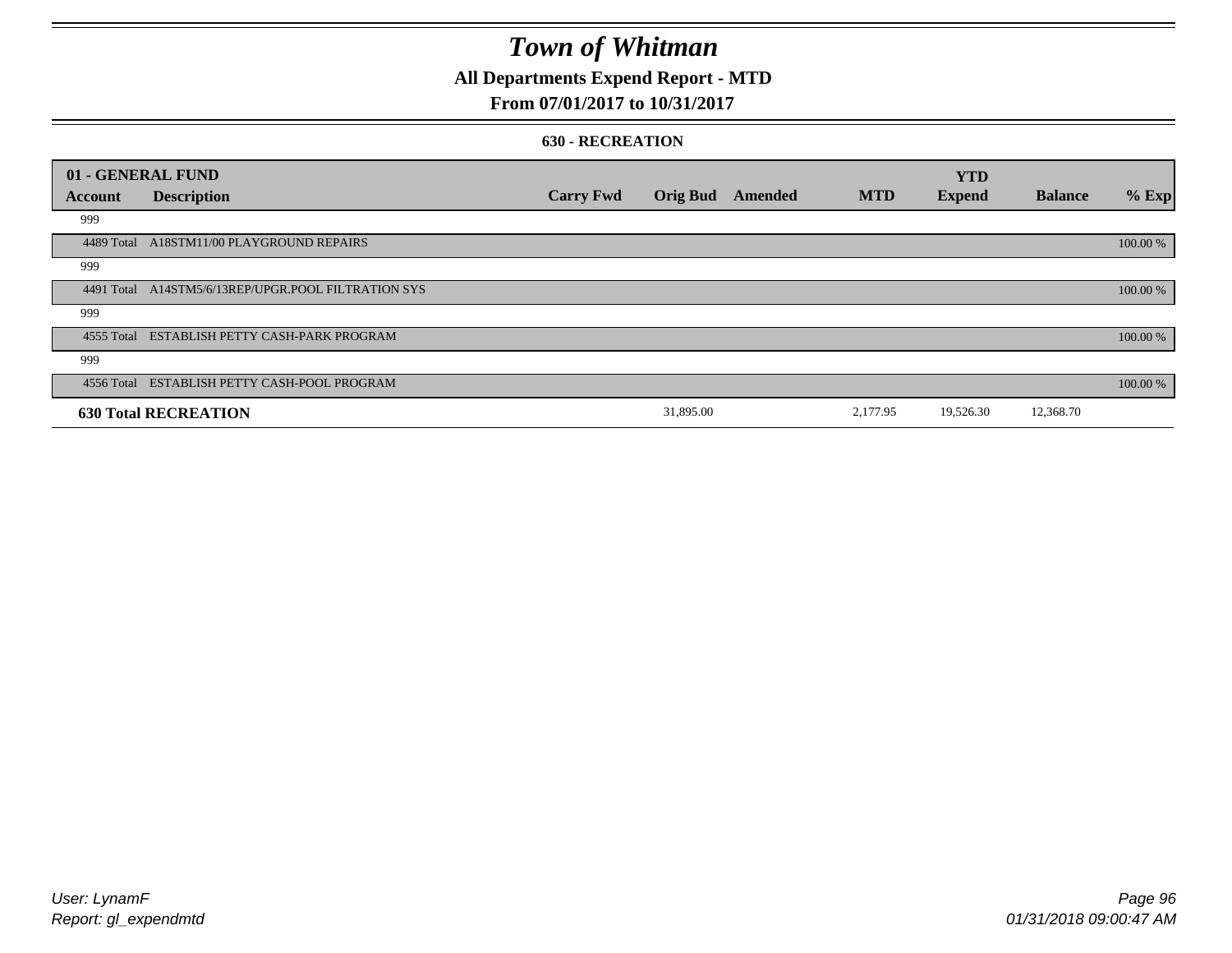**All Departments Expend Report - MTD**

**From 07/01/2017 to 10/31/2017**

### **650 - DPW-BANDSTAND & PARK MAINTENANCE**

|            | 01 - GENERAL FUND                          |                  |                 |         |            | <b>YTD</b>    |                |          |
|------------|--------------------------------------------|------------------|-----------------|---------|------------|---------------|----------------|----------|
| Account    | <b>Description</b>                         | <b>Carry Fwd</b> | <b>Orig Bud</b> | Amended | <b>MTD</b> | <b>Expend</b> | <b>Balance</b> | $%$ Exp  |
| 241        | RECREATIONAL FACILITIES MAINT.             |                  |                 |         |            |               |                |          |
| 460        | <b>GROUNDSKEEPING SUPPLIES</b>             |                  |                 |         |            |               |                |          |
| 585        | MISCELLANEOUS EXPENSE                      |                  | 2,000.00        |         |            |               | 2,000.00       |          |
|            | 2000 Total EXPENSE                         |                  | 2,000.00        |         |            |               | 2,000.00       | 0.00 %   |
| 999        |                                            | 9,748.66         |                 |         |            |               | 9,748.66       |          |
| 4485 Total | A.40ATM05/07PARK GRTS-TN.MATCH             | 9,748.66         |                 |         |            |               | 9,748.66       | 0.00 %   |
| 999        |                                            | 79,913.66        |                 |         | 3,339.15   | 38,726.09     | 41,187.57      |          |
| 4486 Total | A6 STM5/17 TOWN PARK UPGRADES              | 79,913.66        |                 |         | 3,339.15   | 38,726.09     | 41,187.57      | 48.45 %  |
| 999        |                                            |                  |                 |         |            |               |                |          |
| 4487 Total | A.19STM11/00 MSTR PLAN-TN.PARK             |                  |                 |         |            |               |                | 100.00 % |
| 999        |                                            |                  |                 |         |            |               |                |          |
| 4488 Total | A10STM5/14TOWN PARK ADA IMPROVE            |                  |                 |         |            |               |                | 100.00 % |
|            | 650 Total DPW-BANDSTAND & PARK MAINTENANCE | 89,662.32        | 2,000.00        |         | 3,339.15   | 38,726.09     | 52,936.23      |          |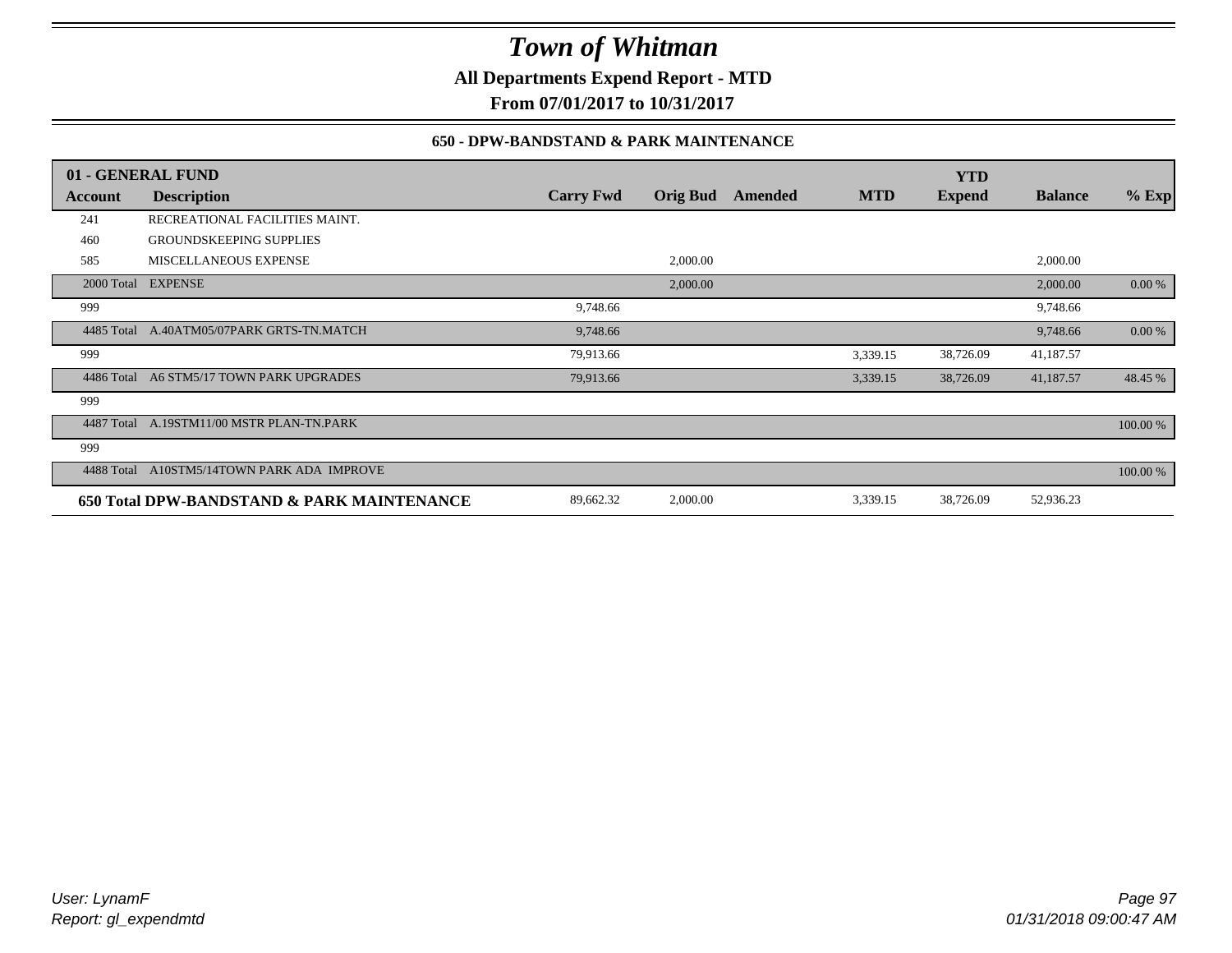**All Departments Expend Report - MTD**

**From 07/01/2017 to 10/31/2017**

#### **651 - BANDSTAND MAINTENANCE**

| 01 - GENERAL FUND |                                            |                  |                         |            | <b>YTD</b>    |                |          |
|-------------------|--------------------------------------------|------------------|-------------------------|------------|---------------|----------------|----------|
| <b>Account</b>    | <b>Description</b>                         | <b>Carry Fwd</b> | <b>Orig Bud</b> Amended | <b>MTD</b> | <b>Expend</b> | <b>Balance</b> | $%$ Exp  |
| 585               | MISCELLANEOUS EXPENSE                      |                  |                         |            |               |                |          |
|                   | 2000 Total EXPENSE                         |                  |                         |            |               |                | 100.00 % |
| 999               |                                            |                  |                         |            |               |                |          |
|                   | 4488 Total A10STM5/14TOWN PARK ADA IMPROVE |                  |                         |            |               |                | 100.00 % |
|                   | <b>651 Total BANDSTAND MAINTENANCE</b>     |                  |                         |            |               |                |          |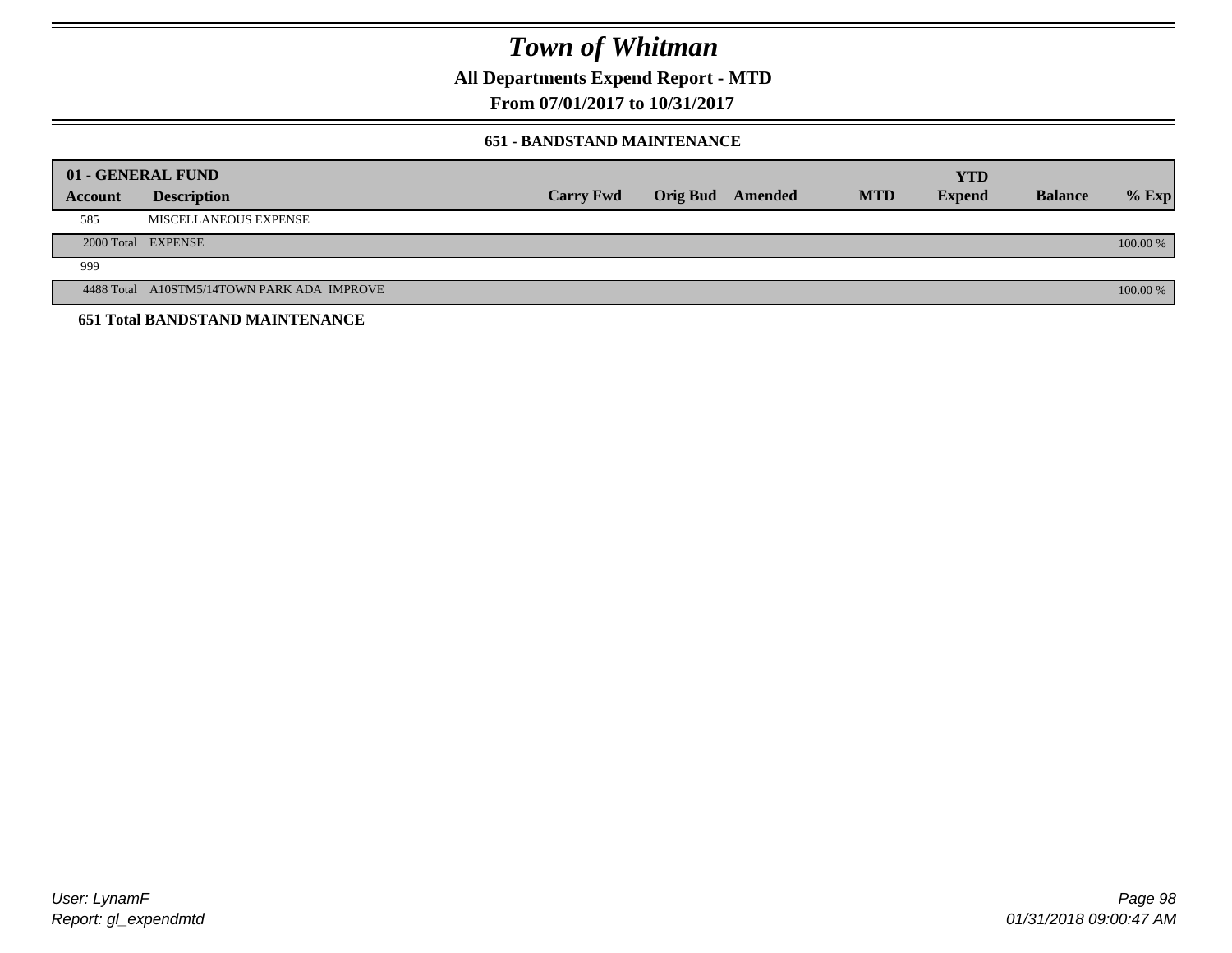### **All Departments Expend Report - MTD**

**From 07/01/2017 to 10/31/2017**

#### **691 - HISTORICAL COMMISSION**

|            | 01 - GENERAL FUND                               |                  |                 |         |            | <b>YTD</b>    |                |          |
|------------|-------------------------------------------------|------------------|-----------------|---------|------------|---------------|----------------|----------|
| Account    | <b>Description</b>                              | <b>Carry Fwd</b> | <b>Orig Bud</b> | Amended | <b>MTD</b> | <b>Expend</b> | <b>Balance</b> | $%$ Exp  |
| 420        | <b>OFFICE SUPPLIES</b>                          |                  |                 |         |            |               |                |          |
| 585        | MISCELLANEOUS EXPENSE                           |                  | 500.00          |         |            | 200.00        | 300.00         |          |
| 730        | <b>ASSOCIATION DUES</b>                         |                  |                 |         |            |               |                |          |
| 731        | <b>MEETINGS</b>                                 |                  |                 |         |            |               |                |          |
| 2000 Total | <b>EXPENSE</b>                                  |                  | 500.00          |         |            | 200.00        | 300.00         | 40.00 %  |
| 945        | <b>FY2013 ENCUMBRANCES</b>                      |                  |                 |         |            |               |                |          |
| 953        | <b>FY2009 ENCUMBRANCES</b>                      |                  |                 |         |            |               |                |          |
| 2001 Total | <b>EXPENSE</b>                                  |                  |                 |         |            |               |                | 100.00 % |
| 999        |                                                 |                  |                 |         |            |               |                |          |
|            | 4484 Total A.3STM5/13TN.HALL HIST.REG.MTCH.FNDS |                  |                 |         |            |               |                | 100.00 % |
|            | 691 Total HISTORICAL COMMISSION                 |                  | 500.00          |         |            | 200.00        | 300.00         |          |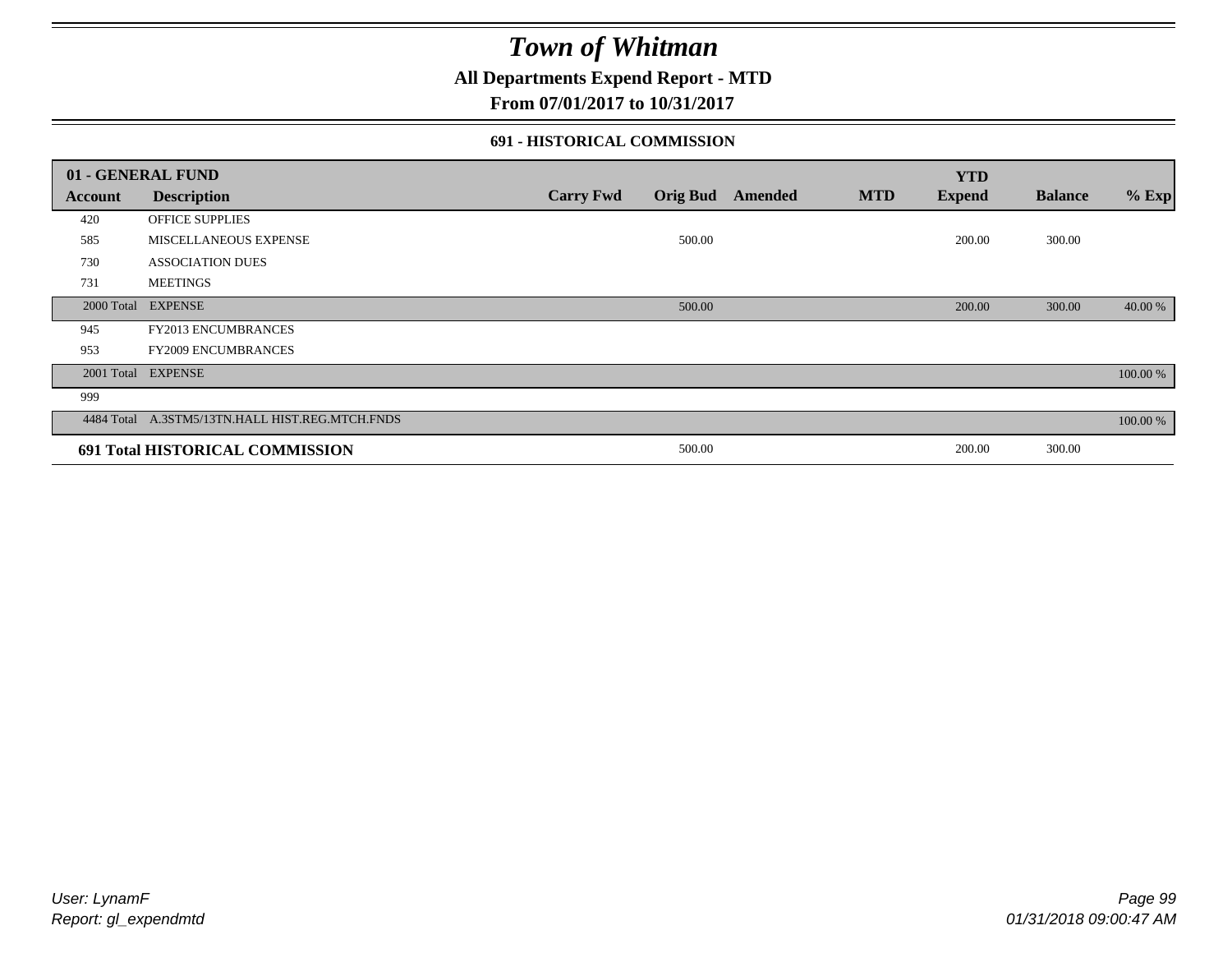### **All Departments Expend Report - MTD**

**From 07/01/2017 to 10/31/2017**

#### **692 - MEMORIAL DAY**

|         | 01 - GENERAL FUND             |                  |                 |         |            | <b>YTD</b>    |                |          |
|---------|-------------------------------|------------------|-----------------|---------|------------|---------------|----------------|----------|
| Account | <b>Description</b>            | <b>Carry Fwd</b> | <b>Orig Bud</b> | Amended | <b>MTD</b> | <b>Expend</b> | <b>Balance</b> | $%$ Exp  |
| 585     | MISCELLANEOUS EXPENSE         |                  | 2.200.00        |         |            |               | 2,200.00       |          |
|         | 2000 Total EXPENSE            |                  | 2,200.00        |         |            |               | 2,200.00       | 0.00 %   |
| 945     | <b>FY2013 ENCUMBRANCES</b>    |                  |                 |         |            |               |                |          |
|         | 2001 Total EXPENSE            |                  |                 |         |            |               |                | 100.00 % |
|         | <b>692 Total MEMORIAL DAY</b> |                  | 2,200.00        |         |            |               | 2,200.00       |          |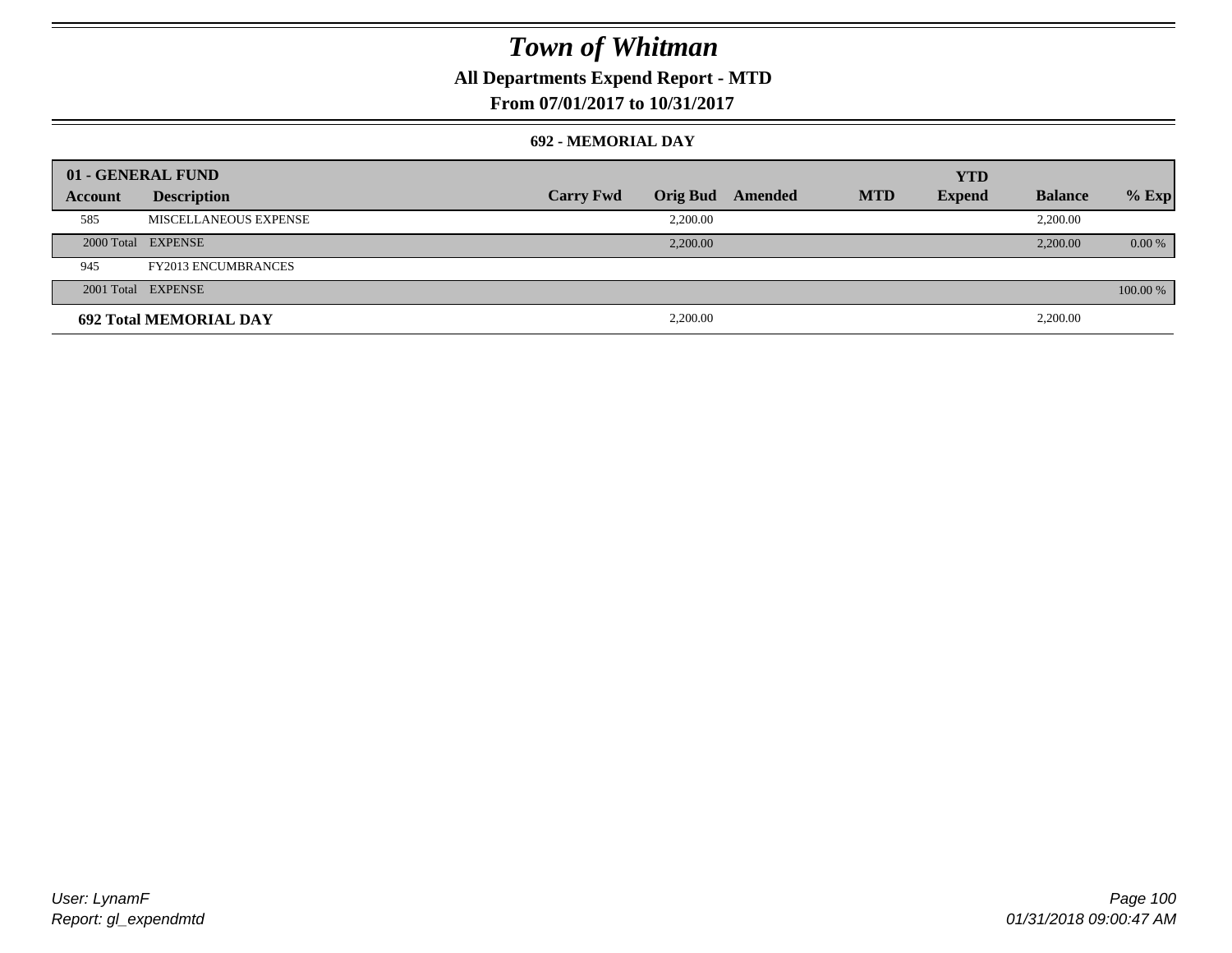**All Departments Expend Report - MTD**

**From 07/01/2017 to 10/31/2017**

#### **693 - 125TH ANNIVERSARY CELEBRATION**

|         | 01 - GENERAL FUND                       |                  |                         |            | YTD           |                |          |
|---------|-----------------------------------------|------------------|-------------------------|------------|---------------|----------------|----------|
| Account | <b>Description</b>                      | <b>Carry Fwd</b> | <b>Orig Bud</b> Amended | <b>MTD</b> | <b>Expend</b> | <b>Balance</b> | $%$ Exp  |
| 585     | MISCELLANEOUS EXPENSE                   |                  |                         |            |               |                |          |
|         | 2000 Total EXPENSE                      |                  |                         |            |               |                | 100.00 % |
|         | 693 Total 125TH ANNIVERSARY CELEBRATION |                  |                         |            |               |                |          |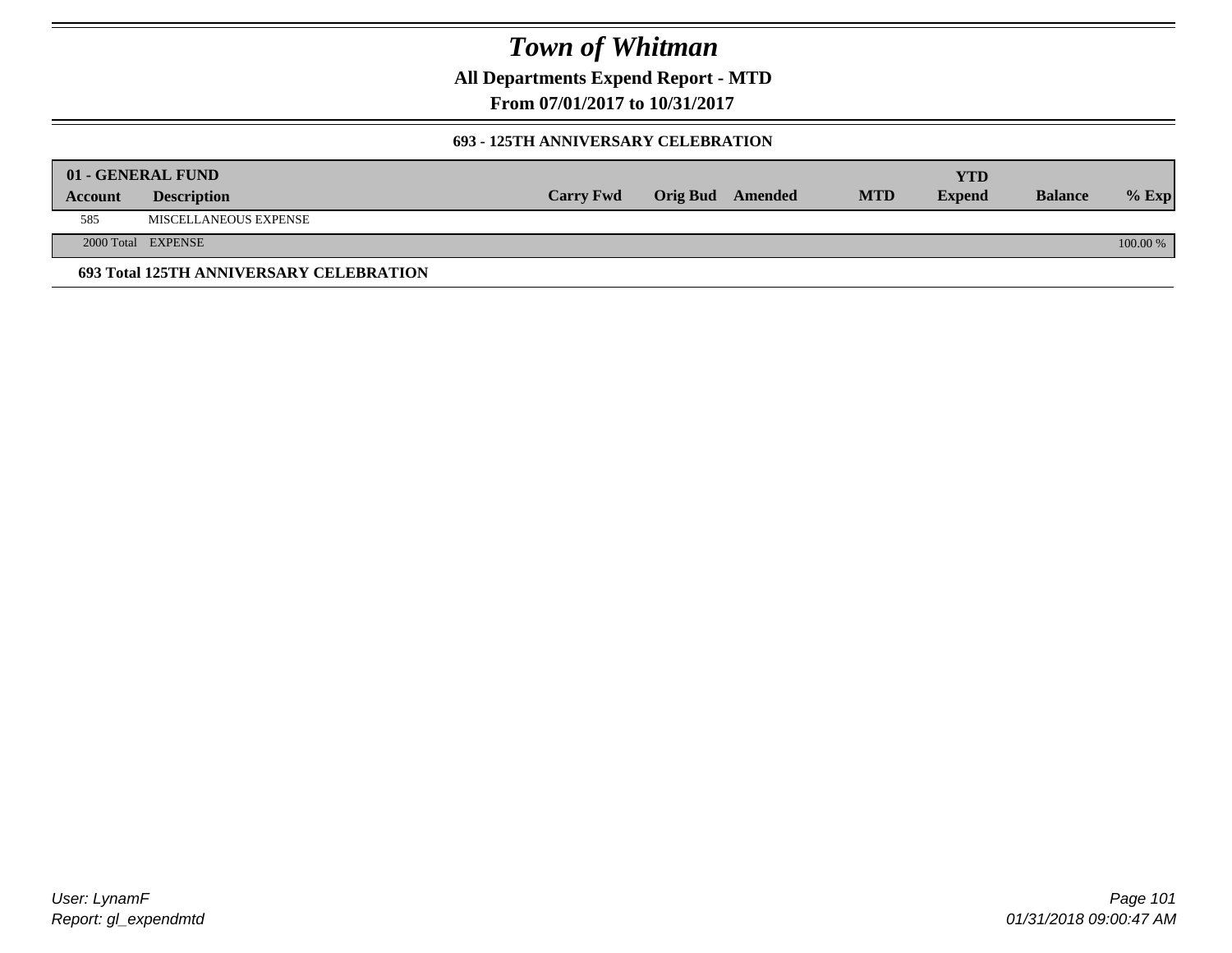### **All Departments Expend Report - MTD**

### **From 07/01/2017 to 10/31/2017**

#### **710 - RETIREMENT OF DEBT**

|                | 01 - GENERAL FUND                                 |                  |            |                  |            | <b>YTD</b>    |                |          |
|----------------|---------------------------------------------------|------------------|------------|------------------|------------|---------------|----------------|----------|
| <b>Account</b> | <b>Description</b>                                | <b>Carry Fwd</b> |            | Orig Bud Amended | <b>MTD</b> | <b>Expend</b> | <b>Balance</b> | $%$ Exp  |
| 910            | MAT.PRIN.L.T.DEBT 6/1/2008                        |                  |            |                  |            |               |                |          |
| 911            | INT.LONG TERM DEBT WTR/SWR                        |                  |            |                  |            |               |                |          |
| 912            | MAT.PRIN.-L.TERM DEBT TN.BLDGS                    |                  |            |                  |            |               |                |          |
| 919            | <b>INT.LONG TERM DEBT - WATER</b>                 |                  |            |                  |            |               |                |          |
| 921            | MAT.PRIN.-REVENUE ANT.NOTES                       |                  |            |                  |            |               |                |          |
|                | 2000 Total EXPENSE                                |                  |            |                  |            |               |                | 100.00 % |
| 912            | MAT.PRIN.-L.TERM DEBT TN.BLDGS                    |                  |            |                  |            |               |                |          |
| 922            | MAT.PRIN.-BANS-TH/POL/FIRE STA                    |                  |            |                  |            |               |                |          |
| 923            | PRINCIPAL LONG TERM - SEWER                       |                  |            |                  |            |               |                |          |
| 925            | <b>INTEREST TEMPORARY LOANS</b>                   |                  |            |                  |            |               |                |          |
|                | 2001 Total EXPENSE                                |                  |            |                  |            |               |                | 100.00 % |
| 924            | <b>DEBT MISCELLANEOUS - WATER</b>                 |                  |            |                  |            |               |                |          |
|                | 2002 Total EXPENSE                                |                  |            |                  |            |               |                | 100.00 % |
| 928            | A. 8 ATM 5/14 TITLE V LOAN PMT.                   |                  |            |                  |            |               |                |          |
| 929            | A.7 ATM 5/16 TITLE V LOAN PMN                     |                  |            |                  |            |               |                |          |
| 934            | A.11 ATM 5/17 TITLE V DEBT SERV                   |                  | 6,623.20   |                  |            | 5,873.20      | 750.00         |          |
| 936            | A.10 ATM 5/15 TITLE V LOAN PMN                    |                  |            |                  |            |               |                |          |
|                | 2003 Total EXPENSE                                |                  | 6,623.20   |                  |            | 5,873.20      | 750.00         | 88.67 %  |
| 912            | MAT.PRIN.-L.TERM DEBT TN.BLDGS                    |                  |            |                  |            |               |                |          |
| 916            | <b>INTEREST LONG TERM DEBT</b>                    |                  |            |                  |            |               |                |          |
|                | 4601 Total A.7 ATM 5/14 DEBT TN.BLDGS.POLICE STA. |                  |            |                  |            |               |                | 100.00 % |
| 912            | MAT.PRIN.-L.TERM DEBT TN.BLDGS                    |                  |            |                  |            |               |                |          |
| 916            | <b>INTEREST LONG TERM DEBT</b>                    |                  |            |                  |            |               |                |          |
|                | 4602 Total A.8 ATM 5/15 DEBT SERV. TN.BLDGS.      |                  |            |                  |            |               |                | 100.00 % |
| 912            | MAT.PRIN.-L.TERM DEBT TN.BLDGS                    |                  |            |                  |            |               |                |          |
| 916            | <b>INTEREST LONG TERM DEBT</b>                    |                  |            |                  |            |               |                |          |
|                | 4603 Total A.24 ATM5/16 DEBT SERV.TN.BLDGS        |                  |            |                  |            |               |                | 100.00 % |
| 912            | MAT.PRIN.-L.TERM DEBT TN.BLDGS                    |                  | 165,000.00 |                  |            |               | 165,000.00     |          |
| 916            | <b>INTEREST LONG TERM DEBT</b>                    |                  | 5,208.75   |                  |            |               | 5,208.75       |          |
|                | 4604 Total A.10 ATM5/17 DEBT TN.BLDGS.            |                  | 170,208.75 |                  |            |               | 170,208.75     | 0.00 %   |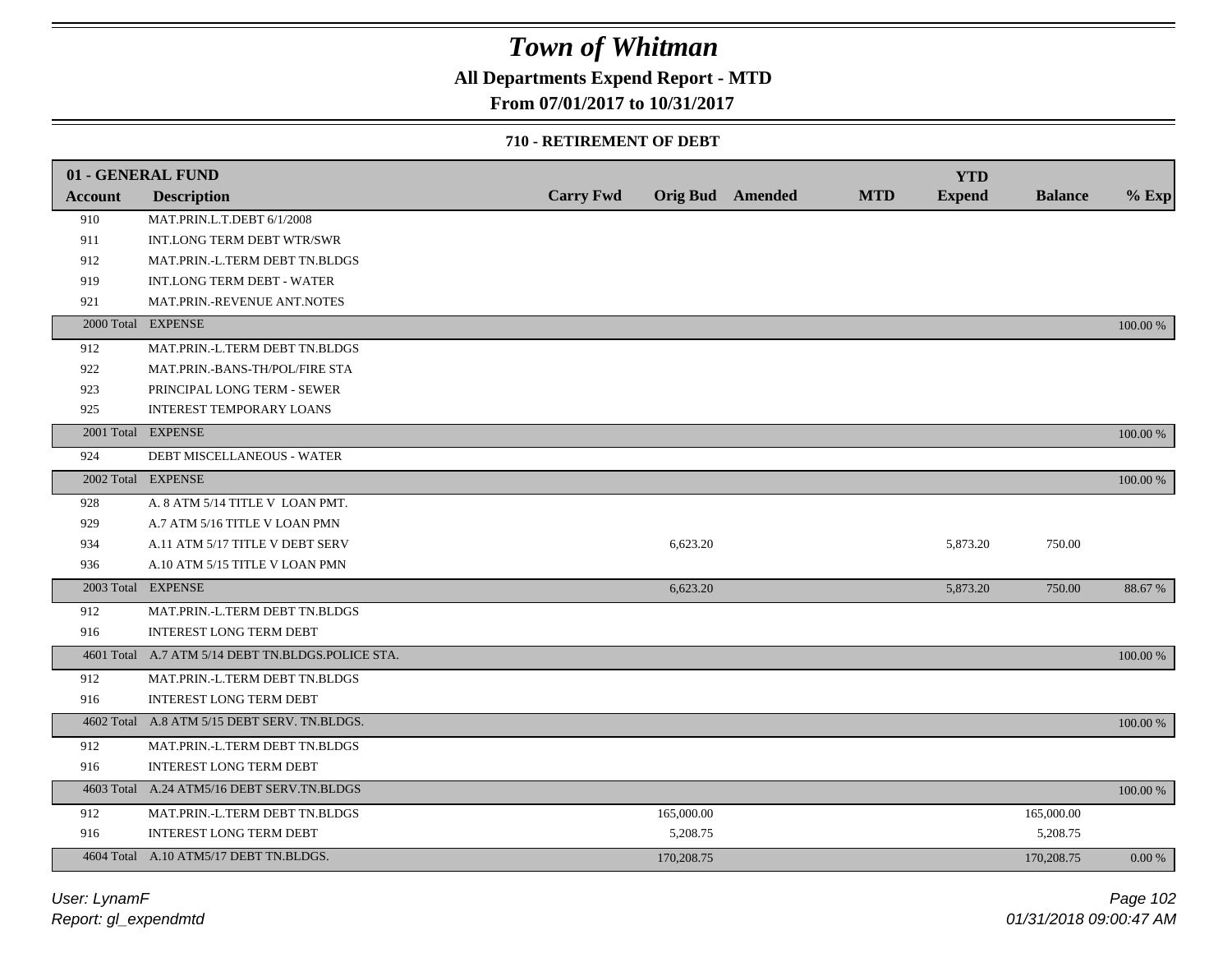### **All Departments Expend Report - MTD**

**From 07/01/2017 to 10/31/2017**

#### **710 - RETIREMENT OF DEBT**

|         | 01 - GENERAL FUND                                |                  |            |         |            | YTD           |                |          |
|---------|--------------------------------------------------|------------------|------------|---------|------------|---------------|----------------|----------|
| Account | <b>Description</b>                               | <b>Carry Fwd</b> | Orig Bud   | Amended | <b>MTD</b> | <b>Expend</b> | <b>Balance</b> | $%$ Exp  |
| 912     | MAT.PRIN.-L.TERM DEBT TN.BLDGS                   |                  |            |         |            |               |                |          |
| 916     | INTEREST LONG TERM DEBT                          |                  |            |         |            |               |                |          |
|         | 4605 Total A.12ATM5/17DEBT SERV.TN.BLDGS-POL.STA |                  |            |         |            |               |                | 100.00 % |
|         | <b>710 Total RETIREMENT OF DEBT</b>              |                  | 176,831.95 |         |            | 5.873.20      | 170,958.75     |          |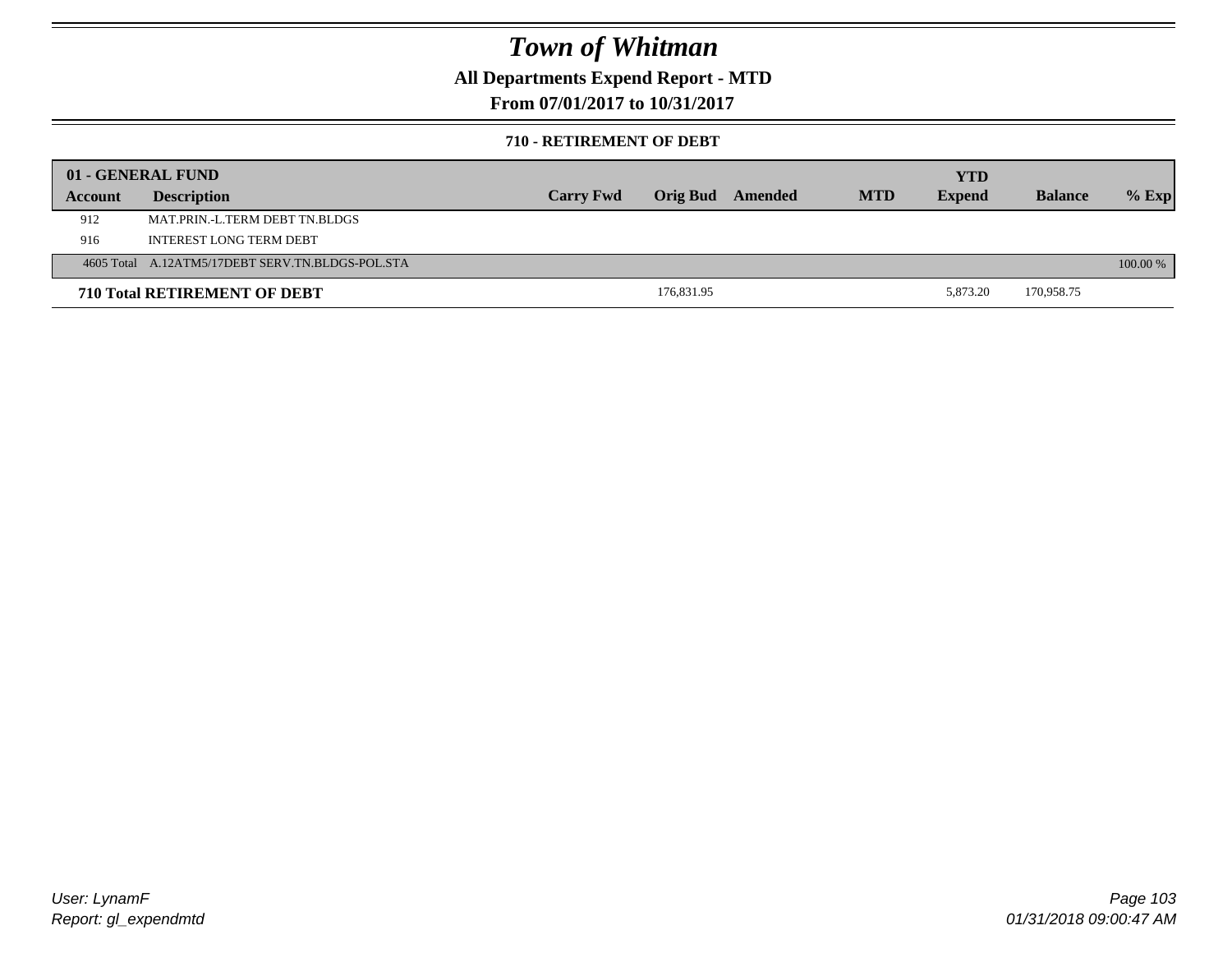**All Departments Expend Report - MTD**

**From 07/01/2017 to 10/31/2017**

#### **751 - INTEREST-LONG TERM DEBT**

|         | 01 - GENERAL FUND                 |                  |  |                  |            | <b>YTD</b>    |                |          |
|---------|-----------------------------------|------------------|--|------------------|------------|---------------|----------------|----------|
| Account | <b>Description</b>                | <b>Carry Fwd</b> |  | Orig Bud Amended | <b>MTD</b> | <b>Expend</b> | <b>Balance</b> | $%$ Exp  |
| 916     | <b>INTEREST LONG TERM DEBT</b>    |                  |  |                  |            |               |                |          |
| 917     | INTEREST LONG TERM DEBT-T.HALL    |                  |  |                  |            |               |                |          |
| 918     | INT.LONG TERM DEBT-LIBRARY        |                  |  |                  |            |               |                |          |
|         | 2000 Total EXPENSE                |                  |  |                  |            |               |                | 100.00 % |
|         | 751 Total INTEREST-LONG TERM DEBT |                  |  |                  |            |               |                |          |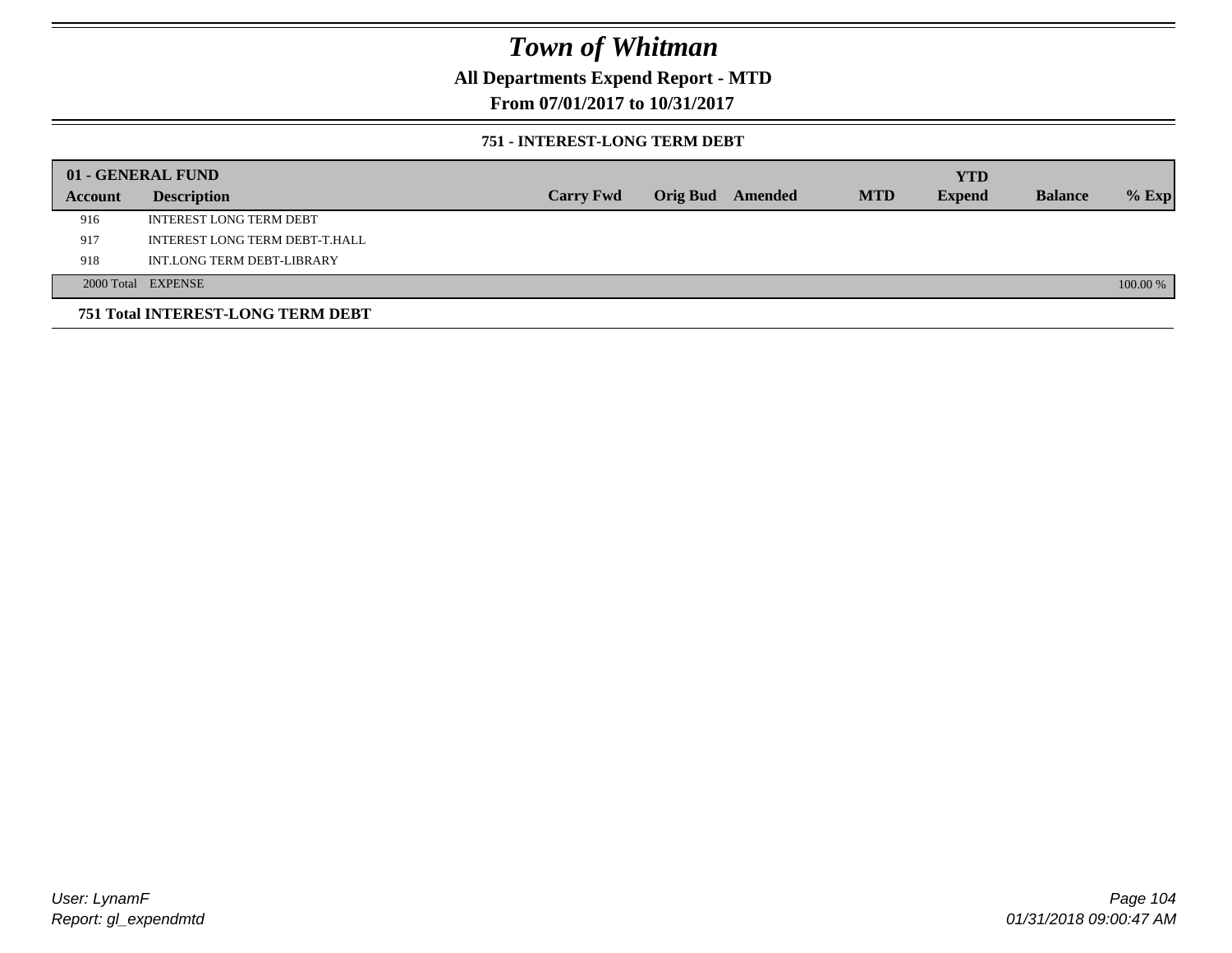### **All Departments Expend Report - MTD**

**From 07/01/2017 to 10/31/2017**

#### **752 - INTEREST-SHORT TERM DEBT**

|                | 01 - GENERAL FUND                  |                  |                 |         |            | <b>YTD</b>    |                |          |
|----------------|------------------------------------|------------------|-----------------|---------|------------|---------------|----------------|----------|
| <b>Account</b> | <b>Description</b>                 | <b>Carry Fwd</b> | <b>Orig Bud</b> | Amended | <b>MTD</b> | <b>Expend</b> | <b>Balance</b> | $%$ Exp  |
| 925            | INTEREST TEMPORARY LOANS           |                  |                 |         |            |               |                |          |
| 927            | <b>INTEREST ON TAX ABATEMENTS</b>  |                  |                 |         |            |               |                |          |
| 951            | <b>DEBT ISSUANCE EXPENSE</b>       |                  |                 |         |            |               |                |          |
|                | 2000 Total EXPENSE                 |                  |                 |         |            |               |                | 100.00 % |
|                | 752 Total INTEREST-SHORT TERM DEBT |                  |                 |         |            |               |                |          |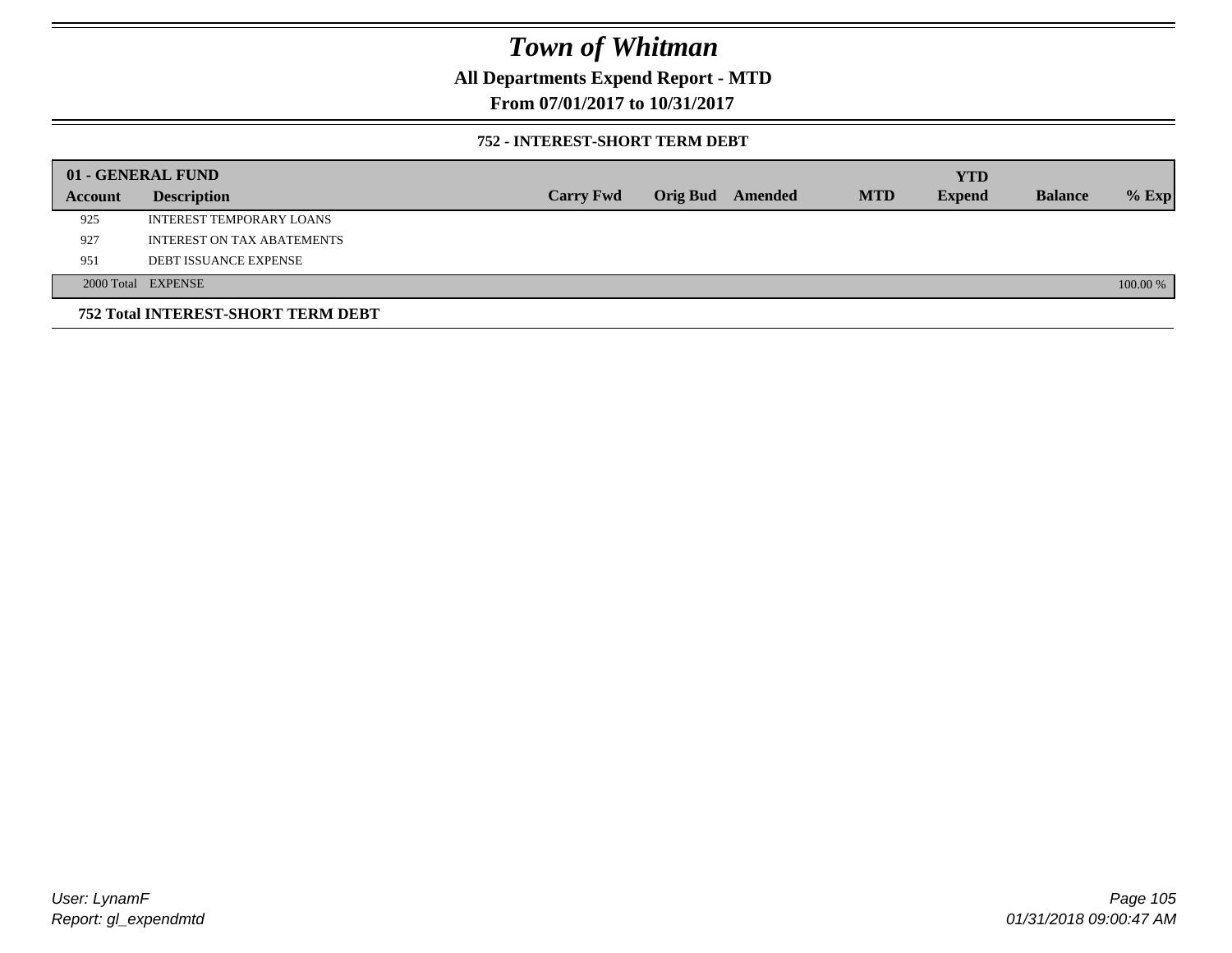**All Departments Expend Report - MTD**

**From 07/01/2017 to 10/31/2017**

#### **760 - AGENCY & REGISTRATION FEES**

|         | 01 - GENERAL FUND                    |                  |                         |            | YTD           |                |          |
|---------|--------------------------------------|------------------|-------------------------|------------|---------------|----------------|----------|
| Account | <b>Description</b>                   | <b>Carry Fwd</b> | <b>Orig Bud</b> Amended | <b>MTD</b> | <b>Expend</b> | <b>Balance</b> | $%$ Exp  |
| 252     | <b>SERVICES</b>                      |                  |                         |            |               |                |          |
|         | 2000 Total EXPENSE                   |                  |                         |            |               |                | 100.00 % |
|         | 760 Total AGENCY & REGISTRATION FEES |                  |                         |            |               |                |          |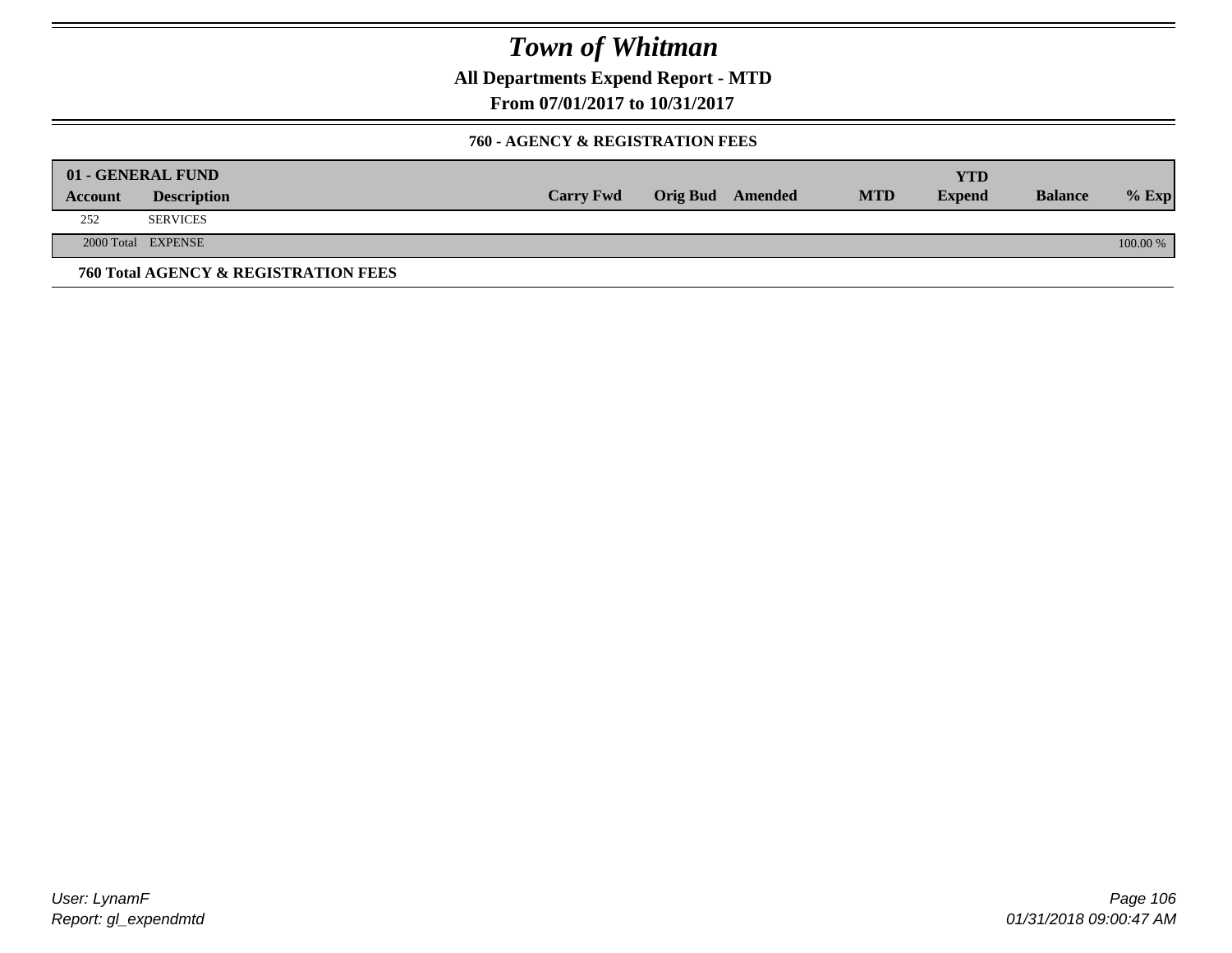### **All Departments Expend Report - MTD**

**From 07/01/2017 to 10/31/2017**

#### **761 - DEBT ISSUE EXPENSE**

|         | 01 - GENERAL FUND                       |                  |                 |         |            | <b>YTD</b>    |                |         |
|---------|-----------------------------------------|------------------|-----------------|---------|------------|---------------|----------------|---------|
| Account | <b>Description</b>                      | <b>Carry Fwd</b> | <b>Orig Bud</b> | Amended | <b>MTD</b> | <b>Expend</b> | <b>Balance</b> | $%$ Exp |
| 252     | <b>SERVICES</b>                         |                  | 2,000.00        |         |            |               | 2,000.00       |         |
| 255     | PRIOR YEAR ADJUSTMENT                   |                  |                 |         |            | 25.31         | $-25.31$       |         |
| 298     | RES. FND. TRAN. TITLE V DEBT ISSUE EXP. |                  |                 |         |            |               |                |         |
|         | 2000 Total EXPENSE                      |                  | 2,000.00        |         |            | 25.31         | 1,974.69       | 1.26 %  |
|         | <b>761 Total DEBT ISSUE EXPENSE</b>     |                  | 2,000.00        |         |            | 25.31         | 1,974.69       |         |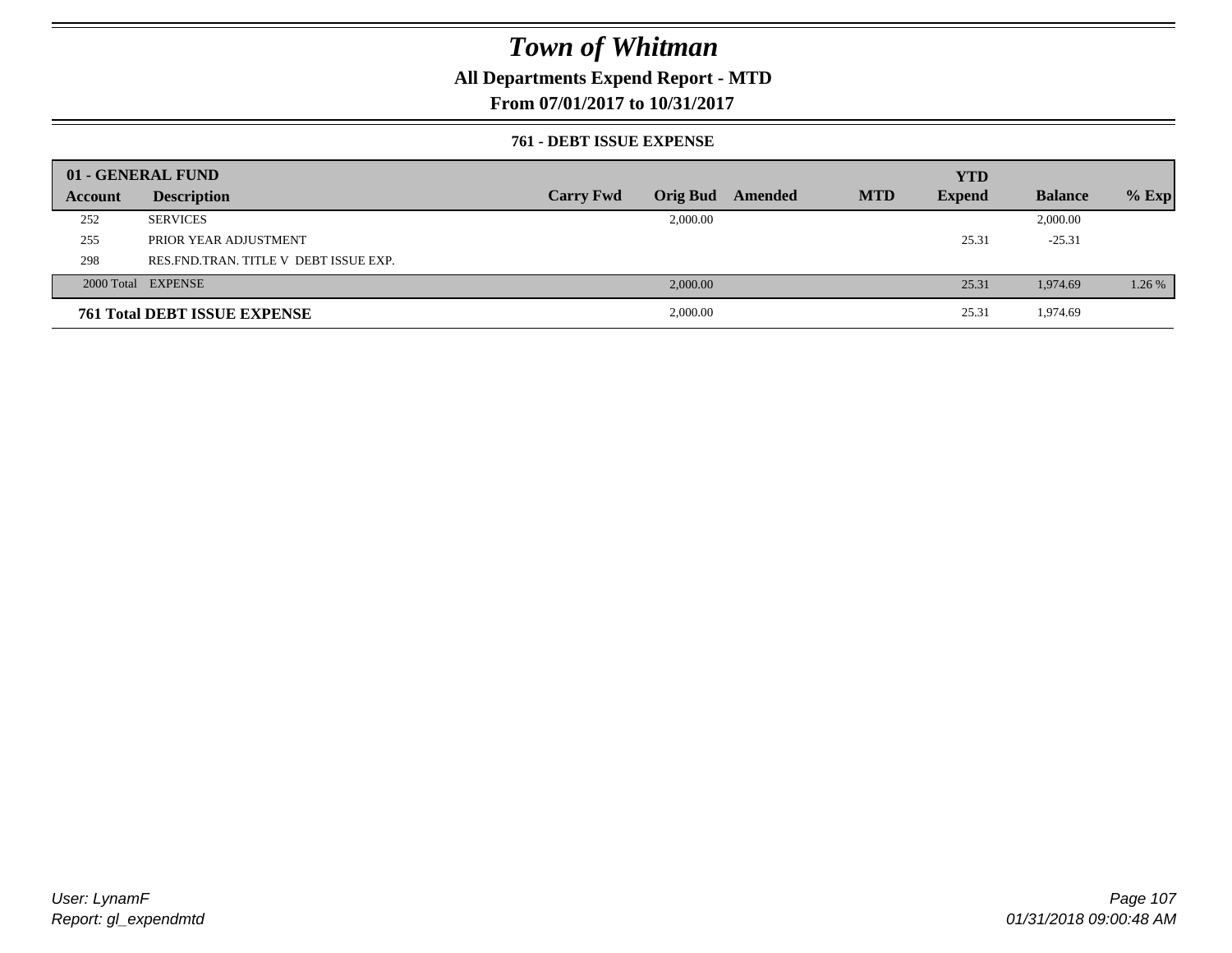### **All Departments Expend Report - MTD**

**From 07/01/2017 to 10/31/2017**

#### **820 - STATE ASSESSMENTS**

|            | 01 - GENERAL FUND                  |                  |                 |         |            | <b>YTD</b>    |                |          |
|------------|------------------------------------|------------------|-----------------|---------|------------|---------------|----------------|----------|
| Account    | <b>Description</b>                 | <b>Carry Fwd</b> | <b>Orig Bud</b> | Amended | <b>MTD</b> | <b>Expend</b> | <b>Balance</b> | $%$ Exp  |
| 640        | AIR POLLUTION CONTROL DISTRICT     |                  |                 |         | 331.00     | 1,324.00      | $-1,324.00$    |          |
|            | 2002 Total EXPENSE                 |                  |                 |         | 331.00     | 1,324.00      | $-1,324.00$    | 100.00 % |
| 642        | OLD COLONY PLANNING COUNCIL        |                  |                 |         | 448.00     | 1,792.00      | $-1,792.00$    |          |
| 2003 Total | <b>EXPENSE</b>                     |                  |                 |         | 448.00     | 1,792.00      | $-1,792.00$    | 100.00 % |
| 644        | REGIONAL TRANSPORTATION AUTH.      |                  |                 |         | 1,900.00   | 7,600.00      | $-7,600.00$    |          |
| 2005 Total | <b>EXPENSE</b>                     |                  |                 |         | 1,900.00   | 7,600.00      | $-7,600.00$    | 100.00 % |
| 645        | RMV NON-RENEWAL SURCHARGE          |                  |                 |         | 1,819.00   | 7,276.00      | $-7,276.00$    |          |
| 2006 Total | <b>EXPENSE</b>                     |                  |                 |         | 1,819.00   | 7,276.00      | $-7,276.00$    | 100.00 % |
| 646        | MOSOUITO CONTROL                   |                  |                 |         | 2,303.00   | 9,212.00      | $-9,212.00$    |          |
| 2007 Total | <b>EXPENSE</b>                     |                  |                 |         | 2,303.00   | 9,212.00      | $-9,212.00$    | 100.00 % |
| 647        | <b>MBTA</b>                        |                  |                 |         | 6,215.00   | 24,860.00     | $-24,860.00$   |          |
| 2009 Total | <b>EXPENSE</b>                     |                  |                 |         | 6,215.00   | 24,860.00     | $-24,860.00$   | 100.00 % |
|            | <b>820 Total STATE ASSESSMENTS</b> |                  |                 |         | 13,016.00  | 52,064.00     | $-52,064.00$   |          |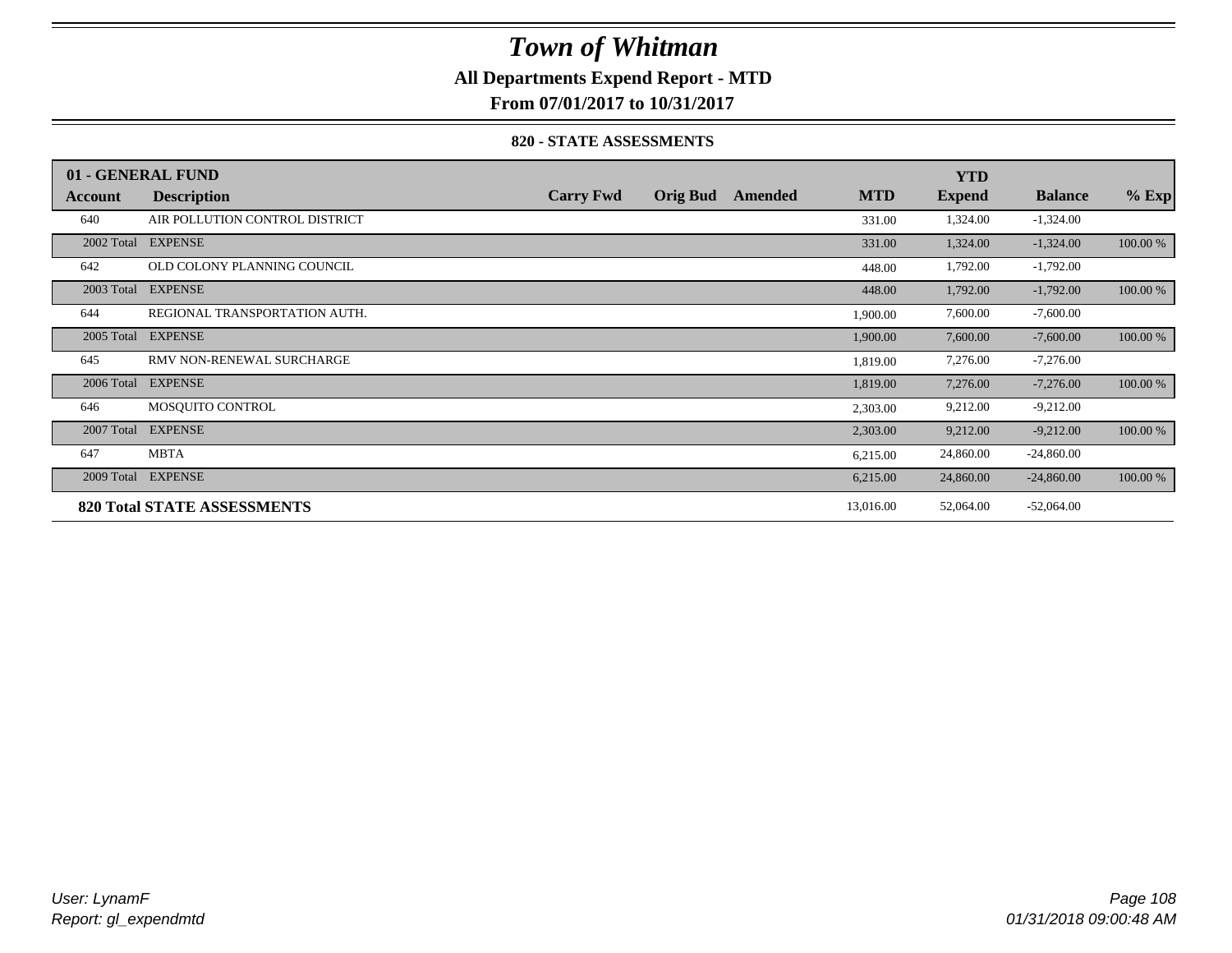### **All Departments Expend Report - MTD**

**From 07/01/2017 to 10/31/2017**

#### **830 - COUNTY ASSESSMENT**

|         | 01 - GENERAL FUND           |                  |                 |         |            | <b>YTD</b>    |                |            |
|---------|-----------------------------|------------------|-----------------|---------|------------|---------------|----------------|------------|
| Account | <b>Description</b>          | <b>Carry Fwd</b> | <b>Orig Bud</b> | Amended | <b>MTD</b> | <b>Expend</b> | <b>Balance</b> | $%$ Exp    |
| 622     | <b>COUNTY TAX</b>           |                  |                 |         | 15,632.00  | 15,632.00     | $-15,632.00$   |            |
|         | 2000 Total EXPENSE          |                  |                 |         | 15.632.00  | 15,632.00     | $-15.632.00$   | $100.00\%$ |
|         | 830 Total COUNTY ASSESSMENT |                  |                 |         | 15,632.00  | 15,632.00     | $-15,632.00$   |            |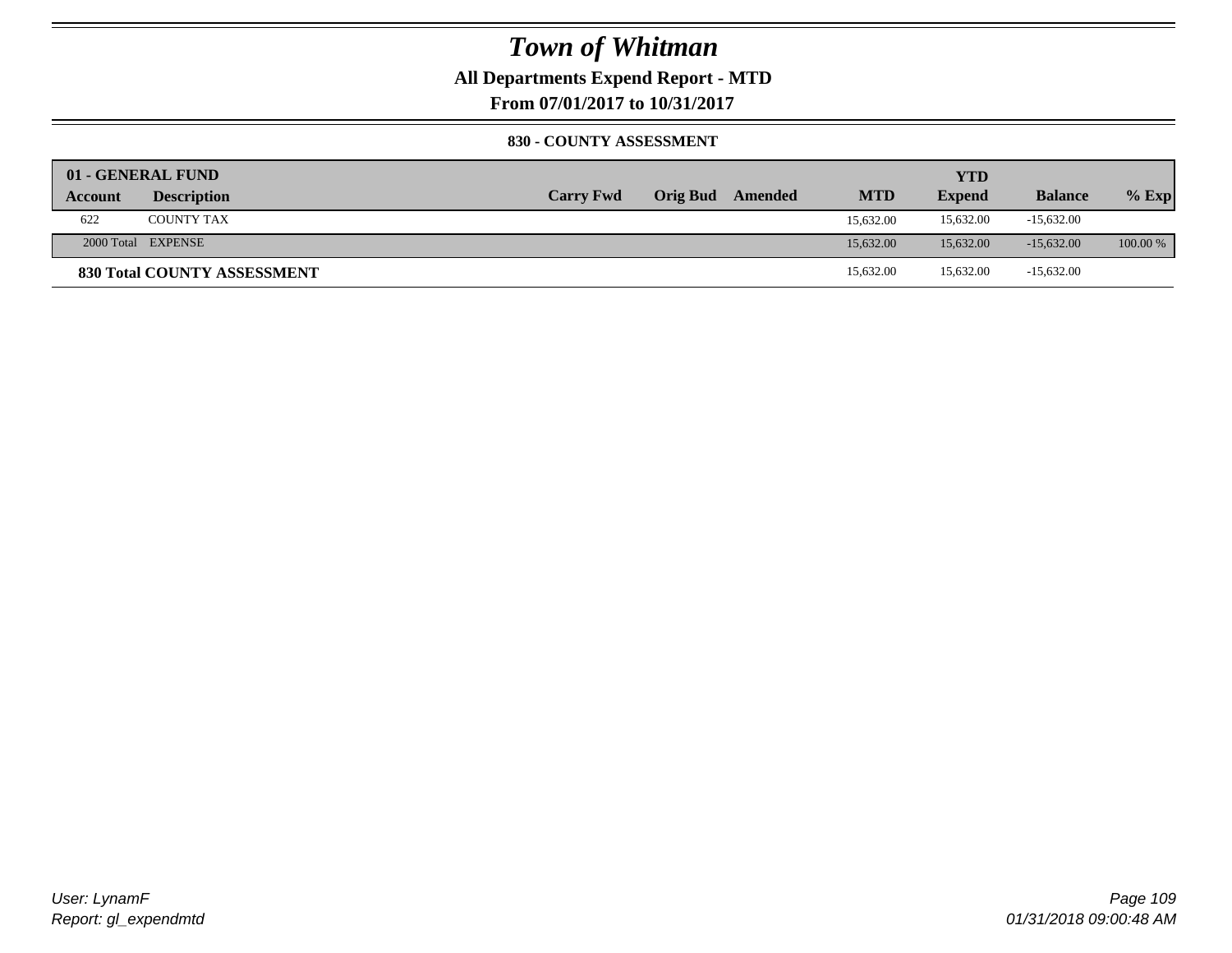### **All Departments Expend Report - MTD**

#### **From 07/01/2017 to 10/31/2017**

#### **870 - AGENCY**

| Account | 01 - GENERAL FUND<br><b>Description</b> | <b>Carry Fwd</b> | <b>Orig Bud</b> Amended | <b>MTD</b> | <b>YTD</b><br><b>Expend</b> | <b>Balance</b> | $%$ Exp  |
|---------|-----------------------------------------|------------------|-------------------------|------------|-----------------------------|----------------|----------|
| 899     | EXCHANGE ACCOUNT                        |                  |                         |            |                             |                |          |
|         | 2002 Total EXPENSE                      |                  |                         |            |                             |                | 100.00 % |
|         | <b>870 Total AGENCY</b>                 |                  |                         |            |                             |                |          |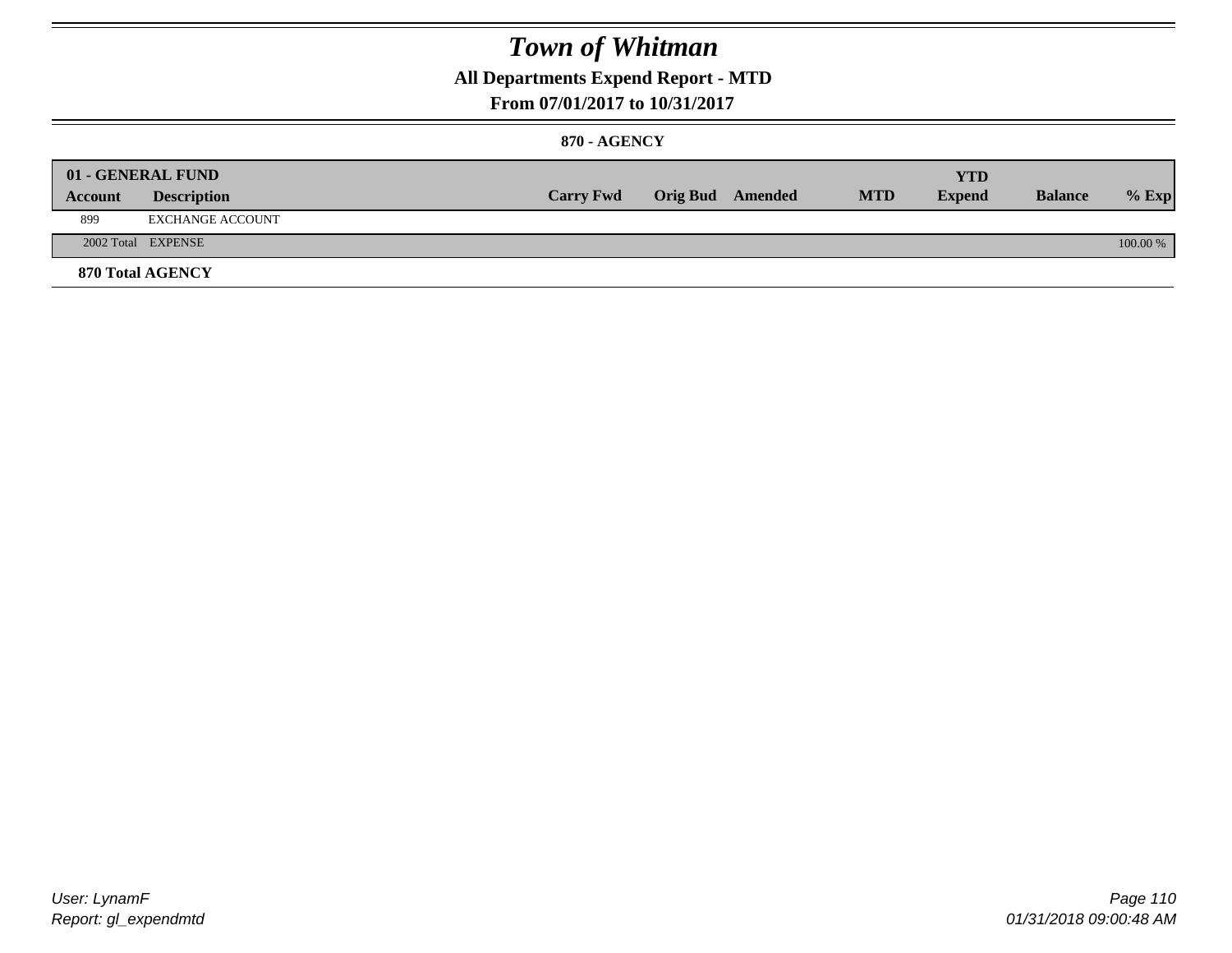**All Departments Expend Report - MTD**

**From 07/01/2017 to 10/31/2017**

#### **877 - OFF-SITE STOR.RECORDS RETENT.**

|         | 01 - GENERAL FUND                       |                  |                         |            | YTD           |                |          |
|---------|-----------------------------------------|------------------|-------------------------|------------|---------------|----------------|----------|
| Account | <b>Description</b>                      | <b>Carry Fwd</b> | <b>Orig Bud</b> Amended | <b>MTD</b> | <b>Expend</b> | <b>Balance</b> | $%$ Exp  |
| 585     | MISCELLANEOUS EXPENSE                   |                  |                         |            |               |                |          |
|         | 2000 Total EXPENSE                      |                  |                         |            |               |                | 100.00 % |
|         | 877 Total OFF-SITE STOR.RECORDS RETENT. |                  |                         |            |               |                |          |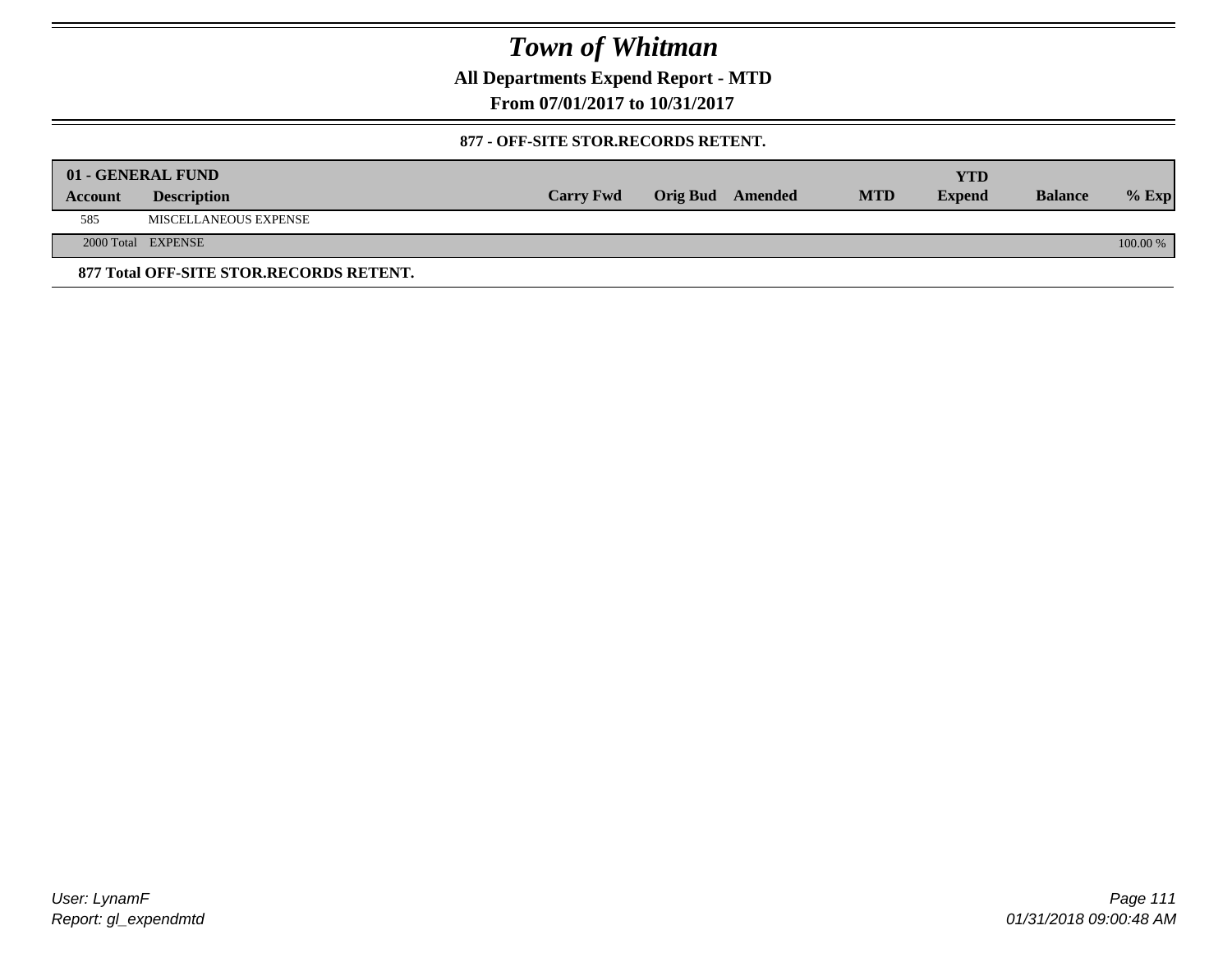### **All Departments Expend Report - MTD**

**From 07/01/2017 to 10/31/2017**

#### **878 - OTHER FINANCING USES**

|         | 01 - GENERAL FUND                     |                  |                 |         |            | <b>YTD</b>    |                |         |
|---------|---------------------------------------|------------------|-----------------|---------|------------|---------------|----------------|---------|
| Account | <b>Description</b>                    | <b>Carry Fwd</b> | <b>Orig Bud</b> | Amended | <b>MTD</b> | <b>Expend</b> | <b>Balance</b> | $%$ Exp |
| 401     | WTR/SWR CAPITAL PROJ. FIND            |                  |                 |         |            |               |                |         |
| 403     | <b>CAPITAL PROJECT FUND</b>           |                  |                 |         |            |               |                |         |
| 404     | <b>SPECIAL REVENUE FUND</b>           |                  |                 |         |            |               |                |         |
| 405     | WATER/SEWER ENTERPRISE FUND           |                  | 11.017.00       |         |            |               | 11.017.00      |         |
| 406     | <b>TRUST FUNDS</b>                    |                  | 140,000.00      |         |            |               | 140,000.00     |         |
| 407     | <b>AGENCY FUND</b>                    |                  |                 |         |            |               |                |         |
|         | 2100 Total INTERFUND TRANSFERS        |                  | 151,017.00      |         |            |               | 151,017.00     | 0.00 %  |
|         | <b>878 Total OTHER FINANCING USES</b> |                  | 151,017.00      |         |            |               | 151,017.00     |         |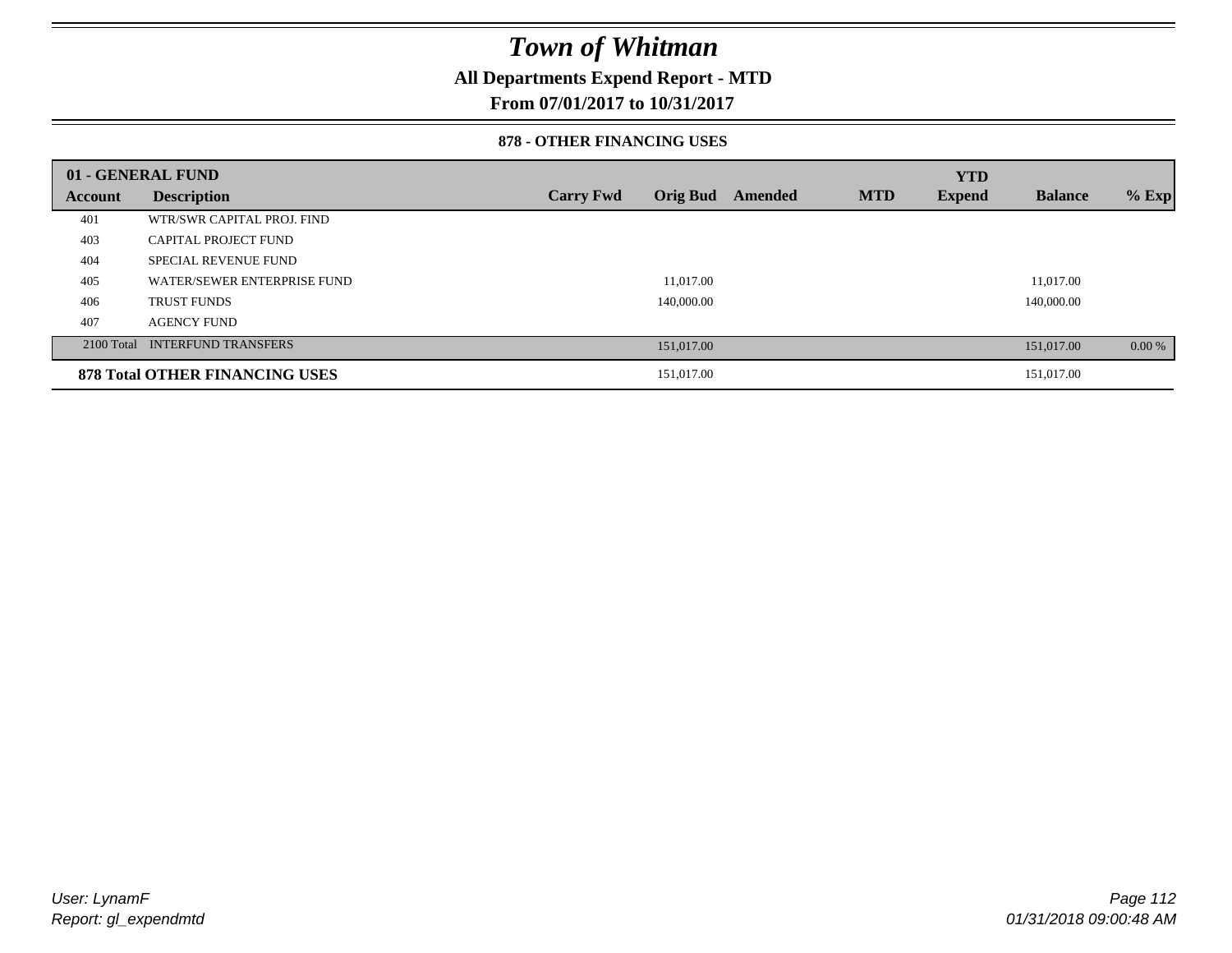### **All Departments Expend Report - MTD**

#### **From 07/01/2017 to 10/31/2017**

#### **910 - UNPAID BILLS**

|         | 01 - GENERAL FUND            |                  |                  |            | <b>YTD</b>    |                |          |
|---------|------------------------------|------------------|------------------|------------|---------------|----------------|----------|
| Account | <b>Description</b>           | <b>Carry Fwd</b> | Orig Bud Amended | <b>MTD</b> | <b>Expend</b> | <b>Balance</b> | $%$ Exp  |
| 112     | <b>SALARIES</b>              |                  |                  |            |               |                |          |
|         | 1000 Total SALARIES          |                  |                  |            |               |                | 100.00 % |
| 585     | <b>MISCELLANEOUS EXPENSE</b> |                  |                  |            |               |                |          |
|         | 2000 Total EXPENSE           |                  |                  |            |               |                | 100.00 % |
| 945     | <b>FY2013 ENCUMBRANCES</b>   |                  |                  |            |               |                |          |
|         | 2001 Total EXPENSE           |                  |                  |            |               |                | 100.00 % |
|         | 910 Total UNPAID BILLS       |                  |                  |            |               |                |          |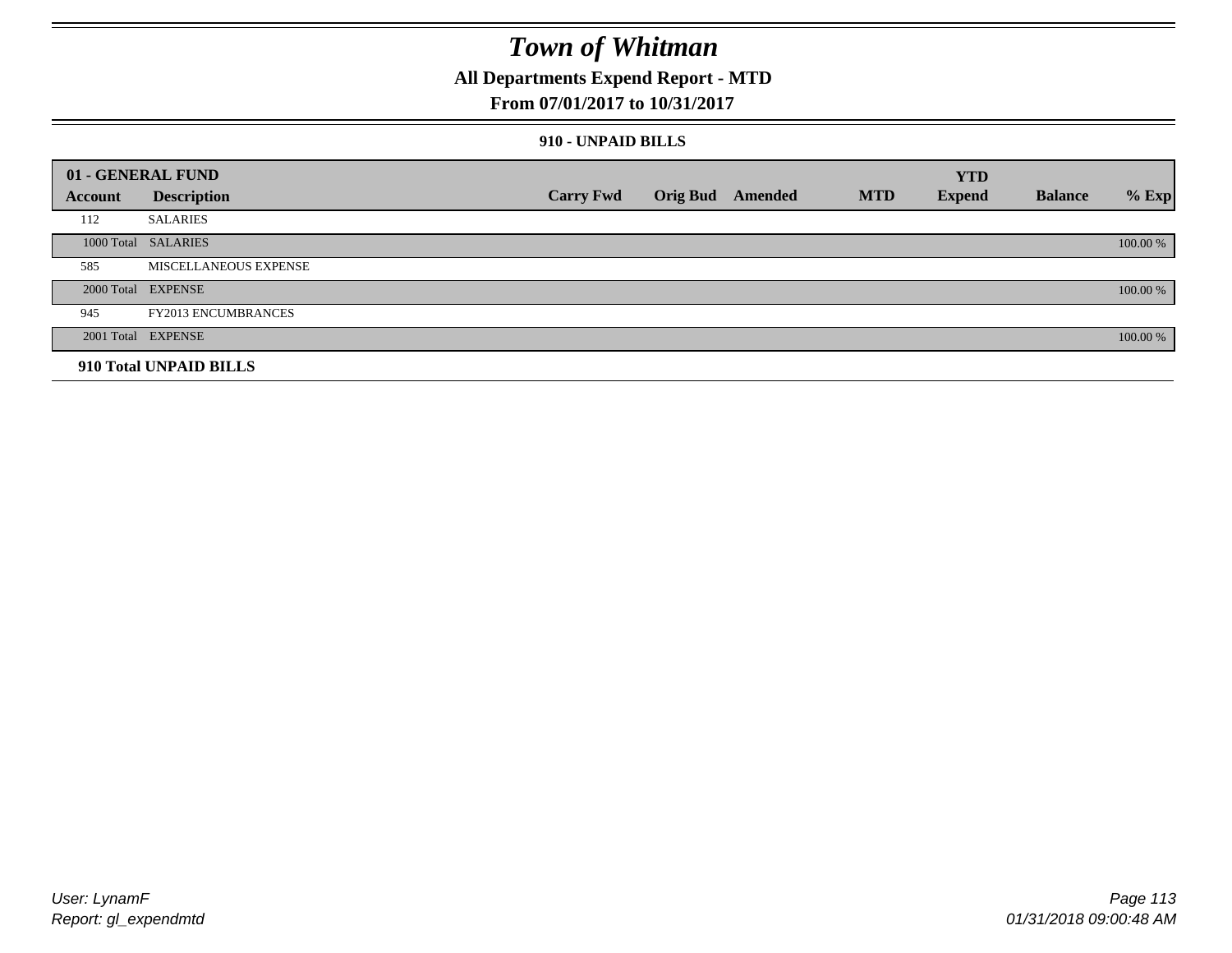### **All Departments Expend Report - MTD**

#### **From 07/01/2017 to 10/31/2017**

#### **911 - RETIREMENT**

|         | 01 - GENERAL FUND          |                  |                 |         |            | <b>YTD</b>    |                |          |
|---------|----------------------------|------------------|-----------------|---------|------------|---------------|----------------|----------|
| Account | <b>Description</b>         | <b>Carry Fwd</b> | <b>Orig Bud</b> | Amended | <b>MTD</b> | <b>Expend</b> | <b>Balance</b> | $%$ Exp  |
| 170     | <b>COUNTY RETIREMENT</b>   |                  | 1,878,591.00    |         |            | 1,878,591.00  |                |          |
|         | 2000 Total EXPENSE         |                  | 1,878,591.00    |         |            | 1,878,591.00  |                | 100.00 % |
| 169     | STATE RETIREMENT-SECT.59A  |                  |                 |         |            |               |                |          |
|         | 2001 Total EXPENSE         |                  |                 |         |            |               |                | 100.00 % |
| 943     | <b>FY2012 ENCUMBRANCES</b> |                  |                 |         |            |               |                |          |
|         | 2002 Total EXPENSE         |                  |                 |         |            |               |                | 100.00 % |
|         | 911 Total RETIREMENT       |                  | 1,878,591.00    |         |            | 1,878,591.00  |                |          |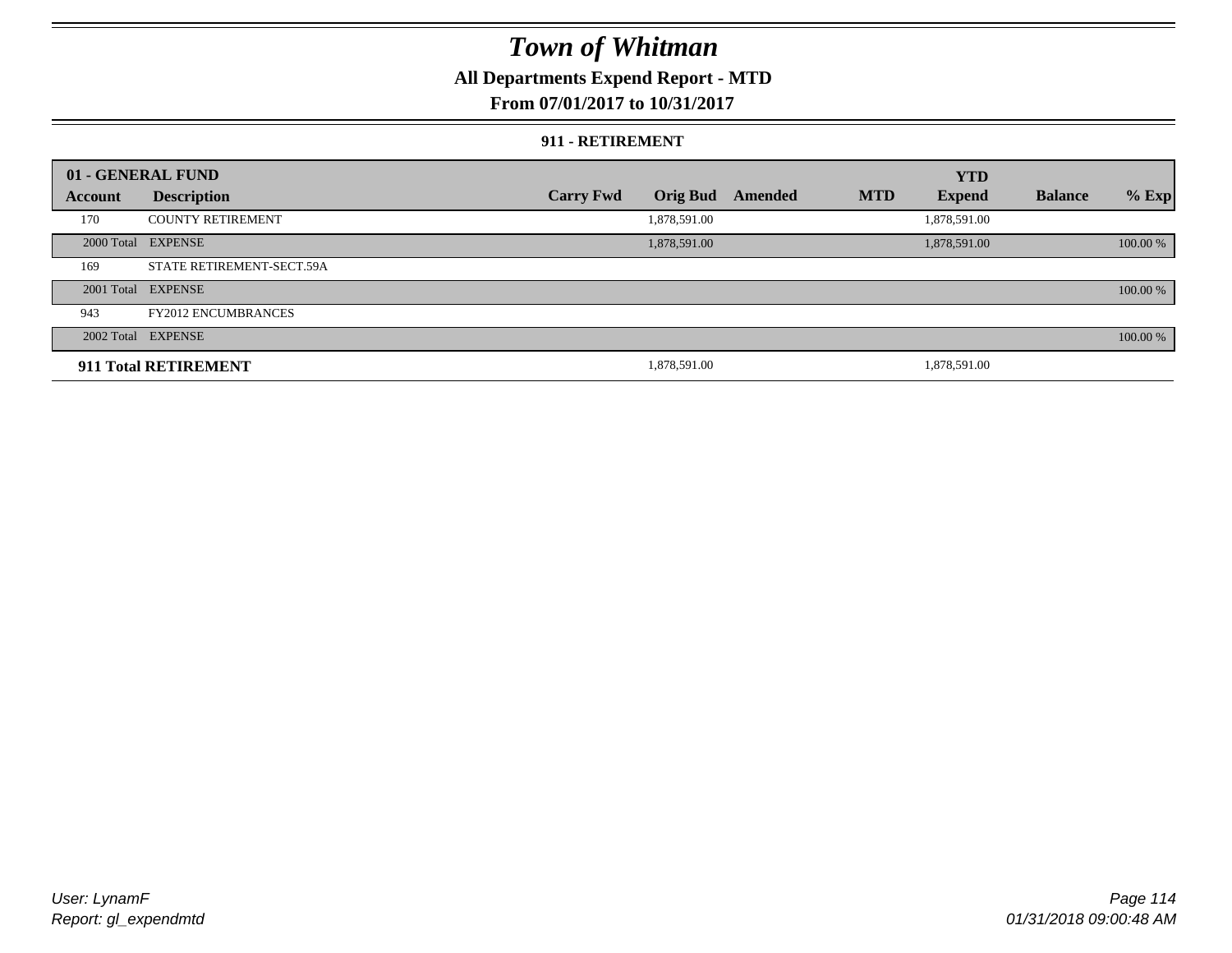**All Departments Expend Report - MTD**

**From 07/01/2017 to 10/31/2017**

#### **912 - WORKER'S COMPENSATION**

|         | 01 - GENERAL FUND               |                  |                  |            | <b>YTD</b>    |                |          |
|---------|---------------------------------|------------------|------------------|------------|---------------|----------------|----------|
| Account | <b>Description</b>              | <b>Carry Fwd</b> | Orig Bud Amended | <b>MTD</b> | <b>Expend</b> | <b>Balance</b> | $%$ Exp  |
| 171     | <b>WORKER'S COMPENSATION</b>    |                  |                  |            |               |                |          |
|         | 2000 Total EXPENSE              |                  |                  |            |               |                | 100.00 % |
|         | 912 Total WORKER'S COMPENSATION |                  |                  |            |               |                |          |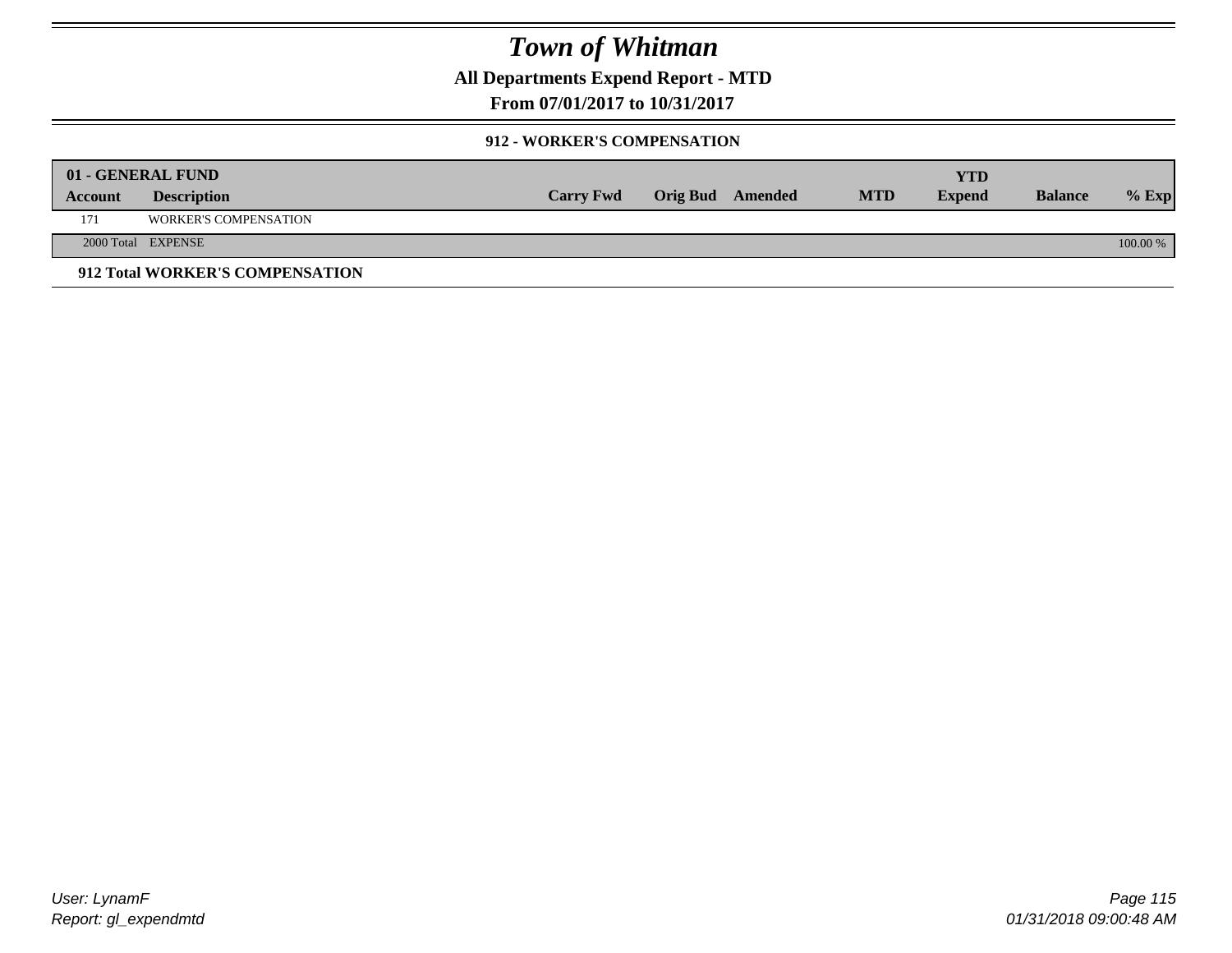**All Departments Expend Report - MTD**

**From 07/01/2017 to 10/31/2017**

#### **913 - UNEMPLOYMENT COMPENSATION**

|         | 01 - GENERAL FUND                   |                  |                 |         |            | <b>YTD</b>    |                |          |
|---------|-------------------------------------|------------------|-----------------|---------|------------|---------------|----------------|----------|
| Account | <b>Description</b>                  | <b>Carry Fwd</b> | <b>Orig Bud</b> | Amended | <b>MTD</b> | <b>Expend</b> | <b>Balance</b> | % Exp    |
| 172     | UNEMPLOYMENT INSURANCE              |                  | 8,000.00        |         |            |               | 8,000.00       |          |
|         | 2000 Total EXPENSE                  |                  | 8,000.00        |         |            |               | 8,000.00       | 0.00 %   |
| 939     | <b>FY2015 ENCUMBRANCES</b>          |                  |                 |         |            |               |                |          |
| 940     | <b>FY2016 ENCUMBRANCES</b>          |                  |                 |         |            |               |                |          |
| 948     | <b>FY07 ENCUMBRANCES</b>            |                  |                 |         |            |               |                |          |
| 958     | <b>FY2005 ENCUMBRANCES</b>          |                  |                 |         |            |               |                |          |
| 959     | <b>FY2006 ENCUMBRANCES</b>          |                  |                 |         |            |               |                |          |
| 943     | <b>FY2012 ENCUMBRANCES</b>          |                  |                 |         |            |               |                |          |
|         | 2001 Total EXPENSE                  |                  |                 |         |            |               |                | 100.00 % |
|         | 913 Total UNEMPLOYMENT COMPENSATION |                  | 8,000.00        |         |            |               | 8,000.00       |          |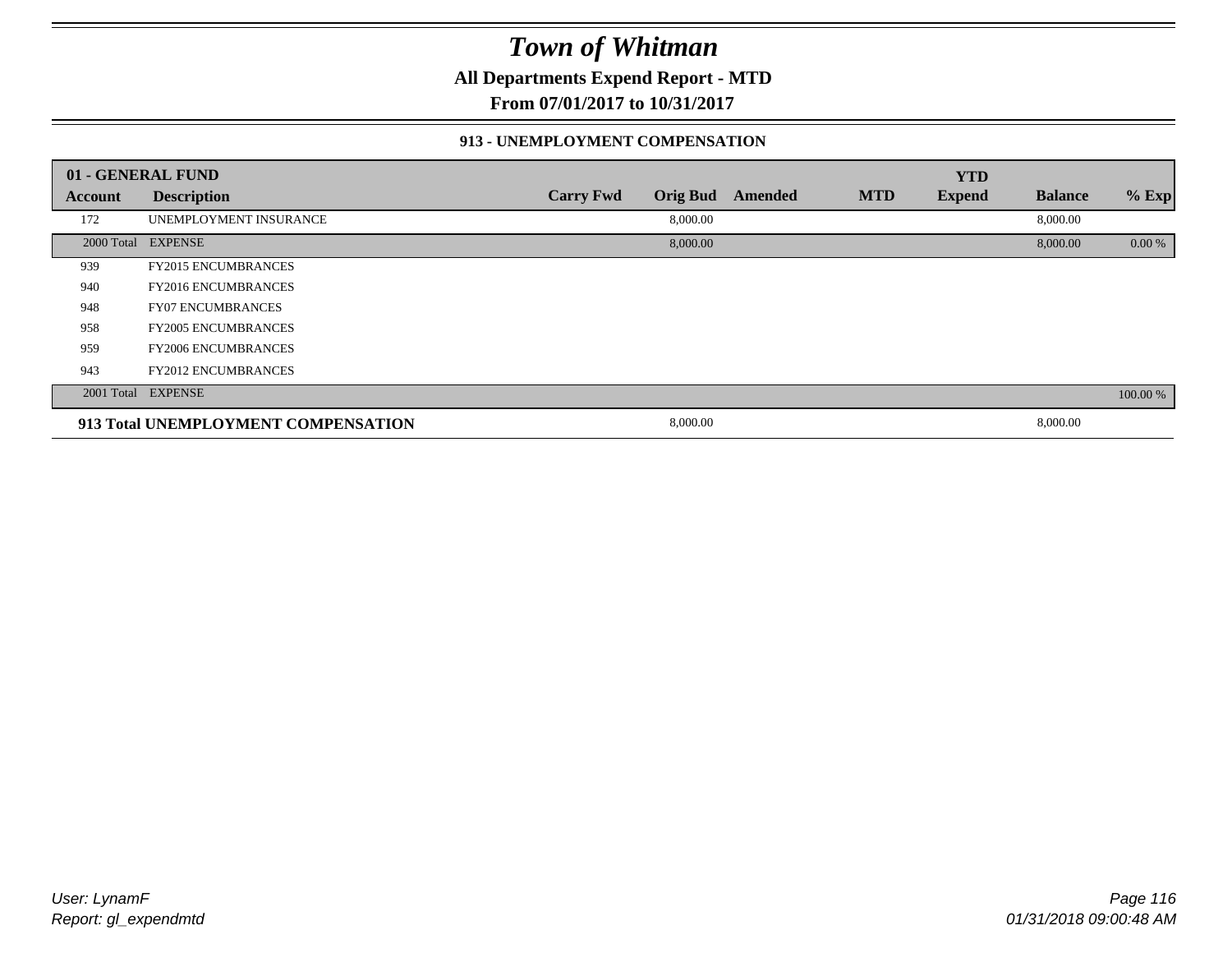**All Departments Expend Report - MTD**

**From 07/01/2017 to 10/31/2017**

#### **914 - HEALTH/LIFE INSURANCE-TOWN MATCH**

|            | 01 - GENERAL FUND                          |                  |                 |         |            | <b>YTD</b>    |                |         |
|------------|--------------------------------------------|------------------|-----------------|---------|------------|---------------|----------------|---------|
| Account    | <b>Description</b>                         | <b>Carry Fwd</b> | <b>Orig Bud</b> | Amended | <b>MTD</b> | <b>Expend</b> | <b>Balance</b> | $%$ Exp |
| 175        | LIFE INSURANCE                             |                  |                 |         | 1,485.64   | 3,692.35      | $-3,692.35$    |         |
| 180        | <b>FLEX BENEFITS FEES</b>                  |                  |                 |         | 125.00     | 365.00        | $-365.00$      |         |
| 181        | MANDATORY DEF.COMP.EXP.                    |                  |                 |         |            |               |                |         |
| 174        | <b>HEALTH INSURANCE</b>                    |                  | 1,491,000.00    |         | 209,735.01 | 524,316.15    | 966,683.85     |         |
| 2000 Total | <b>EXPENSE</b>                             |                  | 1,491,000.00    |         | 211,345.65 | 528,373.50    | 962,626.50     | 35.43 % |
| 941        | FY 2017 ENCUMBRANCES                       | 350.00           |                 |         |            |               | 350.00         |         |
| 945        | FY2013 ENCUMBRANCES                        |                  |                 |         |            |               |                |         |
| 949        | <b>FY2014 ENCUMBRANCES</b>                 |                  |                 |         |            |               |                |         |
| 953        | FY2009 ENCUMBRANCES                        |                  |                 |         |            |               |                |         |
| 958        | <b>FY2005 ENCUMBRANCES</b>                 |                  |                 |         |            |               |                |         |
| 943        | <b>FY2012 ENCUMBRANCES</b>                 |                  |                 |         |            |               |                |         |
| 2001 Total | <b>EXPENSE</b>                             | 350.00           |                 |         |            |               | 350.00         | 0.00 %  |
|            | 914 Total HEALTH/LIFE INSURANCE-TOWN MATCH | 350.00           | 1,491,000.00    |         | 211,345.65 | 528,373.50    | 962,976.50     |         |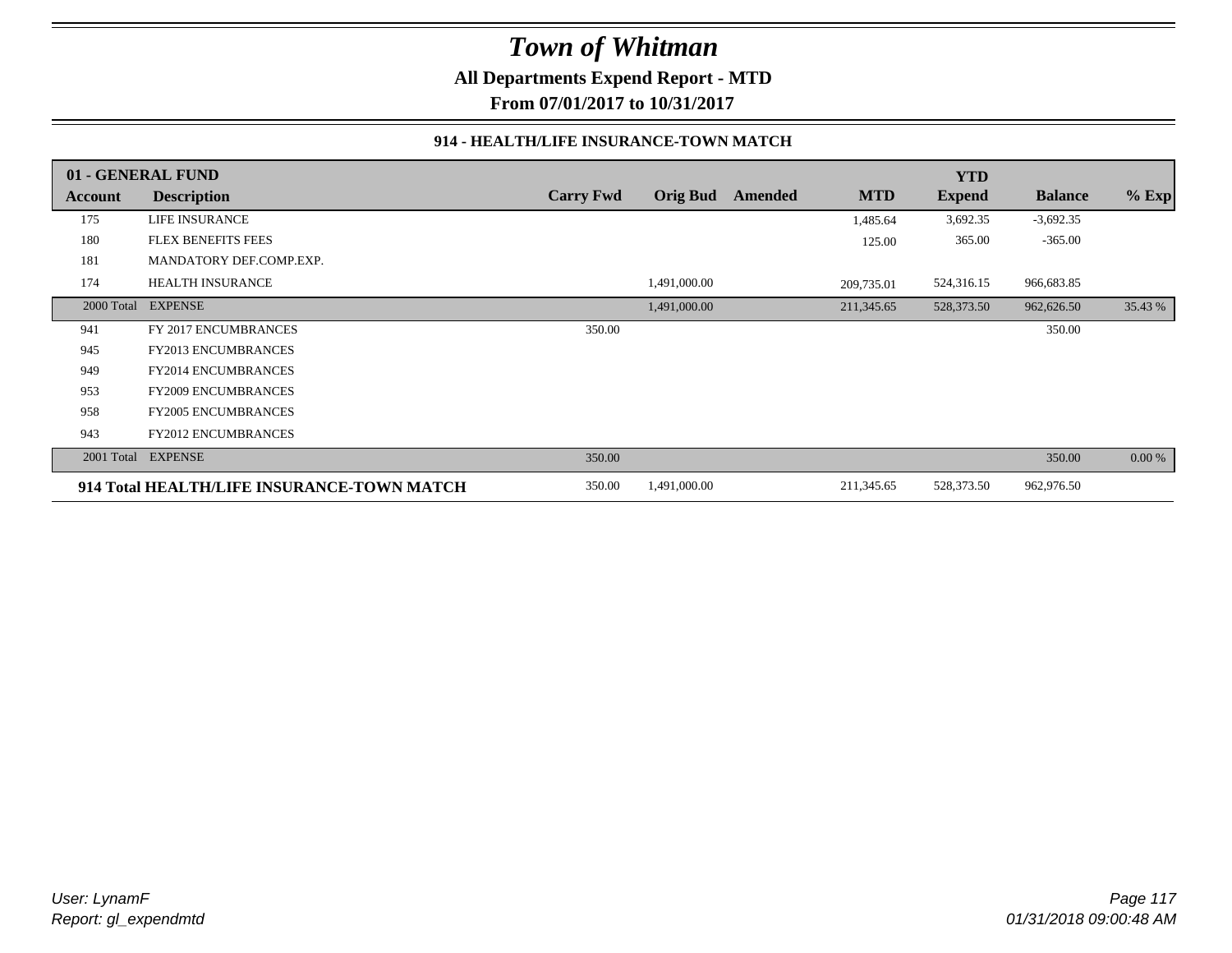**All Departments Expend Report - MTD**

**From 07/01/2017 to 10/31/2017**

#### **915 - OPEIU SICK LEAVE BUY-OUT**

|         | 01 - GENERAL FUND                  |                  |                  |            | YTD           |                |            |
|---------|------------------------------------|------------------|------------------|------------|---------------|----------------|------------|
| Account | <b>Description</b>                 | <b>Carry Fwd</b> | Orig Bud Amended | <b>MTD</b> | <b>Expend</b> | <b>Balance</b> | $%$ Exp    |
| 112     | <b>SALARIES</b>                    |                  |                  |            |               |                |            |
|         | 1000 Total SALARIES                |                  |                  |            |               |                | $100.00\%$ |
|         | 915 Total OPEIU SICK LEAVE BUY-OUT |                  |                  |            |               |                |            |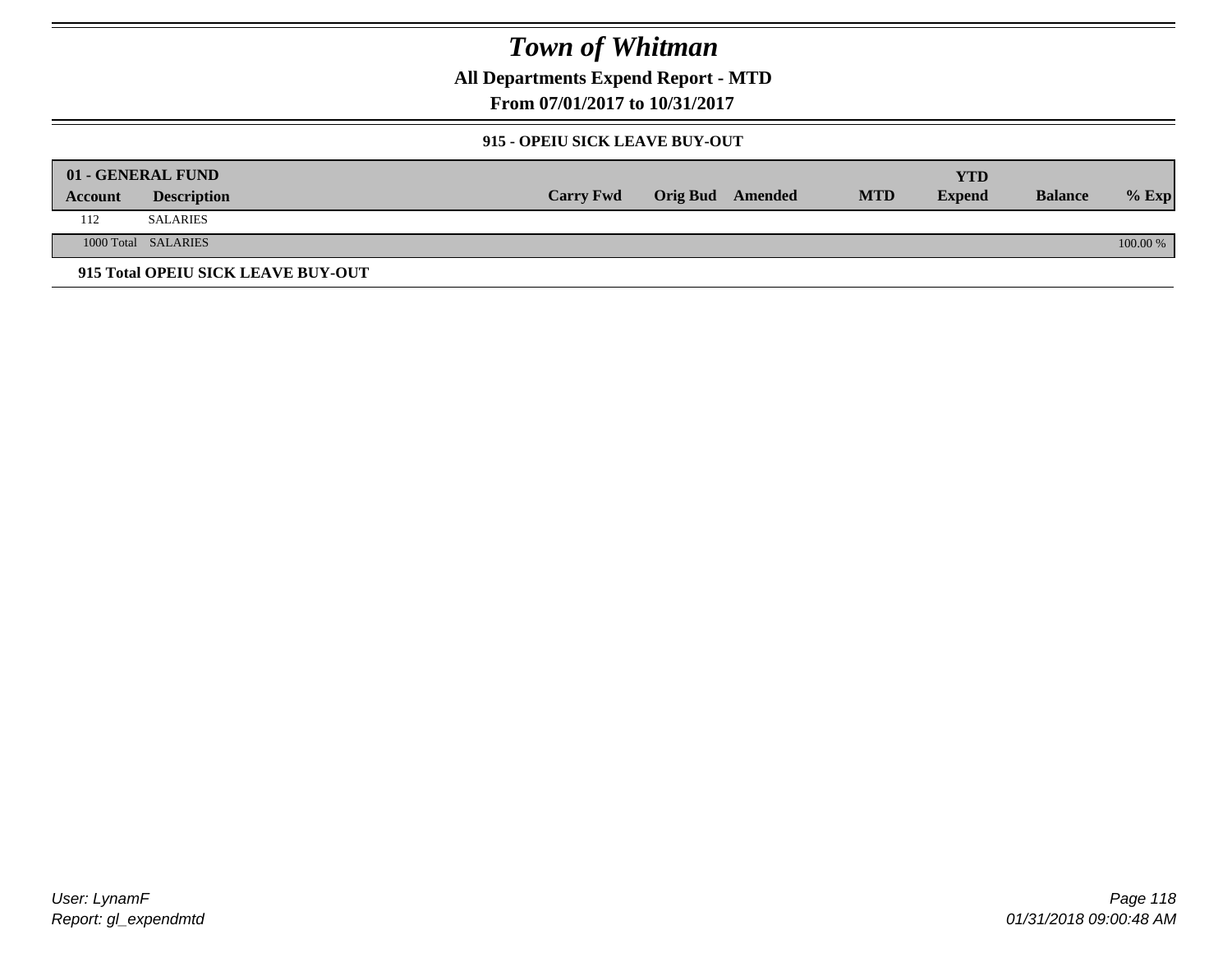**All Departments Expend Report - MTD**

**From 07/01/2017 to 10/31/2017**

#### **916 - OPEIU FY01 RETROACTIVE**

|         | 01 - GENERAL FUND                |                  |                         |            | YTD           |                |          |
|---------|----------------------------------|------------------|-------------------------|------------|---------------|----------------|----------|
| Account | <b>Description</b>               | <b>Carry Fwd</b> | <b>Orig Bud</b> Amended | <b>MTD</b> | <b>Expend</b> | <b>Balance</b> | $%$ Exp  |
| 112     | <b>SALARIES</b>                  |                  |                         |            |               |                |          |
|         | 1000 Total SALARIES              |                  |                         |            |               |                | 100.00 % |
|         | 916 Total OPEIU FY01 RETROACTIVE |                  |                         |            |               |                |          |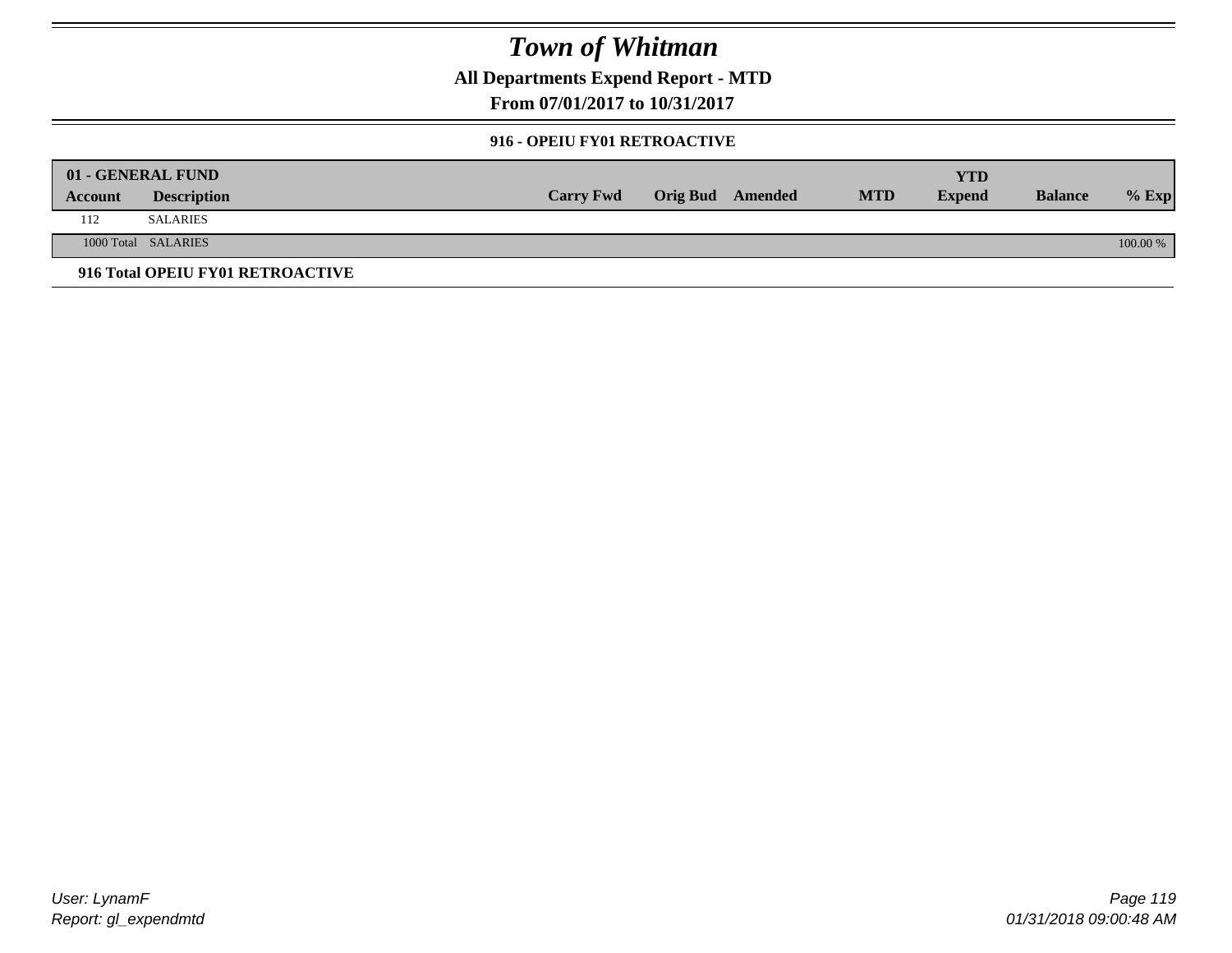**All Departments Expend Report - MTD**

**From 07/01/2017 to 10/31/2017**

#### **917 - OPEIU DEPARTMENT HEAD COVERAGE**

|         | 01 - GENERAL FUND                        |                  |                         |            | YTD           |                |          |
|---------|------------------------------------------|------------------|-------------------------|------------|---------------|----------------|----------|
| Account | <b>Description</b>                       | <b>Carry Fwd</b> | <b>Orig Bud</b> Amended | <b>MTD</b> | <b>Expend</b> | <b>Balance</b> | $%$ Exp  |
| 112     | <b>SALARIES</b>                          |                  |                         |            |               |                |          |
|         | 1000 Total SALARIES                      |                  |                         |            |               |                | 100.00 % |
|         | 917 Total OPEIU DEPARTMENT HEAD COVERAGE |                  |                         |            |               |                |          |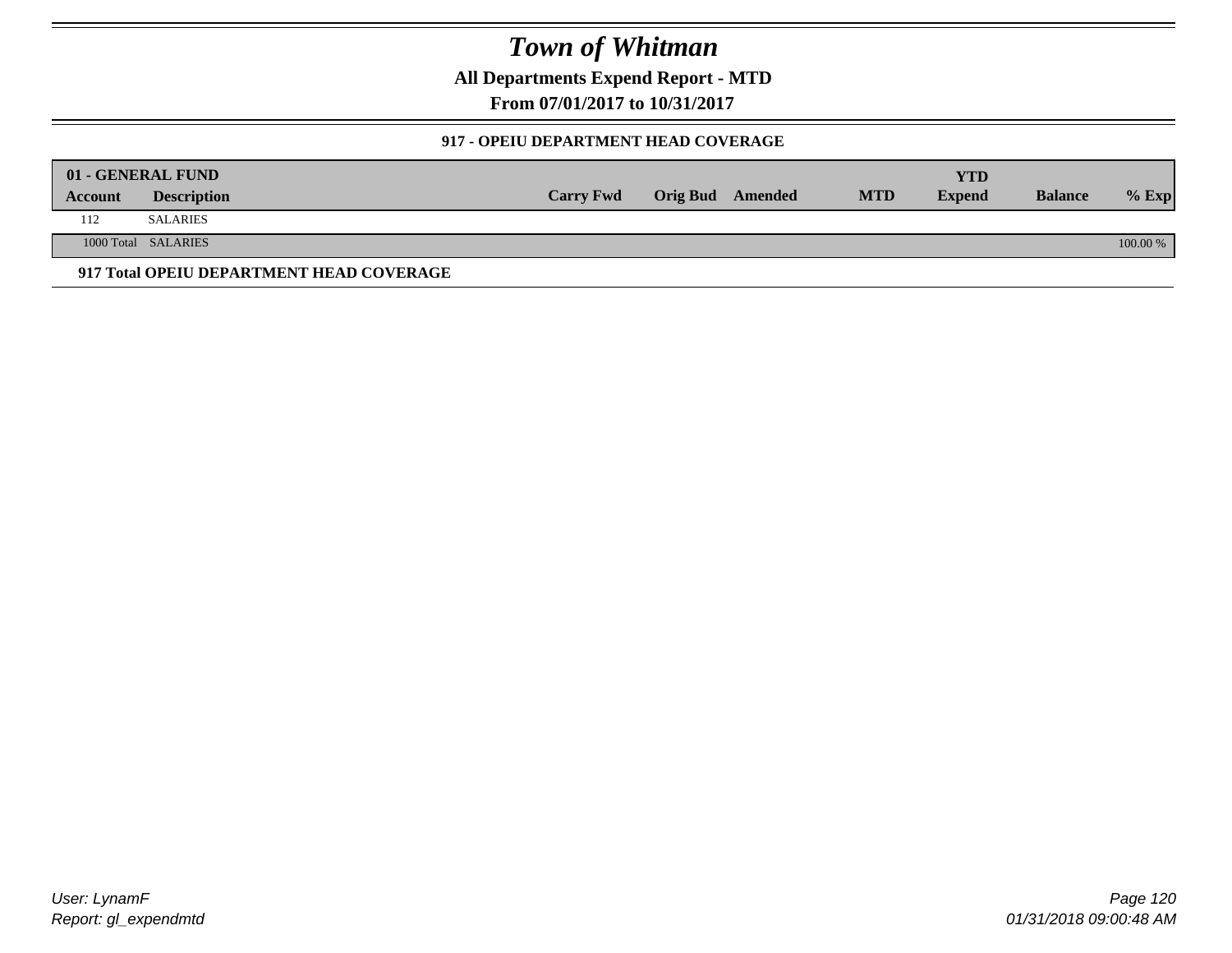**All Departments Expend Report - MTD**

**From 07/01/2017 to 10/31/2017**

#### **919 - PAYROLL TAXES - TOWN MATCH**

|         | 01 - GENERAL FUND                    |                  |                 |         |            | <b>YTD</b>    |                |          |
|---------|--------------------------------------|------------------|-----------------|---------|------------|---------------|----------------|----------|
| Account | <b>Description</b>                   | <b>Carry Fwd</b> | <b>Orig Bud</b> | Amended | <b>MTD</b> | <b>Expend</b> | <b>Balance</b> | $%$ Exp  |
| 177     | F.I.C.A.                             |                  |                 |         |            |               |                |          |
| 181     | MANDATORY DEF.COMP.EXP.              |                  |                 |         |            |               |                |          |
| 176     | <b>MEDICARE TAX</b>                  |                  | 127,000.00      |         | 11.891.11  | 40,999.64     | 86,000.36      |          |
|         | 2000 Total EXPENSE                   |                  | 127,000.00      |         | 11.891.11  | 40.999.64     | 86,000.36      | 32.28 %  |
| 941     | FY 2017 ENCUMBRANCES                 |                  |                 |         |            |               |                |          |
|         | 2001 Total EXPENSE                   |                  |                 |         |            |               |                | 100.00 % |
|         | 919 Total PAYROLL TAXES - TOWN MATCH |                  | 127,000.00      |         | 11,891.11  | 40,999.64     | 86,000.36      |          |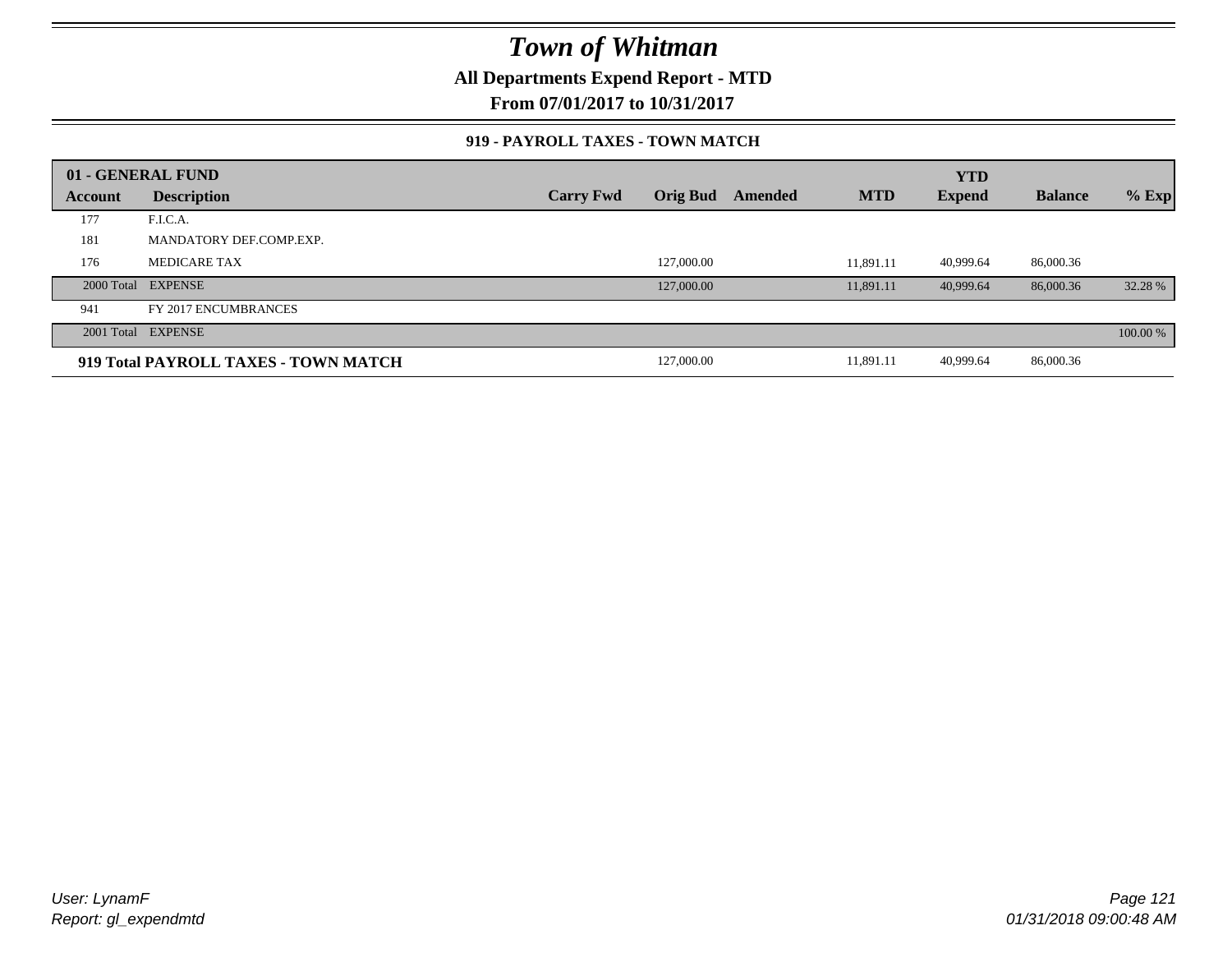### **All Departments Expend Report - MTD**

**From 07/01/2017 to 10/31/2017**

#### **945 - LIABILITY INSURANCE**

|                | 01 - GENERAL FUND                |                  |                 |         |            | <b>YTD</b>    |                |          |
|----------------|----------------------------------|------------------|-----------------|---------|------------|---------------|----------------|----------|
| <b>Account</b> | <b>Description</b>               | <b>Carry Fwd</b> | <b>Orig Bud</b> | Amended | <b>MTD</b> | <b>Expend</b> | <b>Balance</b> | $%$ Exp  |
| 740            | <b>INSURANCE PREMIUMS</b>        |                  | 338,000.00      |         | 1.740.30   | 281,690.88    | 56,309.12      |          |
| 742            | <b>INSURANCE SEMINARS</b>        |                  |                 |         |            |               |                |          |
| 743            | <b>INSURANCE-BID ADVERTISING</b> |                  |                 |         |            |               |                |          |
|                | 2000 Total EXPENSE               |                  | 338,000.00      |         | 1,740.30   | 281,690.88    | 56,309.12      | 83.34 %  |
| 939            | <b>FY2015 ENCUMBRANCES</b>       |                  |                 |         |            |               |                |          |
| 943            | <b>FY2012 ENCUMBRANCES</b>       |                  |                 |         |            |               |                |          |
| 945            | <b>FY2013 ENCUMBRANCES</b>       |                  |                 |         |            |               |                |          |
|                | 2001 Total EXPENSE               |                  |                 |         |            |               |                | 100.00 % |
|                | 945 Total LIABILITY INSURANCE    |                  | 338,000.00      |         | 1,740.30   | 281,690.88    | 56,309.12      |          |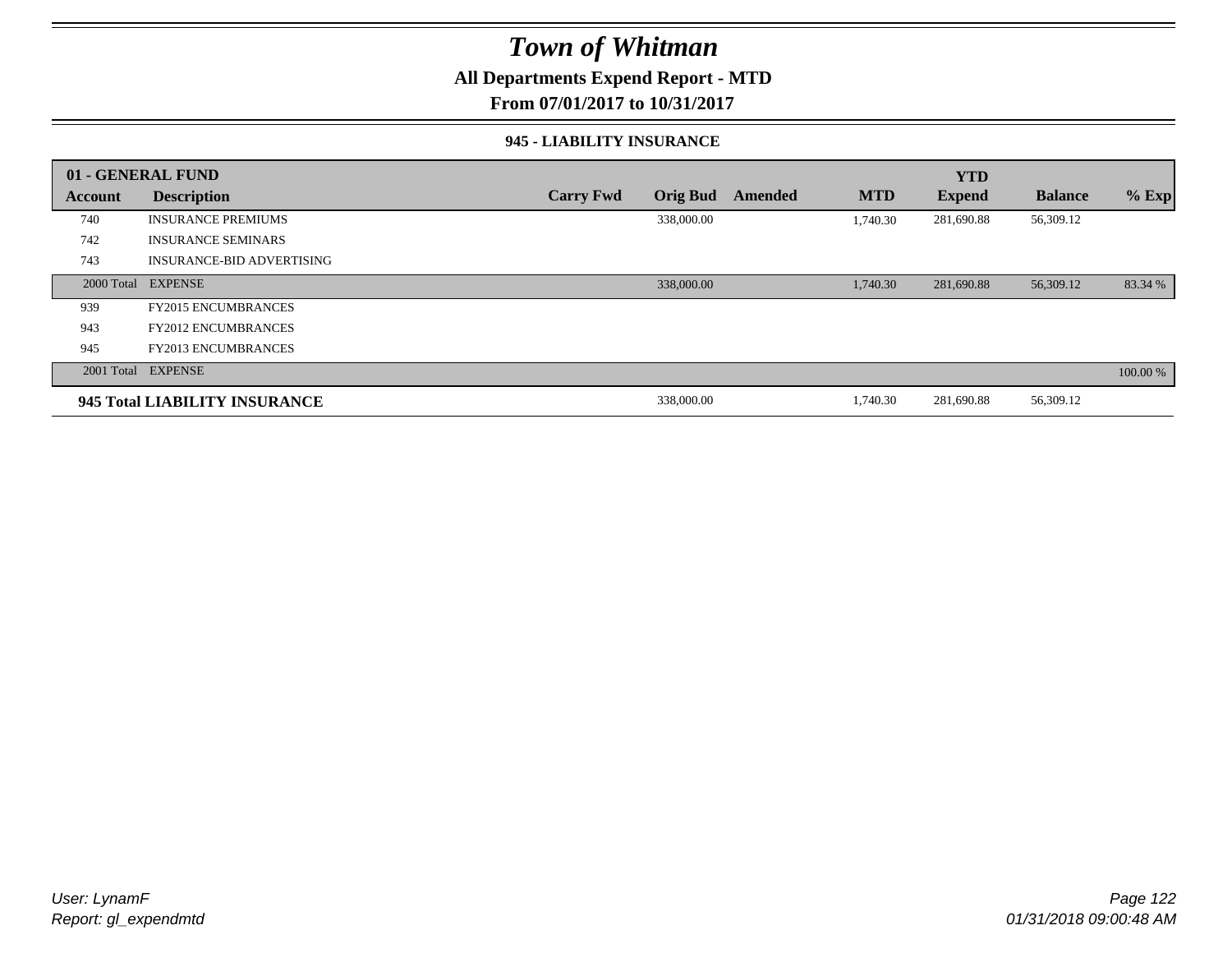**All Departments Expend Report - MTD**

**From 07/01/2017 to 10/31/2017**

#### **996 - TRANSFERS TO TRUST FUNDS**

|         | 01 - GENERAL FUND                         |                  |                 |         |            | <b>YTD</b>    |                |            |
|---------|-------------------------------------------|------------------|-----------------|---------|------------|---------------|----------------|------------|
|         |                                           |                  |                 |         |            |               |                |            |
| Account | <b>Description</b>                        | <b>Carry Fwd</b> | <b>Orig Bud</b> | Amended | <b>MTD</b> | <b>Expend</b> | <b>Balance</b> | $%$ Exp    |
| 999     |                                           |                  |                 |         |            |               |                |            |
|         | 4001 Total A8 ATM 5/16 O.P.E.B.TRUST FUND |                  |                 |         |            |               |                | $100.00\%$ |
| 999     |                                           |                  |                 |         |            |               |                |            |
|         | 4002 Total ART.1 STM 1/17/95              |                  |                 |         |            |               |                | 100.00 %   |
|         | 996 Total TRANSFERS TO TRUST FUNDS        |                  |                 |         |            |               |                |            |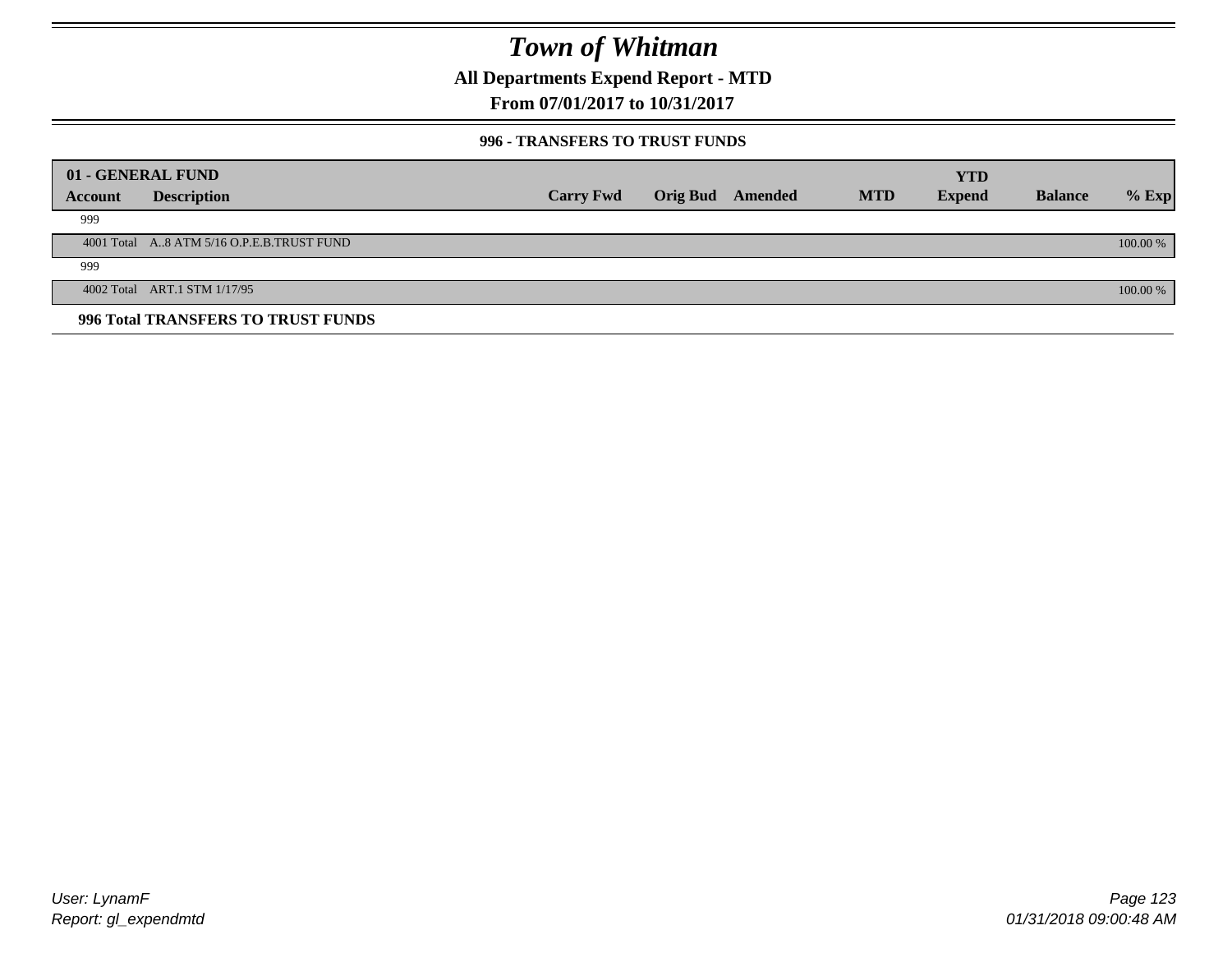**All Departments Expend Report - MTD**

**From 07/01/2017 to 10/31/2017**

#### **997 - TRANSFERS TO AGENCY FUND**

|         | 01 - GENERAL FUND                  |                  |                 |         |              | <b>YTD</b>    |                |            |
|---------|------------------------------------|------------------|-----------------|---------|--------------|---------------|----------------|------------|
| Account | <b>Description</b>                 | <b>Carry Fwd</b> | <b>Orig Bud</b> | Amended | <b>MTD</b>   | <b>Expend</b> | <b>Balance</b> | $%$ Exp    |
| 999     |                                    |                  |                 |         |              |               |                |            |
|         | 4003 Total PRIOR YEAR ADJUSTMENT   |                  |                 |         |              |               |                | $100.00\%$ |
|         | 997 Total TRANSFERS TO AGENCY FUND |                  |                 |         |              |               |                |            |
|         | 01 Total GENERAL FUND              | 538,324.39       | 31,745,878.60   |         | 4,436,052.98 | 13,874,799.98 | 18,409,403.01  |            |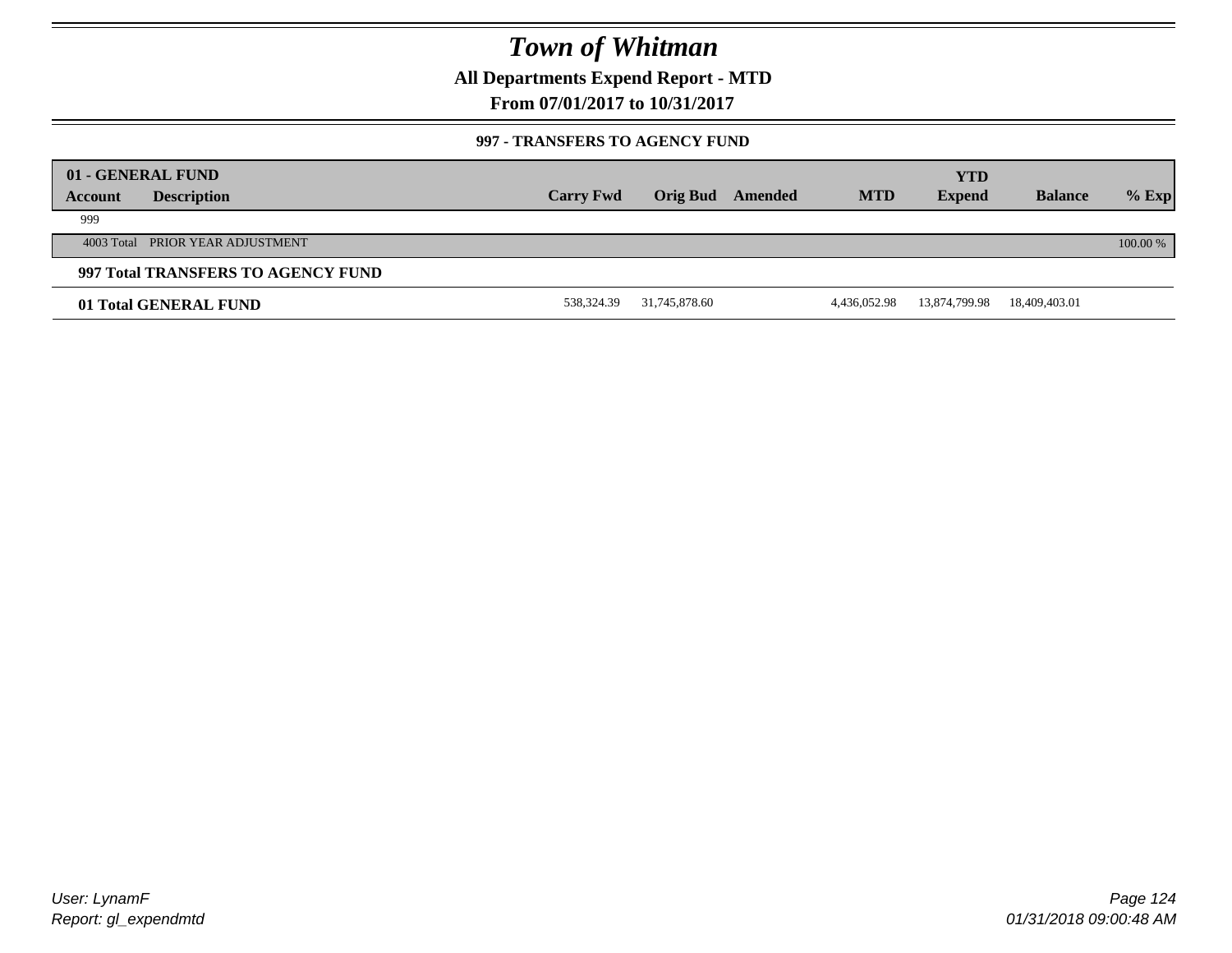**All Departments Expend Report - MTD**

**From 07/01/2017 to 10/31/2017**

#### **853 - PLANNING BOARD REVOLVING CH53G**

|         | <b>05 - SPECIAL REVENUE FUND</b>         |                  |                  |            | <b>YTD</b>    |                |             |
|---------|------------------------------------------|------------------|------------------|------------|---------------|----------------|-------------|
| Account | <b>Description</b>                       | <b>Carry Fwd</b> | Orig Bud Amended | <b>MTD</b> | <b>Expend</b> | <b>Balance</b> | $%$ Exp     |
| 359     | PL.BD.REV.WINDSOR EST.C44S53G            |                  |                  |            |               |                |             |
|         | 2004 Total EXPENSE                       |                  |                  |            |               |                | 100.00 %    |
| 360     | PL.BD.REV. DANECCA EST.C44S53G           |                  |                  |            |               |                |             |
|         | 2005 Total EXPENSE                       |                  |                  |            |               |                | 100.00 %    |
| 361     | PL.BD.REV.BUTTERNUT CH44 S53G            |                  |                  |            |               |                |             |
|         | 2007 Total EXPENSE                       |                  |                  |            |               |                | 100.00 %    |
| 362     | PL.BD.REV.OAKDALE FM.I C44S53G           |                  |                  |            |               |                |             |
|         | 2008 Total EXPENSE                       |                  |                  |            |               |                | $100.00~\%$ |
| 358     | PLANNG.BD.REV.R.R.AVE.CH44S53G           |                  |                  |            |               |                |             |
|         | 2009 Total EXPENSE                       |                  |                  |            |               |                | 100.00 %    |
| 364     | PLANNING BOARD                           |                  |                  |            |               |                |             |
|         | 2010 Total EXPENSE                       |                  |                  |            |               |                | $100.00~\%$ |
| 365     | PL.BD.RV.VICTORIA EST.CH44S53G           |                  |                  |            |               |                |             |
|         | 2011 Total EXPENSE                       |                  |                  |            |               |                | 100.00 %    |
| 369     | PL.BD.REV.MEADOWBROOK CH44S53G           |                  |                  |            |               |                |             |
|         | 2016 Total EXPENSE                       |                  |                  |            |               |                | 100.00 %    |
| 370     | PL.BD.RV.CATHERINE RD.CH44S53G           |                  |                  |            |               |                |             |
|         | 2017 Total EXPENSE                       |                  |                  |            |               |                | 100.00 %    |
| 371     | PL.BD.RV.J.YOUNG EST.CH44S53G            |                  |                  |            |               |                |             |
|         | 2018 Total EXPENSE                       |                  |                  |            |               |                | $100.00~\%$ |
| 372     | PL.BD.REV.ERIN ST.EXT.C44S53G            |                  |                  |            |               |                |             |
|         | 2019 Total EXPENSE                       |                  |                  |            |               |                | 100.00 %    |
| 373     | PL.BD.RV.HIGHLND ST.EX.C44S53G           |                  |                  |            |               |                |             |
|         | 2020 Total EXPENSE                       |                  |                  |            |               |                | 100.00 %    |
| 357     | PLANNG.BD.REV.HARV.LN.CH44S53G           |                  |                  |            |               |                |             |
|         | 2021 Total EXPENSE                       |                  |                  |            |               |                | 100.00 %    |
|         | 853 Total PLANNING BOARD REVOLVING CH53G |                  |                  |            |               |                |             |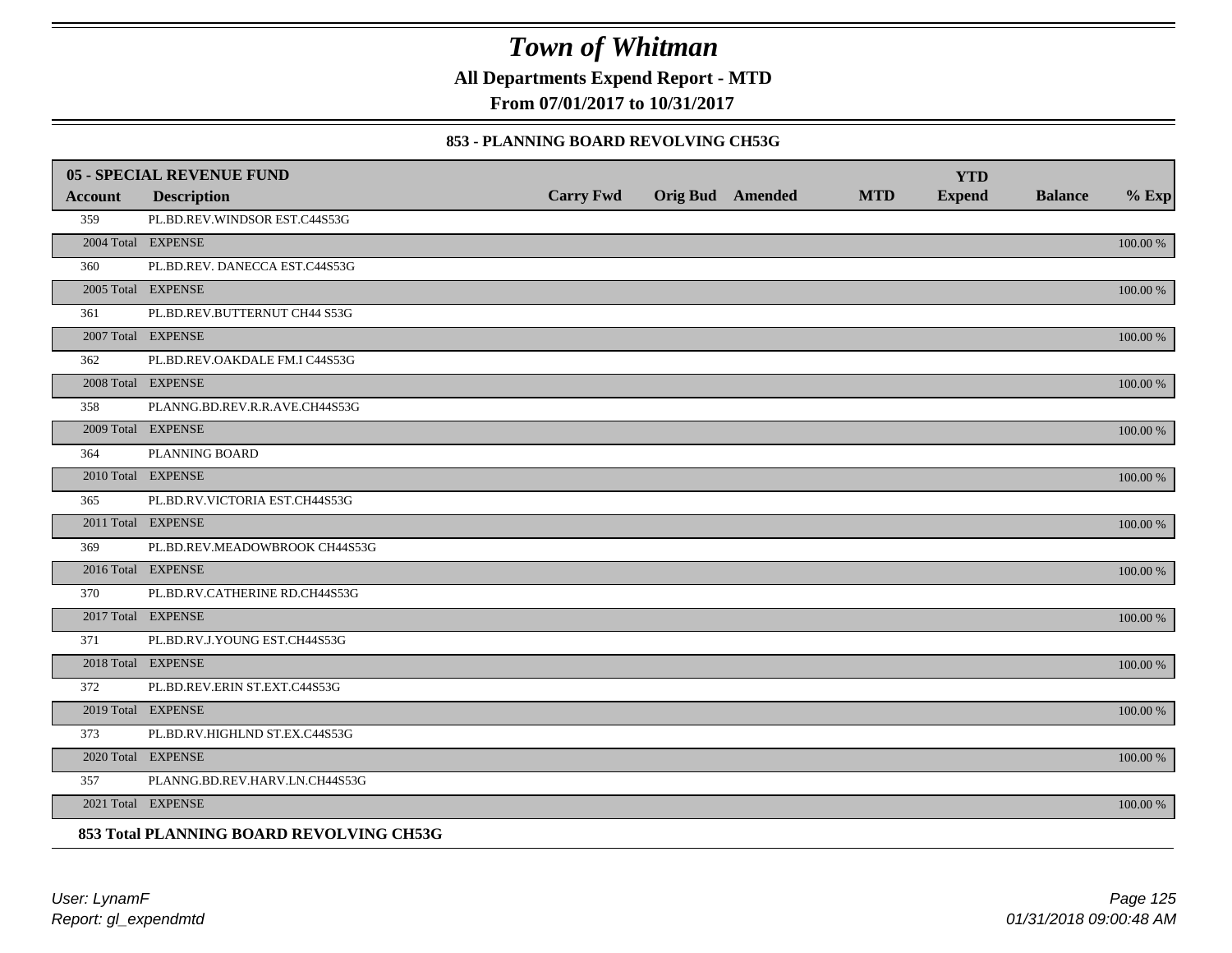**All Departments Expend Report - MTD**

**From 07/01/2017 to 10/31/2017**

#### **855 - REVOLVING ACCOUNTS CH53E 1/2**

|            | 05 - SPECIAL REVENUE FUND              |                  |                            |            | <b>YTD</b>    |                |          |
|------------|----------------------------------------|------------------|----------------------------|------------|---------------|----------------|----------|
| Account    | <b>Description</b>                     | <b>Carry Fwd</b> | <b>Orig Bud</b><br>Amended | <b>MTD</b> | <b>Expend</b> | <b>Balance</b> | $%$ Exp  |
| 355        | C.O.A.PROGRAM REV. CH 53E 1/2          | 10,000.00        | 2,783.00                   | 956.89     | 2,079.64      | 10,703.36      |          |
| 2000 Total | <b>EXPENSE</b>                         | 10,000.00        | 2,783.00                   | 956.89     | 2,079.64      | 10,703.36      | 16.26 %  |
| 356        | LIB.FINES & FEES REV.CH53E1/2          | 2,829.65         | 4,610.13                   |            | 33.81         | 7,405.97       |          |
| 2001 Total | <b>EXPENSE</b>                         | 2,829.65         | 4,610.13                   |            | 33.81         | 7,405.97       | 0.45%    |
| 363        | <b>CROSS CONN.TESTING EXPENSE</b>      |                  |                            |            |               |                |          |
| 2002 Total | <b>EXPENSE</b>                         |                  |                            |            |               |                | 100.00 % |
| 350        | SEMLAC REV.CH44S53E1/2 (POLICE)        |                  | 2,880.00                   | 600.00     | 600.00        | 2,280.00       |          |
| 374        | PLANNING BOARD REV.C44 S53E1/2         | 60,927.68        | 3,700.00                   | 1,115.00   | 4,536.25      | 60,091.43      |          |
| 377        | PASSPORT PHOTO REV.CH44S53E1/2         | 3,000.00         | 810.00                     |            | 329.27        | 3,480.73       |          |
| 378        | FIRE ALARM REV.CH44S53E1/2             | 150.00           |                            |            |               | 150.00         |          |
| 379        | <b>MARIHUANA FINES CH44S53E1/2</b>     | 100.00           |                            |            |               | 100.00         |          |
| 2003 Total | <b>EXPENSE</b>                         | 64,177.68        | 7,390.00                   | 1,715.00   | 5,465.52      | 66,102.16      | 7.63 %   |
|            | 855 Total REVOLVING ACCOUNTS CH53E 1/2 | 77,007.33        | 14,783.13                  | 2,671.89   | 7,578.97      | 84,211.49      |          |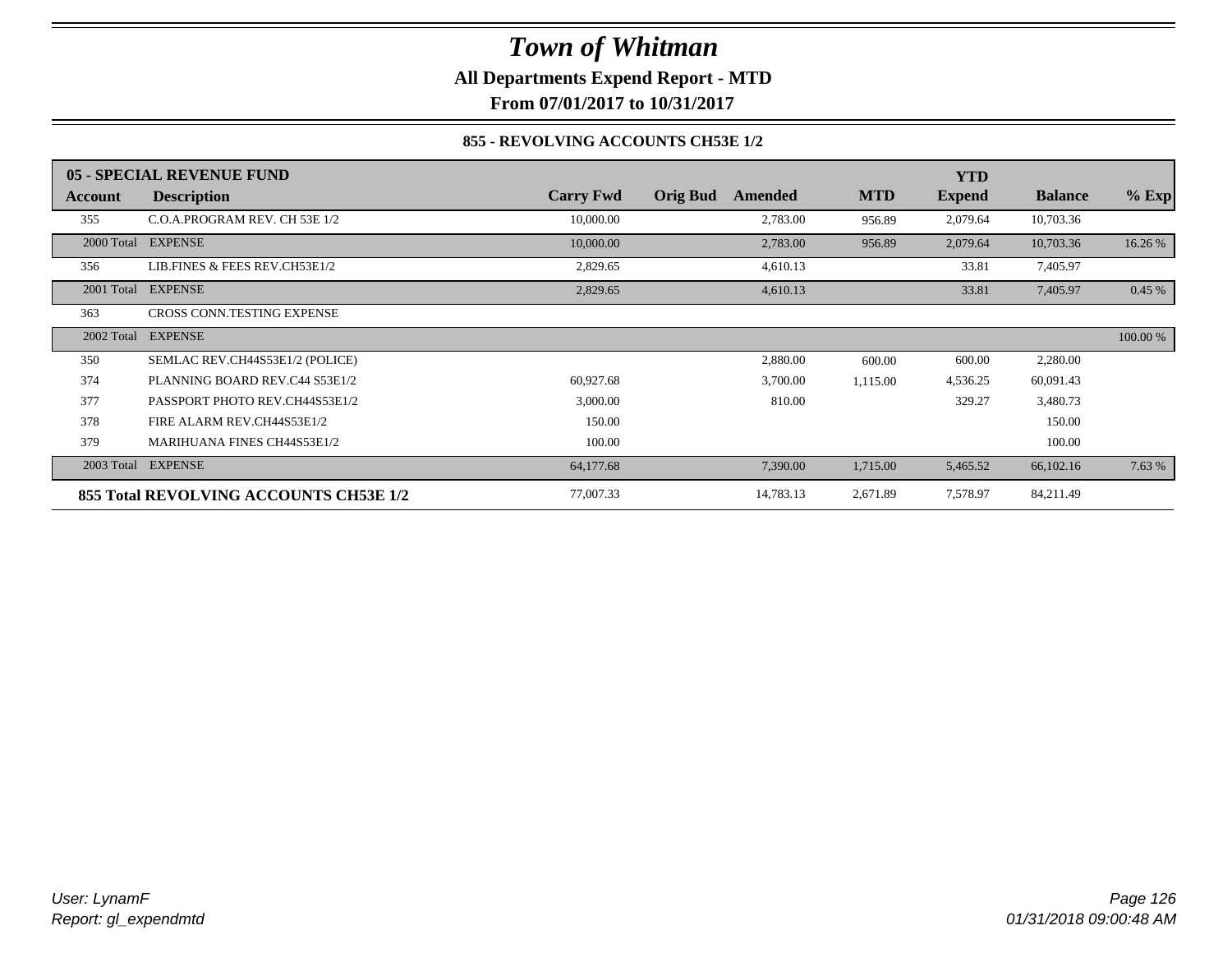**All Departments Expend Report - MTD**

**From 07/01/2017 to 10/31/2017**

#### **857 - REVOLVING ACCOUNTS - MISC.**

|         | 05 - SPECIAL REVENUE FUND            |                  |                            |            | YTD           |                |          |
|---------|--------------------------------------|------------------|----------------------------|------------|---------------|----------------|----------|
| Account | <b>Description</b>                   | <b>Carry Fwd</b> | <b>Orig Bud</b><br>Amended | <b>MTD</b> | <b>Expend</b> | <b>Balance</b> | $%$ Exp  |
| 376     | WETLANDS PROT.FND.CH43S218A.97       | 38,664.79        | 357.50                     |            |               | 39,022.29      |          |
|         | 2023 Total EXPENSE                   | 38,664.79        | 357.50                     |            |               | 39,022.29      | $0.00\%$ |
|         | 857 Total REVOLVING ACCOUNTS - MISC. | 38,664.79        | 357.50                     |            |               | 39,022.29      |          |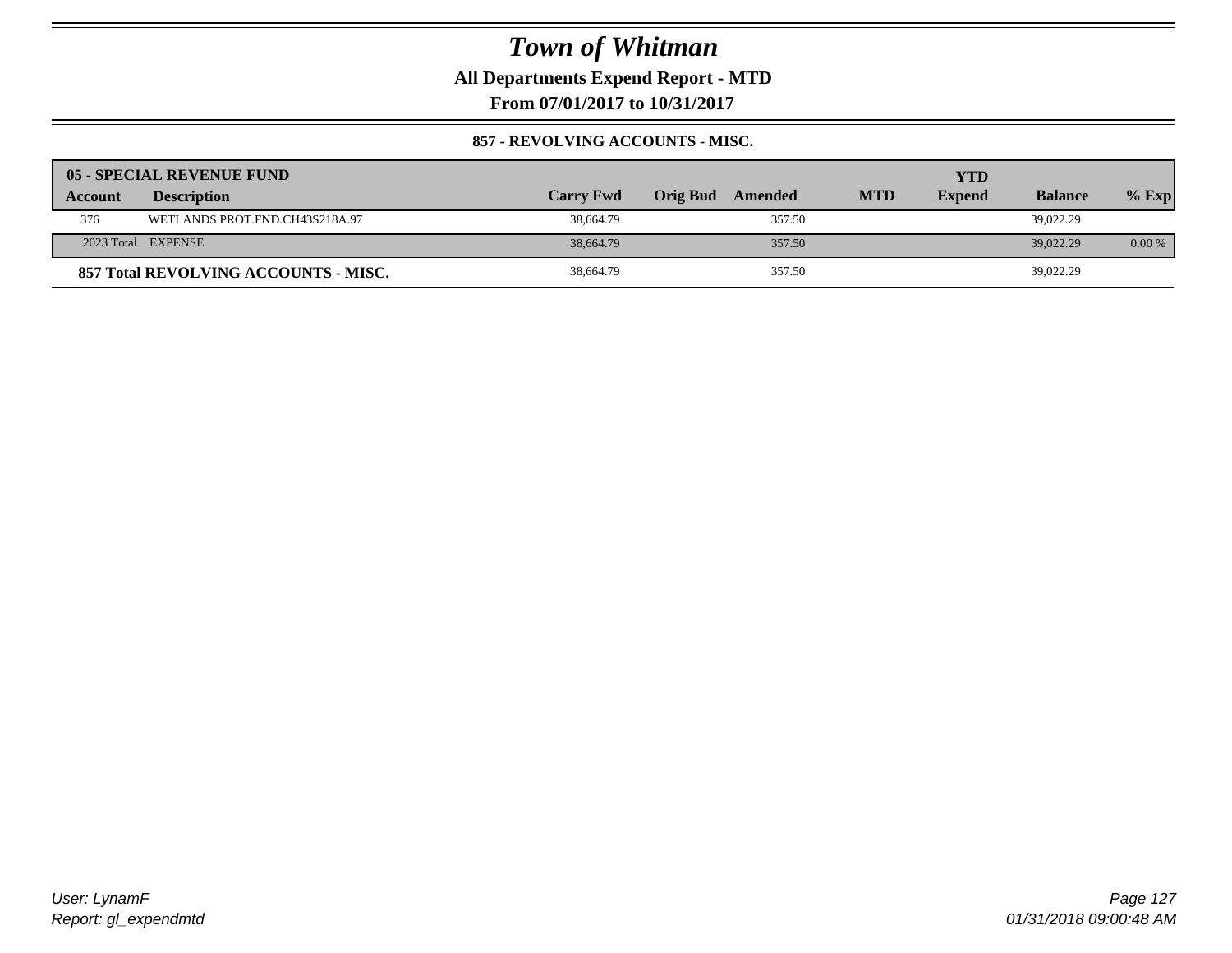**All Departments Expend Report - MTD**

**From 07/01/2017 to 10/31/2017**

#### **858 - APPEALS BD.REVOLVING S53G**

|         | 05 - SPECIAL REVENUE FUND           |                  |                  |            | YTD           |                |            |
|---------|-------------------------------------|------------------|------------------|------------|---------------|----------------|------------|
| Account | <b>Description</b>                  | <b>Carry Fwd</b> | Orig Bud Amended | <b>MTD</b> | <b>Expend</b> | <b>Balance</b> | $\%$ Exp   |
| 367     | APPEALS BD.-TWOCAN PROP. S53G       |                  |                  |            |               |                |            |
|         | 2014 Total EXPENSE                  |                  |                  |            |               |                | $100.00\%$ |
|         | 858 Total APPEALS BD.REVOLVING S53G |                  |                  |            |               |                |            |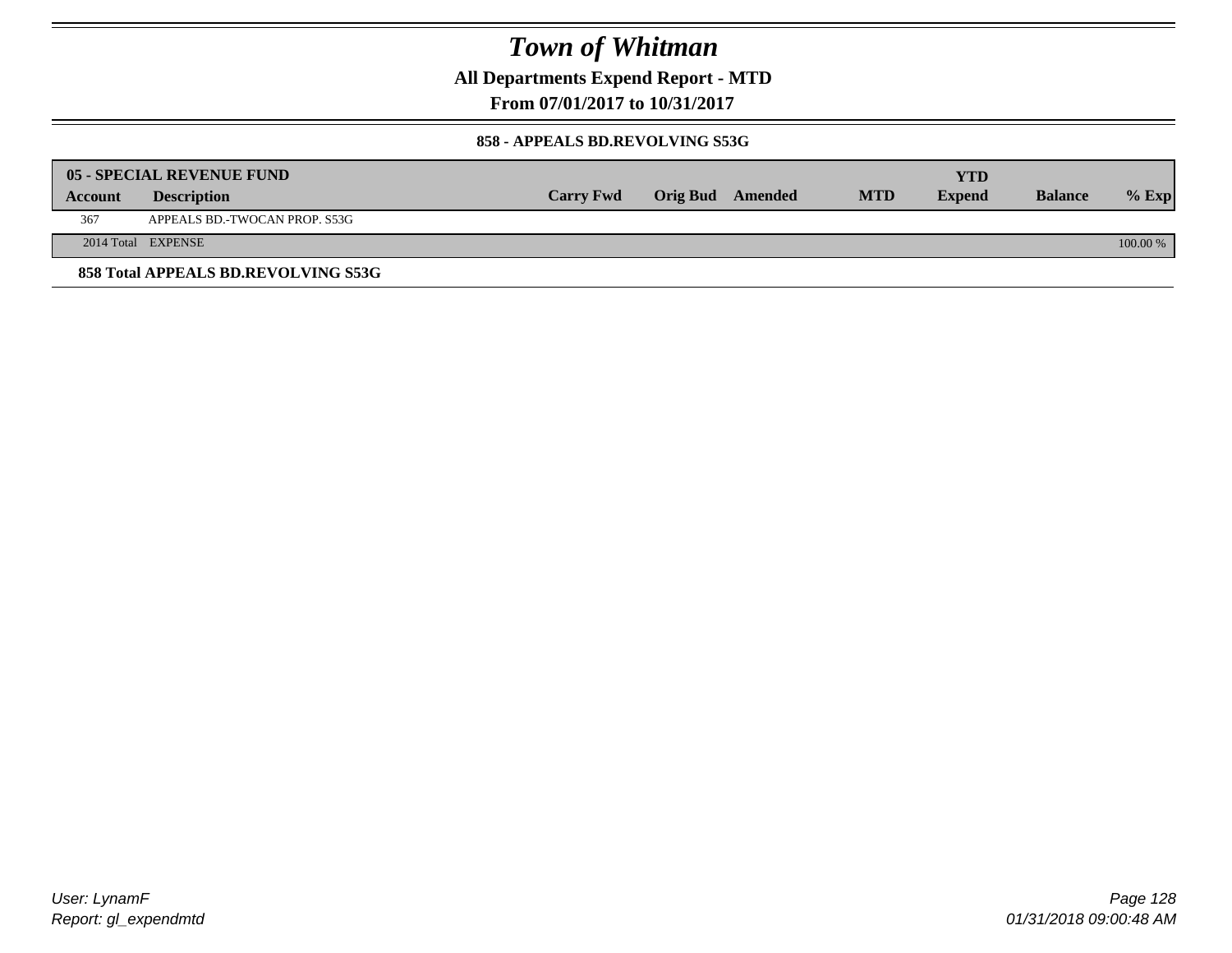**All Departments Expend Report - MTD**

**From 07/01/2017 to 10/31/2017**

#### **862 - RECREATION REVOLVING**

|                | <b>05 - SPECIAL REVENUE FUND</b>   |                  |                  |            | <b>YTD</b>    |                |             |
|----------------|------------------------------------|------------------|------------------|------------|---------------|----------------|-------------|
| <b>Account</b> | <b>Description</b>                 | <b>Carry Fwd</b> | Orig Bud Amended | <b>MTD</b> | <b>Expend</b> | <b>Balance</b> | $%$ Exp     |
| 010            | <b>BASKETBALL</b>                  |                  |                  |            |               |                |             |
|                | 2000 Total EXPENSE                 |                  |                  |            |               |                | $100.00~\%$ |
| 011            | <b>FIELD TRIP</b>                  |                  |                  |            |               |                |             |
|                | 2001 Total EXPENSE                 |                  |                  |            |               |                | 100.00 %    |
| 012            | GOLF                               |                  |                  |            |               |                |             |
|                | 2002 Total EXPENSE                 |                  |                  |            |               |                | 100.00 %    |
| 013            | <b>RECREATION</b>                  | 22,861.71        | 12,931.87        |            | 31,869.71     | 3,923.87       |             |
|                | 2003 Total EXPENSE                 | 22,861.71        | 12,931.87        |            | 31,869.71     | 3,923.87       | 89.03%      |
| 014            | <b>PRESCHOOL</b>                   |                  |                  |            |               |                |             |
|                | 2004 Total EXPENSE                 |                  |                  |            |               |                | 100.00 %    |
| 015            | <b>TENNIS</b>                      |                  |                  |            |               |                |             |
|                | 2005 Total EXPENSE                 |                  |                  |            |               |                | 100.00 %    |
| 016            | TAI CHI                            |                  |                  |            |               |                |             |
|                | 2006 Total EXPENSE                 |                  |                  |            |               |                | 100.00 %    |
| 017            | <b>WOMENS GYM</b>                  |                  |                  |            |               |                |             |
|                | 2007 Total EXPENSE                 |                  |                  |            |               |                | $100.00~\%$ |
| 018            | <b>FIELD MAINT</b>                 | 1,932.84         | 1,810.00         | 1,650.00   | 3,695.62      | 47.22          |             |
|                | 2008 Total EXPENSE                 | 1,932.84         | 1,810.00         | 1,650.00   | 3,695.62      | 47.22          | 98.73%      |
| 019            | <b>ARTS &amp; CRAFTS REVOLVING</b> |                  |                  |            |               |                |             |
|                | 2009 Total EXPENSE                 |                  |                  |            |               |                | $100.00~\%$ |
| 020            | FIELD LIGHTING                     | 1.65             |                  |            |               | 1.65           |             |
|                | 2010 Total EXPENSE                 | 1.65             |                  |            |               | 1.65           | $0.00\,\%$  |
| 009            | PLAYGROUND                         |                  |                  |            |               |                |             |
|                | 2013 Total EXPENSE                 |                  |                  |            |               |                | $100.00~\%$ |
| 033            | DANCE PROGRAMS                     |                  |                  |            |               |                |             |
|                | 2014 Total EXPENSE                 |                  |                  |            |               |                | 100.00 %    |
| 056            | GUARANTEE DEP.REFND.-J. KELLEHER   |                  |                  |            |               |                |             |
|                | 2015 Total EXPENSE                 |                  |                  |            |               |                | 100.00 %    |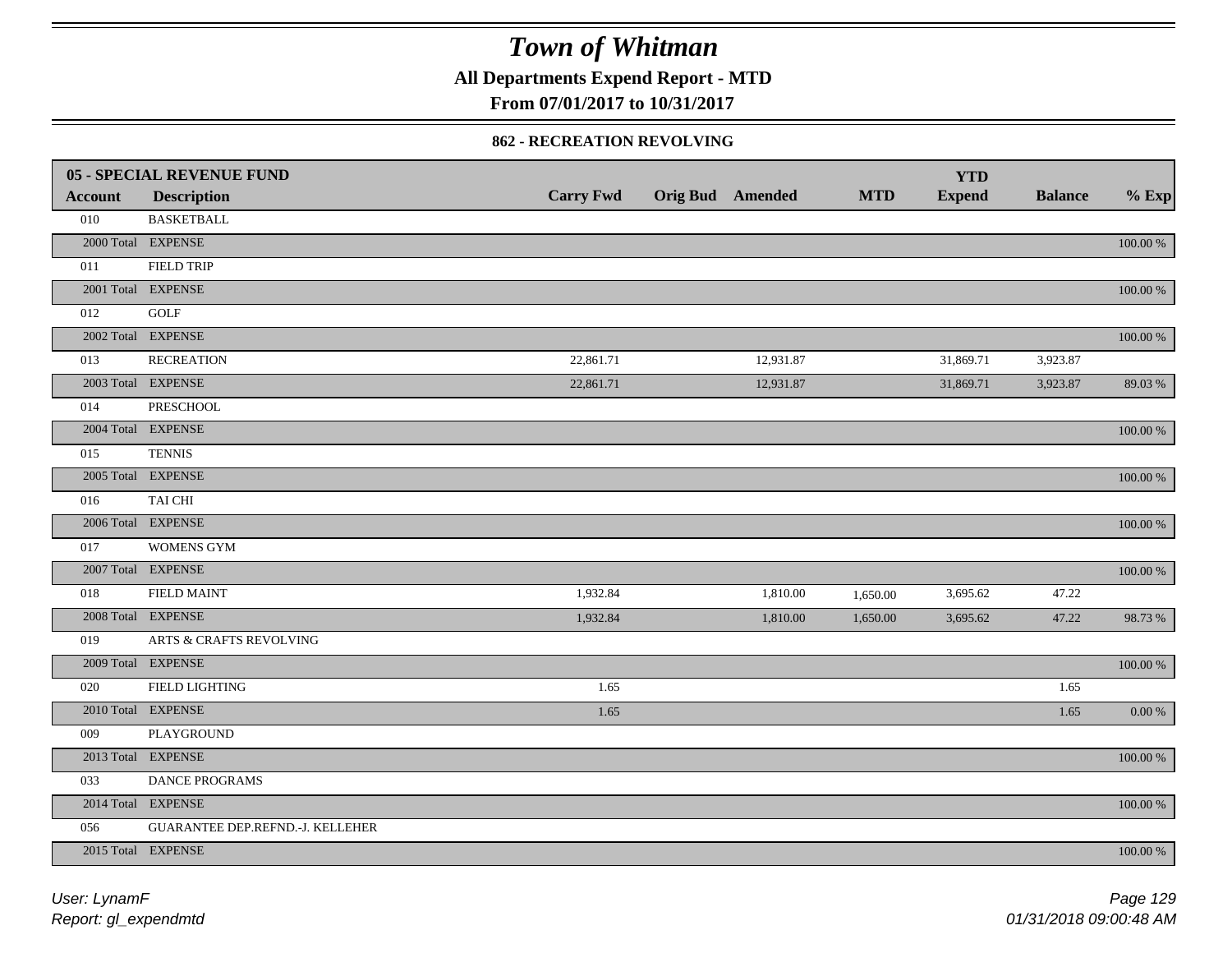**All Departments Expend Report - MTD**

**From 07/01/2017 to 10/31/2017**

#### **862 - RECREATION REVOLVING**

|         | 05 - SPECIAL REVENUE FUND             |                  |                 |           |            | <b>YTD</b>    |                |            |
|---------|---------------------------------------|------------------|-----------------|-----------|------------|---------------|----------------|------------|
| Account | <b>Description</b>                    | <b>Carry Fwd</b> | <b>Orig Bud</b> | Amended   | <b>MTD</b> | <b>Expend</b> | <b>Balance</b> | $%$ Exp    |
| 216     | RECREATION-SUMMER PROGRAMS            |                  |                 |           |            |               |                |            |
|         | 2024 Total EXPENSE                    |                  |                 |           |            |               |                | $100.00\%$ |
| 217     | RECREATION-WINTER PROGRAMS            |                  |                 |           |            |               |                |            |
|         | 2025 Total EXPENSE                    |                  |                 |           |            |               |                | 100.00 %   |
|         | <b>862 Total RECREATION REVOLVING</b> | 24,796.20        |                 | 14.741.87 | 1,650.00   | 35,565.33     | 3,972.74       |            |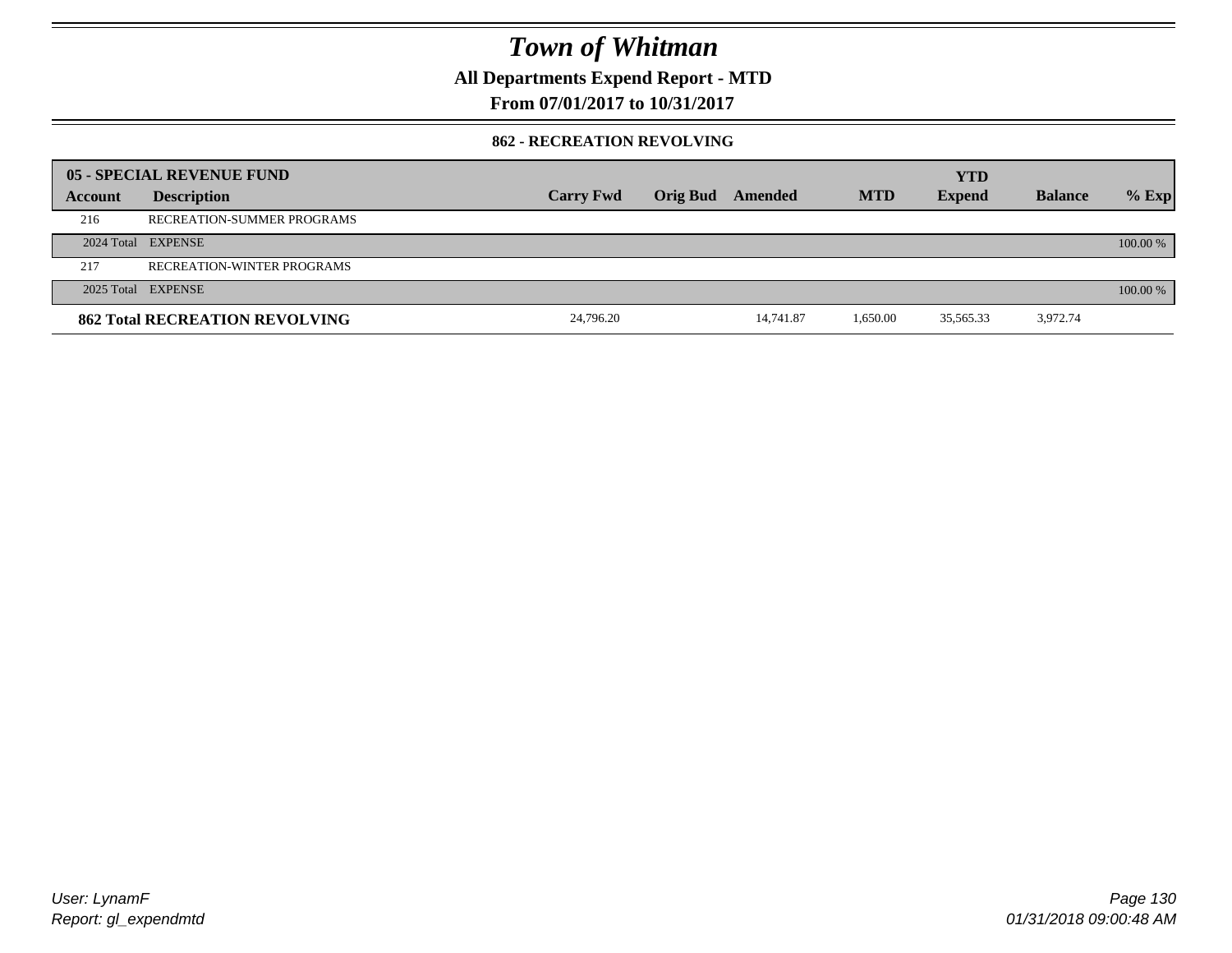### **All Departments Expend Report - MTD**

**From 07/01/2017 to 10/31/2017**

#### **875 - MISCELLANEOUS**

|            | 05 - SPECIAL REVENUE FUND        |                  |                            |            | <b>YTD</b>    |                |            |
|------------|----------------------------------|------------------|----------------------------|------------|---------------|----------------|------------|
| Account    | <b>Description</b>               | <b>Carry Fwd</b> | <b>Orig Bud</b><br>Amended | <b>MTD</b> | <b>Expend</b> | <b>Balance</b> | $%$ Exp    |
| 022        | POLICE DEPT.RESTITUTION          | 326.30           | 100.00                     |            |               | 426.30         |            |
| 023        | FIRE DEPT. RESTITUTION           |                  |                            |            |               |                |            |
| 025        | <b>DPW - RESTITUTION</b>         | 41.51            |                            |            | 12.09         | 29.42          |            |
| 047        | <b>LIBRARY RESTITUTION</b>       | 589.67           | 554.20                     |            |               | 1,143.87       |            |
|            | 2000 Total EXPENSE               | 957.48           | 654.20                     |            | 12.09         | 1,599.59       | 0.75%      |
| 041        | <b>AMBULANCE REFUNDS</b>         |                  |                            | 198.13     | 198.13        | $-198.13$      |            |
| 2001 Total | <b>EXPENSE</b>                   |                  |                            | 198.13     | 198.13        | $-198.13$      | 100.00 %   |
| 045        | PARKING TICKET REFUNDS           |                  |                            |            |               |                |            |
|            | 2002 Total EXPENSE               |                  |                            |            |               |                | 100.00 %   |
| 049        | <b>INSURANCE PROCEEDS</b>        |                  |                            |            | 12,999.84     | $-12,999.84$   |            |
|            | 2003 Total EXPENSE               |                  |                            |            | 12,999.84     | $-12,999.84$   | 100.00 %   |
| 259        | LIBRARY AWARD-HEALTH ACCESS 2009 | 28.88            |                            |            |               | 28.88          |            |
|            | 2004 Total EXPENSE               | 28.88            |                            |            |               | 28.88          | 0.00 %     |
| 262        | FRIENDS OF WHITMAN PARK GRANT    | 196.59           |                            |            |               | 196.59         |            |
| 265        | NESTLE MATCH.GR.-WHITMAN PARK    | 15,939.29        |                            |            |               | 15,939.29      |            |
|            | 2005 Total EXPENSE               | 16,135.88        |                            |            |               | 16,135.88      | 0.00 %     |
| 264        | MAYFL.MUN.HLTH.-WELLNESS GRANT   | 5.72             |                            |            |               | 5.72           |            |
|            | 2006 Total EXPENSE               | 5.72             |                            |            |               | 5.72           | $0.00\ \%$ |
| 266        | FIRE DEPT-ARSON REWARD PROGRAM   |                  |                            |            |               |                |            |
|            | 2007 Total EXPENSE               |                  |                            |            |               |                | 100.00 %   |
|            | <b>875 Total MISCELLANEOUS</b>   | 17,127.96        | 654.20                     | 198.13     | 13,210.06     | 4,572.10       |            |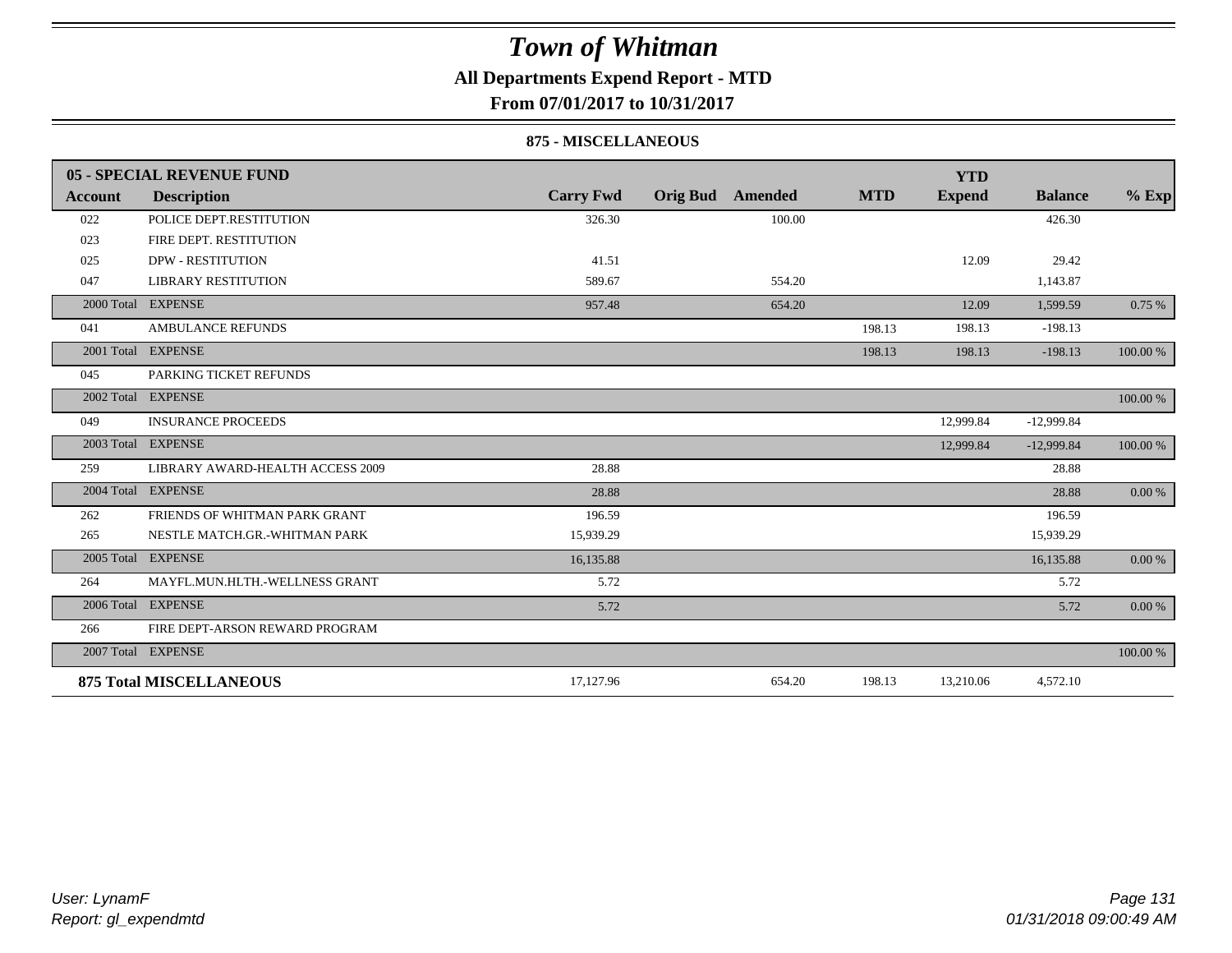**All Departments Expend Report - MTD**

**From 07/01/2017 to 10/31/2017**

#### **878 - OTHER FINANCING USES**

|         | 05 - SPECIAL REVENUE FUND             |                  |                  |            | YTD           |                |          |
|---------|---------------------------------------|------------------|------------------|------------|---------------|----------------|----------|
| Account | <b>Description</b>                    | <b>Carry Fwd</b> | Orig Bud Amended | <b>MTD</b> | <b>Expend</b> | <b>Balance</b> | $%$ Exp  |
| 400     | <b>GENERAL FUND</b>                   |                  | 821,168.75       |            | 821.168.75    |                |          |
|         | 2100 Total INTERFUND TRANSFERS        |                  | 821, 168, 75     |            | 821,168.75    |                | 100.00 % |
|         | <b>878 Total OTHER FINANCING USES</b> |                  | 821,168.75       |            | 821,168.75    |                |          |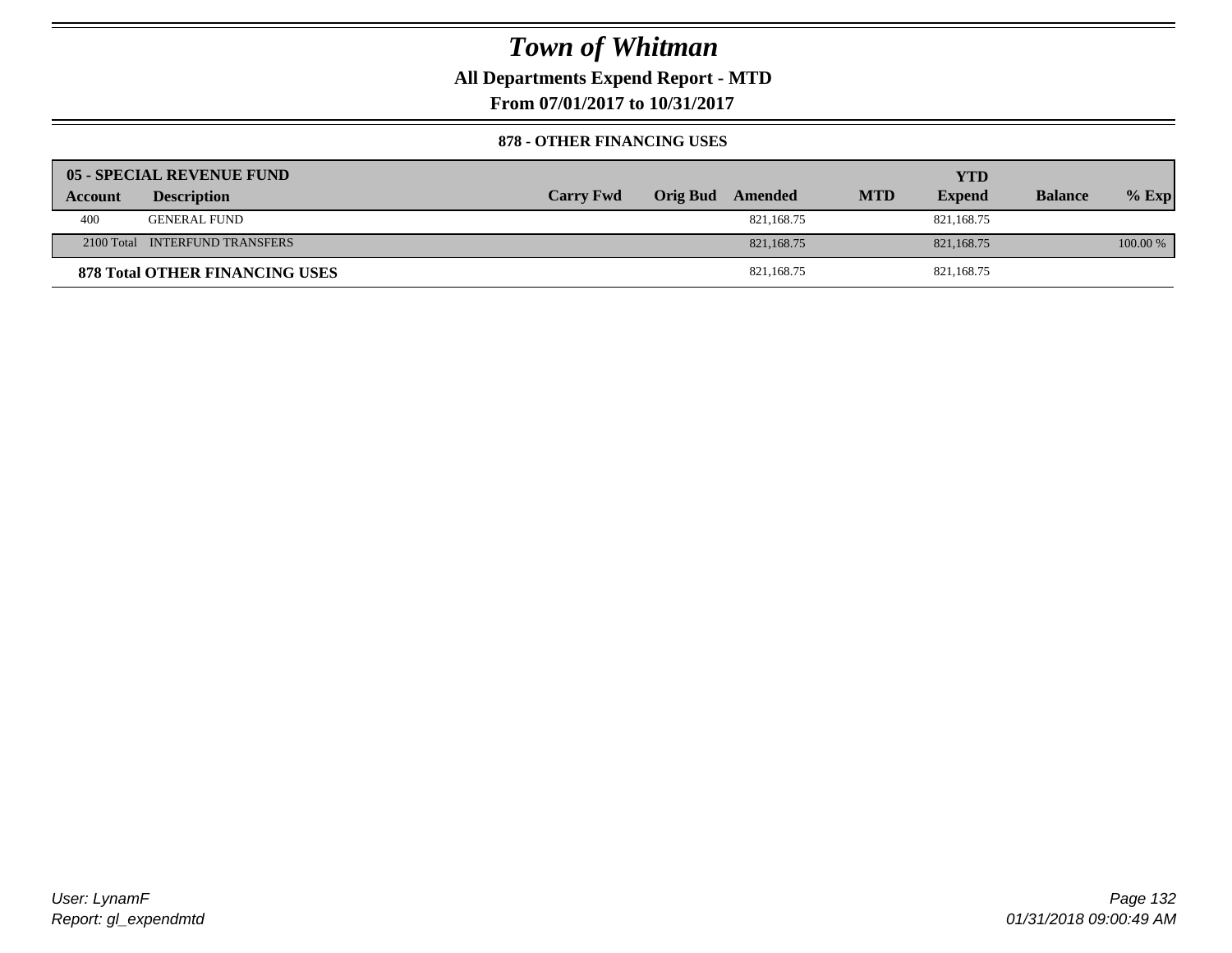**All Departments Expend Report - MTD**

**From 07/01/2017 to 10/31/2017**

#### **880 - FEDERAL GRANTS-TOWN**

|                | 05 - SPECIAL REVENUE FUND              |                  |                         |            | <b>YTD</b>    |                |          |
|----------------|----------------------------------------|------------------|-------------------------|------------|---------------|----------------|----------|
| <b>Account</b> | <b>Description</b>                     | <b>Carry Fwd</b> | <b>Orig Bud</b> Amended | <b>MTD</b> | <b>Expend</b> | <b>Balance</b> | $%$ Exp  |
| 218            | FED.GRANT-POL. CLICKIT OR TICK         | 12.60            |                         |            |               | 12.60          |          |
| 026            | FED.GRANT-COPS MORE                    |                  |                         |            |               |                |          |
| 057            | FED.GRANT-COPS IN SCHOOL               |                  |                         |            |               |                |          |
| 084            | FED.GRANT-COPS FAST                    |                  |                         |            |               |                |          |
| 086            | FED.EQUIT.SHARING FNDS-DEPT.OF JUSTICE | 0.14             |                         |            |               | 0.14           |          |
|                | 2002 Total EXPENSE                     | 12.74            |                         |            |               | 12.74          | 0.00 %   |
| 075            | LSTA HEALTH INFORMATION GRANT          |                  |                         |            |               |                |          |
| 207            | FED.GRANT THRU ST.- HIGHWAY SAFETY     |                  |                         |            |               |                |          |
|                | 2005 Total EXPENSE                     |                  |                         |            |               |                | 100.00 % |
| 099            | FED.GRANT TITLE IIIE OCPC              |                  |                         |            |               |                |          |
|                | 2006 Total EXPENSE                     |                  |                         |            |               |                | 100.00 % |
| 600            | FED.GR.-THRU STATE-CERT FY09           |                  |                         |            |               |                |          |
| 601            | FY05 EMA-CITIZEN CORP/CERT GRA         |                  |                         |            |               |                |          |
| 607            | FED.GR-THRU ST.FFY13EMA-CIT.CORP/CERT  |                  |                         |            |               |                |          |
| 610            | FED.GRNT.-THRU ST.FY14 CIT.CORP.PROG.  |                  |                         |            |               |                |          |
|                | 2007 Total EXPENSE                     |                  |                         |            |               |                | 100.00 % |
| 602            | LIB.EQUAL ACCESS GRANT                 |                  |                         |            |               |                |          |
| 606            | FY11LIBRARIES FOR JOB SEEKERS GR.      | 27.71            |                         |            |               | 27.71          |          |
| 615            | <b>FAIR GR.-MA HUMANITIES</b>          | 17.02            |                         |            |               | 17.02          |          |
| 616            | LIBRARY-FULL STEAM AHEAD GRANT         |                  |                         |            |               |                |          |
|                | 2008 Total EXPENSE                     | 44.73            |                         |            |               | 44.73          | 0.00 %   |
| 603            | FED.GRANT LOCAL PREP.GR.FY05           |                  |                         |            |               |                |          |
| 609            | FED.GRANT LOCAL PREP.GRNT.FY06         |                  |                         |            |               |                |          |
|                | 2009 Total EXPENSE                     |                  |                         |            |               |                | 100.00 % |
| 604            | FED.GR.-FY04ASST.TO FIREFIGHTE         |                  |                         |            |               |                |          |
|                | 2010 Total EXPENSE                     |                  |                         |            |               |                | 100.00 % |
| 608            | FED.GRANT-(SRAC)HOMELAND SECUR         |                  |                         |            |               |                |          |
| 612            | FED.GRNT-THRU STATE FY11 EMPG          |                  |                         |            |               |                |          |
| 613            | FED.GRNT-THRU STATE FY10 EMPG          |                  |                         |            |               |                |          |
| 614            | FED.GRNT-THRU STATE EMPG               | $-3.220.00$      | 3.220.00                |            |               |                |          |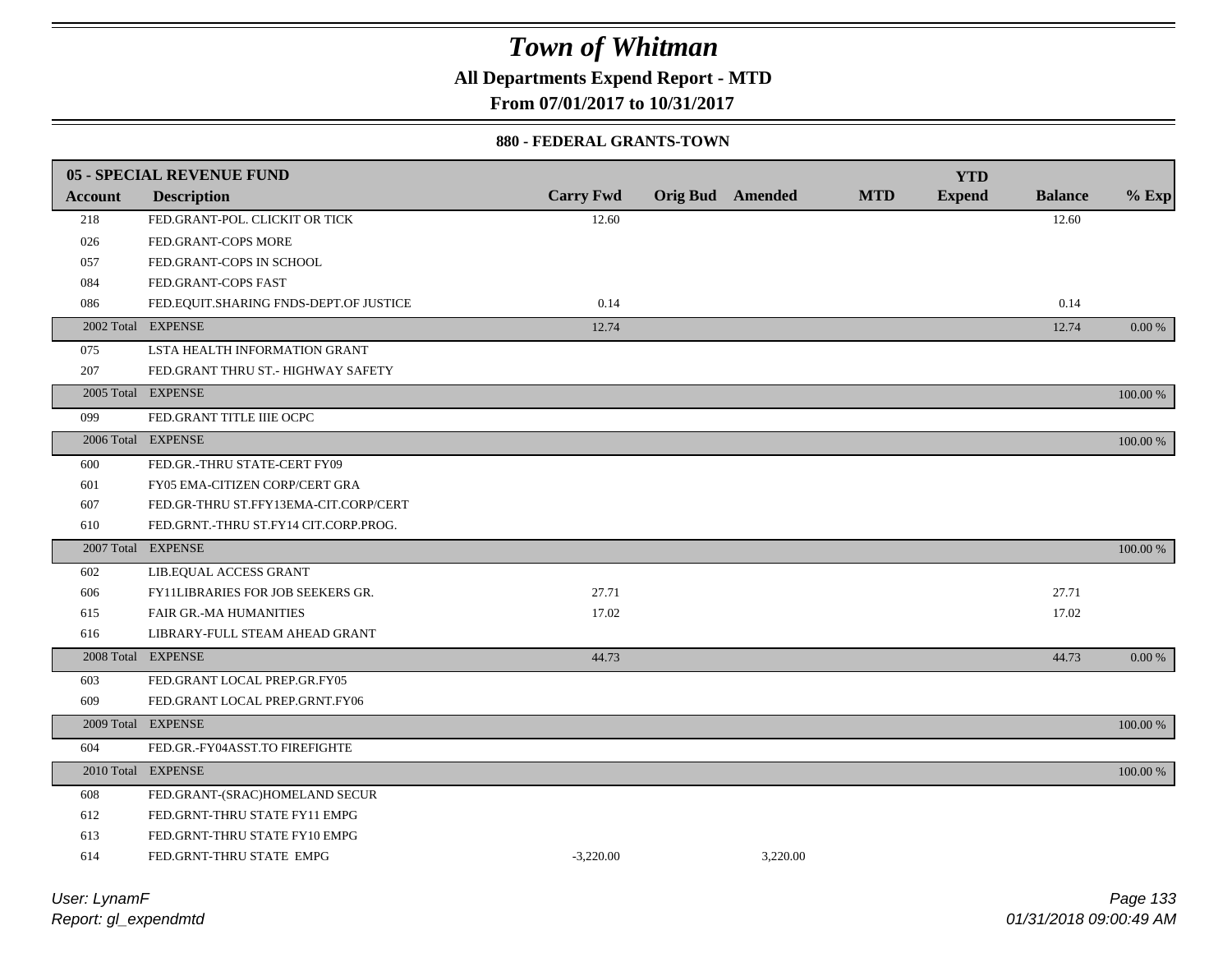**All Departments Expend Report - MTD**

**From 07/01/2017 to 10/31/2017**

#### **880 - FEDERAL GRANTS-TOWN**

| 05 - SPECIAL REVENUE FUND            |                  |                     |            | YTD           |                |            |
|--------------------------------------|------------------|---------------------|------------|---------------|----------------|------------|
| <b>Description</b><br><b>Account</b> | <b>Carry Fwd</b> | Orig Bud<br>Amended | <b>MTD</b> | <b>Expend</b> | <b>Balance</b> | $%$ Exp    |
| 2011 Total EXPENSE                   | $-3.220.00$      | 3.220.00            |            |               |                | $100.00\%$ |
| <b>880 Total FEDERAL GRANTS-TOWN</b> | $-3,162.53$      | 3,220.00            |            |               | 57.47          |            |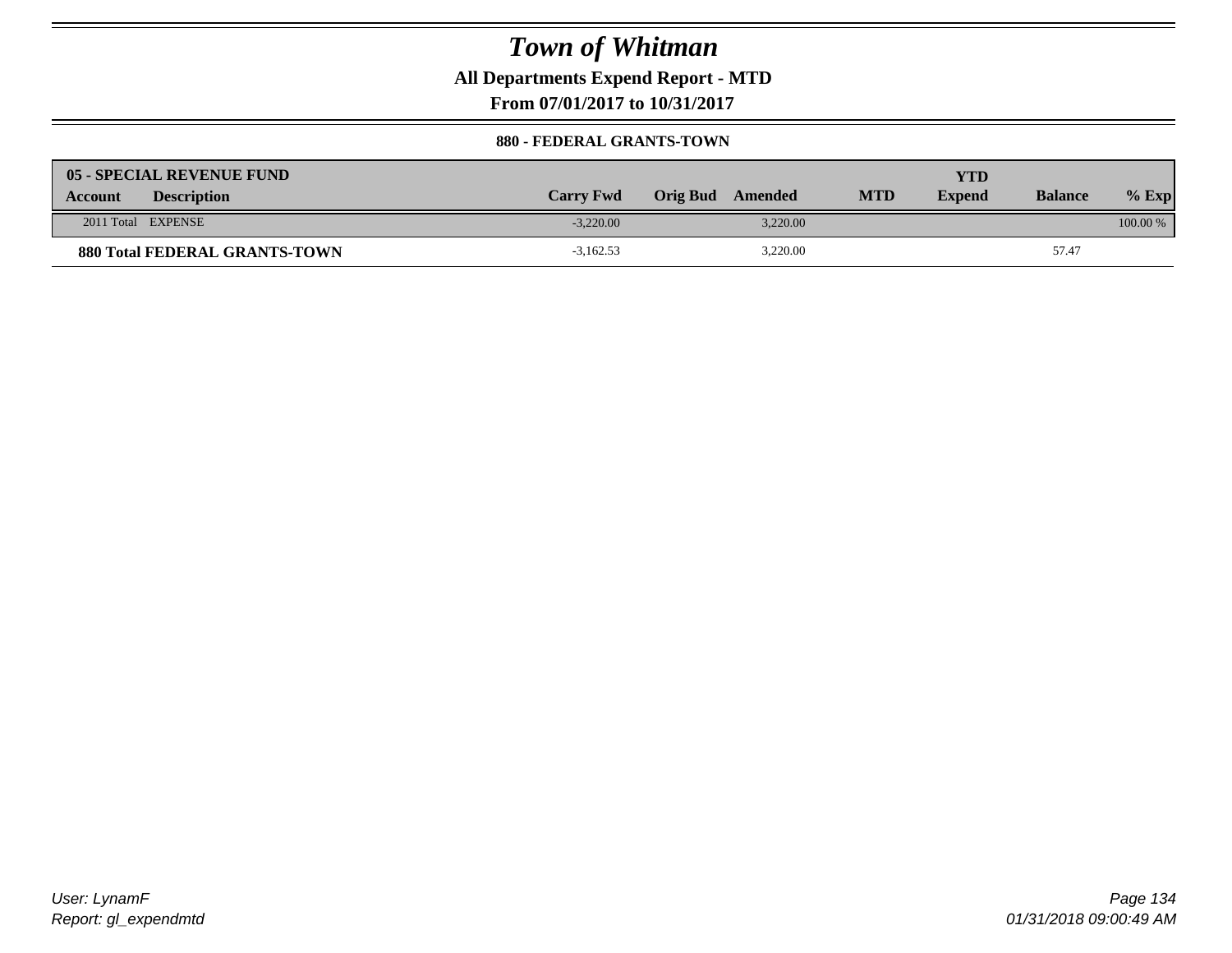**All Departments Expend Report - MTD**

**From 07/01/2017 to 10/31/2017**

#### **881 - FEDERAL REVENUE DIRECT**

|         | <b>05 - SPECIAL REVENUE FUND</b>        |                  |                  |            | YTD           |                |          |
|---------|-----------------------------------------|------------------|------------------|------------|---------------|----------------|----------|
| Account | <b>Description</b>                      | <b>Carry Fwd</b> | Orig Bud Amended | <b>MTD</b> | <b>Expend</b> | <b>Balance</b> | $%$ Exp  |
| 086     | FED.EQUIT.SHARING FNDS-DEPT.OF JUSTICE  |                  |                  |            |               |                |          |
|         | 2002 Total EXPENSE                      |                  |                  |            |               |                | 100.00 % |
|         | <b>881 Total FEDERAL REVENUE DIRECT</b> |                  |                  |            |               |                |          |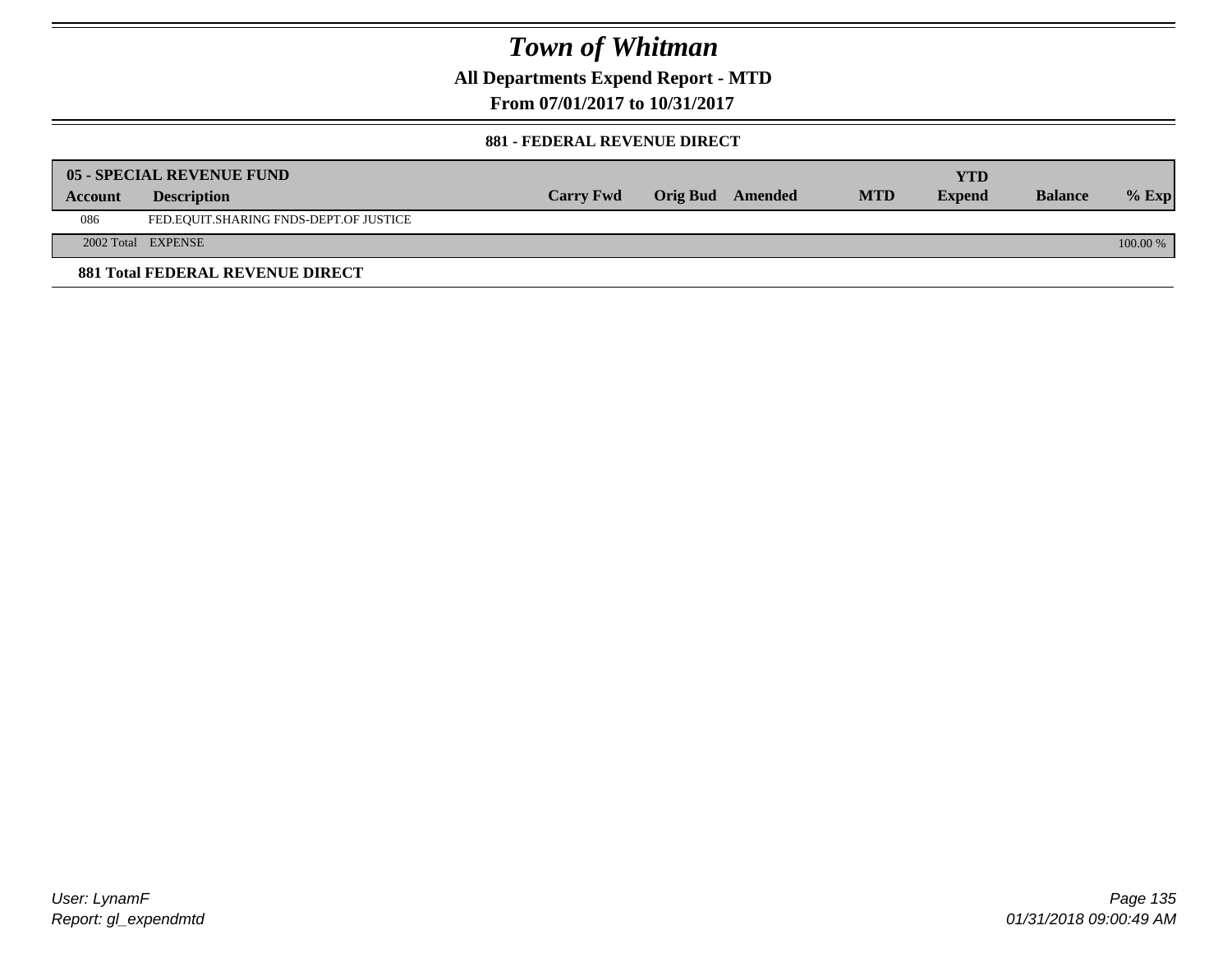**All Departments Expend Report - MTD**

**From 07/01/2017 to 10/31/2017**

#### **882 - STATE GRANTS-TOWN**

|                | 05 - SPECIAL REVENUE FUND         |                  |                         |            | <b>YTD</b>    |                |           |
|----------------|-----------------------------------|------------------|-------------------------|------------|---------------|----------------|-----------|
| <b>Account</b> | <b>Description</b>                | <b>Carry Fwd</b> | <b>Orig Bud</b> Amended | <b>MTD</b> | <b>Expend</b> | <b>Balance</b> | $%$ Exp   |
| 061            | STATE MANDATE - POLLING HOURS     | 24,909.56        |                         |            |               | 24,909.56      |           |
|                | 2000 Total EXPENSE                | 24,909.56        |                         |            |               | 24,909.56      | $0.00 \%$ |
| 069            | <b>CHAPTER 90</b>                 |                  |                         |            |               |                |           |
| 070            | <b>CHAPTER 811</b>                |                  |                         |            |               |                |           |
|                | 2001 Total EXPENSE                |                  |                         |            |               |                | 100.00 %  |
| 065            | WHITMAN CULTURAL COUNCIL          | 6,231.59         | 0.73                    |            | 3,310.00      | 2,922.32       |           |
|                | 2002 Total EXPENSE                | 6,231.59         | 0.73                    |            | 3,310.00      | 2,922.32       | 53.11 %   |
| 073            | LIB. INCENTIVE/MUN. EQUAL.        | 2,024.54         |                         | 80.04      | 1,144.82      | 879.72         |           |
|                | 2003 Total EXPENSE                | 2,024.54         |                         | 80.04      | 1,144.82      | 879.72         | 56.54 %   |
| 074            | C.O.A.SERV.INCENT.GR(ELDER AFF    |                  |                         |            |               |                |           |
| 076            | SENIOR CIT.FORMULA GRANT          | 13,466.06        |                         | 435.79     | 3,651.56      | 9,814.50       |           |
| 197            | <b>OCES NUTRITION GRANT</b>       | 2,330.87         |                         |            |               | 2,330.87       |           |
|                | 2004 Total EXPENSE                | 15,796.93        |                         | 435.79     | 3,651.56      | 12,145.37      | 23.11 %   |
| 077            | D.A.R.E.                          |                  |                         |            |               |                |           |
| 078            | <b>BULLET-PROOF VESTS</b>         |                  |                         |            |               |                |           |
| 079            | CCJ-POLICE PUBLIC SFTY.EQUIP.     |                  |                         |            |               |                |           |
| 082            | <b>COMMUNITY POLICING</b>         |                  |                         |            |               |                |           |
| 083            | GOV.ALLIANCE AGAINST DRUGS        |                  |                         |            |               |                |           |
|                | 2005 Total EXPENSE                |                  |                         |            |               |                | 100.00 %  |
| 085            | WPAT TITLE 5 PROGRAM              | 12,304.78        |                         |            |               | 12,304.78      |           |
| 194            | SP.REV.WPAT TITLE 5 PROG.LOAN     | 5.00             |                         |            |               | 5.00           |           |
| 325            | ST.GRANT - B.O.H. PHEP FUNDS      | 906.55           | 1,042.18                | 90.98      | 363.92        | 1,584.81       |           |
| 326            | ST.GRANT - B.O.H. PHER 3          |                  |                         |            |               |                |           |
| 329            | ST.GR.LOCAL PUB.HLTH.MINI GR.2013 |                  |                         |            |               |                |           |
|                | 2006 Total EXPENSE                | 13,216.33        | 1,042.18                | 90.98      | 363.92        | 13,894.59      | 2.55 %    |
| 087            | MHC-HISTORICAL PROPERTIES         |                  |                         |            |               |                |           |
| 198            | CIVIL WAR MONUMENT                |                  |                         |            |               |                |           |
|                | 2007 Total EXPENSE                |                  |                         |            |               |                | 100.00 %  |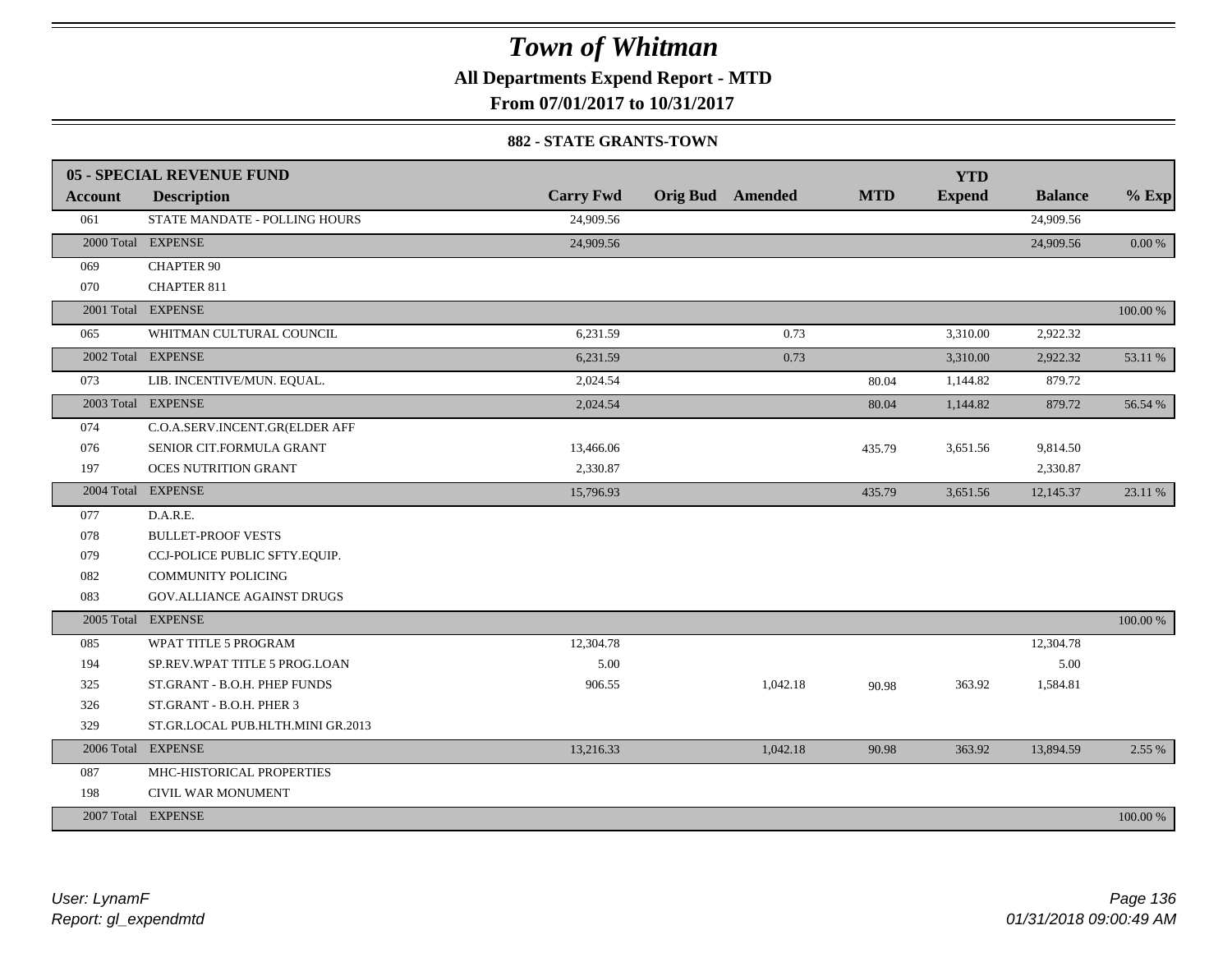**All Departments Expend Report - MTD**

**From 07/01/2017 to 10/31/2017**

#### **882 - STATE GRANTS-TOWN**

|                | 05 - SPECIAL REVENUE FUND          |                  |                 |          |            | <b>YTD</b>    |                |          |
|----------------|------------------------------------|------------------|-----------------|----------|------------|---------------|----------------|----------|
| <b>Account</b> | <b>Description</b>                 | <b>Carry Fwd</b> | <b>Orig Bud</b> | Amended  | <b>MTD</b> | <b>Expend</b> | <b>Balance</b> | $%$ Exp  |
| 089            | FIRE DEPT. S.A.F.E. GRANT          | 3,744.84         |                 |          | 2,031.56   | 3,744.84      |                |          |
| 189            | ST.GRANT-CCJ-FIRE EQUIPMENT        |                  |                 |          |            |               |                |          |
|                | 2008 Total EXPENSE                 | 3,744.84         |                 |          | 2,031.56   | 3,744.84      |                | 100.00 % |
| 190            | ST.GR-GREEN COMMUNITIES-ENRGY GR.  |                  |                 |          |            |               |                |          |
| 191            | SUST.MAT.RECYC.GR.- CARTS          | 2.288.00         |                 |          |            | 2,288.00      |                |          |
| 192            | COMM.COMPACT-WAGE &CLASS STUDY     | 10,000.00        |                 |          |            |               | 10,000.00      |          |
| 193            | COMM.COMPACT--SOLAR DEVELPMENT     | 15,000.00        |                 |          |            |               | 15,000.00      |          |
| 199            | COMM.COMPACT-MFG.SITE DEVELOPMENT  | 15,000.00        |                 |          |            | 9,740.00      | 5,260.00       |          |
| 2009 Total     | <b>EXPENSE</b>                     | 42,288.00        |                 |          |            | 12,028.00     | 30,260.00      | 28.44 %  |
| 195            | PLYM.CNTY.GRNT.OPER.SAFE PROM      |                  |                 |          |            |               |                |          |
|                | 2010 Total EXPENSE                 |                  |                 |          |            |               |                | 100.00 % |
| 196            | FIRE-PUBLIC SAFETY EQUIPMENT       |                  |                 |          |            |               |                |          |
|                | 2011 Total EXPENSE                 |                  |                 |          |            |               |                | 100.00 % |
| 201            | ST.GRANT - FIREFIGHTING EQUIPM     |                  |                 |          |            |               |                |          |
|                | 2013 Total EXPENSE                 |                  |                 |          |            |               |                | 100.00 % |
| 202            | ST.GRANT-HOMELAND SECURITY         |                  |                 |          |            |               |                |          |
| 203            | MDPH-AMB.TASK FORCE GRANT          |                  |                 |          |            |               |                |          |
|                | 2014 Total EXPENSE                 |                  |                 |          |            |               |                | 100.00 % |
| 225            | ST.GR.MA.HIST.PRES.PARK LIGHT.     |                  |                 |          |            |               |                |          |
|                | 2015 Total EXPENSE                 |                  |                 |          |            |               |                | 100.00 % |
| 227            | ST.GRANT-MC/VFA EMA GRANT          |                  |                 |          |            |               |                |          |
|                | 2016 Total EXPENSE                 |                  |                 |          |            |               |                | 100.00 % |
|                | <b>882 Total STATE GRANTS-TOWN</b> | 108,211.79       |                 | 1,042.91 | 2,638.37   | 24, 243. 14   | 85,011.56      |          |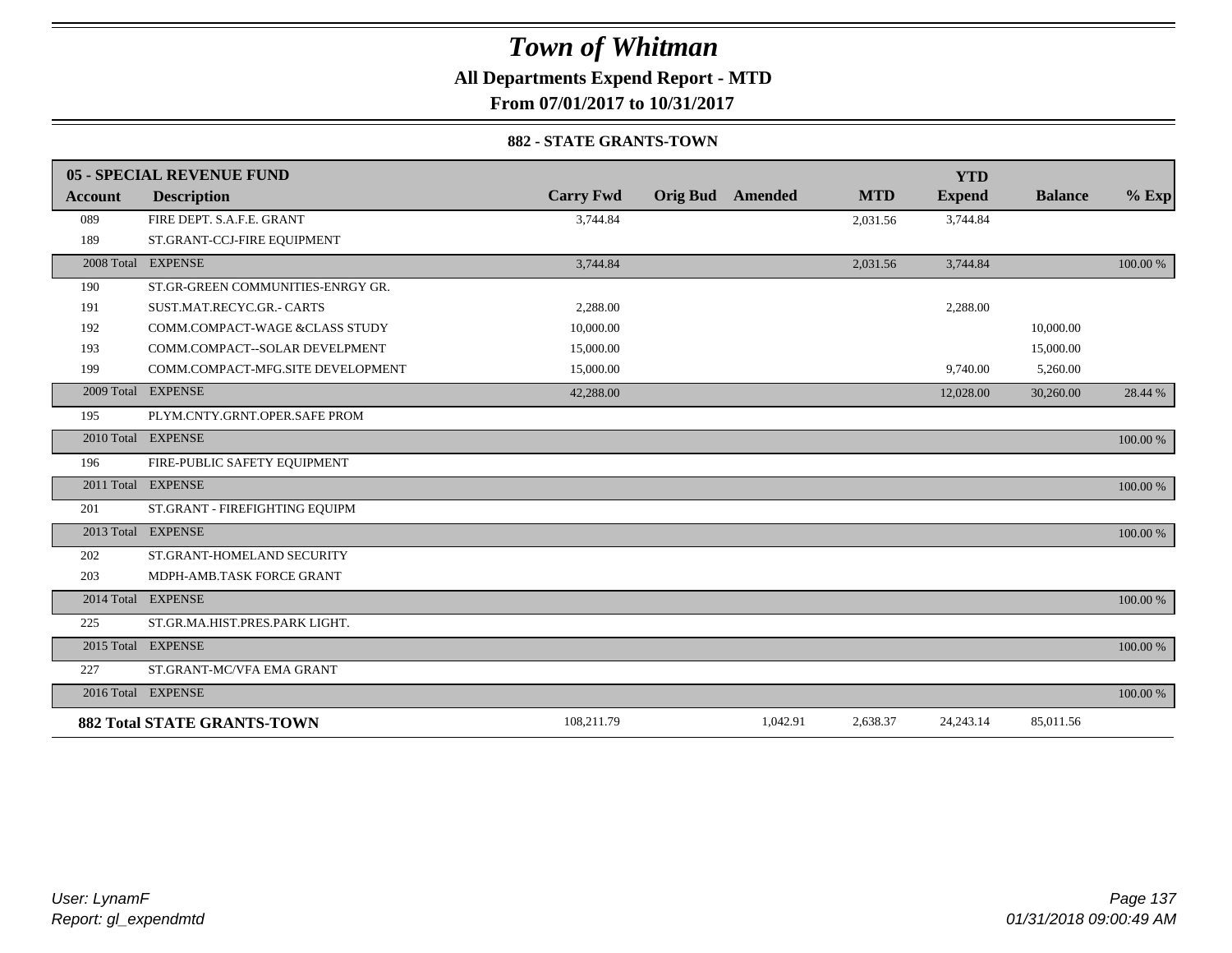### **All Departments Expend Report - MTD**

### **From 07/01/2017 to 10/31/2017**

#### **895 - GIFTS**

|                | <b>05 - SPECIAL REVENUE FUND</b> |                  |                         |            | <b>YTD</b>    |                |            |
|----------------|----------------------------------|------------------|-------------------------|------------|---------------|----------------|------------|
| <b>Account</b> | <b>Description</b>               | <b>Carry Fwd</b> | <b>Orig Bud</b> Amended | <b>MTD</b> | <b>Expend</b> | <b>Balance</b> | $%$ Exp    |
| 100            | <b>GIFT-COUNCIL ON AGING</b>     | 21,643.74        | 45.00                   |            |               | 21,688.74      |            |
|                | 2000 Total EXPENSE               | 21,643.74        | 45.00                   |            |               | 21,688.74      | $0.00\ \%$ |
| 101            | GIFT-RECREATION-POOL             | 26.28            |                         |            |               | 26.28          |            |
|                | 2001 Total EXPENSE               | 26.28            |                         |            |               | 26.28          | $0.00\,\%$ |
| 102            | <b>GIFT-TOWN HALL</b>            | 20.01            | 275.00                  | 259.98     | 259.98        | 35.03          |            |
|                | 2003 Total EXPENSE               | 20.01            | 275.00                  | 259.98     | 259.98        | 35.03          | 88.12%     |
| 103            | <b>GIFTS-DARE PROGRAM</b>        |                  |                         |            |               |                |            |
|                | 2004 Total EXPENSE               |                  |                         |            |               |                | 100.00 %   |
| 108            | <b>GIFT-FIRE DEPT</b>            | 180.81           | 120.00                  |            | 195.00        | 105.81         |            |
| 256            | GIFT-EMERGENCY MANAGEMENT        | 615.36           |                         |            |               | 615.36         |            |
|                | 2005 Total EXPENSE               | 796.17           | 120.00                  |            | 195.00        | 721.17         | 21.28 %    |
| 104            | GIFT-RECREATION COMMISSION       | 20.45            |                         |            |               | 20.45          |            |
|                | 2006 Total EXPENSE               | 20.45            |                         |            |               | 20.45          | 0.00 %     |
| 098            | GIFT-GOLD STAR SIGN PROJECT      | 788.27           |                         |            |               | 788.27         |            |
| 105            | GIFT-HISTORICAL COMMISSION       | 89.52            | 200.00                  |            |               | 289.52         |            |
|                | 2007 Total EXPENSE               | 877.79           | 200.00                  |            |               | 1,077.79       | $0.00~\%$  |
| 107            | <b>GIFT-LEARN NOT TO BURN</b>    |                  |                         |            |               |                |            |
|                | 2008 Total EXPENSE               |                  |                         |            |               |                | 100.00 %   |
| 160            | GIFT-DARE,CLASSROOM EDUCATION    | 12,370.08        |                         | 1,925.00   | 4,190.05      | 8,180.03       |            |
| 208            | POLICE DEPT.LOJACK GIFT ACCT.    | 1,720.00         |                         |            | 660.00        | 1,060.00       |            |
| 238            | GIFT-POLICE DEPT.                |                  | 100.00                  |            |               | 100.00         |            |
|                | 2009 Total EXPENSE               | 14,090.08        | 100.00                  | 1,925.00   | 4,850.05      | 9,340.03       | 34.17%     |
| 161            | <b>GIFT-YOUTH CENTER</b>         | 39.66            |                         |            |               | 39.66          |            |
|                | 2010 Total EXPENSE               | 39.66            |                         |            |               | 39.66          | $0.00\ \%$ |
| 162            | GIFT-SMALL ANIMAL CONTROL        | 12,466.17        |                         | 2,421.19   | 4,381.19      | 8,084.98       |            |
| 185            | GIFT-SMALL ANIMAL CONT.-CAT US   |                  |                         |            |               |                |            |
|                | 2011 Total EXPENSE               | 12,466.17        |                         | 2,421.19   | 4,381.19      | 8,084.98       | 35.14 %    |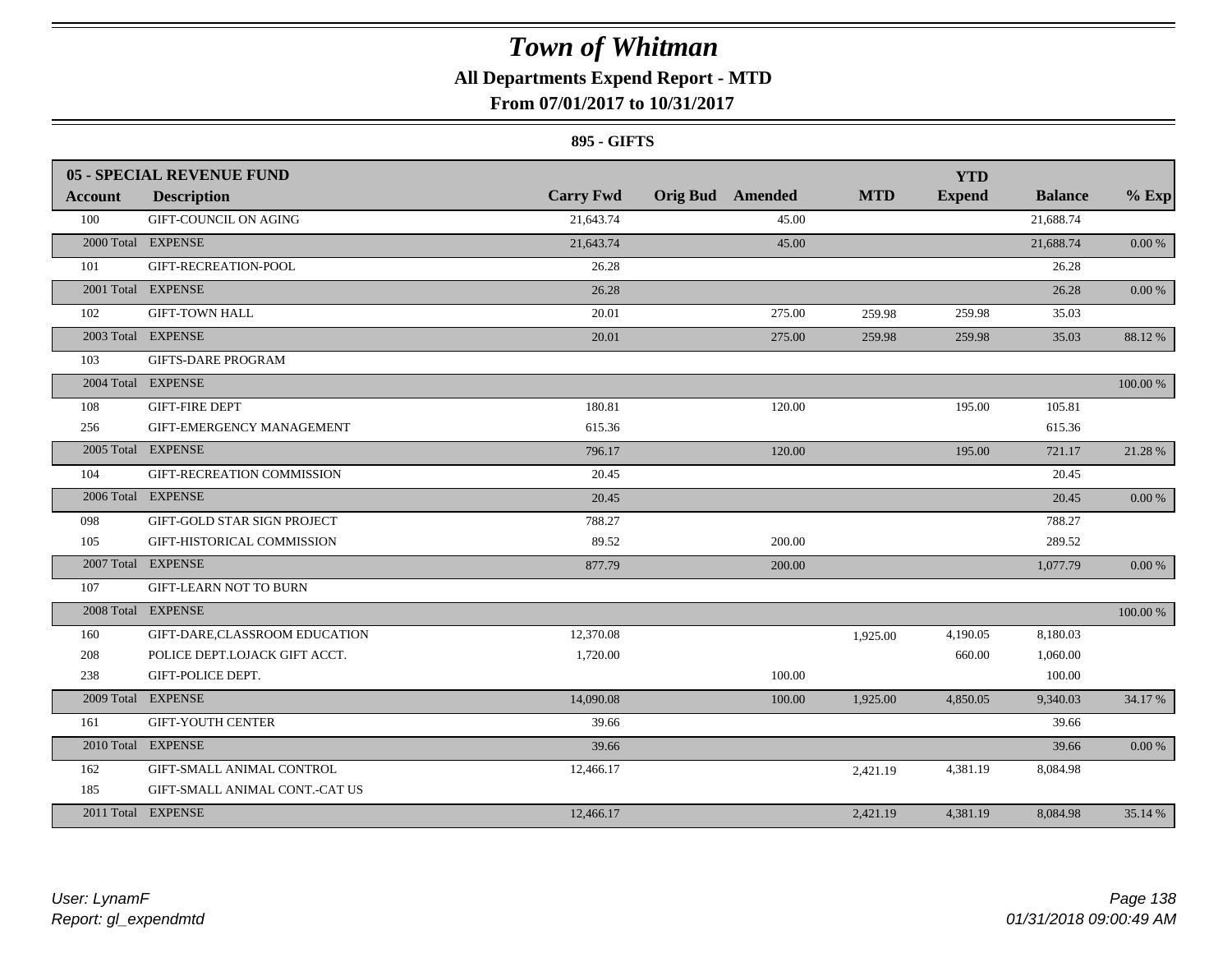### **All Departments Expend Report - MTD**

### **From 07/01/2017 to 10/31/2017**

#### **895 - GIFTS**

|                        | 05 - SPECIAL REVENUE FUND             |                  |                         |            | <b>YTD</b>    |                |           |
|------------------------|---------------------------------------|------------------|-------------------------|------------|---------------|----------------|-----------|
| Account                | <b>Description</b>                    | <b>Carry Fwd</b> | <b>Orig Bud</b> Amended | <b>MTD</b> | <b>Expend</b> | <b>Balance</b> | $%$ Exp   |
| 163                    | GIFT-PLAYGROUND RESTORATION           | 587.65           | 889.36                  |            |               | 1,477.01       |           |
|                        | 2013 Total EXPENSE                    | 587.65           | 889.36                  |            |               | 1,477.01       | $0.00 \%$ |
| 106                    | <b>GIFT-LIBRARY GIFT FUND</b>         | 3,817.10         | 873.89                  | 318.58     | 1,338.97      | 3,352.02       |           |
| 166                    | <b>GIFT-LIBRARY LARGE PRINT BOOKS</b> |                  |                         |            |               |                |           |
|                        | 2014 Total EXPENSE                    | 3,817.10         | 873.89                  | 318.58     | 1,338.97      | 3,352.02       | 28.54 %   |
| 164                    | GIFT-RECREATION-BASKETBALL            |                  |                         |            |               |                |           |
|                        | 2015 Total EXPENSE                    |                  |                         |            |               |                | 100.00 %  |
| 165                    | GIFT-R.ROSEN-POOL & BASKETBALL        |                  |                         |            |               |                |           |
|                        | 2016 Total EXPENSE                    |                  |                         |            |               |                | 100.00 %  |
| 168                    | GIFT - NESTLE PLAYGROUND ACCT.        |                  |                         |            |               |                |           |
|                        | 2017 Total EXPENSE                    |                  |                         |            |               |                | 100.00 %  |
| 109                    | GIFT-CONSERVATION COMMISSION          | 188.74           | 1,200.00                |            |               | 1,388.74       |           |
| 205                    | <b>GIFT - PARK RESTORATION</b>        | 25.00            |                         |            |               | 25.00          |           |
|                        | 2018 Total EXPENSE                    | 213.74           | 1,200.00                |            |               | 1,413.74       | 0.00 %    |
| 224                    | <b>GIFT - CULTURAL COUNCIL</b>        | 2,628.04         | 234.00                  |            | 550.00        | 2,312.04       |           |
|                        | 2019 Total EXPENSE                    | 2,628.04         | 234.00                  |            | 550.00        | 2,312.04       | 19.21 %   |
| 233                    | GIFT - PUB.LIB.MTCHG.INCENT.GR        | 142.41           |                         |            |               | 142.41         |           |
|                        | 2020 Total EXPENSE                    | 142.41           |                         |            |               | 142.41         | 0.00 %    |
| 235                    | GIFT - FIRE / HARVARD PILG. HEALTH    |                  |                         |            |               |                |           |
|                        | 2021 Total EXPENSE                    |                  |                         |            |               |                | 100.00 %  |
| <b>895 Total GIFTS</b> |                                       | 57,369.29        | 3,937.25                | 4,924.75   | 11,575.19     | 49,731.35      |           |
|                        | <b>05 Total SPECIAL REVENUE FUND</b>  | 320.014.83       | 859,905.61              | 12,083.14  | 913,341.44    | 266,579.00     |           |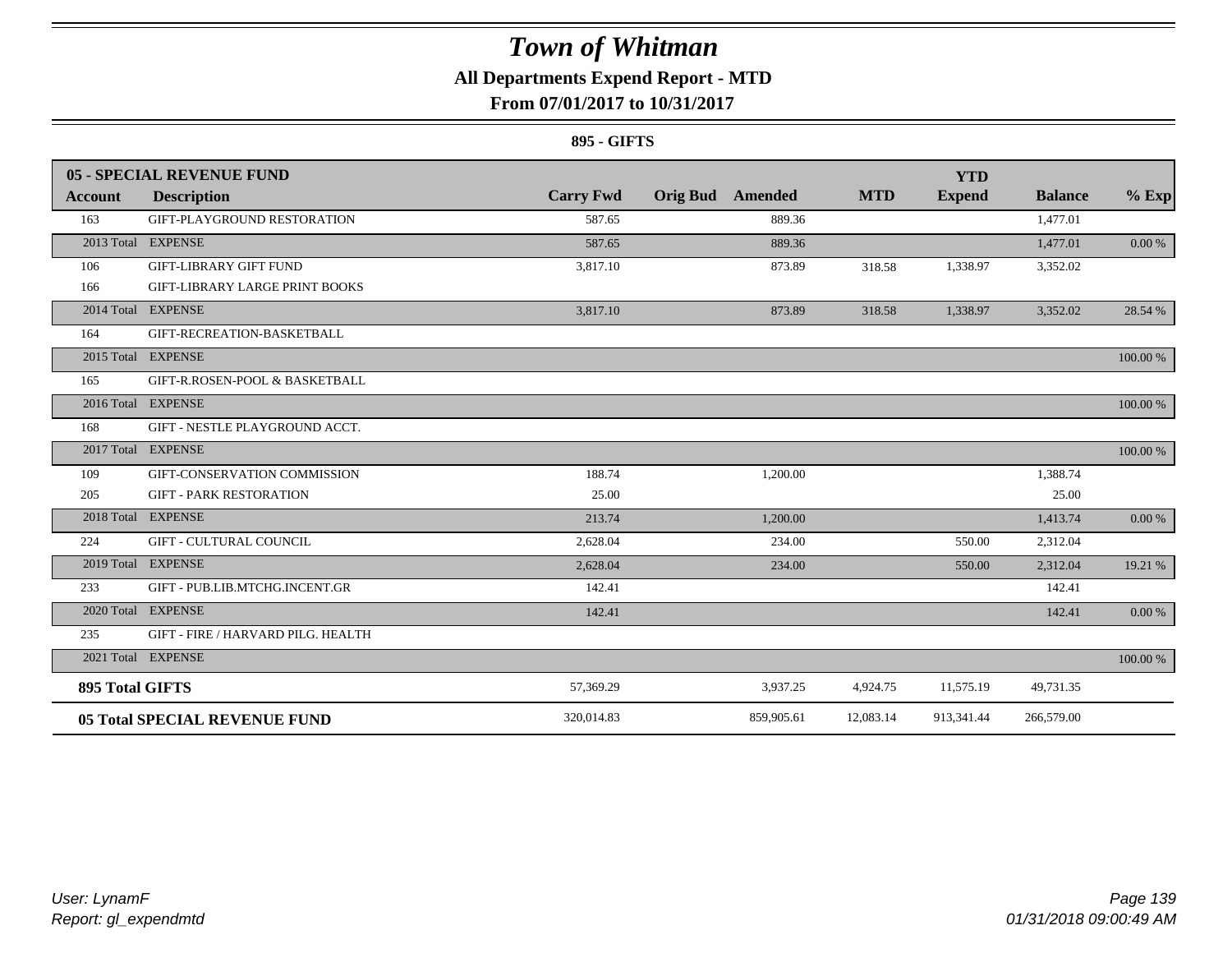**All Departments Expend Report - MTD**

**From 07/01/2017 to 10/31/2017**

#### **710 - RETIREMENT OF DEBT**

|         | <b>06 - CAPITAL PROJECTS FUND</b>     |                  |                  |            | <b>YTD</b>    |                |            |
|---------|---------------------------------------|------------------|------------------|------------|---------------|----------------|------------|
| Account | <b>Description</b>                    | <b>Carry Fwd</b> | Orig Bud Amended | <b>MTD</b> | <b>Expend</b> | <b>Balance</b> | $%$ Exp    |
| 922     | <b>MAT.PRIN.-BANS-TH/POL/FIRE STA</b> |                  |                  |            |               |                |            |
|         | 2001 Total EXPENSE                    |                  |                  |            |               |                | $100.00\%$ |
|         | 710 Total RETIREMENT OF DEBT          |                  |                  |            |               |                |            |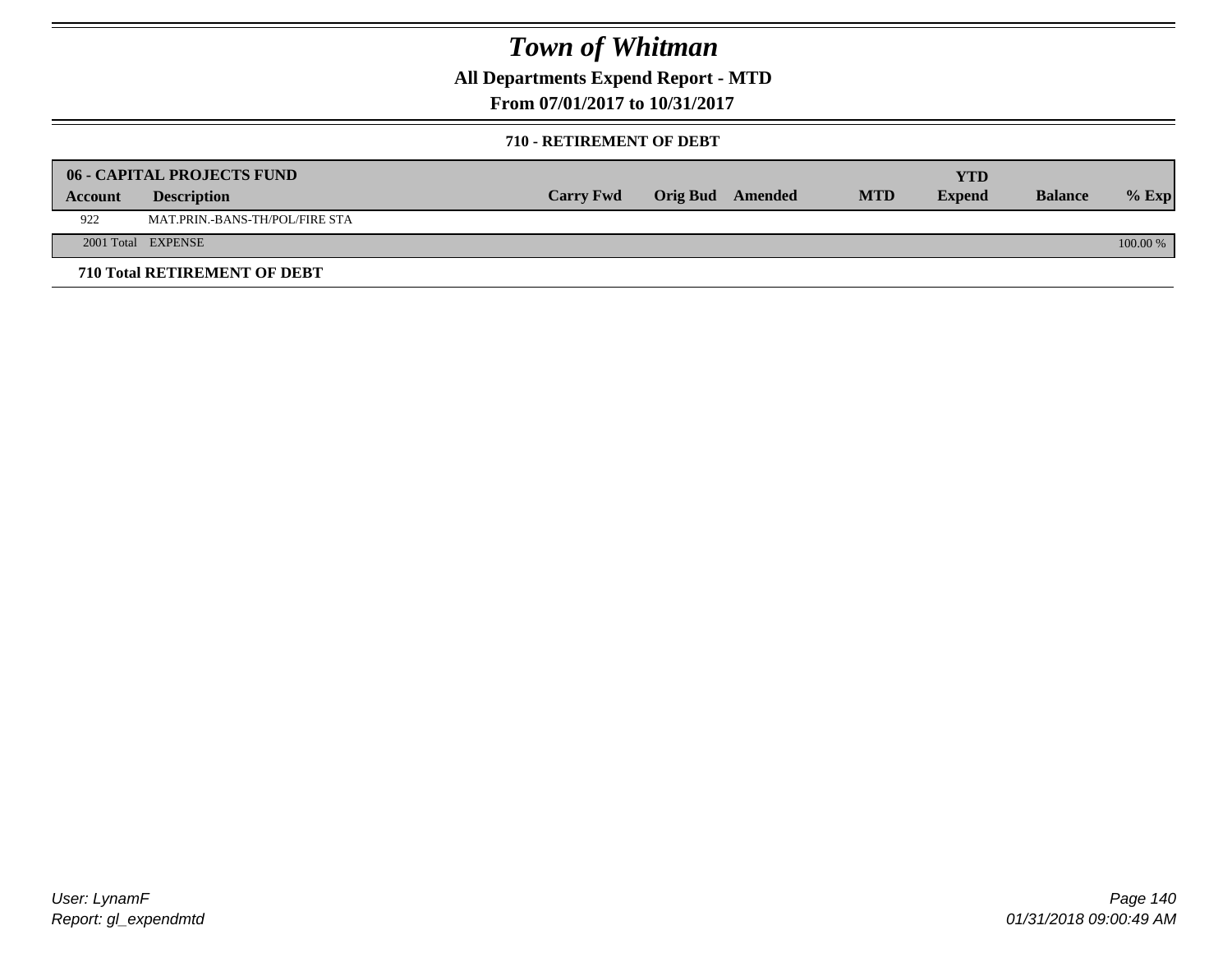### **All Departments Expend Report - MTD**

#### **From 07/01/2017 to 10/31/2017**

#### **930 - CAPITAL PROJECTS**

|            | 06 - CAPITAL PROJECTS FUND                   |                  |                 |         |            | <b>YTD</b>    |                |          |
|------------|----------------------------------------------|------------------|-----------------|---------|------------|---------------|----------------|----------|
| Account    | <b>Description</b>                           | <b>Carry Fwd</b> | <b>Orig Bud</b> | Amended | <b>MTD</b> | <b>Expend</b> | <b>Balance</b> | $%$ Exp  |
| 832        | PROJECT MANAGEMENT SERVICES                  |                  |                 |         |            |               |                |          |
| 833        | <b>EQUIPMENT &amp; FURNISHINGS</b>           |                  |                 |         |            |               |                |          |
| 834        | <b>ISSUANCE COSTS</b>                        |                  |                 |         |            |               |                |          |
| 835        | CAP.PROJ.-BUDGET ONLY                        |                  |                 |         |            |               |                |          |
| 836        | <b>FIRE STATION</b>                          |                  |                 |         |            |               |                |          |
| 837        | TOWN HALL - AIR CONDITIONING                 |                  |                 |         |            |               |                |          |
| 839        | POLICE STATION                               |                  |                 |         |            |               |                |          |
|            | 4510 Total A.1STM11/08 CAP.PROJ-BLDGS        |                  |                 |         |            |               |                | 100.00 % |
| 837        | TOWN HALL - AIR CONDITIONING                 |                  |                 |         |            |               |                |          |
| 4511 Total | A.4 STM11/13 AIR COND.TOWN HALL              |                  |                 |         |            |               |                | 100.00 % |
| 837        | TOWN HALL - AIR CONDITIONING                 | 50,554.03        |                 |         |            |               | 50,554.03      |          |
|            | 4578 Total A.1 STM1/12/15 AIR COND.TOWN HALL | 50,554.03        |                 |         |            |               | 50,554.03      | 0.00 %   |
|            | 930 Total CAPITAL PROJECTS                   | 50,554.03        |                 |         |            |               | 50,554.03      |          |
|            | 06 Total CAPITAL PROJECTS FUND               | 50,554.03        |                 |         |            |               | 50,554.03      |          |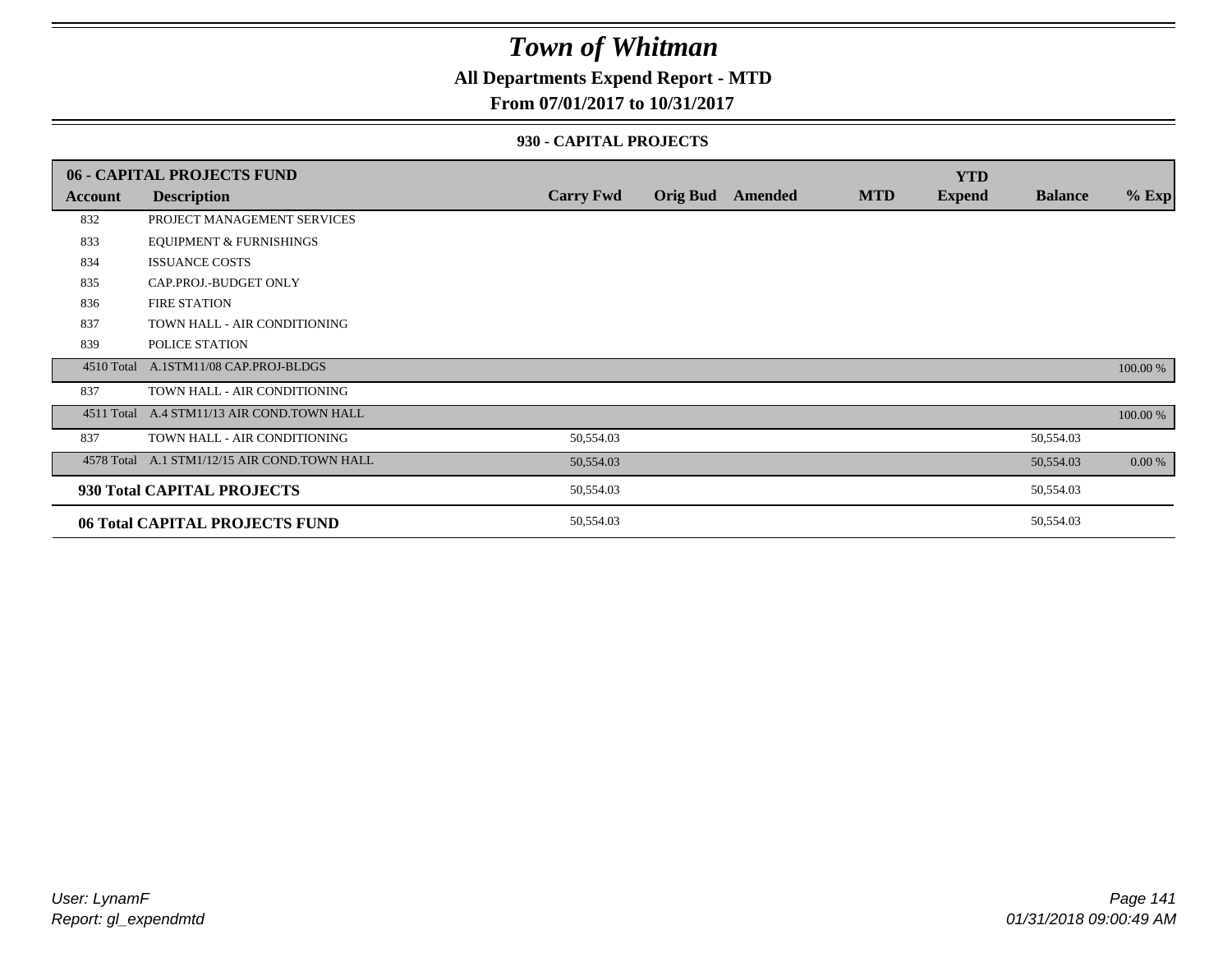**All Departments Expend Report - MTD**

**From 07/01/2017 to 10/31/2017**

#### **403 - DPW - SPECIAL ARTICLES**

|                | 07 - CHAPTER 90 HIGHWAY FUND                        |                  |             |                         |            | <b>YTD</b>    |                |             |
|----------------|-----------------------------------------------------|------------------|-------------|-------------------------|------------|---------------|----------------|-------------|
| <b>Account</b> | <b>Description</b>                                  | <b>Carry Fwd</b> |             | <b>Orig Bud</b> Amended | <b>MTD</b> | <b>Expend</b> | <b>Balance</b> | $%$ Exp     |
| 069            | <b>CHAPTER 90</b>                                   | 642.34           |             | 0.09                    |            |               | 642.43         |             |
| 070            | <b>CHAPTER 811</b>                                  |                  |             |                         |            |               |                |             |
|                | 2001 Total EXPENSE                                  | 642.34           |             | 0.09                    |            |               | 642.43         | $0.00\ \%$  |
| 999            |                                                     |                  |             |                         |            |               |                |             |
|                | 4504 Total A14ATM 5/15 INSTALL TRAFFIC CNTRL.SIGNAL |                  |             |                         |            |               |                | 100.00 %    |
| 999            |                                                     | 213,562.16       |             |                         |            | 213,562.16    |                |             |
|                | 4506 Total A.9ATM5/16 CH.90 REPAIR STS.& S/WALKS    | 213,562.16       |             |                         |            | 213,562.16    |                | $100.00~\%$ |
| 999            |                                                     |                  |             |                         |            |               |                |             |
|                | 4521 Total WINTER RECOVERY ASSIST.FY15 MDOT         |                  |             |                         |            |               |                | 100.00 %    |
| 999            |                                                     |                  |             |                         |            |               |                |             |
|                | 4522 Total WINTER RAPID REC. PR.fy14-M.D.O.T.       |                  |             |                         |            |               |                | 100.00 %    |
| 999            |                                                     |                  |             |                         |            |               |                |             |
|                | 4525 Total A.25ATM5/13CONSTRUCT STS&SIDEWKS         |                  |             |                         |            |               |                | 100.00 %    |
| 999            |                                                     |                  | 333,217.20  |                         | 6,532.14   | 122,362.71    | 210,854.49     |             |
|                | 4529 Total A31ATM 5/17CH90 REPAIR STS.& S/WALKS     |                  | 333,217.20  |                         | 6,532.14   | 122,362.71    | 210,854.49     | 36.72 %     |
| 999            |                                                     |                  |             |                         |            |               |                |             |
|                | 4531 Total A13 ATM 5/15 CH90 REPAIR STS.& S/WALKS   |                  |             |                         |            |               |                | 100.00 %    |
| 999            |                                                     | 9,921.00         | $-9,921.00$ |                         |            |               |                |             |
|                | 4533 Total A.32ATM5/16 CH90 PUR.6 WHEEL DMP.TRK.    | 9.921.00         | $-9,921.00$ |                         |            |               |                | 100.00 %    |
| 999            |                                                     |                  |             |                         |            |               |                |             |
|                | 4534 Total A.3 STM 11/13 CH90 REPAIR STS.& S/WALKS  |                  |             |                         |            |               |                | 100.00 %    |
| 999            |                                                     |                  |             |                         |            |               |                |             |
|                | 4535 Total A24ATM5/10CH90PUR.PRE-MIX HEATER TRAILER |                  |             |                         |            |               |                | 100.00 %    |
| 999            |                                                     |                  |             |                         |            |               |                |             |
|                | 4537 Total A15 ATM 5/15 CH 90 REPAIR STS.& S/WALKS  |                  |             |                         |            |               |                | 100.00 %    |
|                | <b>403 Total DPW - SPECIAL ARTICLES</b>             | 224,125.50       | 323,296.20  | 0.09                    | 6,532.14   | 335,924.87    | 211,496.92     |             |
|                | 07 Total CHAPTER 90 HIGHWAY FUND                    | 224,125.50       | 323,296.20  | 0.09                    | 6,532.14   | 335,924.87    | 211,496.92     |             |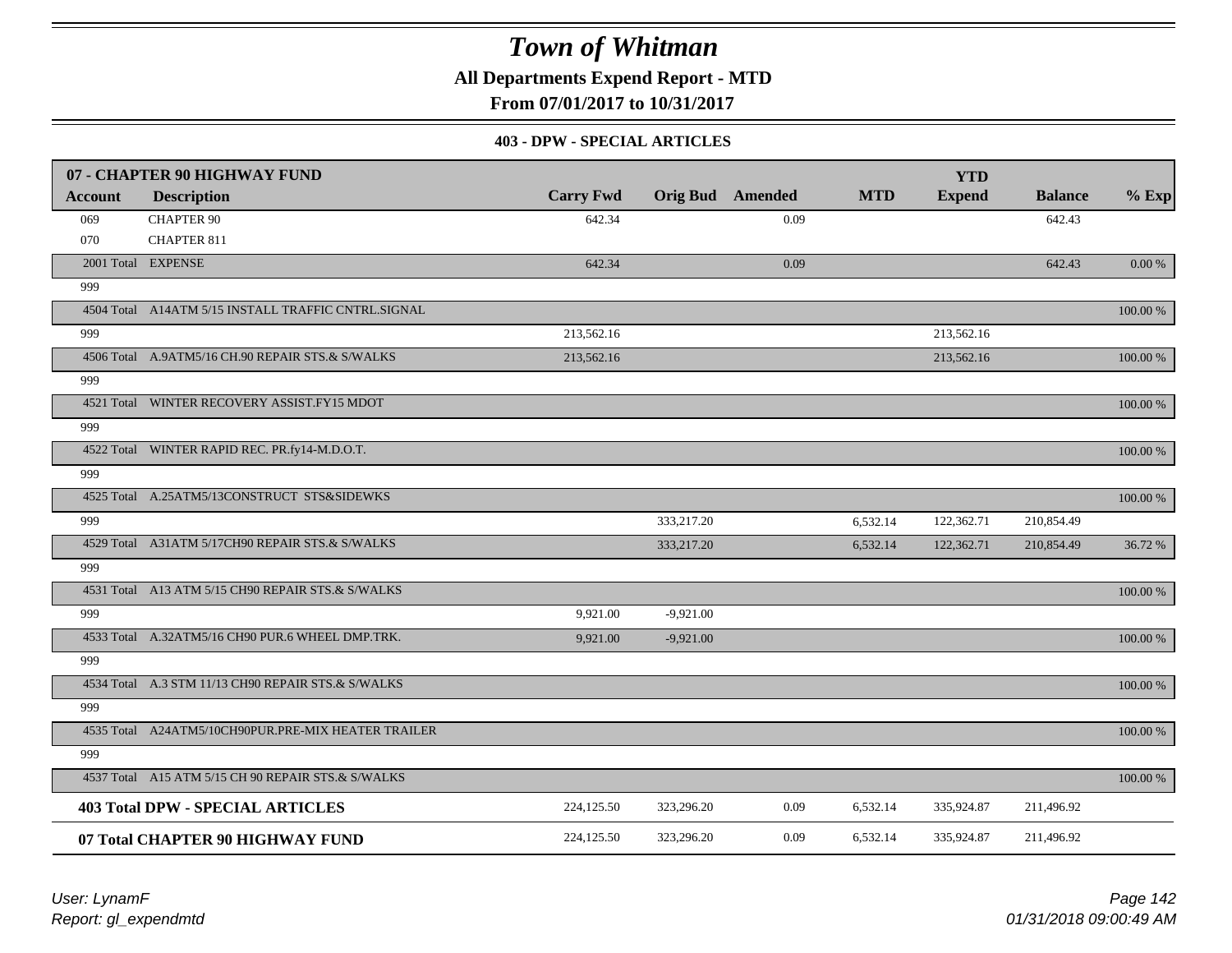### **All Departments Expend Report - MTD**

**From 07/01/2017 to 10/31/2017**

#### **852 - POLICE REVOLVING**

| 09 - AGENCY FUND |                                   |                  |                 |         |            | <b>YTD</b>    |                |            |
|------------------|-----------------------------------|------------------|-----------------|---------|------------|---------------|----------------|------------|
| Account          | <b>Description</b>                | <b>Carry Fwd</b> | <b>Orig Bud</b> | Amended | <b>MTD</b> | <b>Expend</b> | <b>Balance</b> | $%$ Exp    |
| 007              | <b>REGULAR DETAILS</b>            |                  |                 |         | 15,081.50  | 111,010.00    | $-111,010.00$  |            |
|                  | 1000 Total SALARIES               |                  |                 |         | 15,081.50  | 111,010.00    | $-111.010.00$  | $100.00\%$ |
|                  | <b>852 Total POLICE REVOLVING</b> |                  |                 |         | 15,081.50  | 111.010.00    | $-111,010.00$  |            |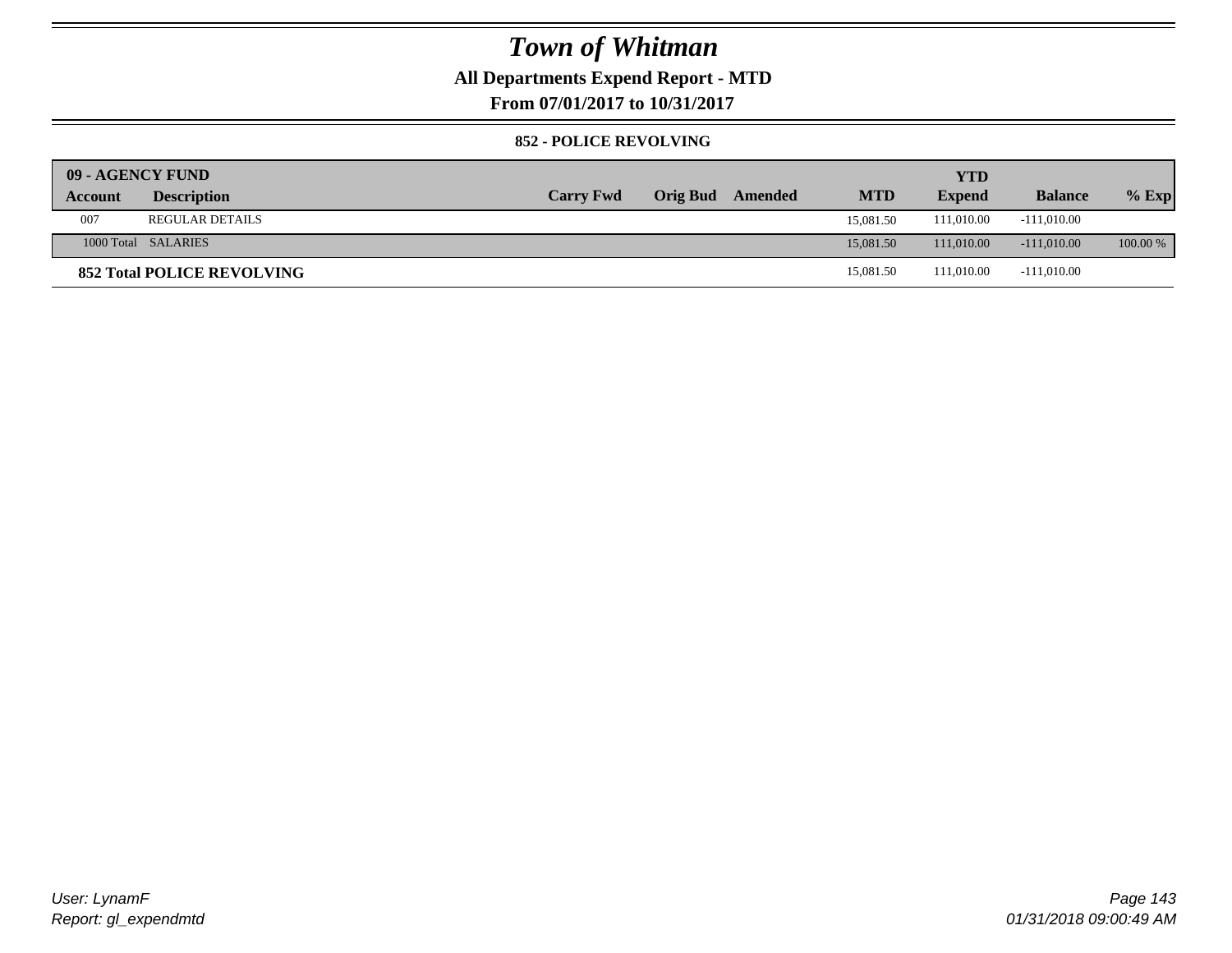**All Departments Expend Report - MTD**

**From 07/01/2017 to 10/31/2017**

#### **853 - PLANNING BOARD REVOLVING CH53G**

| 09 - AGENCY FUND |                                          |                  |                         |            | <b>YTD</b>    |                |             |
|------------------|------------------------------------------|------------------|-------------------------|------------|---------------|----------------|-------------|
| <b>Account</b>   | <b>Description</b>                       | <b>Carry Fwd</b> | <b>Orig Bud</b> Amended | <b>MTD</b> | <b>Expend</b> | <b>Balance</b> | $%$ Exp     |
| 359              | PL.BD.REV.WINDSOR EST.C44S53G            |                  |                         |            |               |                |             |
|                  | 2004 Total EXPENSE                       |                  |                         |            |               |                | 100.00 %    |
| 360              | PL.BD.REV. DANECCA EST.C44S53G           |                  |                         |            |               |                |             |
|                  | 2005 Total EXPENSE                       |                  |                         |            |               |                | 100.00 %    |
| 361              | PL.BD.REV.BUTTERNUT CH44 S53G            |                  |                         |            |               |                |             |
|                  | 2007 Total EXPENSE                       |                  |                         |            |               |                | $100.00~\%$ |
| 362              | PL.BD.REV.OAKDALE FM.I C44S53G           |                  |                         |            |               |                |             |
|                  | 2008 Total EXPENSE                       |                  |                         |            |               |                | 100.00 %    |
| 358              | PLANNG.BD.REV.R.R.AVE.CH44S53G           | 1,323.73         | 0.17                    |            |               | 1,323.90       |             |
|                  | 2009 Total EXPENSE                       | 1,323.73         | 0.17                    |            |               | 1,323.90       | 0.00 %      |
| 365              | PL.BD.RV.VICTORIA EST.CH44S53G           |                  |                         |            |               |                |             |
|                  | 2011 Total EXPENSE                       |                  |                         |            |               |                | $100.00~\%$ |
| 369              | PL.BD.REV.MEADOWBROOK CH44S53G           |                  |                         |            |               |                |             |
|                  | 2016 Total EXPENSE                       |                  |                         |            |               |                | 100.00 %    |
| 370              | PL.BD.RV.CATHERINE RD.CH44S53G           |                  |                         |            |               |                |             |
|                  | 2017 Total EXPENSE                       |                  |                         |            |               |                | 100.00 %    |
| 371              | PL.BD.RV.J.YOUNG EST.CH44S53G            |                  |                         |            |               |                |             |
|                  | 2018 Total EXPENSE                       |                  |                         |            |               |                | 100.00 %    |
| 372              | PL.BD.REV.ERIN ST.EXT.C44S53G            |                  |                         |            |               |                |             |
|                  | 2019 Total EXPENSE                       |                  |                         |            |               |                | 100.00 %    |
| 373              | PL.BD.RV.HIGHLND ST.EX.C44S53G           |                  |                         |            |               |                |             |
|                  | 2020 Total EXPENSE                       |                  |                         |            |               |                | 100.00 %    |
| 357              | PLANNG.BD.REV.HARV.LN.CH44S53G           |                  |                         |            |               |                |             |
|                  | 2021 Total EXPENSE                       |                  |                         |            |               |                | 100.00 %    |
|                  | 853 Total PLANNING BOARD REVOLVING CH53G | 1,323.73         | 0.17                    |            |               | 1,323.90       |             |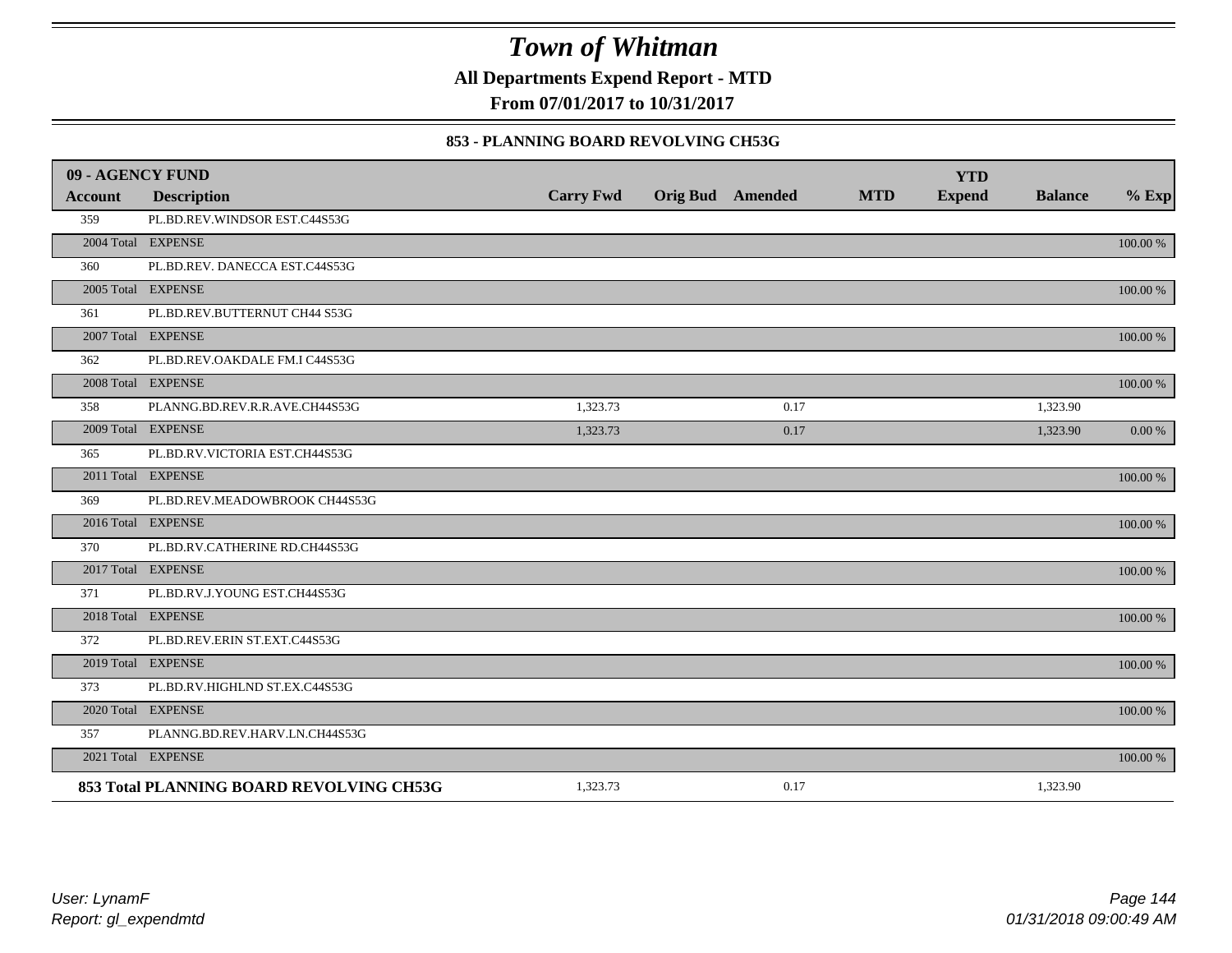## **All Departments Expend Report - MTD**

### **From 07/01/2017 to 10/31/2017**

### **854 - DPW DETAILS**

|         | 09 - AGENCY FUND      |                  |                         |            | YTD           |                |            |
|---------|-----------------------|------------------|-------------------------|------------|---------------|----------------|------------|
| Account | <b>Description</b>    | <b>Carry Fwd</b> | <b>Orig Bud</b> Amended | <b>MTD</b> | <b>Expend</b> | <b>Balance</b> | $%$ Exp    |
| 007     | REGULAR DETAILS       |                  |                         |            |               |                |            |
|         | 1000 Total SALARIES   |                  |                         |            |               |                | $100.00\%$ |
|         | 854 Total DPW DETAILS |                  |                         |            |               |                |            |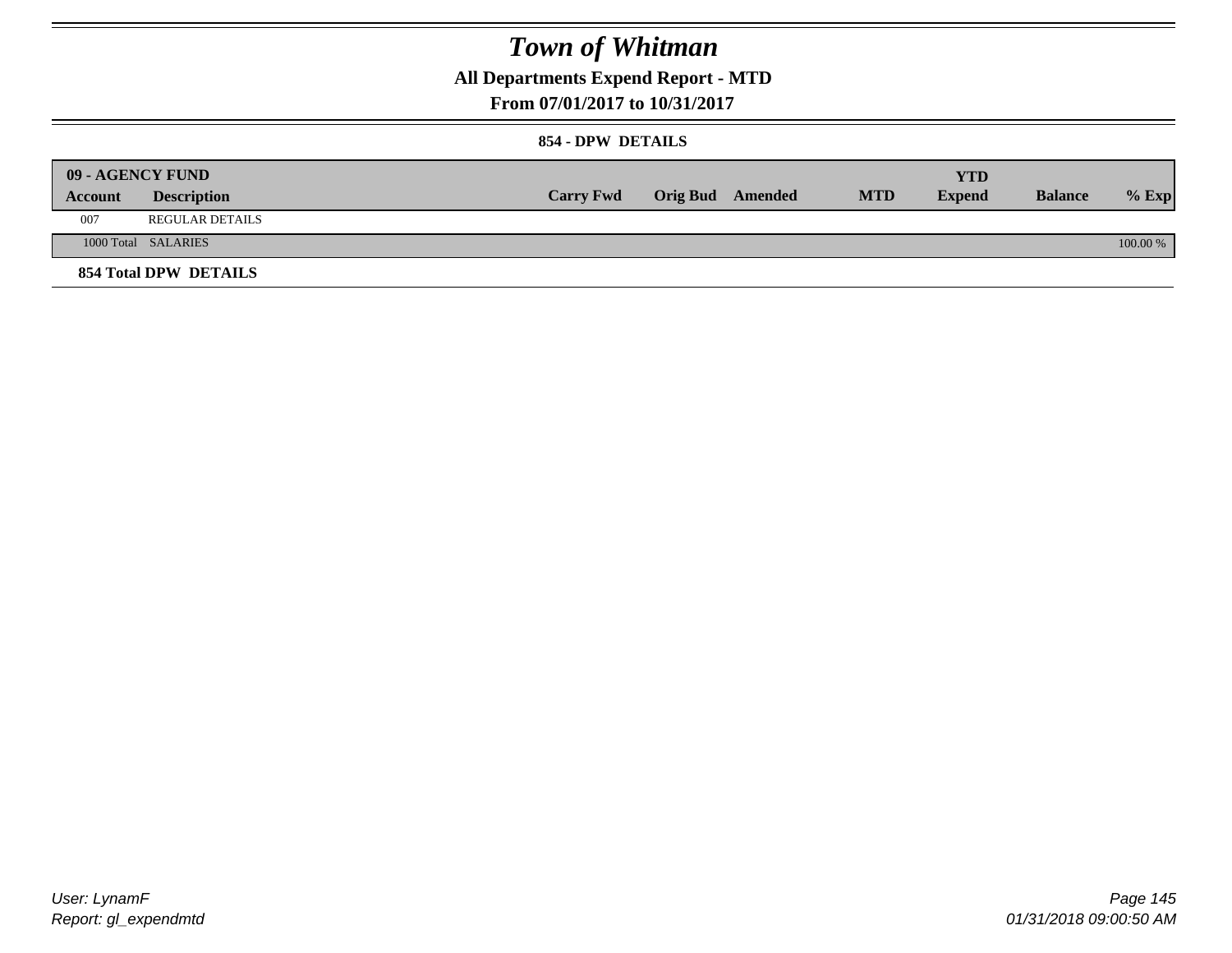## **All Departments Expend Report - MTD**

**From 07/01/2017 to 10/31/2017**

### **856 - FIRE DETAILS**

| 09 - AGENCY FUND |                        |                  |                 |         |            | YTD           |                |            |
|------------------|------------------------|------------------|-----------------|---------|------------|---------------|----------------|------------|
| Account          | <b>Description</b>     | <b>Carry Fwd</b> | <b>Orig Bud</b> | Amended | <b>MTD</b> | <b>Expend</b> | <b>Balance</b> | $%$ Exp    |
| 007              | <b>REGULAR DETAILS</b> |                  |                 |         | 288.00     | 288.00        | $-288.00$      |            |
|                  | 1000 Total SALARIES    |                  |                 |         | 288.00     | 288.00        | $-288.00$      | $100.00\%$ |
|                  | 856 Total FIRE DETAILS |                  |                 |         | 288.00     | 288.00        | $-288.00$      |            |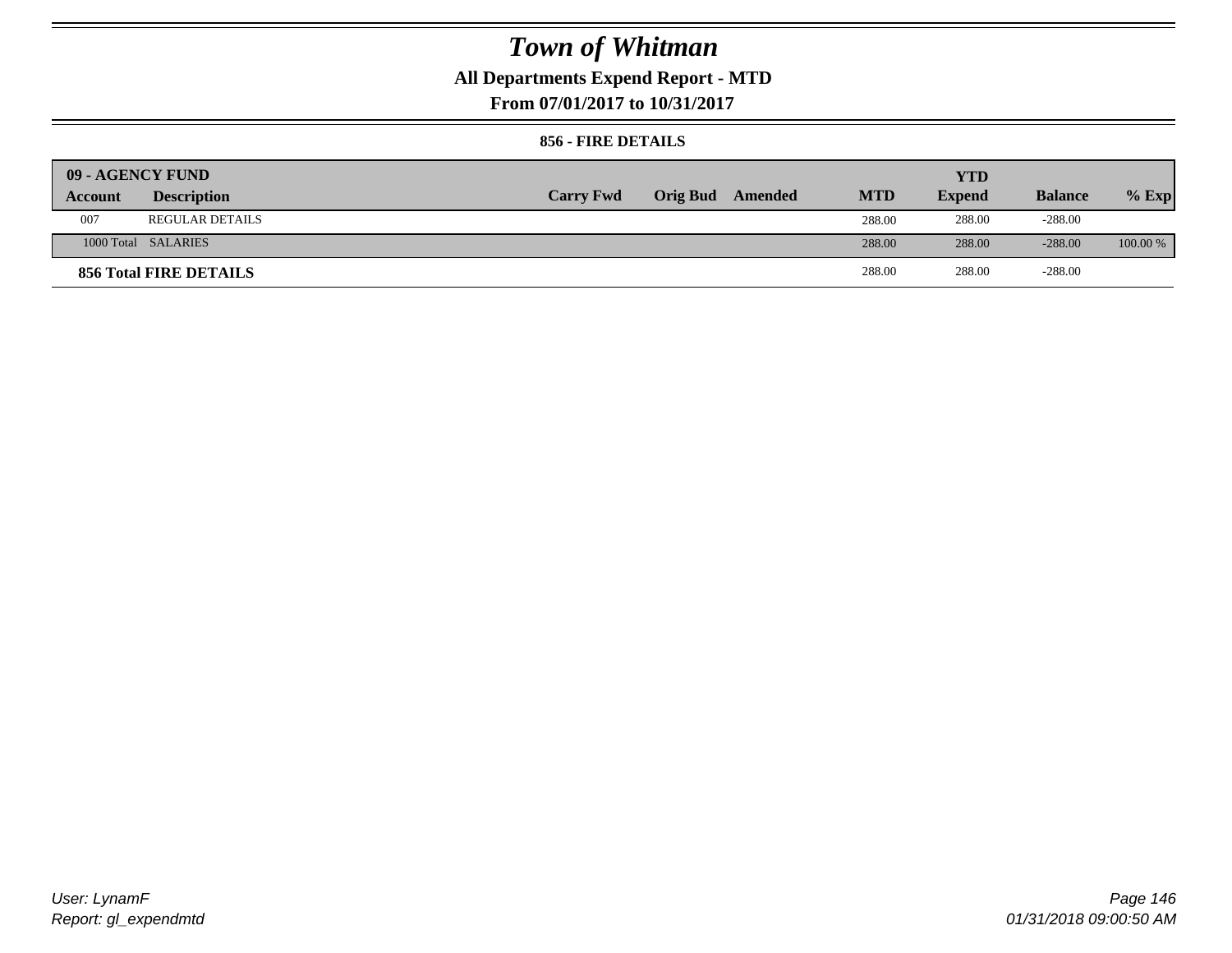**All Departments Expend Report - MTD**

**From 07/01/2017 to 10/31/2017**

### **858 - APPEALS BD.REVOLVING S53G**

|         | 09 - AGENCY FUND                    |                  |                         |            | <b>YTD</b>    |                |            |
|---------|-------------------------------------|------------------|-------------------------|------------|---------------|----------------|------------|
| Account | <b>Description</b>                  | <b>Carry Fwd</b> | <b>Orig Bud</b> Amended | <b>MTD</b> | <b>Expend</b> | <b>Balance</b> | $%$ Exp    |
| 367     | APPEALS BD.-TWOCAN PROP. S53G       |                  |                         |            |               |                |            |
|         | 2014 Total EXPENSE                  |                  |                         |            |               |                | $100.00\%$ |
|         | 858 Total APPEALS BD.REVOLVING S53G |                  |                         |            |               |                |            |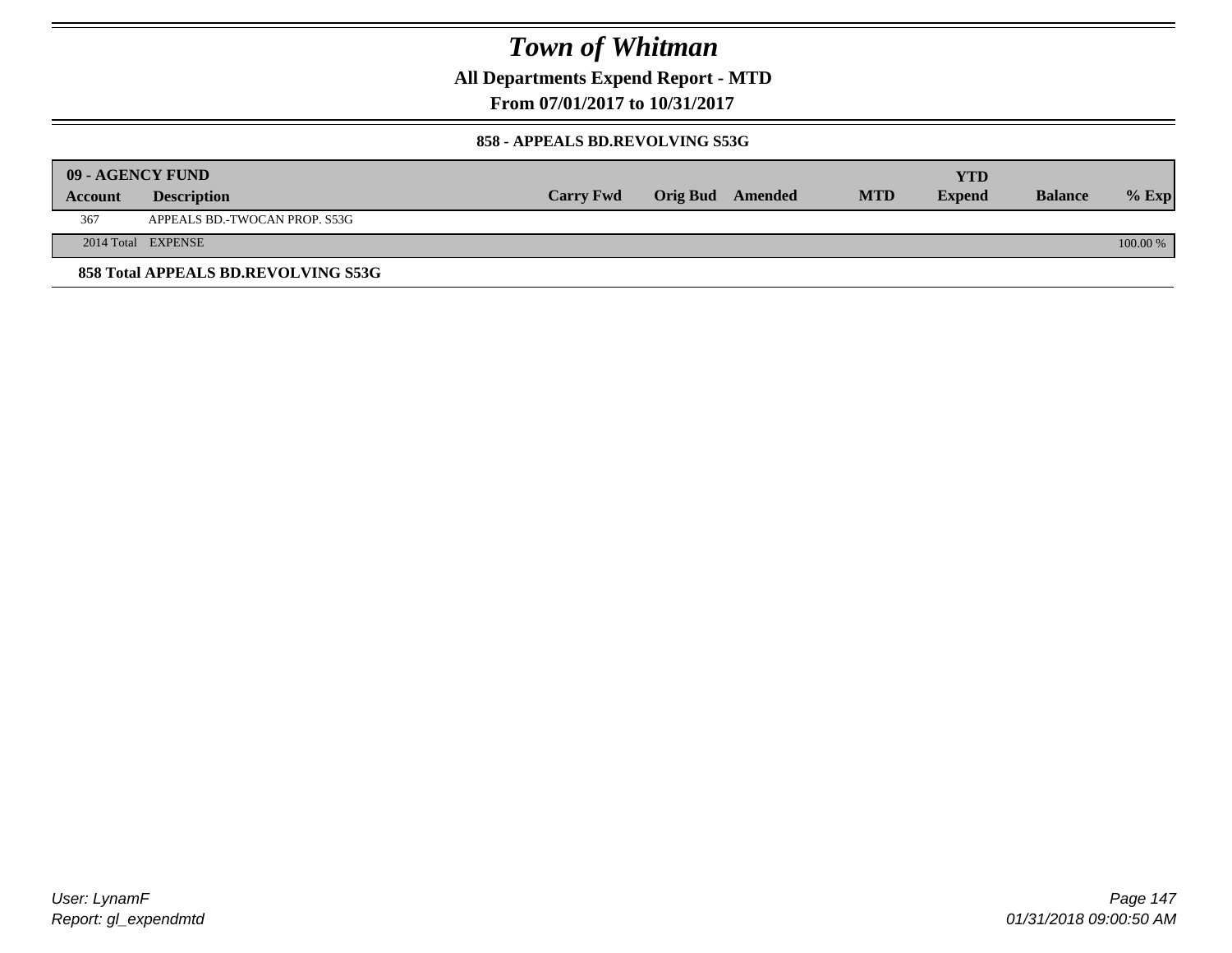## **All Departments Expend Report - MTD**

**From 07/01/2017 to 10/31/2017**

### **870 - AGENCY**

| 09 - AGENCY FUND |                                |                  |                         |            | <b>YTD</b>    |                |          |
|------------------|--------------------------------|------------------|-------------------------|------------|---------------|----------------|----------|
| <b>Account</b>   | <b>Description</b>             | <b>Carry Fwd</b> | <b>Orig Bud</b> Amended | <b>MTD</b> | <b>Expend</b> | <b>Balance</b> | $%$ Exp  |
| 030              | DEPUTY COLLECTOR'S FEES        |                  |                         | 5,310.00   | 21,875.00     | $-21,875.00$   |          |
|                  | 2000 Total EXPENSE             |                  |                         | 5,310.00   | 21,875.00     | $-21,875.00$   | 100.00 % |
| 031              | SPORTING LICENSES STATE        |                  |                         |            |               |                |          |
| 032              | DUE TO STATE-GUN PERMITS       |                  |                         | 2,425.00   | 5,100.00      | $-5,100.00$    |          |
|                  | 2001 Total EXPENSE             |                  |                         | 2,425.00   | 5,100.00      | $-5,100.00$    | 100.00 % |
| 780              | F.I.C.A. WITHHOLDING           |                  |                         |            |               |                |          |
| 781              | FEDERAL WITHHOLDING            |                  |                         | 110,830.96 | 376,098.22    | -376,098.22    |          |
| 782              | STATE WITHHOLDING              |                  |                         | 39,329.03  | 134,240.70    | $-134,240.70$  |          |
| 783              | <b>COUNTY RETIREMENT</b>       |                  |                         | 53,659.53  | 160,248.91    | $-160,248.91$  |          |
| 785              | MEDICARE TAX WITHHOLDING       |                  |                         | 11,891.11  | 40,999.64     | -40,999.64     |          |
| 786              | <b>CREDIT UNION-TOWN</b>       |                  |                         | 49,275.00  | 170,999.75    | $-170,999.75$  |          |
| 788              | DEFERRED COMPENSATION-TOWN     |                  |                         | 26,175.00  | 94,634.00     | $-94,634.00$   |          |
| 790              | COURT ORDERED DEDUCTIONS       |                  |                         |            |               |                |          |
| 791              | <b>DUES-POLICE</b>             |                  |                         | 1,176.00   | 3,822.00      | $-3,822.00$    |          |
| 792              | <b>DUES-FIRE</b>               |                  |                         | 2,000.00   | 6,000.00      | $-6,000.00$    |          |
| 793              | <b>DUES-DPW</b>                |                  |                         | 720.10     | 2,160.30      | $-2,160.30$    |          |
| 794              | DUES-T.H.EMPLOYEES UNION       |                  |                         | 397.00     | 1,191.00      | $-1,191.00$    |          |
| 795              | DUES-T.H. EMPLOYEES-VOLUNTARY  |                  |                         |            |               |                |          |
| 796              | <b>INSURANCE 1</b>             |                  |                         | 1,156.36   | 2,869.15      | $-2,869.15$    |          |
| 797              | <b>INSURANCE 2</b>             |                  |                         | 3,353.38   | 8,392.34      | $-8,392.34$    |          |
| 799              | <b>WAGE GARNISHMENTS</b>       |                  |                         | 26.87      | 26.87         | $-26.87$       |          |
| 800              | BLUE CARE-PREF.PROVIDER OPTION |                  |                         | 12,124.64  | 30,311.60     | $-30,311.60$   |          |
| 801              | MASTER HEALTH PLUS-TOWN        |                  |                         |            |               |                |          |
| 802              | MASTER HEALTH PLUS-PENSION     |                  |                         |            |               |                |          |
| 803              | <b>MEDEX</b>                   |                  |                         | 18,653.28  | 46,991.25     | $-46,991.25$   |          |
| 804              | PILGRIM-TOWN                   |                  |                         | 31,371.00  | 77,727.75     | $-77,727.75$   |          |
| 805              | TEFRA-TOWM                     |                  |                         |            |               |                |          |
| 806              | CARVE OUT GROUPS-MEDICARE      |                  |                         |            |               |                |          |
| 812              | MANDATORY DEFFR'D COMPENSATION |                  |                         | 1,479.37   | 7,425.74      | $-7,425.74$    |          |
| 813              | DELTA DENTAL PLAN              |                  |                         | 11,675.15  | 28,629.26     | $-28,629.26$   |          |
| 816              | CAFETERIA PLAN-FSA CARD FEE    |                  |                         | 22.77      | 72.45         | $-72.45$       |          |
| 818              | CAFETERIA BENEFITS-TOWN        |                  |                         | 4,085.80   | 13,827.46     | $-13,827.46$   |          |
|                  |                                |                  |                         |            |               |                |          |

*Report: gl\_expendmtd User: LynamF*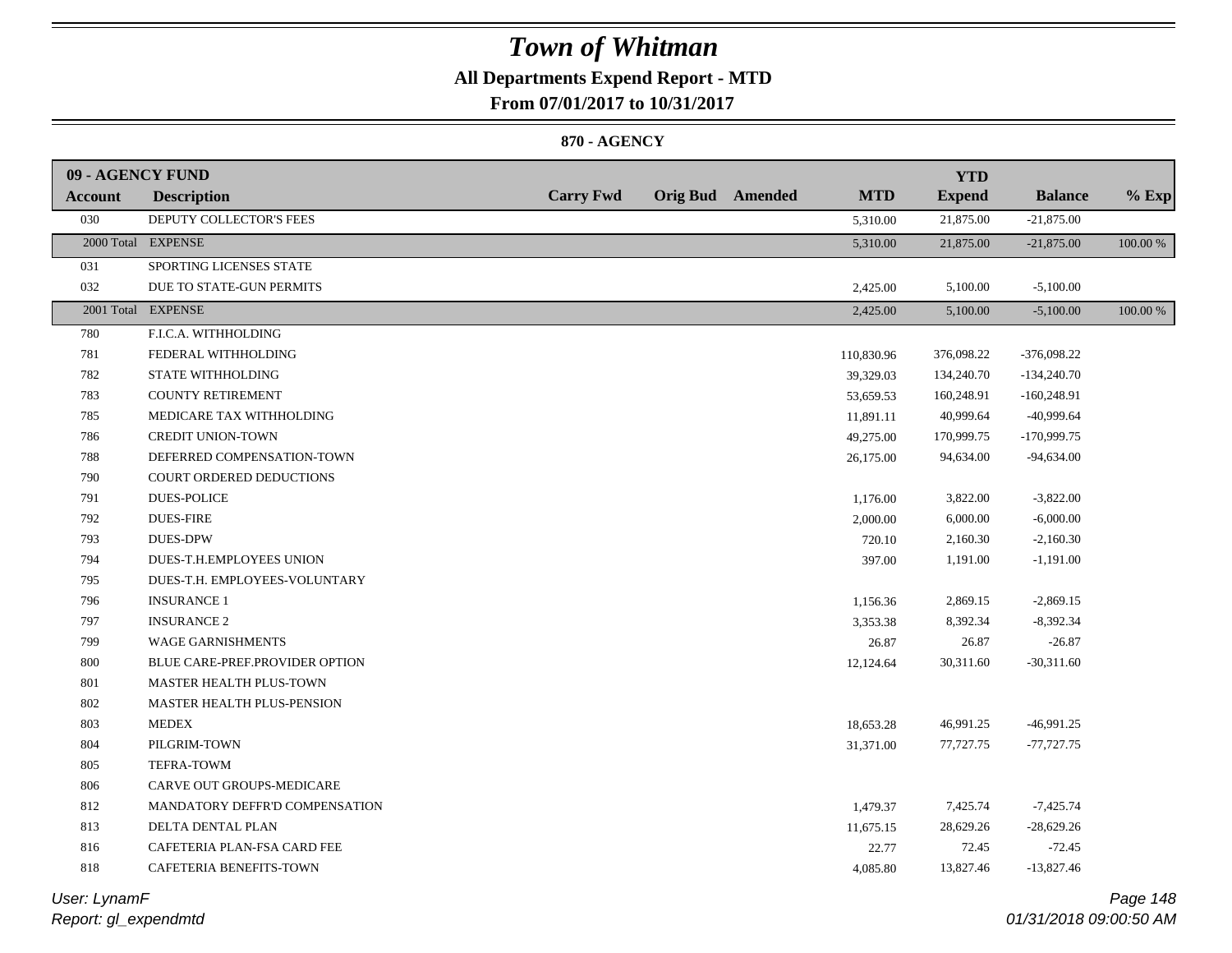## **All Departments Expend Report - MTD**

**From 07/01/2017 to 10/31/2017**

### **870 - AGENCY**

| 09 - AGENCY FUND |                                |                  |                 |         |            | <b>YTD</b>    |                 |          |
|------------------|--------------------------------|------------------|-----------------|---------|------------|---------------|-----------------|----------|
| Account          | <b>Description</b>             | <b>Carry Fwd</b> | <b>Orig Bud</b> | Amended | <b>MTD</b> | <b>Expend</b> | <b>Balance</b>  | $%$ Exp  |
| 819              | <b>TAXABLE FRINGE BENEFITS</b> |                  |                 |         | 446.94     | 890.48        | -890.48         |          |
| 821              | <b>NETWORK BLUE</b>            |                  |                 |         | 60,419.25  | 152,021.25    | $-152,021.25$   |          |
| 823              | <b>HPHC MEDICARE ENHANCE</b>   |                  |                 |         |            |               |                 |          |
| 824              | MPA - LEGAL DEFENSE FUND       |                  |                 |         |            |               |                 |          |
| 827              | <b>DUES - LIBRARY</b>          |                  |                 |         | 304.76     | 974.95        | $-974.95$       |          |
| 828              | NETWORK BLUE-RATE SAVER        |                  |                 |         | 12,702.00  | 31,755.00     | $-31,755.00$    |          |
| 829              | HARVARD PILGRIM-RATE SAVER     |                  |                 |         | 428.50     | 1,071.25      | $-1,071.25$     |          |
| 881              | DIRECT DEPOSIT-PAYROLL         |                  |                 |         |            |               |                 |          |
| 899              | <b>EXCHANGE ACCOUNT</b>        |                  |                 |         |            | 350.60        | $-350.60$       |          |
|                  | 2002 Total EXPENSE             |                  |                 |         | 453,703.80 | 1,393,731.92  | $-1,393,731.92$ | 100.00 % |
|                  | <b>870 Total AGENCY</b>        |                  |                 |         | 461,438.80 | 1,420,706.92  | $-1,420,706.92$ |          |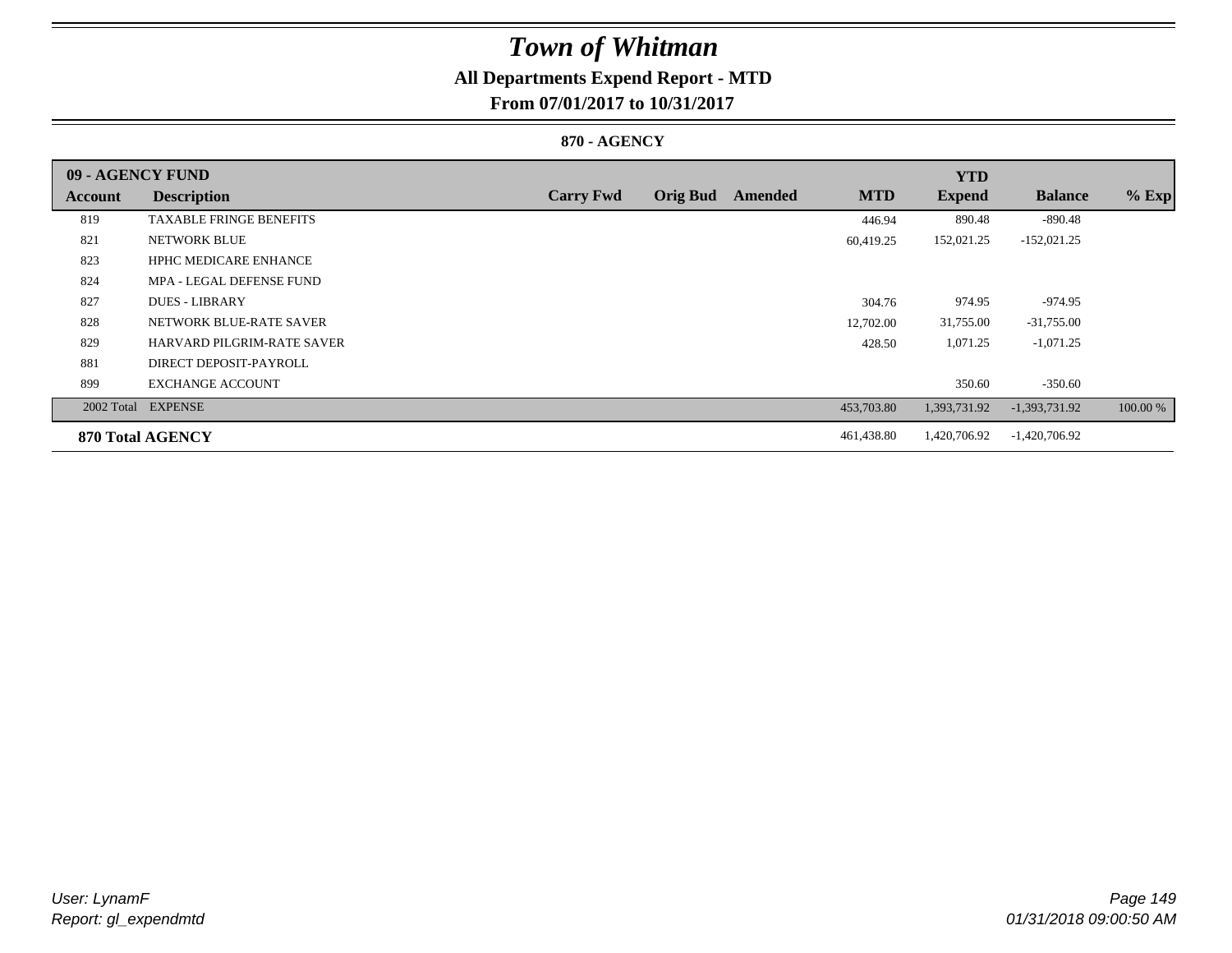### **All Departments Expend Report - MTD**

**From 07/01/2017 to 10/31/2017**

### **980 - PERFORMANCE BONDS**

|         | 09 - AGENCY FUND            |                  |                 |         |            | <b>YTD</b>    |                 |          |
|---------|-----------------------------|------------------|-----------------|---------|------------|---------------|-----------------|----------|
| Account | <b>Description</b>          | <b>Carry Fwd</b> | <b>Orig Bud</b> | Amended | <b>MTD</b> | <b>Expend</b> | <b>Balance</b>  | $%$ Exp  |
| 364     | PLANNING BOARD              |                  |                 |         |            |               |                 |          |
|         | 2004 Total EXPENSE          |                  |                 |         |            |               |                 | 100.00 % |
|         | 980 Total PERFORMANCE BONDS |                  |                 |         |            |               |                 |          |
|         | 09 Total AGENCY FUND        | 1,323.73         |                 | 0.17    | 476,808.30 | 1,532,004.92  | $-1,530,681.02$ |          |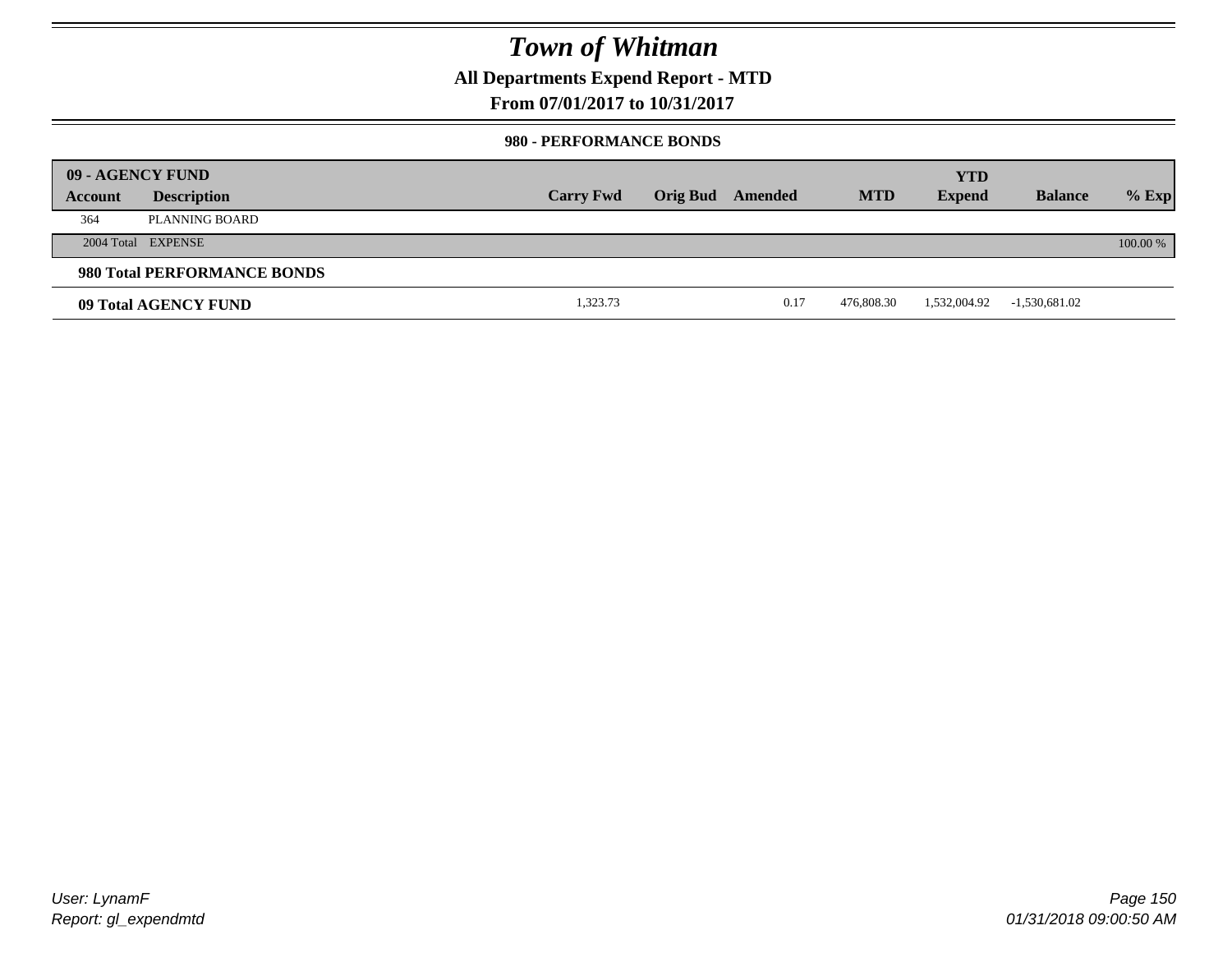### **All Departments Expend Report - MTD**

**From 07/01/2017 to 10/31/2017**

#### **440 - WATER/SEWER**

|                | 60 - WATER/SEWER ENTERPRISE FUND         |                                     |                       | <b>YTD</b>    |                |          |
|----------------|------------------------------------------|-------------------------------------|-----------------------|---------------|----------------|----------|
| <b>Account</b> | <b>Description</b>                       | <b>Carry Fwd</b><br><b>Orig Bud</b> | <b>MTD</b><br>Amended | <b>Expend</b> | <b>Balance</b> | $%$ Exp  |
| 111            | SALARIES-ADMINSTRATIVE                   | 100,766.00                          | 9,249.40              | 31,712.23     | 69,053.77      |          |
| 112            | <b>SALARIES</b>                          |                                     |                       |               |                |          |
| 113            | DIVISIONAL LABOR-REGULAR                 | 465,472.00                          | 41,009.00             | 139,430.60    | 326,041.40     |          |
| 114            | DIVISIONAL LABOR-O.T.                    |                                     | 4,866.87              | 10,971.23     | $-10,971.23$   |          |
| 116            | <b>CLERICAL</b>                          | 49,031.00                           | 4,712.75              | 15,900.15     | 33,130.85      |          |
| 119            | SALARY-ASSIST.SUPERINTENDENT             |                                     |                       |               |                |          |
| 136            | POLICE DETAILS                           | 18,000.00                           | 2,313.43              | 3,929.99      | 14,070.01      |          |
| 144            | <b>EDUCATION INCENTIVE</b>               |                                     |                       |               |                |          |
| 146            | SALARIES-LONGEVITY                       | 2,950.00                            | 325.00                | 1,175.00      | 1,775.00       |          |
| 222            | CDL LIC. / STIPEND                       | 1,504.00                            |                       | 1,504.00      |                |          |
| 228            | CDL STIPEND - UNION                      |                                     |                       |               |                |          |
| 234            | SALARIES - UNUSED SICK & VAC. TIME       |                                     |                       |               |                |          |
|                | 1000 Total SALARIES                      | 637,723.00                          | 62,476.45             | 204,623.20    | 433,099.80     | 32.08 %  |
| 949            | FY2014 ENCUMBRANCES                      |                                     |                       |               |                |          |
|                | 1003 Total SALARIES                      |                                     |                       |               |                | 100.00 % |
| 210            | <b>ELECTRICITY</b>                       | 73,000.00                           | 3,615.69              | 15,220.57     | 57,779.43      |          |
| 212            | <b>GAS (NATURAL)</b>                     | 20,000.00                           | 78.22                 | 338.03        | 19,661.97      |          |
| 230            | <b>WATER PURCHASE</b>                    | 1,400,000.00                        | 331,285.64            | 331,309.70    | 1,068,690.30   |          |
| 243            | EQUIPMENT MAINTENANCE                    |                                     |                       |               |                |          |
| 309            | <b>TECHNICAL SERVICES</b>                |                                     |                       |               |                |          |
| 340            | <b>TELEPHONE</b>                         | 9,000.00                            | 95.37                 | 333.08        | 8,666.92       |          |
| 380            | <b>DISPOSAL COSTS</b>                    | 850,000.00                          |                       |               | 850,000.00     |          |
| 381            | PRIOR YEAR USER FEE                      |                                     |                       |               |                |          |
| 420            | <b>OFFICE SUPPLIES</b>                   |                                     |                       |               |                |          |
| 430            | <b>BUILDING MAINTENANCE &amp; REPAIR</b> | 50,000.00                           | 117.64                | 5,364.06      | 44,635.94      |          |
| 481            | <b>GASOLINE</b>                          | 2,500.00                            |                       |               | 2,500.00       |          |
| 530            | <b>CHEMICALS</b>                         | 70,000.00                           | 5,830.00              | 12,765.28     | 57,234.72      |          |
| 582            | <b>UNIFORMS</b>                          |                                     |                       | 368.69        | $-368.69$      |          |
| 585            | MISCELLANEOUS EXPENSE                    | 15,000.00                           | 335.38                | 991.33        | 14,008.67      |          |
| 363            | CROSS CONN.TESTING EXPENSE               | 3,500.00                            |                       |               | 3,500.00       |          |
| 710            | IN STATE TRAVEL                          |                                     |                       |               |                |          |

*Report: gl\_expendmtd User: LynamF*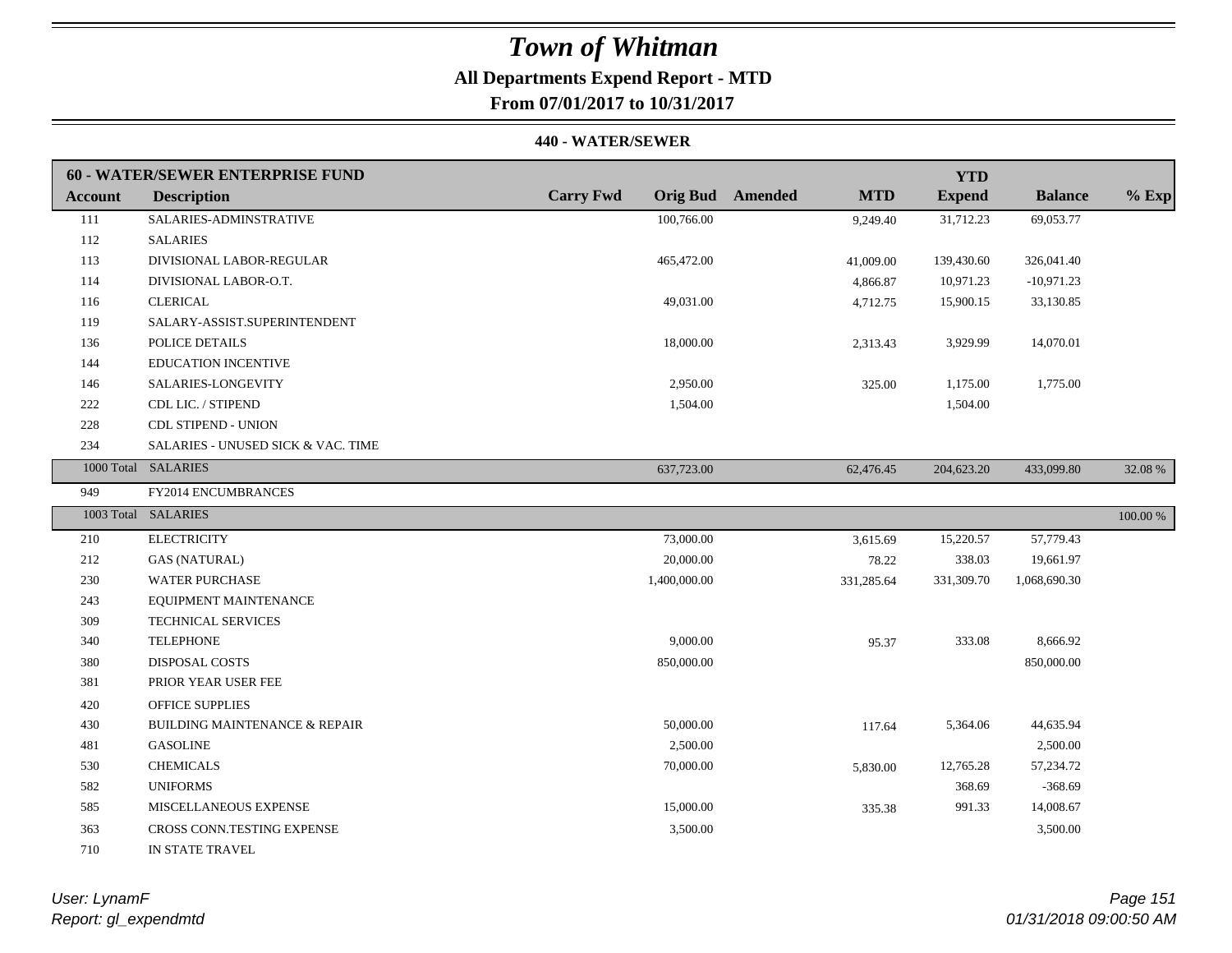## **All Departments Expend Report - MTD**

**From 07/01/2017 to 10/31/2017**

|                | 60 - WATER/SEWER ENTERPRISE FUND     |                  |                         |            | <b>YTD</b>    |                |         |
|----------------|--------------------------------------|------------------|-------------------------|------------|---------------|----------------|---------|
| <b>Account</b> | <b>Description</b>                   | <b>Carry Fwd</b> | <b>Orig Bud</b> Amended | <b>MTD</b> | <b>Expend</b> | <b>Balance</b> | $%$ Exp |
| 720            | OUT OF STATE TRAVEL                  |                  |                         |            |               |                |         |
| 730            | <b>ASSOCIATION DUES</b>              |                  |                         |            |               |                |         |
| 734            | AGENCY AND REGISTRATION FEES         |                  |                         |            |               |                |         |
| 735            | <b>BANK CHARGES</b>                  |                  | 3,800.00                |            |               | 3,800.00       |         |
| 924            | DEBT MISCELLANEOUS - WATER           |                  | 33,150.00               |            | 2,168.19      | 30,981.81      |         |
| 926            | DEBT MISCELLANEOUS-SEWER             |                  |                         |            |               |                |         |
| 777            | <b>BUDGET RESERVE</b>                |                  | 139,345.00              | 1,000.00   | 2,000.00      | 137,345.00     |         |
| 825            | <b>LAND</b>                          |                  |                         |            |               |                |         |
| 826            | <b>BUILDINGS</b>                     |                  |                         |            |               |                |         |
| 830            | <b>PLANT</b>                         |                  |                         |            |               |                |         |
| 840            | SITE IMPROVEMENT                     |                  |                         |            |               |                |         |
| 850            | ADDITIONAL EQUIPMENT                 |                  |                         |            |               |                |         |
| 875            | REPLACE EQUIPMENT                    |                  |                         |            |               |                |         |
| 890            | CAPITAL PROJECT                      |                  |                         |            |               |                |         |
| 910            | MAT.PRIN.L.T.DEBT 6/1/2008           |                  |                         |            |               |                |         |
| 911            | INT.LONG TERM DEBT WTR/SWR           |                  | 95,060.13               |            |               | 95,060.13      |         |
| 913            | PRIN.-L.T. DEBT WTR.RE-FUNDED 3/8/12 |                  | 45,000.00               |            |               | 45,000.00      |         |
| 914            | PRINCIPAL LONG TERM-WATER            |                  | 300,515.28              |            | 300,515.28    |                |         |
| 915            | INT.LONG TERM DEBT-SEWER             |                  | 7,658.27                |            | 3,953.29      | 3,704.98       |         |
| 916            | <b>INTEREST LONG TERM DEBT</b>       |                  |                         |            |               |                |         |
| 919            | <b>INT.LONG TERM DEBT - WATER</b>    |                  | 32,281.60               |            |               | 32,281.60      |         |
| 925            | <b>INTEREST TEMPORARY LOANS</b>      |                  |                         |            |               |                |         |
| 942            | SEWER PRIN.-L.T.DEBT 2030            |                  | 24,831.18               |            | 24,831.18     |                |         |
| 944            | PRIN.LONG TERM-WTR/SWR               |                  | 154,653.54              |            |               | 154,653.54     |         |
| 950            | <b>REPAYMENT OF BANS</b>             |                  |                         |            |               |                |         |
| 951            | DEBT ISSUANCE EXPENSE                |                  |                         |            |               |                |         |
| 955            | REPAYMENT OF GANS-PRINCIPAL          |                  |                         |            |               |                |         |
| 957            | MAT.PRIN.-L.T.DEBT 1/15/2013         |                  |                         |            |               |                |         |
| 960            | INDIRECT COSTS-TO GENERAL FUND       |                  | 493,199.00              |            |               | 493,199.00     |         |
| 961            | INDIRECT COSTS-TO WATER ENT.FD       |                  |                         |            |               |                |         |
|                | 2000 Total EXPENSE                   |                  | 3,822,494.00            | 342,357.94 | 700,158.68    | 3,122,335.32   | 18.31 % |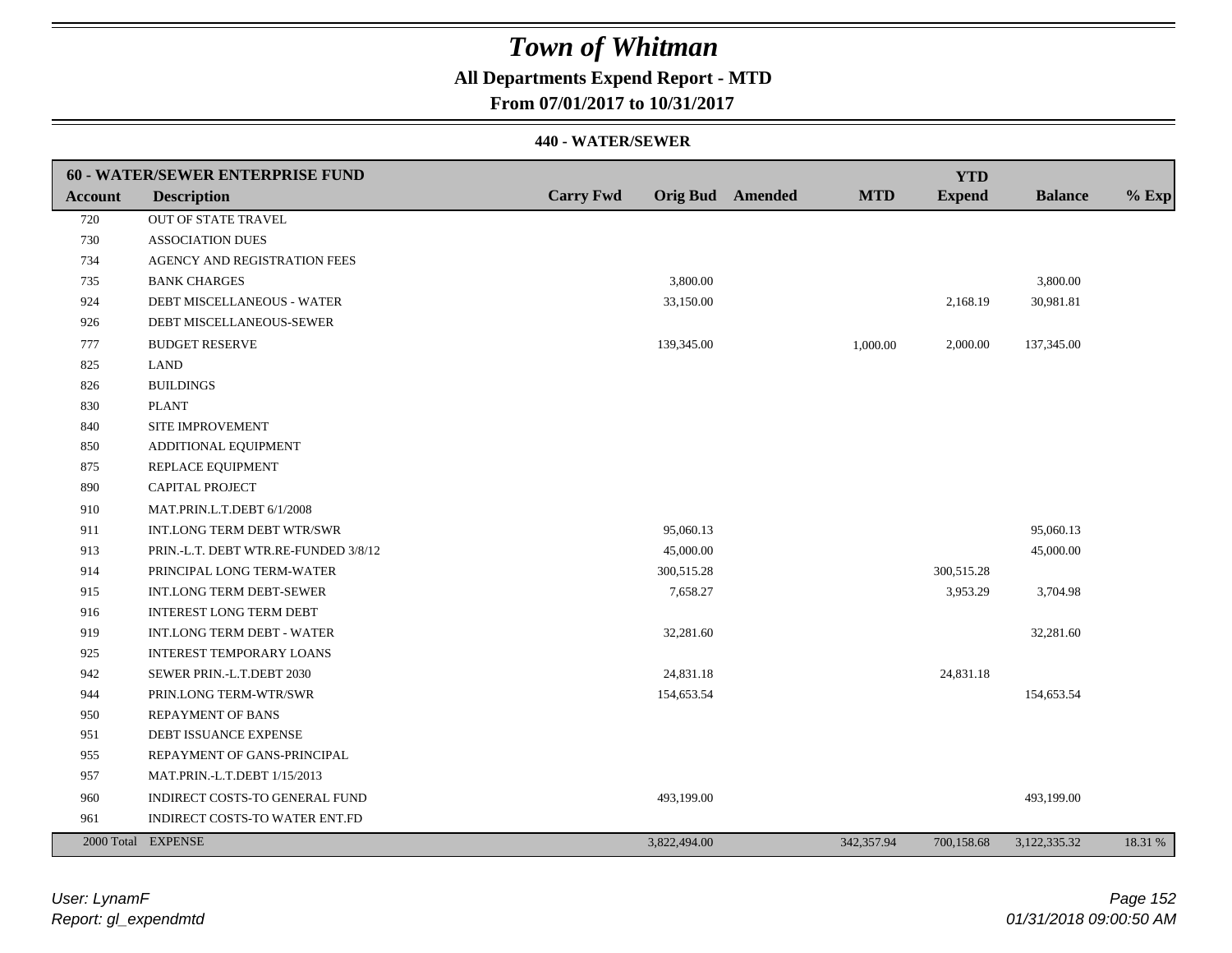## **All Departments Expend Report - MTD**

**From 07/01/2017 to 10/31/2017**

|         | <b>60 - WATER/SEWER ENTERPRISE FUND</b>             |                  |                         |            | <b>YTD</b>    |                |            |
|---------|-----------------------------------------------------|------------------|-------------------------|------------|---------------|----------------|------------|
| Account | <b>Description</b>                                  | <b>Carry Fwd</b> | <b>Orig Bud</b> Amended | <b>MTD</b> | <b>Expend</b> | <b>Balance</b> | $%$ Exp    |
| 956     | REPAYMENT OF BANS-PRINCIPAL                         |                  |                         |            |               |                |            |
|         | 2004 Total EXPENSE                                  |                  |                         |            |               |                | 100.00 %   |
| 962     | SEWER BOND REFUNDING EXPENSE                        |                  |                         |            |               |                |            |
|         | 2005 Total EXPENSE                                  |                  |                         |            |               |                | 100.00 %   |
| 311     | <b>COMPUTER SERVICES</b>                            |                  | 12,000.00               |            | 2,500.00      | 9,500.00       |            |
| 344     | <b>POSTAGE</b>                                      |                  |                         |            | 851.32        | $-851.32$      |            |
|         | 2050 Total DATA PROCESSING AND MAILING              |                  | 12,000.00               |            | 3,351.32      | 8,648.68       | 27.92 %    |
| 272     | <b>EQUIPMENT RENTAL</b>                             |                  |                         |            |               |                |            |
| 317     | <b>WATER TESTING</b>                                |                  |                         | 1,960.00   | 4,095.00      | $-4,095.00$    |            |
| 251     | <b>WATER MAINS</b>                                  |                  |                         | 487.56     | 2,423.99      | $-2,423.99$    |            |
| 253     | <b>HYDRANTS</b>                                     |                  |                         |            | 852.70        | $-852.70$      |            |
| 254     | <b>METERS</b>                                       |                  |                         |            | 3,312.74      | $-3,312.74$    |            |
| 582     | <b>UNIFORMS</b>                                     |                  |                         |            | 388.09        | $-388.09$      |            |
| 585     | MISCELLANEOUS EXPENSE                               |                  | 64,300.00               | 1,150.72   | 3,849.21      | 60,450.79      |            |
|         | 2200 Total DIVISIONAL EXPENSE                       |                  | 64,300.00               | 3,598.28   | 14,921.73     | 49,378.27      | 23.20 %    |
| 286     | <b>WATER LEAK DETECTION</b>                         |                  | 8,000.00                |            |               | 8,000.00       |            |
|         | 2201 Total EXPENSE                                  |                  | 8,000.00                |            |               | 8,000.00       | $0.00\ \%$ |
| 999     |                                                     |                  |                         |            |               |                |            |
|         | 4469 Total A.27 ATM 5/13FR.R.E. PUR.JETTER MACHINE  |                  |                         |            |               |                | 100.00 %   |
| 911     | INT.LONG TERM DEBT WTR/SWR                          |                  |                         |            |               |                |            |
| 944     | PRIN.LONG TERM-WTR/SWR                              |                  |                         |            |               |                |            |
| 999     |                                                     |                  |                         |            |               |                |            |
|         | 4472 Total A.6STM5/15DEBT SER.FY16 1ST PMT.BNDS.R.E |                  |                         |            |               |                | 100.00 %   |
| 999     |                                                     | 25,000.00        |                         |            |               | 25,000.00      |            |
|         | 4473 Total A10STM5/15ENG.SERV.UNIDIR.FLSH.PR.R.E.   | 25,000.00        |                         |            |               | 25,000.00      | 0.00 %     |
| 999     |                                                     |                  |                         |            |               |                |            |
|         | 4480 Total A31ATM5/16PUR2016CHEV.4W/D PICKUP W/PLOW |                  |                         |            |               |                | 100.00 %   |
| 999     |                                                     |                  |                         |            |               |                |            |
|         | 4482 Total A5STM5/15 DEBT SER.-TEMP.BORROWING-R.E.  |                  |                         |            |               |                | 100.00 %   |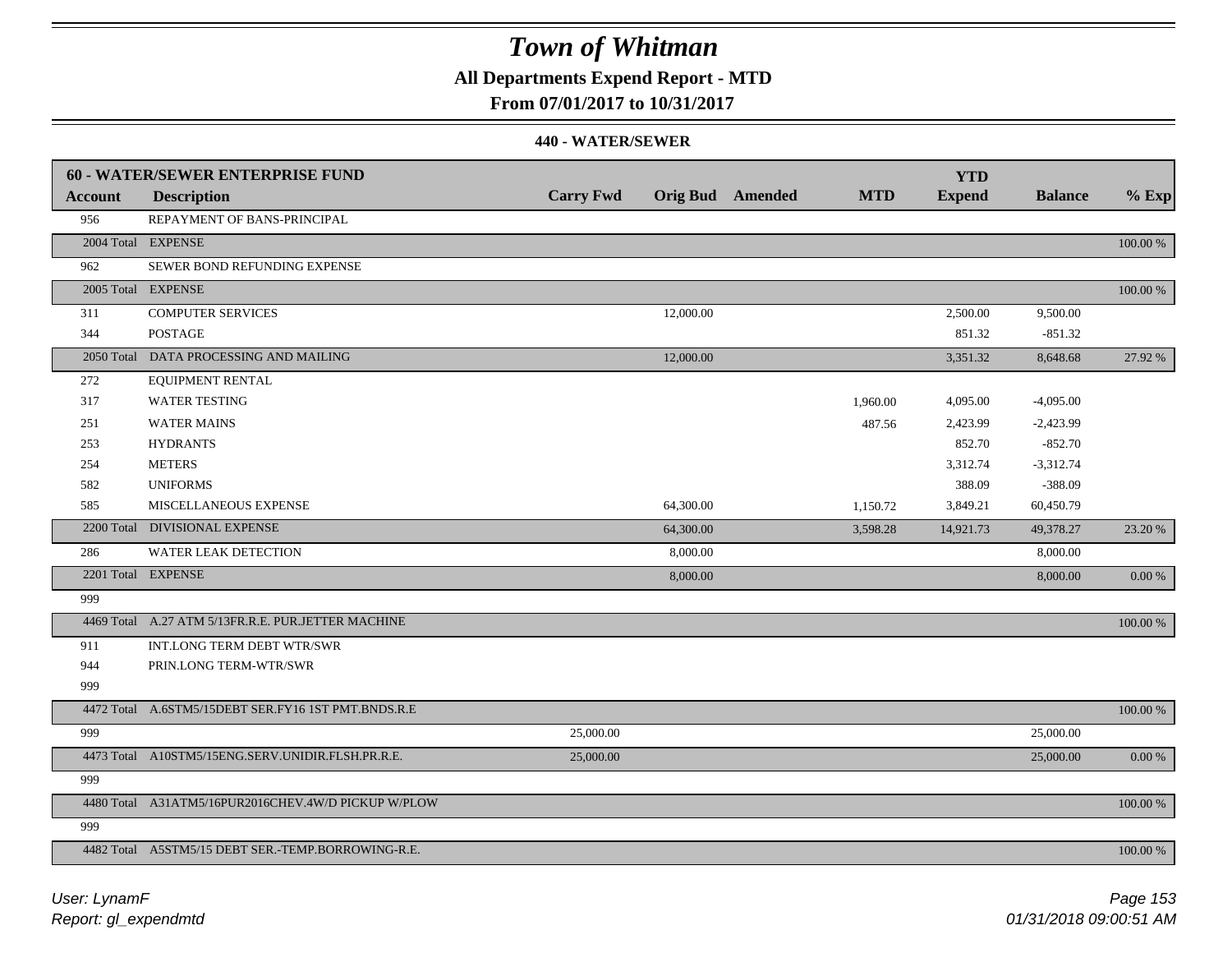## **All Departments Expend Report - MTD**

### **From 07/01/2017 to 10/31/2017**

|         | <b>60 - WATER/SEWER ENTERPRISE FUND</b>              |                  |                         |            | <b>YTD</b>    |                |             |
|---------|------------------------------------------------------|------------------|-------------------------|------------|---------------|----------------|-------------|
| Account | <b>Description</b>                                   | <b>Carry Fwd</b> | <b>Orig Bud</b> Amended | <b>MTD</b> | <b>Expend</b> | <b>Balance</b> | $%$ Exp     |
| 999     |                                                      |                  |                         |            |               |                |             |
|         | 4483 Total A.33ATM5/09RELIN.3500FT.PIPE/REP.MANHOLE  |                  |                         |            |               |                | 100.00 %    |
| 999     |                                                      | 59,587.24        |                         |            |               | 59,587.24      |             |
|         | 4532 Total A.20ATM5/12FR.R.EARN.TO REP.SEW.SYS       | 59,587.24        |                         |            |               | 59,587.24      | 0.00 %      |
| 999     |                                                      |                  |                         |            |               |                |             |
|         | 4538 Total A.31 ATM 5/10 50% PUR.E350 FORD CARGO VAN |                  |                         |            |               |                | 100.00 %    |
| 999     |                                                      | 116,392.00       |                         |            | 116,240.98    | 151.02         |             |
|         | 4539 Total A13STM5/15FR.R.E.SEW.SERV.BROCK-PR.YRS    | 116,392.00       |                         |            | 116,240.98    | 151.02         | 99.87%      |
| 999     |                                                      |                  |                         |            |               |                |             |
|         | 4548 Total A.25ATM5/11FR.R.E. TO REP. WSTEWTR PUMPS  |                  |                         |            |               |                | 100.00 %    |
| 999     |                                                      | 1,257.00         |                         |            |               | 1,257.00       |             |
|         | 4560 Total A.30 ATM 5/10 REPAIR WASTEWTR.PUMPS       | 1,257.00         |                         |            |               | 1,257.00       | 0.00 %      |
| 999     |                                                      |                  |                         |            |               |                |             |
|         | 4562 Total A.30ATM5/16 REPLACE TRUCK BODY            |                  |                         |            |               |                | 100.00 %    |
| 999     |                                                      |                  |                         |            |               |                |             |
|         | 4577 Total DPW-SITE WORK & PERMIT/FACILITY IMPROV.   |                  |                         |            |               |                | 100.00 %    |
| 999     |                                                      |                  |                         |            |               |                |             |
|         | 4579 Total A.5STM12/17 SWR.F.MAIN REP.& BY-PASS      |                  |                         |            |               |                | $100.00~\%$ |
| 999     |                                                      | 20,000.00        |                         |            | 18,000.00     | 2,000.00       |             |
|         | 4606 Total Res.Fnd. Trans.-Engin.Costs Rte.18 & 27   | 20,000.00        |                         |            | 18,000.00     | 2,000.00       | 90.00 %     |
| 999     |                                                      | 420.00           |                         |            |               | 420.00         |             |
|         | 4608 Total A.21ATM5/12 FR.R.EARN.TO LEAK DETECT.     | 420.00           |                         |            |               | 420.00         | 0.00 %      |
| 999     |                                                      |                  |                         |            |               |                |             |
|         | 4609 Total A.21 ATM5/14 FR.R.E.PUR&INST.BACK-UP GEN  |                  |                         |            |               |                | $100.00~\%$ |
| 999     |                                                      | 5,265.09         |                         | 225.00     | 4,078.00      | 1,187.09       |             |
|         | 4610 Total A.22ATM5/14FR.R.E.REP.&REPL.EQ@PUMP STA.  | 5,265.09         |                         | 225.00     | 4,078.00      | 1,187.09       | 77.45 %     |
| 999     |                                                      |                  |                         |            |               |                |             |
|         | 4611 Total A2 STM 5/17 PRIOR YEAR BILL               |                  |                         |            |               |                | 100.00 %    |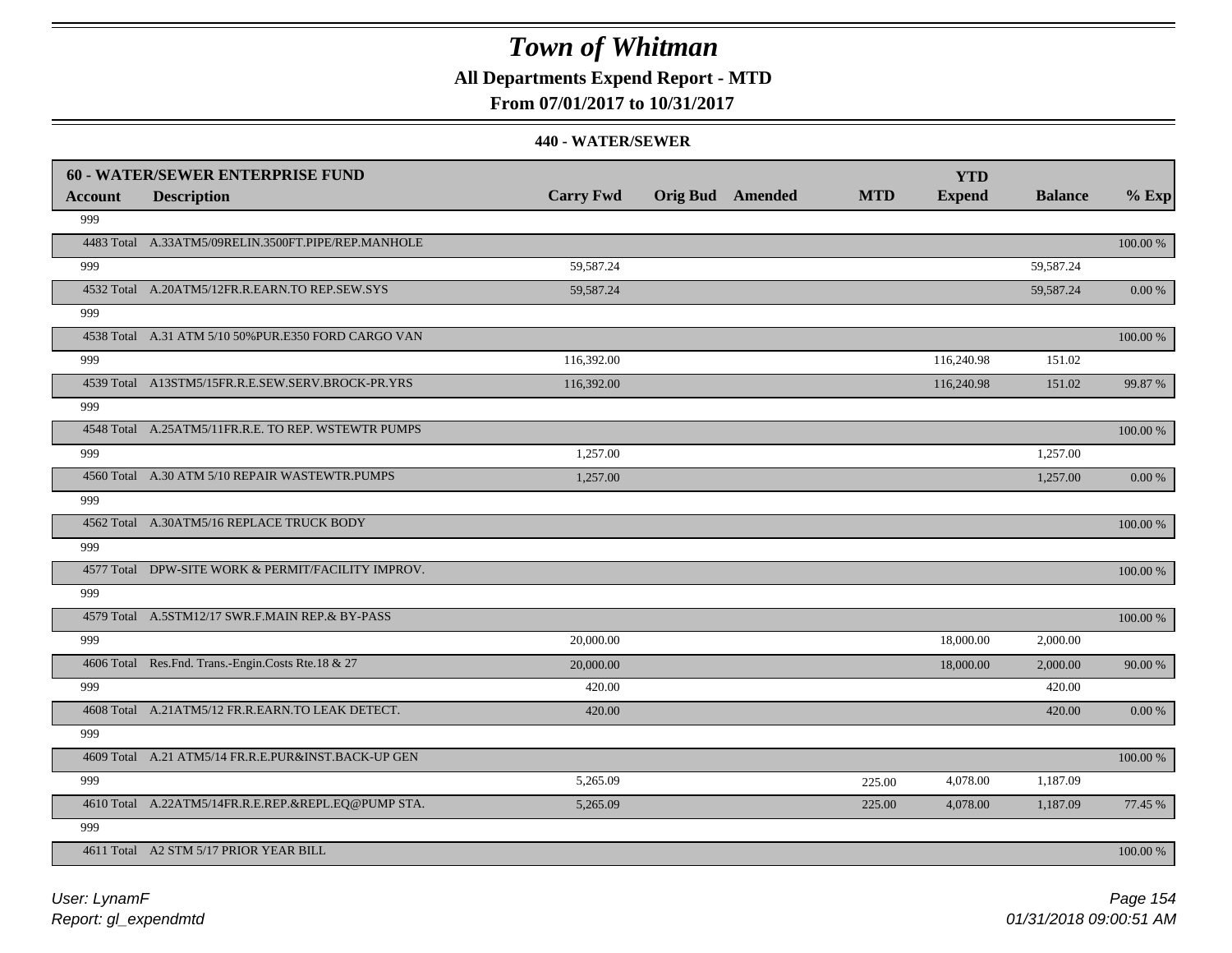### **All Departments Expend Report - MTD**

### **From 07/01/2017 to 10/31/2017**

|         | 60 - WATER/SEWER ENTERPRISE FUND               |                  |                 |         |            | <b>YTD</b>    |                |          |
|---------|------------------------------------------------|------------------|-----------------|---------|------------|---------------|----------------|----------|
| Account | <b>Description</b>                             | <b>Carry Fwd</b> | <b>Orig Bud</b> | Amended | <b>MTD</b> | <b>Expend</b> | <b>Balance</b> | $%$ Exp  |
| 999     |                                                |                  |                 |         |            |               |                |          |
|         | 4612 Total A.3STM 12/17 PUR.WATER METERS       |                  |                 |         |            |               |                | 100.00 % |
| 999     |                                                |                  |                 |         |            |               |                |          |
|         | 4613 Total A.4STM12/17 SWR.EASEMNT SURVEYG ETC |                  |                 |         |            |               |                | 100.00 % |
| 999     |                                                |                  |                 |         |            |               |                |          |
|         | 4614 Total A.30ATM 5/10 WASTEWTR.UPGRADES FY06 |                  |                 |         |            |               |                | 100.00 % |
|         | 440 Total WATER/SEWER                          | 227,921.33       | 4,544,517.00    |         | 408,657.67 | 1,061,373.91  | 3,711,064.42   |          |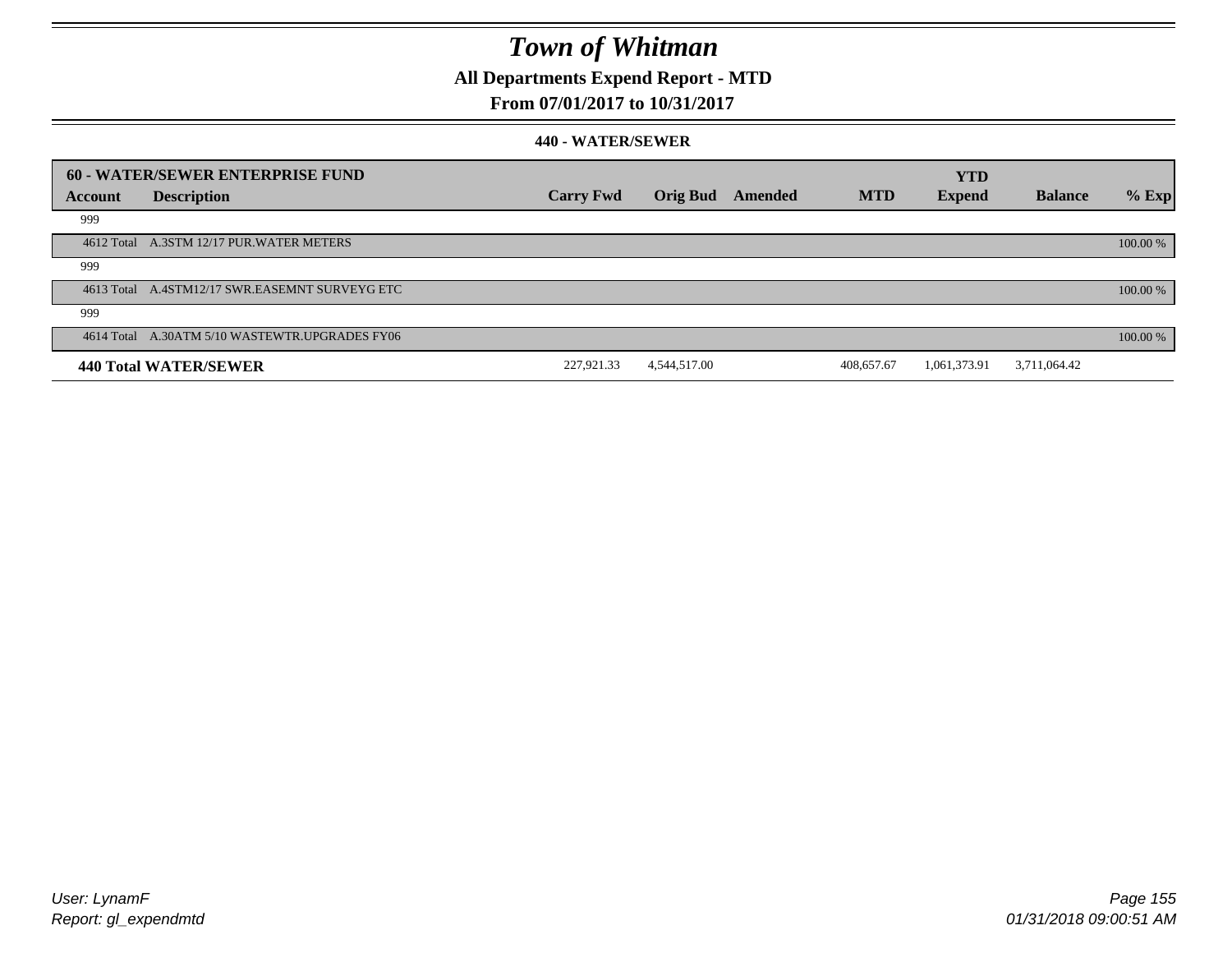**All Departments Expend Report - MTD**

### **From 07/01/2017 to 10/31/2017**

#### **441 - SEWER ENCUMBRANCE**

|                | <b>60 - WATER/SEWER ENTERPRISE FUND</b> |                  |                         |            | <b>YTD</b>    |                |          |
|----------------|-----------------------------------------|------------------|-------------------------|------------|---------------|----------------|----------|
| <b>Account</b> | <b>Description</b>                      | <b>Carry Fwd</b> | <b>Orig Bud</b> Amended | <b>MTD</b> | <b>Expend</b> | <b>Balance</b> | $%$ Exp  |
| 380            | <b>DISPOSAL COSTS</b>                   |                  |                         |            |               |                |          |
|                | 2000 Total EXPENSE                      |                  |                         |            |               |                | 100.00 % |
| 939            | <b>FY2015 ENCUMBRANCES</b>              |                  |                         |            |               |                |          |
| 940            | FY2016 ENCUMBRANCES                     | 850,000.00       |                         |            |               | 850,000.00     |          |
| 943            | <b>FY2012 ENCUMBRANCES</b>              |                  |                         |            |               |                |          |
| 945            | FY2013 ENCUMBRANCES                     |                  |                         |            |               |                |          |
| 946            | <b>FY2010 ENCUMBRANCES</b>              |                  |                         |            |               |                |          |
| 948            | <b>FY07 ENCUMBRANCES</b>                |                  |                         |            |               |                |          |
| 949            | FY2014 ENCUMBRANCES                     |                  |                         |            |               |                |          |
| 953            | <b>FY2009 ENCUMBRANCES</b>              |                  |                         |            |               |                |          |
| 958            | FY2005 ENCUMBRANCES                     |                  |                         |            |               |                |          |
| 959            | <b>FY2006 ENCUMBRANCES</b>              |                  |                         |            |               |                |          |
| 965            | SEWER FY13 DISPOSAL COSTS ENCUMBERED    |                  |                         |            |               |                |          |
| 966            | SEWER FY14 DISPOSAL COSTS ENCUMBERED    |                  |                         |            |               |                |          |
| 967            | SEWER FY15 DISPOSAL COSTS ENCUMBERED    | 259,684.68       |                         |            |               | 259,684.68     |          |
| 941            | FY 2017 ENCUMBRANCES                    | 800,000.00       |                         |            |               | 800,000.00     |          |
|                | 2001 Total EXPENSE                      | 1,909,684.68     |                         |            |               | 1,909,684.68   | 0.00 %   |
| 765            | INDIR.COSTS DUE TO GEN.FD.FY95          |                  |                         |            |               |                |          |
| 766            | INDIR.COSTS DUE TO GEN.FD.FY96          |                  |                         |            |               |                |          |
| 767            | INDIR.COSTS DUE TO GEN.FD FY97          |                  |                         |            |               |                |          |
| 768            | INDIR.COSTS DUE TO GEN.FD.FY98          |                  |                         |            |               |                |          |
| 769            | INDIR.COSTS DUE TO GEN.FD.FY99          |                  |                         |            |               |                |          |
|                | 2002 Total EXPENSE                      |                  |                         |            |               |                | 100.00 % |
| 863            | IND.COSTS FY00 DUE TO GF-PR.YR          |                  |                         |            |               |                |          |
| 869            | INDIR.COSTS DUE TO G.FND-PR.YR          |                  |                         |            |               |                |          |
|                | 2003 Total EXPENSE                      |                  |                         |            |               |                | 100.00 % |
|                | <b>441 Total SEWER ENCUMBRANCE</b>      | 1,909,684.68     |                         |            |               | 1,909,684.68   |          |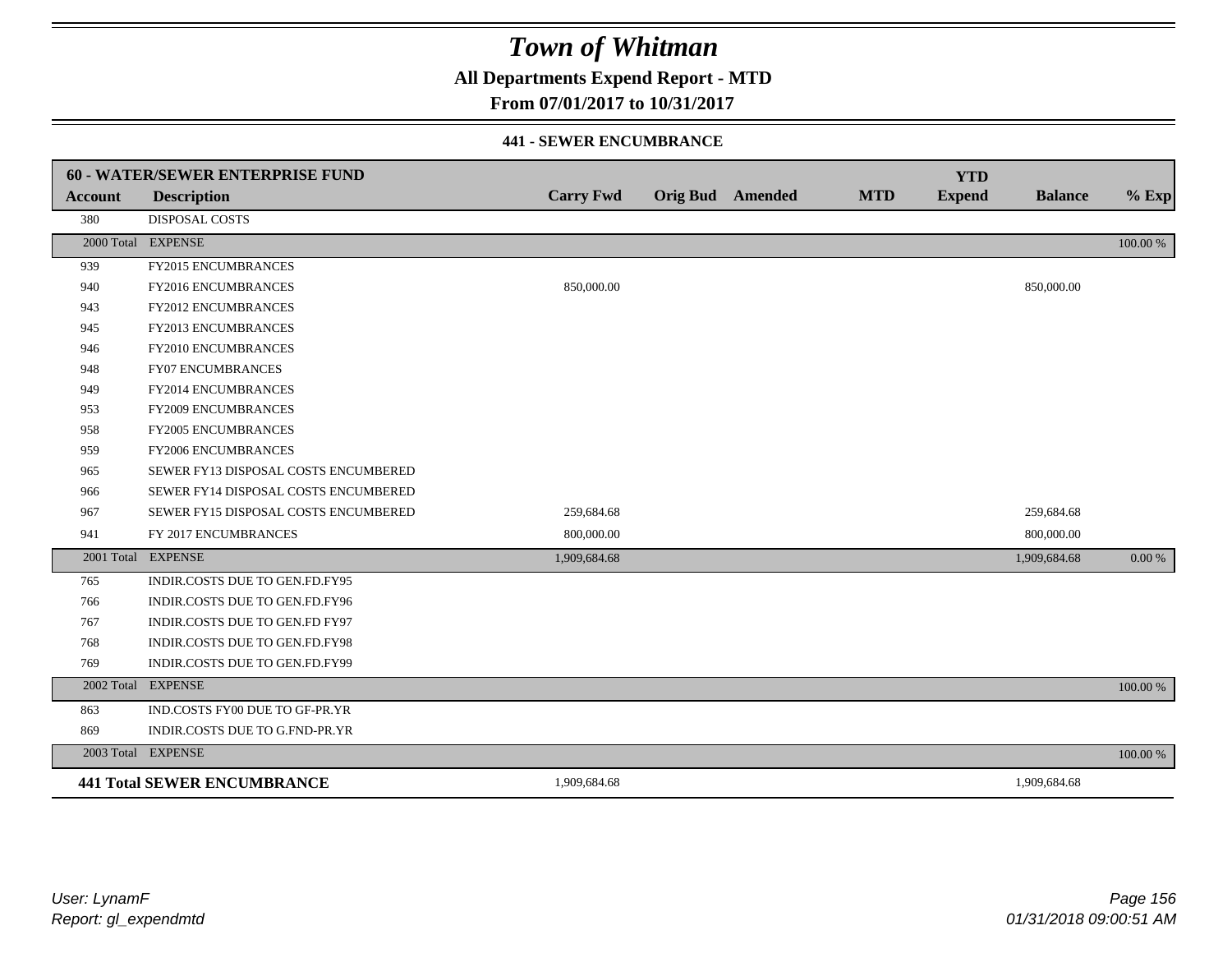**All Departments Expend Report - MTD**

**From 07/01/2017 to 10/31/2017**

#### **451 - WATER ENCUMBRANCE**

|         | 60 - WATER/SEWER ENTERPRISE FUND   |                  |                 |         |            | <b>YTD</b>    |                |          |
|---------|------------------------------------|------------------|-----------------|---------|------------|---------------|----------------|----------|
| Account | <b>Description</b>                 | <b>Carry Fwd</b> | <b>Orig Bud</b> | Amended | <b>MTD</b> | <b>Expend</b> | <b>Balance</b> | $%$ Exp  |
| 941     | FY 2017 ENCUMBRANCES               | 60,000.00        |                 |         | 39,409.41  | 39,902.57     | 20,097.43      |          |
|         | 2000 Total EXPENSE                 | 60,000,00        |                 |         | 39,409.41  | 39,902.57     | 20,097.43      | 66.50 %  |
| 939     | <b>FY2015 ENCUMBRANCES</b>         |                  |                 |         |            |               |                |          |
| 940     | <b>FY2016 ENCUMBRANCES</b>         |                  |                 |         |            |               |                |          |
| 949     | <b>FY2014 ENCUMBRANCES</b>         |                  |                 |         |            |               |                |          |
|         | 2001 Total EXPENSE                 |                  |                 |         |            |               |                | 100.00 % |
|         | <b>451 Total WATER ENCUMBRANCE</b> | 60,000.00        |                 |         | 39,409.41  | 39.902.57     | 20,097.43      |          |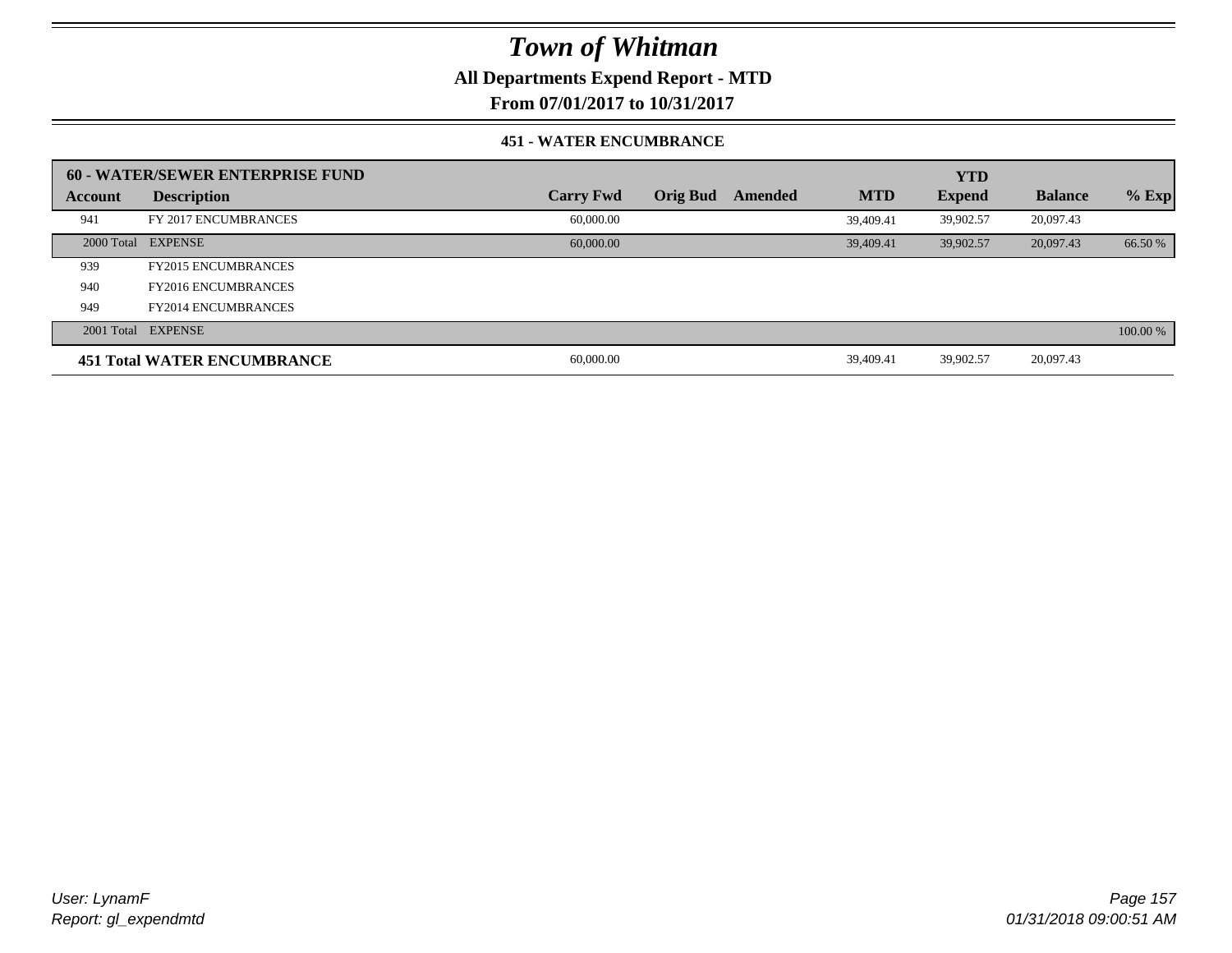## **All Departments Expend Report - MTD**

**From 07/01/2017 to 10/31/2017**

|                 | <b>60 - WATER/SEWER ENTERPRISE FUND</b> |                  |                  |            | <b>YTD</b>    |                |            |
|-----------------|-----------------------------------------|------------------|------------------|------------|---------------|----------------|------------|
| Account         | <b>Description</b>                      | <b>Carry Fwd</b> | Orig Bud Amended | <b>MTD</b> | <b>Expend</b> | <b>Balance</b> | $%$ Exp    |
| 005             | <b>TRASH FEE REFUNDS</b>                |                  |                  |            |               |                |            |
| 1997 Total 1997 |                                         |                  |                  |            |               |                | $100.00\%$ |
|                 | <b>850 Total TAX REFUNDS</b>            |                  |                  |            |               |                |            |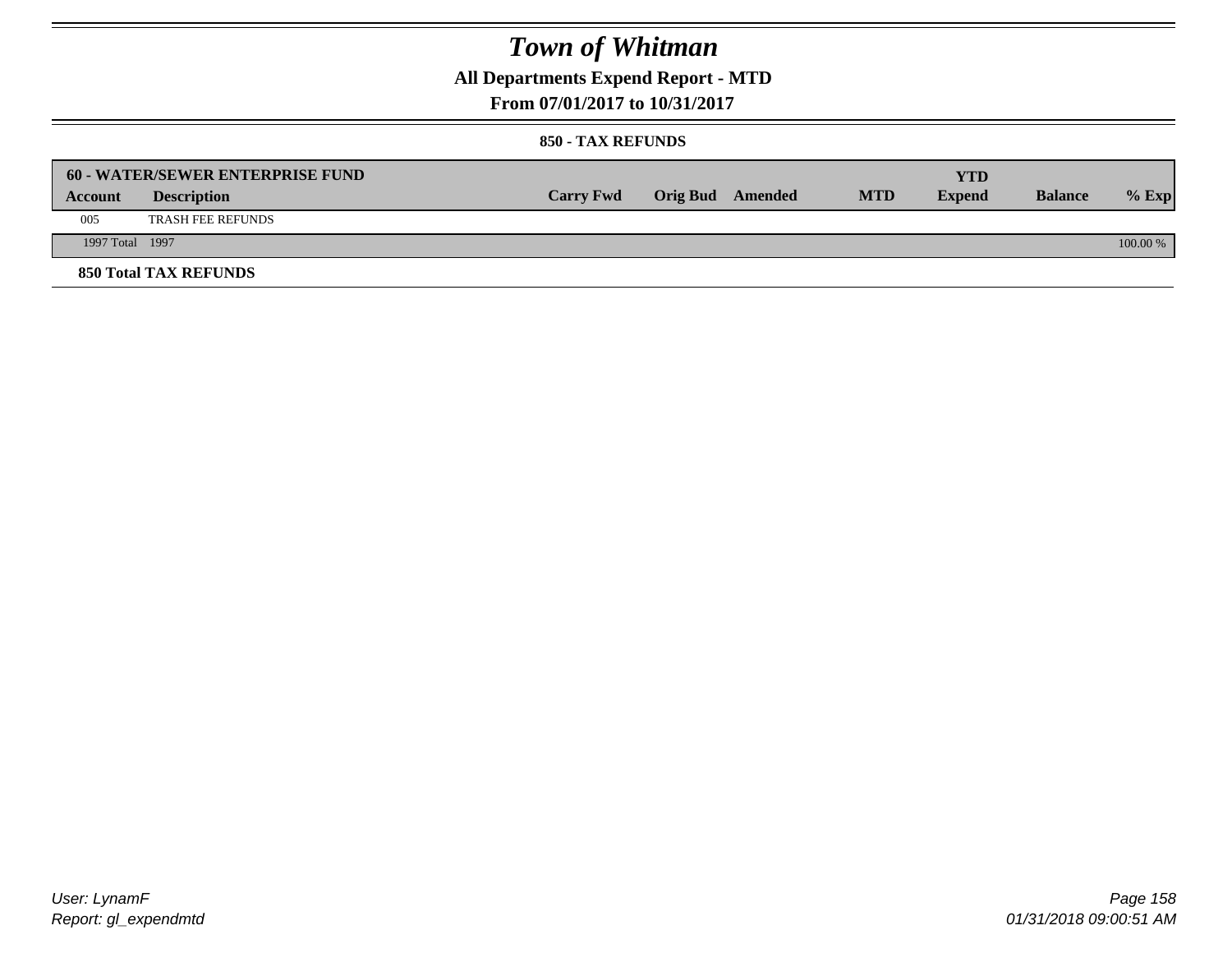## **All Departments Expend Report - MTD**

**From 07/01/2017 to 10/31/2017**

### **851 - FIRE REVOLVING**

|         | 60 - WATER/SEWER ENTERPRISE FUND |                  |                  |            | <b>YTD</b>    |                |            |
|---------|----------------------------------|------------------|------------------|------------|---------------|----------------|------------|
| Account | <b>Description</b>               | <b>Carry Fwd</b> | Orig Bud Amended | <b>MTD</b> | <b>Expend</b> | <b>Balance</b> | $%$ Exp    |
| 008     | <b>SEWER DETAILS</b>             |                  |                  |            |               |                |            |
|         | 1000 Total SALARIES              |                  |                  |            |               |                | $100.00\%$ |
|         | <b>851 Total FIRE REVOLVING</b>  |                  |                  |            |               |                |            |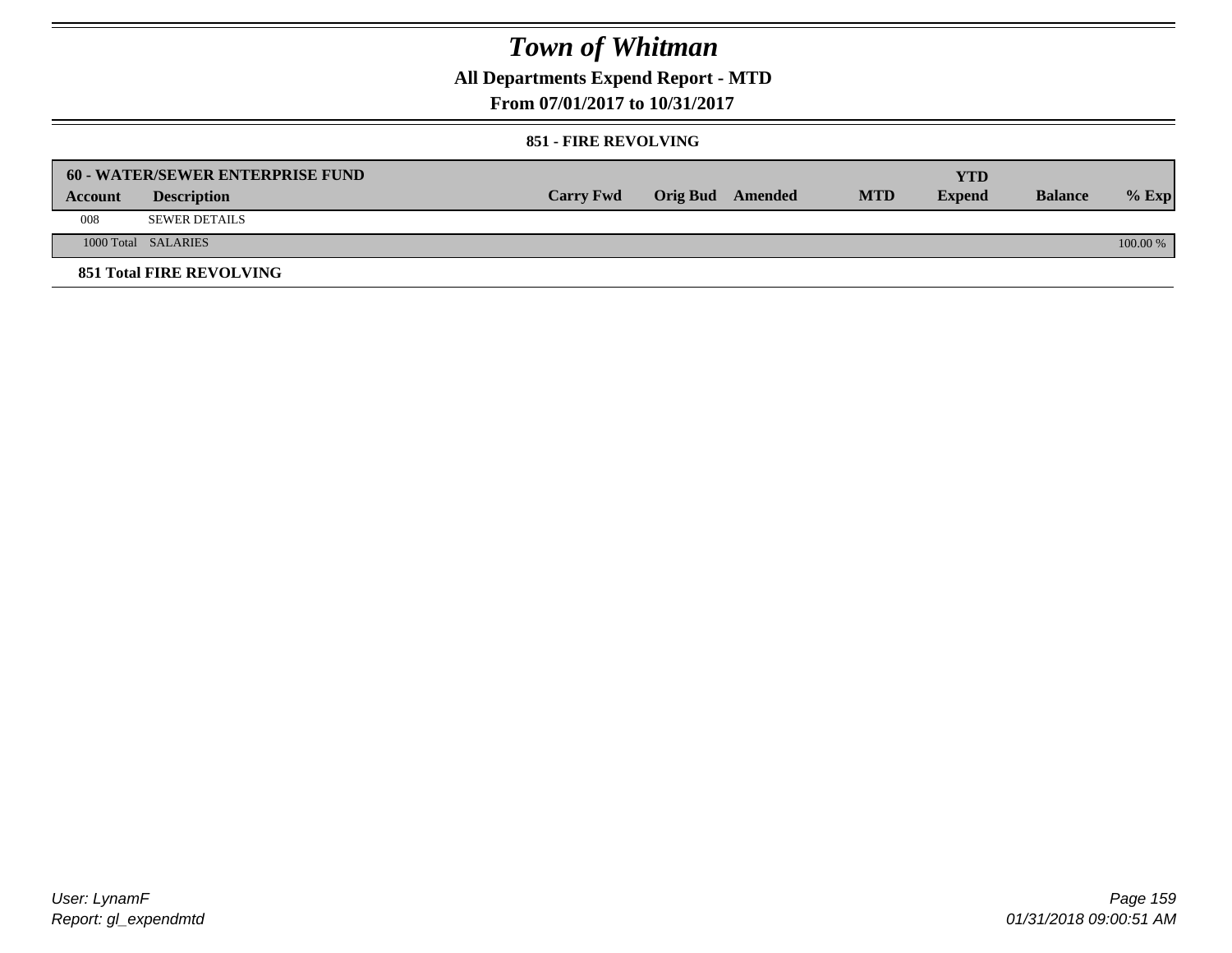**All Departments Expend Report - MTD**

**From 07/01/2017 to 10/31/2017**

### **852 - POLICE REVOLVING**

|         | 60 - WATER/SEWER ENTERPRISE FUND  |                  |                  |            | YTD           |                |          |
|---------|-----------------------------------|------------------|------------------|------------|---------------|----------------|----------|
| Account | <b>Description</b>                | <b>Carry Fwd</b> | Orig Bud Amended | <b>MTD</b> | <b>Expend</b> | <b>Balance</b> | $%$ Exp  |
| 008     | <b>SEWER DETAILS</b>              |                  |                  |            |               |                |          |
|         | 1000 Total SALARIES               |                  |                  |            |               |                | 100.00 % |
|         | <b>852 Total POLICE REVOLVING</b> |                  |                  |            |               |                |          |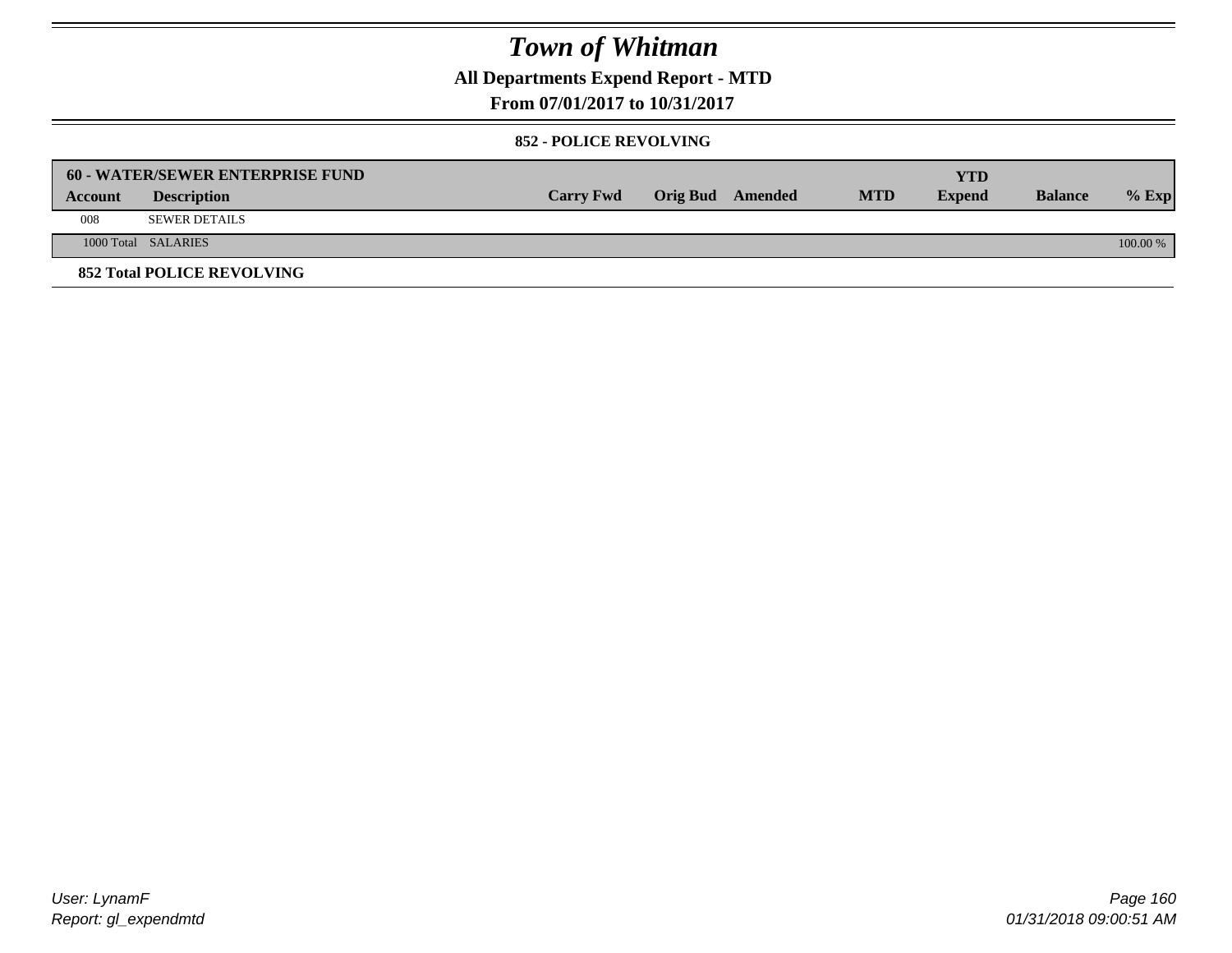## **All Departments Expend Report - MTD**

### **From 07/01/2017 to 10/31/2017**

### **870 - AGENCY**

|         | <b>60 - WATER/SEWER ENTERPRISE FUND</b> |                  |                 |         |            | <b>YTD</b>    |                |          |
|---------|-----------------------------------------|------------------|-----------------|---------|------------|---------------|----------------|----------|
| Account | <b>Description</b>                      | <b>Carry Fwd</b> | <b>Orig Bud</b> | Amended | <b>MTD</b> | <b>Expend</b> | <b>Balance</b> | $%$ Exp  |
| 027     | <b>GUAR.DEPOSIT INTEREST-REFUND</b>     |                  |                 |         |            |               |                |          |
| 029     | <b>GUARANTEED DEPOSITS REFUNDED</b>     |                  |                 |         |            |               |                |          |
| 055     | <b>GUARANTEED DEP.J.TASSINARI</b>       |                  |                 |         |            |               |                |          |
| 056     | <b>GUARANTEE DEP.REFND.-J. KELLEHER</b> |                  |                 |         |            |               |                |          |
| 059     | <b>GUARANTEE DEPOSITS FORFIETED</b>     |                  |                 |         |            |               |                |          |
| 236     | GUAR.DEPOSITS REFUNDED-CONSTR.TECH.     |                  |                 |         |            |               |                |          |
| 237     | <b>GUARENTEE DEPOSITS REFUNDED</b>      |                  |                 |         |            |               |                |          |
| 410     | GUAR.DEP.REFNDED-R. Robertson           |                  |                 |         |            |               |                |          |
|         | 2000 Total EXPENSE                      |                  |                 |         |            |               |                | 100.00 % |
| 899     | <b>EXCHANGE ACCOUNT</b>                 |                  |                 |         |            |               |                |          |
|         | 2002 Total EXPENSE                      |                  |                 |         |            |               |                | 100.00 % |
|         | <b>870 Total AGENCY</b>                 |                  |                 |         |            |               |                |          |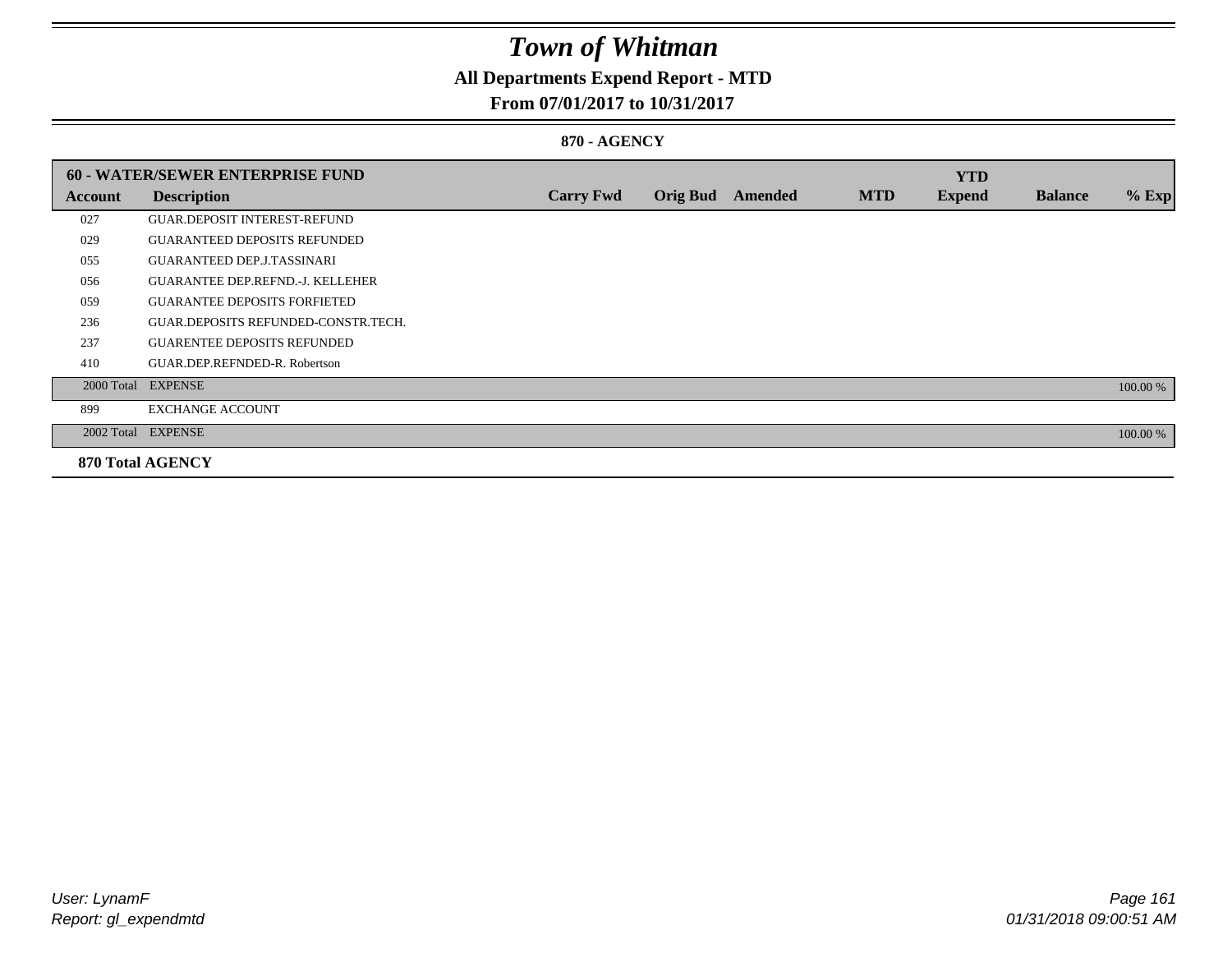**All Departments Expend Report - MTD**

**From 07/01/2017 to 10/31/2017**

#### **873 - USER CHARGES REFUNDS**

|                 | 60 - WATER/SEWER ENTERPRISE FUND |                  |                         |            | <b>YTD</b>    |                |             |
|-----------------|----------------------------------|------------------|-------------------------|------------|---------------|----------------|-------------|
| <b>Account</b>  | <b>Description</b>               | <b>Carry Fwd</b> | <b>Orig Bud</b> Amended | <b>MTD</b> | <b>Expend</b> | <b>Balance</b> | $%$ Exp     |
| 053             | SEWER RATES REFUNDS              |                  |                         |            |               |                |             |
| 1999 Total 1999 |                                  |                  |                         |            |               |                | 100.00 %    |
| 053             | SEWER RATES REFUNDS              |                  |                         |            |               |                |             |
|                 | 2001 Total EXPENSE               |                  |                         |            |               |                | 100.00 %    |
| 053             | SEWER RATES REFUNDS              |                  |                         |            |               |                |             |
|                 | 2002 Total EXPENSE               |                  |                         |            |               |                | 100.00 %    |
| 053             | <b>SEWER RATES REFUNDS</b>       |                  |                         |            |               |                |             |
|                 | 2003 Total EXPENSE               |                  |                         |            |               |                | 100.00 %    |
| 053             | <b>SEWER RATES REFUNDS</b>       |                  |                         |            |               |                |             |
| 178             | SEWER LIEN REFUNDS               |                  |                         |            |               |                |             |
|                 | 2004 Total EXPENSE               |                  |                         |            |               |                | 100.00 %    |
| 053             | SEWER RATES REFUNDS              |                  |                         |            |               |                |             |
| 178             | SEWER LIEN REFUNDS               |                  |                         |            |               |                |             |
|                 | 2005 Total EXPENSE               |                  |                         |            |               |                | 100.00 %    |
| 053             | SEWER RATES REFUNDS              |                  |                         |            |               |                |             |
|                 | 2006 Total EXPENSE               |                  |                         |            |               |                | 100.00 %    |
| 053             | SEWER RATES REFUNDS              |                  |                         |            |               |                |             |
| 178             | <b>SEWER LIEN REFUNDS</b>        |                  |                         |            |               |                |             |
|                 | 2007 Total EXPENSE               |                  |                         |            |               |                | 100.00 %    |
| 053             | <b>SEWER RATES REFUNDS</b>       |                  |                         |            |               |                |             |
| 178             | SEWER LIEN REFUNDS               |                  |                         |            |               |                |             |
|                 | 2008 Total EXPENSE               |                  |                         |            |               |                | 100.00 %    |
| 053             | <b>SEWER RATES REFUNDS</b>       |                  |                         |            |               |                |             |
| 178             | SEWER LIEN REFUNDS               |                  |                         |            |               |                |             |
|                 | 2009 Total EXPENSE               |                  |                         |            |               |                | 100.00 %    |
| 053             | SEWER RATES REFUNDS              |                  |                         |            |               |                |             |
| 178             | SEWER LIEN REFUNDS               |                  |                         |            |               |                |             |
|                 | 2010 Total EXPENSE               |                  |                         |            |               |                | $100.00~\%$ |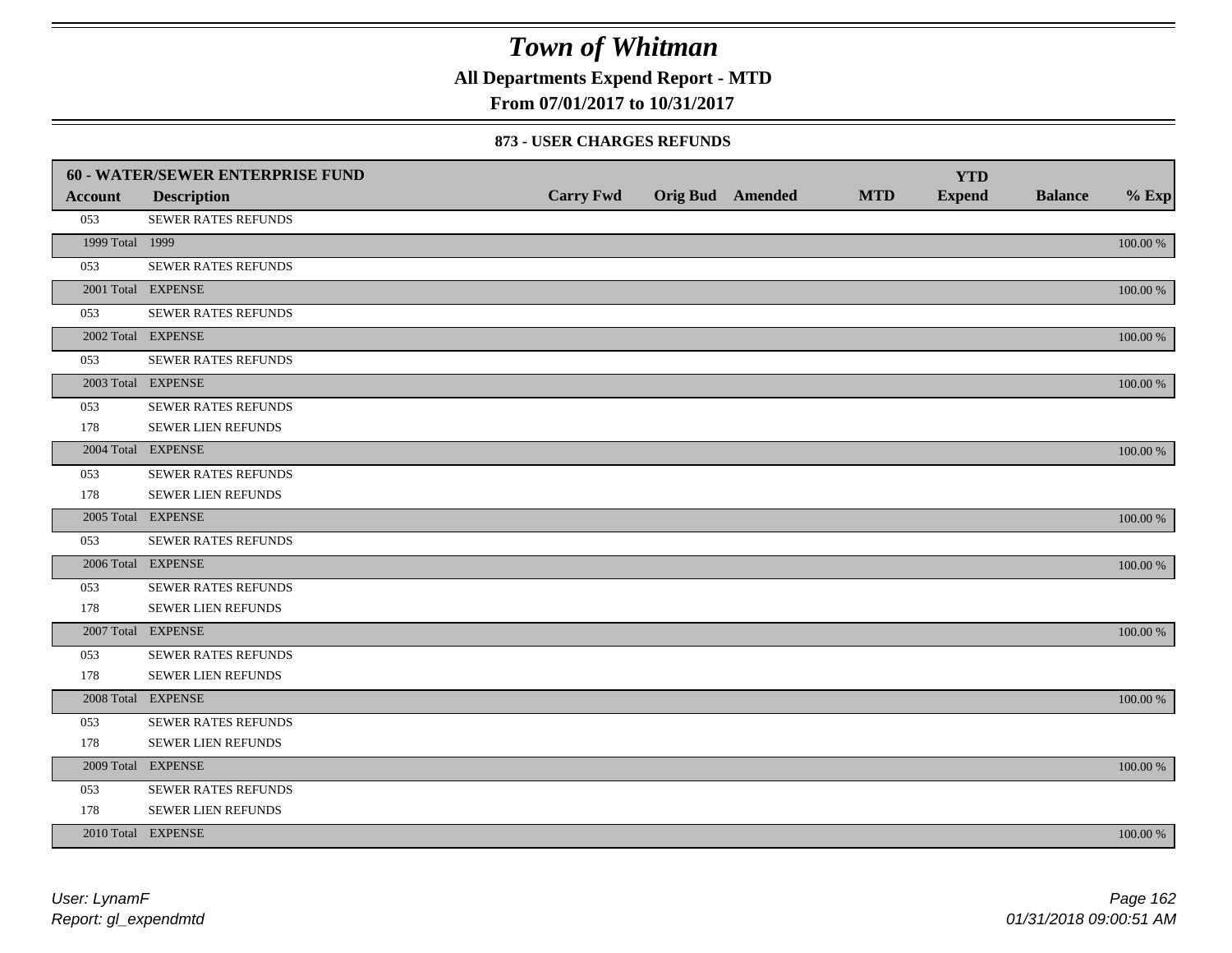**All Departments Expend Report - MTD**

### **From 07/01/2017 to 10/31/2017**

#### **873 - USER CHARGES REFUNDS**

|                | <b>60 - WATER/SEWER ENTERPRISE FUND</b> |                  |                         |            | <b>YTD</b>    |                |          |
|----------------|-----------------------------------------|------------------|-------------------------|------------|---------------|----------------|----------|
| <b>Account</b> | <b>Description</b>                      | <b>Carry Fwd</b> | <b>Orig Bud</b> Amended | <b>MTD</b> | <b>Expend</b> | <b>Balance</b> | $%$ Exp  |
| 053            | SEWER RATES REFUNDS                     |                  |                         |            |               |                |          |
|                | 2011 Total EXPENSE                      |                  |                         |            |               |                | 100.00 % |
| 053            | <b>SEWER RATES REFUNDS</b>              |                  |                         |            |               |                |          |
| 178            | SEWER LIEN REFUNDS                      |                  |                         |            |               |                |          |
|                | 2012 Total EXPENSE                      |                  |                         |            |               |                | 100.00 % |
| 053            | <b>SEWER RATES REFUNDS</b>              |                  |                         |            |               |                |          |
| 173            | WATER LIEN REFUNDS                      |                  |                         |            |               |                |          |
| 178            | <b>SEWER LIEN REFUNDS</b>               |                  |                         |            |               |                |          |
|                | 2013 Total EXPENSE                      |                  |                         |            |               |                | 100.00 % |
| 046            | <b>WATER RATES REFUNDS</b>              |                  |                         |            |               |                |          |
| 053            | <b>SEWER RATES REFUNDS</b>              |                  |                         |            |               |                |          |
| 173            | WATER LIEN REFUNDS                      |                  |                         |            |               |                |          |
| 178            | <b>SEWER LIEN REFUNDS</b>               |                  |                         |            |               |                |          |
|                | 2014 Total EXPENSE                      |                  |                         |            |               |                | 100.00 % |
| 046            | <b>WATER RATES REFUNDS</b>              |                  |                         |            |               |                |          |
| 053            | SEWER RATES REFUNDS                     |                  |                         |            |               |                |          |
| 173            | <b>WATER LIEN REFUNDS</b>               |                  |                         |            |               |                |          |
| 178            | SEWER LIEN REFUNDS                      |                  |                         |            |               |                |          |
|                | 2015 Total EXPENSE                      |                  |                         |            |               |                | 100.00 % |
| 046            | WATER RATES REFUNDS                     |                  |                         |            |               |                |          |
| 053            | SEWER RATES REFUNDS                     |                  |                         |            |               |                |          |
| 173            | WATER LIEN REFUNDS                      |                  |                         |            |               |                |          |
| 178            | <b>SEWER LIEN REFUNDS</b>               |                  |                         |            |               |                |          |
|                | 2016 Total EXPENSE                      |                  |                         |            |               |                | 100.00 % |
| 046            | <b>WATER RATES REFUNDS</b>              |                  |                         | 1,061.44   | 1,808.74      | $-1,808.74$    |          |
| 053            | SEWER RATES REFUNDS                     |                  |                         | 15.85      | 986.10        | $-986.10$      |          |
| 173            | WATER LIEN REFUNDS                      |                  |                         |            |               |                |          |
| 178            | <b>SEWER LIEN REFUNDS</b>               |                  |                         |            |               |                |          |
|                | 2017 Total EXPENSE                      |                  |                         | 1,077.29   | 2,794.84      | $-2,794.84$    | 100.00 % |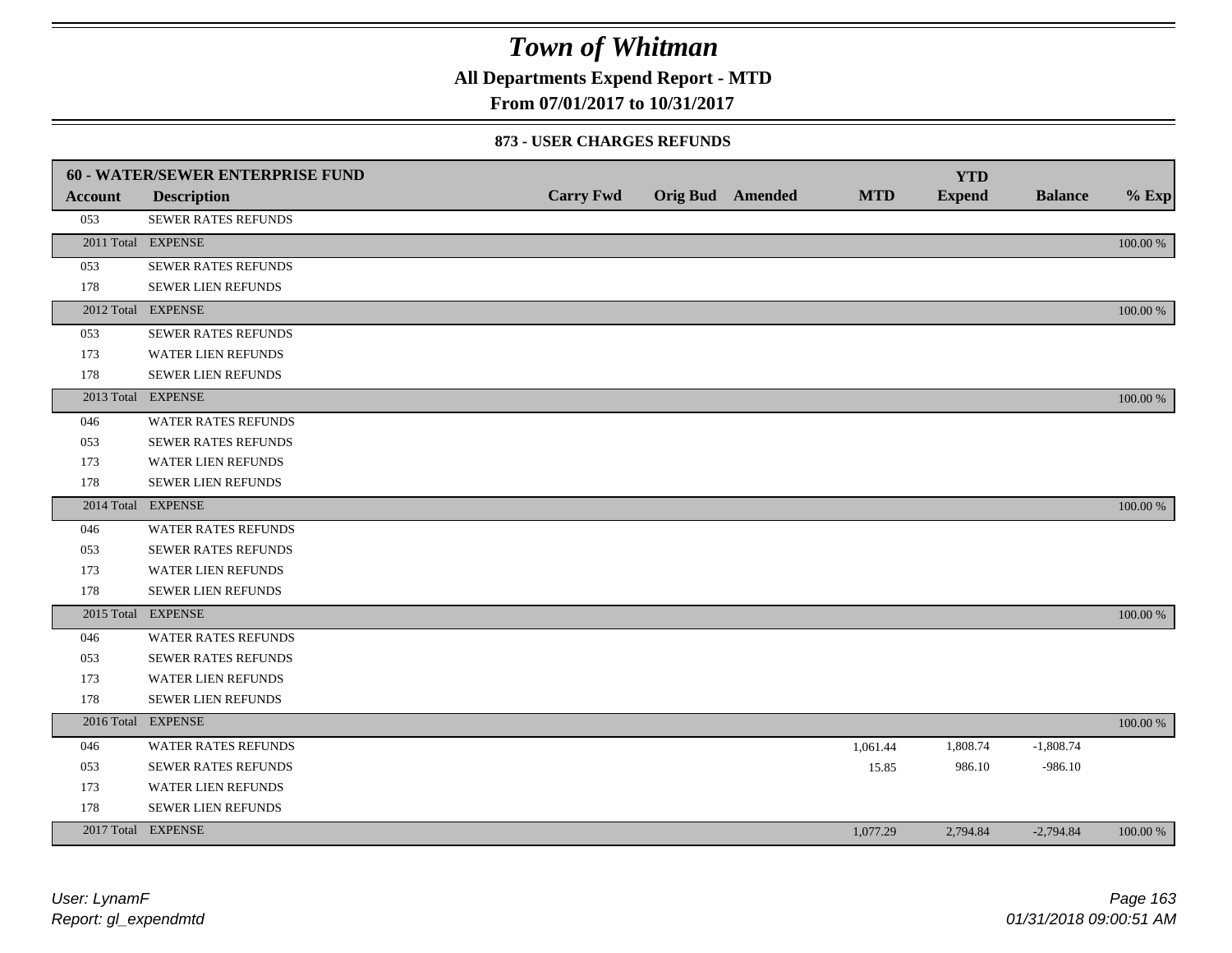### **All Departments Expend Report - MTD**

### **From 07/01/2017 to 10/31/2017**

#### **873 - USER CHARGES REFUNDS**

|         | <b>60 - WATER/SEWER ENTERPRISE FUND</b> |                  |                 |         |            | <b>YTD</b>    |                |          |
|---------|-----------------------------------------|------------------|-----------------|---------|------------|---------------|----------------|----------|
| Account | <b>Description</b>                      | <b>Carry Fwd</b> | <b>Orig Bud</b> | Amended | <b>MTD</b> | <b>Expend</b> | <b>Balance</b> | $%$ Exp  |
| 046     | <b>WATER RATES REFUNDS</b>              |                  |                 |         |            |               |                |          |
| 053     | <b>SEWER RATES REFUNDS</b>              |                  |                 |         |            |               |                |          |
| 173     | <b>WATER LIEN REFUNDS</b>               |                  |                 |         |            |               |                |          |
| 178     | <b>SEWER LIEN REFUNDS</b>               |                  |                 |         |            |               |                |          |
|         | 2018 Total EXPENSE                      |                  |                 |         |            |               |                | 100.00 % |
| 053     | <b>SEWER RATES REFUNDS</b>              |                  |                 |         |            |               |                |          |
|         | 2201 Total EXPENSE                      |                  |                 |         |            |               |                | 100.00 % |
|         | 873 Total USER CHARGES REFUNDS          |                  |                 |         | 1,077.29   | 2,794.84      | $-2,794.84$    |          |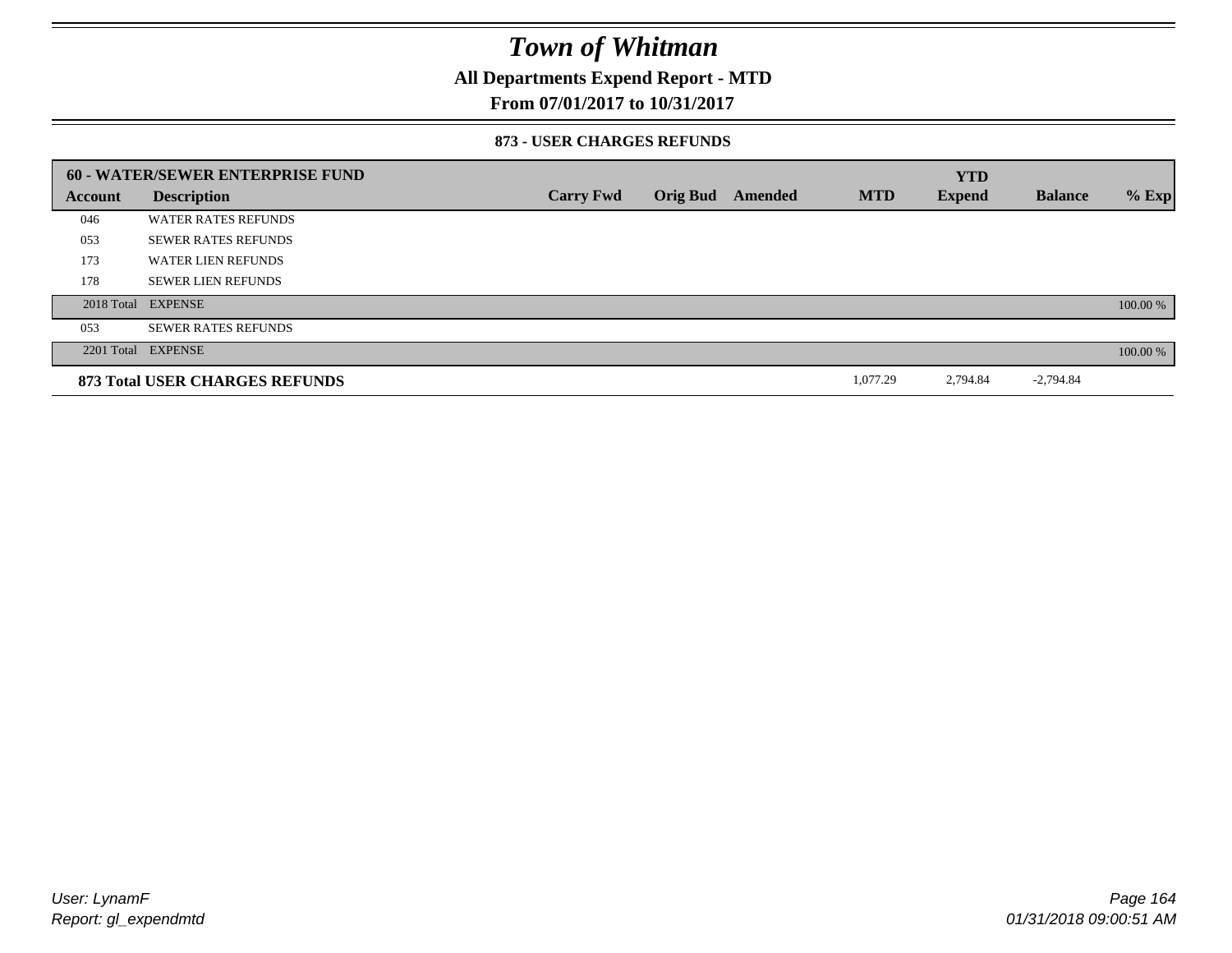### **All Departments Expend Report - MTD**

**From 07/01/2017 to 10/31/2017**

#### **875 - MISCELLANEOUS**

|         | 60 - WATER/SEWER ENTERPRISE FUND |                  |                 |         |            | <b>YTD</b>    |                |          |
|---------|----------------------------------|------------------|-----------------|---------|------------|---------------|----------------|----------|
| Account | <b>Description</b>               | <b>Carry Fwd</b> | <b>Orig Bud</b> | Amended | <b>MTD</b> | <b>Expend</b> | <b>Balance</b> | $%$ Exp  |
| 044     | REFUNDS-PRIOR YEARS              |                  |                 |         | 300.00     | 300.00        | $-300.00$      |          |
| 080     | WTR/SWR REFUNDS-PEN.&INT.        |                  |                 |         |            |               |                |          |
|         | 2000 Total EXPENSE               |                  |                 |         | 300.00     | 300.00        | $-300.00$      | 100.00 % |
|         | <b>875 Total MISCELLANEOUS</b>   |                  |                 |         | 300.00     | 300.00        | $-300.00$      |          |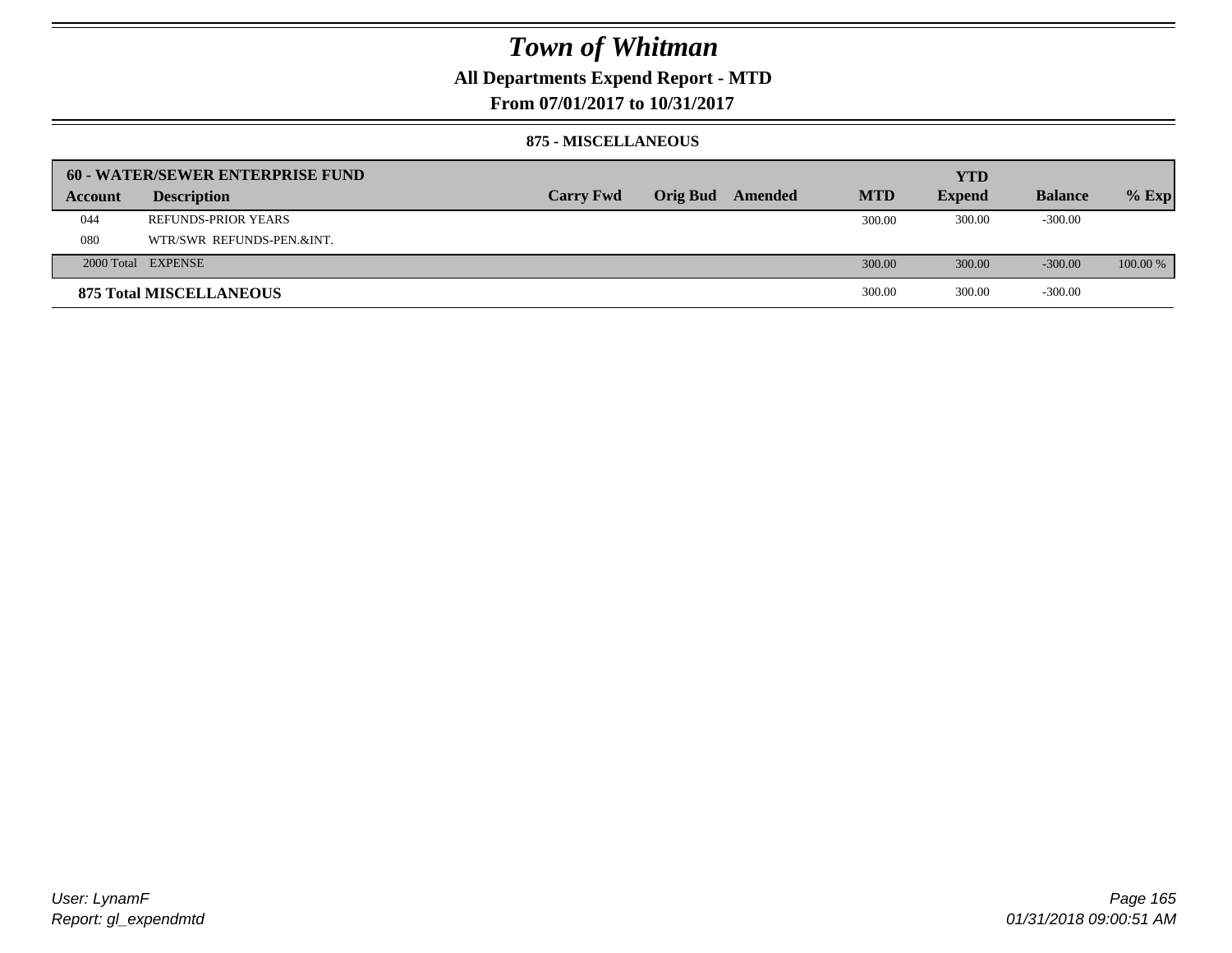**All Departments Expend Report - MTD**

**From 07/01/2017 to 10/31/2017**

### **878 - OTHER FINANCING USES**

|                | 60 - WATER/SEWER ENTERPRISE FUND     |                  |              |         |            | <b>YTD</b>    |                |          |
|----------------|--------------------------------------|------------------|--------------|---------|------------|---------------|----------------|----------|
| <b>Account</b> | <b>Description</b>                   | <b>Carry Fwd</b> | Orig Bud     | Amended | <b>MTD</b> | <b>Expend</b> | <b>Balance</b> | $%$ Exp  |
| 400            | <b>GENERAL FUND</b>                  |                  |              |         |            |               |                |          |
| 401            | WTR/SWR CAPITAL PROJ. FIND           |                  |              |         |            |               |                |          |
|                | 2100 Total INTERFUND TRANSFERS       |                  |              |         |            |               |                | 100.00 % |
|                | 878 Total OTHER FINANCING USES       |                  |              |         |            |               |                |          |
|                | 60 Total WATER/SEWER ENTERPRISE FUND | 2,197,606.01     | 4,544,517.00 |         | 449,444.37 | 1,104,371.32  | 5,637,751.69   |          |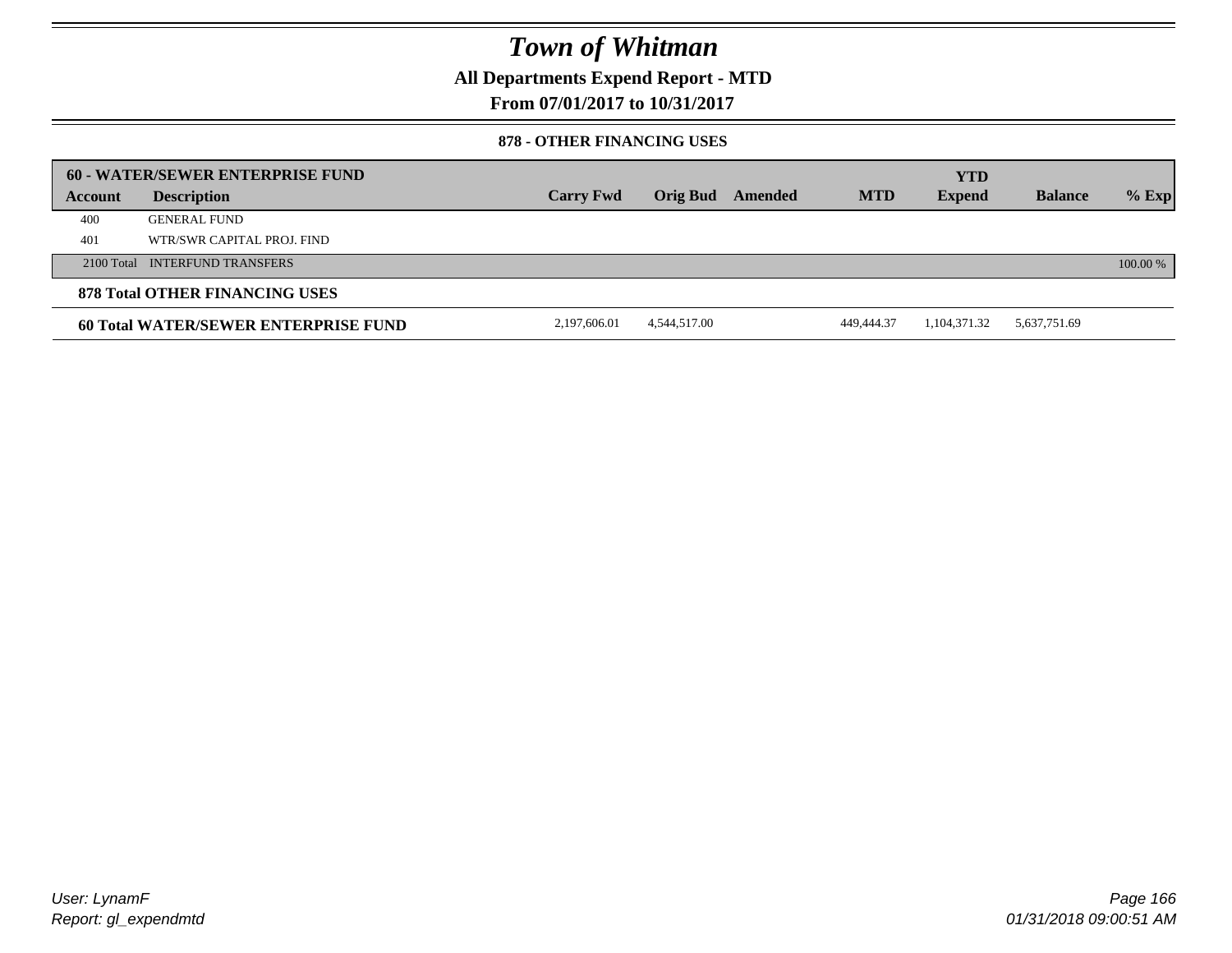**All Departments Expend Report - MTD**

**From 07/01/2017 to 10/31/2017**

### **878 - OTHER FINANCING USES**

|                | 62 - WATER/SEWER ENT.CAP.PROJ.FUND    |                  |                  |            | <b>YTD</b>    |                |            |
|----------------|---------------------------------------|------------------|------------------|------------|---------------|----------------|------------|
| <b>Account</b> | <b>Description</b>                    | <b>Carry Fwd</b> | Orig Bud Amended | <b>MTD</b> | <b>Expend</b> | <b>Balance</b> | $%$ Exp    |
| 950            | <b>REPAYMENT OF BANS</b>              |                  |                  |            |               |                |            |
|                | 2000 Total EXPENSE                    |                  |                  |            |               |                | $100.00\%$ |
|                | <b>878 Total OTHER FINANCING USES</b> |                  |                  |            |               |                |            |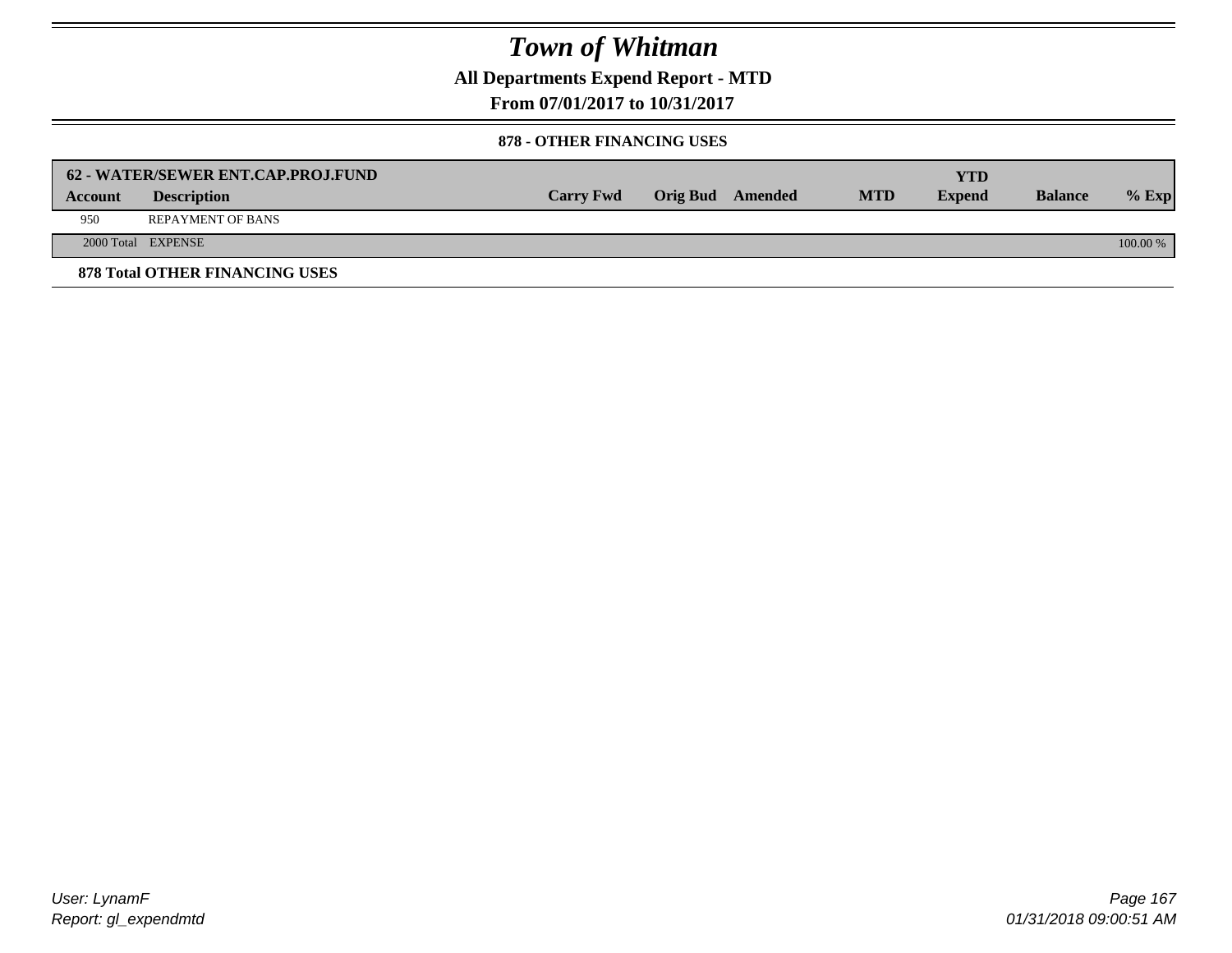### **All Departments Expend Report - MTD**

**From 07/01/2017 to 10/31/2017**

### **930 - CAPITAL PROJECTS**

| Account | 62 - WATER/SEWER ENT.CAP.PROJ.FUND<br><b>Description</b> | <b>Carry Fwd</b> | <b>Orig Bud</b> | Amended | <b>MTD</b> | <b>YTD</b><br><b>Expend</b> | <b>Balance</b> | $%$ Exp  |
|---------|----------------------------------------------------------|------------------|-----------------|---------|------------|-----------------------------|----------------|----------|
| 925     | <b>INTEREST TEMPORARY LOANS</b>                          |                  |                 |         |            |                             |                |          |
|         | 2000 Total EXPENSE                                       |                  |                 |         |            |                             |                | 100.00 % |
| 999     |                                                          | 414,357.84       |                 |         | 1.742.00   | 98.684.90                   | 315.672.94     |          |
|         | 4515 Total A.30 ATM5/13 WATER MAIN PROJECT               | 414,357.84       |                 |         | 1,742.00   | 98,684.90                   | 315,672.94     | 23.81 %  |
|         | 930 Total CAPITAL PROJECTS                               | 414,357.84       |                 |         | 1.742.00   | 98.684.90                   | 315,672.94     |          |
|         | 62 Total WATER/SEWER ENT.CAP.PRO.I.FUND                  | 414,357.84       |                 |         | 1.742.00   | 98.684.90                   | 315,672.94     |          |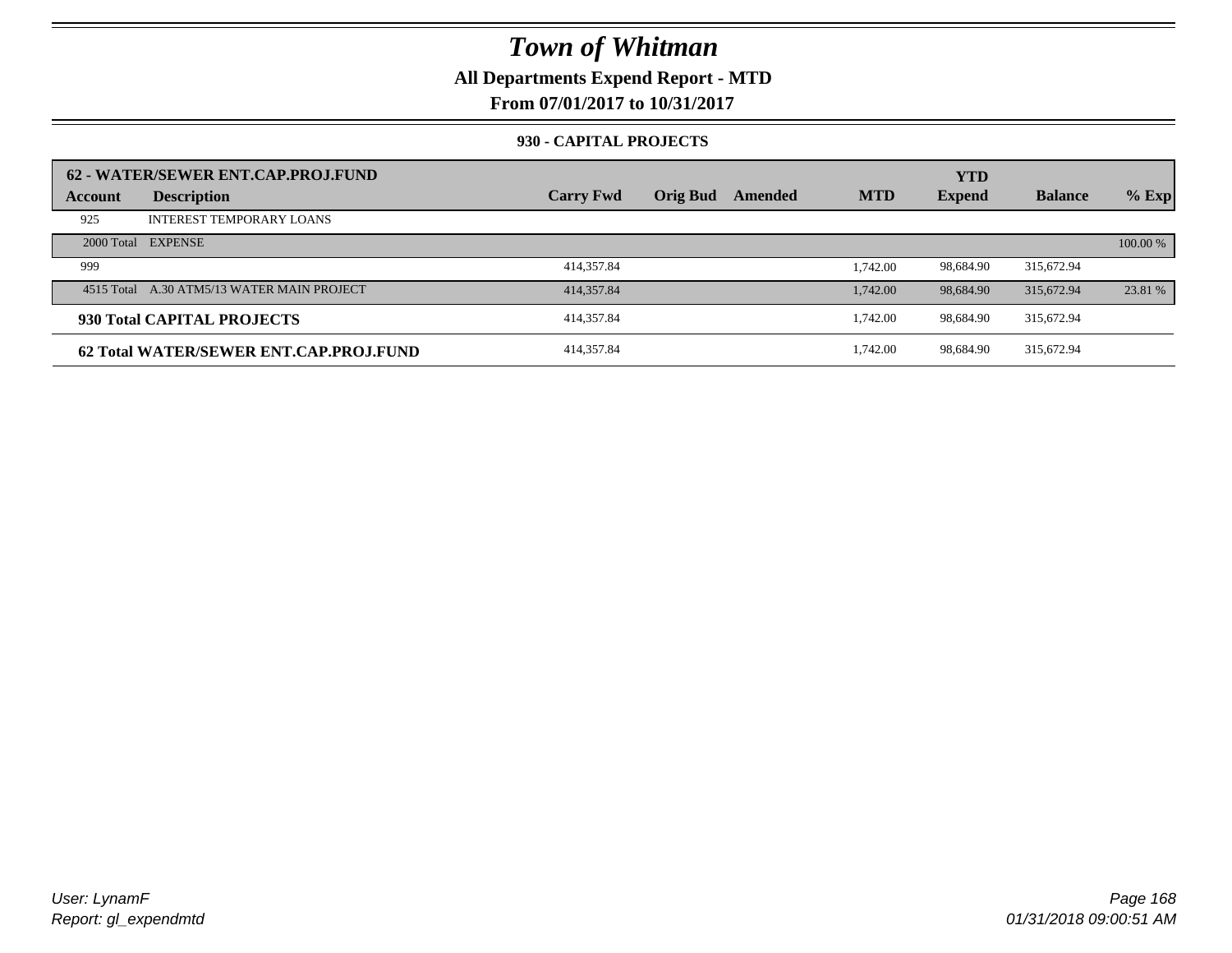**All Departments Expend Report - MTD**

**From 07/01/2017 to 10/31/2017**

### **878 - OTHER FINANCING USES**

|         | 70 - SEWER ENTERPRISE-REFUNDED                 |                  |                 |         |            | <b>YTD</b>    |                |          |
|---------|------------------------------------------------|------------------|-----------------|---------|------------|---------------|----------------|----------|
| Account | <b>Description</b>                             | <b>Carry Fwd</b> | <b>Orig Bud</b> | Amended | <b>MTD</b> | <b>Expend</b> | <b>Balance</b> | $%$ Exp  |
| 999     |                                                |                  |                 |         |            |               |                |          |
|         | 2000 Total EXPENSE                             |                  |                 |         |            |               |                | 100.00 % |
|         | <b>878 Total OTHER FINANCING USES</b>          |                  |                 |         |            |               |                |          |
|         | <b>70 Total SEWER ENTERPRISE-REFUNDED DEBT</b> |                  |                 |         |            |               |                |          |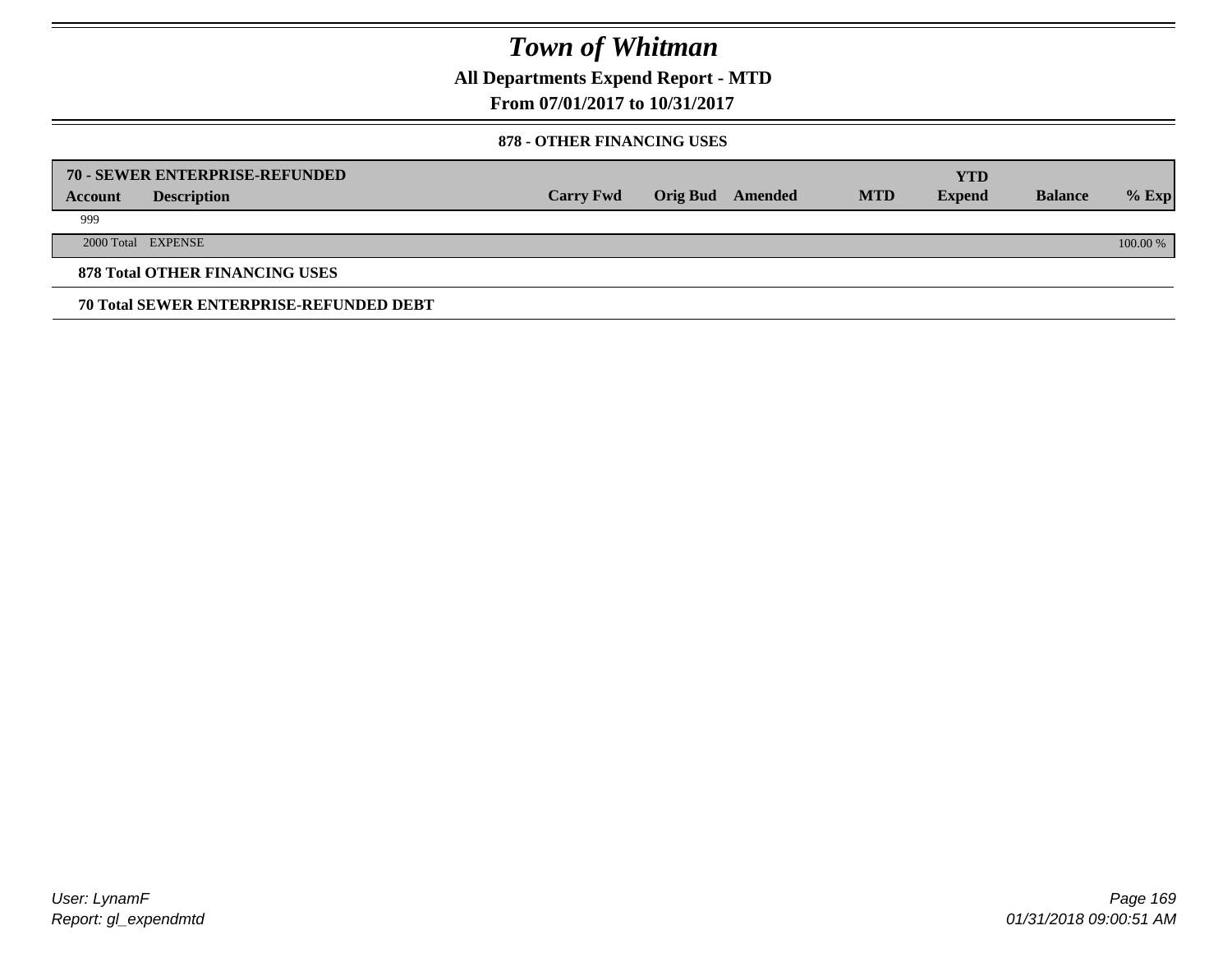### **All Departments Expend Report - MTD**

### **From 07/01/2017 to 10/31/2017**

#### **998 - TRUST FUNDS**

|                | 83 - TRUST FUNDS - EXPENDABLE             |                  |                         |            | <b>YTD</b>    |                |             |
|----------------|-------------------------------------------|------------------|-------------------------|------------|---------------|----------------|-------------|
| <b>Account</b> | <b>Description</b>                        | <b>Carry Fwd</b> | <b>Orig Bud</b> Amended | <b>MTD</b> | <b>Expend</b> | <b>Balance</b> | $%$ Exp     |
| 999            |                                           |                  |                         |            |               |                |             |
|                | 8301 Total WILMOT V. EVERSON RECREATION   |                  |                         |            |               |                | 100.00 %    |
| 999            |                                           |                  |                         |            |               |                |             |
|                | 8302 Total ELLEN CONWAY SPELLMAN FUND     |                  |                         |            |               |                | 100.00 %    |
| 999            |                                           |                  |                         |            |               |                |             |
|                | 8303 Total PRESTON GURNEY JEWELL FUND     |                  |                         |            |               |                | 100.00 %    |
| 999            |                                           |                  |                         |            |               |                |             |
|                | 8304 Total HELEN L. POOLE SCHOOL FUND     |                  |                         |            |               |                | 100.00 %    |
| 999            |                                           |                  |                         |            |               |                |             |
|                | 8305 Total CHARLES POOLE HIGH SCH.FUND    |                  |                         |            |               |                | 100.00 %    |
| 999            |                                           |                  |                         |            |               |                |             |
|                | 8306 Total CARRIE POOLE HIGH SCH.FUND     |                  |                         |            |               |                | 100.00 %    |
| 999            |                                           |                  |                         |            |               |                |             |
|                | 8307 Total GEOGAN NEEDY FUND              |                  |                         |            |               |                | 100.00 %    |
| 999            |                                           |                  |                         |            |               |                |             |
|                | 8308 Total BENJAMIN & LUCY CHURCHILL FUND |                  |                         |            |               |                | 100.00 %    |
| 999            |                                           |                  |                         |            |               |                |             |
|                | 8309 Total ANNA CLIFFORD HOWARD FUND      |                  |                         |            |               |                | $100.00~\%$ |
| 999            |                                           |                  |                         |            |               |                |             |
|                | 8310 Total J.C. GILBERT FOUNTAIN FUND     |                  |                         |            |               |                | $100.00~\%$ |
| 999            |                                           |                  |                         |            |               |                |             |
|                | 8311 Total HIGH STREET CEMETERY FUND      |                  |                         |            |               |                | $100.00~\%$ |
| 999            |                                           |                  |                         |            |               |                |             |
|                | 8312 Total MOUNT ZION CEMETERY FUND       |                  |                         |            |               |                | 100.00 %    |
| 999            |                                           |                  |                         |            |               |                |             |
|                | 8313 Total WORLD WAR II MEMORIAL FUND     |                  |                         |            |               |                | 100.00 %    |
| 999            |                                           |                  |                         |            |               |                |             |
|                | 8314 Total GAR ARTIFACTS FUND             |                  |                         |            |               |                | 100.00 %    |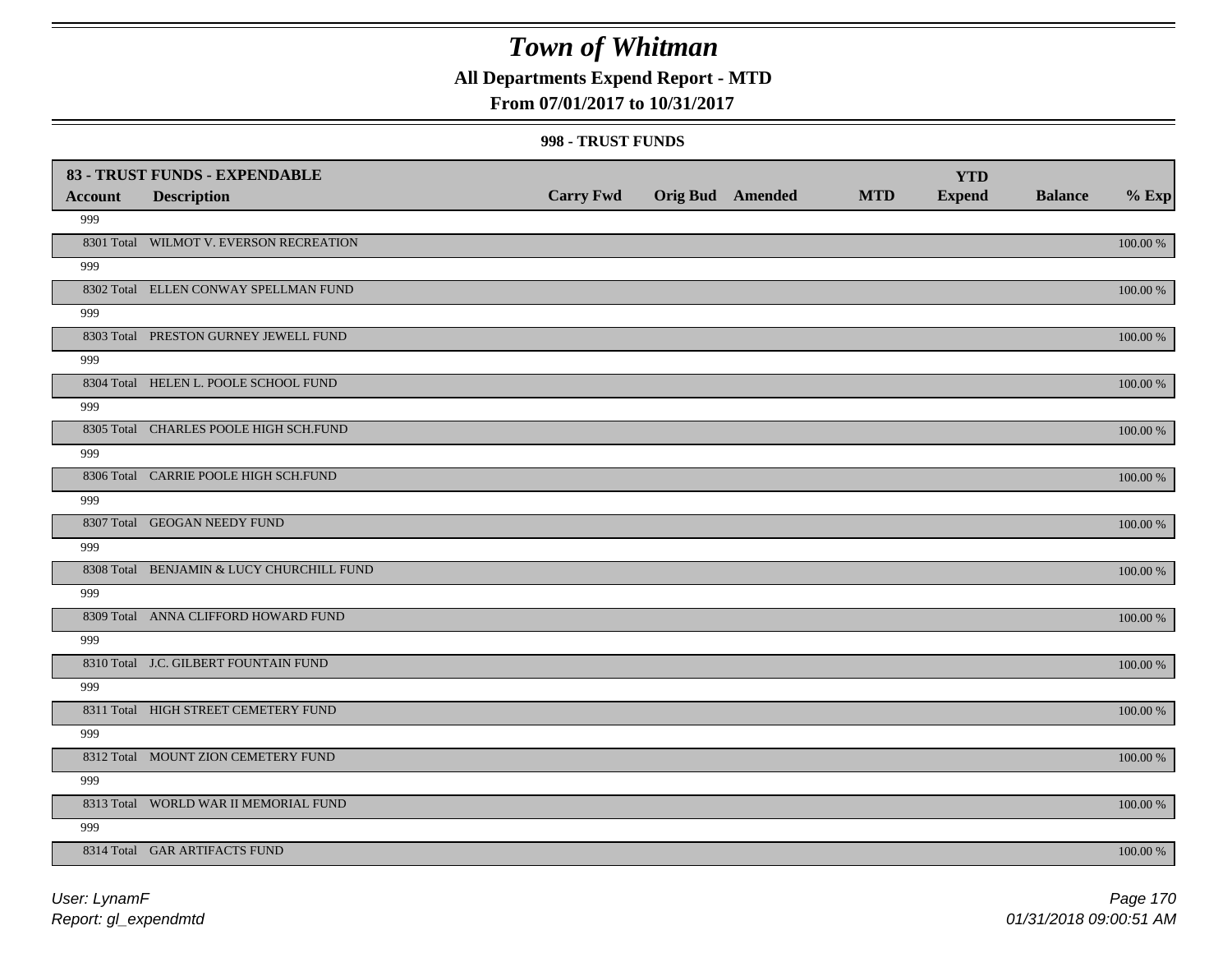### **All Departments Expend Report - MTD**

### **From 07/01/2017 to 10/31/2017**

#### **998 - TRUST FUNDS**

|                | 83 - TRUST FUNDS - EXPENDABLE             | <b>Carry Fwd</b> | <b>Orig Bud</b> Amended | <b>MTD</b> | <b>YTD</b><br><b>Expend</b> | <b>Balance</b> | $%$ Exp     |
|----------------|-------------------------------------------|------------------|-------------------------|------------|-----------------------------|----------------|-------------|
| <b>Account</b> | <b>Description</b>                        |                  |                         |            |                             |                |             |
| 999            |                                           |                  |                         |            |                             |                |             |
|                | 8315 Total BATH HOUSE PROJECT FUND        |                  |                         |            |                             |                | 100.00 %    |
| 999            |                                           |                  |                         |            |                             |                |             |
|                | 8316 Total STABILIZATION FUND             |                  |                         |            |                             |                | 100.00 %    |
| 999            |                                           |                  |                         |            |                             |                |             |
|                | 8317 Total TOWN HALL RESTORATION FUND     |                  |                         |            |                             |                | 100.00 %    |
| 999            |                                           |                  |                         |            |                             |                |             |
|                | 8318 Total BICENTENNIAL VITALIZATION FUND |                  |                         |            |                             |                | 100.00 %    |
| 999            |                                           |                  |                         |            |                             |                |             |
|                | 8319 Total CONSERVATION FUND              |                  |                         |            |                             |                | 100.00 %    |
| 999            |                                           |                  |                         |            |                             |                |             |
|                | 8320 Total M.ANNIS PEARSON LIBRARY FUND   |                  |                         |            |                             |                | 100.00 %    |
| 999            |                                           |                  |                         |            |                             |                |             |
|                | 8321 Total ABBEY CHAMPNEY LIBRARY FUND    |                  |                         |            |                             |                | 100.00 %    |
| 999            |                                           |                  |                         |            |                             |                |             |
|                | 8322 Total BURRILL LIB.FND-(EXP.INC.ONLY) |                  |                         |            |                             |                | 100.00 %    |
| 999            |                                           |                  |                         |            |                             |                |             |
|                | 8323 Total BURRILL LIB.FND-CAP.PROJECTS   |                  |                         |            |                             |                | $100.00~\%$ |
| 999            |                                           |                  |                         |            |                             |                |             |
|                | 8324 Total ANNA CLIFFORD LIBRARY FUND     |                  |                         |            |                             |                | $100.00~\%$ |
| 999            |                                           |                  |                         |            |                             |                |             |
|                | 8325 Total CARRIE E. POOLE LIBRARY FUND   |                  |                         |            |                             |                | $100.00~\%$ |
| 999            |                                           |                  |                         |            |                             |                |             |
|                | 8326 Total WILLIAM POOLE LIBRARY FUND     |                  |                         |            |                             |                | 100.00 %    |
| 999            |                                           |                  |                         |            |                             |                |             |
|                | 8327 Total CHARLES H. POOLE LIBRARY FUND  |                  |                         |            |                             |                | 100.00 %    |
| 999            |                                           |                  |                         |            |                             |                |             |
|                | 8328 Total HIRAM POOLE LIBRARY FUND       |                  |                         |            |                             |                | 100.00 %    |

*Report: gl\_expendmtd User: LynamF*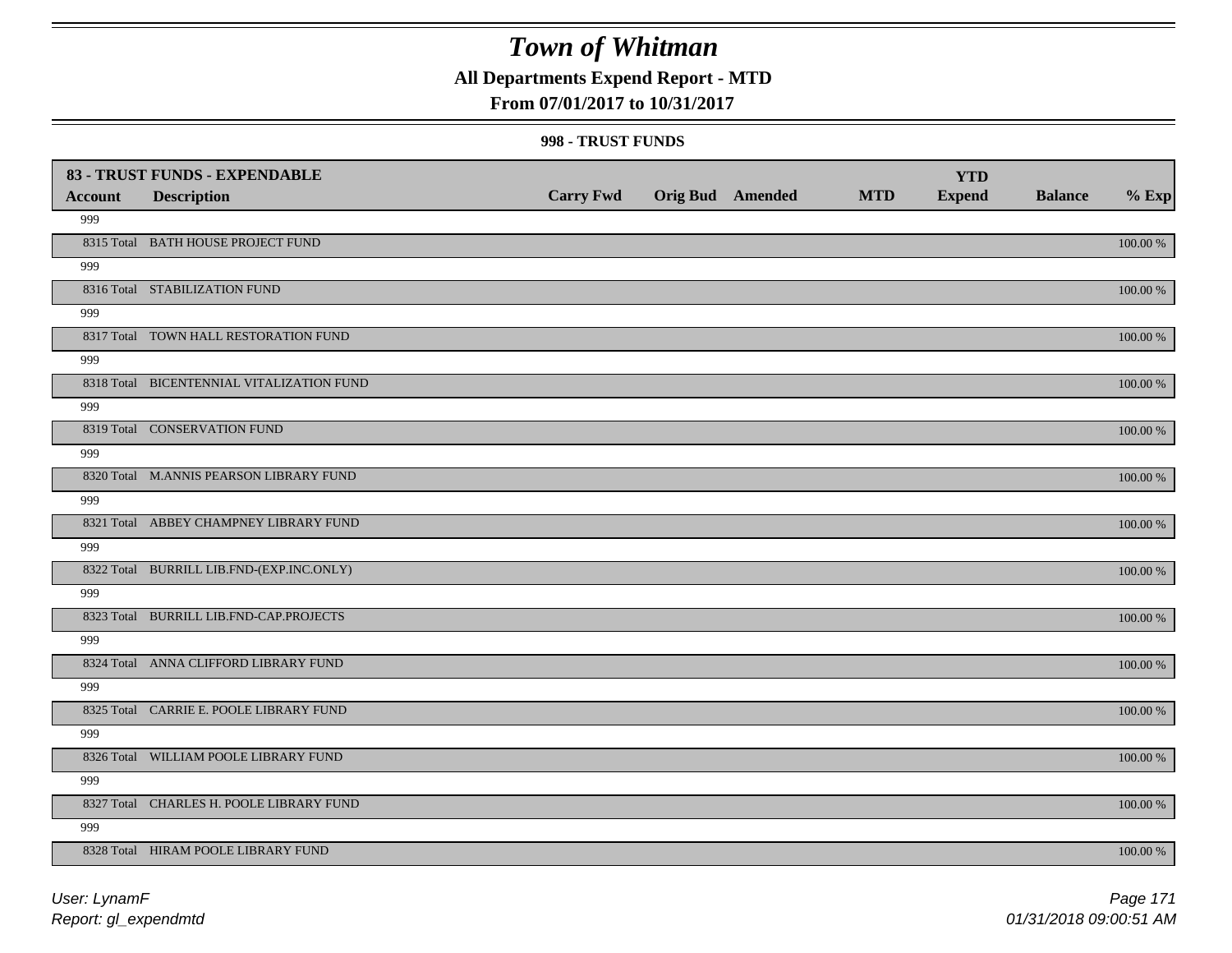### **All Departments Expend Report - MTD**

### **From 07/01/2017 to 10/31/2017**

#### **998 - TRUST FUNDS**

|                | 83 - TRUST FUNDS - EXPENDABLE              |                  |                         |            | <b>YTD</b>    |                |             |
|----------------|--------------------------------------------|------------------|-------------------------|------------|---------------|----------------|-------------|
| <b>Account</b> | <b>Description</b>                         | <b>Carry Fwd</b> | <b>Orig Bud</b> Amended | <b>MTD</b> | <b>Expend</b> | <b>Balance</b> | $%$ Exp     |
| 999            |                                            |                  |                         |            |               |                |             |
|                | 8329 Total MABEL RAND LIBRARY FUND         |                  |                         |            |               |                | 100.00 %    |
| 999            |                                            |                  |                         |            |               |                |             |
|                | 8330 Total LEO F.RYAN LIBRARY TRUST FUND   |                  |                         |            |               |                | $100.00~\%$ |
| 999            |                                            |                  |                         |            |               |                |             |
|                | 8331 Total ANNA CLIFFORD HOWARD RELIEF     |                  |                         |            |               |                | 100.00 %    |
| 999            |                                            |                  |                         |            |               |                |             |
|                | 8332 Total SARAH POOLE LIBRARY FUND        |                  |                         |            |               |                | 100.00 %    |
| 999            |                                            |                  |                         |            |               |                |             |
|                | 8333 Total LYDIA POOLE LIBRARY FUND        |                  |                         |            |               |                | 100.00 %    |
| 999            |                                            |                  |                         |            |               |                |             |
|                | 8334 Total LOUIS SHARP LIBRARY FUND        |                  |                         |            |               |                | 100.00 %    |
| 999            |                                            |                  |                         |            |               |                |             |
|                | 8335 Total DANIEL REED LIBRARY FUND        |                  |                         |            |               |                | 100.00 %    |
| 999            |                                            |                  |                         |            |               |                |             |
|                | 8336 Total C & L BURRILL SCHOLARSHIP FUND  |                  |                         |            |               |                | 100.00 %    |
| 999            |                                            |                  |                         |            |               |                |             |
|                | 8337 Total W.J. & A.C. HOWARD SCHOLARSHIP  |                  |                         |            |               |                | $100.00~\%$ |
| 999            |                                            |                  |                         |            |               |                |             |
|                | 8338 Total CHARLES POOLE ORGAN FUND        |                  |                         |            |               |                | $100.00~\%$ |
| 999            |                                            |                  |                         |            |               |                |             |
|                | 8339 Total HELENE POOLE LIBRARY FUND       |                  |                         |            |               |                | $100.00~\%$ |
| 999            |                                            |                  |                         |            |               |                |             |
|                | 8340 Total E.P.FITZGIBBONS PERPETUAL CARE  |                  |                         |            |               |                | 100.00 %    |
| 999            |                                            |                  |                         |            |               |                |             |
|                | 8341 Total M.M.FITZGIBBONS, PERPETUAL CARE |                  |                         |            |               |                | 100.00 %    |
| 999            |                                            |                  |                         |            |               |                |             |
|                | 8342 Total SAMUEL HUTCHINSON PERPETUAL C.  |                  |                         |            |               |                | 100.00 %    |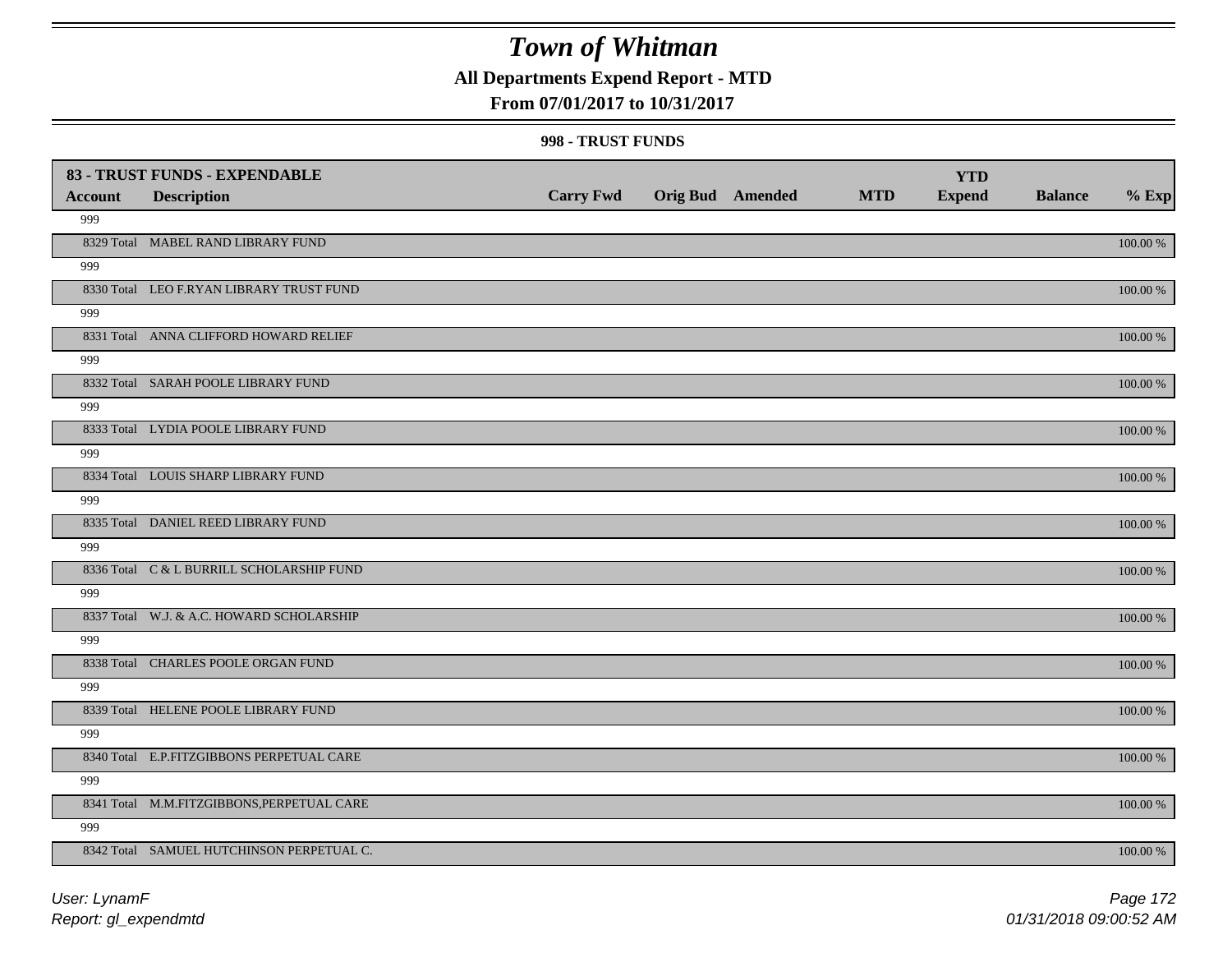## **All Departments Expend Report - MTD**

### **From 07/01/2017 to 10/31/2017**

#### **998 - TRUST FUNDS**

| <b>Account</b> | 83 - TRUST FUNDS - EXPENDABLE<br><b>Description</b> | <b>Carry Fwd</b> | <b>Orig Bud</b> Amended | <b>MTD</b> | <b>YTD</b><br><b>Expend</b> | <b>Balance</b> | $%$ Exp  |
|----------------|-----------------------------------------------------|------------------|-------------------------|------------|-----------------------------|----------------|----------|
| 999            |                                                     |                  |                         |            |                             |                |          |
|                | 8343 Total J.A.&W.A.MURPHY PERPETUAL CARE           |                  |                         |            |                             |                | 100.00 % |
| 999            |                                                     |                  |                         |            |                             |                |          |
|                | 8344 Total LUCIA RYAN, PERPETUAL CARE               |                  |                         |            |                             |                | 100.00 % |
| 999            |                                                     |                  |                         |            |                             |                |          |
|                | 8345 Total JOHN F. GURNEY, PERPETUAL CARE           |                  |                         |            |                             |                | 100.00 % |
| 999            |                                                     |                  |                         |            |                             |                |          |
|                | 8346 Total WILLIAM H. FOGARTY, PERPETUAL C          |                  |                         |            |                             |                | 100.00 % |
| 999            |                                                     |                  |                         |            |                             |                |          |
|                | 8348 Total BANDSTAND RESTORATION FUND               |                  |                         |            |                             |                | 100.00 % |
| 999            |                                                     |                  |                         |            |                             |                |          |
|                | 8350 Total MARY E. PIERCE CONSTRUCTION FD           |                  |                         |            |                             |                | 100.00 % |
| 999            |                                                     |                  |                         |            | 575.00                      | $-575.00$      |          |
|                | 8351 Total MARY E. PIERCE LIBRARY FUND              |                  |                         |            | 575.00                      | $-575.00$      | 100.00 % |
| 999            |                                                     |                  |                         |            |                             |                |          |
|                | 8352 Total CLAIMS TRUST FUND                        |                  |                         |            |                             |                | 100.00 % |
| 999            |                                                     |                  |                         |            | 4,103.00                    | $-4,103.00$    |          |
|                | 8353 Total LAW ENFORCEMENT TRUST FUND               |                  |                         |            | 4,103.00                    | $-4,103.00$    | 100.00 % |
| 999            |                                                     |                  |                         |            |                             |                |          |
|                | 8354 Total HENNING W. HANSON BEQUEST-COA            |                  |                         |            |                             |                | 100.00 % |
| 999            |                                                     |                  |                         |            |                             |                |          |
|                | 8355 Total HENNING W.HANSON BEQUEST-LIBR.           |                  |                         |            |                             |                | 100.00 % |
| 999            |                                                     |                  |                         | 2,470.00   | 2,470.00                    | $-2,470.00$    |          |
|                | 8357 Total B.G.GUERRA LIBRARY TRUST FUND            |                  |                         | 2,470.00   | 2,470.00                    | $-2,470.00$    | 100.00 % |
|                | 998 Total TRUST FUNDS                               |                  |                         | 2,470.00   | 7,148.00                    | $-7,148.00$    |          |
|                | 83 Total TRUST FUNDS - EXPENDABLE                   |                  |                         | 2,470.00   | 7,148.00                    | $-7,148.00$    |          |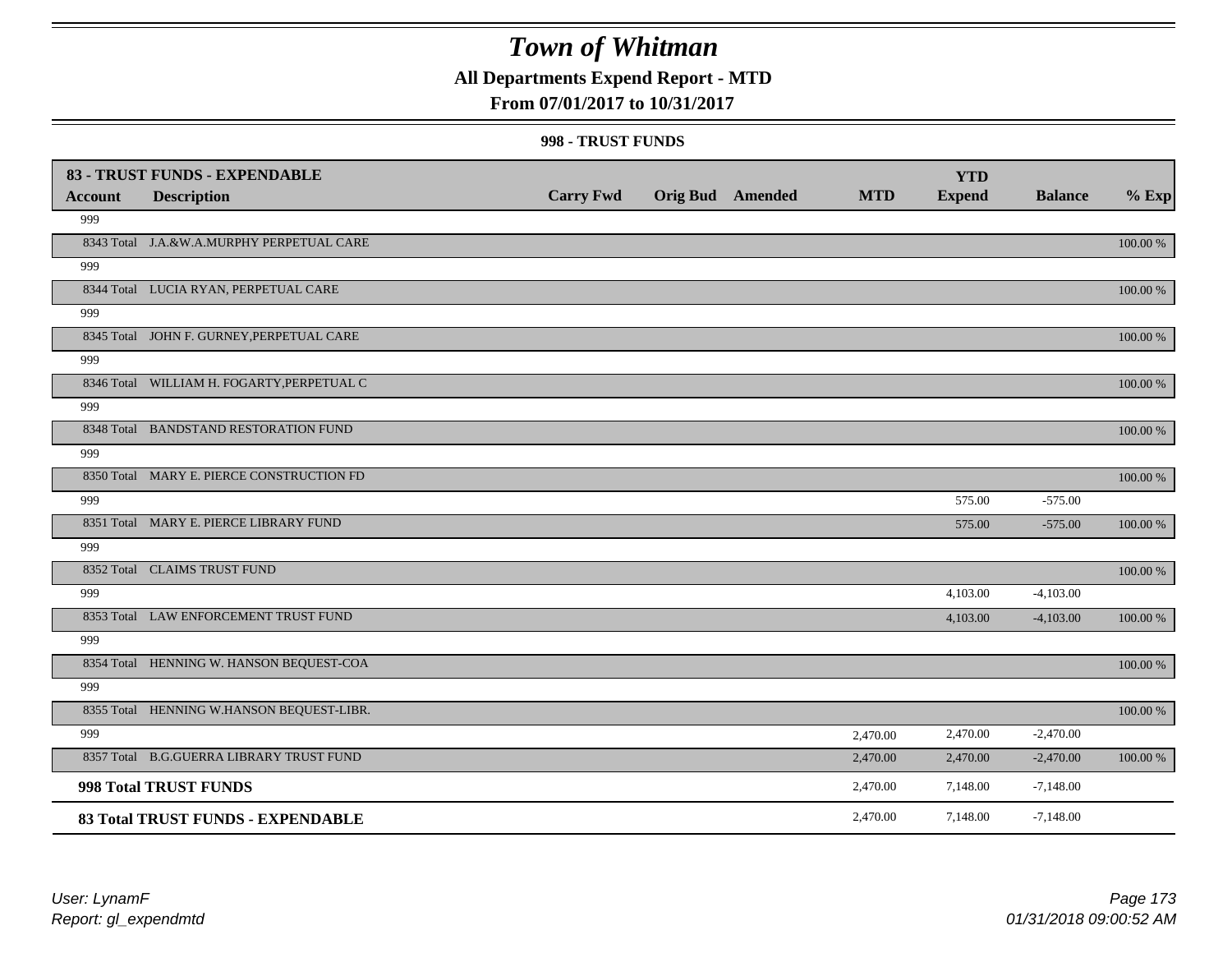**All Departments Expend Report - MTD**

**From 07/01/2017 to 10/31/2017**

#### **820 - STATE ASSESSMENTS**

|                | 91 - GENERAL LEDGER EXPENSE ACCTS  |                  |                         |            | <b>YTD</b>    |                |          |
|----------------|------------------------------------|------------------|-------------------------|------------|---------------|----------------|----------|
| <b>Account</b> | <b>Description</b>                 | <b>Carry Fwd</b> | <b>Orig Bud</b> Amended | <b>MTD</b> | <b>Expend</b> | <b>Balance</b> | $%$ Exp  |
| 631            | <b>SPECIAL EDUCATION</b>           |                  |                         |            |               |                |          |
|                | 2000 Total EXPENSE                 |                  |                         |            |               |                | 100.00 % |
| 634            | MOTOR VEHICLE EXCISE BILLS         |                  |                         |            |               |                |          |
|                | 2001 Total EXPENSE                 |                  |                         |            |               |                | 100.00 % |
| 640            | AIR POLLUTION CONTROL DISTRICT     |                  |                         |            |               |                |          |
|                | 2002 Total EXPENSE                 |                  |                         |            |               |                | 100.00 % |
| 642            | OLD COLONY PLANNING COUNCIL        |                  |                         |            |               |                |          |
|                | 2003 Total EXPENSE                 |                  |                         |            |               |                | 100.00 % |
| 643            | PARKING SURCHARGE                  |                  |                         |            |               |                |          |
|                | 2004 Total EXPENSE                 |                  |                         |            |               |                | 100.00 % |
| 644            | REGIONAL TRANSPORTATION AUTH.      |                  |                         |            |               |                |          |
|                | 2005 Total EXPENSE                 |                  |                         |            |               |                | 100.00 % |
| 645            | RMV NON-RENEWAL SURCHARGE          |                  |                         |            |               |                |          |
|                | 2006 Total EXPENSE                 |                  |                         |            |               |                | 100.00 % |
| 646            | MOSQUITO CONTROL                   |                  |                         |            |               |                |          |
|                | 2007 Total EXPENSE                 |                  |                         |            |               |                | 100.00 % |
| 648            | <b>CRIMINAL JUSTICE TRAINING</b>   |                  |                         |            |               |                |          |
|                | 2008 Total EXPENSE                 |                  |                         |            |               |                | 100.00 % |
| 647            | <b>MBTA</b>                        |                  |                         |            |               |                |          |
|                | 2009 Total EXPENSE                 |                  |                         |            |               |                | 100.00 % |
|                | <b>820 Total STATE ASSESSMENTS</b> |                  |                         |            |               |                |          |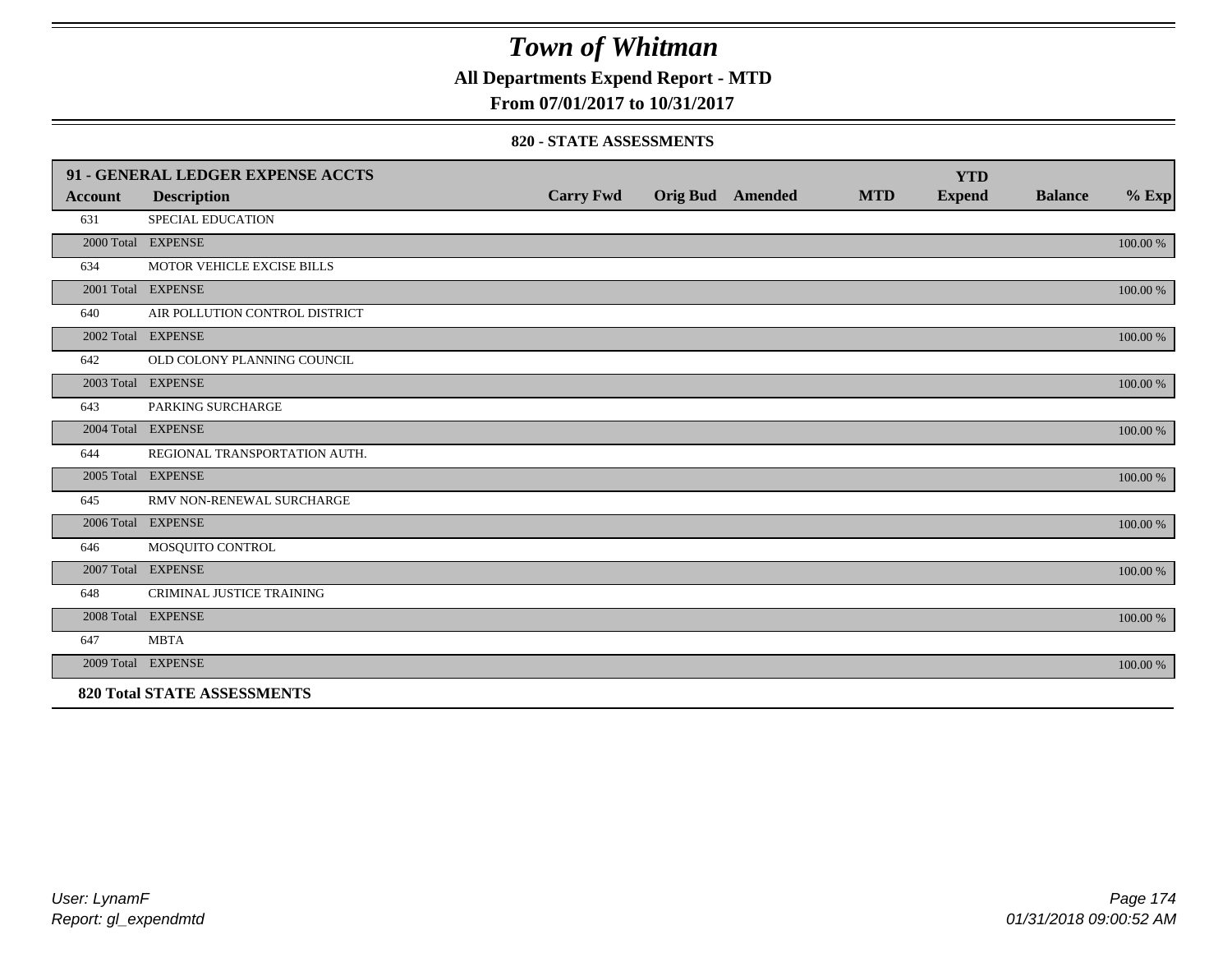**All Departments Expend Report - MTD**

**From 07/01/2017 to 10/31/2017**

#### **830 - COUNTY ASSESSMENT**

|         | 91 - GENERAL LEDGER EXPENSE ACCTS |                  |                  |            | <b>YTD</b>    |                |            |
|---------|-----------------------------------|------------------|------------------|------------|---------------|----------------|------------|
| Account | <b>Description</b>                | <b>Carry Fwd</b> | Orig Bud Amended | <b>MTD</b> | <b>Expend</b> | <b>Balance</b> | $%$ Exp    |
| 622     | <b>COUNTY TAX</b>                 |                  |                  |            |               |                |            |
|         | 2000 Total EXPENSE                |                  |                  |            |               |                | $100.00\%$ |
|         | 830 Total COUNTY ASSESSMENT       |                  |                  |            |               |                |            |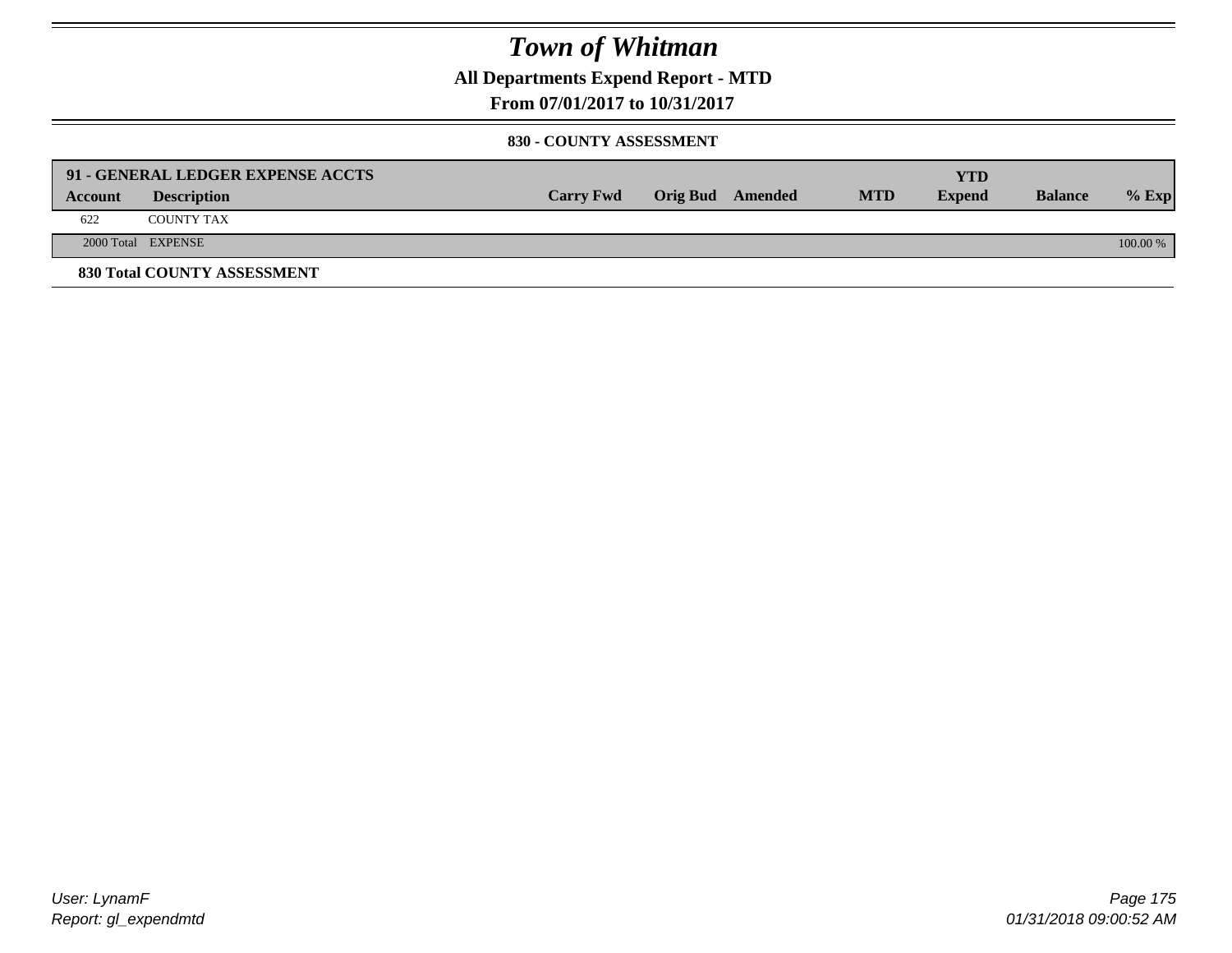## **All Departments Expend Report - MTD**

### **From 07/01/2017 to 10/31/2017**

#### **850 - TAX REFUNDS**

|                 | 91 - GENERAL LEDGER EXPENSE ACCTS |                  |                  |            | <b>YTD</b>    |                |             |
|-----------------|-----------------------------------|------------------|------------------|------------|---------------|----------------|-------------|
| <b>Account</b>  | <b>Description</b>                | <b>Carry Fwd</b> | Orig Bud Amended | <b>MTD</b> | <b>Expend</b> | <b>Balance</b> | $%$ Exp     |
| 003             | MOTOR VEHICLE EXCISE              |                  |                  |            |               |                |             |
| 1984 Total 1984 |                                   |                  |                  |            |               |                | $100.00~\%$ |
| 003             | MOTOR VEHICLE EXCISE              |                  |                  |            |               |                |             |
| 1985 Total 1985 |                                   |                  |                  |            |               |                | 100.00 %    |
| 003             | MOTOR VEHICLE EXCISE              |                  |                  |            |               |                |             |
| 1986 Total 1986 |                                   |                  |                  |            |               |                | 100.00 %    |
| 001             | PERSONAL PROPERTY TAX             |                  |                  |            |               |                |             |
| 003             | MOTOR VEHICLE EXCISE              |                  |                  |            |               |                |             |
| 1987 Total 1987 |                                   |                  |                  |            |               |                | 100.00 %    |
| 001             | PERSONAL PROPERTY TAX             |                  |                  |            |               |                |             |
| 003             | MOTOR VEHICLE EXCISE              |                  |                  |            |               |                |             |
| 1988 Total 1988 |                                   |                  |                  |            |               |                | 100.00 %    |
| 002             | REAL ESTATE TAX                   |                  |                  |            |               |                |             |
| 003             | MOTOR VEHICLE EXCISE              |                  |                  |            |               |                |             |
| 1989 Total 1989 |                                   |                  |                  |            |               |                | 100.00 %    |
| 001             | PERSONAL PROPERTY TAX             |                  |                  |            |               |                |             |
| 002             | <b>REAL ESTATE TAX</b>            |                  |                  |            |               |                |             |
| 003             | MOTOR VEHICLE EXCISE              |                  |                  |            |               |                |             |
| 1990 Total 1990 |                                   |                  |                  |            |               |                | 100.00 %    |
| 001             | PERSONAL PROPERTY TAX             |                  |                  |            |               |                |             |
| 002             | REAL ESTATE TAX                   |                  |                  |            |               |                |             |
| 003             | MOTOR VEHICLE EXCISE              |                  |                  |            |               |                |             |
| 1991 Total 1991 |                                   |                  |                  |            |               |                | $100.00~\%$ |
| 001             | PERSONAL PROPERTY TAX             |                  |                  |            |               |                |             |
| 003             | MOTOR VEHICLE EXCISE              |                  |                  |            |               |                |             |
| 1992 Total 1992 |                                   |                  |                  |            |               |                | $100.00~\%$ |
| 001             | PERSONAL PROPERTY TAX             |                  |                  |            |               |                |             |
| 002             | REAL ESTATE TAX                   |                  |                  |            |               |                |             |
| 003             | MOTOR VEHICLE EXCISE              |                  |                  |            |               |                |             |
| 005             | TRASH FEE REFUNDS                 |                  |                  |            |               |                |             |
| User: LynamF    |                                   |                  |                  |            |               |                | Page 176    |

*Report: gl\_expendmtd*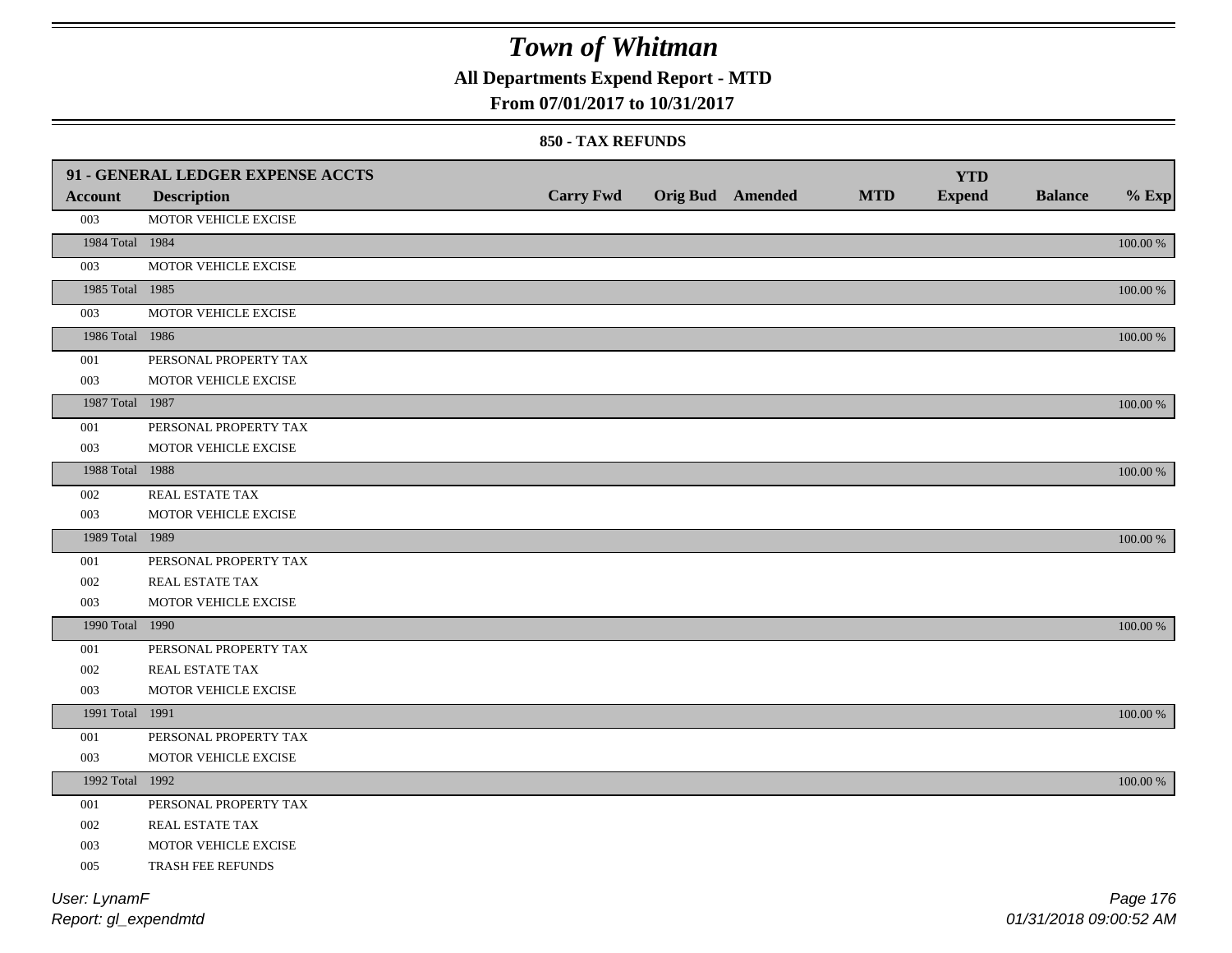## **All Departments Expend Report - MTD**

### **From 07/01/2017 to 10/31/2017**

|                 | 91 - GENERAL LEDGER EXPENSE ACCTS |                  |                  |            | <b>YTD</b>    |                |             |
|-----------------|-----------------------------------|------------------|------------------|------------|---------------|----------------|-------------|
| <b>Account</b>  | <b>Description</b>                | <b>Carry Fwd</b> | Orig Bud Amended | <b>MTD</b> | <b>Expend</b> | <b>Balance</b> | $%$ Exp     |
| 006             | TRASH LIEN REFUNDS                |                  |                  |            |               |                |             |
| 1993 Total 1993 |                                   |                  |                  |            |               |                | $100.00~\%$ |
| 001             | PERSONAL PROPERTY TAX             |                  |                  |            |               |                |             |
| 002             | REAL ESTATE TAX                   |                  |                  |            |               |                |             |
| 003             | MOTOR VEHICLE EXCISE              |                  |                  |            |               |                |             |
| 005             | TRASH FEE REFUNDS                 |                  |                  |            |               |                |             |
| 006             | TRASH LIEN REFUNDS                |                  |                  |            |               |                |             |
| 1994 Total 1994 |                                   |                  |                  |            |               |                | 100.00 %    |
| 001             | PERSONAL PROPERTY TAX             |                  |                  |            |               |                |             |
| 002             | REAL ESTATE TAX                   |                  |                  |            |               |                |             |
| 003             | MOTOR VEHICLE EXCISE              |                  |                  |            |               |                |             |
| 1995 Total 1995 |                                   |                  |                  |            |               |                | 100.00 %    |
| 001             | PERSONAL PROPERTY TAX             |                  |                  |            |               |                |             |
| 002             | REAL ESTATE TAX                   |                  |                  |            |               |                |             |
| 003             | MOTOR VEHICLE EXCISE              |                  |                  |            |               |                |             |
| 1996 Total 1996 |                                   |                  |                  |            |               |                | 100.00 %    |
| 001             | PERSONAL PROPERTY TAX             |                  |                  |            |               |                |             |
| 002             | REAL ESTATE TAX                   |                  |                  |            |               |                |             |
| 003             | MOTOR VEHICLE EXCISE              |                  |                  |            |               |                |             |
| 005             | TRASH FEE REFUNDS                 |                  |                  |            |               |                |             |
| 1997 Total 1997 |                                   |                  |                  |            |               |                | 100.00 %    |
| 001             | PERSONAL PROPERTY TAX             |                  |                  |            |               |                |             |
| 002             | REAL ESTATE TAX                   |                  |                  |            |               |                |             |
| 003             | MOTOR VEHICLE EXCISE              |                  |                  |            |               |                |             |
| 1998 Total 1998 |                                   |                  |                  |            |               |                | 100.00 %    |
| 001             | PERSONAL PROPERTY TAX             |                  |                  |            |               |                |             |
| 002             | REAL ESTATE TAX                   |                  |                  |            |               |                |             |
| 003             | MOTOR VEHICLE EXCISE              |                  |                  |            |               |                |             |
| 1999 Total 1999 |                                   |                  |                  |            |               |                | 100.00 %    |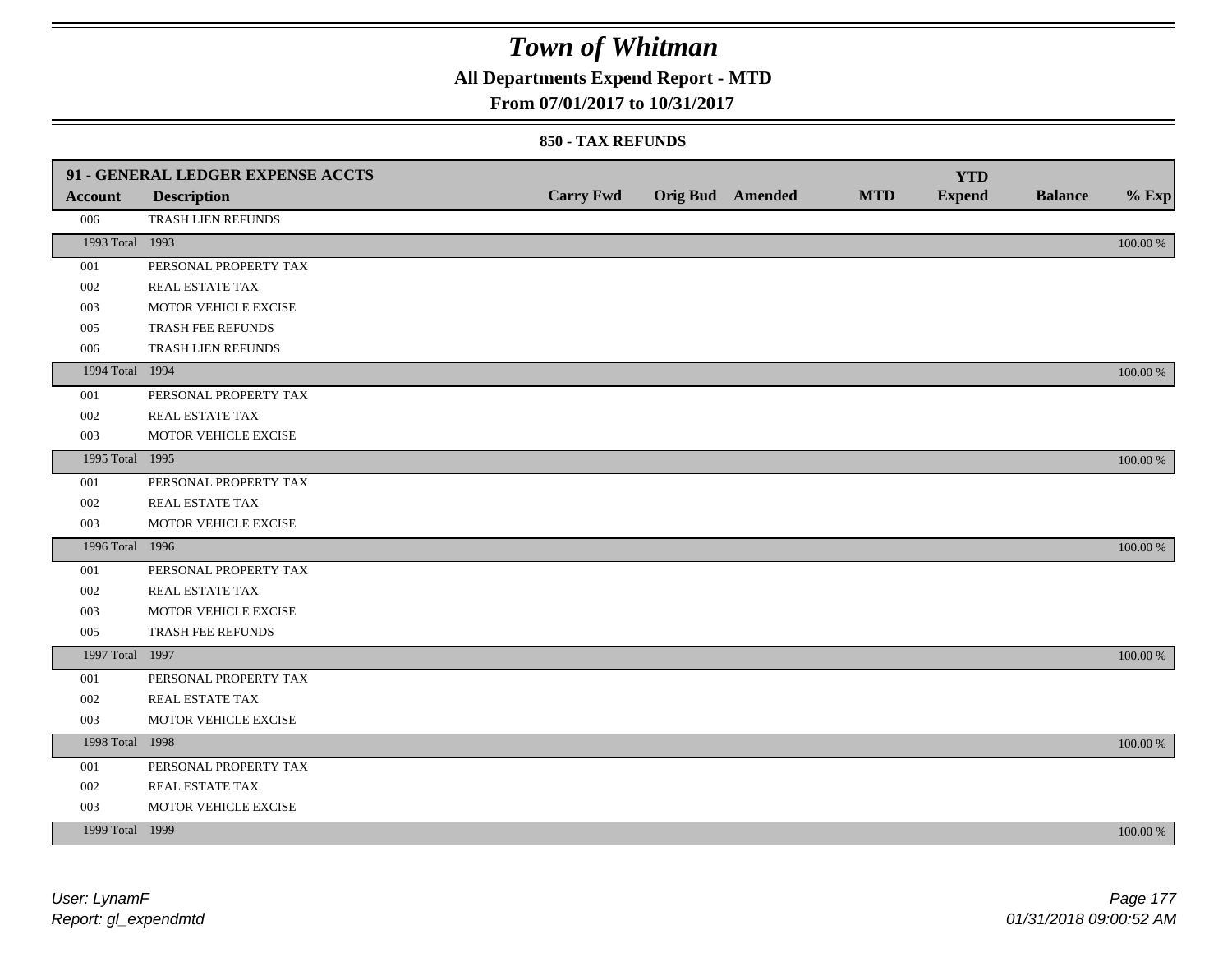## **All Departments Expend Report - MTD**

### **From 07/01/2017 to 10/31/2017**

|                | 91 - GENERAL LEDGER EXPENSE ACCTS |                  |                         |            | <b>YTD</b>    |                |             |
|----------------|-----------------------------------|------------------|-------------------------|------------|---------------|----------------|-------------|
| <b>Account</b> | <b>Description</b>                | <b>Carry Fwd</b> | <b>Orig Bud</b> Amended | <b>MTD</b> | <b>Expend</b> | <b>Balance</b> | $%$ Exp     |
| 001            | PERSONAL PROPERTY TAX             |                  |                         |            |               |                |             |
| 002            | <b>REAL ESTATE TAX</b>            |                  |                         |            |               |                |             |
| 003            | MOTOR VEHICLE EXCISE              |                  |                         |            |               |                |             |
|                | 2000 Total EXPENSE                |                  |                         |            |               |                | 100.00 %    |
| 001            | PERSONAL PROPERTY TAX             |                  |                         |            |               |                |             |
| 002            | REAL ESTATE TAX                   |                  |                         |            |               |                |             |
| 003            | MOTOR VEHICLE EXCISE              |                  |                         |            |               |                |             |
|                | 2001 Total EXPENSE                |                  |                         |            |               |                | 100.00 %    |
| 001            | PERSONAL PROPERTY TAX             |                  |                         |            |               |                |             |
| 002            | REAL ESTATE TAX                   |                  |                         |            |               |                |             |
| 003            | MOTOR VEHICLE EXCISE              |                  |                         |            |               |                |             |
| 004            | <b>BOAT EXCISE</b>                |                  |                         |            |               |                |             |
|                | 2002 Total EXPENSE                |                  |                         |            |               |                | 100.00 %    |
| 001            | PERSONAL PROPERTY TAX             |                  |                         |            |               |                |             |
| 002            | REAL ESTATE TAX                   |                  |                         |            |               |                |             |
| 003            | MOTOR VEHICLE EXCISE              |                  |                         |            |               |                |             |
| 004            | <b>BOAT EXCISE</b>                |                  |                         |            |               |                |             |
| 006            | TRASH LIEN REFUNDS                |                  |                         |            |               |                |             |
|                | 2003 Total EXPENSE                |                  |                         |            |               |                | 100.00 %    |
| 001            | PERSONAL PROPERTY TAX             |                  |                         |            |               |                |             |
| 002            | REAL ESTATE TAX                   |                  |                         |            |               |                |             |
| 003            | MOTOR VEHICLE EXCISE              |                  |                         |            |               |                |             |
| 004            | <b>BOAT EXCISE</b>                |                  |                         |            |               |                |             |
|                | 2004 Total EXPENSE                |                  |                         |            |               |                | 100.00 %    |
| 001            | PERSONAL PROPERTY TAX             |                  |                         |            |               |                |             |
| 002            | REAL ESTATE TAX                   |                  |                         |            |               |                |             |
| 003            | MOTOR VEHICLE EXCISE              |                  |                         |            |               |                |             |
| 004            | <b>BOAT EXCISE</b>                |                  |                         |            |               |                |             |
|                | 2005 Total EXPENSE                |                  |                         |            |               |                | $100.00~\%$ |
|                |                                   |                  |                         |            |               |                |             |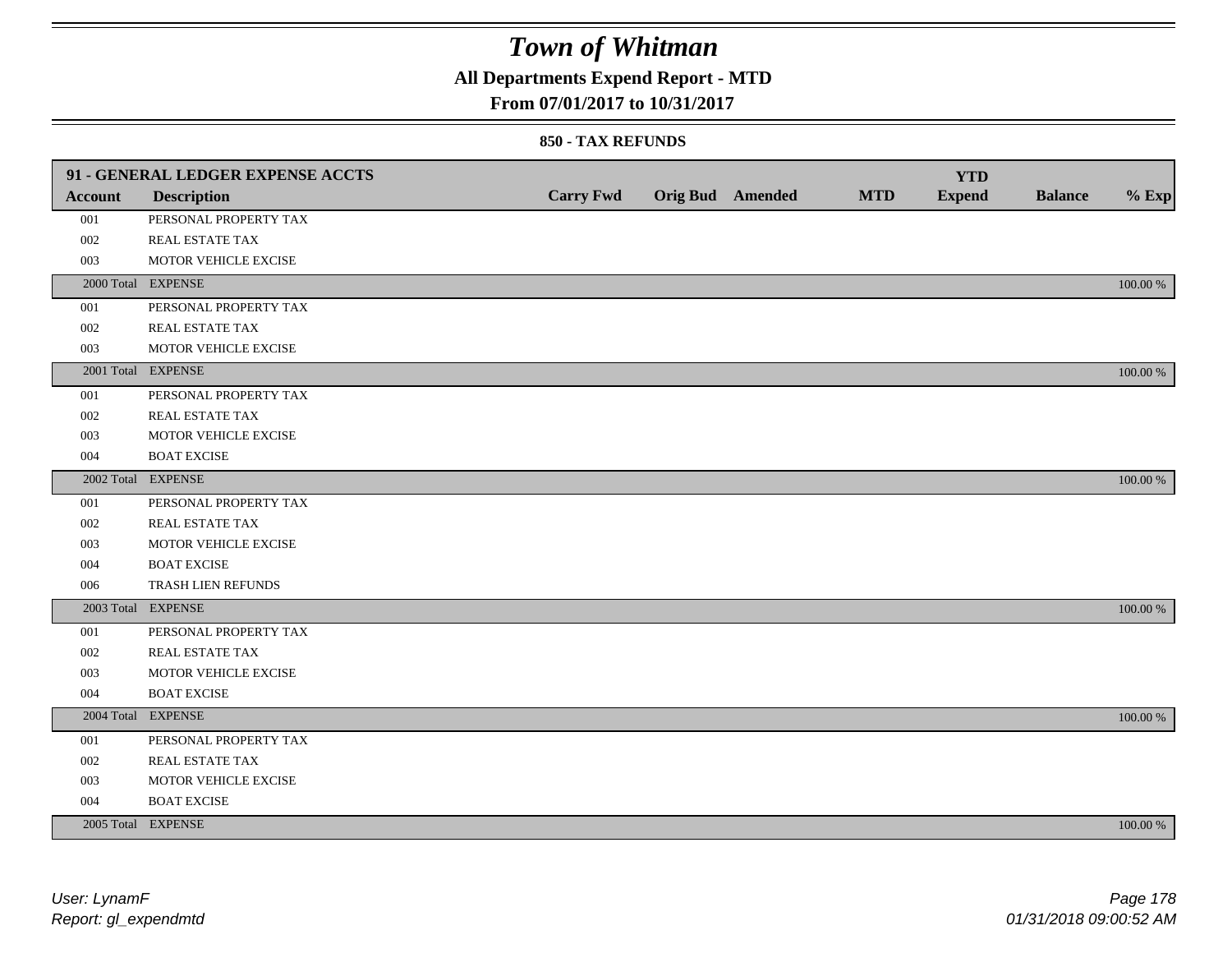## **All Departments Expend Report - MTD**

### **From 07/01/2017 to 10/31/2017**

|                | 91 - GENERAL LEDGER EXPENSE ACCTS |                  |                         |            | <b>YTD</b>    |                |             |
|----------------|-----------------------------------|------------------|-------------------------|------------|---------------|----------------|-------------|
| <b>Account</b> | <b>Description</b>                | <b>Carry Fwd</b> | <b>Orig Bud</b> Amended | <b>MTD</b> | <b>Expend</b> | <b>Balance</b> | $%$ Exp     |
| 001            | PERSONAL PROPERTY TAX             |                  |                         |            |               |                |             |
| 002            | REAL ESTATE TAX                   |                  |                         |            |               |                |             |
| 003            | MOTOR VEHICLE EXCISE              |                  |                         |            |               |                |             |
| 004            | <b>BOAT EXCISE</b>                |                  |                         |            |               |                |             |
|                | 2006 Total EXPENSE                |                  |                         |            |               |                | 100.00 %    |
| 001            | PERSONAL PROPERTY TAX             |                  |                         |            |               |                |             |
| 002            | REAL ESTATE TAX                   |                  |                         |            |               |                |             |
| 003            | MOTOR VEHICLE EXCISE              |                  |                         |            |               |                |             |
| 004            | <b>BOAT EXCISE</b>                |                  |                         |            |               |                |             |
|                | 2007 Total EXPENSE                |                  |                         |            |               |                | $100.00\%$  |
| 001            | PERSONAL PROPERTY TAX             |                  |                         |            |               |                |             |
| 002            | REAL ESTATE TAX                   |                  |                         |            |               |                |             |
| 003            | MOTOR VEHICLE EXCISE              |                  |                         |            |               |                |             |
| 004            | <b>BOAT EXCISE</b>                |                  |                         |            |               |                |             |
|                | 2008 Total EXPENSE                |                  |                         |            |               |                | $100.00~\%$ |
| 001            | PERSONAL PROPERTY TAX             |                  |                         |            |               |                |             |
| 002            | REAL ESTATE TAX                   |                  |                         |            |               |                |             |
| 003            | MOTOR VEHICLE EXCISE              |                  |                         |            |               |                |             |
| 004            | <b>BOAT EXCISE</b>                |                  |                         |            |               |                |             |
|                | 2009 Total EXPENSE                |                  |                         |            |               |                | 100.00 %    |
| 001            | PERSONAL PROPERTY TAX             |                  |                         |            |               |                |             |
| 002            | REAL ESTATE TAX                   |                  |                         |            |               |                |             |
| 003            | MOTOR VEHICLE EXCISE              |                  |                         |            |               |                |             |
|                | 2010 Total EXPENSE                |                  |                         |            |               |                | $100.00~\%$ |
| 001            | PERSONAL PROPERTY TAX             |                  |                         |            |               |                |             |
| 002            | REAL ESTATE TAX                   |                  |                         |            |               |                |             |
| 003            | MOTOR VEHICLE EXCISE              |                  |                         |            |               |                |             |
|                | 2011 Total EXPENSE                |                  |                         |            |               |                | $100.00~\%$ |
| 001            | PERSONAL PROPERTY TAX             |                  |                         |            |               |                |             |
| 002            | REAL ESTATE TAX                   |                  |                         |            |               |                |             |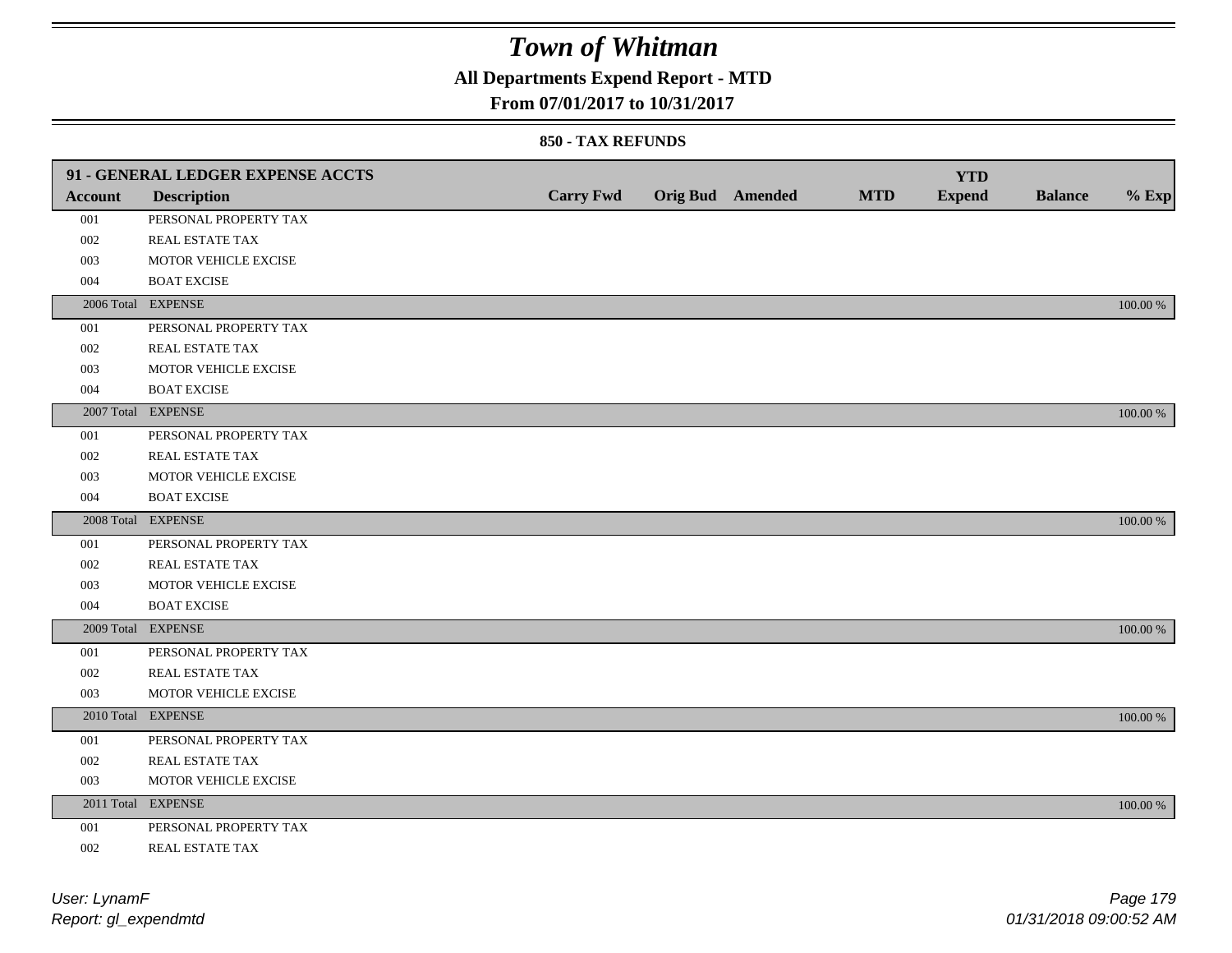## **All Departments Expend Report - MTD**

### **From 07/01/2017 to 10/31/2017**

|            | 91 - GENERAL LEDGER EXPENSE ACCTS |                  |                         |            | <b>YTD</b>    |                |          |
|------------|-----------------------------------|------------------|-------------------------|------------|---------------|----------------|----------|
| Account    | <b>Description</b>                | <b>Carry Fwd</b> | <b>Orig Bud</b> Amended | <b>MTD</b> | <b>Expend</b> | <b>Balance</b> | $%$ Exp  |
| 003        | MOTOR VEHICLE EXCISE              |                  |                         |            |               |                |          |
|            | 2012 Total EXPENSE                |                  |                         |            |               |                | 100.00 % |
| 001        | PERSONAL PROPERTY TAX             |                  |                         |            |               |                |          |
| 002        | REAL ESTATE TAX                   |                  |                         |            |               |                |          |
| 003        | MOTOR VEHICLE EXCISE              |                  |                         |            |               |                |          |
| 004        | <b>BOAT EXCISE</b>                |                  |                         |            |               |                |          |
|            | 2013 Total EXPENSE                |                  |                         |            |               |                | 100.00 % |
| 001        | PERSONAL PROPERTY TAX             |                  |                         |            |               |                |          |
| 002        | REAL ESTATE TAX                   |                  |                         |            |               |                |          |
| 003        | MOTOR VEHICLE EXCISE              |                  |                         |            |               |                |          |
| 004        | <b>BOAT EXCISE</b>                |                  |                         |            |               |                |          |
|            | 2014 Total EXPENSE                |                  |                         |            |               |                | 100.00 % |
| 001        | PERSONAL PROPERTY TAX             |                  |                         |            |               |                |          |
| 002        | REAL ESTATE TAX                   |                  |                         |            |               |                |          |
| 003        | MOTOR VEHICLE EXCISE              |                  |                         |            |               |                |          |
| 004        | <b>BOAT EXCISE</b>                |                  |                         |            |               |                |          |
|            | 2015 Total EXPENSE                |                  |                         |            |               |                | 100.00 % |
| 001        | PERSONAL PROPERTY TAX             |                  |                         |            |               |                |          |
| 002        | REAL ESTATE TAX                   |                  |                         | 1,488.33   | 1,488.33      | $-1,488.33$    |          |
| 003        | MOTOR VEHICLE EXCISE              |                  |                         | 1,259.29   | 1,417.70      | $-1,417.70$    |          |
| 004        | <b>BOAT EXCISE</b>                |                  |                         |            |               |                |          |
| 2016 Total | <b>EXPENSE</b>                    |                  |                         | 2,747.62   | 2,906.03      | $-2,906.03$    | 100.00 % |
| 001        | PERSONAL PROPERTY TAX             |                  |                         |            | 19.90         | $-19.90$       |          |
| 002        | REAL ESTATE TAX                   |                  |                         |            | 20,026.57     | $-20,026.57$   |          |
| 003        | MOTOR VEHICLE EXCISE              |                  |                         | 4,586.86   | 13,171.53     | $-13,171.53$   |          |
| 004        | <b>BOAT EXCISE</b>                |                  |                         |            |               |                |          |
|            | 2017 Total EXPENSE                |                  |                         | 4,586.86   | 33,218.00     | $-33,218.00$   | 100.00 % |
| 001        | PERSONAL PROPERTY TAX             |                  |                         |            |               |                |          |
| 002        | REAL ESTATE TAX                   |                  |                         |            |               |                |          |
| 003        | MOTOR VEHICLE EXCISE              |                  |                         |            |               |                |          |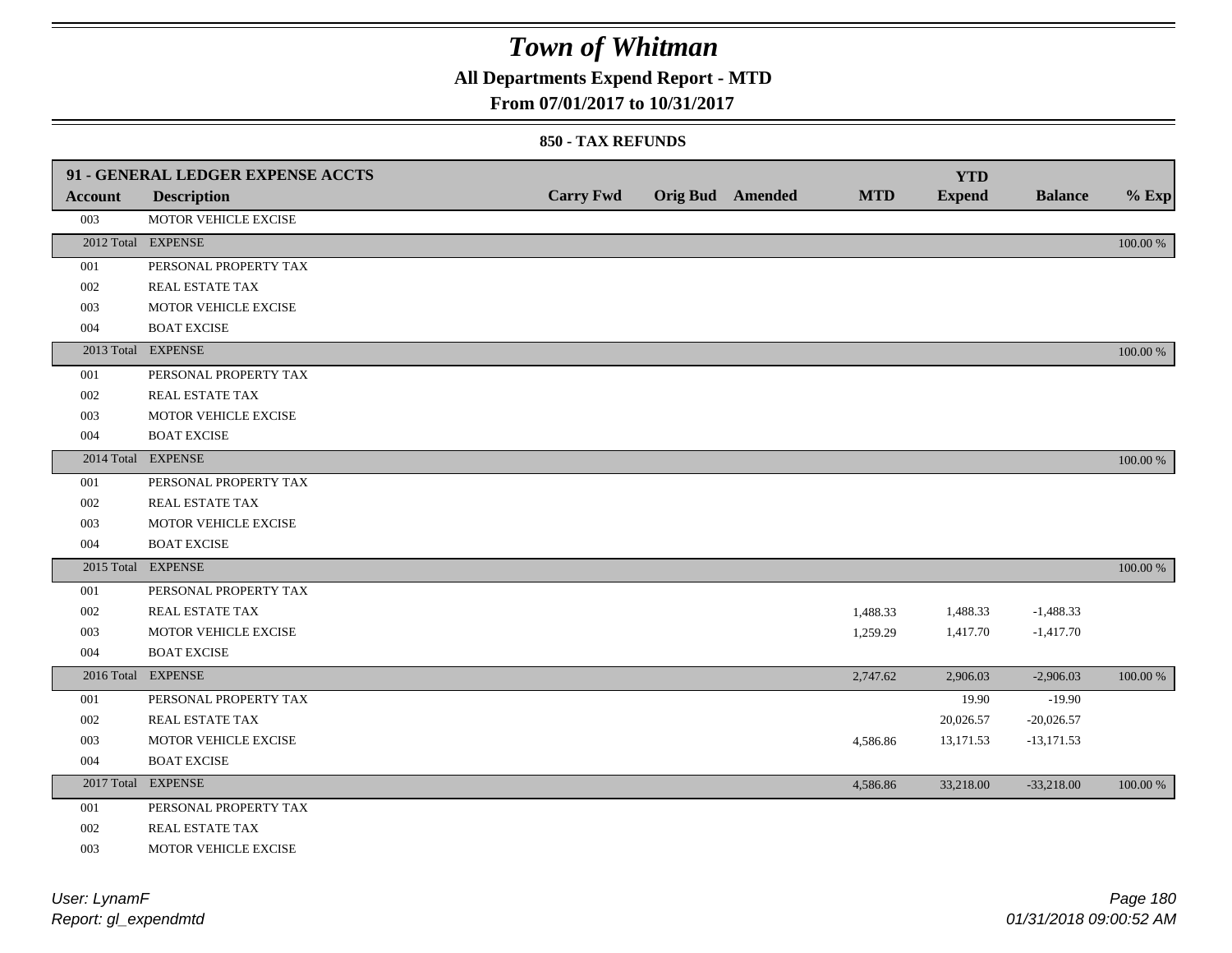## **All Departments Expend Report - MTD**

**From 07/01/2017 to 10/31/2017**

#### **850 - TAX REFUNDS**

| Account | 91 - GENERAL LEDGER EXPENSE ACCTS<br><b>Description</b> | <b>Carry Fwd</b> | Orig Bud Amended | <b>MTD</b> | YTD<br><b>Expend</b> | <b>Balance</b> | $%$ Exp  |
|---------|---------------------------------------------------------|------------------|------------------|------------|----------------------|----------------|----------|
| 004     | <b>BOAT EXCISE</b>                                      |                  |                  |            |                      |                |          |
|         | 2018 Total EXPENSE                                      |                  |                  |            |                      |                | 100.00 % |
|         | <b>850 Total TAX REFUNDS</b>                            |                  |                  | 7.334.48   | 36,124.03            | $-36,124.03$   |          |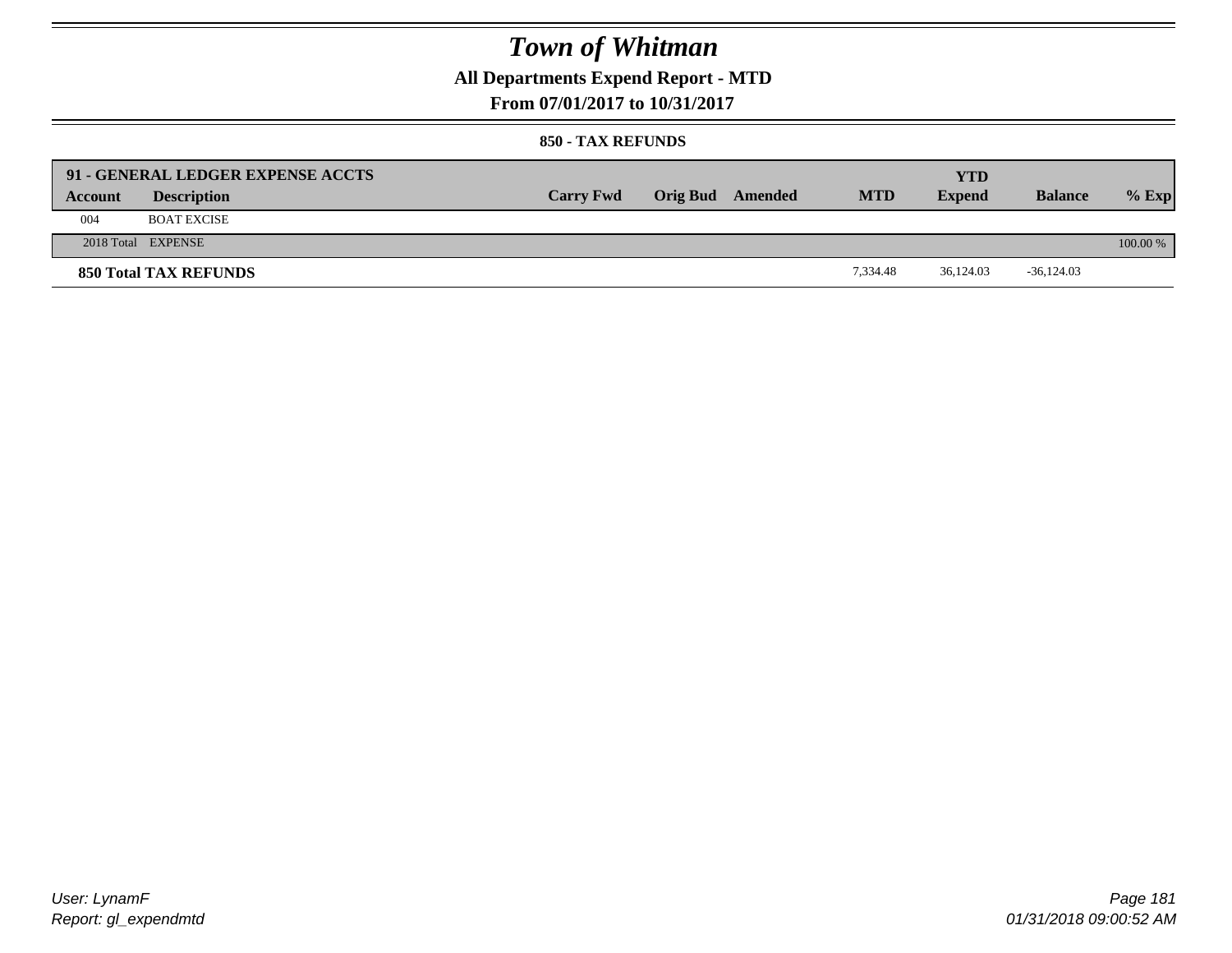## **All Departments Expend Report - MTD**

### **From 07/01/2017 to 10/31/2017**

#### **870 - AGENCY**

|         | 91 - GENERAL LEDGER EXPENSE ACCTS    |                  |                         |            | <b>YTD</b>    |                |          |
|---------|--------------------------------------|------------------|-------------------------|------------|---------------|----------------|----------|
| Account | <b>Description</b>                   | <b>Carry Fwd</b> | <b>Orig Bud</b> Amended | <b>MTD</b> | <b>Expend</b> | <b>Balance</b> | $%$ Exp  |
| 899     | <b>EXCHANGE ACCOUNT</b>              |                  |                         |            |               |                |          |
|         | 2001 Total EXPENSE                   |                  |                         |            |               |                | 100.00 % |
| 028     | <b>MASS.CRUSHING &amp; RECYCLING</b> |                  |                         |            |               |                |          |
| 033     | DANCE PROGRAMS                       |                  |                         |            |               |                |          |
|         | 2012 Total EXPENSE                   |                  |                         |            |               |                | 100.00 % |
|         | 870 Total AGENCY                     |                  |                         |            |               |                |          |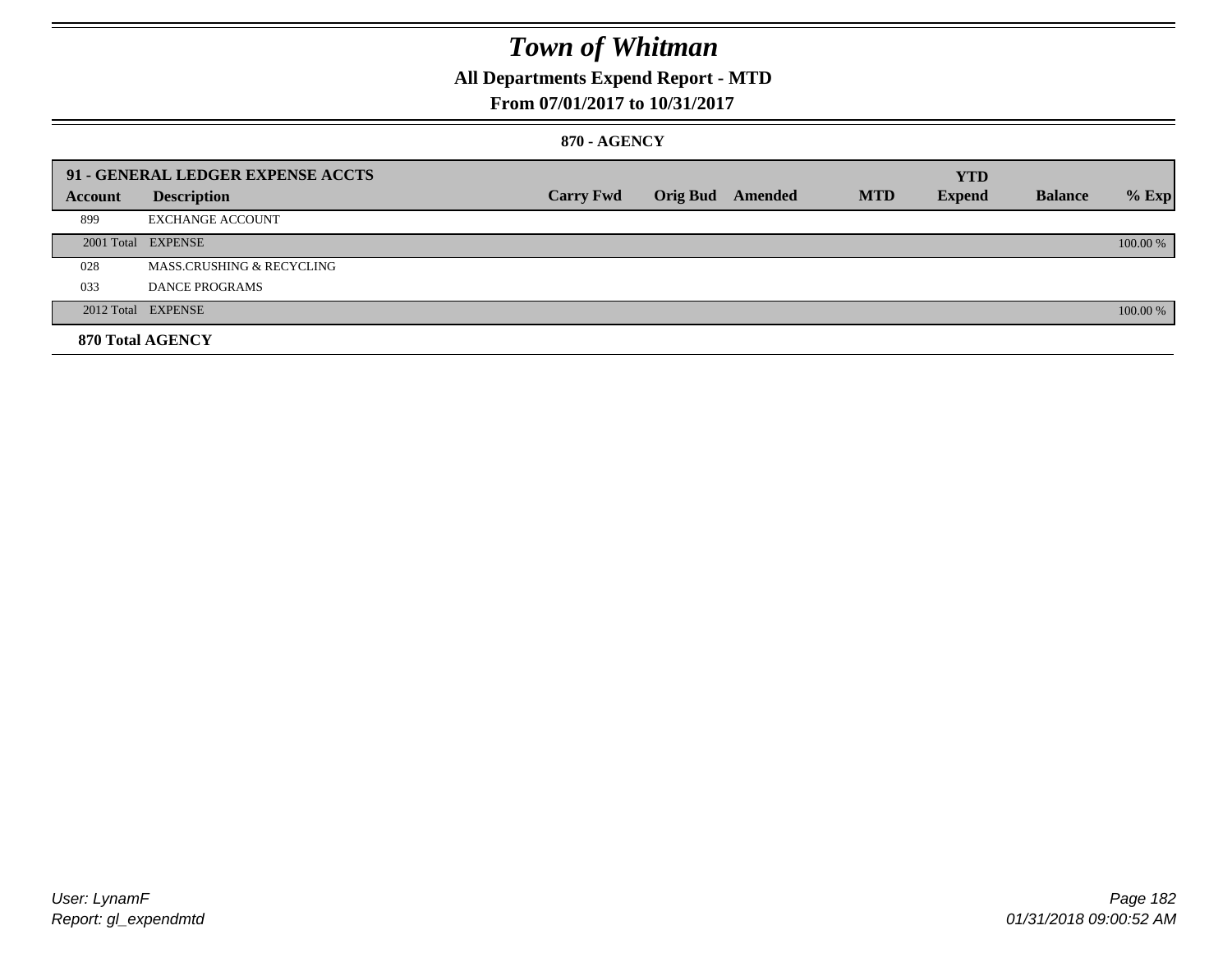**All Departments Expend Report - MTD**

**From 07/01/2017 to 10/31/2017**

#### **873 - USER CHARGES REFUNDS**

|            | 91 - GENERAL LEDGER EXPENSE ACCTS |                  |                         |            | <b>YTD</b>    |                |          |
|------------|-----------------------------------|------------------|-------------------------|------------|---------------|----------------|----------|
| Account    | <b>Description</b>                | <b>Carry Fwd</b> | <b>Orig Bud</b> Amended | <b>MTD</b> | <b>Expend</b> | <b>Balance</b> | $\%$ Exp |
| 006        | <b>TRASH LIEN REFUNDS</b>         |                  |                         |            |               |                |          |
| 021        | <b>2014 TRASH FEE REFUNDS</b>     |                  |                         |            |               |                |          |
|            | 2000 Total EXPENSE                |                  |                         |            |               |                | 100.00 % |
| 006        | TRASH LIEN REFUNDS                |                  |                         |            |               |                |          |
|            | 2012 Total EXPENSE                |                  |                         |            |               |                | 100.00 % |
| 005        | TRASH FEE REFUNDS                 |                  |                         |            |               |                |          |
| 006        | TRASH LIEN REFUNDS                |                  |                         |            |               |                |          |
| 2015 Total | <b>EXPENSE</b>                    |                  |                         |            |               |                | 100.00 % |
| 005        | TRASH FEE REFUNDS                 |                  |                         |            |               |                |          |
| 006        | TRASH LIEN REFUNDS                |                  |                         |            |               |                |          |
|            | 2016 Total EXPENSE                |                  |                         |            |               |                | 100.00 % |
| 005        | <b>TRASH FEE REFUNDS</b>          |                  |                         |            |               |                |          |
| 006        | <b>TRASH LIEN REFUNDS</b>         |                  |                         |            |               |                |          |
| 2017 Total | <b>EXPENSE</b>                    |                  |                         |            |               |                | 100.00 % |
| 005        | TRASH FEE REFUNDS                 |                  |                         |            |               |                |          |
| 006        | TRASH LIEN REFUNDS                |                  |                         |            |               |                |          |
|            | 2018 Total EXPENSE                |                  |                         |            |               |                | 100.00 % |
|            | 873 Total USER CHARGES REFUNDS    |                  |                         |            |               |                |          |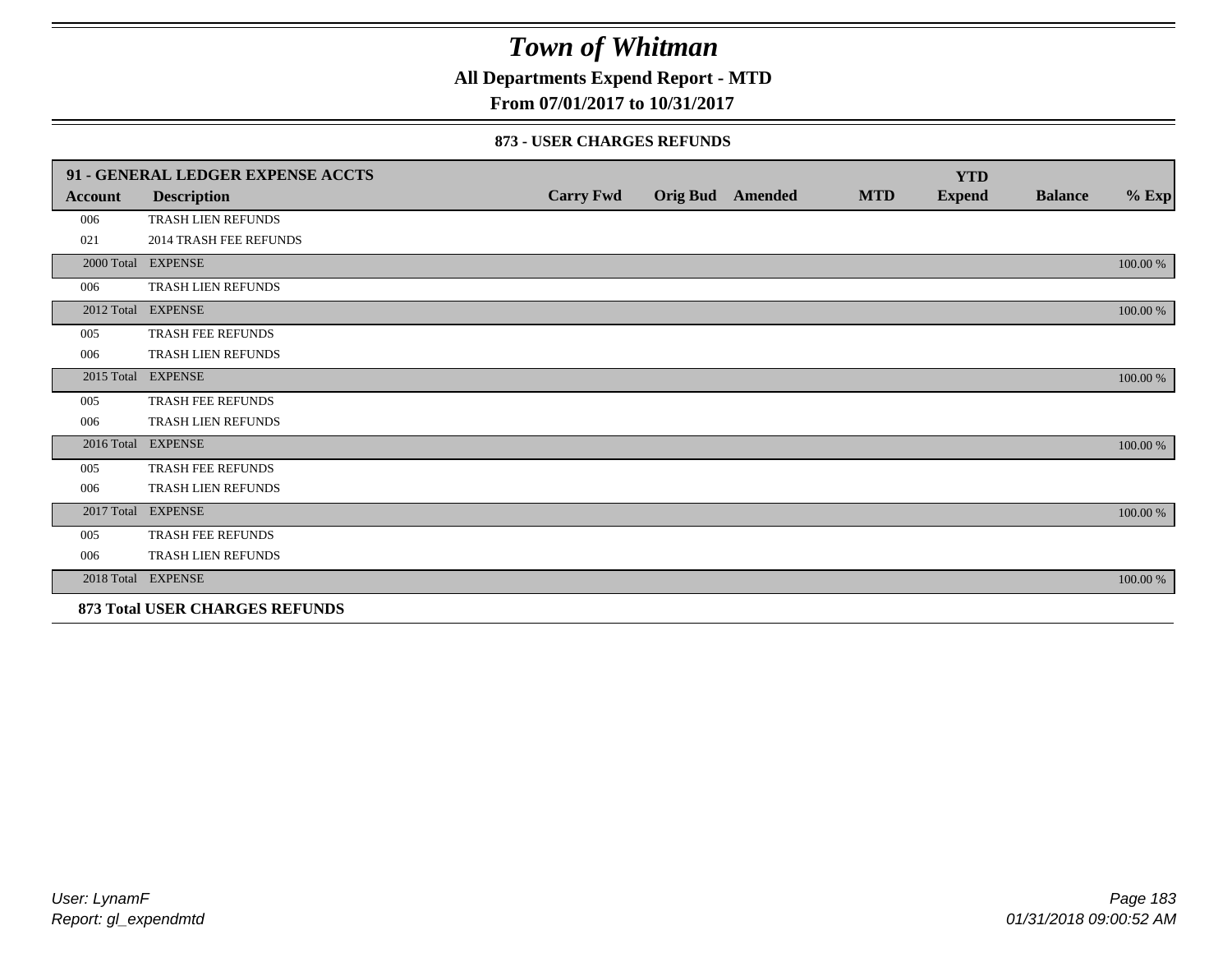**All Departments Expend Report - MTD**

**From 07/01/2017 to 10/31/2017**

#### **875 - MISCELLANEOUS**

|                 | 91 - GENERAL LEDGER EXPENSE ACCTS |                  |                  |            | <b>YTD</b>    |                |          |
|-----------------|-----------------------------------|------------------|------------------|------------|---------------|----------------|----------|
| <b>Account</b>  | <b>Description</b>                | <b>Carry Fwd</b> | Orig Bud Amended | <b>MTD</b> | <b>Expend</b> | <b>Balance</b> | $%$ Exp  |
| 046             | WATER RATES REFUNDS               |                  |                  |            |               |                |          |
| 1997 Total 1997 |                                   |                  |                  |            |               |                | 100.00 % |
| 046             | WATER RATES REFUNDS               |                  |                  |            |               |                |          |
| 1998 Total 1998 |                                   |                  |                  |            |               |                | 100.00 % |
| 046             | WATER RATES REFUNDS               |                  |                  |            |               |                |          |
| 1999 Total 1999 |                                   |                  |                  |            |               |                | 100.00 % |
| 034             | PREMIUM SALE OF BONDS             |                  |                  |            |               |                |          |
| 035             | INTEREST ON SALE OF BONDS         |                  |                  |            |               |                |          |
| 036             | <b>GRANT ANTICIPATION NOTES</b>   |                  |                  |            |               |                |          |
| 038             | REVENUE ANTICIPATION NOTES        |                  |                  |            |               |                |          |
| 039             | <b>BOND ANTICIPATION NOTES</b>    |                  |                  |            |               |                |          |
| 042             | <b>BOARD OF APPEALS REFUNDS</b>   |                  |                  |            |               |                |          |
| 043             | BUILDING INSPECTOR REFUNDS        |                  |                  |            |               |                |          |
| 044             | REFUNDS-PRIOR YEARS               |                  |                  |            |               |                |          |
| 045             | PARKING TICKET REFUNDS            |                  |                  |            |               |                |          |
| 046             | WATER RATES REFUNDS               |                  |                  |            |               |                |          |
| 052             | <b>TAILINGS</b>                   |                  |                  |            |               |                |          |
| 071             | <b>COLLECTORS OVER/SHORT</b>      |                  |                  |            |               |                |          |
| ${\bf 080}$     | WTR/SWR REFUNDS-PEN.&INT.         |                  |                  |            |               |                |          |
| 081             | WATER RATES REFUNDS FY95          |                  |                  |            |               |                |          |
| 090             | MUNICIPAL LIEN REFUNDS            |                  |                  |            |               |                |          |
| 093             | WATER RATES REFUNDS FY96          |                  |                  |            |               |                |          |
| 635             | COLLECTORS FEES-REFUNDS           |                  |                  |            |               |                |          |
| 636             | <b>EXCISE INTEREST-REFUNDS</b>    |                  |                  |            |               |                |          |
|                 | 2000 Total EXPENSE                |                  |                  |            |               |                | 100.00 % |
| 021             | <b>2014 TRASH FEE REFUNDS</b>     |                  |                  |            |               |                |          |
| 025             | <b>DPW - RESTITUTION</b>          |                  |                  |            |               |                |          |
| 058             | TRASH FEE REFUNDS FY2000          |                  |                  |            |               |                |          |
| 063             | TRASH FEE REFUNDS FY02            |                  |                  |            |               |                |          |
| 064             | TRASH FEE REFUNDS FY2001          |                  |                  |            |               |                |          |
| 091             | <b>TRASH FEE REFUNDS FY03</b>     |                  |                  |            |               |                |          |

*Report: gl\_expendmtd User: LynamF*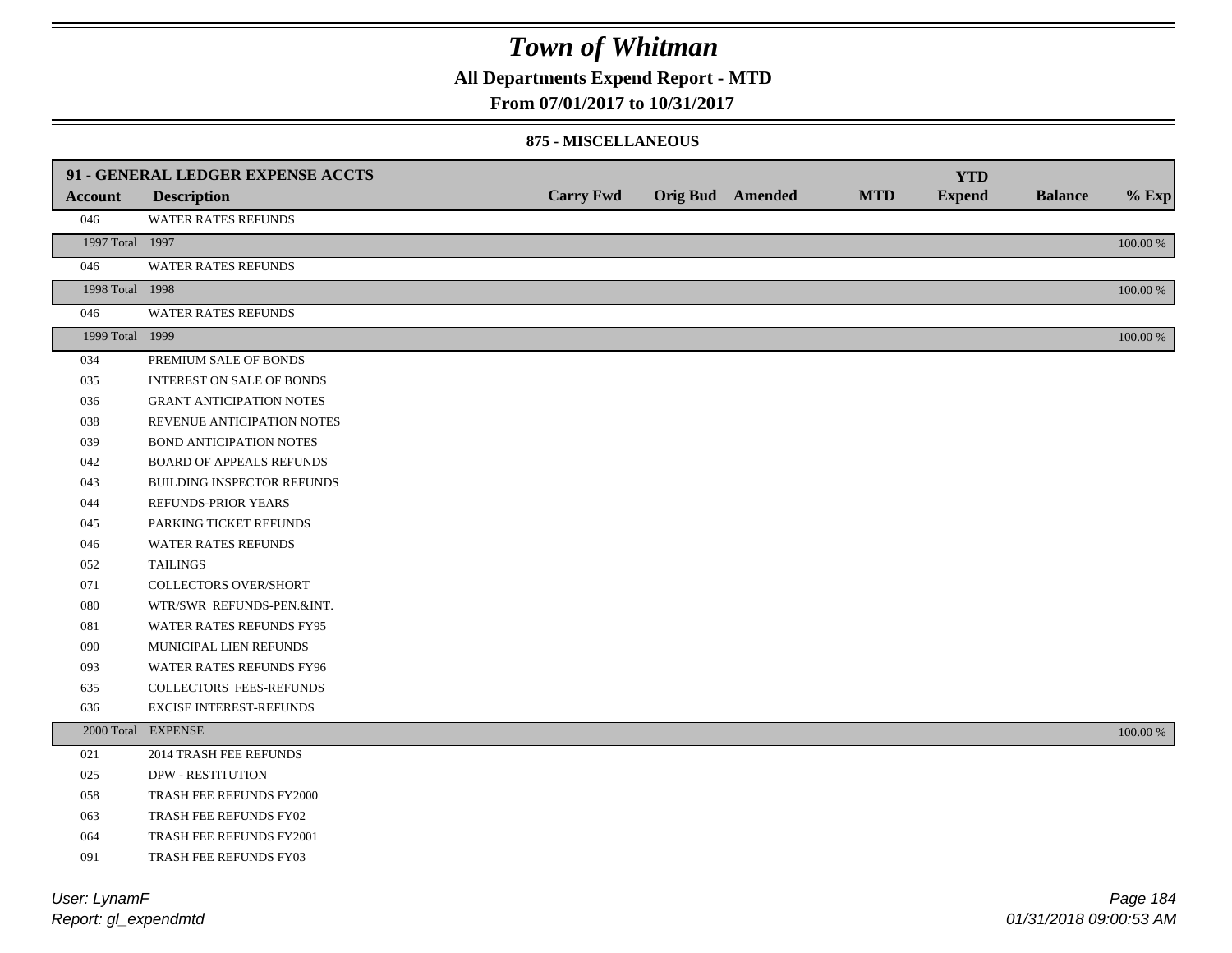### **All Departments Expend Report - MTD**

#### **From 07/01/2017 to 10/31/2017**

#### **875 - MISCELLANEOUS**

|                | 91 - GENERAL LEDGER EXPENSE ACCTS |                  |                  |            | <b>YTD</b>    |                |          |
|----------------|-----------------------------------|------------------|------------------|------------|---------------|----------------|----------|
| <b>Account</b> | <b>Description</b>                | <b>Carry Fwd</b> | Orig Bud Amended | <b>MTD</b> | <b>Expend</b> | <b>Balance</b> | $%$ Exp  |
| 092            | TRASH FEE REFUNDS FY2004          |                  |                  |            |               |                |          |
| 094            | TRASH LIEN REFUNDS FY2004         |                  |                  |            |               |                |          |
| 095            | TRASH LIEN REFUNDS FY95           |                  |                  |            |               |                |          |
| 096            | TRASH LIEN REFUNDS FY96           |                  |                  |            |               |                |          |
| 187            | TRASH LIEN REFUNDS 2005           |                  |                  |            |               |                |          |
| 206            | TRASH FEE REFUNDS 2005            |                  |                  |            |               |                |          |
| 209            | <b>TRASH FEE REFUNDS 2006</b>     |                  |                  |            |               |                |          |
| 223            | <b>TRASH LIEN REFUNDS 2006</b>    |                  |                  |            |               |                |          |
| 226            | TRASH FEE REFUNDS 2007            |                  |                  |            |               |                |          |
| 229            | TRASH LIEN REFUNDS 2007           |                  |                  |            |               |                |          |
| 231            | <b>2008 TRASH FEE REFUNDS</b>     |                  |                  |            |               |                |          |
| 232            | <b>2008 TRASH LIEN REFUNDS</b>    |                  |                  |            |               |                |          |
| 257            | <b>2009 TRASH FEE REFUNDS</b>     |                  |                  |            |               |                |          |
| 258            | 2009 TRASH LIEN REFUNDS           |                  |                  |            |               |                |          |
| 260            | 2010 TRASH FEE REFUNDS            |                  |                  |            |               |                |          |
| 261            | 2011 TRASH FEE REFUNDS            |                  |                  |            |               |                |          |
| 263            | <b>2012 TRASH FEE REFUNDS</b>     |                  |                  |            |               |                |          |
| 327            | <b>2013 TRASH FEE REFUNDS</b>     |                  |                  |            |               |                |          |
| 328            | 2013 TRASH LIEN REFUNDS           |                  |                  |            |               |                |          |
|                | 2001 Total EXPENSE                |                  |                  |            |               |                | 100.00 % |
|                | <b>875 Total MISCELLANEOUS</b>    |                  |                  |            |               |                |          |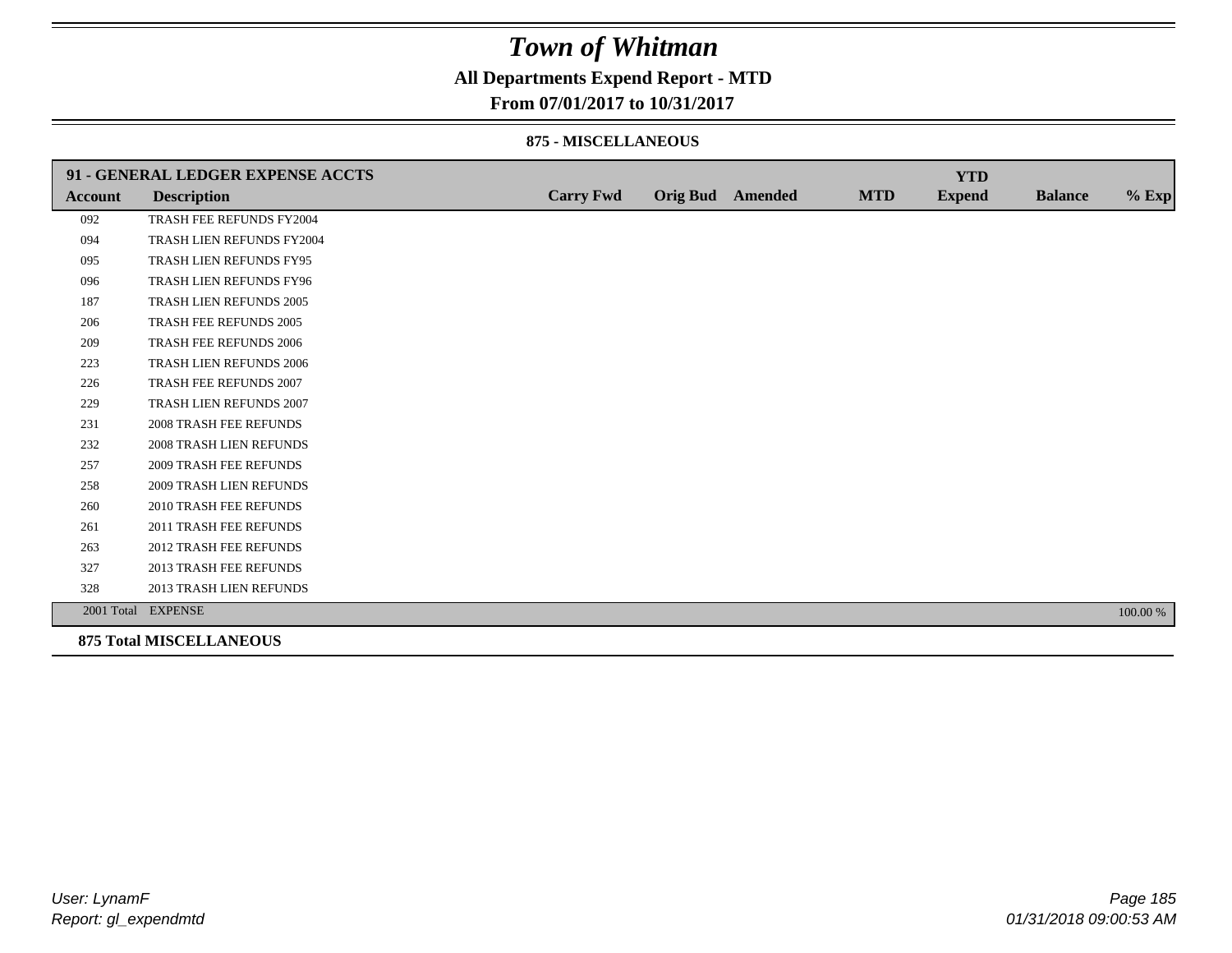### **All Departments Expend Report - MTD**

### **From 07/01/2017 to 10/31/2017**

#### **876 - INVESTMENTS**

|                | 91 - GENERAL LEDGER EXPENSE ACCTS       |                  |                 |         |            | <b>YTD</b>    |                |          |
|----------------|-----------------------------------------|------------------|-----------------|---------|------------|---------------|----------------|----------|
| <b>Account</b> | <b>Description</b>                      | <b>Carry Fwd</b> | <b>Orig Bud</b> | Amended | <b>MTD</b> | <b>Expend</b> | <b>Balance</b> | $%$ Exp  |
| 287            | <b>AUXILIARY POLICE EXPENSE</b>         |                  |                 |         |            |               |                |          |
| 288            | REPURCHASE AGREE NOTES-GENERAL          |                  |                 |         |            |               |                |          |
| 289            | REPUR.AGREE.NOTES-DPW CHAP811           |                  |                 |         |            |               |                |          |
| 290            | <b>INVESTMENT CD'S-GENERAL</b>          |                  |                 |         |            |               |                |          |
| 293            | <b>INVEST.CD'S CHAPTER 90</b>           |                  |                 |         |            |               |                |          |
| 294            | <b>INVEST. CD'S-CHAPTER 811</b>         |                  |                 |         |            |               |                |          |
| 295            | INVEST. CD'S-SCHOOL LUNCH               |                  |                 |         |            |               |                |          |
| 298            | RES. FND. TRAN. TITLE V DEBT ISSUE EXP. |                  |                 |         |            |               |                |          |
| 299            | REPUR.AGREE.NOTES-DPW CHAP.90           |                  |                 |         |            |               |                |          |
|                | 2000 Total EXPENSE                      |                  |                 |         |            |               |                | 100.00 % |
|                | <b>876 Total INVESTMENTS</b>            |                  |                 |         |            |               |                |          |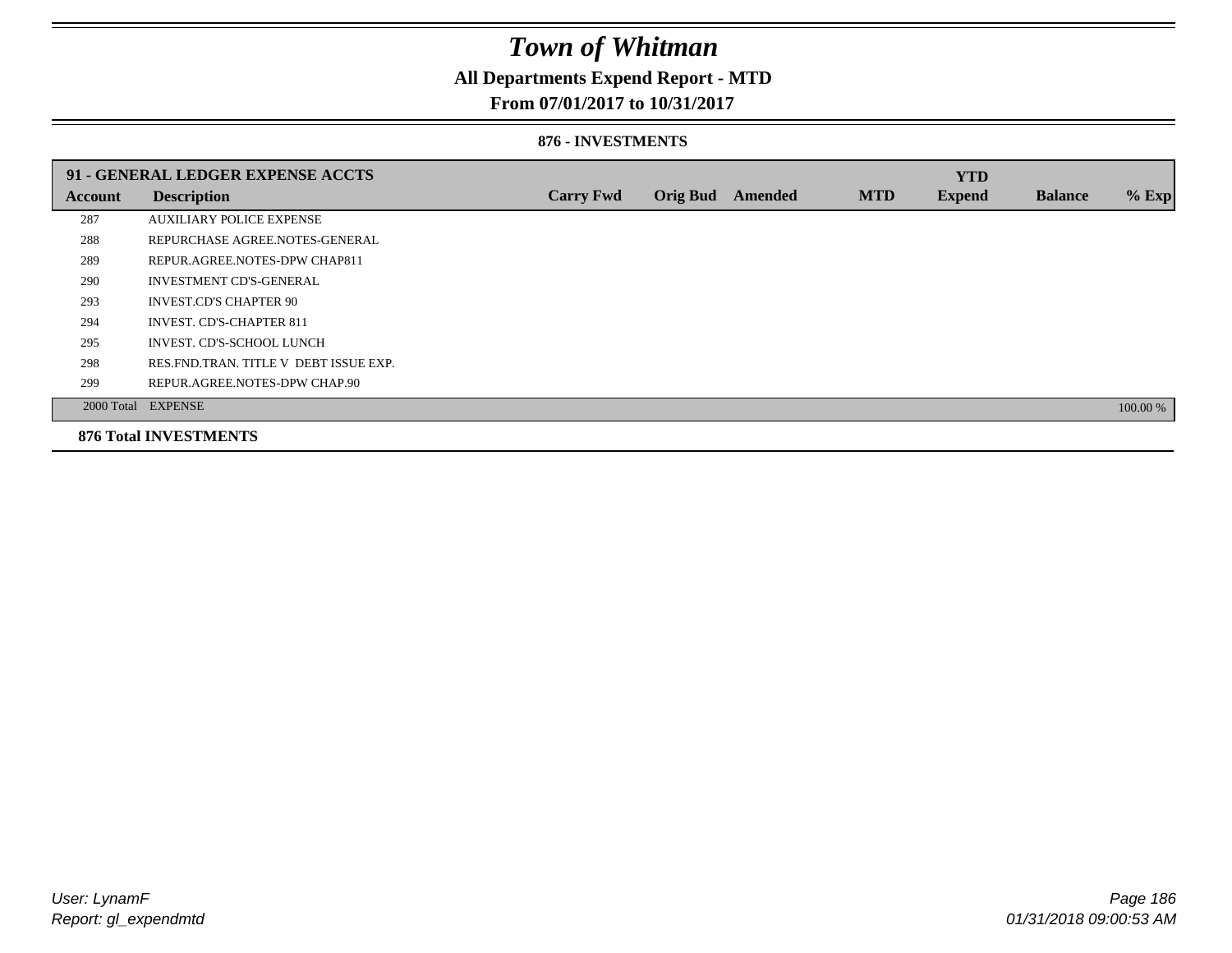**All Departments Expend Report - MTD**

### **From 07/01/2017 to 10/31/2017**

#### **878 - OTHER FINANCING USES**

|            | 91 - GENERAL LEDGER EXPENSE ACCTS     |                  |                         |            | <b>YTD</b>    |                |          |
|------------|---------------------------------------|------------------|-------------------------|------------|---------------|----------------|----------|
| Account    | <b>Description</b>                    | <b>Carry Fwd</b> | <b>Orig Bud</b> Amended | <b>MTD</b> | <b>Expend</b> | <b>Balance</b> | $%$ Exp  |
| 409        | <b>REFUNDED BONDS</b>                 |                  |                         |            |               |                |          |
| 2000 Total | <b>EXPENSE</b>                        |                  |                         |            |               |                | 100.00 % |
| 401        | WTR/SWR CAPITAL PROJ. FIND            |                  |                         |            |               |                |          |
| 404        | <b>SPECIAL REVENUE FUND</b>           |                  |                         |            |               |                |          |
| 2100 Total | <b>INTERFUND TRANSFERS</b>            |                  |                         |            |               |                | 100.00 % |
| 402        | <b>STABILIZATION FUND</b>             |                  |                         |            |               |                |          |
| 2101 Total | <b>INTERFUND TRANSFERS</b>            |                  |                         |            |               |                | 100.00 % |
| 403        | <b>CAPITAL PROJECT FUND</b>           |                  |                         |            |               |                |          |
| 2102 Total | <b>INTERFUND TRANSFERS</b>            |                  |                         |            |               |                | 100.00 % |
|            | <b>878 Total OTHER FINANCING USES</b> |                  |                         |            |               |                |          |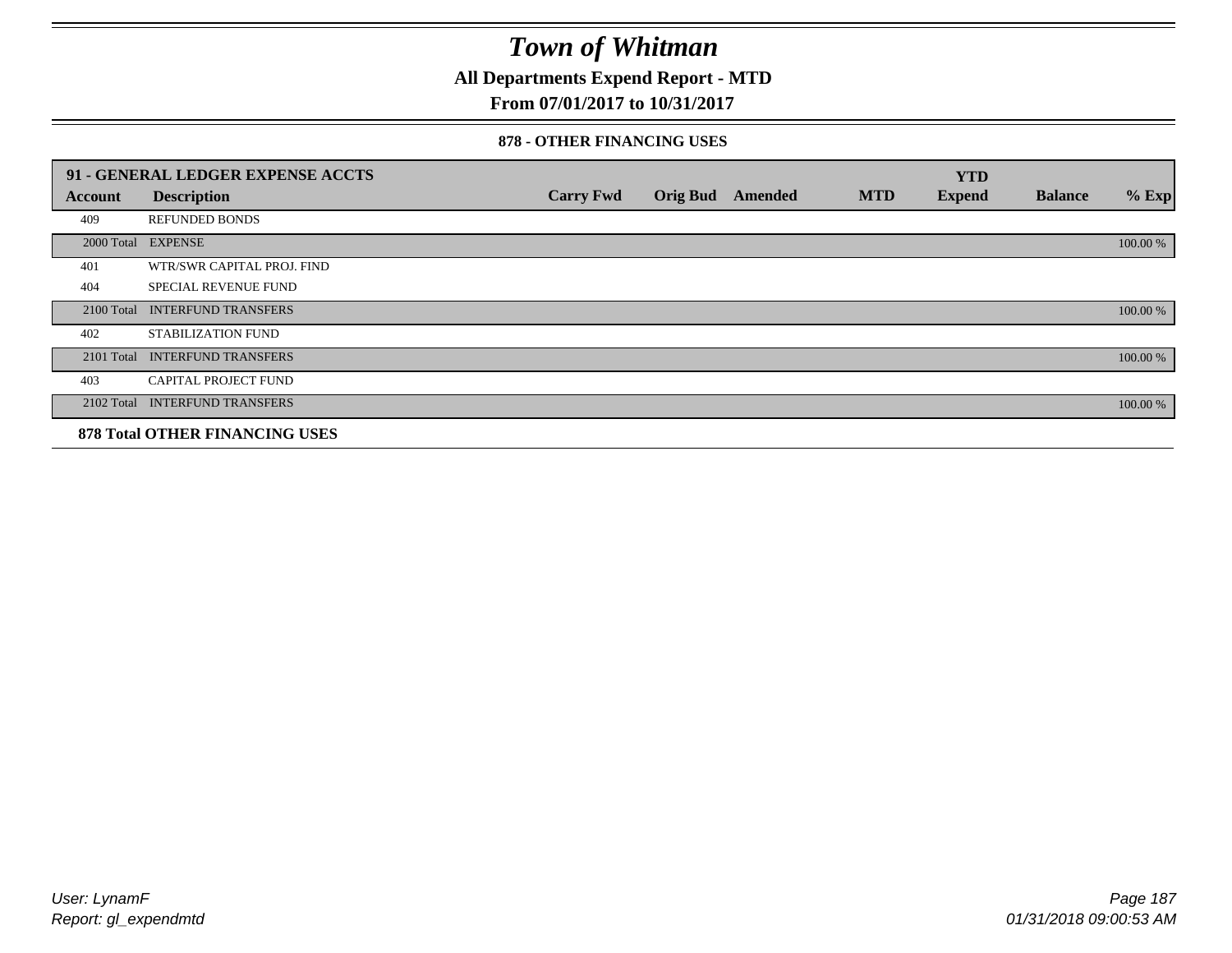**All Departments Expend Report - MTD**

**From 07/01/2017 to 10/31/2017**

### **883 - DARE GRANT DIST.W-H REG.SCHOOL**

|         | 91 - GENERAL LEDGER EXPENSE ACCTS        |                  |                         |            | <b>YTD</b>    |                |          |
|---------|------------------------------------------|------------------|-------------------------|------------|---------------|----------------|----------|
| Account | <b>Description</b>                       | <b>Carry Fwd</b> | <b>Orig Bud</b> Amended | <b>MTD</b> | <b>Expend</b> | <b>Balance</b> | $%$ Exp  |
| 112     | <b>SALARIES</b>                          |                  |                         |            |               |                |          |
| 585     | MISCELLANEOUS EXPENSE                    |                  |                         |            |               |                |          |
|         | 2000 Total EXPENSE                       |                  |                         |            |               |                | 100.00 % |
|         | 883 Total DARE GRANT DIST.W-H REG.SCHOOL |                  |                         |            |               |                |          |
|         | 91 Total GENERAL LEDGER EXPENSE ACCTS    |                  |                         | 7.334.48   | 36.124.03     | $-36,124.03$   |          |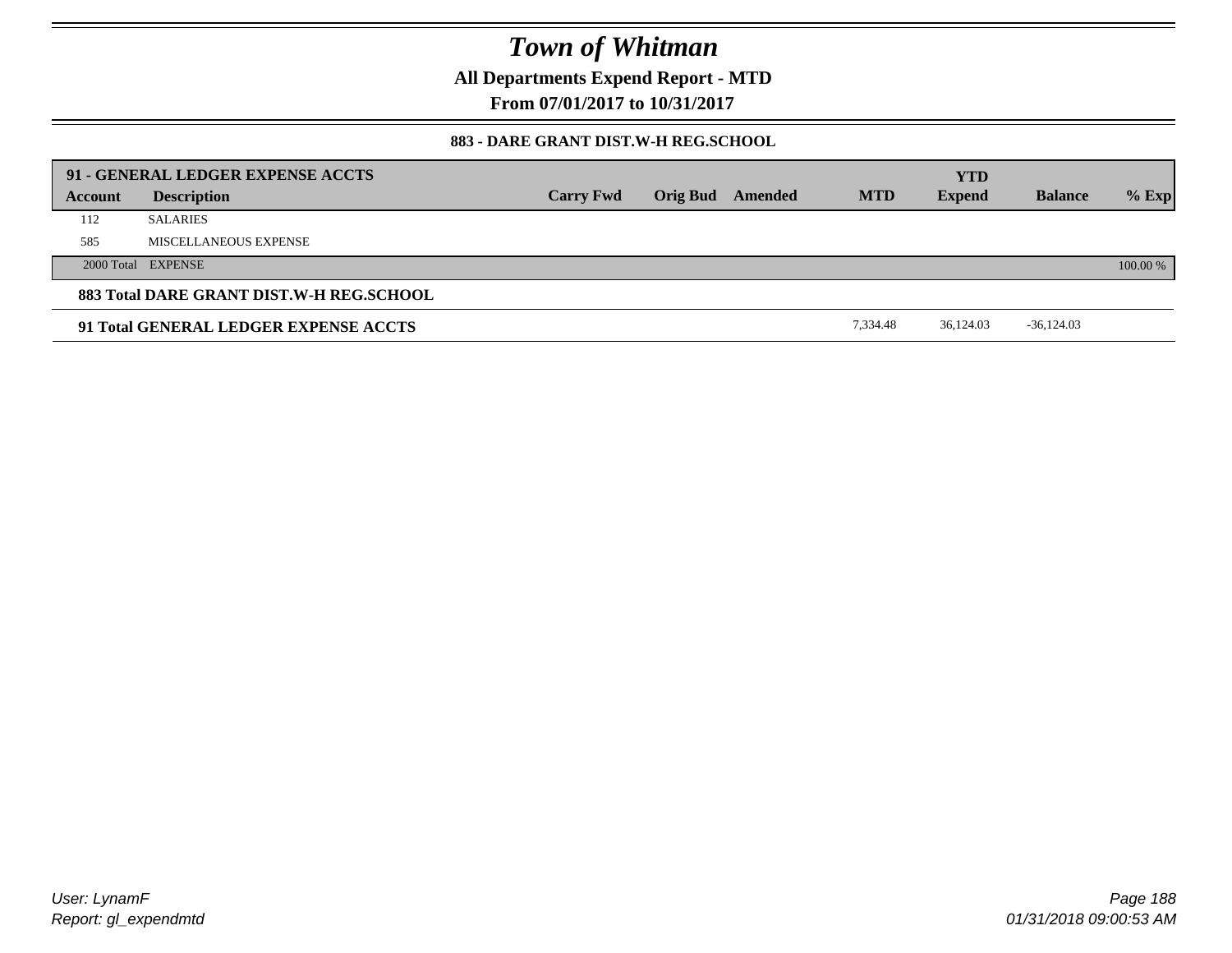**All Departments Expend Report - MTD**

**From 07/01/2017 to 10/31/2017**

#### **878 - OTHER FINANCING USES**

|         | 98 - CABLE ACCESS CORPORATION             |                  |                  |            | YTD           |                |          |
|---------|-------------------------------------------|------------------|------------------|------------|---------------|----------------|----------|
| Account | <b>Description</b>                        | <b>Carry Fwd</b> | Orig Bud Amended | <b>MTD</b> | <b>Expend</b> | <b>Balance</b> | $%$ Exp  |
| 405     | WATER/SEWER ENTERPRISE FUND               |                  |                  |            |               |                |          |
|         | 2104 Total DISTRIBUTION TO CABLE ACCESS C |                  |                  |            |               |                | 100.00 % |
|         | <b>878 Total OTHER FINANCING USES</b>     |                  |                  |            |               |                |          |